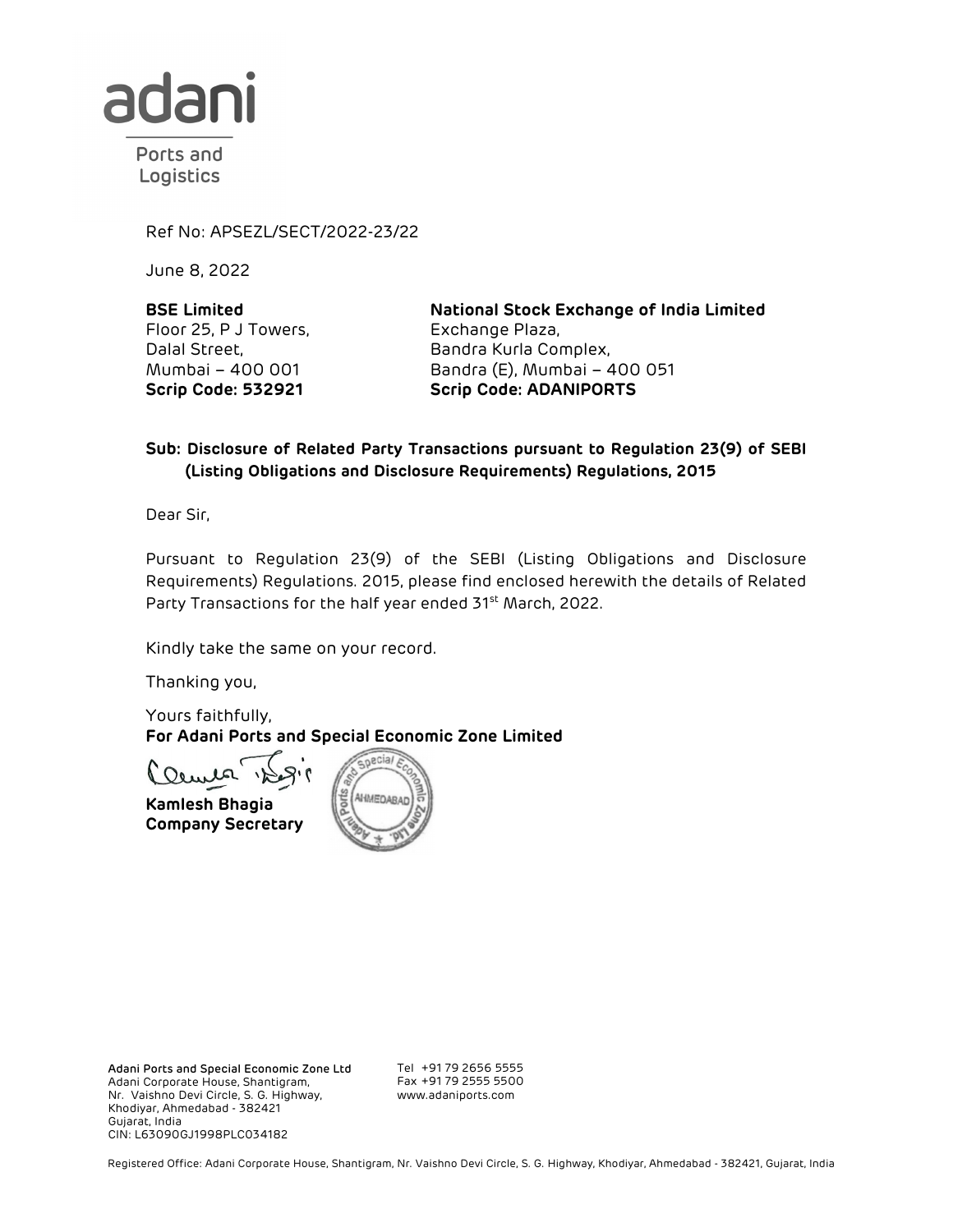| ₹ in Crore<br>Additional disclosure of related party transactions - applicable only in case the related party transaction relates to loans, inter-corporate<br>deposits, advances or investments made or given by the listed entity/subsidiary. These details need to be disclosed only once, during the<br>reporting period when such transaction was undertaken. |                         |                                                                                                |                                                                       |                      |                    |                       |                                                                                                      |  |  |  |  |  |
|--------------------------------------------------------------------------------------------------------------------------------------------------------------------------------------------------------------------------------------------------------------------------------------------------------------------------------------------------------------------|-------------------------|------------------------------------------------------------------------------------------------|-----------------------------------------------------------------------|----------------------|--------------------|-----------------------|------------------------------------------------------------------------------------------------------|--|--|--|--|--|
|                                                                                                                                                                                                                                                                                                                                                                    | advances or investments | case any financial indebtedness is incurred to<br>make or give loans, intercorporate deposits, |                                                                       |                      |                    |                       | Details of the loans, inter-corporate deposits, advances or investments                              |  |  |  |  |  |
| Nature of<br>debtedness<br>n/ issuance of<br>bt/ any other<br>etc.)                                                                                                                                                                                                                                                                                                | Cost                    | Tenure                                                                                         | Nature (Ioan/<br>advance/ inter-<br>corporate deposit/<br>investment) | Interest<br>Rate (%) | <b>Tenure</b>      | Secured/<br>unsecured | Purpose for which the funds<br>will be utilised by the<br>ultimate recipient of funds<br>(end-usage) |  |  |  |  |  |
|                                                                                                                                                                                                                                                                                                                                                                    |                         |                                                                                                |                                                                       |                      |                    |                       |                                                                                                      |  |  |  |  |  |
|                                                                                                                                                                                                                                                                                                                                                                    |                         |                                                                                                |                                                                       |                      |                    |                       |                                                                                                      |  |  |  |  |  |
|                                                                                                                                                                                                                                                                                                                                                                    |                         |                                                                                                |                                                                       |                      |                    |                       |                                                                                                      |  |  |  |  |  |
|                                                                                                                                                                                                                                                                                                                                                                    |                         |                                                                                                |                                                                       |                      |                    |                       |                                                                                                      |  |  |  |  |  |
|                                                                                                                                                                                                                                                                                                                                                                    |                         |                                                                                                |                                                                       |                      |                    |                       |                                                                                                      |  |  |  |  |  |
|                                                                                                                                                                                                                                                                                                                                                                    |                         |                                                                                                |                                                                       |                      |                    |                       |                                                                                                      |  |  |  |  |  |
|                                                                                                                                                                                                                                                                                                                                                                    |                         |                                                                                                |                                                                       |                      |                    |                       |                                                                                                      |  |  |  |  |  |
|                                                                                                                                                                                                                                                                                                                                                                    |                         |                                                                                                |                                                                       |                      |                    |                       |                                                                                                      |  |  |  |  |  |
|                                                                                                                                                                                                                                                                                                                                                                    |                         |                                                                                                |                                                                       |                      |                    |                       |                                                                                                      |  |  |  |  |  |
|                                                                                                                                                                                                                                                                                                                                                                    |                         |                                                                                                |                                                                       |                      |                    |                       |                                                                                                      |  |  |  |  |  |
|                                                                                                                                                                                                                                                                                                                                                                    |                         |                                                                                                |                                                                       |                      |                    |                       |                                                                                                      |  |  |  |  |  |
|                                                                                                                                                                                                                                                                                                                                                                    |                         |                                                                                                |                                                                       |                      |                    |                       |                                                                                                      |  |  |  |  |  |
|                                                                                                                                                                                                                                                                                                                                                                    |                         |                                                                                                |                                                                       |                      |                    |                       |                                                                                                      |  |  |  |  |  |
|                                                                                                                                                                                                                                                                                                                                                                    |                         |                                                                                                |                                                                       |                      |                    |                       |                                                                                                      |  |  |  |  |  |
|                                                                                                                                                                                                                                                                                                                                                                    |                         |                                                                                                |                                                                       |                      |                    |                       |                                                                                                      |  |  |  |  |  |
|                                                                                                                                                                                                                                                                                                                                                                    |                         |                                                                                                | Loan                                                                  | 3% to 9%             | 5 to 16<br>Years   | Unsecured             | <b>Business Purpose</b>                                                                              |  |  |  |  |  |
|                                                                                                                                                                                                                                                                                                                                                                    |                         |                                                                                                | Loan                                                                  | 3% to 9%             | 5 to 16<br>Years   | Unsecured             | <b>Business Purpose</b>                                                                              |  |  |  |  |  |
|                                                                                                                                                                                                                                                                                                                                                                    |                         |                                                                                                |                                                                       |                      |                    |                       |                                                                                                      |  |  |  |  |  |
|                                                                                                                                                                                                                                                                                                                                                                    |                         |                                                                                                |                                                                       |                      |                    |                       |                                                                                                      |  |  |  |  |  |
|                                                                                                                                                                                                                                                                                                                                                                    |                         |                                                                                                |                                                                       |                      |                    |                       |                                                                                                      |  |  |  |  |  |
|                                                                                                                                                                                                                                                                                                                                                                    |                         |                                                                                                |                                                                       |                      |                    |                       |                                                                                                      |  |  |  |  |  |
|                                                                                                                                                                                                                                                                                                                                                                    |                         |                                                                                                |                                                                       |                      |                    |                       |                                                                                                      |  |  |  |  |  |
|                                                                                                                                                                                                                                                                                                                                                                    |                         |                                                                                                |                                                                       |                      |                    |                       |                                                                                                      |  |  |  |  |  |
|                                                                                                                                                                                                                                                                                                                                                                    |                         |                                                                                                |                                                                       |                      |                    |                       |                                                                                                      |  |  |  |  |  |
|                                                                                                                                                                                                                                                                                                                                                                    |                         |                                                                                                |                                                                       |                      |                    |                       |                                                                                                      |  |  |  |  |  |
|                                                                                                                                                                                                                                                                                                                                                                    |                         |                                                                                                |                                                                       |                      |                    |                       |                                                                                                      |  |  |  |  |  |
|                                                                                                                                                                                                                                                                                                                                                                    |                         |                                                                                                |                                                                       |                      |                    |                       |                                                                                                      |  |  |  |  |  |
|                                                                                                                                                                                                                                                                                                                                                                    |                         |                                                                                                | Loan                                                                  | 0.00%                | $5$ to 10<br>Years | Unsecured             | <b>Business Purpose</b>                                                                              |  |  |  |  |  |
|                                                                                                                                                                                                                                                                                                                                                                    |                         |                                                                                                | Loan                                                                  | 0.00%                | 5 to 10            | Unsecured             | <b>Business Purpose</b>                                                                              |  |  |  |  |  |
|                                                                                                                                                                                                                                                                                                                                                                    |                         |                                                                                                |                                                                       |                      | Years              |                       |                                                                                                      |  |  |  |  |  |
|                                                                                                                                                                                                                                                                                                                                                                    |                         |                                                                                                |                                                                       |                      |                    |                       |                                                                                                      |  |  |  |  |  |
|                                                                                                                                                                                                                                                                                                                                                                    |                         |                                                                                                |                                                                       |                      |                    |                       |                                                                                                      |  |  |  |  |  |

|                |                                                                                                |     |                                                                              |                                                                                                                          |                                                                               |                                                                                   |                                                               |                     | Additional disclosure of related party transactions - applicable only in case the related party<br>deposits, advances or investments made or given by the listed entity/subsidiary. These detail<br>reporting period when such transaction was undertal |                                                                            |                         |                                                                                                   |                                                                       |                      |                                     |
|----------------|------------------------------------------------------------------------------------------------|-----|------------------------------------------------------------------------------|--------------------------------------------------------------------------------------------------------------------------|-------------------------------------------------------------------------------|-----------------------------------------------------------------------------------|---------------------------------------------------------------|---------------------|---------------------------------------------------------------------------------------------------------------------------------------------------------------------------------------------------------------------------------------------------------|----------------------------------------------------------------------------|-------------------------|---------------------------------------------------------------------------------------------------|-----------------------------------------------------------------------|----------------------|-------------------------------------|
|                | Details of the party (listed entity /subsidiary) entering into the<br>transaction              |     | Details of the counterparty                                                  |                                                                                                                          |                                                                               |                                                                                   |                                                               |                     | n case of monies due to either<br>party as a result of the<br>transactions                                                                                                                                                                              |                                                                            | advances or investments | In case any financial indebtedness is incurred to<br>make or give loans, intercorporate deposits, |                                                                       |                      | Details of the loans, inter-corpora |
| Sr No          | Name                                                                                           | PAN | Name                                                                         | Relationship of the counterparty<br>PAN with the listed entity or its<br>subsidiary                                      | Type of Related party transactions                                            | Value of<br>Related party<br>ransactions as:<br>approved by<br>Audit<br>Committee | Value of<br>transactions<br>during the<br>reporting<br>period | Opening<br>balances | Closing<br>balances                                                                                                                                                                                                                                     | Nature of<br>indebtedness<br>loan/ issuance of<br>debt/ any other<br>etc.) | Cost                    | <b>Tenure</b>                                                                                     | Nature (Ioan/<br>advance/ inter-<br>corporate deposit/<br>investment) | Interest<br>Rate (%) | <b>Tenure</b>                       |
|                | Adani Ports And Special Economic Zone Limited                                                  |     | Adani Agri Logistics (Dhamora) Limited                                       | Wholly owned Subsidiary of<br>APSEZ/Wholly owned Subsidiary of<br><b>APSEZ's Subsidiary</b>                              | Corporate Guarantee Given                                                     | 14.17                                                                             | 14.17                                                         |                     |                                                                                                                                                                                                                                                         |                                                                            |                         |                                                                                                   |                                                                       |                      |                                     |
| $\overline{c}$ | Adani Ports And Special Economic Zone Limited                                                  |     | Adani Agri Logistics (Kannauj) Limited                                       | Wholly owned Subsidiary of<br>APSEZ/Wholly owned Subsidiary of                                                           | Corporate Guarantee Given                                                     | 36.78                                                                             | 36.78                                                         |                     |                                                                                                                                                                                                                                                         |                                                                            |                         |                                                                                                   |                                                                       |                      |                                     |
|                | Adani Ports And Special Economic Zone Limited                                                  |     | Adani Agri Logistics (Katihar) Limited                                       | <b>APSEZ's Subsidiary</b><br>Wholly owned Subsidiary of<br>APSEZ/Wholly owned Subsidiary of                              | Corporate Guarantee Given                                                     | 5.53                                                                              | 5.53                                                          |                     |                                                                                                                                                                                                                                                         |                                                                            |                         |                                                                                                   |                                                                       |                      |                                     |
| $\overline{4}$ | Adani Ports And Special Economic Zone Limited                                                  |     | Adani Agri Logistics (Samastipur) Limited                                    | APSEZ's Subsidiary<br>Wholly owned Subsidiary of<br>APSEZ/Wholly owned Subsidiary of                                     | Corporate Guarantee Given                                                     | 5.49                                                                              | 5.49                                                          |                     |                                                                                                                                                                                                                                                         |                                                                            |                         |                                                                                                   |                                                                       |                      |                                     |
| - 5            | Adani Ports And Special Economic Zone Limited                                                  |     | Adani Airport Holdings Limited                                               | APSEZ's Subsidiary<br>Other Related Party                                                                                | Sales of Scrap and other Miscellaneous<br>Income                              | 2.50                                                                              | 1.54                                                          |                     |                                                                                                                                                                                                                                                         |                                                                            |                         |                                                                                                   |                                                                       |                      |                                     |
| 6              | Adani Ports And Special Economic Zone Limited                                                  |     | Adani Bunkering Private Limited                                              | Other Related Party                                                                                                      | Advance / Deposit Received Back                                               | 231.30                                                                            | 231.19                                                        |                     |                                                                                                                                                                                                                                                         |                                                                            |                         |                                                                                                   |                                                                       |                      |                                     |
|                | Adani Ports And Special Economic Zone Limited                                                  |     | Adani Bunkering Private Limited                                              | Other Related Party                                                                                                      | Income from Port Services / Other Operating<br>Income /Rendering of Services  | 10.95                                                                             | 6.23                                                          |                     |                                                                                                                                                                                                                                                         |                                                                            |                         |                                                                                                   |                                                                       |                      |                                     |
| 8              | Adani Ports And Special Economic Zone Limited                                                  |     | Adani Bunkering Private Limited                                              | Other Related Party                                                                                                      | Interest Income on loans/ deposits/deferred<br>accounts receivable            | 23.00                                                                             | 7.30                                                          |                     |                                                                                                                                                                                                                                                         |                                                                            |                         |                                                                                                   |                                                                       |                      |                                     |
| 9<br>10        | Adani Ports And Special Economic Zone Limited<br>Adani Ports And Special Economic Zone Limited |     | Adani Bunkering Private Limited<br>Adani CMA Mundra Terminal Private Limited | Other Related Party<br>Joint venture or Associate of                                                                     | Sales of Scrap and other Miscellaneous<br>Income<br>Corporate Guarantee Given | 0.05<br>1,048.44                                                                  | 0.01<br>1,048.44                                              |                     |                                                                                                                                                                                                                                                         |                                                                            |                         |                                                                                                   |                                                                       |                      |                                     |
|                |                                                                                                |     |                                                                              | APSEZ/Joint venture or Associate of<br>APSEZ's Subsidiary                                                                |                                                                               |                                                                                   |                                                               |                     |                                                                                                                                                                                                                                                         |                                                                            |                         |                                                                                                   |                                                                       |                      |                                     |
|                | 11 Adani Ports And Special Economic Zone Limited                                               |     | Adani CMA Mundra Terminal Private Limited                                    | Joint venture or Associate of<br>APSEZ/Joint venture or Associate of Income /Rendering of Services<br>APSEZ's Subsidiary | Income from Port Services / Other Operating                                   | 200.00                                                                            | 102.65                                                        |                     |                                                                                                                                                                                                                                                         |                                                                            |                         |                                                                                                   |                                                                       |                      |                                     |
|                | 12 Adani Ports And Special Economic Zone Limited                                               |     | Adani CMA Mundra Terminal Private Limited                                    | Joint venture or Associate of<br>APSEZ/Joint venture or Associate of accounts receivable<br>APSEZ's Subsidiary           | Interest Income on loans/ deposits/deferred                                   | 12.00                                                                             | 6.03                                                          |                     |                                                                                                                                                                                                                                                         |                                                                            |                         |                                                                                                   |                                                                       |                      |                                     |
|                | 13 Adani Ports And Special Economic Zone Limited                                               |     | Adani CMA Mundra Terminal Private Limited                                    | Joint venture or Associate of<br>APSEZ/Joint venture or Associate of Premium (Includes Reversal)<br>APSEZ's Subsidiary   | Lease & Infrastructure Usage Income/ Upfront                                  | 4.00                                                                              | 0.00                                                          |                     |                                                                                                                                                                                                                                                         |                                                                            |                         |                                                                                                   |                                                                       |                      |                                     |
|                | 14 Adani Ports And Special Economic Zone Limited                                               |     | Adani CMA Mundra Terminal Private Limited                                    | Joint venture or Associate of<br>APSEZ/Joint venture or Associate of<br>APSEZ's Subsidiary                               | Recovery of expenses (Reimbursement)                                          | 10.00                                                                             | 5.46                                                          |                     |                                                                                                                                                                                                                                                         |                                                                            |                         |                                                                                                   |                                                                       |                      |                                     |
|                | 15 Adani Ports And Special Economic Zone Limited                                               |     | Adani CMA Mundra Terminal Private Limited                                    | Joint venture or Associate of<br>APSEZ/Joint venture or Associate of Income<br><b>APSEZ's Subsidiary</b>                 | Sales of Scrap and other Miscellaneous                                        | 3.00                                                                              | 0.19                                                          |                     |                                                                                                                                                                                                                                                         |                                                                            |                         |                                                                                                   |                                                                       |                      |                                     |
|                | 16 Adani Ports And Special Economic Zone Limited                                               |     | Adani CMA Mundra Terminal Private Limited                                    | Joint venture or Associate of<br>APSEZ/Joint venture or Associate of<br><b>APSEZ's Subsidiary</b>                        | Services Availed (including reimbursement of<br>expenses)                     | 2.50                                                                              | 1.42                                                          |                     |                                                                                                                                                                                                                                                         |                                                                            |                         |                                                                                                   |                                                                       |                      |                                     |
| 17             | Adani Ports And Special Economic Zone Limited                                                  |     | Adani Ennore Container Terminal Private Limited                              | Wholly owned Subsidiary of<br>APSEZ/Wholly owned Subsidiary of<br>APSEZ's Subsidiary                                     | Interest Income on loans/ deposits/deferred<br>accounts receivable            |                                                                                   | 13.20                                                         |                     |                                                                                                                                                                                                                                                         |                                                                            |                         |                                                                                                   |                                                                       |                      |                                     |
|                | 18 Adani Ports And Special Economic Zone Limited                                               |     | Adani Ennore Container Terminal Private Limited                              | Wholly owned Subsidiary of<br>APSEZ/Wholly owned Subsidiary of<br>APSEZ's Subsidiary                                     | Loans Given                                                                   |                                                                                   | 44.60                                                         |                     |                                                                                                                                                                                                                                                         |                                                                            |                         |                                                                                                   | Loan                                                                  |                      | 3% to 9% 5 to 16<br>Years           |
|                | 19 Adani Ports And Special Economic Zone Limited                                               |     | Adani Ennore Container Terminal Private Limited                              | Wholly owned Subsidiary of<br>APSEZ/Wholly owned Subsidiary of<br>APSEZ's Subsidiary                                     | Loans Received back                                                           |                                                                                   | 62.66                                                         |                     |                                                                                                                                                                                                                                                         |                                                                            |                         |                                                                                                   | Loan                                                                  | 3% to 9%             | 5 to 16<br>Years                    |
| 20<br>21       | Adani Ports And Special Economic Zone Limited<br>Adani Ports And Special Economic Zone Limited |     | Adani Foundation<br>Adani Foundation                                         | Other Related Party<br>Other Related Party                                                                               | Donation<br>Sales of Scrap and other Miscellaneous<br>Income                  | 50.00<br>0.54                                                                     | 13.98<br>0.02                                                 |                     |                                                                                                                                                                                                                                                         |                                                                            |                         |                                                                                                   |                                                                       |                      |                                     |
|                | 22 Adani Ports And Special Economic Zone Limited                                               |     | Adani Hazira Port Limited                                                    | Wholly owned Subsidiary of<br>APSEZ/Wholly owned Subsidiary of<br>APSEZ's Subsidiary                                     | Income from Port Services / Other Operating<br>Income /Rendering of Services  | $\sim$                                                                            | 7.80                                                          |                     |                                                                                                                                                                                                                                                         |                                                                            |                         |                                                                                                   |                                                                       |                      |                                     |
|                | 23 Adani Ports And Special Economic Zone Limited                                               |     | Adani Hazira Port Limited                                                    | Wholly owned Subsidiary of<br>APSEZ/Wholly owned Subsidiary of<br>APSEZ's Subsidiary                                     | Interest Expenses on Borrowings/ deposits                                     |                                                                                   | 19.27                                                         |                     |                                                                                                                                                                                                                                                         |                                                                            |                         |                                                                                                   |                                                                       |                      |                                     |
|                | 24 Adani Ports And Special Economic Zone Limited                                               |     | Adani Hazira Port Limited                                                    | Wholly owned Subsidiary of<br>APSEZ/Wholly owned Subsidiary of<br>APSEZ's Subsidiary                                     | Interest Income on loans/ deposits/deferred<br>accounts receivable            | $\sim$                                                                            | 48.62                                                         |                     |                                                                                                                                                                                                                                                         |                                                                            |                         |                                                                                                   |                                                                       |                      |                                     |
|                | 25 Adani Ports And Special Economic Zone Limited                                               |     | Adani Hazira Port Limited                                                    | Wholly owned Subsidiary of<br>APSEZ/Wholly owned Subsidiary of<br>APSEZ's Subsidiary                                     | Loans Repaid                                                                  |                                                                                   | 499.01                                                        |                     |                                                                                                                                                                                                                                                         |                                                                            |                         |                                                                                                   |                                                                       |                      |                                     |
|                | 26 Adani Ports And Special Economic Zone Limited                                               |     | Adani Hazira Port Limited                                                    | Wholly owned Subsidiary of<br>APSEZ/Wholly owned Subsidiary of<br>APSEZ's Subsidiary                                     | Loans Taken                                                                   |                                                                                   | 1,495.06                                                      |                     |                                                                                                                                                                                                                                                         |                                                                            |                         |                                                                                                   |                                                                       |                      |                                     |
|                | 27 Adani Ports And Special Economic Zone Limited                                               |     | Adani Hazira Port Limited                                                    | Wholly owned Subsidiary of<br>APSEZ/Wholly owned Subsidiary of<br>APSEZ's Subsidiary                                     | Purchase of Spares and consumables, Power &<br>Fuel                           |                                                                                   | 0.06                                                          |                     |                                                                                                                                                                                                                                                         |                                                                            |                         |                                                                                                   |                                                                       |                      |                                     |
|                | 28 Adani Ports And Special Economic Zone Limited                                               |     | Adani Hazira Port Limited                                                    | Wholly owned Subsidiary of<br>APSEZ/Wholly owned Subsidiary of<br>APSEZ's Subsidiary                                     | Sales of Scrap and other Miscellaneous<br>Income                              |                                                                                   | 0.01                                                          |                     |                                                                                                                                                                                                                                                         |                                                                            |                         |                                                                                                   |                                                                       |                      |                                     |
|                | 29 Adani Ports And Special Economic Zone Limited                                               |     | Adani Hazira Port Limited                                                    | Wholly owned Subsidiary of<br>APSEZ/Wholly owned Subsidiary of<br>APSEZ's Subsidiary                                     | Services Availed (including reimbursement of<br>expenses)                     | $\sim$                                                                            | 0.10                                                          |                     |                                                                                                                                                                                                                                                         |                                                                            |                         |                                                                                                   |                                                                       |                      |                                     |
|                | 30 Adani Ports And Special Economic Zone Limited                                               |     | Adani Hospitals Mundra Private Limited                                       | Wholly owned Subsidiary of<br>APSEZ/Wholly owned Subsidiary of<br>APSEZ's Subsidiary                                     | Income from Port Services / Other Operating<br>Income /Rendering of Services  |                                                                                   | 0.26                                                          |                     |                                                                                                                                                                                                                                                         |                                                                            |                         |                                                                                                   |                                                                       |                      |                                     |
|                | 31 Adani Ports And Special Economic Zone Limited                                               |     | Adani Hospitals Mundra Private Limited                                       | Wholly owned Subsidiary of<br>APSEZ/Wholly owned Subsidiary of<br>APSEZ's Subsidiary                                     | Loans Given                                                                   | $\sim$                                                                            | 5.04                                                          |                     |                                                                                                                                                                                                                                                         |                                                                            |                         |                                                                                                   | Loan                                                                  | 0.00%                | 5 to 10<br>Years                    |
|                | 32 Adani Ports And Special Economic Zone Limited                                               |     | Adani Hospitals Mundra Private Limited                                       | Wholly owned Subsidiary of<br>APSEZ/Wholly owned Subsidiary of<br>APSEZ's Subsidiary                                     | Loans Received back                                                           |                                                                                   | 13.16                                                         |                     |                                                                                                                                                                                                                                                         |                                                                            |                         |                                                                                                   | Loan                                                                  | 0.00%                | 5 to 10<br>Years                    |
|                | 33 Adani Ports And Special Economic Zone Limited                                               |     | Adani Hospitals Mundra Private Limited                                       | Wholly owned Subsidiary of<br>APSEZ/Wholly owned Subsidiary of<br>APSEZ's Subsidiary                                     | Services Availed (including reimbursement of<br>expenses)                     |                                                                                   | 1.68                                                          |                     |                                                                                                                                                                                                                                                         |                                                                            |                         |                                                                                                   |                                                                       |                      |                                     |
|                | 34 Adani Ports And Special Economic Zone Limited                                               |     | Adani Infra (India) Limited                                                  | Other Related Party                                                                                                      | Sales of Scrap and other Miscellaneous<br>Income                              | 4.00                                                                              | 1.10                                                          |                     |                                                                                                                                                                                                                                                         |                                                                            |                         |                                                                                                   |                                                                       |                      |                                     |
| 35             | Adani Ports And Special Economic Zone Limited                                                  |     | Adani International Container Terminal Private<br>Limited                    | Joint venture or Associate of<br>APSEZ/Joint venture or Associate of Income /Rendering of Services<br>APSEZ's Subsidiary | Income from Port Services / Other Operating                                   | 486.00                                                                            | 232.62                                                        |                     |                                                                                                                                                                                                                                                         |                                                                            |                         |                                                                                                   |                                                                       |                      |                                     |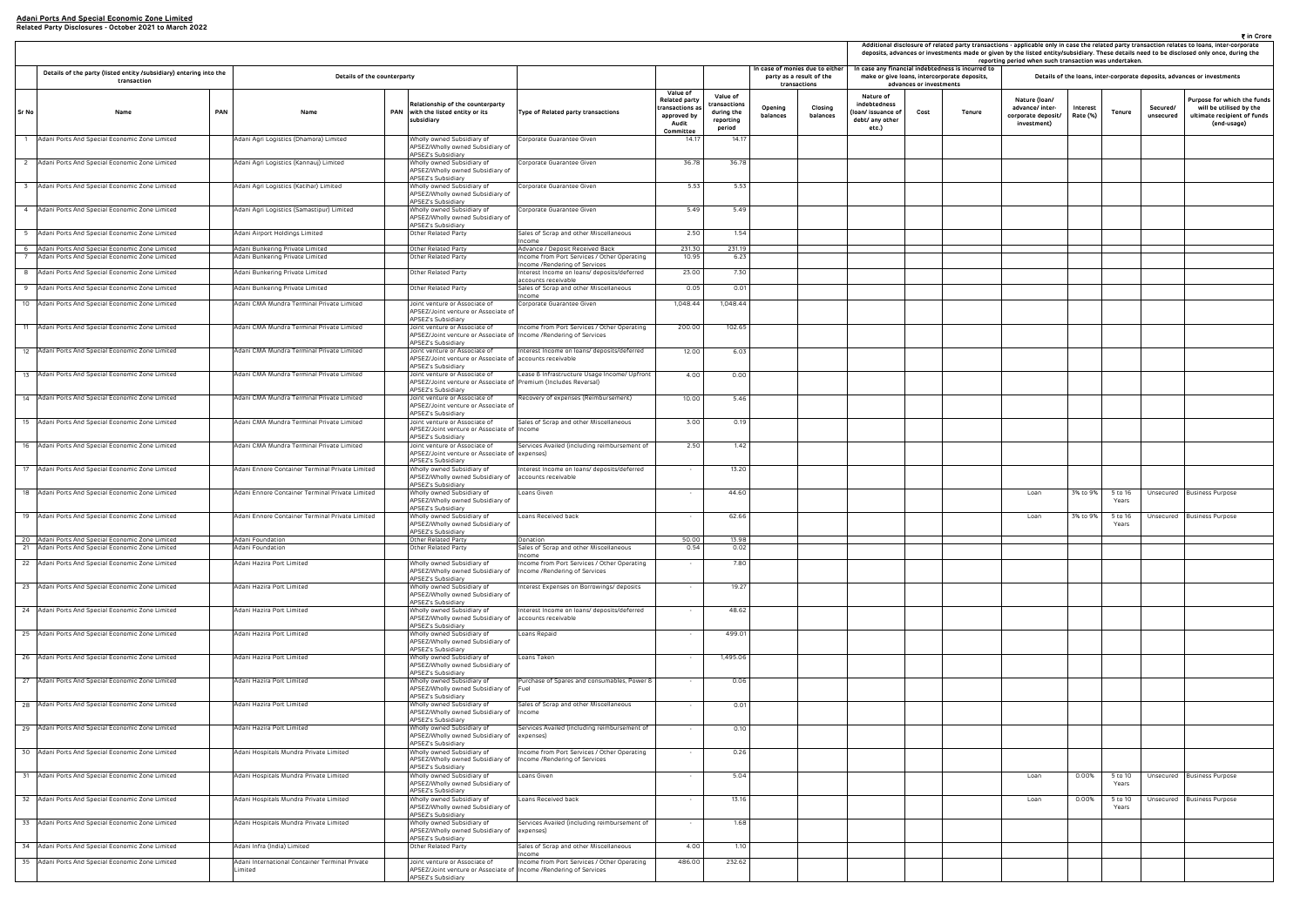|                                                                     |                         |                                                                                                |                                                                       |                      |                              |                        | ₹ in Crore<br>Additional disclosure of related party transactions - applicable only in case the related party transaction relates to loans, inter-corporate |
|---------------------------------------------------------------------|-------------------------|------------------------------------------------------------------------------------------------|-----------------------------------------------------------------------|----------------------|------------------------------|------------------------|-------------------------------------------------------------------------------------------------------------------------------------------------------------|
|                                                                     |                         |                                                                                                |                                                                       |                      |                              |                        | deposits, advances or investments made or given by the listed entity/subsidiary. These details need to be disclosed only once, during the                   |
|                                                                     | advances or investments | case any financial indebtedness is incurred to<br>make or give Ioans, intercorporate deposits, | reporting period when such transaction was undertaken.                |                      |                              |                        | Details of the loans, inter-corporate deposits, advances or investments                                                                                     |
| Nature of<br>debtedness<br>n/ issuance of<br>bt/ any other<br>etc.) | Cost                    | Tenure                                                                                         | Nature (Ioan/<br>advance/ inter-<br>corporate deposit/<br>investment) | Interest<br>Rate (%) | Tenure                       | Secured/<br>unsecured  | Purpose for which the funds<br>will be utilised by the<br>ultimate recipient of funds<br>(end-usage)                                                        |
|                                                                     |                         |                                                                                                | Loan                                                                  | 3% to 9%             | $5$ to 10<br>Years           | Unsecured              | <b>Business Purpose</b>                                                                                                                                     |
|                                                                     |                         |                                                                                                |                                                                       |                      |                              |                        |                                                                                                                                                             |
|                                                                     |                         |                                                                                                |                                                                       |                      |                              |                        |                                                                                                                                                             |
|                                                                     |                         |                                                                                                |                                                                       |                      |                              |                        |                                                                                                                                                             |
|                                                                     |                         |                                                                                                |                                                                       |                      |                              |                        |                                                                                                                                                             |
|                                                                     |                         |                                                                                                | Loan                                                                  | 3% to 9%             | 1 to 5 Years                 | Unsecured              | <b>Business Purpose</b>                                                                                                                                     |
|                                                                     |                         |                                                                                                |                                                                       |                      |                              |                        |                                                                                                                                                             |
|                                                                     |                         |                                                                                                |                                                                       |                      |                              |                        |                                                                                                                                                             |
|                                                                     |                         |                                                                                                | Loan<br>Loan                                                          | 3% to 9%<br>3% to 9% | 5 to 10<br>Years<br>5 to 10  | Unsecured<br>Unsecured | <b>Business Purpose</b><br><b>Business Purpose</b>                                                                                                          |
|                                                                     |                         |                                                                                                |                                                                       |                      | Years                        |                        |                                                                                                                                                             |
|                                                                     |                         |                                                                                                |                                                                       |                      |                              |                        |                                                                                                                                                             |
|                                                                     |                         |                                                                                                |                                                                       |                      |                              |                        |                                                                                                                                                             |
|                                                                     |                         |                                                                                                |                                                                       |                      |                              |                        |                                                                                                                                                             |
|                                                                     |                         |                                                                                                |                                                                       |                      |                              |                        |                                                                                                                                                             |
|                                                                     |                         |                                                                                                |                                                                       |                      |                              |                        |                                                                                                                                                             |
|                                                                     |                         |                                                                                                |                                                                       |                      |                              |                        |                                                                                                                                                             |
|                                                                     |                         |                                                                                                | Loan<br>Loan                                                          | 3% to 9%<br>3% to 9% | 1 to 5 Years<br>1 to 5 Years | Unsecured<br>Unsecured | <b>Business Purpose</b><br><b>Business Purpose</b>                                                                                                          |
|                                                                     |                         |                                                                                                |                                                                       |                      |                              |                        |                                                                                                                                                             |
|                                                                     |                         |                                                                                                |                                                                       |                      |                              |                        |                                                                                                                                                             |
|                                                                     |                         |                                                                                                |                                                                       |                      |                              |                        |                                                                                                                                                             |
|                                                                     |                         |                                                                                                |                                                                       |                      |                              |                        |                                                                                                                                                             |
|                                                                     |                         |                                                                                                | Perpetual                                                             |                      |                              | Unsecured              | <b>Business Purpose</b>                                                                                                                                     |
|                                                                     |                         |                                                                                                |                                                                       |                      |                              |                        |                                                                                                                                                             |
|                                                                     |                         |                                                                                                |                                                                       |                      |                              |                        |                                                                                                                                                             |
|                                                                     |                         |                                                                                                |                                                                       |                      |                              |                        |                                                                                                                                                             |
|                                                                     |                         |                                                                                                |                                                                       |                      |                              |                        |                                                                                                                                                             |

|       |                                                                                   |                                                           |                                                                                                                                   |                                                                              |                                                                                                |                                                              |                     |                                                                            |                                                                            |                         |                                                                                                   | Additional disclosure of related party transactions - applicable only in case the related party transaction relates to loans, inter-co<br>deposits, advances or investments made or given by the listed entity/subsidiary. These details need to be disclosed only once, du<br>reporting period when such transaction was undertaken. |                      |                       |                       |                                                                       |
|-------|-----------------------------------------------------------------------------------|-----------------------------------------------------------|-----------------------------------------------------------------------------------------------------------------------------------|------------------------------------------------------------------------------|------------------------------------------------------------------------------------------------|--------------------------------------------------------------|---------------------|----------------------------------------------------------------------------|----------------------------------------------------------------------------|-------------------------|---------------------------------------------------------------------------------------------------|---------------------------------------------------------------------------------------------------------------------------------------------------------------------------------------------------------------------------------------------------------------------------------------------------------------------------------------|----------------------|-----------------------|-----------------------|-----------------------------------------------------------------------|
|       | Details of the party (listed entity /subsidiary) entering into the<br>transaction | Details of the counterparty                               |                                                                                                                                   |                                                                              |                                                                                                |                                                              |                     | n case of monies due to either<br>party as a result of the<br>transactions |                                                                            | advances or investments | In case any financial indebtedness is incurred to<br>make or give loans, intercorporate deposits, |                                                                                                                                                                                                                                                                                                                                       |                      |                       |                       | Details of the loans, inter-corporate deposits, advances or investmen |
| Sr No | Name                                                                              | <b>PAN</b><br>Name                                        | Relationship of the counterparty<br>PAN with the listed entity or its<br>subsidiary                                               | Type of Related party transactions                                           | <b>Value of</b><br><b>Related party</b><br>transactions a<br>approved by<br>Audit<br>Committee | Value of<br>ransactions<br>during the<br>reporting<br>period | Opening<br>balances | Closing<br>balances                                                        | Nature of<br>indebtedness<br>loan/ issuance of<br>debt/ any other<br>etc.) | Cost                    | Tenure                                                                                            | Nature (Ioan/<br>advance/ inter-<br>corporate deposit/<br>investment)                                                                                                                                                                                                                                                                 | Interest<br>Rate (%) | Tenure                | Secured/<br>unsecured | Purpose for whic<br>will be utilise<br>ultimate recipie<br>(end-usa   |
|       | 36 Adani Ports And Special Economic Zone Limited                                  | Adani International Container Terminal Private<br>.imited | Joint venture or Associate of<br>APSEZ/Joint venture or Associate of accounts receivable<br><b>APSEZ's Subsidiary</b>             | nterest Income on loans/ deposits/deferred                                   | 53.00                                                                                          | 12.18                                                        |                     |                                                                            |                                                                            |                         |                                                                                                   |                                                                                                                                                                                                                                                                                                                                       |                      |                       |                       |                                                                       |
|       | 37 Adani Ports And Special Economic Zone Limited                                  | Adani International Container Terminal Private<br>.imited | Joint venture or Associate of<br>APSEZ/Joint venture or Associate of<br>APSEZ's Subsidiary                                        | Loans Received back                                                          | 484.31                                                                                         | 106.70                                                       |                     |                                                                            |                                                                            |                         |                                                                                                   | Loan                                                                                                                                                                                                                                                                                                                                  | 3% to 9%             | 5 to 10<br>Years      | Unsecured             | <b>Business Purpose</b>                                               |
|       | 38 Adani Ports And Special Economic Zone Limited                                  | Adani International Container Terminal Private<br>.imited | Joint venture or Associate of<br>APSEZ/Joint venture or Associate of Fuel<br>APSEZ's Subsidiary                                   | Purchase of Spares and consumables, Power 8                                  | 1.00                                                                                           | 0.07                                                         |                     |                                                                            |                                                                            |                         |                                                                                                   |                                                                                                                                                                                                                                                                                                                                       |                      |                       |                       |                                                                       |
|       | 39 Adani Ports And Special Economic Zone Limited                                  | Adani International Container Terminal Private<br>.imited | Joint venture or Associate of<br>APSEZ/Joint venture or Associate of                                                              | Recovery of expenses (Reimbursement)                                         | 35.00                                                                                          | 19.79                                                        |                     |                                                                            |                                                                            |                         |                                                                                                   |                                                                                                                                                                                                                                                                                                                                       |                      |                       |                       |                                                                       |
|       | 40 Adani Ports And Special Economic Zone Limited                                  | Adani International Container Terminal Private<br>.imited | <b>APSEZ's Subsidiary</b><br>Joint venture or Associate of<br>APSEZ/Joint venture or Associate of Income                          | Sales of Scrap and other Miscellaneous                                       | 3.00                                                                                           | 0.15                                                         |                     |                                                                            |                                                                            |                         |                                                                                                   |                                                                                                                                                                                                                                                                                                                                       |                      |                       |                       |                                                                       |
|       | 41 Adani Ports And Special Economic Zone Limited                                  | Adani International Container Terminal Private<br>.imited | <b>APSEZ's Subsidiary</b><br>Joint venture or Associate of<br>APSEZ/Joint venture or Associate of expenses)<br>APSEZ's Subsidiary | Services Availed (including reimbursement of                                 | 3.50                                                                                           | 0.89                                                         |                     |                                                                            |                                                                            |                         |                                                                                                   |                                                                                                                                                                                                                                                                                                                                       |                      |                       |                       |                                                                       |
|       | 42 Adani Ports And Special Economic Zone Limited                                  | Adani International Ports Holdings Pte Limited            | Wholly owned Subsidiary of<br>APSEZ/Wholly owned Subsidiary of<br>APSEZ's Subsidiary                                              | nterest Income on loans/ deposits/deferred<br>accounts receivable            | $\sim$                                                                                         | 0.34                                                         |                     |                                                                            |                                                                            |                         |                                                                                                   |                                                                                                                                                                                                                                                                                                                                       |                      |                       |                       |                                                                       |
|       | 43 Adani Ports And Special Economic Zone Limited                                  | Adani International Ports Holdings Pte Limited            | Wholly owned Subsidiary of<br>APSEZ/Wholly owned Subsidiary of<br>APSEZ's Subsidiary                                              | nvestment in equity/preference shares                                        | $\sim$                                                                                         | 0.04                                                         |                     |                                                                            |                                                                            |                         |                                                                                                   |                                                                                                                                                                                                                                                                                                                                       |                      |                       |                       |                                                                       |
|       | 44 Adani Ports And Special Economic Zone Limited                                  | Adani International Ports Holdings Pte Limited            | Wholly owned Subsidiary of<br>APSEZ/Wholly owned Subsidiary of<br>APSEZ's Subsidiary                                              | Loans Given                                                                  | $\sim$                                                                                         | 115.87                                                       |                     |                                                                            |                                                                            |                         |                                                                                                   | Loan                                                                                                                                                                                                                                                                                                                                  |                      |                       |                       | 3% to 9% 1 to 5 Years Unsecured Business Purpose                      |
|       | 45 Adani Ports And Special Economic Zone Limited                                  | Adani Kandla Bulk Terminal Private Limited                | Wholly owned Subsidiary of<br>APSEZ/Wholly owned Subsidiary of<br>APSEZ's Subsidiary                                              | Income from Port Services / Other Operating<br>Income /Rendering of Services | $\sim$                                                                                         | 0.00                                                         |                     |                                                                            |                                                                            |                         |                                                                                                   |                                                                                                                                                                                                                                                                                                                                       |                      |                       |                       |                                                                       |
|       | 46 Adani Ports And Special Economic Zone Limited                                  | Adani Kandla Bulk Terminal Private Limited                | Vholly owned Subsidiary of<br>APSEZ/Wholly owned Subsidiary of<br>APSEZ's Subsidiary                                              | nterest Income on loans/ deposits/deferred<br>accounts receivable            |                                                                                                | 30.80                                                        |                     |                                                                            |                                                                            |                         |                                                                                                   |                                                                                                                                                                                                                                                                                                                                       |                      |                       |                       |                                                                       |
|       | 47 Adani Ports And Special Economic Zone Limited                                  | Adani Kandla Bulk Terminal Private Limited                | Wholly owned Subsidiary of<br>APSEZ/Wholly owned Subsidiary of<br>APSEZ's Subsidiary                                              | Loans Given                                                                  | $\sim$                                                                                         | 99.10                                                        |                     |                                                                            |                                                                            |                         |                                                                                                   | Loan                                                                                                                                                                                                                                                                                                                                  | 3% to 9%             | 5 to 10<br>Years      |                       | Unsecured Business Purpose                                            |
|       | 48 Adani Ports And Special Economic Zone Limited                                  | Adani Kandla Bulk Terminal Private Limited                | Wholly owned Subsidiary of<br>APSEZ/Wholly owned Subsidiary of<br>APSEZ's Subsidiary                                              | Loans Received back                                                          | $\sim$                                                                                         | 94.14                                                        |                     |                                                                            |                                                                            |                         |                                                                                                   | Loan                                                                                                                                                                                                                                                                                                                                  | 3% to 9%             | 5 to 10<br>Years      |                       | Unsecured Business Purpose                                            |
|       | 49 Adani Ports And Special Economic Zone Limited                                  | Adani Kandla Bulk Terminal Private Limited                | Wholly owned Subsidiary of<br>APSEZ/Wholly owned Subsidiary of Income<br>APSEZ's Subsidiary                                       | Sales of Scrap and other Miscellaneous                                       |                                                                                                | 0.00                                                         |                     |                                                                            |                                                                            |                         |                                                                                                   |                                                                                                                                                                                                                                                                                                                                       |                      |                       |                       |                                                                       |
|       | 50 Adani Ports And Special Economic Zone Limited                                  | Adani Kandla Bulk Terminal Private Limited                | Wholly owned Subsidiary of<br>APSEZ/Wholly owned Subsidiary of expenses)<br>APSEZ's Subsidiary                                    | Services Availed (including reimbursement of                                 | $\sim$                                                                                         | 9.45                                                         |                     |                                                                            |                                                                            |                         |                                                                                                   |                                                                                                                                                                                                                                                                                                                                       |                      |                       |                       |                                                                       |
|       | 51 Adani Ports And Special Economic Zone Limited                                  | Adani Kattupalli Port Limited                             | Wholly owned Subsidiary of<br>APSEZ/Wholly owned Subsidiary of<br>APSEZ's Subsidiary                                              | Interest Expenses on Borrowings/ deposits                                    | $\sim$                                                                                         | 0.15                                                         |                     |                                                                            |                                                                            |                         |                                                                                                   |                                                                                                                                                                                                                                                                                                                                       |                      |                       |                       |                                                                       |
|       | 52 Adani Ports And Special Economic Zone Limited                                  | Adani Kattupalli Port Limited                             | Wholly owned Subsidiary of<br>APSEZ/Wholly owned Subsidiary of<br>APSEZ's Subsidiary                                              | Loans Repaid                                                                 | $\sim$                                                                                         | 8.55                                                         |                     |                                                                            |                                                                            |                         |                                                                                                   |                                                                                                                                                                                                                                                                                                                                       |                      |                       |                       |                                                                       |
|       | 53 Adani Ports And Special Economic Zone Limited                                  | Adani Kattupalli Port Limited                             | Wholly owned Subsidiary of<br>APSEZ/Wholly owned Subsidiary of<br>APSEZ's Subsidiary                                              | Loans Taken                                                                  |                                                                                                | 9.08                                                         |                     |                                                                            |                                                                            |                         |                                                                                                   |                                                                                                                                                                                                                                                                                                                                       |                      |                       |                       |                                                                       |
|       | 54 Adani Ports And Special Economic Zone Limited                                  | Adani Logistics Limited                                   | Wholly owned Subsidiary of<br>APSEZ/Wholly owned Subsidiary of<br><b>APSEZ's Subsidiary</b>                                       | Income from Port Services / Other Operating<br>Income /Rendering of Services | $\sim$                                                                                         | 4.30                                                         |                     |                                                                            |                                                                            |                         |                                                                                                   |                                                                                                                                                                                                                                                                                                                                       |                      |                       |                       |                                                                       |
|       | 55 Adani Ports And Special Economic Zone Limited                                  | Adani Logistics Limited                                   | Wholly owned Subsidiary of<br>APSEZ/Wholly owned Subsidiary of<br>APSEZ's Subsidiary                                              | nterest Income on loans/deposits/deferred<br>accounts receivable             | $\sim$                                                                                         | 2.65                                                         |                     |                                                                            |                                                                            |                         |                                                                                                   |                                                                                                                                                                                                                                                                                                                                       |                      |                       |                       |                                                                       |
|       | 56 Adani Ports And Special Economic Zone Limited                                  | Adani Logistics Limited                                   | Wholly owned Subsidiary of<br>APSEZ/Wholly owned Subsidiary of<br>APSEZ's Subsidiary                                              | Lease & Infrastructure Usage Income/ Upfront<br>Premium (Includes Reversal)  | $\sim$                                                                                         | 28.24                                                        |                     |                                                                            |                                                                            |                         |                                                                                                   |                                                                                                                                                                                                                                                                                                                                       |                      |                       |                       |                                                                       |
|       | 57 Adani Ports And Special Economic Zone Limited                                  | Adani Logistics Limited                                   | Wholly owned Subsidiary of<br>APSEZ/Wholly owned Subsidiary of<br>APSEZ's Subsidiary                                              | Loans Given                                                                  | $\sim$                                                                                         | 601.82                                                       |                     |                                                                            |                                                                            |                         |                                                                                                   | Loan                                                                                                                                                                                                                                                                                                                                  |                      |                       |                       | 3% to 9%   1 to 5 Years   Unsecured   Business Purpose                |
|       | 58 Adani Ports And Special Economic Zone Limited                                  | Adani Logistics Limited                                   | Vholly owned Subsidiary of<br>APSEZ/Wholly owned Subsidiary of<br>APSEZ's Subsidiary                                              | Loans Received back                                                          | $\sim$                                                                                         | 479.39                                                       |                     |                                                                            |                                                                            |                         |                                                                                                   | Loan                                                                                                                                                                                                                                                                                                                                  |                      | 3% to 9% 1 to 5 Years |                       | Unsecured Business Purpose                                            |
|       | 59 Adani Ports And Special Economic Zone Limited                                  | Adani Logistics Limited                                   | Wholly owned Subsidiary of<br>APSEZ/Wholly owned Subsidiary of<br>APSEZ's Subsidiary                                              | Loans Repaid                                                                 | $\sim$                                                                                         | 0.01                                                         |                     |                                                                            |                                                                            |                         |                                                                                                   |                                                                                                                                                                                                                                                                                                                                       |                      |                       |                       |                                                                       |
|       | 60 Adani Ports And Special Economic Zone Limited                                  | Adani Logistics Limited                                   | Wholly owned Subsidiary of<br>APSEZ/Wholly owned Subsidiary of<br>APSEZ's Subsidiary                                              | Loans Taken                                                                  | $\sim$                                                                                         | 0.00                                                         |                     |                                                                            |                                                                            |                         |                                                                                                   |                                                                                                                                                                                                                                                                                                                                       |                      |                       |                       |                                                                       |
|       | 61 Adani Ports And Special Economic Zone Limited                                  | Adani Logistics Limited                                   | Wholly owned Subsidiary of<br>APSEZ/Wholly owned Subsidiary of Fuel<br>APSEZ's Subsidiary                                         | Purchase of Spares and consumables, Power &                                  | $\sim$                                                                                         | 0.08                                                         |                     |                                                                            |                                                                            |                         |                                                                                                   |                                                                                                                                                                                                                                                                                                                                       |                      |                       |                       |                                                                       |
|       | 62 Adani Ports And Special Economic Zone Limited                                  | Adani Logistics Limited                                   | Wholly owned Subsidiary of<br>APSEZ/Wholly owned Subsidiary of Income<br>APSEZ's Subsidiary                                       | Sales of Scrap and other Miscellaneous                                       | $\sim$                                                                                         | 0.09                                                         |                     |                                                                            |                                                                            |                         |                                                                                                   |                                                                                                                                                                                                                                                                                                                                       |                      |                       |                       |                                                                       |
|       | 63 Adani Ports And Special Economic Zone Limited                                  | Adani Logistics Limited                                   | Wholly owned Subsidiary of<br>APSEZ/Wholly owned Subsidiary of expenses)<br>APSEZ's Subsidiary                                    | Services Availed (including reimbursement of                                 | $\sim$                                                                                         | 0.34                                                         |                     |                                                                            |                                                                            |                         |                                                                                                   |                                                                                                                                                                                                                                                                                                                                       |                      |                       |                       |                                                                       |
|       | 64 Adani Ports And Special Economic Zone Limited                                  | Adani Logistics Limited                                   | Wholly owned Subsidiary of<br>APSEZ/Wholly owned Subsidiary of<br>APSEZ's Subsidiary                                              | nvestment in Perpetual debt                                                  | $\sim$                                                                                         | 1,148.00                                                     |                     |                                                                            |                                                                            |                         |                                                                                                   | Perpetual                                                                                                                                                                                                                                                                                                                             |                      |                       |                       | Unsecured Business Purpose                                            |
|       | 65 Adani Ports And Special Economic Zone Limited                                  | Adani Logistics Services Private Limited                  | Subsidiary of APSEZ/Subsidiary of<br>APSEZ's Subsidiary                                                                           | Interest Expenses on Borrowings/ deposits                                    | 7.50                                                                                           | 3.13                                                         |                     |                                                                            |                                                                            |                         |                                                                                                   |                                                                                                                                                                                                                                                                                                                                       |                      |                       |                       |                                                                       |
|       | 66 Adani Ports And Special Economic Zone Limited                                  | Adani Logistics Services Private Limited                  | Subsidiary of APSEZ/Subsidiary of Loans Repaid<br><b>APSEZ's Subsidiary</b>                                                       |                                                                              | 185.61                                                                                         | 90.08                                                        |                     |                                                                            |                                                                            |                         |                                                                                                   |                                                                                                                                                                                                                                                                                                                                       |                      |                       |                       |                                                                       |
|       | 67 Adani Ports And Special Economic Zone Limited                                  | Adani Logistics Services Private Limited                  | Subsidiary of APSEZ/Subsidiary of<br>PSEZ's Subsidiary                                                                            | Loans Taken                                                                  | 225.00                                                                                         | 121.63                                                       |                     |                                                                            |                                                                            |                         |                                                                                                   |                                                                                                                                                                                                                                                                                                                                       |                      |                       |                       |                                                                       |
|       | 68 Adani Ports And Special Economic Zone Limited                                  | Adani Logistics Services Private Limited                  | Subsidiary of APSEZ/Subsidiary of<br>APSEZ's Subsidiary                                                                           | Services Availed (including reimbursement of<br>expenses)                    | 30.00                                                                                          | 15.71                                                        |                     |                                                                            |                                                                            |                         |                                                                                                   |                                                                                                                                                                                                                                                                                                                                       |                      |                       |                       |                                                                       |
|       | 69 Adani Ports And Special Economic Zone Limited                                  | Adani Mundra SEZ Infrastructure Private Limited           | Other Related Party                                                                                                               | Purchase of property/asset/land use rights                                   | 12.00                                                                                          | 11.31                                                        |                     |                                                                            |                                                                            |                         |                                                                                                   |                                                                                                                                                                                                                                                                                                                                       |                      |                       |                       |                                                                       |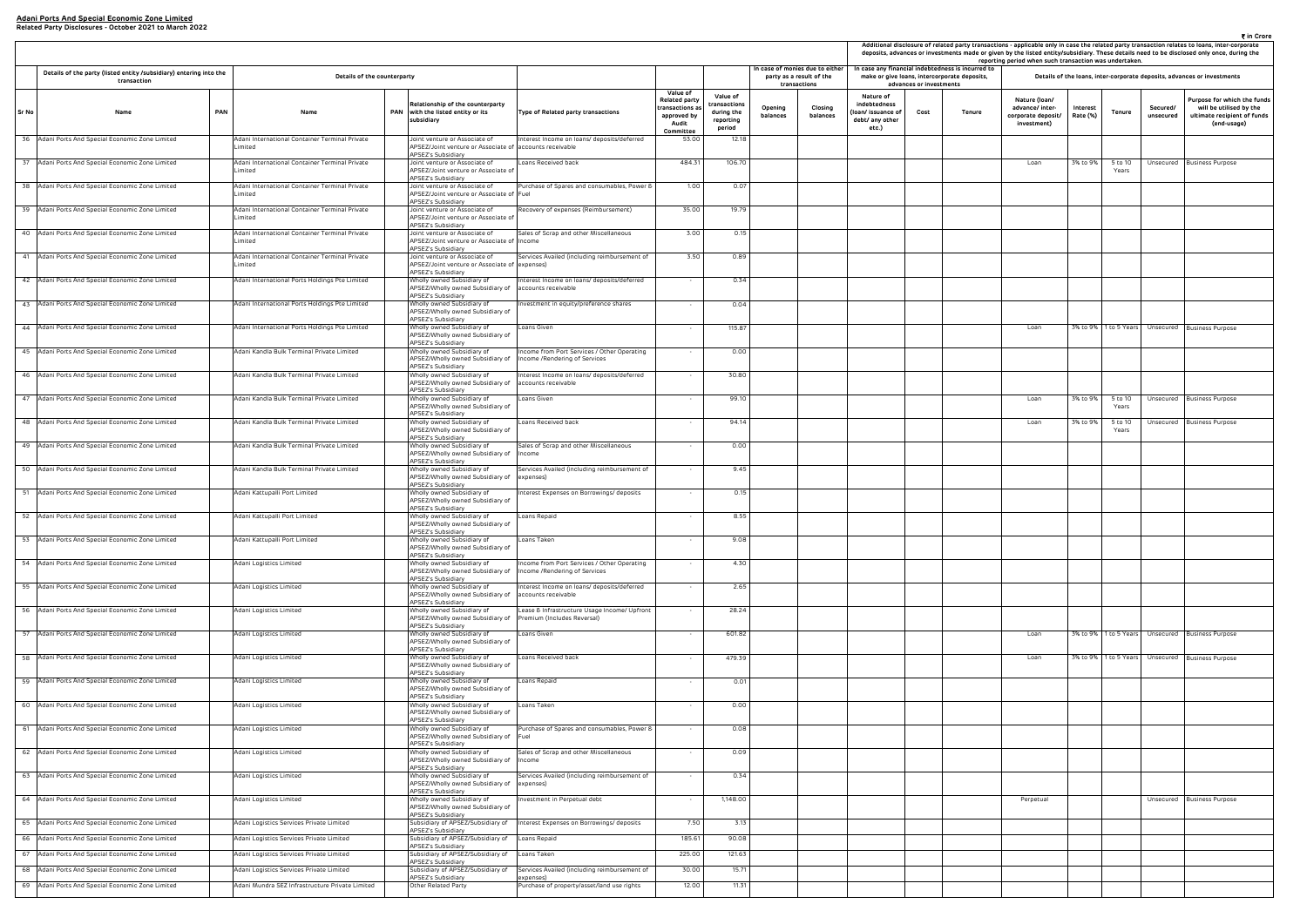| advances or investments<br>Nature of<br>Nature (Ioan/<br>debtedness<br>advance/ inter-<br>Interest<br>Secured/<br>n/ issuance of<br>Cost<br>Tenure<br>Tenure<br>Rate (%)<br>corporate deposit/<br>unsecured<br>bt/ any other<br>investment)<br>etc.)<br>3% to 9% 7 to 11 Years<br>Unsecured<br>Loan<br>3% to 9% 7 to 11 Years<br>Unsecured<br>Loan | Purpose for which the funds<br>will be utilised by the<br>ultimate recipient of funds<br>(end-usage)<br><b>Business Purpose</b><br>Business Purpose |
|----------------------------------------------------------------------------------------------------------------------------------------------------------------------------------------------------------------------------------------------------------------------------------------------------------------------------------------------------|-----------------------------------------------------------------------------------------------------------------------------------------------------|
|                                                                                                                                                                                                                                                                                                                                                    |                                                                                                                                                     |
|                                                                                                                                                                                                                                                                                                                                                    |                                                                                                                                                     |
|                                                                                                                                                                                                                                                                                                                                                    |                                                                                                                                                     |
|                                                                                                                                                                                                                                                                                                                                                    |                                                                                                                                                     |
|                                                                                                                                                                                                                                                                                                                                                    |                                                                                                                                                     |
|                                                                                                                                                                                                                                                                                                                                                    |                                                                                                                                                     |
|                                                                                                                                                                                                                                                                                                                                                    |                                                                                                                                                     |
|                                                                                                                                                                                                                                                                                                                                                    |                                                                                                                                                     |
|                                                                                                                                                                                                                                                                                                                                                    |                                                                                                                                                     |
|                                                                                                                                                                                                                                                                                                                                                    |                                                                                                                                                     |
|                                                                                                                                                                                                                                                                                                                                                    |                                                                                                                                                     |
|                                                                                                                                                                                                                                                                                                                                                    |                                                                                                                                                     |
|                                                                                                                                                                                                                                                                                                                                                    |                                                                                                                                                     |
|                                                                                                                                                                                                                                                                                                                                                    |                                                                                                                                                     |
|                                                                                                                                                                                                                                                                                                                                                    |                                                                                                                                                     |
|                                                                                                                                                                                                                                                                                                                                                    |                                                                                                                                                     |
|                                                                                                                                                                                                                                                                                                                                                    |                                                                                                                                                     |
|                                                                                                                                                                                                                                                                                                                                                    |                                                                                                                                                     |
|                                                                                                                                                                                                                                                                                                                                                    |                                                                                                                                                     |
|                                                                                                                                                                                                                                                                                                                                                    |                                                                                                                                                     |
| 0.00%<br>10 to 15<br>Unsecured<br>Loan<br>Years                                                                                                                                                                                                                                                                                                    | <b>Business Purpose</b>                                                                                                                             |
| 0.00%<br>10 to 15<br>Loan<br>Unsecured<br>Years                                                                                                                                                                                                                                                                                                    | <b>Business Purpose</b>                                                                                                                             |
|                                                                                                                                                                                                                                                                                                                                                    |                                                                                                                                                     |
| Perpetual<br>Unsecured                                                                                                                                                                                                                                                                                                                             | <b>Business Purpose</b>                                                                                                                             |
|                                                                                                                                                                                                                                                                                                                                                    |                                                                                                                                                     |
| Perpetual<br>Unsecured                                                                                                                                                                                                                                                                                                                             | Business Purpose                                                                                                                                    |
|                                                                                                                                                                                                                                                                                                                                                    |                                                                                                                                                     |
|                                                                                                                                                                                                                                                                                                                                                    |                                                                                                                                                     |
| 3% to 9%<br>5 to 10<br>Unsecured<br>Loan<br>Years                                                                                                                                                                                                                                                                                                  | <b>Business Purpose</b>                                                                                                                             |
| 3% to 9%<br>$5$ to 10<br>Unsecured<br>Loan<br>Years                                                                                                                                                                                                                                                                                                | <b>Business Purpose</b>                                                                                                                             |
|                                                                                                                                                                                                                                                                                                                                                    |                                                                                                                                                     |
|                                                                                                                                                                                                                                                                                                                                                    |                                                                                                                                                     |
|                                                                                                                                                                                                                                                                                                                                                    |                                                                                                                                                     |
|                                                                                                                                                                                                                                                                                                                                                    |                                                                                                                                                     |

|       |                                                                                                      |                                                                         |                                                                                                                           |                                                                                                    |                                                                                                |                                                              |                     |                                                                            | Additional disclosure of related party transactions - applicable only in case the related party transaction relates to loans, inter-co<br>deposits, advances or investments made or given by the listed entity/subsidiary. These details need to be disclosed only once, du<br>reporting period when such transaction was undertaken. |                         |                                                                                                   |                                                                       |                      |                   |                       |                                                                       |
|-------|------------------------------------------------------------------------------------------------------|-------------------------------------------------------------------------|---------------------------------------------------------------------------------------------------------------------------|----------------------------------------------------------------------------------------------------|------------------------------------------------------------------------------------------------|--------------------------------------------------------------|---------------------|----------------------------------------------------------------------------|---------------------------------------------------------------------------------------------------------------------------------------------------------------------------------------------------------------------------------------------------------------------------------------------------------------------------------------|-------------------------|---------------------------------------------------------------------------------------------------|-----------------------------------------------------------------------|----------------------|-------------------|-----------------------|-----------------------------------------------------------------------|
|       | Details of the party (listed entity /subsidiary) entering into the<br>transaction                    | Details of the counterparty                                             |                                                                                                                           |                                                                                                    |                                                                                                |                                                              |                     | n case of monies due to either<br>party as a result of the<br>transactions |                                                                                                                                                                                                                                                                                                                                       | advances or investments | In case any financial indebtedness is incurred to<br>make or give loans, intercorporate deposits, |                                                                       |                      |                   |                       | Details of the loans, inter-corporate deposits, advances or investmen |
| Sr No | Name                                                                                                 | <b>PAN</b><br>Name                                                      | Relationship of the counterparty<br>PAN with the listed entity or its<br>subsidiary                                       | Type of Related party transactions                                                                 | <b>Value of</b><br><b>Related party</b><br>transactions a<br>approved by<br>Audit<br>Committee | Value of<br>ransactions<br>during the<br>reporting<br>period | Opening<br>balances | Closing<br>balances                                                        | Nature of<br>indebtedness<br>loan/ issuance of<br>debt/ any other<br>etc.)                                                                                                                                                                                                                                                            | Cost                    | Tenure                                                                                            | Nature (Ioan/<br>advance/ inter-<br>corporate deposit/<br>investment) | Interest<br>Rate (%) | Tenure            | Secured/<br>unsecured | Purpose for whit<br>will be utilise<br>ultimate recipie<br>(end-usa   |
|       | 70 Adani Ports And Special Economic Zone Limited                                                     | Adani Murmugao Port Terminal Private Limited                            | Wholly owned Subsidiary of<br>APSEZ/Wholly owned Subsidiary of accounts receivable<br>APSEZ's Subsidiary                  | nterest Income on loans/ deposits/deferred                                                         |                                                                                                | 15.88                                                        |                     |                                                                            |                                                                                                                                                                                                                                                                                                                                       |                         |                                                                                                   |                                                                       |                      |                   |                       |                                                                       |
|       | 71 Adani Ports And Special Economic Zone Limited                                                     | Adani Murmugao Port Terminal Private Limited                            | Wholly owned Subsidiary of<br>APSEZ/Wholly owned Subsidiary of<br>APSEZ's Subsidiary                                      | Loans Given                                                                                        |                                                                                                | 35.58                                                        |                     |                                                                            |                                                                                                                                                                                                                                                                                                                                       |                         |                                                                                                   | Loan                                                                  |                      |                   |                       | 3% to 9% 7 to 11 Years Unsecured Business Purpose                     |
|       | 72 Adani Ports And Special Economic Zone Limited                                                     | Adani Murmugao Port Terminal Private Limited                            | Wholly owned Subsidiary of<br>APSEZ/Wholly owned Subsidiary of<br><b>APSEZ's Subsidiary</b>                               | Loans Received back                                                                                | $\sim$                                                                                         | 36.79                                                        |                     |                                                                            |                                                                                                                                                                                                                                                                                                                                       |                         |                                                                                                   | Loan                                                                  |                      |                   |                       | 3% to 9% 7 to 11 Years Unsecured Business Purpose                     |
|       | 73 Adani Ports And Special Economic Zone Limited                                                     | Adani Murmugao Port Terminal Private Limited                            | Wholly owned Subsidiary of<br>APSEZ/Wholly owned Subsidiary of<br><b>APSEZ's Subsidiary</b>                               | Purchase of property/asset/land use rights                                                         | $\sim$                                                                                         | 5.30                                                         |                     |                                                                            |                                                                                                                                                                                                                                                                                                                                       |                         |                                                                                                   |                                                                       |                      |                   |                       |                                                                       |
|       | 74 Adani Ports And Special Economic Zone Limited                                                     | Adani Murmugao Port Terminal Private Limited                            | Wholly owned Subsidiary of<br>APSEZ/Wholly owned Subsidiary of<br>APSEZ's Subsidiary                                      | Sales of Scrap and other Miscellaneous<br>Income                                                   | $\sim$                                                                                         | 0.01                                                         |                     |                                                                            |                                                                                                                                                                                                                                                                                                                                       |                         |                                                                                                   |                                                                       |                      |                   |                       |                                                                       |
|       | 75 Adani Ports And Special Economic Zone Limited                                                     | Adani NYK Auto Logistics Solutions Private Limited                      | Joint venture or Associate of<br>APSEZ/Joint venture or Associate of Premium (Includes Reversal)<br>APSEZ's Subsidiary    | Lease & Infrastructure Usage Income/ Upfront                                                       | 0.40                                                                                           | 0.34                                                         |                     |                                                                            |                                                                                                                                                                                                                                                                                                                                       |                         |                                                                                                   |                                                                       |                      |                   |                       |                                                                       |
|       | 76 Adani Ports And Special Economic Zone Limited                                                     | Adani Power (Mundra) Limited                                            | Other Related Party                                                                                                       | ncome from Port Services / Other Operating                                                         | 630.00                                                                                         | 93.21                                                        |                     |                                                                            |                                                                                                                                                                                                                                                                                                                                       |                         |                                                                                                   |                                                                       |                      |                   |                       |                                                                       |
|       | 77 Adani Ports And Special Economic Zone Limited                                                     | Adani Power (Mundra) Limited                                            | Other Related Party                                                                                                       | ncome /Rendering of Services<br>nterest Income on loans/ deposits/deferred                         | 40.00                                                                                          | 10.03                                                        |                     |                                                                            |                                                                                                                                                                                                                                                                                                                                       |                         |                                                                                                   |                                                                       |                      |                   |                       |                                                                       |
|       | 78 Adani Ports And Special Economic Zone Limited                                                     | Adani Power (Mundra) Limited                                            | Other Related Party                                                                                                       | accounts receivable<br>Lease & Infrastructure Usage Income/ Upfront<br>Premium (Includes Reversal) | 2.50                                                                                           | 0.00                                                         |                     |                                                                            |                                                                                                                                                                                                                                                                                                                                       |                         |                                                                                                   |                                                                       |                      |                   |                       |                                                                       |
|       | 79 Adani Ports And Special Economic Zone Limited<br>80 Adani Ports And Special Economic Zone Limited | Adani Power (Mundra) Limited<br>Adani Power (Mundra) Limited            | Other Related Party<br>Other Related Party                                                                                | Rent charges paid<br>Sales of Scrap and other Miscellaneous                                        | 0.11<br>6.00                                                                                   | 0.06<br>2.50                                                 |                     |                                                                            |                                                                                                                                                                                                                                                                                                                                       |                         |                                                                                                   |                                                                       |                      |                   |                       |                                                                       |
|       | 81 Adani Ports And Special Economic Zone Limited                                                     | Adani Power (Mundra) Limited                                            | Other Related Party                                                                                                       | ncome<br>Services Availed (including reimbursement of                                              | 30.00                                                                                          | 10.31                                                        |                     |                                                                            |                                                                                                                                                                                                                                                                                                                                       |                         |                                                                                                   |                                                                       |                      |                   |                       |                                                                       |
|       | 82 Adani Ports And Special Economic Zone Limited                                                     | Adani Power Limited                                                     | Other Related Party                                                                                                       | expenses)<br>Lease & Infrastructure Usage Income/ Upfront                                          | 1.00                                                                                           | 0.50                                                         |                     |                                                                            |                                                                                                                                                                                                                                                                                                                                       |                         |                                                                                                   |                                                                       |                      |                   |                       |                                                                       |
|       | 83 Adani Ports And Special Economic Zone Limited                                                     | Adani Power Limited                                                     | Other Related Party                                                                                                       | Premium (Includes Reversal)<br>Sales of Scrap and other Miscellaneous                              | 1.00                                                                                           | 0.33                                                         |                     |                                                                            |                                                                                                                                                                                                                                                                                                                                       |                         |                                                                                                   |                                                                       |                      |                   |                       |                                                                       |
|       | 84 Adani Ports And Special Economic Zone Limited                                                     | Adani Power Maharashtra Limited                                         | Other Related Party                                                                                                       | ncome<br>Sales of Scrap and other Miscellaneous                                                    | 3.00                                                                                           | 0.70                                                         |                     |                                                                            |                                                                                                                                                                                                                                                                                                                                       |                         |                                                                                                   |                                                                       |                      |                   |                       |                                                                       |
|       | 85 Adani Ports And Special Economic Zone Limited                                                     | Adani Power Rajasthan Limited                                           | Other Related Party                                                                                                       | ncome<br>Sales of Scrap and other Miscellaneous<br>ncome                                           | 1.50                                                                                           | 0.32                                                         |                     |                                                                            |                                                                                                                                                                                                                                                                                                                                       |                         |                                                                                                   |                                                                       |                      |                   |                       |                                                                       |
|       | 86 Adani Ports And Special Economic Zone Limited                                                     | Adani Properties Private Limited                                        | Other Related Party                                                                                                       | Advance / Deposit Received Back                                                                    | 10.00                                                                                          | 10.00                                                        |                     |                                                                            |                                                                                                                                                                                                                                                                                                                                       |                         |                                                                                                   |                                                                       |                      |                   |                       |                                                                       |
| 88    | 87 Adani Ports And Special Economic Zone Limited<br>Adani Ports And Special Economic Zone Limited    | Adani Properties Private Limited<br>Adani Properties Private Limited    | Other Related Party<br>Other Related Party                                                                                | Rent charges paid<br>Sales of Scrap and other Miscellaneous                                        | 15.00<br>0.50                                                                                  | 4.84<br>0.14                                                 |                     |                                                                            |                                                                                                                                                                                                                                                                                                                                       |                         |                                                                                                   |                                                                       |                      |                   |                       |                                                                       |
|       | 89 Adani Ports And Special Economic Zone Limited                                                     | Adani Rail Infra Private Limited                                        | Other Related Party                                                                                                       | ncome<br>Interest Expenses on Borrowings/ deposits                                                 | 25.00                                                                                          | 23.76                                                        |                     |                                                                            |                                                                                                                                                                                                                                                                                                                                       |                         |                                                                                                   |                                                                       |                      |                   |                       |                                                                       |
|       | 90 Adani Ports And Special Economic Zone Limited<br>91 Adani Ports And Special Economic Zone Limited | Adani Rail Infra Private Limited<br>Adani Rail Infra Private Limited    | Other Related Party<br>Other Related Party                                                                                | Loans Repaid<br>Issue of Equity Shares against Composite                                           | 279.81<br>4,768.22                                                                             | 279.81<br>4,768.22                                           |                     |                                                                            |                                                                                                                                                                                                                                                                                                                                       |                         |                                                                                                   |                                                                       |                      |                   |                       |                                                                       |
|       | 92 Adani Ports And Special Economic Zone Limited                                                     | Adani Road Transport Limited                                            | Other Related Party                                                                                                       | Scheme of Arrangement<br>Sales of Scrap and other Miscellaneous                                    | 2.00                                                                                           | 0.76                                                         |                     |                                                                            |                                                                                                                                                                                                                                                                                                                                       |                         |                                                                                                   |                                                                       |                      |                   |                       |                                                                       |
|       | 93 Adani Ports And Special Economic Zone Limited                                                     | Adani Total Gas Limited                                                 | Other Related Party                                                                                                       | ncome<br>Sales of Scrap and other Miscellaneous                                                    | 2.35                                                                                           | 0.99                                                         |                     |                                                                            |                                                                                                                                                                                                                                                                                                                                       |                         |                                                                                                   |                                                                       |                      |                   |                       |                                                                       |
|       | 94 Adani Ports And Special Economic Zone Limited                                                     | Adani Total Private Limited                                             | Joint venture or Associate of<br>PSEZ/Joint venture or Associate of Income                                                | ncome<br>Sales of Scrap and other Miscellaneous                                                    | 3.00                                                                                           | 0.95                                                         |                     |                                                                            |                                                                                                                                                                                                                                                                                                                                       |                         |                                                                                                   |                                                                       |                      |                   |                       |                                                                       |
|       | 95 Adani Ports And Special Economic Zone Limited                                                     | Adani Township & Real Estate Company Private                            | APSEZ's Subsidiary<br>Other Related Party                                                                                 | Services Availed (including reimbursement of                                                       | 5.00                                                                                           | 1.58                                                         |                     |                                                                            |                                                                                                                                                                                                                                                                                                                                       |                         |                                                                                                   |                                                                       |                      |                   |                       |                                                                       |
|       |                                                                                                      | .imited                                                                 | Other Related Party                                                                                                       | expenses)                                                                                          |                                                                                                |                                                              |                     |                                                                            |                                                                                                                                                                                                                                                                                                                                       |                         |                                                                                                   |                                                                       |                      |                   |                       |                                                                       |
|       | 96 Adani Ports And Special Economic Zone Limited<br>97 Adani Ports And Special Economic Zone Limited | Adani Transmission Limited<br>Adani Vizag Coal Terminal Private Limited | Wholly owned Subsidiary of<br>APSEZ/Wholly owned Subsidiary of                                                            | Sale of Investment<br>Loans Given                                                                  | 300.00                                                                                         | 116.27<br>15.42                                              |                     |                                                                            |                                                                                                                                                                                                                                                                                                                                       |                         |                                                                                                   | Loan                                                                  | 0.00%                | 10 to 15<br>Years |                       | Unsecured Business Purpose                                            |
|       | 98 Adani Ports And Special Economic Zone Limited                                                     | Adani Vizag Coal Terminal Private Limited                               | APSEZ's Subsidiary<br>Wholly owned Subsidiary of<br>APSEZ/Wholly owned Subsidiary of<br>APSEZ's Subsidiary                | Loans Received back                                                                                | $\sim$                                                                                         | 156.48                                                       |                     |                                                                            |                                                                                                                                                                                                                                                                                                                                       |                         |                                                                                                   | Loan                                                                  | 0.00%                | 10 to 15<br>Years |                       | Unsecured Business Purpose                                            |
|       | 99 Adani Ports And Special Economic Zone Limited                                                     | Adani Vizhinjam Port Private Limited                                    | Vholly owned Subsidiary of<br>APSEZ/Wholly owned Subsidiary of Income /Rendering of Services<br><b>APSEZ's Subsidiary</b> | ncome from Port Services / Other Operating                                                         |                                                                                                | 1.18                                                         |                     |                                                                            |                                                                                                                                                                                                                                                                                                                                       |                         |                                                                                                   |                                                                       |                      |                   |                       |                                                                       |
|       | 100 Adani Ports And Special Economic Zone Limited                                                    | Adani Vizhinjam Port Private Limited                                    | Wholly owned Subsidiary of<br>APSEZ/Wholly owned Subsidiary of<br><b>APSEZ's Subsidiary</b>                               | Conversion of Loan to Perpetual Debt                                                               | $\sim$                                                                                         | 1,003.59                                                     |                     |                                                                            |                                                                                                                                                                                                                                                                                                                                       |                         |                                                                                                   | Perpetual                                                             |                      |                   |                       | Unsecured Business Purpose                                            |
|       | 101 Adani Ports And Special Economic Zone Limited                                                    | Adani Vizhinjam Port Private Limited                                    | Wholly owned Subsidiary of<br>APSEZ/Wholly owned Subsidiary of Income<br>APSEZ's Subsidiary                               | Sales of Scrap and other Miscellaneous                                                             | $\overline{\phantom{a}}$                                                                       | 0.34                                                         |                     |                                                                            |                                                                                                                                                                                                                                                                                                                                       |                         |                                                                                                   |                                                                       |                      |                   |                       |                                                                       |
|       | 102 Adani Ports And Special Economic Zone Limited                                                    | Adani Vizhinjam Port Private Limited                                    | Wholly owned Subsidiary of<br>APSEZ/Wholly owned Subsidiary of<br>APSEZ's Subsidiary                                      | nvestment in Perpetual debt                                                                        |                                                                                                | 771.31                                                       |                     |                                                                            |                                                                                                                                                                                                                                                                                                                                       |                         |                                                                                                   | Perpetual                                                             |                      |                   |                       | Unsecured Business Purpose                                            |
|       | 103 Adani Ports And Special Economic Zone Limited                                                    | Adani Warehousing Services Private Limited                              | Wholly owned Subsidiary of<br>APSEZ/Wholly owned Subsidiary of   Income / Rendering of Services<br>APSEZ's Subsidiary     | Income from Port Services / Other Operating                                                        | $\sim$                                                                                         | 11.21                                                        |                     |                                                                            |                                                                                                                                                                                                                                                                                                                                       |                         |                                                                                                   |                                                                       |                      |                   |                       |                                                                       |
|       | 104 Adani Ports And Special Economic Zone Limited                                                    | Adani Warehousing Services Private Limited                              | Wholly owned Subsidiary of<br>APSEZ/Wholly owned Subsidiary of<br>APSEZ's Subsidiary                                      | Interest Income on Ioans/ deposits/deferred<br>accounts receivable                                 | $\sim$                                                                                         | 0.34                                                         |                     |                                                                            |                                                                                                                                                                                                                                                                                                                                       |                         |                                                                                                   |                                                                       |                      |                   |                       |                                                                       |
|       | 105 Adani Ports And Special Economic Zone Limited                                                    | Adani Warehousing Services Private Limited                              | Wholly owned Subsidiary of<br>APSEZ/Wholly owned Subsidiary of<br><b>APSEZ's Subsidiary</b>                               | Loans Given                                                                                        | $\overline{\phantom{a}}$                                                                       | 11.64                                                        |                     |                                                                            |                                                                                                                                                                                                                                                                                                                                       |                         |                                                                                                   | Loan                                                                  | 3% to 9%             | 5 to 10<br>Years  |                       | Unsecured Business Purpose                                            |
|       | 106 Adani Ports And Special Economic Zone Limited                                                    | Adani Warehousing Services Private Limited                              | Wholly owned Subsidiary of<br>APSEZ/Wholly owned Subsidiary of<br>APSEZ's Subsidiary                                      | Loans Received back                                                                                | $\sim$                                                                                         | 7.89                                                         |                     |                                                                            |                                                                                                                                                                                                                                                                                                                                       |                         |                                                                                                   | Loan                                                                  | 3% to 9%             | 5 to 10<br>Years  |                       | Unsecured Business Purpose                                            |
|       | 107 Adani Ports And Special Economic Zone Limited                                                    | Adani Wilmar Limited                                                    | Other Related Party                                                                                                       | Income from Port Services / Other Operating<br>ncome /Rendering of Services                        | 52.40                                                                                          | 22.62                                                        |                     |                                                                            |                                                                                                                                                                                                                                                                                                                                       |                         |                                                                                                   |                                                                       |                      |                   |                       |                                                                       |
|       | 108 Adani Ports And Special Economic Zone Limited                                                    | Adani Wilmar Limited                                                    | Other Related Party                                                                                                       | Sales of Scrap and other Miscellaneous<br>ncome                                                    | 0.60                                                                                           | 0.33                                                         |                     |                                                                            |                                                                                                                                                                                                                                                                                                                                       |                         |                                                                                                   |                                                                       |                      |                   |                       |                                                                       |
|       | 109 Adani Ports And Special Economic Zone Limited                                                    | Adani Yangon International Terminal Company<br>.imited                  | Vholly owned Subsidiary of<br>APSEZ/Wholly owned Subsidiary of                                                            | Sale of Assets                                                                                     | $\sim$                                                                                         | 53.12                                                        |                     |                                                                            |                                                                                                                                                                                                                                                                                                                                       |                         |                                                                                                   |                                                                       |                      |                   |                       |                                                                       |
|       | 110 Adani Ports And Special Economic Zone Limited                                                    | Belvedere Golf and Country Club Private Limited                         | APSEZ's Subsidiary<br>Other Related Party                                                                                 | Services Availed (including reimbursement of                                                       | 0.17                                                                                           | 0.10                                                         |                     |                                                                            |                                                                                                                                                                                                                                                                                                                                       |                         |                                                                                                   |                                                                       |                      |                   |                       |                                                                       |
|       | 111 Adani Ports And Special Economic Zone Limited                                                    | Delhi Golf Link Properties Private Limited                              | Other Related Party                                                                                                       | expenses)<br>Rent charges paid                                                                     | 0.47                                                                                           | 0.06                                                         |                     |                                                                            |                                                                                                                                                                                                                                                                                                                                       |                         |                                                                                                   |                                                                       |                      |                   |                       |                                                                       |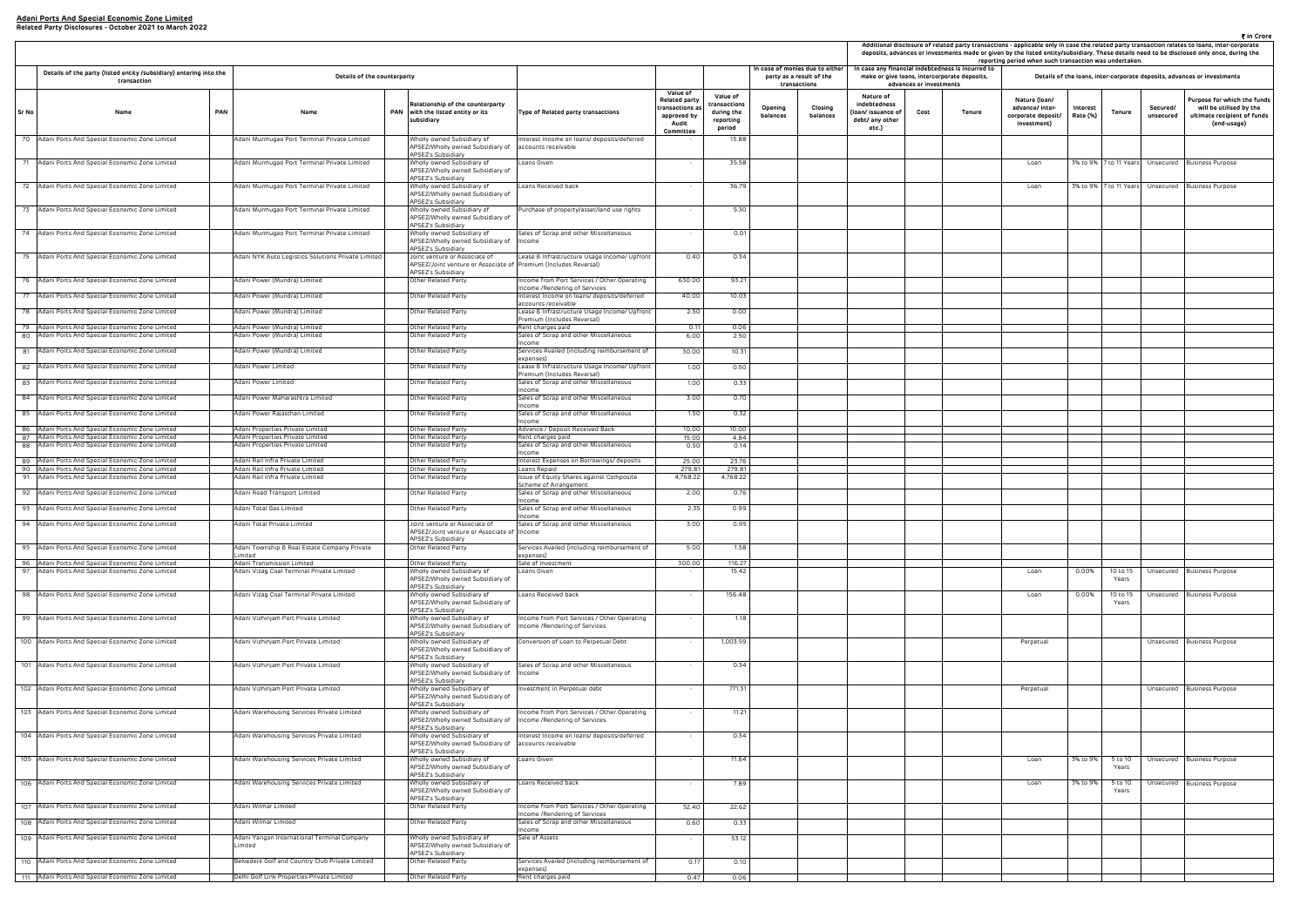|       |                                                                                   |     |                                                                    |                                                                                      |                                                                                       |                                                                                                 |                                                              |                     | Additional disclosure of related party transactions - applicable only in case the related party transaction relates to loans, inter-corporate<br>deposits, advances or investments made or given by the listed entity/subsidiary. These details need to be disclosed only once, during the<br>reporting period when such transaction was undertaken. |                                                                                                                              |        |                                                                       |                      |                       | ₹ in Crore            |                                                                                                      |
|-------|-----------------------------------------------------------------------------------|-----|--------------------------------------------------------------------|--------------------------------------------------------------------------------------|---------------------------------------------------------------------------------------|-------------------------------------------------------------------------------------------------|--------------------------------------------------------------|---------------------|------------------------------------------------------------------------------------------------------------------------------------------------------------------------------------------------------------------------------------------------------------------------------------------------------------------------------------------------------|------------------------------------------------------------------------------------------------------------------------------|--------|-----------------------------------------------------------------------|----------------------|-----------------------|-----------------------|------------------------------------------------------------------------------------------------------|
|       | Details of the party (listed entity /subsidiary) entering into the<br>transaction |     | Details of the counterparty                                        |                                                                                      |                                                                                       |                                                                                                 |                                                              |                     | n case of monies due to either<br>party as a result of the<br>transactions                                                                                                                                                                                                                                                                           | In case any financial indebtedness is incurred to<br>make or give loans, intercorporate deposits,<br>advances or investments |        |                                                                       |                      |                       |                       | Details of the loans, inter-corporate deposits, advances or investments                              |
| Sr No | Name                                                                              | PAN | Name                                                               | Relationship of the counterparty<br>PAN with the listed entity or its<br>subsidiary  | Type of Related party transactions                                                    | <b>Value of</b><br><b>Related party</b><br>ransactions as:<br>approved by<br>Audit<br>Committee | Value of<br>ransactions<br>during the<br>reporting<br>period | Opening<br>balances | Closing<br>balances                                                                                                                                                                                                                                                                                                                                  | Nature of<br>indebtedness<br>(loan/ issuance of<br>Cost<br>debt/ any other<br>etc.)                                          | Tenure | Nature (Ioan/<br>advance/ inter-<br>corporate deposit/<br>investment) | Interest<br>Rate (%) | <b>Tenure</b>         | Secured/<br>unsecured | Purpose for which the funds<br>will be utilised by the<br>ultimate recipient of funds<br>(end-usage) |
|       | 112 Adani Ports And Special Economic Zone Limited                                 |     | Dighi Port Limited                                                 | Wholly owned Subsidiary of<br>APSEZ/Wholly owned Subsidiary of<br>APSEZ's Subsidiary | westment in Perpetual debt                                                            |                                                                                                 | 36.07                                                        |                     |                                                                                                                                                                                                                                                                                                                                                      |                                                                                                                              |        | Perpetual                                                             |                      |                       |                       | Unsecured Business Purpose                                                                           |
|       | 113 Adani Ports And Special Economic Zone Limited                                 |     | Dr. Malay Mahadevia                                                | Key Managerial Personnel                                                             | Sitting Fees                                                                          |                                                                                                 | 0.03                                                         |                     |                                                                                                                                                                                                                                                                                                                                                      |                                                                                                                              |        |                                                                       |                      |                       |                       |                                                                                                      |
|       | 114 Adani Ports And Special Economic Zone Limited                                 |     | Karnavati Aviation Private Limited                                 | Wholly owned Subsidiary of<br>APSEZ/Wholly owned Subsidiary of                       | oans Given                                                                            |                                                                                                 | 37.37                                                        |                     |                                                                                                                                                                                                                                                                                                                                                      |                                                                                                                              |        | Loan                                                                  | 0.00%                | 5 to 10<br>Years      |                       | Unsecured Business Purpose                                                                           |
|       | 115 Adani Ports And Special Economic Zone Limited                                 |     | Karnavati Aviation Private Limited                                 | APSEZ's Subsidiary<br>Wholly owned Subsidiary of<br>APSEZ/Wholly owned Subsidiary of | Loans Received back                                                                   |                                                                                                 | 55.04                                                        |                     |                                                                                                                                                                                                                                                                                                                                                      |                                                                                                                              |        | Loan                                                                  | 0.00%                | 5 to 10<br>Years      | Unsecured             | <b>Business Purpose</b>                                                                              |
|       | 116 Adani Ports And Special Economic Zone Limited                                 |     | Karnavati Aviation Private Limited                                 | APSEZ's Subsidiary<br>Wholly owned Subsidiary of<br>APSEZ/Wholly owned Subsidiary of | Services Availed (including reimbursement of<br>expenses)                             |                                                                                                 | 40.00                                                        |                     |                                                                                                                                                                                                                                                                                                                                                      |                                                                                                                              |        |                                                                       |                      |                       |                       |                                                                                                      |
|       | 117 Adani Ports And Special Economic Zone Limited                                 |     | Madurai Infrastructure Private Limited                             | APSEZ's Subsidiary<br>Wholly owned Subsidiary of<br>APSEZ/Wholly owned Subsidiary of | nterest Expenses on Borrowings/ deposits                                              |                                                                                                 | 0.01                                                         |                     |                                                                                                                                                                                                                                                                                                                                                      |                                                                                                                              |        |                                                                       |                      |                       |                       |                                                                                                      |
|       | 118 Adani Ports And Special Economic Zone Limited                                 |     | Madurai Infrastructure Private Limited                             | APSEZ's Subsidiary<br>Wholly owned Subsidiary of<br>APSEZ/Wholly owned Subsidiary of | Loans Repaid                                                                          | $\sim$                                                                                          | 0.09                                                         |                     |                                                                                                                                                                                                                                                                                                                                                      |                                                                                                                              |        |                                                                       |                      |                       |                       |                                                                                                      |
|       | 119 Adani Ports And Special Economic Zone Limited                                 |     | Maharashtra Eastern Grid Power Transmission                        | APSEZ's Subsidiary<br>Other Related Party                                            | Sales of Scrap and other Miscellaneous                                                | 4.50                                                                                            | 1.52                                                         |                     |                                                                                                                                                                                                                                                                                                                                                      |                                                                                                                              |        |                                                                       |                      |                       |                       |                                                                                                      |
|       | 120 Adani Ports And Special Economic Zone Limited                                 |     | Company Limited<br>Marine Infrastructure Developer Private Limited | Subsidiary of APSEZ/Subsidiary of                                                    | ncome<br>Interest Income on loans/ deposits/deferred                                  | 40.00                                                                                           | 7.52                                                         |                     |                                                                                                                                                                                                                                                                                                                                                      |                                                                                                                              |        |                                                                       |                      |                       |                       |                                                                                                      |
|       |                                                                                   |     |                                                                    | APSEZ's Subsidiary                                                                   | accounts receivable                                                                   |                                                                                                 |                                                              |                     |                                                                                                                                                                                                                                                                                                                                                      |                                                                                                                              |        |                                                                       |                      |                       |                       |                                                                                                      |
|       | 121 Adani Ports And Special Economic Zone Limited                                 |     | Marine Infrastructure Developer Private Limited                    | Subsidiary of APSEZ/Subsidiary of<br>APSEZ's Subsidiary                              | Loans Given                                                                           | 185.50                                                                                          | 71.99                                                        |                     |                                                                                                                                                                                                                                                                                                                                                      |                                                                                                                              |        | Loan                                                                  |                      | 3% to 9% 1 to 5 Years |                       | Unsecured Business Purpose                                                                           |
|       | 122 Adani Ports And Special Economic Zone Limited                                 |     | Marine Infrastructure Developer Private Limited                    | Subsidiary of APSEZ/Subsidiary of<br>APSEZ's Subsidiary                              | Loans Received back                                                                   | 193.22                                                                                          | 75.95                                                        |                     |                                                                                                                                                                                                                                                                                                                                                      |                                                                                                                              |        | Loan                                                                  |                      | 3% to 9% 1 to 5 Years | Unsecured             | <b>Business Purpose</b>                                                                              |
|       | 123 Adani Ports And Special Economic Zone Limited                                 |     | Mr. Bharat Sheth                                                   | Key Managerial Personnel                                                             | Commission to Non-Executive Director                                                  |                                                                                                 | 0.10                                                         |                     |                                                                                                                                                                                                                                                                                                                                                      |                                                                                                                              |        |                                                                       |                      |                       |                       |                                                                                                      |
|       | 124 Adani Ports And Special Economic Zone Limited                                 |     | Mr. Bharat Sheth                                                   | Key Managerial Personnel                                                             | Sitting Fees                                                                          |                                                                                                 | 0.02                                                         |                     |                                                                                                                                                                                                                                                                                                                                                      |                                                                                                                              |        |                                                                       |                      |                       |                       |                                                                                                      |
|       | 125 Adani Ports And Special Economic Zone Limited                                 |     | Mr. Gautam S. Adani                                                | Key Managerial Personnel                                                             | Commission to Director                                                                | $\sim$                                                                                          | 2.30                                                         |                     |                                                                                                                                                                                                                                                                                                                                                      |                                                                                                                              |        |                                                                       |                      |                       |                       |                                                                                                      |
|       | 126 Adani Ports And Special Economic Zone Limited                                 |     | Mr. Gautam S. Adani                                                | Key Managerial Personnel                                                             | Remuneration                                                                          |                                                                                                 | 0.90                                                         |                     |                                                                                                                                                                                                                                                                                                                                                      |                                                                                                                              |        |                                                                       |                      |                       |                       |                                                                                                      |
|       | 127 Adani Ports And Special Economic Zone Limited                                 |     | Mr. Gopal Krishna Pillai                                           | Key Managerial Personnel                                                             | Commission to Non-Executive Director                                                  | $\sim$                                                                                          | 0.10                                                         |                     |                                                                                                                                                                                                                                                                                                                                                      |                                                                                                                              |        |                                                                       |                      |                       |                       |                                                                                                      |
|       | 128 Adani Ports And Special Economic Zone Limited                                 |     | Mr. Gopal Krishna Pillai                                           | Key Managerial Personnel                                                             | Sitting Fees                                                                          |                                                                                                 | 0.05                                                         |                     |                                                                                                                                                                                                                                                                                                                                                      |                                                                                                                              |        |                                                                       |                      |                       |                       |                                                                                                      |
|       | 129 Adani Ports And Special Economic Zone Limited                                 |     | Mr. Kamlesh Bhagia                                                 | Key Managerial Personnel                                                             | Remuneration                                                                          |                                                                                                 | 0.18                                                         |                     |                                                                                                                                                                                                                                                                                                                                                      |                                                                                                                              |        |                                                                       |                      |                       |                       |                                                                                                      |
|       | 130 Adani Ports And Special Economic Zone Limited                                 |     | Mr. Rajesh S. Adani                                                | Key Managerial Personnel                                                             | Sitting Fees                                                                          |                                                                                                 | 0.04                                                         |                     |                                                                                                                                                                                                                                                                                                                                                      |                                                                                                                              |        |                                                                       |                      |                       |                       |                                                                                                      |
|       | 131 Adani Ports And Special Economic Zone Limited                                 |     | Mundra International Airport Private Limited                       | Wholly owned Subsidiary of<br>APSEZ/Wholly owned Subsidiary of                       | Loans Given                                                                           | $\sim$                                                                                          | 1.21                                                         |                     |                                                                                                                                                                                                                                                                                                                                                      |                                                                                                                              |        | Loan                                                                  | $0.00\%$             | 1 to 5 Years          |                       | Unsecured Business Purpose                                                                           |
|       | 132 Adani Ports And Special Economic Zone Limited                                 |     | Mundra International Airport Private Limited                       | APSEZ's Subsidiary<br>Wholly owned Subsidiary of<br>APSEZ/Wholly owned Subsidiary of | oans Received back.                                                                   |                                                                                                 | 0.09                                                         |                     |                                                                                                                                                                                                                                                                                                                                                      |                                                                                                                              |        | Loan                                                                  | 0.00%                | 1 to 5 Years          |                       | Unsecured Business Purpose                                                                           |
|       | 133 Adani Ports And Special Economic Zone Limited                                 |     | Mundra International Airport Private Limited                       | APSEZ's Subsidiary<br>Wholly owned Subsidiary of<br>APSEZ/Wholly owned Subsidiary of | Services Availed (including reimbursement of<br>expenses)                             | $\sim$                                                                                          | 0.78                                                         |                     |                                                                                                                                                                                                                                                                                                                                                      |                                                                                                                              |        |                                                                       |                      |                       |                       |                                                                                                      |
|       | 134 Adani Ports And Special Economic Zone Limited                                 |     | Mundra Petrochem Limited                                           | APSEZ's Subsidiary<br>Other Related Party                                            | Sales of Scrap and other Miscellaneous                                                | 0.60                                                                                            | 0.52                                                         |                     |                                                                                                                                                                                                                                                                                                                                                      |                                                                                                                              |        |                                                                       |                      |                       |                       |                                                                                                      |
|       | 135 Adani Ports And Special Economic Zone Limited                                 |     | Mundra SEZ Textile and Apparel Park Private                        | Subsidiary of APSEZ/Subsidiary of                                                    | ncome<br>Income from Port Services / Other Operating                                  | 0.50                                                                                            | 0.19                                                         |                     |                                                                                                                                                                                                                                                                                                                                                      |                                                                                                                              |        |                                                                       |                      |                       |                       |                                                                                                      |
|       | 136 Adani Ports And Special Economic Zone Limited                                 |     | .imited<br>Mundra SEZ Textile and Apparel Park Private             | APSEZ's Subsidiary<br>Subsidiary of APSEZ/Subsidiary of                              | ncome /Rendering of Services<br>Interest Income on Ioans/ deposits/deferred           | 2.00                                                                                            | 0.27                                                         |                     |                                                                                                                                                                                                                                                                                                                                                      |                                                                                                                              |        |                                                                       |                      |                       |                       |                                                                                                      |
|       | 137 Adani Ports And Special Economic Zone Limited                                 |     | .imited                                                            | APSEZ's Subsidiary                                                                   | ccounts receivable                                                                    |                                                                                                 |                                                              |                     |                                                                                                                                                                                                                                                                                                                                                      |                                                                                                                              |        |                                                                       |                      |                       |                       |                                                                                                      |
|       |                                                                                   |     | Mundra SEZ Textile and Apparel Park Private<br>.imited             | Subsidiary of APSEZ/Subsidiary of<br>APSEZ's Subsidiary                              | Loans Given                                                                           | 5.00                                                                                            | 0.35                                                         |                     |                                                                                                                                                                                                                                                                                                                                                      |                                                                                                                              |        | Loan                                                                  | 3% to 9%             | 5 to 10<br>Years      |                       | Unsecured Business Purpose                                                                           |
|       | 138 Adani Ports And Special Economic Zone Limited                                 |     | Mundra SEZ Textile and Apparel Park Private<br>.imited             | Subsidiary of APSEZ/Subsidiary of<br>APSEZ's Subsidiary                              | Loans Received back                                                                   | 25.30                                                                                           | 0.38                                                         |                     |                                                                                                                                                                                                                                                                                                                                                      |                                                                                                                              |        | Loan                                                                  | 3% to 9%             | 5 to 10<br>Years      |                       | Unsecured Business Purpose                                                                           |
|       | 139 Adani Ports And Special Economic Zone Limited                                 |     | Mundra SEZ Textile and Apparel Park Private<br>.imited             | Subsidiary of APSEZ/Subsidiary of Rent charges paid<br>APSEZ's Subsidiary            |                                                                                       | 0.15                                                                                            | 0.13                                                         |                     |                                                                                                                                                                                                                                                                                                                                                      |                                                                                                                              |        |                                                                       |                      |                       |                       |                                                                                                      |
|       | 140 Adani Ports And Special Economic Zone Limited                                 |     | Mundra SEZ Textile and Apparel Park Private<br>.imited             | Subsidiary of APSEZ/Subsidiary of<br>APSEZ's Subsidiary                              | Services Availed (including reimbursement of<br>expenses)                             | 0.05                                                                                            | 0.00                                                         |                     |                                                                                                                                                                                                                                                                                                                                                      |                                                                                                                              |        |                                                                       |                      |                       |                       |                                                                                                      |
|       | 141 Adani Ports And Special Economic Zone Limited                                 |     | Mundra Solar PV Limited                                            | Other Related Party                                                                  | Income from Port Services / Other Operating<br>ncome /Rendering of Services           | 16.00                                                                                           | 3.39                                                         |                     |                                                                                                                                                                                                                                                                                                                                                      |                                                                                                                              |        |                                                                       |                      |                       |                       |                                                                                                      |
|       | 142 Adani Ports And Special Economic Zone Limited                                 |     | Mundra Solar PV Limited                                            | Other Related Party                                                                  | Sales of Scrap and other Miscellaneous<br>Income                                      | 4.02                                                                                            | 1.50                                                         |                     |                                                                                                                                                                                                                                                                                                                                                      |                                                                                                                              |        |                                                                       |                      |                       |                       |                                                                                                      |
|       | 143 Adani Ports And Special Economic Zone Limited                                 |     | Mundra Solar Technopark Private Limited                            | Other Related Party [Up to Mar 29,                                                   | Income from Port Services / Other Operating                                           | 1.00                                                                                            | 0.50                                                         |                     |                                                                                                                                                                                                                                                                                                                                                      |                                                                                                                              |        |                                                                       |                      |                       |                       |                                                                                                      |
|       | 144 Adani Ports And Special Economic Zone Limited                                 |     | Prof. G. Raghuram                                                  | 20221<br>Key Managerial Personnel                                                    | ncome /Rendering of Services<br>Commission to Non-Executive Director                  |                                                                                                 | 0.10                                                         |                     |                                                                                                                                                                                                                                                                                                                                                      |                                                                                                                              |        |                                                                       |                      |                       |                       |                                                                                                      |
|       | 145 Adani Ports And Special Economic Zone Limited                                 |     | Prof. G. Raghuram                                                  | Key Managerial Personnel                                                             | Sitting Fees                                                                          | $\sim$                                                                                          | 0.04                                                         |                     |                                                                                                                                                                                                                                                                                                                                                      |                                                                                                                              |        |                                                                       |                      |                       |                       |                                                                                                      |
|       | 146 Adani Ports And Special Economic Zone Limited                                 |     | Raipur Energen Limited                                             | Other Related Party                                                                  | Sales of Scrap and other Miscellaneous                                                | 0.50                                                                                            | 0.12                                                         |                     |                                                                                                                                                                                                                                                                                                                                                      |                                                                                                                              |        |                                                                       |                      |                       |                       |                                                                                                      |
|       | 147 Adani Ports And Special Economic Zone Limited                                 |     | Shanti Sagar International Dredging Limited                        | Wholly owned Subsidiary of<br>APSEZ/Wholly owned Subsidiary of                       | ncome<br>Income from Port Services / Other Operating<br>Income /Rendering of Services | $\sim$                                                                                          | 7.31                                                         |                     |                                                                                                                                                                                                                                                                                                                                                      |                                                                                                                              |        |                                                                       |                      |                       |                       |                                                                                                      |
|       | 148 Adani Ports And Special Economic Zone Limited                                 |     | Shanti Sagar International Dredging Limited                        | APSEZ's Subsidiary<br>Wholly owned Subsidiary of<br>APSEZ/Wholly owned Subsidiary of | nterest Expenses on Borrowings/ deposits                                              | $\sim$                                                                                          | 11.56                                                        |                     |                                                                                                                                                                                                                                                                                                                                                      |                                                                                                                              |        |                                                                       |                      |                       |                       |                                                                                                      |
|       | 149 Adani Ports And Special Economic Zone Limited                                 |     | Shanti Sagar International Dredging Limited                        | APSEZ's Subsidiary<br>Wholly owned Subsidiary of<br>APSEZ/Wholly owned Subsidiary of | Loans Repaid                                                                          |                                                                                                 | 558.68                                                       |                     |                                                                                                                                                                                                                                                                                                                                                      |                                                                                                                              |        |                                                                       |                      |                       |                       |                                                                                                      |
|       | 150 Adani Ports And Special Economic Zone Limited                                 |     | Shanti Sagar International Dredging Limited                        | APSEZ's Subsidiary<br>Wholly owned Subsidiary of                                     | Loans Taken                                                                           |                                                                                                 | 457.49                                                       |                     |                                                                                                                                                                                                                                                                                                                                                      |                                                                                                                              |        |                                                                       |                      |                       |                       |                                                                                                      |
|       |                                                                                   |     |                                                                    | APSEZ/Wholly owned Subsidiary of<br>APSEZ's Subsidiary                               |                                                                                       |                                                                                                 |                                                              |                     |                                                                                                                                                                                                                                                                                                                                                      |                                                                                                                              |        |                                                                       |                      |                       |                       |                                                                                                      |
|       | 151 Adani Ports And Special Economic Zone Limited                                 |     | Shanti Sagar International Dredging Limited                        | Wholly owned Subsidiary of<br>APSEZ/Wholly owned Subsidiary of<br>APSEZ's Subsidiary | Services Availed (including reimbursement of<br>expenses)                             |                                                                                                 | 53.31                                                        |                     |                                                                                                                                                                                                                                                                                                                                                      |                                                                                                                              |        |                                                                       |                      |                       |                       |                                                                                                      |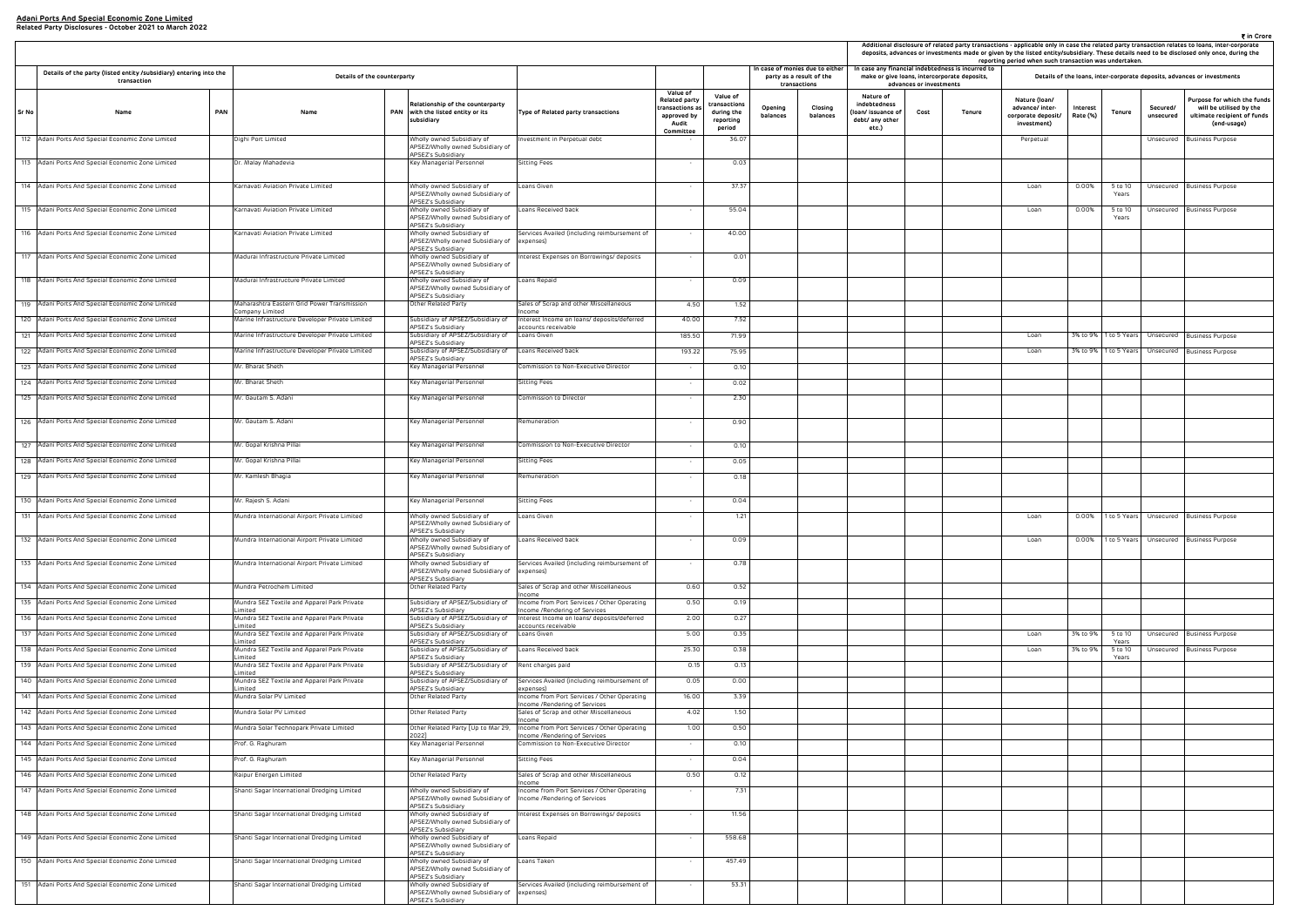|                                                                     |                                 | case any financial indebtedness is incurred to<br>make or give Ioans, intercorporate deposits, | reporting period when such transaction was undertaken.                |                      |                  |                       | deposits, advances or investments made or given by the listed entity/subsidiary. These details need to be disclosed only once, during the<br>Details of the loans, inter-corporate deposits, advances or investments |
|---------------------------------------------------------------------|---------------------------------|------------------------------------------------------------------------------------------------|-----------------------------------------------------------------------|----------------------|------------------|-----------------------|----------------------------------------------------------------------------------------------------------------------------------------------------------------------------------------------------------------------|
| Nature of<br>debtedness<br>n/ issuance of<br>bt/ any other<br>etc.) | advances or investments<br>Cost | Tenure                                                                                         | Nature (Ioan/<br>advance/ inter-<br>corporate deposit/<br>investment) | Interest<br>Rate (%) | <b>Tenure</b>    | Secured/<br>unsecured | Purpose for which the funds<br>will be utilised by the<br>ultimate recipient of funds<br>(end-usage)                                                                                                                 |
|                                                                     |                                 |                                                                                                |                                                                       |                      |                  |                       |                                                                                                                                                                                                                      |
|                                                                     |                                 |                                                                                                |                                                                       |                      |                  |                       |                                                                                                                                                                                                                      |
|                                                                     |                                 |                                                                                                |                                                                       |                      |                  |                       |                                                                                                                                                                                                                      |
|                                                                     |                                 |                                                                                                |                                                                       |                      |                  |                       |                                                                                                                                                                                                                      |
|                                                                     |                                 |                                                                                                | Loan                                                                  | 3% to 9%             | 5 to 10<br>Years | Unsecured             | <b>Business Purpose</b>                                                                                                                                                                                              |
|                                                                     |                                 |                                                                                                | Loan                                                                  | 3% to 9%             | 5 to 10<br>Years | Unsecured             | Business Purpose                                                                                                                                                                                                     |
|                                                                     |                                 |                                                                                                |                                                                       |                      |                  |                       |                                                                                                                                                                                                                      |
|                                                                     |                                 |                                                                                                |                                                                       |                      |                  |                       |                                                                                                                                                                                                                      |
|                                                                     |                                 |                                                                                                |                                                                       |                      |                  |                       |                                                                                                                                                                                                                      |
|                                                                     |                                 |                                                                                                |                                                                       |                      |                  |                       |                                                                                                                                                                                                                      |
|                                                                     |                                 |                                                                                                |                                                                       |                      |                  |                       |                                                                                                                                                                                                                      |
|                                                                     |                                 |                                                                                                |                                                                       |                      |                  |                       |                                                                                                                                                                                                                      |
|                                                                     |                                 |                                                                                                |                                                                       |                      |                  |                       |                                                                                                                                                                                                                      |
|                                                                     |                                 |                                                                                                |                                                                       |                      |                  |                       |                                                                                                                                                                                                                      |
|                                                                     |                                 |                                                                                                |                                                                       |                      |                  |                       |                                                                                                                                                                                                                      |
|                                                                     |                                 |                                                                                                |                                                                       |                      |                  |                       |                                                                                                                                                                                                                      |
|                                                                     |                                 |                                                                                                |                                                                       |                      |                  |                       |                                                                                                                                                                                                                      |
|                                                                     |                                 |                                                                                                |                                                                       |                      |                  |                       |                                                                                                                                                                                                                      |
|                                                                     |                                 |                                                                                                | Loan                                                                  | 3% to 9%             | 3 to 10          |                       | Unsecured Business Purpose                                                                                                                                                                                           |
|                                                                     |                                 |                                                                                                | Loan                                                                  | 3% to 9%             | Years<br>3 to 10 | Unsecured             | <b>Business Purpose</b>                                                                                                                                                                                              |
|                                                                     |                                 |                                                                                                |                                                                       |                      | Years            |                       |                                                                                                                                                                                                                      |
|                                                                     |                                 |                                                                                                |                                                                       |                      |                  |                       |                                                                                                                                                                                                                      |
|                                                                     |                                 |                                                                                                |                                                                       |                      |                  |                       |                                                                                                                                                                                                                      |
|                                                                     |                                 |                                                                                                | Loan                                                                  | 3% to 9%             | 1 to 5 Years     | Unsecured             | <b>Business Purpose</b>                                                                                                                                                                                              |
|                                                                     |                                 |                                                                                                |                                                                       |                      |                  |                       |                                                                                                                                                                                                                      |
|                                                                     |                                 |                                                                                                |                                                                       |                      |                  |                       |                                                                                                                                                                                                                      |
|                                                                     |                                 |                                                                                                |                                                                       |                      |                  |                       |                                                                                                                                                                                                                      |
|                                                                     |                                 |                                                                                                |                                                                       |                      |                  |                       |                                                                                                                                                                                                                      |
|                                                                     |                                 |                                                                                                |                                                                       |                      |                  |                       |                                                                                                                                                                                                                      |
|                                                                     |                                 |                                                                                                |                                                                       |                      |                  |                       |                                                                                                                                                                                                                      |
|                                                                     |                                 |                                                                                                |                                                                       |                      |                  |                       |                                                                                                                                                                                                                      |
|                                                                     |                                 |                                                                                                |                                                                       |                      |                  |                       |                                                                                                                                                                                                                      |
|                                                                     |                                 |                                                                                                |                                                                       |                      |                  |                       |                                                                                                                                                                                                                      |
|                                                                     |                                 |                                                                                                |                                                                       |                      |                  |                       |                                                                                                                                                                                                                      |
|                                                                     |                                 |                                                                                                |                                                                       |                      |                  |                       |                                                                                                                                                                                                                      |
|                                                                     |                                 |                                                                                                |                                                                       |                      |                  |                       |                                                                                                                                                                                                                      |
|                                                                     |                                 |                                                                                                |                                                                       |                      |                  |                       |                                                                                                                                                                                                                      |

|       |                                                                                   |            |                                                               |     |                                                                                                            |                                                                                        |                                                                                         |                                                               |                                                                             | Additional disclosure of related party transactions - applicable only in case the related party transaction relates to loans, inter-co<br>deposits, advances or investments made or given by the listed entity/subsidiary. These details need to be disclosed only once, du |                         |                                                                                                   | reporting period when such transaction was undertaken.                |                      |                       |                       |                                                                       |
|-------|-----------------------------------------------------------------------------------|------------|---------------------------------------------------------------|-----|------------------------------------------------------------------------------------------------------------|----------------------------------------------------------------------------------------|-----------------------------------------------------------------------------------------|---------------------------------------------------------------|-----------------------------------------------------------------------------|-----------------------------------------------------------------------------------------------------------------------------------------------------------------------------------------------------------------------------------------------------------------------------|-------------------------|---------------------------------------------------------------------------------------------------|-----------------------------------------------------------------------|----------------------|-----------------------|-----------------------|-----------------------------------------------------------------------|
|       | Details of the party (listed entity /subsidiary) entering into the<br>transaction |            | Details of the counterparty                                   |     |                                                                                                            |                                                                                        |                                                                                         |                                                               | In case of monies due to either<br>party as a result of the<br>transactions |                                                                                                                                                                                                                                                                             | advances or investments | In case any financial indebtedness is incurred to<br>make or give loans, intercorporate deposits, |                                                                       |                      |                       |                       | Details of the loans, inter-corporate deposits, advances or investmen |
| Sr No | Name                                                                              | <b>PAN</b> | Name                                                          | PAN | Relationship of the counterparty<br>with the listed entity or its<br>subsidiary                            | Type of Related party transactions                                                     | Value of<br><b>Related party</b><br>ransactions a:<br>approved by<br>Audit<br>Committee | Value of<br>:ransactions<br>during the<br>reporting<br>period | Opening<br>Closing<br>balances<br>balances                                  | Nature of<br>indebtedness<br>loan/ issuance of<br>debt/ any other<br>etc.)                                                                                                                                                                                                  | Cost                    | Tenure                                                                                            | Nature (Ioan/<br>advance/ inter-<br>corporate deposit/<br>investment) | Interest<br>Rate (%) | Tenure                | Secured/<br>unsecured | Purpose for whic<br>will be utilise<br>ultimate recipie<br>(end-usa   |
|       | 152 Adani Ports And Special Economic Zone Limited                                 |            | Shantigram Utility Services Private Limited                   |     | Other Related Party                                                                                        | Services Availed (including reimbursement of<br>expenses)                              | 4.00                                                                                    | 0.03                                                          |                                                                             |                                                                                                                                                                                                                                                                             |                         |                                                                                                   |                                                                       |                      |                       |                       |                                                                       |
|       | 153 Adani Ports And Special Economic Zone Limited                                 |            | The Adani Harbour Services Limited                            |     | Wholly owned Subsidiary of<br>APSEZ/Wholly owned Subsidiary of<br>APSEZ's Subsidiary                       | Corporate Guarantee Given                                                              | 564.54                                                                                  | 193.39                                                        |                                                                             |                                                                                                                                                                                                                                                                             |                         |                                                                                                   |                                                                       |                      |                       |                       |                                                                       |
|       | 154 Adani Ports And Special Economic Zone Limited                                 |            | he Adani Harbour Services Limited                             |     | Wholly owned Subsidiary of<br>APSEZ/Wholly owned Subsidiary of<br>APSEZ's Subsidiary                       | ncome from Port Services / Other Operating<br>Income /Rendering of Services            | $\sim$                                                                                  | 0.11                                                          |                                                                             |                                                                                                                                                                                                                                                                             |                         |                                                                                                   |                                                                       |                      |                       |                       |                                                                       |
|       | 155 Adani Ports And Special Economic Zone Limited                                 |            | he Adani Harbour Services Limited                             |     | Wholly owned Subsidiary of<br>APSEZ/Wholly owned Subsidiary of<br><b>APSEZ's Subsidiary</b>                | Interest Income on loans/ deposits/deferred<br>accounts receivable                     | $\sim$                                                                                  | 15.72                                                         |                                                                             |                                                                                                                                                                                                                                                                             |                         |                                                                                                   |                                                                       |                      |                       |                       |                                                                       |
|       | 156 Adani Ports And Special Economic Zone Limited                                 |            | he Adani Harbour Services Limited                             |     | Wholly owned Subsidiary of<br>APSEZ/Wholly owned Subsidiary of<br>APSEZ's Subsidiary                       | Loans Given                                                                            | $\sim$                                                                                  | 401.28                                                        |                                                                             |                                                                                                                                                                                                                                                                             |                         |                                                                                                   | Loan                                                                  | 3% to 9%             | 5 to 10<br>Years      |                       | Unsecured Business Purpose                                            |
|       | 157 Adani Ports And Special Economic Zone Limited                                 |            | The Adani Harbour Services Limited                            |     | Wholly owned Subsidiary of<br>APSEZ/Wholly owned Subsidiary of<br>APSEZ's Subsidiary                       | Loans Received back                                                                    | $\sim$                                                                                  | 1,042.39                                                      |                                                                             |                                                                                                                                                                                                                                                                             |                         |                                                                                                   | Loan                                                                  | 3% to 9%             | 5 to 10<br>Years      |                       | Unsecured Business Purpose                                            |
|       | 158 Adani Ports And Special Economic Zone Limited                                 |            | he Adani Harbour Services Limited                             |     | Wholly owned Subsidiary of<br>APSEZ/Wholly owned Subsidiary of<br>APSEZ's Subsidiary                       | Loans Repaid                                                                           | $\sim$                                                                                  | 0.00                                                          |                                                                             |                                                                                                                                                                                                                                                                             |                         |                                                                                                   |                                                                       |                      |                       |                       |                                                                       |
|       | 159 Adani Ports And Special Economic Zone Limited                                 |            | The Adani Harbour Services Limited                            |     | Wholly owned Subsidiary of<br>APSEZ/Wholly owned Subsidiary of Income<br><b>APSEZ's Subsidiary</b>         | Sales of Scrap and other Miscellaneous                                                 | $\sim$                                                                                  | 0.30                                                          |                                                                             |                                                                                                                                                                                                                                                                             |                         |                                                                                                   |                                                                       |                      |                       |                       |                                                                       |
|       | 160 Adani Ports And Special Economic Zone Limited                                 |            | he Adani Harbour Services Limited                             |     | Wholly owned Subsidiary of<br>APSEZ/Wholly owned Subsidiary of expenses)<br>APSEZ's Subsidiary             | Services Availed (including reimbursement of                                           | $\sim$                                                                                  | 2.17                                                          |                                                                             |                                                                                                                                                                                                                                                                             |                         |                                                                                                   |                                                                       |                      |                       |                       |                                                                       |
|       | 161 Adani Ports And Special Economic Zone Limited                                 |            | Udupi Power Corporation Limited                               |     | Other Related Party                                                                                        | Sales of Scrap and other Miscellaneous<br>Income                                       | 0.70                                                                                    | 0.21                                                          |                                                                             |                                                                                                                                                                                                                                                                             |                         |                                                                                                   |                                                                       |                      |                       |                       |                                                                       |
|       | 162 Adani Ports And Special Economic Zone Limited                                 |            | /ishakha Renewables Private Limited                           |     | Other Related Party                                                                                        | Income from Port Services / Other Operating                                            | 0.08                                                                                    | 0.03                                                          |                                                                             |                                                                                                                                                                                                                                                                             |                         |                                                                                                   |                                                                       |                      |                       |                       |                                                                       |
|       | 163 Adani Ports And Special Economic Zone Limited                                 |            | /ishakha Renewables Private Limited                           |     | Other Related Party                                                                                        | Income /Rendering of Services<br>Sales of Scrap and other Miscellaneous                | 0.02                                                                                    | 0.01                                                          |                                                                             |                                                                                                                                                                                                                                                                             |                         |                                                                                                   |                                                                       |                      |                       |                       |                                                                       |
|       | 164 Adani Ports And Special Economic Zone Limited                                 |            | ishakha Solar Films Private Limited                           |     | Other Related Party                                                                                        | Income<br>Income from Port Services / Other Operating                                  | 0.05                                                                                    | 0.00                                                          |                                                                             |                                                                                                                                                                                                                                                                             |                         |                                                                                                   |                                                                       |                      |                       |                       |                                                                       |
|       | 165 Adani Ports And Special Economic Zone Limited                                 |            | Adani Enterprises Limited                                     |     | Other Related Party                                                                                        | ncome /Rendering of Services<br>Income from Port Services / Other Operating            | 52.00                                                                                   | 19.40                                                         |                                                                             |                                                                                                                                                                                                                                                                             |                         |                                                                                                   |                                                                       |                      |                       |                       |                                                                       |
|       | 166 Adani Ports And Special Economic Zone Limited                                 |            | Adani Enterprises Limited                                     |     | Other Related Party                                                                                        | Income /Rendering of Services<br>Sales of Scrap and other Miscellaneous                | 20.00                                                                                   | 8.87                                                          |                                                                             |                                                                                                                                                                                                                                                                             |                         |                                                                                                   |                                                                       |                      |                       |                       |                                                                       |
|       | 167 Adani Ports And Special Economic Zone Limited                                 |            |                                                               |     | Other Related Party                                                                                        | Income                                                                                 | 70.00                                                                                   | 19.36                                                         |                                                                             |                                                                                                                                                                                                                                                                             |                         |                                                                                                   |                                                                       |                      |                       |                       |                                                                       |
|       | 168 Adani Ports And Special Economic Zone Limited                                 |            | Adani Enterprises Limited<br>Adani Krishnapatnam Port Limited |     | Wholly owned Subsidiary of<br>APSEZ/Wholly owned Subsidiary of                                             | Services Availed (including reimbursement of<br>expenses)<br>Corporate Guarantee Given | 490.00                                                                                  | 490.00                                                        |                                                                             |                                                                                                                                                                                                                                                                             |                         |                                                                                                   |                                                                       |                      |                       |                       |                                                                       |
|       | 169 Adani Ports And Special Economic Zone Limited                                 |            | Adani Krishnapatnam Port Limited                              |     | APSEZ's Subsidiary<br>Wholly owned Subsidiary of<br>APSEZ/Wholly owned Subsidiary of                       | Income from Port Services / Other Operating<br>Income /Rendering of Services           | $\sim$                                                                                  | 0.08                                                          |                                                                             |                                                                                                                                                                                                                                                                             |                         |                                                                                                   |                                                                       |                      |                       |                       |                                                                       |
|       | 170 Adani Ports And Special Economic Zone Limited                                 |            | Adani Krishnapatnam Port Limited                              |     | APSEZ's Subsidiary<br>Wholly owned Subsidiary of                                                           | Interest Income on loans/ deposits/deferred                                            |                                                                                         | 235.99                                                        |                                                                             |                                                                                                                                                                                                                                                                             |                         |                                                                                                   |                                                                       |                      |                       |                       |                                                                       |
|       |                                                                                   |            |                                                               |     | APSEZ/Wholly owned Subsidiary of<br><b>APSEZ's Subsidiary</b>                                              | accounts receivable                                                                    | $\sim$                                                                                  |                                                               |                                                                             |                                                                                                                                                                                                                                                                             |                         |                                                                                                   |                                                                       |                      |                       |                       |                                                                       |
|       | 171 Adani Ports And Special Economic Zone Limited                                 |            | Adani Krishnapatnam Port Limited                              |     | Wholly owned Subsidiary of<br>APSEZ/Wholly owned Subsidiary of<br>APSEZ's Subsidiary                       | Loans Given                                                                            | $\sim$                                                                                  | 873.20                                                        |                                                                             |                                                                                                                                                                                                                                                                             |                         |                                                                                                   | Loan                                                                  | 3% to 9%             | 3 to 10<br>Years      |                       | Unsecured Business Purpose                                            |
|       | 172 Adani Ports And Special Economic Zone Limited                                 |            | Adani Krishnapatnam Port Limited                              |     | Wholly owned Subsidiary of<br>APSEZ/Wholly owned Subsidiary of<br>APSEZ's Subsidiary                       | Loans Received back                                                                    |                                                                                         | 1,687.67                                                      |                                                                             |                                                                                                                                                                                                                                                                             |                         |                                                                                                   | Loan                                                                  | 3% to 9%             | 3 to 10<br>Years      |                       | Unsecured Business Purpose                                            |
|       | 173 Adani Ports And Special Economic Zone Limited                                 |            | Adani Krishnapatnam Port Limited                              |     | Wholly owned Subsidiary of<br>APSEZ/Wholly owned Subsidiary of<br>APSEZ's Subsidiary                       | Sales of Scrap and other Miscellaneous<br>Income                                       | $\sim$                                                                                  | 28.60                                                         |                                                                             |                                                                                                                                                                                                                                                                             |                         |                                                                                                   |                                                                       |                      |                       |                       |                                                                       |
|       | 174 Adani Ports And Special Economic Zone Limited                                 |            | Adani Tracks Management Services Private Limited              |     | Wholly owned Subsidiary of<br>APSEZ/Wholly owned Subsidiary of<br>APSEZ's Subsidiary                       | Interest Income on loans/ deposits/deferred<br>accounts receivable                     | $\sim$                                                                                  | 0.91                                                          |                                                                             |                                                                                                                                                                                                                                                                             |                         |                                                                                                   |                                                                       |                      |                       |                       |                                                                       |
|       | 175 Adani Ports And Special Economic Zone Limited                                 |            | Adani Tracks Management Services Private Limited              |     | Wholly owned Subsidiary of<br>APSEZ/Wholly owned Subsidiary of<br>APSEZ's Subsidiary                       | Loans Given                                                                            |                                                                                         | 628.96                                                        |                                                                             |                                                                                                                                                                                                                                                                             |                         |                                                                                                   | Loan                                                                  |                      | 3% to 9% 1 to 5 Years |                       | Unsecured Business Purpose                                            |
|       | 176 Adani Ports And Special Economic Zone Limited                                 |            | Adani Tracks Management Services Private Limited              |     | Wholly owned Subsidiary of<br>APSEZ/Wholly owned Subsidiary of scheme of arrangement<br>APSEZ's Subsidiary | Sale Consideration received against Composite                                          | $\sim$                                                                                  | 188.70                                                        |                                                                             |                                                                                                                                                                                                                                                                             |                         |                                                                                                   |                                                                       |                      |                       |                       |                                                                       |
|       | 177 Adani Ports And Special Economic Zone Limited                                 |            | The Dhamra Port Company Limited                               |     | Wholly owned Subsidiary of<br>APSEZ/Wholly owned Subsidiary of<br>APSEZ's Subsidiary                       | Income from Port Services / Other Operating<br>Income /Rendering of Services           | $\sim$                                                                                  | 0.05                                                          |                                                                             |                                                                                                                                                                                                                                                                             |                         |                                                                                                   |                                                                       |                      |                       |                       |                                                                       |
|       | 178 Adani Ports And Special Economic Zone Limited                                 |            | he Dhamra Port Company Limited                                |     | Wholly owned Subsidiary of<br>APSEZ/Wholly owned Subsidiary of<br><b>APSEZ's Subsidiary</b>                | Interest Expenses on Borrowings/ deposits                                              | $\sim$                                                                                  | 24.78                                                         |                                                                             |                                                                                                                                                                                                                                                                             |                         |                                                                                                   |                                                                       |                      |                       |                       |                                                                       |
|       | 179 Adani Ports And Special Economic Zone Limited                                 |            | he Dhamra Port Company Limited                                |     | Wholly owned Subsidiary of<br>APSEZ/Wholly owned Subsidiary of<br>APSEZ's Subsidiary                       | Loans Repaid                                                                           | $\sim$                                                                                  | 787.46                                                        |                                                                             |                                                                                                                                                                                                                                                                             |                         |                                                                                                   |                                                                       |                      |                       |                       |                                                                       |
|       | 180 Adani Ports And Special Economic Zone Limited                                 |            | The Dhamra Port Company Limited                               |     | Wholly owned Subsidiary of<br>APSEZ/Wholly owned Subsidiary of<br>APSEZ's Subsidiary                       | Loans Taken                                                                            | $\sim$                                                                                  | 831.24                                                        |                                                                             |                                                                                                                                                                                                                                                                             |                         |                                                                                                   |                                                                       |                      |                       |                       |                                                                       |
|       | 181 Adani Ports And Special Economic Zone Limited                                 |            | Adani Green Energy Limited                                    |     | Other Related Party                                                                                        | Income from Port Services / Other Operating<br>ncome /Rendering of Services            | 0.50                                                                                    | 0.08                                                          |                                                                             |                                                                                                                                                                                                                                                                             |                         |                                                                                                   |                                                                       |                      |                       |                       |                                                                       |
|       | 182 Adani Ports And Special Economic Zone Limited                                 |            | Adani Green Energy Limited                                    |     | Other Related Party                                                                                        | Sales of Scrap and other Miscellaneous<br>Income                                       | 9.00                                                                                    | 3.86                                                          |                                                                             |                                                                                                                                                                                                                                                                             |                         |                                                                                                   |                                                                       |                      |                       |                       |                                                                       |
|       | 183 Adani Ports And Special Economic Zone Limited                                 |            | Mundra LPG Terminal Pvt Limited                               |     | Other Related Party                                                                                        | Income from Port Services / Other Operating<br>Income /Rendering of Services           | 8.00                                                                                    | 5.40                                                          |                                                                             |                                                                                                                                                                                                                                                                             |                         |                                                                                                   |                                                                       |                      |                       |                       |                                                                       |
|       | 184 Adani Ports And Special Economic Zone Limited                                 |            | Mundra LPG Terminal Pvt Limited                               |     | Other Related Party                                                                                        | Lease & Infrastructure Usage Income/ Upfront                                           | 64.50                                                                                   | 61.08                                                         |                                                                             |                                                                                                                                                                                                                                                                             |                         |                                                                                                   |                                                                       |                      |                       |                       |                                                                       |
|       | 185 Adani Ports And Special Economic Zone Limited                                 |            | Mundra LPG Terminal Pvt Limited                               |     | Other Related Party                                                                                        | Premium (Includes Reversal)<br>Purchase of Spares and consumables, Power 8             | 1.10                                                                                    | 1.08                                                          |                                                                             |                                                                                                                                                                                                                                                                             |                         |                                                                                                   |                                                                       |                      |                       |                       |                                                                       |
|       | 186 Adani Ports And Special Economic Zone Limited                                 |            | Mundra LPG Terminal Pvt Limited                               |     | Other Related Party                                                                                        | Fuel<br>Sales of Scrap and other Miscellaneous                                         | 0.11                                                                                    | 0.00                                                          |                                                                             |                                                                                                                                                                                                                                                                             |                         |                                                                                                   |                                                                       |                      |                       |                       |                                                                       |
|       | 187 Adani Ports And Special Economic Zone Limited                                 |            | MPSEZ Utilities Limited                                       |     | Other Related Party [w.e.f Dec 16,                                                                         | ncome<br>Income from Port Services / Other Operating                                   | 0.53                                                                                    | 0.32                                                          |                                                                             |                                                                                                                                                                                                                                                                             |                         |                                                                                                   |                                                                       |                      |                       |                       |                                                                       |
|       | 188 Adani Ports And Special Economic Zone Limited                                 |            | MPSEZ Utilities Limited                                       |     | 20211<br>Wholly owned Subsidiary of                                                                        | Income /Rendering of Services<br>Interest Expenses on Borrowings/ deposits             |                                                                                         | 0.36                                                          |                                                                             |                                                                                                                                                                                                                                                                             |                         |                                                                                                   |                                                                       |                      |                       |                       |                                                                       |
|       |                                                                                   |            |                                                               |     | APSEZ/Wholly owned Subsidiary of<br>APSEZ's Subsidiary [Up to Dec 15,<br>2021]                             |                                                                                        |                                                                                         |                                                               |                                                                             |                                                                                                                                                                                                                                                                             |                         |                                                                                                   |                                                                       |                      |                       |                       |                                                                       |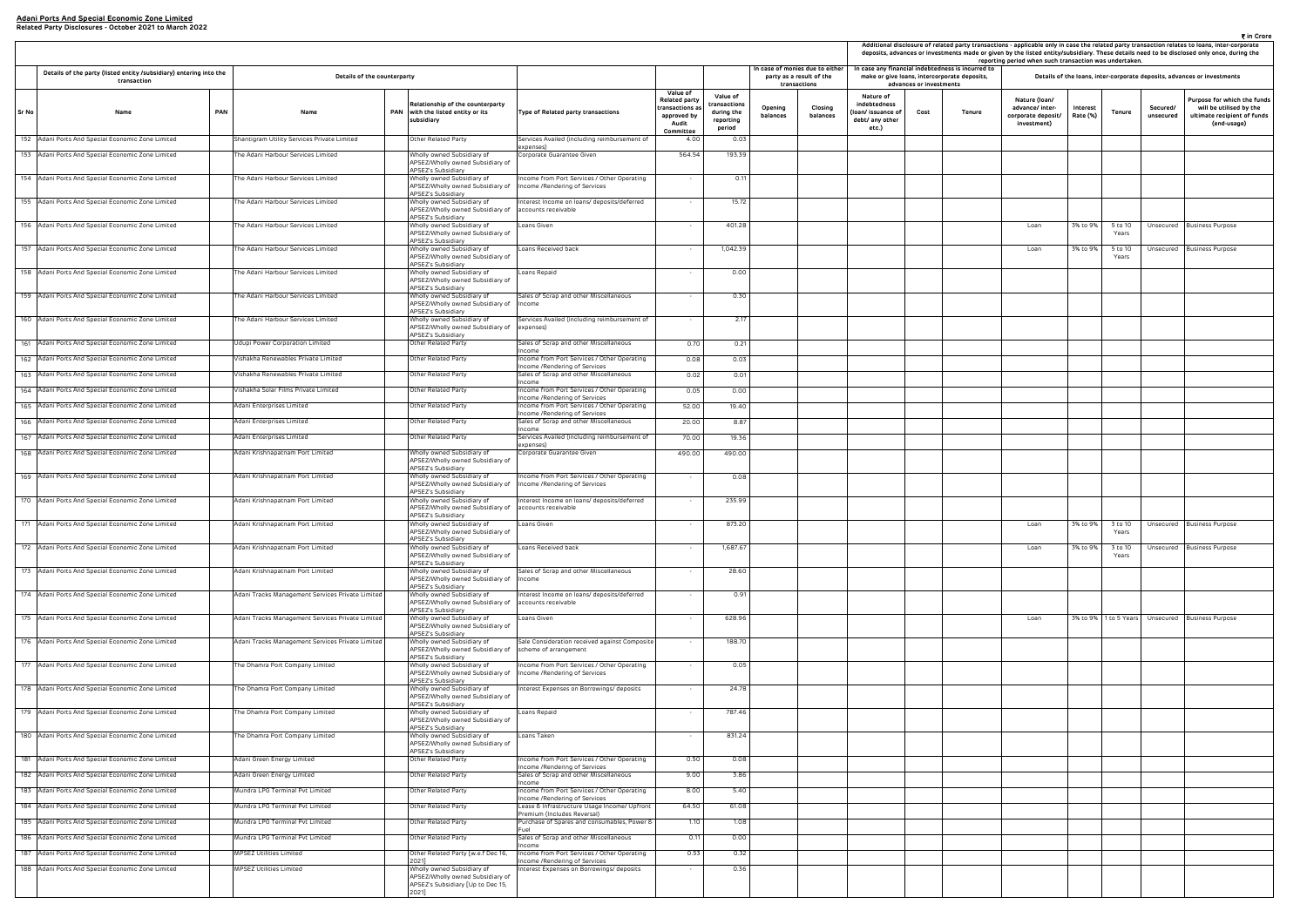| ₹ in Crore<br>Additional disclosure of related party transactions - applicable only in case the related party transaction relates to loans, inter-corporate<br>deposits, advances or investments made or given by the listed entity/subsidiary. These details need to be disclosed only once, during the<br>reporting period when such transaction was undertaken.<br>case any financial indebtedness is incurred to |                         |                                              |                                                                       |                      |                   |                       |                                                                                                      |  |  |  |  |  |
|----------------------------------------------------------------------------------------------------------------------------------------------------------------------------------------------------------------------------------------------------------------------------------------------------------------------------------------------------------------------------------------------------------------------|-------------------------|----------------------------------------------|-----------------------------------------------------------------------|----------------------|-------------------|-----------------------|------------------------------------------------------------------------------------------------------|--|--|--|--|--|
|                                                                                                                                                                                                                                                                                                                                                                                                                      | advances or investments | make or give Ioans, intercorporate deposits, |                                                                       |                      |                   |                       | Details of the loans, inter-corporate deposits, advances or investments                              |  |  |  |  |  |
| Nature of<br>debtedness<br>n/ issuance of<br>bt/ any other<br>etc.)                                                                                                                                                                                                                                                                                                                                                  | Cost                    | Tenure                                       | Nature (Ioan/<br>advance/ inter-<br>corporate deposit/<br>investment) | Interest<br>Rate (%) | <b>Tenure</b>     | Secured/<br>unsecured | Purpose for which the funds<br>will be utilised by the<br>ultimate recipient of funds<br>(end-usage) |  |  |  |  |  |
|                                                                                                                                                                                                                                                                                                                                                                                                                      |                         |                                              | Loan                                                                  | 3% to 9%             | 10 to 15<br>Years | Unsecured             | <b>Business Purpose</b>                                                                              |  |  |  |  |  |
|                                                                                                                                                                                                                                                                                                                                                                                                                      |                         |                                              | Loan                                                                  | 3% to 9%             | 10 to 15<br>Years | Unsecured             | <b>Business Purpose</b>                                                                              |  |  |  |  |  |
|                                                                                                                                                                                                                                                                                                                                                                                                                      |                         |                                              |                                                                       |                      |                   |                       |                                                                                                      |  |  |  |  |  |
|                                                                                                                                                                                                                                                                                                                                                                                                                      |                         |                                              |                                                                       |                      |                   |                       |                                                                                                      |  |  |  |  |  |
|                                                                                                                                                                                                                                                                                                                                                                                                                      |                         |                                              |                                                                       |                      |                   |                       |                                                                                                      |  |  |  |  |  |
|                                                                                                                                                                                                                                                                                                                                                                                                                      |                         |                                              |                                                                       |                      |                   |                       |                                                                                                      |  |  |  |  |  |
|                                                                                                                                                                                                                                                                                                                                                                                                                      |                         |                                              |                                                                       |                      |                   |                       |                                                                                                      |  |  |  |  |  |
|                                                                                                                                                                                                                                                                                                                                                                                                                      |                         |                                              |                                                                       |                      |                   |                       |                                                                                                      |  |  |  |  |  |
|                                                                                                                                                                                                                                                                                                                                                                                                                      |                         |                                              |                                                                       |                      |                   |                       |                                                                                                      |  |  |  |  |  |
|                                                                                                                                                                                                                                                                                                                                                                                                                      |                         |                                              | Loan                                                                  | 3% to 9%             | 9 to 13<br>Years  | Unsecured             | <b>Business Purpose</b>                                                                              |  |  |  |  |  |
|                                                                                                                                                                                                                                                                                                                                                                                                                      |                         |                                              |                                                                       |                      |                   |                       |                                                                                                      |  |  |  |  |  |
|                                                                                                                                                                                                                                                                                                                                                                                                                      |                         |                                              |                                                                       |                      |                   |                       |                                                                                                      |  |  |  |  |  |
|                                                                                                                                                                                                                                                                                                                                                                                                                      |                         |                                              |                                                                       |                      |                   |                       |                                                                                                      |  |  |  |  |  |
|                                                                                                                                                                                                                                                                                                                                                                                                                      |                         |                                              |                                                                       |                      |                   |                       |                                                                                                      |  |  |  |  |  |
|                                                                                                                                                                                                                                                                                                                                                                                                                      |                         |                                              | Loan                                                                  | 3% to 9%             | 5 to 10           | Unsecured             | Business Purpose                                                                                     |  |  |  |  |  |
|                                                                                                                                                                                                                                                                                                                                                                                                                      |                         |                                              | Loan                                                                  | 3% to 9%             | Years<br>5 to 10  | Unsecured             | <b>Business Purpose</b>                                                                              |  |  |  |  |  |
|                                                                                                                                                                                                                                                                                                                                                                                                                      |                         |                                              |                                                                       |                      | Years             |                       |                                                                                                      |  |  |  |  |  |
|                                                                                                                                                                                                                                                                                                                                                                                                                      |                         |                                              | Perpetual                                                             |                      |                   | Unsecured             | <b>Business Purpose</b>                                                                              |  |  |  |  |  |
|                                                                                                                                                                                                                                                                                                                                                                                                                      |                         |                                              |                                                                       |                      |                   |                       |                                                                                                      |  |  |  |  |  |
|                                                                                                                                                                                                                                                                                                                                                                                                                      |                         |                                              | Perpetual                                                             |                      |                   | Unsecured             | <b>Business Purpose</b>                                                                              |  |  |  |  |  |
|                                                                                                                                                                                                                                                                                                                                                                                                                      |                         |                                              |                                                                       |                      |                   |                       |                                                                                                      |  |  |  |  |  |
|                                                                                                                                                                                                                                                                                                                                                                                                                      |                         |                                              |                                                                       |                      |                   |                       |                                                                                                      |  |  |  |  |  |
|                                                                                                                                                                                                                                                                                                                                                                                                                      |                         |                                              |                                                                       |                      |                   |                       |                                                                                                      |  |  |  |  |  |
|                                                                                                                                                                                                                                                                                                                                                                                                                      |                         |                                              |                                                                       |                      |                   |                       |                                                                                                      |  |  |  |  |  |
|                                                                                                                                                                                                                                                                                                                                                                                                                      |                         |                                              | Loan                                                                  | 0.00%                | 1 to 5 Years      | Unsecured             | <b>Business Purpose</b>                                                                              |  |  |  |  |  |
|                                                                                                                                                                                                                                                                                                                                                                                                                      |                         |                                              |                                                                       |                      |                   |                       |                                                                                                      |  |  |  |  |  |
|                                                                                                                                                                                                                                                                                                                                                                                                                      |                         |                                              |                                                                       |                      |                   |                       |                                                                                                      |  |  |  |  |  |

|       |                                                                                                        |            |                                                         |     |                                                                                                                                  |                                                                                 |                                                                                        |                                                               |                     |                                                                             | Additional disclosure of related party transactions - applicable only in case the related party transaction relates to loans, inter-co<br>deposits, advances or investments made or given by the listed entity/subsidiary. These details need to be disclosed only once, du<br>reporting period when such transaction was undertaken. |                         |                                                                                                   |                                                                       |                      |                   |                       |                                                                       |
|-------|--------------------------------------------------------------------------------------------------------|------------|---------------------------------------------------------|-----|----------------------------------------------------------------------------------------------------------------------------------|---------------------------------------------------------------------------------|----------------------------------------------------------------------------------------|---------------------------------------------------------------|---------------------|-----------------------------------------------------------------------------|---------------------------------------------------------------------------------------------------------------------------------------------------------------------------------------------------------------------------------------------------------------------------------------------------------------------------------------|-------------------------|---------------------------------------------------------------------------------------------------|-----------------------------------------------------------------------|----------------------|-------------------|-----------------------|-----------------------------------------------------------------------|
|       | Details of the party (listed entity /subsidiary) entering into the<br>transaction                      |            | Details of the counterparty                             |     |                                                                                                                                  |                                                                                 |                                                                                        |                                                               |                     | In case of monies due to either<br>party as a result of the<br>transactions |                                                                                                                                                                                                                                                                                                                                       | advances or investments | In case any financial indebtedness is incurred to<br>make or give loans, intercorporate deposits, |                                                                       |                      |                   |                       | Details of the loans, inter-corporate deposits, advances or investmen |
| Sr No | Name                                                                                                   | <b>PAN</b> | Name                                                    | PAN | Relationship of the counterparty<br>with the listed entity or its<br>subsidiary                                                  | Type of Related party transactions                                              | Value of<br><b>Related party</b><br>ransactions a<br>approved by<br>Audit<br>Committee | Value of<br>:ransactions<br>during the<br>reporting<br>period | Opening<br>balances | Closing<br>balances                                                         | Nature of<br>indebtedness<br>loan/ issuance of<br>debt/ any other<br>etc.)                                                                                                                                                                                                                                                            | Cost                    | Tenure                                                                                            | Nature (Ioan/<br>advance/ inter-<br>corporate deposit/<br>investment) | Interest<br>Rate (%) | Tenure            | Secured/<br>unsecured | Purpose for whit<br>will be utilise<br>ultimate recipie<br>(end-usa   |
|       | 189 Adani Ports And Special Economic Zone Limited                                                      |            | MPSEZ Utilities Limited                                 |     | Wholly owned Subsidiary of<br>APSEZ/Wholly owned Subsidiary of<br>APSEZ's Subsidiary [Up to Dec 15,                              | Loans Given                                                                     |                                                                                        | 1.81                                                          |                     |                                                                             |                                                                                                                                                                                                                                                                                                                                       |                         |                                                                                                   | Loan                                                                  | 3% to 9%             | 10 to 15<br>Years |                       | Unsecured Business Purpose                                            |
|       | 190 Adani Ports And Special Economic Zone Limited                                                      |            | MPSEZ Utilities Limited                                 |     | 2021]<br>Wholly owned Subsidiary of<br>APSEZ/Wholly owned Subsidiary of<br>APSEZ's Subsidiary [Up to Dec 15,                     | Loans Received back                                                             | $\sim$                                                                                 | 1.81                                                          |                     |                                                                             |                                                                                                                                                                                                                                                                                                                                       |                         |                                                                                                   | Loan                                                                  | 3% to 9%             | 10 to 15<br>Years |                       | Unsecured Business Purpose                                            |
|       | 191 Adani Ports And Special Economic Zone Limited                                                      |            | MPSEZ Utilities Limited                                 |     | 2021]<br>Wholly owned Subsidiary of<br>APSEZ/Wholly owned Subsidiary of<br>APSEZ's Subsidiary [Up to Dec 15,                     | Loans Repaid                                                                    |                                                                                        | 142.25                                                        |                     |                                                                             |                                                                                                                                                                                                                                                                                                                                       |                         |                                                                                                   |                                                                       |                      |                   |                       |                                                                       |
|       | 192 Adani Ports And Special Economic Zone Limited                                                      |            | MPSEZ Utilities Limited                                 |     | 2021]<br>Wholly owned Subsidiary of<br>APSEZ/Wholly owned Subsidiary of<br>APSEZ's Subsidiary [Up to Dec 15,                     | Loans Taken                                                                     | $\sim$                                                                                 | 52.08                                                         |                     |                                                                             |                                                                                                                                                                                                                                                                                                                                       |                         |                                                                                                   |                                                                       |                      |                   |                       |                                                                       |
|       | 193 Adani Ports And Special Economic Zone Limited                                                      |            | MPSEZ Utilities Limited                                 |     | 2021]<br>Other Related Party [w.e.f Dec 16,                                                                                      | Purchase of Spares and consumables, Power 8                                     | 19.50                                                                                  | 15.39                                                         |                     |                                                                             |                                                                                                                                                                                                                                                                                                                                       |                         |                                                                                                   |                                                                       |                      |                   |                       |                                                                       |
|       | 194 Adani Ports And Special Economic Zone Limited                                                      |            | MPSEZ Utilities Limited                                 |     | 2021]<br>Wholly owned Subsidiary of<br>APSEZ/Wholly owned Subsidiary of<br>APSEZ's Subsidiary [Up to Dec 15,<br>2021]            | Purchase of Spares and consumables, Power 8<br>Fuel                             |                                                                                        | 13.11                                                         |                     |                                                                             |                                                                                                                                                                                                                                                                                                                                       |                         |                                                                                                   |                                                                       |                      |                   |                       |                                                                       |
|       | 195 Adani Ports And Special Economic Zone Limited                                                      |            | MPSEZ Utilities Limited                                 |     | Other Related Party [w.e.f Dec 16,                                                                                               | Sales of Scrap and other Miscellaneous                                          | 0.55                                                                                   | 0.32                                                          |                     |                                                                             |                                                                                                                                                                                                                                                                                                                                       |                         |                                                                                                   |                                                                       |                      |                   |                       |                                                                       |
|       | 196 Adani Ports And Special Economic Zone Limited                                                      |            | MPSEZ Utilities Limited                                 |     | 2021]<br>Other Related Party [w.e.f Dec 16,                                                                                      | Income<br>Services Availed (including reimbursement of                          | 5.50                                                                                   | 0.26                                                          |                     |                                                                             |                                                                                                                                                                                                                                                                                                                                       |                         |                                                                                                   |                                                                       |                      |                   |                       |                                                                       |
|       | 197 Adani Ports And Special Economic Zone Limited                                                      |            | Raigarh Energy Generation Limited                       |     | 2021]<br>Other Related Party                                                                                                     | expenses)<br>Sales of Scrap and other Miscellaneous                             | 0.50                                                                                   | 0.06                                                          |                     |                                                                             |                                                                                                                                                                                                                                                                                                                                       |                         |                                                                                                   |                                                                       |                      |                   |                       |                                                                       |
|       | 198 Adani Ports And Special Economic Zone Limited                                                      |            | Adani Skill Development Centre                          |     | Other Related Party                                                                                                              | Income<br>Services Availed (including reimbursement of                          | 0.02                                                                                   | 0.01                                                          |                     |                                                                             |                                                                                                                                                                                                                                                                                                                                       |                         |                                                                                                   |                                                                       |                      |                   |                       |                                                                       |
|       | 199 Adani Ports And Special Economic Zone Limited                                                      |            | Adani Electricity Mumbai Limited                        |     | Other Related Party                                                                                                              | expenses)<br>Services Availed (including reimbursement of                       | 0.20                                                                                   | 0.08                                                          |                     |                                                                             |                                                                                                                                                                                                                                                                                                                                       |                         |                                                                                                   |                                                                       |                      |                   |                       |                                                                       |
|       | 200 Adani Ports And Special Economic Zone Limited                                                      |            | Coastal International Terminals Pte Limited             |     | Wholly owned Subsidiary of<br>APSEZ/Wholly owned Subsidiary of<br>APSEZ's Subsidiary                                             | expenses)<br>Interest Income on loans/ deposits/deferred<br>accounts receivable | $\sim$                                                                                 | 20.53                                                         |                     |                                                                             |                                                                                                                                                                                                                                                                                                                                       |                         |                                                                                                   |                                                                       |                      |                   |                       |                                                                       |
|       | 201 Adani Ports And Special Economic Zone Limited                                                      |            | Coastal International Terminals Pte Limited             |     | Wholly owned Subsidiary of<br>APSEZ/Wholly owned Subsidiary of<br>APSEZ's Subsidiary                                             | Loans Given                                                                     | $\sim$                                                                                 | 179.19                                                        |                     |                                                                             |                                                                                                                                                                                                                                                                                                                                       |                         |                                                                                                   | Loan                                                                  | 3% to 9%             | 9 to 13<br>Years  |                       | Unsecured Business Purpose                                            |
|       | 202 Adani Ports And Special Economic Zone Limited<br>203 Adani Ports And Special Economic Zone Limited |            | Adani Mundra Port Holding Pte Limited                   |     | Wholly owned Subsidiary of<br>APSEZ/Wholly owned Subsidiary of<br><b>APSEZ's Subsidiary</b><br>Subsidiary of APSEZ/Subsidiary of | Interest Income on loans/ deposits/deferred<br>accounts receivable              | $\sim$<br>3.75                                                                         | 0.15<br>3.75                                                  |                     |                                                                             |                                                                                                                                                                                                                                                                                                                                       |                         |                                                                                                   |                                                                       |                      |                   |                       |                                                                       |
|       |                                                                                                        |            | Colombo West International Terminal (Private)<br>imited |     | APSEZ's Subsidiary                                                                                                               | Recovery of expenses (Reimbursement)                                            |                                                                                        |                                                               |                     |                                                                             |                                                                                                                                                                                                                                                                                                                                       |                         |                                                                                                   |                                                                       |                      |                   |                       |                                                                       |
|       | 204 Adani Ports And Special Economic Zone Limited                                                      |            | Kutch Copper Limited                                    |     | Other Related Party                                                                                                              | Income from Port Services / Other Operating<br>Income /Rendering of Services    | 0.02                                                                                   | 0.02                                                          |                     |                                                                             |                                                                                                                                                                                                                                                                                                                                       |                         |                                                                                                   |                                                                       |                      |                   |                       |                                                                       |
|       | 205 Adani Ports And Special Economic Zone Limited                                                      |            | Kutch Copper Limited                                    |     | Other Related Party                                                                                                              | Lease & Infrastructure Usage Income/ Upfront<br>Premium (Includes Reversal)     | 4.50                                                                                   | 4.50                                                          |                     |                                                                             |                                                                                                                                                                                                                                                                                                                                       |                         |                                                                                                   |                                                                       |                      |                   |                       |                                                                       |
|       | 206 Adani Ports And Special Economic Zone Limited                                                      |            | Kutch Copper Limited                                    |     | Other Related Party                                                                                                              | Sales of Scrap and other Miscellaneous<br>Income                                | 0.03                                                                                   | 0.03                                                          |                     |                                                                             |                                                                                                                                                                                                                                                                                                                                       |                         |                                                                                                   |                                                                       |                      |                   |                       |                                                                       |
|       | 207 Adani Ports And Special Economic Zone Limited                                                      |            | Jash Energy Private Limited                             |     | Other Related Party                                                                                                              | Income from Port Services / Other Operating<br>Income /Rendering of Services    | 0.20                                                                                   | 0.01                                                          |                     |                                                                             |                                                                                                                                                                                                                                                                                                                                       |                         |                                                                                                   |                                                                       |                      |                   |                       |                                                                       |
|       | 208 Adani Ports And Special Economic Zone Limited                                                      |            | Mundra Crude Oil Terminal Private Limited               |     | Wholly owned Subsidiary of<br>APSEZ/Wholly owned Subsidiary of<br>APSEZ's Subsidiary                                             | Interest Income on loans/ deposits/deferred<br>accounts receivable              |                                                                                        | 6.23                                                          |                     |                                                                             |                                                                                                                                                                                                                                                                                                                                       |                         |                                                                                                   |                                                                       |                      |                   |                       |                                                                       |
|       | 209 Adani Ports And Special Economic Zone Limited                                                      |            | Mundra Crude Oil Terminal Private Limited               |     | Wholly owned Subsidiary of<br>APSEZ/Wholly owned Subsidiary of<br>APSEZ's Subsidiary                                             | Loans Given                                                                     | $\sim$                                                                                 | 28.08                                                         |                     |                                                                             |                                                                                                                                                                                                                                                                                                                                       |                         |                                                                                                   | Loan                                                                  | 3% to 9%             | 5 to 10<br>Years  |                       | Unsecured Business Purpose                                            |
|       | 210 Adani Ports And Special Economic Zone Limited                                                      |            | Mundra Crude Oil Terminal Private Limited               |     | Wholly owned Subsidiary of<br>APSEZ/Wholly owned Subsidiary of<br>APSEZ's Subsidiary                                             | Loans Received back                                                             | $\sim$                                                                                 | 28.08                                                         |                     |                                                                             |                                                                                                                                                                                                                                                                                                                                       |                         |                                                                                                   | Loan                                                                  | 3% to 9%             | 5 to 10<br>Years  |                       | Unsecured Business Purpose                                            |
|       | 211 Adani Ports And Special Economic Zone Limited                                                      |            | Mundra Crude Oil Terminal Private Limited               |     | Wholly owned Subsidiary of<br>APSEZ/Wholly owned Subsidiary of<br>APSEZ's Subsidiary                                             | Recovery of expenses (Reimbursement)                                            | $\sim$                                                                                 | 10.00                                                         |                     |                                                                             |                                                                                                                                                                                                                                                                                                                                       |                         |                                                                                                   |                                                                       |                      |                   |                       |                                                                       |
|       | 212 Adani Ports And Special Economic Zone Limited                                                      |            | Mundra Crude Oil Terminal Private Limited               |     | Wholly owned Subsidiary of<br>APSEZ/Wholly owned Subsidiary of<br>APSEZ's Subsidiary                                             | Investment in Perpetual debt                                                    | $\sim$                                                                                 | 207.82                                                        |                     |                                                                             |                                                                                                                                                                                                                                                                                                                                       |                         |                                                                                                   | Perpetual                                                             |                      |                   |                       | Unsecured Business Purpose                                            |
|       | 213 Adani Ports And Special Economic Zone Limited                                                      |            | Mundra WindTech Limited                                 |     | Other Related Party                                                                                                              | Sales of Scrap and other Miscellaneous<br>Income                                | 0.20                                                                                   | 0.12                                                          |                     |                                                                             |                                                                                                                                                                                                                                                                                                                                       |                         |                                                                                                   |                                                                       |                      |                   |                       |                                                                       |
|       | 214 Adani Ports And Special Economic Zone Limited                                                      |            | HDC Bulk Terminal Limited                               |     | Wholly owned Subsidiary of<br>APSEZ/Wholly owned Subsidiary of<br>APSEZ's Subsidiary                                             | Investment in equity/preference shares                                          | $\sim$                                                                                 | 0.05                                                          |                     |                                                                             |                                                                                                                                                                                                                                                                                                                                       |                         |                                                                                                   |                                                                       |                      |                   |                       |                                                                       |
|       | 215 Adani Ports And Special Economic Zone Limited                                                      |            | Adani Ports Technologies Private Limited                |     | Wholly owned Subsidiary of<br>APSEZ/Wholly owned Subsidiary of<br>APSEZ's Subsidiary                                             | Investment in Perpetual debt                                                    | $\sim$                                                                                 | 0.04                                                          |                     |                                                                             |                                                                                                                                                                                                                                                                                                                                       |                         |                                                                                                   | Perpetual                                                             |                      |                   |                       | Unsecured Business Purpose                                            |
|       | 216 Adani Ports And Special Economic Zone Limited                                                      |            | Mr. Karan Adani                                         |     | Key Managerial Personnel                                                                                                         | Remuneration                                                                    | $\sim$                                                                                 | 1.55                                                          |                     |                                                                             |                                                                                                                                                                                                                                                                                                                                       |                         |                                                                                                   |                                                                       |                      |                   |                       |                                                                       |
|       | 217 Adani Ports And Special Economic Zone Limited                                                      |            | Mrs. Nirupama Rao                                       |     | Key Managerial Personnel                                                                                                         | Commission to Non-Executive Director                                            | $\sim$                                                                                 | 0.10                                                          |                     |                                                                             |                                                                                                                                                                                                                                                                                                                                       |                         |                                                                                                   |                                                                       |                      |                   |                       |                                                                       |
|       | 218 Adani Ports And Special Economic Zone Limited                                                      |            | Mrs. Nirupama Rao                                       |     | Key Managerial Personnel                                                                                                         | Sitting Fees                                                                    | $\sim$                                                                                 | 0.03                                                          |                     |                                                                             |                                                                                                                                                                                                                                                                                                                                       |                         |                                                                                                   |                                                                       |                      |                   |                       |                                                                       |
|       | 219 Adani Ports And Special Economic Zone Limited                                                      |            | Mr. Palamadai Sundararajan Jayakumar                    |     | Key Managerial Personnel                                                                                                         | Commission to Non-Executive Director                                            | $\sim$                                                                                 | 0.10                                                          |                     |                                                                             |                                                                                                                                                                                                                                                                                                                                       |                         |                                                                                                   |                                                                       |                      |                   |                       |                                                                       |
|       | 220 Adani Ports And Special Economic Zone Limited                                                      |            | Mr. Palamadai Sundararajan Jayakumar                    |     | Key Managerial Personnel                                                                                                         | Sitting Fees                                                                    | $\sim$                                                                                 | 0.04                                                          |                     |                                                                             |                                                                                                                                                                                                                                                                                                                                       |                         |                                                                                                   |                                                                       |                      |                   |                       |                                                                       |
|       | 221 Adani Ports And Special Economic Zone Limited                                                      |            | Abbot Point Operations Pty Limited                      |     | Wholly owned Subsidiary of<br>APSEZ/Wholly owned Subsidiary of<br>APSEZ's Subsidiary                                             | Loans Received back                                                             | $\sim$                                                                                 | 8.32                                                          |                     |                                                                             |                                                                                                                                                                                                                                                                                                                                       |                         |                                                                                                   | Loan                                                                  |                      |                   |                       | 0.00% 1 to 5 Years Unsecured Business Purpose                         |
|       | 222 Abbot Point Operations Pty Limited                                                                 |            | The Trustee for Adani Australia Holding Trust Pty       |     | Other Related Party                                                                                                              | Income from Port Services / Other Operating<br>Income /Rendering of Services    | $\sim$                                                                                 | 0.55                                                          |                     |                                                                             |                                                                                                                                                                                                                                                                                                                                       |                         |                                                                                                   |                                                                       |                      |                   |                       |                                                                       |
|       | 223 Abbot Point Operations Pty Limited                                                                 |            | Bowen Rail Company Pty Limited                          |     | Other Related Party [w.e.f July 15,<br>2021]                                                                                     | Sales of Scrap and other Miscellaneous                                          | $\sim$                                                                                 | 5.70                                                          |                     |                                                                             |                                                                                                                                                                                                                                                                                                                                       |                         |                                                                                                   |                                                                       |                      |                   |                       |                                                                       |
|       | 224 Abbot Point Operations Pty Limited                                                                 |            | Bowen Rail Company Pty Limited                          |     | Other Related Party [w.e.f July 15,<br>20211                                                                                     | Income<br>Services Availed (including reimbursement of<br>expenses)             | $\sim$                                                                                 | 0.42                                                          |                     |                                                                             |                                                                                                                                                                                                                                                                                                                                       |                         |                                                                                                   |                                                                       |                      |                   |                       |                                                                       |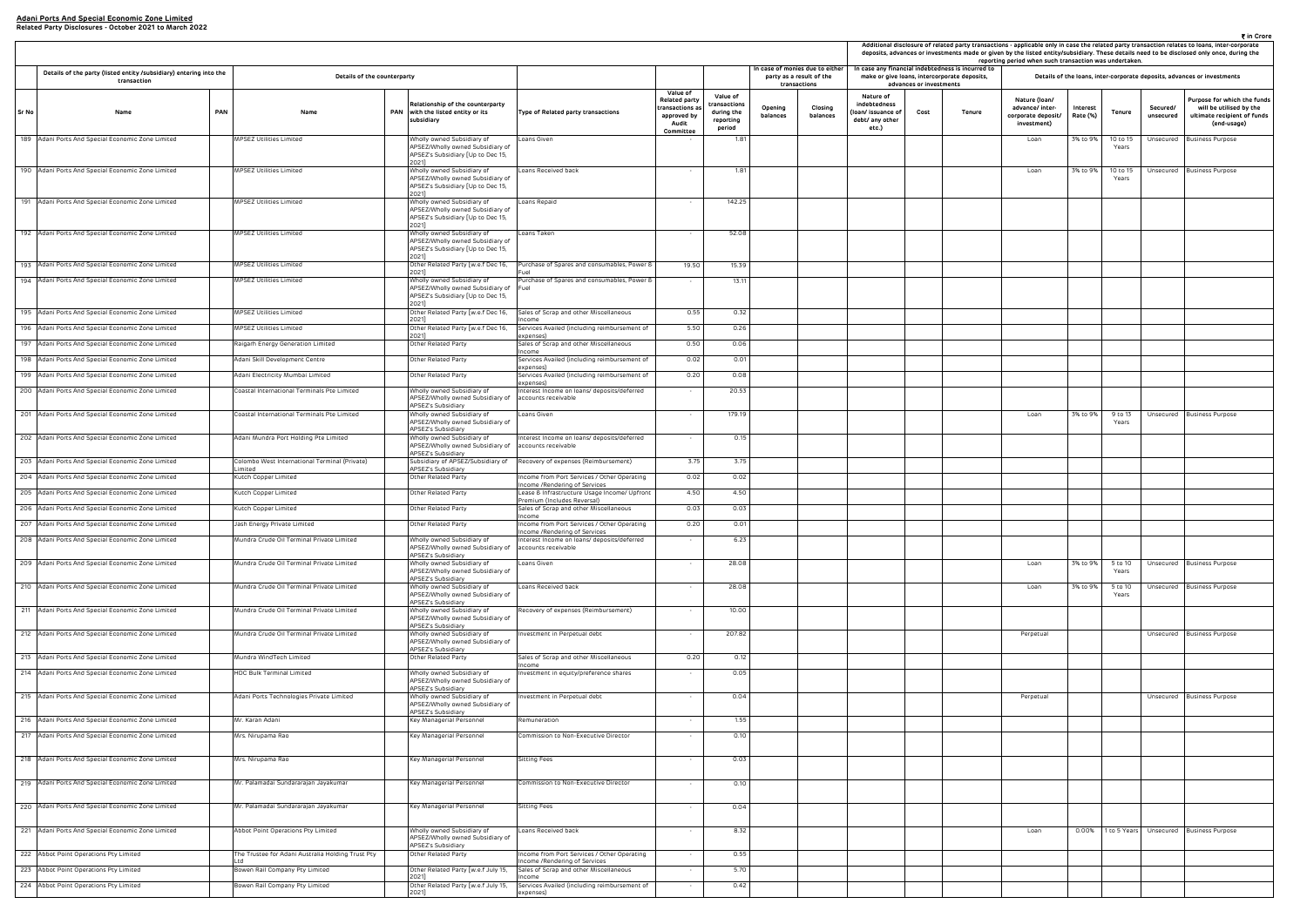|                                                                     |                                 | case any financial indebtedness is incurred to<br>make or give Ioans, intercorporate deposits, | reporting period when such transaction was undertaken.                |                      |                       |                       | Details of the loans, inter-corporate deposits, advances or investments                              |
|---------------------------------------------------------------------|---------------------------------|------------------------------------------------------------------------------------------------|-----------------------------------------------------------------------|----------------------|-----------------------|-----------------------|------------------------------------------------------------------------------------------------------|
| Nature of<br>debtedness<br>n/ issuance of<br>bt/ any other<br>etc.) | advances or investments<br>Cost | Tenure                                                                                         | Nature (Ioan/<br>advance/ inter-<br>corporate deposit/<br>investment) | Interest<br>Rate (%) | Tenure                | Secured/<br>unsecured | Purpose for which the funds<br>will be utilised by the<br>ultimate recipient of funds<br>(end-usage) |
|                                                                     |                                 |                                                                                                |                                                                       |                      |                       |                       |                                                                                                      |
|                                                                     |                                 |                                                                                                |                                                                       |                      |                       |                       |                                                                                                      |
|                                                                     |                                 |                                                                                                |                                                                       |                      |                       |                       |                                                                                                      |
|                                                                     |                                 |                                                                                                |                                                                       |                      |                       |                       |                                                                                                      |
|                                                                     |                                 |                                                                                                |                                                                       |                      |                       |                       |                                                                                                      |
|                                                                     |                                 |                                                                                                |                                                                       |                      |                       |                       |                                                                                                      |
|                                                                     |                                 |                                                                                                | Perpetual                                                             |                      |                       | Unsecured             | <b>Business Purpose</b>                                                                              |
|                                                                     |                                 |                                                                                                |                                                                       |                      |                       |                       |                                                                                                      |
|                                                                     |                                 |                                                                                                | Perpetual                                                             |                      |                       | Unsecured             | <b>Business Purpose</b>                                                                              |
|                                                                     |                                 |                                                                                                |                                                                       |                      |                       |                       |                                                                                                      |
|                                                                     |                                 |                                                                                                | Loan                                                                  | 3% to 9%             | 1 to 5 Years          | Unsecured             | <b>Business Purpose</b>                                                                              |
|                                                                     |                                 |                                                                                                | Loan                                                                  | 3% to 9%             | 1 to 5 Years          | Unsecured             | <b>Business Purpose</b>                                                                              |
|                                                                     |                                 |                                                                                                |                                                                       |                      |                       |                       |                                                                                                      |
|                                                                     |                                 |                                                                                                | Loan                                                                  | 3% to 9%             | 1 to 5 Years          | Unsecured             | <b>Business Purpose</b>                                                                              |
|                                                                     |                                 |                                                                                                | Loan                                                                  | 3% to 9%             | 1 to 5 Years          | Unsecured             | <b>Business Purpose</b>                                                                              |
|                                                                     |                                 |                                                                                                |                                                                       |                      |                       |                       |                                                                                                      |
|                                                                     |                                 |                                                                                                | Perpetual                                                             |                      |                       | Unsecured             | <b>Business Purpose</b>                                                                              |
|                                                                     |                                 |                                                                                                | Perpetual                                                             |                      |                       | Unsecured             | <b>Business Purpose</b>                                                                              |
|                                                                     |                                 |                                                                                                |                                                                       |                      |                       |                       |                                                                                                      |
|                                                                     |                                 |                                                                                                | Loan                                                                  | 3% to 9%             | 1 to 5 Years          | Unsecured             | Business Purpose                                                                                     |
|                                                                     |                                 |                                                                                                | Loan                                                                  | 3% to 9%             | 1 to 5 Years          | Unsecured             | <b>Business Purpose</b>                                                                              |
|                                                                     |                                 |                                                                                                |                                                                       |                      |                       |                       |                                                                                                      |
|                                                                     |                                 |                                                                                                | Loan                                                                  | 3% to 9%             | 1 to 5 Years          | Unsecured             | <b>Business Purpose</b>                                                                              |
|                                                                     |                                 |                                                                                                | Loan                                                                  | 3% to 9%             | 1 to 5 Years          | Unsecured             | <b>Business Purpose</b>                                                                              |
|                                                                     |                                 |                                                                                                |                                                                       |                      |                       |                       |                                                                                                      |
|                                                                     |                                 |                                                                                                | Loan                                                                  |                      | 3% to 9% 1 to 5 Years | Unsecured             | <b>Business Purpose</b>                                                                              |
|                                                                     |                                 |                                                                                                | Loan                                                                  | 3% to 9%             | 1 to 5 Years          | Unsecured             | <b>Business Purpose</b>                                                                              |
|                                                                     |                                 |                                                                                                |                                                                       |                      |                       |                       |                                                                                                      |
|                                                                     |                                 |                                                                                                |                                                                       |                      |                       |                       |                                                                                                      |
|                                                                     |                                 |                                                                                                | Perpetual                                                             |                      |                       | Unsecured             | <b>Business Purpose</b>                                                                              |
|                                                                     |                                 |                                                                                                | Perpetual                                                             |                      |                       | Unsecured             | <b>Business Purpose</b>                                                                              |
|                                                                     |                                 |                                                                                                |                                                                       |                      |                       |                       |                                                                                                      |

|                                                                                   |                                            |                                                                                                          |                                                                              |                                                                                          |                                                               |                     |                                                                             |                                                                           |                         |                                                                                                   |                                                                       | Additional disclosure of related party transactions - applicable only in case the related party transaction relates to loans, inter-co<br>deposits, advances or investments made or given by the listed entity/subsidiary. These details need to be disclosed only once, du<br>reporting period when such transaction was undertaken. |                       |                                                                     |
|-----------------------------------------------------------------------------------|--------------------------------------------|----------------------------------------------------------------------------------------------------------|------------------------------------------------------------------------------|------------------------------------------------------------------------------------------|---------------------------------------------------------------|---------------------|-----------------------------------------------------------------------------|---------------------------------------------------------------------------|-------------------------|---------------------------------------------------------------------------------------------------|-----------------------------------------------------------------------|---------------------------------------------------------------------------------------------------------------------------------------------------------------------------------------------------------------------------------------------------------------------------------------------------------------------------------------|-----------------------|---------------------------------------------------------------------|
| Details of the party (listed entity /subsidiary) entering into the<br>transaction | Details of the counterparty                |                                                                                                          |                                                                              |                                                                                          |                                                               |                     | In case of monies due to either<br>party as a result of the<br>transactions |                                                                           | advances or investments | In case any financial indebtedness is incurred to<br>make or give loans, intercorporate deposits, |                                                                       | Details of the loans, inter-corporate deposits, advances or investmen                                                                                                                                                                                                                                                                 |                       |                                                                     |
| <b>PAN</b><br>Sr No<br>Name                                                       | Name                                       | Relationship of the counterparty<br>PAN with the listed entity or its<br>subsidiary                      | Type of Related party transactions                                           | Value of<br><b>Related party</b><br>transactions a:<br>approved by<br>Audit<br>Committee | Value of<br>:ransactions<br>during the<br>reporting<br>period | Opening<br>balances | Closing<br>balances                                                         | Nature of<br>indebtedness<br>oan/ issuance of<br>debt/ any other<br>etc.) | Cost                    | Tenure                                                                                            | Nature (Ioan/<br>advance/ inter-<br>corporate deposit/<br>investment) | Interest<br>Tenure<br>Rate (%)                                                                                                                                                                                                                                                                                                        | Secured/<br>unsecured | Purpose for whit<br>will be utilise<br>ultimate recipie<br>(end-usa |
| 225 Abbot Point Operations Pty Limited                                            | Adani Mining Pty Limited                   | Other Related Party                                                                                      | Income from Port Services / Other Operating<br>Income /Rendering of Services |                                                                                          | 0.01                                                          |                     |                                                                             |                                                                           |                         |                                                                                                   |                                                                       |                                                                                                                                                                                                                                                                                                                                       |                       |                                                                     |
| 226 Abbot Point Operations Pty Limited                                            | Adani Mining Pty Limited                   | Other Related Party                                                                                      | Services Availed (including reimbursement of<br>expenses)                    |                                                                                          | 0.54                                                          |                     |                                                                             |                                                                           |                         |                                                                                                   |                                                                       |                                                                                                                                                                                                                                                                                                                                       |                       |                                                                     |
| 227 Abbot Point Operations Pty Limited                                            | Adani Australia Pty Limited                | Other Related Party                                                                                      | Services Availed (including reimbursement of                                 | $\sim$                                                                                   | 4.28                                                          |                     |                                                                             |                                                                           |                         |                                                                                                   |                                                                       |                                                                                                                                                                                                                                                                                                                                       |                       |                                                                     |
| 228 Abbot Point Operations Pty Limited                                            | North West Rail Holdings Pty Limited       | Other Related Party                                                                                      | expenses)<br>Income from Port Services / Other Operating                     |                                                                                          | 0.51                                                          |                     |                                                                             |                                                                           |                         |                                                                                                   |                                                                       |                                                                                                                                                                                                                                                                                                                                       |                       |                                                                     |
| 229 Adani Agri Logistics (Panipat) Limited                                        | Adani Agri Logistics (Kannauj) Limited     | Wholly owned Subsidiary of<br>APSEZ/Wholly owned Subsidiary of<br><b>APSEZ's Subsidiary</b>              | Income /Rendering of Services<br>Interest Expenses on Borrowings/ deposits   | $\sim$                                                                                   | 0.00                                                          |                     |                                                                             |                                                                           |                         |                                                                                                   |                                                                       |                                                                                                                                                                                                                                                                                                                                       |                       |                                                                     |
| 230 Adani Agri Logistics (Panipat) Limited                                        | Adani Agri Logistics (Katihar) Limited     | Wholly owned Subsidiary of<br>APSEZ/Wholly owned Subsidiary of<br>APSEZ's Subsidiary                     | Interest Expenses on Borrowings/ deposits                                    |                                                                                          | 0.00                                                          |                     |                                                                             |                                                                           |                         |                                                                                                   |                                                                       |                                                                                                                                                                                                                                                                                                                                       |                       |                                                                     |
| 231 Adani Agri Logistics (Panipat) Limited                                        | Adani Agri Logistics (Katihar) Limited     | Wholly owned Subsidiary of<br>APSEZ/Wholly owned Subsidiary of<br>APSEZ's Subsidiary                     | Loans Repaid                                                                 | $\sim$                                                                                   | 0.00                                                          |                     |                                                                             |                                                                           |                         |                                                                                                   |                                                                       |                                                                                                                                                                                                                                                                                                                                       |                       |                                                                     |
| 232 Adani Agri Logistics Limited                                                  | Adani Agri Logistics (Barnala) Limited     | Wholly owned Subsidiary of<br>APSEZ/Wholly owned Subsidiary of expenses)<br>APSEZ's Subsidiary           | Services Availed (including reimbursement of                                 | $\sim$                                                                                   | 0.00                                                          |                     |                                                                             |                                                                           |                         |                                                                                                   |                                                                       |                                                                                                                                                                                                                                                                                                                                       |                       |                                                                     |
| 233 Adani Agri Logistics Limited                                                  | Adani Agri Logistics (Barnala) Limited     | Wholly owned Subsidiary of<br>APSEZ/Wholly owned Subsidiary of<br>APSEZ's Subsidiary                     | Investment in Perpetual debt                                                 | $\sim$                                                                                   | 0.01                                                          |                     |                                                                             |                                                                           |                         |                                                                                                   | Perpetual                                                             |                                                                                                                                                                                                                                                                                                                                       |                       | Unsecured Business Purpose                                          |
| 234 Adani Agri Logistics Limited                                                  | Adani Agri Logistics (Bathinda) Limited    | Wholly owned Subsidiary of<br>APSEZ/Wholly owned Subsidiary of<br>APSEZ's Subsidiary                     | Services Availed (including reimbursement of<br>expenses)                    | $\sim$                                                                                   | 0.00                                                          |                     |                                                                             |                                                                           |                         |                                                                                                   |                                                                       |                                                                                                                                                                                                                                                                                                                                       |                       |                                                                     |
| 235 Adani Agri Logistics Limited                                                  | Adani Agri Logistics (Bathinda) Limited    | Wholly owned Subsidiary of<br>APSEZ/Wholly owned Subsidiary of<br>APSEZ's Subsidiary                     | Investment in Perpetual debt                                                 | $\sim$                                                                                   | 0.01                                                          |                     |                                                                             |                                                                           |                         |                                                                                                   | Perpetual                                                             |                                                                                                                                                                                                                                                                                                                                       |                       | Unsecured Business Purpose                                          |
| 236 Adani Agri Logistics Limited                                                  | Adani Agri Logistics (Dewas) Limited       | Wholly owned Subsidiary of<br>APSEZ/Wholly owned Subsidiary of<br>APSEZ's Subsidiary                     | Interest Income on loans/ deposits/deferred<br>accounts receivable           | $\sim$                                                                                   | 0.28                                                          |                     |                                                                             |                                                                           |                         |                                                                                                   |                                                                       |                                                                                                                                                                                                                                                                                                                                       |                       |                                                                     |
| 237 Adani Agri Logistics Limited                                                  | Adani Agri Logistics (Dewas) Limited       | Wholly owned Subsidiary of<br>APSEZ/Wholly owned Subsidiary of<br>APSEZ's Subsidiary                     | Loans Given                                                                  | $\sim$                                                                                   | 1.42                                                          |                     |                                                                             |                                                                           |                         |                                                                                                   | Loan                                                                  | 3% to 9% 1 to 5 Years                                                                                                                                                                                                                                                                                                                 |                       | Unsecured Business Purpose                                          |
| 238 Adani Agri Logistics Limited                                                  | Adani Agri Logistics (Dewas) Limited       | Wholly owned Subsidiary of<br>APSEZ/Wholly owned Subsidiary of<br>APSEZ's Subsidiary                     | Loans Received back                                                          | $\sim$                                                                                   | 2.04                                                          |                     |                                                                             |                                                                           |                         |                                                                                                   | Loan                                                                  | 3% to 9% 1 to 5 Years                                                                                                                                                                                                                                                                                                                 |                       | Unsecured Business Purpose                                          |
| 239 Adani Agri Logistics Limited                                                  | Adani Agri Logistics (Dhamora) Limited     | Wholly owned Subsidiary of<br>APSEZ/Wholly owned Subsidiary of accounts receivable<br>APSEZ's Subsidiary | Interest Income on loans/ deposits/deferred                                  |                                                                                          | 0.31                                                          |                     |                                                                             |                                                                           |                         |                                                                                                   |                                                                       |                                                                                                                                                                                                                                                                                                                                       |                       |                                                                     |
| 240 Adani Agri Logistics Limited                                                  | Adani Agri Logistics (Dhamora) Limited     | Wholly owned Subsidiary of<br>APSEZ/Wholly owned Subsidiary of<br>APSEZ's Subsidiary                     | Loans Given                                                                  | $\sim$                                                                                   | 16.12                                                         |                     |                                                                             |                                                                           |                         |                                                                                                   | Loan                                                                  | 3% to 9% 1 to 5 Years                                                                                                                                                                                                                                                                                                                 |                       | Unsecured Business Purpose                                          |
| 241 Adani Agri Logistics Limited                                                  | Adani Agri Logistics (Dhamora) Limited     | Wholly owned Subsidiary of<br>APSEZ/Wholly owned Subsidiary of<br>APSEZ's Subsidiary                     | Loans Received back                                                          | $\sim$                                                                                   | 7.06                                                          |                     |                                                                             |                                                                           |                         |                                                                                                   | Loan                                                                  | 3% to 9%   1 to 5 Years   Unsecured   Business Purpose                                                                                                                                                                                                                                                                                |                       |                                                                     |
| 242 Adani Agri Logistics Limited                                                  | Adani Agri Logistics (Dhamora) Limited     | Wholly owned Subsidiary of<br>APSEZ/Wholly owned Subsidiary of<br>APSEZ's Subsidiary                     | Sale of Non Financial Assets                                                 |                                                                                          | 0.03                                                          |                     |                                                                             |                                                                           |                         |                                                                                                   |                                                                       |                                                                                                                                                                                                                                                                                                                                       |                       |                                                                     |
| 243 Adani Agri Logistics Limited                                                  | Adani Agri Logistics (Dhamora) Limited     | Wholly owned Subsidiary of<br>APSEZ/Wholly owned Subsidiary of<br>APSEZ's Subsidiary                     | Investment in Perpetual debt                                                 |                                                                                          | 5.65                                                          |                     |                                                                             |                                                                           |                         |                                                                                                   | Perpetual                                                             |                                                                                                                                                                                                                                                                                                                                       |                       | Unsecured Business Purpose                                          |
| 244 Adani Agri Logistics Limited                                                  | Adani Agri Logistics (Dhamora) Limited     | Wholly owned Subsidiary of<br>APSEZ/Wholly owned Subsidiary of<br>APSEZ's Subsidiary                     | Redemption of Perpetual debt                                                 |                                                                                          | 7.13                                                          |                     |                                                                             |                                                                           |                         |                                                                                                   | Perpetual                                                             |                                                                                                                                                                                                                                                                                                                                       |                       | Unsecured Business Purpose                                          |
| 245 Adani Agri Logistics Limited                                                  | Adani Agri Logistics (Harda) Limited       | Wholly owned Subsidiary of<br>APSEZ/Wholly owned Subsidiary of accounts receivable<br>APSEZ's Subsidiary | Interest Income on loans/ deposits/deferred                                  |                                                                                          | 0.39                                                          |                     |                                                                             |                                                                           |                         |                                                                                                   |                                                                       |                                                                                                                                                                                                                                                                                                                                       |                       |                                                                     |
| 246 Adani Agri Logistics Limited                                                  | Adani Agri Logistics (Harda) Limited       | Wholly owned Subsidiary of<br>APSEZ/Wholly owned Subsidiary of<br>APSEZ's Subsidiary                     | Loans Given                                                                  | $\sim$                                                                                   | 1.60                                                          |                     |                                                                             |                                                                           |                         |                                                                                                   | Loan                                                                  | 3% to 9%   1 to 5 Years   Unsecured   Business Purpose                                                                                                                                                                                                                                                                                |                       |                                                                     |
| 247 Adani Agri Logistics Limited                                                  | Adani Agri Logistics (Harda) Limited       | Wholly owned Subsidiary of<br>APSEZ/Wholly owned Subsidiary of<br>APSEZ's Subsidiary                     | Loans Received back                                                          | $\sim$                                                                                   | 2.11                                                          |                     |                                                                             |                                                                           |                         |                                                                                                   | Loan                                                                  | 3% to 9%   1 to 5 Years   Unsecured   Business Purpose                                                                                                                                                                                                                                                                                |                       |                                                                     |
| 248 Adani Agri Logistics Limited                                                  | Adani Agri Logistics (Hoshangabad) Limited | Wholly owned Subsidiary of<br>APSEZ/Wholly owned Subsidiary of<br>APSEZ's Subsidiary                     | Interest Income on loans/ deposits/deferred<br>accounts receivable           | $\sim$                                                                                   | 0.40                                                          |                     |                                                                             |                                                                           |                         |                                                                                                   |                                                                       |                                                                                                                                                                                                                                                                                                                                       |                       |                                                                     |
| 249 Adani Agri Logistics Limited                                                  | Adani Agri Logistics (Hoshangabad) Limited | Wholly owned Subsidiary of<br>APSEZ/Wholly owned Subsidiary of<br>APSEZ's Subsidiary                     | Loans Given                                                                  | $\sim$                                                                                   | 1.58                                                          |                     |                                                                             |                                                                           |                         |                                                                                                   | Loan                                                                  | 3% to 9%   1 to 5 Years                                                                                                                                                                                                                                                                                                               |                       | Unsecured Business Purpose                                          |
| 250 Adani Agri Logistics Limited                                                  | Adani Agri Logistics (Hoshangabad) Limited | Wholly owned Subsidiary of<br>APSEZ/Wholly owned Subsidiary of<br>APSEZ's Subsidiary                     | Loans Received back                                                          | $\sim$                                                                                   | 2.07                                                          |                     |                                                                             |                                                                           |                         |                                                                                                   | Loan                                                                  | 3% to 9%   1 to 5 Years                                                                                                                                                                                                                                                                                                               |                       | Unsecured Business Purpose                                          |
| 251 Adani Agri Logistics Limited                                                  | Adani Agri Logistics (Kannauj) Limited     | Wholly owned Subsidiary of<br>APSEZ/Wholly owned Subsidiary of accounts receivable<br>APSEZ's Subsidiary | Interest Income on loans/ deposits/deferred                                  |                                                                                          | 0.49                                                          |                     |                                                                             |                                                                           |                         |                                                                                                   |                                                                       |                                                                                                                                                                                                                                                                                                                                       |                       |                                                                     |
| 252 Adani Agri Logistics Limited                                                  | Adani Agri Logistics (Kannauj) Limited     | Wholly owned Subsidiary of<br>APSEZ/Wholly owned Subsidiary of<br>APSEZ's Subsidiary                     | Loans Given                                                                  | $\sim$                                                                                   | 11.83                                                         |                     |                                                                             |                                                                           |                         |                                                                                                   | Loan                                                                  | 3% to 9% 1 to 5 Years Unsecured Business Purpose                                                                                                                                                                                                                                                                                      |                       |                                                                     |
| 253 Adani Agri Logistics Limited                                                  | Adani Agri Logistics (Kannauj) Limited     | Wholly owned Subsidiary of<br>APSEZ/Wholly owned Subsidiary of<br>APSEZ's Subsidiary                     | Loans Received back                                                          | $\sim$                                                                                   | 26.07                                                         |                     |                                                                             |                                                                           |                         |                                                                                                   | Loan                                                                  | 3% to 9%   1 to 5 Years   Unsecured   Business Purpose                                                                                                                                                                                                                                                                                |                       |                                                                     |
| 254 Adani Agri Logistics Limited                                                  | Adani Agri Logistics (Kannauj) Limited     | Wholly owned Subsidiary of<br>APSEZ/Wholly owned Subsidiary of<br>APSEZ's Subsidiary                     | Sale of Non Financial Assets                                                 |                                                                                          | 0.03                                                          |                     |                                                                             |                                                                           |                         |                                                                                                   |                                                                       |                                                                                                                                                                                                                                                                                                                                       |                       |                                                                     |
| 255 Adani Agri Logistics Limited                                                  | Adani Agri Logistics (Kannauj) Limited     | Wholly owned Subsidiary of<br>APSEZ/Wholly owned Subsidiary of<br>APSEZ's Subsidiary                     | Investment in Perpetual debt                                                 | $\sim$                                                                                   | 6.70                                                          |                     |                                                                             |                                                                           |                         |                                                                                                   | Perpetual                                                             |                                                                                                                                                                                                                                                                                                                                       |                       | Unsecured Business Purpose                                          |
| 256 Adani Agri Logistics Limited                                                  | Adani Agri Logistics (Kannauj) Limited     | Wholly owned Subsidiary of<br>APSEZ/Wholly owned Subsidiary of<br>APSEZ's Subsidiary                     | Redemption of Perpetual debt                                                 | $\sim$                                                                                   | 10.71                                                         |                     |                                                                             |                                                                           |                         |                                                                                                   | Perpetual                                                             |                                                                                                                                                                                                                                                                                                                                       |                       | Unsecured Business Purpose                                          |
| 257 Adani Agri Logistics Limited                                                  | Adani Agri Logistics (Katihar) Limited     | Wholly owned Subsidiary of<br>APSEZ/Wholly owned Subsidiary of accounts receivable<br>APSEZ's Subsidiary | Interest Income on loans/ deposits/deferred                                  |                                                                                          | 0.39                                                          |                     |                                                                             |                                                                           |                         |                                                                                                   |                                                                       |                                                                                                                                                                                                                                                                                                                                       |                       |                                                                     |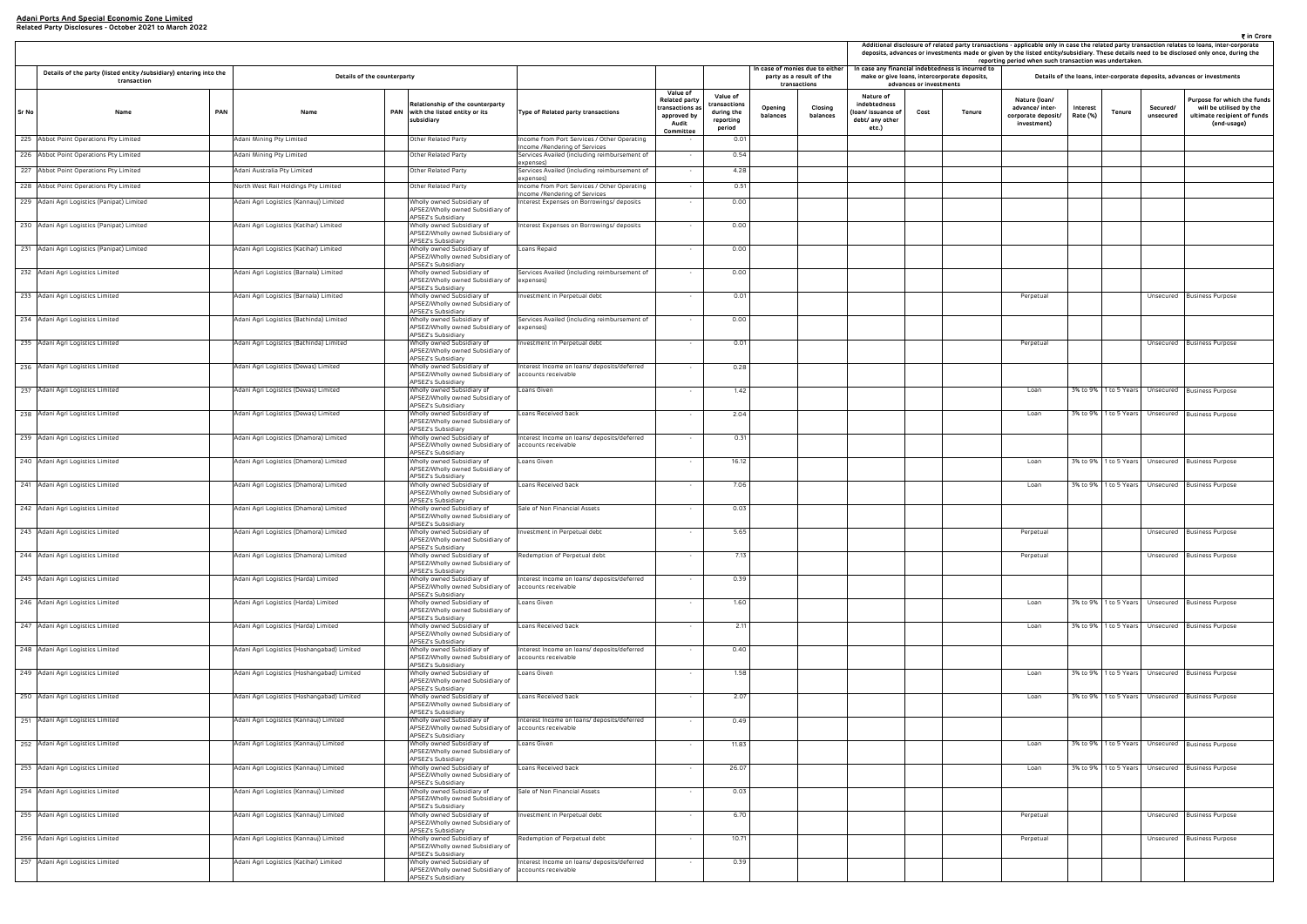|                                                                |                                                                                   |     |                                                                      |                                                                                                                      |                                                                        |                                                                                  |                                                              |                     |                                                                            |                                                                                                   |                         |        | reporting period when such transaction was undertaken.                |                      |        |                       | ₹ in Crore<br>Additional disclosure of related party transactions - applicable only in case the related party transaction relates to loans, inter-corporate<br>deposits, advances or investments made or given by the listed entity/subsidiary. These details need to be disclosed only once, during the |
|----------------------------------------------------------------|-----------------------------------------------------------------------------------|-----|----------------------------------------------------------------------|----------------------------------------------------------------------------------------------------------------------|------------------------------------------------------------------------|----------------------------------------------------------------------------------|--------------------------------------------------------------|---------------------|----------------------------------------------------------------------------|---------------------------------------------------------------------------------------------------|-------------------------|--------|-----------------------------------------------------------------------|----------------------|--------|-----------------------|----------------------------------------------------------------------------------------------------------------------------------------------------------------------------------------------------------------------------------------------------------------------------------------------------------|
|                                                                | Details of the party (listed entity /subsidiary) entering into the<br>transaction |     | Details of the counterparty                                          |                                                                                                                      |                                                                        |                                                                                  |                                                              |                     | n case of monies due to either<br>party as a result of the<br>transactions | In case any financial indebtedness is incurred to<br>make or give loans, intercorporate deposits, | advances or investments |        |                                                                       |                      |        |                       | Details of the loans, inter-corporate deposits, advances or investments                                                                                                                                                                                                                                  |
| Sr No                                                          | Name                                                                              | PAN | Name                                                                 | Relationship of the counterparty<br>PAN with the listed entity or its<br>subsidiary                                  | Type of Related party transactions                                     | Value of<br>Related party<br>transactions a<br>approved by<br>Audit<br>Committee | Value of<br>ransactions<br>during the<br>reporting<br>period | Opening<br>balances | Closing<br>balances                                                        | Nature of<br>indebtedness<br>loan/ issuance of<br>debt/ any other<br>etc.)                        | Cost                    | Tenure | Nature (Ioan/<br>advance/ inter-<br>corporate deposit/<br>investment) | Interest<br>Rate (%) | Tenure | Secured/<br>unsecured | Purpose for which the funds<br>will be utilised by the<br>ultimate recipient of funds<br>(end-usage)                                                                                                                                                                                                     |
| 258 Adani Agri Logistics Limited                               |                                                                                   |     | Adani Agri Logistics (Katihar) Limited                               | Wholly owned Subsidiary of<br>APSEZ/Wholly owned Subsidiary of<br>APSEZ's Subsidiary                                 | Loans Given                                                            |                                                                                  | 3.47                                                         |                     |                                                                            |                                                                                                   |                         |        | Loan                                                                  |                      |        |                       | 3% to 9%   1 to 5 Years   Unsecured   Business Purpose                                                                                                                                                                                                                                                   |
| 259 Adani Agri Logistics Limited                               |                                                                                   |     | Adani Agri Logistics (Katihar) Limited                               | Wholly owned Subsidiary of<br>APSEZ/Wholly owned Subsidiary of<br>APSEZ's Subsidiary                                 | Loans Received back                                                    |                                                                                  | 8.67                                                         |                     |                                                                            |                                                                                                   |                         |        | Loan                                                                  |                      |        |                       | 3% to 9%   1 to 5 Years   Unsecured   Business Purpose                                                                                                                                                                                                                                                   |
| 260 Adani Agri Logistics Limited                               |                                                                                   |     | Adani Agri Logistics (Kotkapura) Limited                             | Wholly owned Subsidiary of<br>APSEZ/Wholly owned Subsidiary of<br>APSEZ's Subsidiary                                 | Interest Income on loans/ deposits/deferred<br>accounts receivable     |                                                                                  | 0.69                                                         |                     |                                                                            |                                                                                                   |                         |        |                                                                       |                      |        |                       |                                                                                                                                                                                                                                                                                                          |
| 261 Adani Agri Logistics Limited                               |                                                                                   |     | Adani Agri Logistics (Kotkapura) Limited                             | Wholly owned Subsidiary of<br>APSEZ/Wholly owned Subsidiary of<br><b>APSEZ's Subsidiary</b>                          | Loans Given                                                            |                                                                                  | 8.36                                                         |                     |                                                                            |                                                                                                   |                         |        | Loan                                                                  |                      |        |                       | 3% to 9%   1 to 5 Years   Unsecured   Business Purpose                                                                                                                                                                                                                                                   |
| 262 Adani Agri Logistics Limited                               |                                                                                   |     | Adani Agri Logistics (Kotkapura) Limited                             | Wholly owned Subsidiary of<br>APSEZ/Wholly owned Subsidiary of<br>APSEZ's Subsidiary                                 | Loans Received back                                                    |                                                                                  | 12.77                                                        |                     |                                                                            |                                                                                                   |                         |        | Loan                                                                  |                      |        |                       | 3% to 9%   1 to 5 Years   Unsecured   Business Purpose                                                                                                                                                                                                                                                   |
| 263 Adani Agri Logistics Limited                               |                                                                                   |     | Adani Agri Logistics (Kotkapura) Limited                             | Wholly owned Subsidiary of<br>APSEZ/Wholly owned Subsidiary of<br>APSEZ's Subsidiary                                 | Services Availed (including reimbursement of<br>expenses)              |                                                                                  | 0.06                                                         |                     |                                                                            |                                                                                                   |                         |        |                                                                       |                      |        |                       |                                                                                                                                                                                                                                                                                                          |
| 264 Adani Agri Logistics Limited                               |                                                                                   |     | Adani Agri Logistics (Mansa) Limited                                 | Wholly owned Subsidiary of<br>APSEZ/Wholly owned Subsidiary of<br>APSEZ's Subsidiary                                 | Services Availed (including reimbursement of<br>expenses)              |                                                                                  | 0.00                                                         |                     |                                                                            |                                                                                                   |                         |        |                                                                       |                      |        |                       |                                                                                                                                                                                                                                                                                                          |
| 265 Adani Agri Logistics Limited                               |                                                                                   |     | Adani Agri Logistics (Mansa) Limited                                 | Wholly owned Subsidiary of<br>APSEZ/Wholly owned Subsidiary of<br>APSEZ's Subsidiary                                 | Investment in Perpetual debt                                           |                                                                                  | 0.01                                                         |                     |                                                                            |                                                                                                   |                         |        | Perpetual                                                             |                      |        |                       | Unsecured Business Purpose                                                                                                                                                                                                                                                                               |
| 266 Adani Agri Logistics Limited                               |                                                                                   |     | Adani Agri Logistics (Moga) Limited                                  | Wholly owned Subsidiary of<br>APSEZ/Wholly owned Subsidiary of<br>APSEZ's Subsidiary                                 | Services Availed (including reimbursement of<br>expenses)              |                                                                                  | 0.00                                                         |                     |                                                                            |                                                                                                   |                         |        |                                                                       |                      |        |                       |                                                                                                                                                                                                                                                                                                          |
| 267 Adani Agri Logistics Limited                               |                                                                                   |     | Adani Agri Logistics (Moga) Limited                                  | Wholly owned Subsidiary of<br>APSEZ/Wholly owned Subsidiary of<br>APSEZ's Subsidiary                                 | westment in Perpetual debt                                             |                                                                                  | 0.01                                                         |                     |                                                                            |                                                                                                   |                         |        | Perpetual                                                             |                      |        |                       | Unsecured Business Purpose                                                                                                                                                                                                                                                                               |
| 268 Adani Agri Logistics Limited                               |                                                                                   |     | Adani Agri Logistics (MP) Limited                                    | Wholly owned Subsidiary of<br>APSEZ/Wholly owned Subsidiary of<br>APSEZ's Subsidiary                                 | Interest Income on loans/ deposits/deferred<br>accounts receivable     |                                                                                  | 0.45                                                         |                     |                                                                            |                                                                                                   |                         |        |                                                                       |                      |        |                       |                                                                                                                                                                                                                                                                                                          |
| 269 Adani Agri Logistics Limited                               |                                                                                   |     | Adani Agri Logistics (MP) Limited                                    | Wholly owned Subsidiary of<br>APSEZ/Wholly owned Subsidiary of<br>APSEZ's Subsidiary                                 | Loans Given                                                            |                                                                                  | 1.66                                                         |                     |                                                                            |                                                                                                   |                         |        | Loan                                                                  |                      |        |                       | 3% to 9%   1 to 5 Years   Unsecured   Business Purpose                                                                                                                                                                                                                                                   |
| 270 Adani Agri Logistics Limited                               |                                                                                   |     | Adani Agri Logistics (MP) Limited                                    | Wholly owned Subsidiary of<br>APSEZ/Wholly owned Subsidiary of<br>APSEZ's Subsidiary                                 | Loans Received back                                                    |                                                                                  | 2.05                                                         |                     |                                                                            |                                                                                                   |                         |        | Loan                                                                  |                      |        |                       | 3% to 9%   1 to 5 Years   Unsecured   Business Purpose                                                                                                                                                                                                                                                   |
| 271 Adani Agri Logistics Limited                               |                                                                                   |     | Adani Agri Logistics (Nakodar) Limited                               | Wholly owned Subsidiary of<br>APSEZ/Wholly owned Subsidiary of                                                       | Services Availed (including reimbursement of<br>expenses)              |                                                                                  | 0.00                                                         |                     |                                                                            |                                                                                                   |                         |        |                                                                       |                      |        |                       |                                                                                                                                                                                                                                                                                                          |
| 272 Adani Agri Logistics Limited                               |                                                                                   |     | Adani Agri Logistics (Nakodar) Limited                               | APSEZ's Subsidiary<br>Wholly owned Subsidiary of<br>APSEZ/Wholly owned Subsidiary of<br>APSEZ's Subsidiary           | nvestment in Perpetual debt                                            |                                                                                  | 0.01                                                         |                     |                                                                            |                                                                                                   |                         |        | Perpetual                                                             |                      |        |                       | Unsecured Business Purpose                                                                                                                                                                                                                                                                               |
| 273 Adani Agri Logistics Limited                               |                                                                                   |     | Adani Agri Logistics (Panipat) Limited                               | Wholly owned Subsidiary of<br>APSEZ/Wholly owned Subsidiary of<br>APSEZ's Subsidiary                                 | Interest Income on loans/ deposits/deferred<br>accounts receivable     |                                                                                  | 0.00                                                         |                     |                                                                            |                                                                                                   |                         |        |                                                                       |                      |        |                       |                                                                                                                                                                                                                                                                                                          |
| 274 Adani Agri Logistics Limited                               |                                                                                   |     | Adani Agri Logistics (Panipat) Limited                               | Wholly owned Subsidiary of<br>APSEZ/Wholly owned Subsidiary of                                                       | Loans Given                                                            |                                                                                  | 0.64                                                         |                     |                                                                            |                                                                                                   |                         |        | Loan                                                                  |                      |        |                       | 3% to 9%   1 to 5 Years   Unsecured   Business Purpose                                                                                                                                                                                                                                                   |
| 275 Adani Agri Logistics Limited                               |                                                                                   |     | Adani Agri Logistics (Panipat) Limited                               | APSEZ's Subsidiary<br>Wholly owned Subsidiary of<br>APSEZ/Wholly owned Subsidiary of                                 | nvestment in Perpetual debt                                            |                                                                                  | 26.79                                                        |                     |                                                                            |                                                                                                   |                         |        | Perpetual                                                             |                      |        |                       | Unsecured Business Purpose                                                                                                                                                                                                                                                                               |
| 276 Adani Agri Logistics Limited                               |                                                                                   |     | Adani Agri Logistics (Raman) Limited                                 | APSEZ's Subsidiary<br>Wholly owned Subsidiary of<br>APSEZ/Wholly owned Subsidiary of expenses)<br>APSEZ's Subsidiary | Services Availed (including reimbursement of                           |                                                                                  | 0.00                                                         |                     |                                                                            |                                                                                                   |                         |        |                                                                       |                      |        |                       |                                                                                                                                                                                                                                                                                                          |
| 277 Adani Agri Logistics Limited                               |                                                                                   |     | Adani Agri Logistics (Raman) Limited                                 | Wholly owned Subsidiary of<br>APSEZ/Wholly owned Subsidiary of                                                       | Investment in Perpetual debt                                           |                                                                                  | 0.01                                                         |                     |                                                                            |                                                                                                   |                         |        | Perpetual                                                             |                      |        |                       | Unsecured Business Purpose                                                                                                                                                                                                                                                                               |
| 278 Adani Agri Logistics Limited                               |                                                                                   |     | Adani Agri Logistics (Satna) Limited                                 | APSEZ's Subsidiary<br>Wholly owned Subsidiary of<br>APSEZ/Wholly owned Subsidiary of<br>APSEZ's Subsidiary           | Interest Income on loans/ deposits/deferred<br>accounts receivable     |                                                                                  | 0.38                                                         |                     |                                                                            |                                                                                                   |                         |        |                                                                       |                      |        |                       |                                                                                                                                                                                                                                                                                                          |
| 279 Adani Agri Logistics Limited                               |                                                                                   |     | Adani Agri Logistics (Satna) Limited                                 | Wholly owned Subsidiary of<br>APSEZ/Wholly owned Subsidiary of                                                       | Loans Given                                                            |                                                                                  | 1.64                                                         |                     |                                                                            |                                                                                                   |                         |        | Loan                                                                  |                      |        |                       | 3% to 9%   1 to 5 Years   Unsecured   Business Purpose                                                                                                                                                                                                                                                   |
| 280 Adani Agri Logistics Limited                               |                                                                                   |     | Adani Agri Logistics (Satna) Limited                                 | APSEZ's Subsidiary<br>Wholly owned Subsidiary of<br>APSEZ/Wholly owned Subsidiary of<br>APSEZ's Subsidiary           | Loans Received back                                                    |                                                                                  | 2.09                                                         |                     |                                                                            |                                                                                                   |                         |        | Loan                                                                  |                      |        |                       | 3% to 9%   1 to 5 Years   Unsecured Business Purpose                                                                                                                                                                                                                                                     |
| 281 Adani Agri Logistics Limited                               |                                                                                   |     | Adani Agri Logistics (Ujjain) Limited                                | Wholly owned Subsidiary of<br>APSEZ/Wholly owned Subsidiary of accounts receivable<br>APSEZ's Subsidiary             | Interest Income on loans/ deposits/deferred                            |                                                                                  | 0.19                                                         |                     |                                                                            |                                                                                                   |                         |        |                                                                       |                      |        |                       |                                                                                                                                                                                                                                                                                                          |
| 282 Adani Agri Logistics Limited                               |                                                                                   |     | Adani Agri Logistics (Ujjain) Limited                                | Wholly owned Subsidiary of<br>APSEZ/Wholly owned Subsidiary of<br>APSEZ's Subsidiary                                 | Loans Given                                                            |                                                                                  | 1.43                                                         |                     |                                                                            |                                                                                                   |                         |        | Loan                                                                  |                      |        |                       | 3% to 9%   1 to 5 Years   Unsecured   Business Purpose                                                                                                                                                                                                                                                   |
| 283 Adani Agri Logistics Limited                               |                                                                                   |     | Adani Agri Logistics (Ujjain) Limited                                | Wholly owned Subsidiary of<br>APSEZ/Wholly owned Subsidiary of<br>APSEZ's Subsidiary                                 | Loans Received back                                                    |                                                                                  | 2.12                                                         |                     |                                                                            |                                                                                                   |                         |        | Loan                                                                  |                      |        |                       | 3% to 9%   1 to 5 Years   Unsecured   Business Purpose                                                                                                                                                                                                                                                   |
| 284 Adani Agri Logistics Limited                               |                                                                                   |     | Adani Agri Logistics (Ujjain) Limited                                | Wholly owned Subsidiary of<br>APSEZ/Wholly owned Subsidiary of expenses)                                             | Services Availed (including reimbursement of                           |                                                                                  | 0.00                                                         |                     |                                                                            |                                                                                                   |                         |        |                                                                       |                      |        |                       |                                                                                                                                                                                                                                                                                                          |
| 285 Adani Agri Logistics Limited                               |                                                                                   |     | Adani Warehousing Limited                                            | APSEZ's Subsidiary<br>Wholly owned Subsidiary of<br>APSEZ/Wholly owned Subsidiary of                                 | Investment in Perpetual debt                                           |                                                                                  | 0.01                                                         |                     |                                                                            |                                                                                                   |                         |        | Perpetual                                                             |                      |        |                       | Unsecured Business Purpose                                                                                                                                                                                                                                                                               |
|                                                                | 286 Adani Ennore Container Terminal Private Limited                               |     | Dr. Chitra Bhatnagar                                                 | APSEZ's Subsidiary<br>Key Managerial Personnel of<br>Subsidiary                                                      | Sitting Fees                                                           |                                                                                  | 0.01                                                         |                     |                                                                            |                                                                                                   |                         |        |                                                                       |                      |        |                       |                                                                                                                                                                                                                                                                                                          |
|                                                                | 287 Adani Ennore Container Terminal Private Limited                               |     | Adani Enterprises Limited                                            | Other Related Party                                                                                                  | Services Availed (including reimbursement of<br>expenses).             |                                                                                  | 0.06                                                         |                     |                                                                            |                                                                                                   |                         |        |                                                                       |                      |        |                       |                                                                                                                                                                                                                                                                                                          |
| 288 Adani Hazira Port Limited                                  |                                                                                   |     | Adani CMA Mundra Terminal Private Limited                            | Joint venture or Associate of<br>APSEZ/Joint venture or Associate of<br>APSEZ's Subsidiary                           | Sale of Power/Material                                                 |                                                                                  | 0.01                                                         |                     |                                                                            |                                                                                                   |                         |        |                                                                       |                      |        |                       |                                                                                                                                                                                                                                                                                                          |
| 289 Adani Hazira Port Limited<br>290 Adani Hazira Port Limited |                                                                                   |     | Adani Foundation<br>Adani Infrastructure Management Services Limited | Other Related Party<br>Other Related Party                                                                           | Donation<br>Services Availed (including reimbursement of               |                                                                                  | 7.33<br>0.10                                                 |                     |                                                                            |                                                                                                   |                         |        |                                                                       |                      |        |                       |                                                                                                                                                                                                                                                                                                          |
| 291 Adani Hazira Port Limited                                  |                                                                                   |     | Adani Institute for Education and Research                           | Other Related Party                                                                                                  | expenses)<br>Services Availed (including reimbursement of<br>expenses) |                                                                                  | 0.00                                                         |                     |                                                                            |                                                                                                   |                         |        |                                                                       |                      |        |                       |                                                                                                                                                                                                                                                                                                          |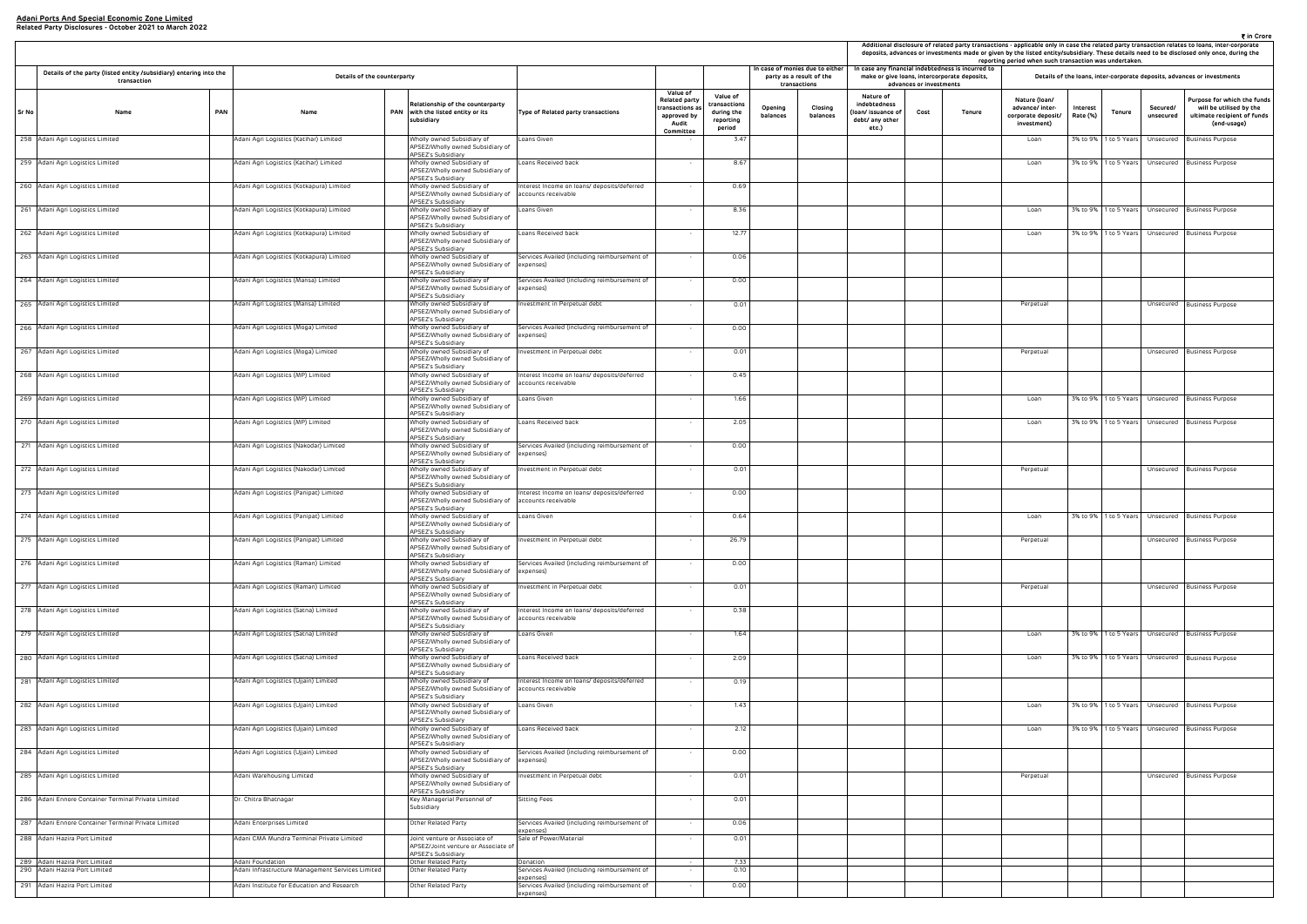|                                                                     |                                 |                                                                                                |                                                                       |                      |               |                       | ₹ in Crore<br>Additional disclosure of related party transactions - applicable only in case the related party transaction relates to loans, inter-corporate<br>deposits, advances or investments made or given by the listed entity/subsidiary. These details need to be disclosed only once, during the |
|---------------------------------------------------------------------|---------------------------------|------------------------------------------------------------------------------------------------|-----------------------------------------------------------------------|----------------------|---------------|-----------------------|----------------------------------------------------------------------------------------------------------------------------------------------------------------------------------------------------------------------------------------------------------------------------------------------------------|
|                                                                     |                                 | case any financial indebtedness is incurred to<br>make or give loans, intercorporate deposits, | reporting period when such transaction was undertaken.                |                      |               |                       | Details of the loans, inter-corporate deposits, advances or investments                                                                                                                                                                                                                                  |
| Nature of<br>debtedness<br>n/ issuance of<br>bt/ any other<br>etc.) | advances or investments<br>Cost | Tenure                                                                                         | Nature (Ioan/<br>advance/ inter-<br>corporate deposit/<br>investment) | Interest<br>Rate (%) | <b>Tenure</b> | Secured/<br>unsecured | Purpose for which the funds<br>will be utilised by the<br>ultimate recipient of funds<br>(end-usage)                                                                                                                                                                                                     |
|                                                                     |                                 |                                                                                                |                                                                       |                      |               |                       |                                                                                                                                                                                                                                                                                                          |
|                                                                     |                                 |                                                                                                |                                                                       |                      |               |                       |                                                                                                                                                                                                                                                                                                          |
|                                                                     |                                 |                                                                                                |                                                                       |                      |               |                       |                                                                                                                                                                                                                                                                                                          |
|                                                                     |                                 |                                                                                                |                                                                       |                      |               |                       |                                                                                                                                                                                                                                                                                                          |
|                                                                     |                                 |                                                                                                |                                                                       |                      |               |                       |                                                                                                                                                                                                                                                                                                          |
|                                                                     |                                 |                                                                                                |                                                                       |                      |               |                       |                                                                                                                                                                                                                                                                                                          |
|                                                                     |                                 |                                                                                                |                                                                       |                      |               |                       |                                                                                                                                                                                                                                                                                                          |
|                                                                     |                                 |                                                                                                |                                                                       |                      |               |                       |                                                                                                                                                                                                                                                                                                          |
|                                                                     |                                 |                                                                                                |                                                                       |                      |               |                       |                                                                                                                                                                                                                                                                                                          |
|                                                                     |                                 |                                                                                                | Loan                                                                  | 3% to 9%             | 1 to 5 Years  | Unsecured             | <b>Business Purpose</b>                                                                                                                                                                                                                                                                                  |
|                                                                     |                                 |                                                                                                |                                                                       |                      |               |                       |                                                                                                                                                                                                                                                                                                          |
|                                                                     |                                 |                                                                                                |                                                                       |                      |               |                       |                                                                                                                                                                                                                                                                                                          |
|                                                                     |                                 |                                                                                                |                                                                       |                      |               |                       |                                                                                                                                                                                                                                                                                                          |
|                                                                     |                                 |                                                                                                |                                                                       |                      |               |                       |                                                                                                                                                                                                                                                                                                          |
|                                                                     |                                 |                                                                                                |                                                                       |                      |               |                       |                                                                                                                                                                                                                                                                                                          |
|                                                                     |                                 |                                                                                                |                                                                       |                      |               |                       |                                                                                                                                                                                                                                                                                                          |
|                                                                     |                                 |                                                                                                |                                                                       |                      |               |                       |                                                                                                                                                                                                                                                                                                          |
|                                                                     |                                 |                                                                                                |                                                                       |                      |               |                       |                                                                                                                                                                                                                                                                                                          |
|                                                                     |                                 |                                                                                                |                                                                       |                      |               |                       |                                                                                                                                                                                                                                                                                                          |
|                                                                     |                                 |                                                                                                |                                                                       |                      |               |                       |                                                                                                                                                                                                                                                                                                          |
|                                                                     |                                 |                                                                                                |                                                                       |                      |               |                       |                                                                                                                                                                                                                                                                                                          |
|                                                                     |                                 |                                                                                                |                                                                       |                      |               |                       |                                                                                                                                                                                                                                                                                                          |
|                                                                     |                                 |                                                                                                |                                                                       |                      |               |                       |                                                                                                                                                                                                                                                                                                          |
|                                                                     |                                 |                                                                                                |                                                                       |                      |               |                       |                                                                                                                                                                                                                                                                                                          |
|                                                                     |                                 |                                                                                                |                                                                       |                      |               |                       |                                                                                                                                                                                                                                                                                                          |
|                                                                     |                                 |                                                                                                |                                                                       |                      |               |                       |                                                                                                                                                                                                                                                                                                          |
|                                                                     |                                 |                                                                                                |                                                                       |                      |               |                       |                                                                                                                                                                                                                                                                                                          |
|                                                                     |                                 |                                                                                                |                                                                       |                      |               |                       |                                                                                                                                                                                                                                                                                                          |
|                                                                     |                                 |                                                                                                |                                                                       |                      |               |                       |                                                                                                                                                                                                                                                                                                          |
|                                                                     |                                 |                                                                                                |                                                                       |                      |               |                       |                                                                                                                                                                                                                                                                                                          |
|                                                                     |                                 |                                                                                                |                                                                       |                      |               |                       |                                                                                                                                                                                                                                                                                                          |
|                                                                     |                                 |                                                                                                |                                                                       |                      |               |                       |                                                                                                                                                                                                                                                                                                          |
|                                                                     |                                 |                                                                                                |                                                                       |                      |               |                       |                                                                                                                                                                                                                                                                                                          |

|       |                                                                                   |            |                                                                |     |                                                                                                       |                                                                                                               |                                                                                  |                                                              |                                                                             |                                                                            |                         |                                                                                                   |                                                                       | Additional disclosure of related party transactions - applicable only in case the related party transaction relates to loans, inter-co<br>deposits, advances or investments made or given by the listed entity/subsidiary. These details need to be disclosed only once, du<br>reporting period when such transaction was undertaken. |                       |                                                                     |
|-------|-----------------------------------------------------------------------------------|------------|----------------------------------------------------------------|-----|-------------------------------------------------------------------------------------------------------|---------------------------------------------------------------------------------------------------------------|----------------------------------------------------------------------------------|--------------------------------------------------------------|-----------------------------------------------------------------------------|----------------------------------------------------------------------------|-------------------------|---------------------------------------------------------------------------------------------------|-----------------------------------------------------------------------|---------------------------------------------------------------------------------------------------------------------------------------------------------------------------------------------------------------------------------------------------------------------------------------------------------------------------------------|-----------------------|---------------------------------------------------------------------|
|       | Details of the party (listed entity /subsidiary) entering into the<br>transaction |            | Details of the counterparty                                    |     |                                                                                                       |                                                                                                               |                                                                                  |                                                              | In case of monies due to either<br>party as a result of the<br>transactions |                                                                            | advances or investments | In case any financial indebtedness is incurred to<br>make or give loans, intercorporate deposits, |                                                                       | Details of the loans, inter-corporate deposits, advances or investmen                                                                                                                                                                                                                                                                 |                       |                                                                     |
| Sr No | Name                                                                              | <b>PAN</b> | Name                                                           | PAN | Relationship of the counterparty<br>with the listed entity or its<br>subsidiary                       | Type of Related party transactions                                                                            | Value of<br>Related party<br>ransactions a:<br>approved by<br>Audit<br>Committee | Value of<br>ransactions<br>during the<br>reporting<br>period | Closing<br>Opening<br>balances<br>balances                                  | Nature of<br>indebtedness<br>loan/ issuance of<br>debt/ any other<br>etc.) | Cost                    | Tenure                                                                                            | Nature (Ioan/<br>advance/ inter-<br>corporate deposit/<br>investment) | Interest<br>Tenure<br>Rate (%)                                                                                                                                                                                                                                                                                                        | Secured/<br>unsecured | Purpose for whit<br>will be utilise<br>ultimate recipie<br>(end-usa |
|       | 292 Adani Hazira Port Limited                                                     |            | Adani International Container Terminal Private<br>.imited      |     | Joint venture or Associate of<br>APSEZ/Joint venture or Associate of                                  | Sale of Power/Material                                                                                        |                                                                                  | 0.00                                                         |                                                                             |                                                                            |                         |                                                                                                   |                                                                       |                                                                                                                                                                                                                                                                                                                                       |                       |                                                                     |
|       | 293 Adani Hazira Port Limited                                                     |            | Adani Kandla Bulk Terminal Private Limited                     |     | APSEZ's Subsidiary<br>Wholly owned Subsidiary of<br>APSEZ/Wholly owned Subsidiary of                  | Interest Income on loans/ deposits/deferred<br>accounts receivable                                            |                                                                                  | 7.48                                                         |                                                                             |                                                                            |                         |                                                                                                   |                                                                       |                                                                                                                                                                                                                                                                                                                                       |                       |                                                                     |
|       | 294 Adani Hazira Port Limited                                                     |            | Adani Kandla Bulk Terminal Private Limited                     |     | APSEZ's Subsidiary<br>Wholly owned Subsidiary of<br>APSEZ/Wholly owned Subsidiary of                  | Recovery of expenses (Reimbursement)                                                                          | $\sim$                                                                           | 0.10                                                         |                                                                             |                                                                            |                         |                                                                                                   |                                                                       |                                                                                                                                                                                                                                                                                                                                       |                       |                                                                     |
|       | 295 Adani Hazira Port Limited                                                     |            | Adani Murmugao Port Terminal Private Limited                   |     | APSEZ's Subsidiary<br>Wholly owned Subsidiary of                                                      | Recovery of expenses (Reimbursement)                                                                          | $\sim$                                                                           | 0.16                                                         |                                                                             |                                                                            |                         |                                                                                                   |                                                                       |                                                                                                                                                                                                                                                                                                                                       |                       |                                                                     |
|       | 296 Adani Hazira Port Limited                                                     |            | Adani Petronet (Dahej) Port Private Limited                    |     | APSEZ/Wholly owned Subsidiary of<br>APSEZ's Subsidiary<br>Subsidiary of APSEZ/Subsidiary of           | Recovery of expenses (Reimbursement)                                                                          | $\sim$                                                                           | 0.05                                                         |                                                                             |                                                                            |                         |                                                                                                   |                                                                       |                                                                                                                                                                                                                                                                                                                                       |                       |                                                                     |
|       | 297 Adani Hazira Port Limited                                                     |            | Adani Power (Mundra) Limited                                   |     | APSEZ's Subsidiary<br>Other Related Party                                                             | Services Availed (including reimbursement of                                                                  | $\sim$                                                                           | 0.00                                                         |                                                                             |                                                                            |                         |                                                                                                   |                                                                       |                                                                                                                                                                                                                                                                                                                                       |                       |                                                                     |
|       | 298 Adani Hazira Port Limited                                                     |            | Adani Wilmar Limited                                           |     | Other Related Party                                                                                   | expenses)<br>Income from Port Services / Other Operating                                                      | $\sim$                                                                           | 12.24                                                        |                                                                             |                                                                            |                         |                                                                                                   |                                                                       |                                                                                                                                                                                                                                                                                                                                       |                       |                                                                     |
|       | 299 Adani Hazira Port Limited                                                     |            | Belvedere Golf and Country Club Private Limited                |     | Other Related Party                                                                                   | ncome /Rendering of Services<br>Services Availed (including reimbursement of                                  | $\sim$                                                                           | 0.00                                                         |                                                                             |                                                                            |                         |                                                                                                   |                                                                       |                                                                                                                                                                                                                                                                                                                                       |                       |                                                                     |
|       | 300 Adani Hazira Port Limited                                                     |            | )ighi Port Limited                                             |     | Wholly owned Subsidiary of                                                                            | expenses)<br>Purchase of Goods                                                                                |                                                                                  | 0.00                                                         |                                                                             |                                                                            |                         |                                                                                                   |                                                                       |                                                                                                                                                                                                                                                                                                                                       |                       |                                                                     |
|       |                                                                                   |            |                                                                |     | APSEZ/Wholly owned Subsidiary of<br><b>APSEZ's Subsidiary</b>                                         |                                                                                                               |                                                                                  |                                                              |                                                                             |                                                                            |                         |                                                                                                   |                                                                       |                                                                                                                                                                                                                                                                                                                                       |                       |                                                                     |
|       | 301 Adani Hazira Port Limited                                                     |            | Dighi Port Limited                                             |     | Wholly owned Subsidiary of<br>APSEZ/Wholly owned Subsidiary of                                        | Sale of Power/Material                                                                                        | $\sim$                                                                           | 0.10                                                         |                                                                             |                                                                            |                         |                                                                                                   |                                                                       |                                                                                                                                                                                                                                                                                                                                       |                       |                                                                     |
|       | 302 Adani Hazira Port Limited                                                     |            | Hazira Infrastructure Limited                                  |     | <b>APSEZ's Subsidiary</b><br>Wholly owned Subsidiary of<br>APSEZ/Wholly owned Subsidiary of           | Interest Income on loans/ deposits/deferred<br>accounts receivable                                            | $\sim$                                                                           | 27.37                                                        |                                                                             |                                                                            |                         |                                                                                                   |                                                                       |                                                                                                                                                                                                                                                                                                                                       |                       |                                                                     |
|       | 303 Adani Hazira Port Limited                                                     |            | Hazira Infrastructure Limited                                  |     | APSEZ's Subsidiary<br>Wholly owned Subsidiary of<br>APSEZ/Wholly owned Subsidiary of                  | Loans Given                                                                                                   |                                                                                  | 2.79                                                         |                                                                             |                                                                            |                         |                                                                                                   | Loan                                                                  | 3% to 9% 1 to 5 Years                                                                                                                                                                                                                                                                                                                 |                       | Unsecured Business Purpose                                          |
|       | 304 Adani Hazira Port Limited                                                     |            | Ms. Birva Patel                                                |     | APSEZ's Subsidiary<br>Key Managerial Personnel of                                                     | Sitting Fees                                                                                                  | $\sim$                                                                           | 0.01                                                         |                                                                             |                                                                            |                         |                                                                                                   |                                                                       |                                                                                                                                                                                                                                                                                                                                       |                       |                                                                     |
|       | 305 Adani Hazira Port Limited                                                     |            | Mr. Pranav Choudhary                                           |     | Subsidiary<br>Key Managerial Personnel of<br>Subsidiary                                               | Remuneration                                                                                                  | $\sim$                                                                           | 0.91                                                         |                                                                             |                                                                            |                         |                                                                                                   |                                                                       |                                                                                                                                                                                                                                                                                                                                       |                       |                                                                     |
|       | 306 Adani Hazira Port Limited                                                     |            | Mr. Rakesh Shah                                                |     | Key Managerial Personnel of                                                                           | Remuneration                                                                                                  | $\sim$                                                                           | 0.24                                                         |                                                                             |                                                                            |                         |                                                                                                   |                                                                       |                                                                                                                                                                                                                                                                                                                                       |                       |                                                                     |
|       | 307 Adani Hazira Port Limited                                                     |            | Raipur Energen Limited                                         |     | Subsidiary<br>Other Related Party                                                                     | Sale of Power/Material                                                                                        |                                                                                  | 0.00                                                         |                                                                             |                                                                            |                         |                                                                                                   |                                                                       |                                                                                                                                                                                                                                                                                                                                       |                       |                                                                     |
|       | 308 Adani Hazira Port Limited                                                     |            | Shanti Sagar International Dredging Limited                    |     | Wholly owned Subsidiary of<br>APSEZ/Wholly owned Subsidiary of expenses)<br><b>APSEZ's Subsidiary</b> | Services Availed (including reimbursement of                                                                  | $\overline{\phantom{a}}$                                                         | 15.88                                                        |                                                                             |                                                                            |                         |                                                                                                   |                                                                       |                                                                                                                                                                                                                                                                                                                                       |                       |                                                                     |
|       | 309 Adani Hazira Port Limited                                                     |            | he Adani Harbour Services Limited                              |     | Wholly owned Subsidiary of<br>APSEZ/Wholly owned Subsidiary of<br>APSEZ's Subsidiary                  | Recovery of expenses (Reimbursement)                                                                          | $\sim$                                                                           | 0.09                                                         |                                                                             |                                                                            |                         |                                                                                                   |                                                                       |                                                                                                                                                                                                                                                                                                                                       |                       |                                                                     |
|       | 310 Adani Hazira Port Limited                                                     |            | he Adani Harbour Services Limited                              |     | Wholly owned Subsidiary of<br>APSEZ/Wholly owned Subsidiary of<br>APSEZ's Subsidiary                  | Sale of Power/Material                                                                                        | $\sim$                                                                           | 0.02                                                         |                                                                             |                                                                            |                         |                                                                                                   |                                                                       |                                                                                                                                                                                                                                                                                                                                       |                       |                                                                     |
|       | 311 Adani Hazira Port Limited                                                     |            | Adani Enterprises Limited                                      |     | Other Related Party                                                                                   | Income from Port Services / Other Operating                                                                   | $\sim$                                                                           | 61.02                                                        |                                                                             |                                                                            |                         |                                                                                                   |                                                                       |                                                                                                                                                                                                                                                                                                                                       |                       |                                                                     |
|       | 312 Adani Hazira Port Limited                                                     |            | Adani Enterprises Limited                                      |     | Other Related Party                                                                                   | come /Rendering of Services<br>Services Availed (including reimbursement of<br>expenses)                      | $\sim$                                                                           | 1.08                                                         |                                                                             |                                                                            |                         |                                                                                                   |                                                                       |                                                                                                                                                                                                                                                                                                                                       |                       |                                                                     |
|       | 313 Adani Hazira Port Limited                                                     |            | Adani Krishnapatnam Port Limited                               |     | Wholly owned Subsidiary of<br>APSEZ/Wholly owned Subsidiary of                                        | Recovery of expenses (Reimbursement)                                                                          | $\sim$                                                                           | 0.22                                                         |                                                                             |                                                                            |                         |                                                                                                   |                                                                       |                                                                                                                                                                                                                                                                                                                                       |                       |                                                                     |
|       | 314 Adani Hazira Port Limited                                                     |            | The Dhamra Port Company Limited                                |     | APSEZ's Subsidiary<br>Wholly owned Subsidiary of<br>APSEZ/Wholly owned Subsidiary of                  | Recovery of expenses (Reimbursement)                                                                          | $\sim$                                                                           | 0.10                                                         |                                                                             |                                                                            |                         |                                                                                                   |                                                                       |                                                                                                                                                                                                                                                                                                                                       |                       |                                                                     |
|       | 315 Adani Hazira Port Limited                                                     |            | Mundra LPG Terminal Pvt Limited                                |     | <b>APSEZ's Subsidiary</b><br>Other Related Party                                                      | Sale of Power/Material                                                                                        | $\sim$                                                                           | 0.00                                                         |                                                                             |                                                                            |                         |                                                                                                   |                                                                       |                                                                                                                                                                                                                                                                                                                                       |                       |                                                                     |
|       | 316 Adani Hospitals Mundra Private Limited                                        |            | Adani Airport Holdings Limited                                 |     | Other Related Party                                                                                   | Income from Port Services / Other Operating<br>ncome /Rendering of Services                                   | $\sim$                                                                           | 0.09                                                         |                                                                             |                                                                            |                         |                                                                                                   |                                                                       |                                                                                                                                                                                                                                                                                                                                       |                       |                                                                     |
|       | 317 Adani Hospitals Mundra Private Limited                                        |            | Adani Capital Private Limited                                  |     | Other Related Party                                                                                   | Income from Port Services / Other Operating<br>Income /Rendering of Services                                  | $\sim$                                                                           | 0.02                                                         |                                                                             |                                                                            |                         |                                                                                                   |                                                                       |                                                                                                                                                                                                                                                                                                                                       |                       |                                                                     |
|       | 318 Adani Hospitals Mundra Private Limited                                        |            | Adani CMA Mundra Terminal Private Limited                      |     | loint venture or Associate of<br>APSEZ/Joint venture or Associate of<br>APSEZ's Subsidiary            | Income from Port Services / Other Operating<br>Income /Rendering of Services                                  | $\sim$                                                                           | 0.00                                                         |                                                                             |                                                                            |                         |                                                                                                   |                                                                       |                                                                                                                                                                                                                                                                                                                                       |                       |                                                                     |
|       | 319 Adani Hospitals Mundra Private Limited                                        |            | Adani Estates Private Limited                                  |     | Other Related Party                                                                                   | Income from Port Services / Other Operating<br>Income /Rendering of Services                                  | $\sim$                                                                           | 0.13                                                         |                                                                             |                                                                            |                         |                                                                                                   |                                                                       |                                                                                                                                                                                                                                                                                                                                       |                       |                                                                     |
|       | 320 Adani Hospitals Mundra Private Limited                                        |            | Adani Foundation                                               |     | Other Related Party                                                                                   | Income from Port Services / Other Operating<br>Income /Rendering of Services                                  | $\sim$                                                                           | 1.68                                                         |                                                                             |                                                                            |                         |                                                                                                   |                                                                       |                                                                                                                                                                                                                                                                                                                                       |                       |                                                                     |
|       | 321 Adani Hospitals Mundra Private Limited                                        |            | Adani Institute for Education and Research                     |     | Other Related Party                                                                                   | Income from Port Services / Other Operating<br>Income /Rendering of Services                                  | $\sim$                                                                           | 0.00                                                         |                                                                             |                                                                            |                         |                                                                                                   |                                                                       |                                                                                                                                                                                                                                                                                                                                       |                       |                                                                     |
|       | 322 Adani Hospitals Mundra Private Limited                                        |            | Adani Kandla Bulk Terminal Private Limited                     |     | Wholly owned Subsidiary of<br>APSEZ/Wholly owned Subsidiary of<br>APSEZ's Subsidiary                  | Income from Port Services / Other Operating<br>Income /Rendering of Services                                  | $\sim$                                                                           | 0.01                                                         |                                                                             |                                                                            |                         |                                                                                                   |                                                                       |                                                                                                                                                                                                                                                                                                                                       |                       |                                                                     |
|       | 323 Adani Hospitals Mundra Private Limited                                        |            | Adani Power (Mundra) Limited                                   |     | Other Related Party                                                                                   | Income from Port Services / Other Operating                                                                   | $\sim$                                                                           | 0.58                                                         |                                                                             |                                                                            |                         |                                                                                                   |                                                                       |                                                                                                                                                                                                                                                                                                                                       |                       |                                                                     |
|       | 324 Adani Hospitals Mundra Private Limited                                        |            | Adani Power (Mundra) Limited                                   |     | Other Related Party                                                                                   | ncome /Rendering of Services<br>Services Availed (including reimbursement of<br>expenses)                     | $\sim$                                                                           | 0.00                                                         |                                                                             |                                                                            |                         |                                                                                                   |                                                                       |                                                                                                                                                                                                                                                                                                                                       |                       |                                                                     |
|       | 325 Adani Hospitals Mundra Private Limited                                        |            | Adani Total Gas Limited                                        |     | Other Related Party                                                                                   | Income from Port Services / Other Operating<br>Income /Rendering of Services                                  | $\sim$                                                                           | 0.01                                                         |                                                                             |                                                                            |                         |                                                                                                   |                                                                       |                                                                                                                                                                                                                                                                                                                                       |                       |                                                                     |
|       | 326 Adani Hospitals Mundra Private Limited                                        |            | Adani Wilmar Limited                                           |     | Other Related Party                                                                                   | Income from Port Services / Other Operating<br>Income /Rendering of Services                                  | $\sim$                                                                           | 0.22                                                         |                                                                             |                                                                            |                         |                                                                                                   |                                                                       |                                                                                                                                                                                                                                                                                                                                       |                       |                                                                     |
|       | 327 Adani Hospitals Mundra Private Limited                                        |            | Maharashtra Eastern Grid Power Transmission<br>Company Limited |     | Other Related Party                                                                                   | Income from Port Services / Other Operating<br>Income /Rendering of Services                                  | $\sim$                                                                           | 0.01                                                         |                                                                             |                                                                            |                         |                                                                                                   |                                                                       |                                                                                                                                                                                                                                                                                                                                       |                       |                                                                     |
|       | 328 Adani Hospitals Mundra Private Limited                                        |            | Mundra Petrochem Limited                                       |     | Other Related Party                                                                                   | Income from Port Services / Other Operating<br>ncome /Rendering of Services                                   |                                                                                  | 0.00                                                         |                                                                             |                                                                            |                         |                                                                                                   |                                                                       |                                                                                                                                                                                                                                                                                                                                       |                       |                                                                     |
|       | 329 Adani Hospitals Mundra Private Limited                                        |            | Mundra Solar Energy Limited                                    |     | Other Related Party                                                                                   | Income from Port Services / Other Operating                                                                   | $\sim$                                                                           | 0.06                                                         |                                                                             |                                                                            |                         |                                                                                                   |                                                                       |                                                                                                                                                                                                                                                                                                                                       |                       |                                                                     |
|       | 330 Adani Hospitals Mundra Private Limited                                        |            | Mundra Solar PV Limited                                        |     | Other Related Party                                                                                   | Income /Rendering of Services<br>Income from Port Services / Other Operating<br>Income /Rendering of Services | $\sim$                                                                           | 0.07                                                         |                                                                             |                                                                            |                         |                                                                                                   |                                                                       |                                                                                                                                                                                                                                                                                                                                       |                       |                                                                     |
|       | 331 Adani Hospitals Mundra Private Limited                                        |            | Mundra Solar Technopark Private Limited                        |     | Other Related Party [Up to Mar 29,<br>022]                                                            | Income from Port Services / Other Operating<br>Income /Rendering of Services                                  | $\sim$                                                                           | 0.40                                                         |                                                                             |                                                                            |                         |                                                                                                   |                                                                       |                                                                                                                                                                                                                                                                                                                                       |                       |                                                                     |
|       | 332 Adani Hospitals Mundra Private Limited                                        |            | Shanti Sagar International Dredging Limited                    |     | Wholly owned Subsidiary of<br>APSEZ/Wholly owned Subsidiary of   Income / Rendering of Services       | Income from Port Services / Other Operating                                                                   |                                                                                  | 0.00                                                         |                                                                             |                                                                            |                         |                                                                                                   |                                                                       |                                                                                                                                                                                                                                                                                                                                       |                       |                                                                     |
|       |                                                                                   |            |                                                                |     | APSEZ's Subsidiary                                                                                    |                                                                                                               |                                                                                  |                                                              |                                                                             |                                                                            |                         |                                                                                                   |                                                                       |                                                                                                                                                                                                                                                                                                                                       |                       |                                                                     |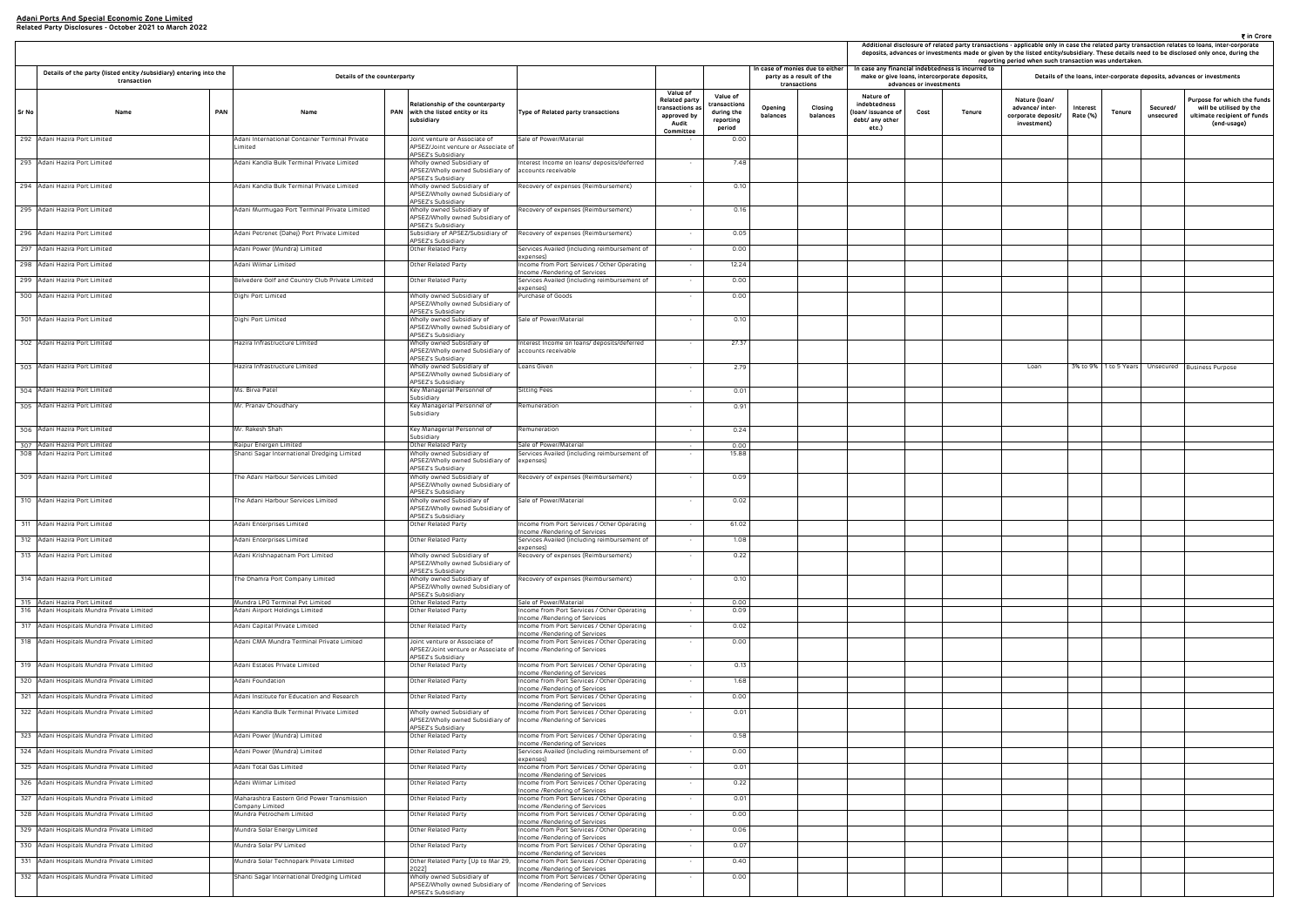|                                                                     |                                 | case any financial indebtedness is incurred to | reporting period when such transaction was undertaken.                |                      |                       |                       | ₹ in Crore<br>Additional disclosure of related party transactions - applicable only in case the related party transaction relates to loans, inter-corporate<br>deposits, advances or investments made or given by the listed entity/subsidiary. These details need to be disclosed only once, during the |
|---------------------------------------------------------------------|---------------------------------|------------------------------------------------|-----------------------------------------------------------------------|----------------------|-----------------------|-----------------------|----------------------------------------------------------------------------------------------------------------------------------------------------------------------------------------------------------------------------------------------------------------------------------------------------------|
|                                                                     |                                 | make or give Ioans, intercorporate deposits,   |                                                                       |                      |                       |                       | Details of the loans, inter-corporate deposits, advances or investments                                                                                                                                                                                                                                  |
| Nature of<br>debtedness<br>n/ issuance of<br>bt/ any other<br>etc.) | advances or investments<br>Cost | Tenure                                         | Nature (Ioan/<br>advance/ inter-<br>corporate deposit/<br>investment) | Interest<br>Rate (%) | Tenure                | Secured/<br>unsecured | Purpose for which the funds<br>will be utilised by the<br>ultimate recipient of funds<br>(end-usage)                                                                                                                                                                                                     |
|                                                                     |                                 |                                                |                                                                       |                      |                       |                       |                                                                                                                                                                                                                                                                                                          |
|                                                                     |                                 |                                                |                                                                       |                      |                       |                       |                                                                                                                                                                                                                                                                                                          |
|                                                                     |                                 |                                                |                                                                       |                      |                       |                       |                                                                                                                                                                                                                                                                                                          |
|                                                                     |                                 |                                                |                                                                       |                      |                       |                       |                                                                                                                                                                                                                                                                                                          |
|                                                                     |                                 |                                                |                                                                       |                      |                       |                       |                                                                                                                                                                                                                                                                                                          |
|                                                                     |                                 |                                                |                                                                       |                      |                       |                       |                                                                                                                                                                                                                                                                                                          |
|                                                                     |                                 |                                                |                                                                       |                      |                       |                       |                                                                                                                                                                                                                                                                                                          |
|                                                                     |                                 |                                                |                                                                       |                      |                       |                       |                                                                                                                                                                                                                                                                                                          |
|                                                                     |                                 |                                                |                                                                       |                      |                       |                       |                                                                                                                                                                                                                                                                                                          |
|                                                                     |                                 |                                                |                                                                       |                      |                       |                       |                                                                                                                                                                                                                                                                                                          |
|                                                                     |                                 |                                                |                                                                       |                      |                       |                       |                                                                                                                                                                                                                                                                                                          |
|                                                                     |                                 |                                                |                                                                       |                      |                       |                       |                                                                                                                                                                                                                                                                                                          |
|                                                                     |                                 |                                                |                                                                       |                      |                       |                       |                                                                                                                                                                                                                                                                                                          |
|                                                                     |                                 |                                                |                                                                       |                      |                       |                       |                                                                                                                                                                                                                                                                                                          |
|                                                                     |                                 |                                                |                                                                       |                      |                       |                       |                                                                                                                                                                                                                                                                                                          |
|                                                                     |                                 |                                                |                                                                       |                      |                       |                       |                                                                                                                                                                                                                                                                                                          |
|                                                                     |                                 |                                                |                                                                       |                      |                       |                       |                                                                                                                                                                                                                                                                                                          |
|                                                                     |                                 |                                                |                                                                       |                      |                       |                       |                                                                                                                                                                                                                                                                                                          |
|                                                                     |                                 |                                                |                                                                       |                      |                       |                       |                                                                                                                                                                                                                                                                                                          |
|                                                                     |                                 |                                                |                                                                       |                      |                       |                       |                                                                                                                                                                                                                                                                                                          |
|                                                                     |                                 |                                                |                                                                       |                      |                       |                       |                                                                                                                                                                                                                                                                                                          |
|                                                                     |                                 |                                                |                                                                       |                      |                       |                       |                                                                                                                                                                                                                                                                                                          |
|                                                                     |                                 |                                                |                                                                       |                      |                       |                       |                                                                                                                                                                                                                                                                                                          |
|                                                                     |                                 |                                                |                                                                       |                      |                       |                       |                                                                                                                                                                                                                                                                                                          |
|                                                                     |                                 |                                                | Loan                                                                  | 3% to 9%             | 5 to 10               | Unsecured             | <b>Business Purpose</b>                                                                                                                                                                                                                                                                                  |
|                                                                     |                                 |                                                |                                                                       |                      | Years                 |                       |                                                                                                                                                                                                                                                                                                          |
|                                                                     |                                 |                                                |                                                                       |                      |                       |                       |                                                                                                                                                                                                                                                                                                          |
|                                                                     |                                 |                                                |                                                                       |                      |                       |                       |                                                                                                                                                                                                                                                                                                          |
|                                                                     |                                 |                                                |                                                                       |                      |                       |                       |                                                                                                                                                                                                                                                                                                          |
|                                                                     |                                 |                                                |                                                                       |                      |                       |                       |                                                                                                                                                                                                                                                                                                          |
|                                                                     |                                 |                                                |                                                                       |                      |                       |                       |                                                                                                                                                                                                                                                                                                          |
|                                                                     |                                 |                                                |                                                                       |                      |                       |                       |                                                                                                                                                                                                                                                                                                          |
|                                                                     |                                 |                                                |                                                                       |                      |                       |                       |                                                                                                                                                                                                                                                                                                          |
|                                                                     |                                 |                                                |                                                                       |                      |                       |                       |                                                                                                                                                                                                                                                                                                          |
|                                                                     |                                 |                                                |                                                                       |                      |                       |                       |                                                                                                                                                                                                                                                                                                          |
|                                                                     |                                 |                                                |                                                                       |                      |                       |                       |                                                                                                                                                                                                                                                                                                          |
|                                                                     |                                 |                                                |                                                                       |                      |                       |                       |                                                                                                                                                                                                                                                                                                          |
|                                                                     |                                 |                                                |                                                                       |                      |                       |                       |                                                                                                                                                                                                                                                                                                          |
|                                                                     |                                 |                                                |                                                                       |                      |                       |                       |                                                                                                                                                                                                                                                                                                          |
|                                                                     |                                 |                                                |                                                                       |                      |                       |                       |                                                                                                                                                                                                                                                                                                          |
|                                                                     |                                 |                                                |                                                                       |                      |                       |                       |                                                                                                                                                                                                                                                                                                          |
|                                                                     |                                 |                                                |                                                                       |                      |                       |                       |                                                                                                                                                                                                                                                                                                          |
|                                                                     |                                 |                                                |                                                                       |                      |                       |                       |                                                                                                                                                                                                                                                                                                          |
|                                                                     |                                 |                                                |                                                                       |                      |                       |                       |                                                                                                                                                                                                                                                                                                          |
|                                                                     |                                 |                                                |                                                                       |                      |                       |                       |                                                                                                                                                                                                                                                                                                          |
|                                                                     |                                 |                                                | Perpetual                                                             |                      |                       | Unsecured             | <b>Business Purpose</b>                                                                                                                                                                                                                                                                                  |
|                                                                     |                                 |                                                |                                                                       |                      |                       |                       |                                                                                                                                                                                                                                                                                                          |
|                                                                     |                                 |                                                |                                                                       |                      |                       |                       |                                                                                                                                                                                                                                                                                                          |
|                                                                     |                                 |                                                | Loan                                                                  |                      | 3% to 9% 1 to 5 Years |                       | Unsecured Business Purpose                                                                                                                                                                                                                                                                               |

|       |                                                                                   |            |                                                           |            |                                                                                                                                             |                                                                               |                                                                                         |                                                               |                     |                                                                             |                                                                            |                         |                                                                                                   |                                                                       | Additional disclosure of related party transactions - applicable only in case the related party transaction relates to loans, inter-co<br>deposits, advances or investments made or given by the listed entity/subsidiary. These details need to be disclosed only once, du<br>reporting period when such transaction was undertaken. |                       |                                                                     |
|-------|-----------------------------------------------------------------------------------|------------|-----------------------------------------------------------|------------|---------------------------------------------------------------------------------------------------------------------------------------------|-------------------------------------------------------------------------------|-----------------------------------------------------------------------------------------|---------------------------------------------------------------|---------------------|-----------------------------------------------------------------------------|----------------------------------------------------------------------------|-------------------------|---------------------------------------------------------------------------------------------------|-----------------------------------------------------------------------|---------------------------------------------------------------------------------------------------------------------------------------------------------------------------------------------------------------------------------------------------------------------------------------------------------------------------------------|-----------------------|---------------------------------------------------------------------|
|       | Details of the party (listed entity /subsidiary) entering into the<br>transaction |            | Details of the counterparty                               |            |                                                                                                                                             |                                                                               |                                                                                         |                                                               |                     | In case of monies due to either<br>party as a result of the<br>transactions |                                                                            | advances or investments | In case any financial indebtedness is incurred to<br>make or give loans, intercorporate deposits, |                                                                       | Details of the loans, inter-corporate deposits, advances or investmen                                                                                                                                                                                                                                                                 |                       |                                                                     |
| Sr No | Name                                                                              | <b>PAN</b> | Name                                                      | <b>PAN</b> | Relationship of the counterparty<br>with the listed entity or its<br>subsidiary                                                             | Type of Related party transactions                                            | Value of<br><b>Related party</b><br>ransactions a:<br>approved by<br>Audit<br>Committee | Value of<br>transactions<br>during the<br>reporting<br>period | Opening<br>balances | Closing<br>balances                                                         | Nature of<br>indebtedness<br>loan/ issuance of<br>debt/ any other<br>etc.) | Cost                    | Tenure                                                                                            | Nature (Ioan/<br>advance/ inter-<br>corporate deposit/<br>investment) | Interest<br>Tenure<br>Rate (%)                                                                                                                                                                                                                                                                                                        | Secured/<br>unsecured | Purpose for whit<br>will be utilise<br>ultimate recipie<br>(end-usa |
|       | 333 Adani Hospitals Mundra Private Limited                                        |            | Udupi Power Corporation Limited                           |            | Other Related Party                                                                                                                         | Income from Port Services / Other Operating<br>Income /Rendering of Services  |                                                                                         | 0.44                                                          |                     |                                                                             |                                                                            |                         |                                                                                                   |                                                                       |                                                                                                                                                                                                                                                                                                                                       |                       |                                                                     |
|       | 334 Adani Hospitals Mundra Private Limited                                        |            | Adani Enterprises Limited                                 |            | Other Related Party                                                                                                                         | Income from Port Services / Other Operating                                   | $\sim$                                                                                  | 0.10                                                          |                     |                                                                             |                                                                            |                         |                                                                                                   |                                                                       |                                                                                                                                                                                                                                                                                                                                       |                       |                                                                     |
|       | 335 Adani Hospitals Mundra Private Limited                                        |            | Adani Green Energy Limited                                |            | Other Related Party                                                                                                                         | Income /Rendering of Services<br>Income from Port Services / Other Operating  |                                                                                         | 0.01                                                          |                     |                                                                             |                                                                            |                         |                                                                                                   |                                                                       |                                                                                                                                                                                                                                                                                                                                       |                       |                                                                     |
|       | 336 Adani Hospitals Mundra Private Limited                                        |            | Adani Electricity Mumbai Limited                          |            | Other Related Party                                                                                                                         | Income /Rendering of Services<br>Income from Port Services / Other Operating  | $\sim$                                                                                  | 0.86                                                          |                     |                                                                             |                                                                            |                         |                                                                                                   |                                                                       |                                                                                                                                                                                                                                                                                                                                       |                       |                                                                     |
|       | 337 Adani Kandla Bulk Terminal Private Limited                                    |            | Adani Infrastructure Management Services Limited          |            | Other Related Party                                                                                                                         | Income /Rendering of Services<br>Services Availed (including reimbursement of | $\sim$                                                                                  | 0.10                                                          |                     |                                                                             |                                                                            |                         |                                                                                                   |                                                                       |                                                                                                                                                                                                                                                                                                                                       |                       |                                                                     |
|       | 338 Adani Kandla Bulk Terminal Private Limited                                    |            | Adani Power (Mundra) Limited                              |            | Other Related Party                                                                                                                         | expenses)<br>Sale of Power/Material                                           |                                                                                         | 0.02                                                          |                     |                                                                             |                                                                            |                         |                                                                                                   |                                                                       |                                                                                                                                                                                                                                                                                                                                       |                       |                                                                     |
|       | 339 Adani Kandla Bulk Terminal Private Limited                                    |            | Adani Power (Mundra) Limited                              |            | Other Related Party                                                                                                                         | Services Availed (including reimbursement of                                  | $\sim$                                                                                  | 0.00                                                          |                     |                                                                             |                                                                            |                         |                                                                                                   |                                                                       |                                                                                                                                                                                                                                                                                                                                       |                       |                                                                     |
|       | 340 Adani Kandla Bulk Terminal Private Limited                                    |            | Adani Power Rajasthan Limited                             |            | Other Related Party                                                                                                                         | expenses)<br>Sale of Power/Material                                           | $\sim$                                                                                  | 0.02                                                          |                     |                                                                             |                                                                            |                         |                                                                                                   |                                                                       |                                                                                                                                                                                                                                                                                                                                       |                       |                                                                     |
|       | 341 Adani Kandla Bulk Terminal Private Limited                                    |            | Ms. Komal Majmudar                                        |            | Key Managerial Personnel of<br>Subsidiary                                                                                                   | Sitting Fees                                                                  | $\sim$                                                                                  | 0.00                                                          |                     |                                                                             |                                                                            |                         |                                                                                                   |                                                                       |                                                                                                                                                                                                                                                                                                                                       |                       |                                                                     |
|       |                                                                                   |            |                                                           |            |                                                                                                                                             |                                                                               |                                                                                         |                                                               |                     |                                                                             |                                                                            |                         |                                                                                                   |                                                                       |                                                                                                                                                                                                                                                                                                                                       |                       |                                                                     |
|       | 342 Adani Kandla Bulk Terminal Private Limited                                    |            | Adani Enterprises Limited                                 |            | Other Related Party                                                                                                                         | Income from Port Services / Other Operating<br>Income /Rendering of Services  | $\overline{\phantom{a}}$                                                                | 18.18                                                         |                     |                                                                             |                                                                            |                         |                                                                                                   |                                                                       |                                                                                                                                                                                                                                                                                                                                       |                       |                                                                     |
|       | 343 Adani Kandla Bulk Terminal Private Limited                                    |            | Adani Enterprises Limited                                 |            | Other Related Party                                                                                                                         | Purchase of Spares and consumables, Power 8                                   | $\sim$                                                                                  | 0.00                                                          |                     |                                                                             |                                                                            |                         |                                                                                                   |                                                                       |                                                                                                                                                                                                                                                                                                                                       |                       |                                                                     |
|       | 344 Adani Kandla Bulk Terminal Private Limited                                    |            | Adani Enterprises Limited                                 |            | Other Related Party                                                                                                                         | Services Availed (including reimbursement of                                  | $\sim$                                                                                  | 0.00                                                          |                     |                                                                             |                                                                            |                         |                                                                                                   |                                                                       |                                                                                                                                                                                                                                                                                                                                       |                       |                                                                     |
|       | 345 Adani Kandla Bulk Terminal Private Limited                                    |            | COMMERCIAL CONSULTING                                     |            | Other Related Party                                                                                                                         | expenses)<br>Services Availed (including reimbursement of<br>expenses)        | $\sim$                                                                                  | 0.20                                                          |                     |                                                                             |                                                                            |                         |                                                                                                   |                                                                       |                                                                                                                                                                                                                                                                                                                                       |                       |                                                                     |
|       |                                                                                   |            |                                                           |            |                                                                                                                                             |                                                                               |                                                                                         |                                                               |                     |                                                                             |                                                                            |                         |                                                                                                   |                                                                       |                                                                                                                                                                                                                                                                                                                                       |                       |                                                                     |
|       | 346 Adani Kandla Bulk Terminal Private Limited                                    |            | IMPERIAL MANAGEMENT CONSULTING                            |            | Other Related Party                                                                                                                         | Services Availed (including reimbursement of<br>expenses)                     | $\sim$                                                                                  | 0.49                                                          |                     |                                                                             |                                                                            |                         |                                                                                                   |                                                                       |                                                                                                                                                                                                                                                                                                                                       |                       |                                                                     |
|       | 347 Adani Kandla Bulk Terminal Private Limited                                    |            | Ms. Nayna Gadhvi                                          |            | Key Managerial Personnel of<br>Subsidiary                                                                                                   | Sitting Fees                                                                  | $\overline{\phantom{a}}$                                                                | 0.00                                                          |                     |                                                                             |                                                                            |                         |                                                                                                   |                                                                       |                                                                                                                                                                                                                                                                                                                                       |                       |                                                                     |
|       | 348 Adani Krishnapatnam Port Limited                                              |            | Adani Foundation                                          |            | Other Related Party                                                                                                                         | Donation                                                                      |                                                                                         | 0.16                                                          |                     |                                                                             |                                                                            |                         |                                                                                                   |                                                                       |                                                                                                                                                                                                                                                                                                                                       |                       |                                                                     |
|       | 349 Adani Krishnapatnam Port Limited                                              |            | Adani Krishnapatnam Container Terminal Private<br>_imited |            | Wholly owned Subsidiary of<br>APSEZ/Wholly owned Subsidiary of<br><b>APSEZ's Subsidiary</b>                                                 | Income from Port Services / Other Operating<br>Income /Rendering of Services  | $\sim$                                                                                  | 7.13                                                          |                     |                                                                             |                                                                            |                         |                                                                                                   |                                                                       |                                                                                                                                                                                                                                                                                                                                       |                       |                                                                     |
|       | 350 Adani Krishnapatnam Port Limited                                              |            | Adani Petronet (Dahej) Port Private Limited               |            | Subsidiary of APSEZ/Subsidiary of<br>APSEZ's Subsidiary                                                                                     | Sale of Power/Material                                                        | $\sim$                                                                                  | 0.14                                                          |                     |                                                                             |                                                                            |                         |                                                                                                   |                                                                       |                                                                                                                                                                                                                                                                                                                                       |                       |                                                                     |
|       | 351 Adani Krishnapatnam Port Limited                                              |            | Adani Wilmar Limited                                      |            | Other Related Party                                                                                                                         | Income from Port Services / Other Operating                                   |                                                                                         | 3.09                                                          |                     |                                                                             |                                                                            |                         |                                                                                                   |                                                                       |                                                                                                                                                                                                                                                                                                                                       |                       |                                                                     |
|       | 352 Adani Krishnapatnam Port Limited                                              |            | Ms. Birva Patel                                           |            | Key Managerial Personnel of                                                                                                                 | Income /Rendering of Services<br>Sitting Fees                                 | $\sim$                                                                                  | 0.01                                                          |                     |                                                                             |                                                                            |                         |                                                                                                   |                                                                       |                                                                                                                                                                                                                                                                                                                                       |                       |                                                                     |
|       | 353 Adani Krishnapatnam Port Limited                                              |            | Seabird Distriparks (Krishnapatnam) Private<br>.imited    |            | Subsidiary<br>Wholly owned Subsidiary of<br>APSEZ/Wholly owned Subsidiary of                                                                | Interest Income on loans/ deposits/deferred<br>accounts receivable            | $\sim$                                                                                  | 0.37                                                          |                     |                                                                             |                                                                            |                         |                                                                                                   |                                                                       |                                                                                                                                                                                                                                                                                                                                       |                       |                                                                     |
|       | 354 Adani Krishnapatnam Port Limited                                              |            | Seabird Distriparks (Krishnapatnam) Private<br>_imited    |            | <b>APSEZ's Subsidiary</b><br>Wholly owned Subsidiary of<br>APSEZ/Wholly owned Subsidiary of                                                 | Loans Given                                                                   | $\sim$                                                                                  | 25.40                                                         |                     |                                                                             |                                                                            |                         |                                                                                                   | Loan                                                                  | 3% to 9%<br>5 to 10<br>Years                                                                                                                                                                                                                                                                                                          |                       | Unsecured Business Purpose                                          |
|       | 355 Adani Krishnapatnam Port Limited                                              |            | Seabird Distriparks (Krishnapatnam) Private<br>imited     |            | APSEZ's Subsidiary<br>Wholly owned Subsidiary of<br>APSEZ/Wholly owned Subsidiary of                                                        | Purchase of investment                                                        |                                                                                         | 19.22                                                         |                     |                                                                             |                                                                            |                         |                                                                                                   |                                                                       |                                                                                                                                                                                                                                                                                                                                       |                       |                                                                     |
|       | 356 Adani Krishnapatnam Port Limited                                              |            | Seabird Distriparks (Krishnapatnam) Private<br>.imited    |            | APSEZ's Subsidiary<br>Wholly owned Subsidiary of<br>APSEZ/Wholly owned Subsidiary of   Income / Rendering of Services<br>APSEZ's Subsidiary | Income from Port Services / Other Operating                                   | $\overline{\phantom{a}}$                                                                | 0.08                                                          |                     |                                                                             |                                                                            |                         |                                                                                                   |                                                                       |                                                                                                                                                                                                                                                                                                                                       |                       |                                                                     |
|       | 357 Adani Krishnapatnam Port Limited                                              |            | Mr. Ajai Kumar                                            |            | Key Managerial Personnel of                                                                                                                 | Sitting Fees                                                                  | $\sim$                                                                                  | 0.01                                                          |                     |                                                                             |                                                                            |                         |                                                                                                   |                                                                       |                                                                                                                                                                                                                                                                                                                                       |                       |                                                                     |
|       | 358 Adani Krishnapatnam Port Limited                                              |            | The Adani Harbour Services Limited                        |            | Subsidiary<br>Wholly owned Subsidiary of<br>APSEZ/Wholly owned Subsidiary of   Income / Rendering of Services                               | Income from Port Services / Other Operating                                   | $\sim$                                                                                  | 0.70                                                          |                     |                                                                             |                                                                            |                         |                                                                                                   |                                                                       |                                                                                                                                                                                                                                                                                                                                       |                       |                                                                     |
|       | 359 Adani Krishnapatnam Port Limited                                              |            | The Adani Harbour Services Limited                        |            | APSEZ's Subsidiary<br>Wholly owned Subsidiary of<br>APSEZ/Wholly owned Subsidiary of expenses)                                              | Services Availed (including reimbursement of                                  | $\sim$                                                                                  | 3.03                                                          |                     |                                                                             |                                                                            |                         |                                                                                                   |                                                                       |                                                                                                                                                                                                                                                                                                                                       |                       |                                                                     |
|       | 360 Adani Krishnapatnam Port Limited                                              |            | Adani Enterprises Limited                                 |            | APSEZ's Subsidiary<br>Other Related Party                                                                                                   | Income from Port Services / Other Operating                                   | $\sim$                                                                                  | 156.38                                                        |                     |                                                                             |                                                                            |                         |                                                                                                   |                                                                       |                                                                                                                                                                                                                                                                                                                                       |                       |                                                                     |
|       |                                                                                   |            |                                                           |            |                                                                                                                                             | Income /Rendering of Services                                                 |                                                                                         |                                                               |                     |                                                                             |                                                                            |                         |                                                                                                   |                                                                       |                                                                                                                                                                                                                                                                                                                                       |                       |                                                                     |
|       | 361 Adani Krishnapatnam Port Limited                                              |            | Adani Enterprises Limited                                 |            | Other Related Party                                                                                                                         | Services Availed (including reimbursement of<br>expenses)                     | $\sim$                                                                                  | 1.92                                                          |                     |                                                                             |                                                                            |                         |                                                                                                   |                                                                       |                                                                                                                                                                                                                                                                                                                                       |                       |                                                                     |
|       | 362 Adani Krishnapatnam Port Limited                                              |            | The Dhamra Port Company Limited                           |            | Wholly owned Subsidiary of<br>APSEZ/Wholly owned Subsidiary of<br>APSEZ's Subsidiary                                                        | Purchase of Goods                                                             | $\sim$                                                                                  | 0.04                                                          |                     |                                                                             |                                                                            |                         |                                                                                                   |                                                                       |                                                                                                                                                                                                                                                                                                                                       |                       |                                                                     |
|       | 363 Adani Krishnapatnam Port Limited                                              |            | Adani Skill Development Centre                            |            | Other Related Party                                                                                                                         | Services Availed (including reimbursement of<br>expenses)                     |                                                                                         | 0.06                                                          |                     |                                                                             |                                                                            |                         |                                                                                                   |                                                                       |                                                                                                                                                                                                                                                                                                                                       |                       |                                                                     |
|       | 364 Adani Krishnapatnam Port Limited                                              |            | Adani KP Agriwarehousing Private Limited                  |            | Joint venture or Associate of<br>APSEZ/Joint venture or Associate of<br>APSEZ's Subsidiary [w.e.f Jan 1,<br>2022]                           | Interest Income on loans/ deposits/deferred<br>accounts receivable            | $\sim$                                                                                  | 0.70                                                          |                     |                                                                             |                                                                            |                         |                                                                                                   |                                                                       |                                                                                                                                                                                                                                                                                                                                       |                       |                                                                     |
|       | 365 Adani Krishnapatnam Port Limited                                              |            | Adani KP Agriwarehousing Private Limited                  |            | Joint venture or Associate of<br>APSEZ/Joint venture or Associate of<br>APSEZ's Subsidiary [w.e.f Jan 1,                                    | Rent charges paid                                                             | $\sim$                                                                                  | 3.00                                                          |                     |                                                                             |                                                                            |                         |                                                                                                   |                                                                       |                                                                                                                                                                                                                                                                                                                                       |                       |                                                                     |
|       | 366 Adani Krishnapatnam Port Limited                                              |            | Mr. Avinash Rai                                           |            | 2022]<br>Key Managerial Personnel of<br>Subsidiary                                                                                          | Remuneration                                                                  | $\overline{\phantom{a}}$                                                                | 0.95                                                          |                     |                                                                             |                                                                            |                         |                                                                                                   |                                                                       |                                                                                                                                                                                                                                                                                                                                       |                       |                                                                     |
|       | 367 Adani Krishnapatnam Port Limited                                              |            | Mr. Dinesh Birla                                          |            | Key Managerial Personnel of                                                                                                                 | Remuneration                                                                  | $\sim$                                                                                  | 0.21                                                          |                     |                                                                             |                                                                            |                         |                                                                                                   |                                                                       |                                                                                                                                                                                                                                                                                                                                       |                       |                                                                     |
|       | 368 Adani Krishnapatnam Port Limited                                              |            | Mr. Srikanth Gudivada                                     |            | Subsidiary<br>Key Managerial Personnel of                                                                                                   | Remuneration                                                                  | $\sim$                                                                                  | 0.09                                                          |                     |                                                                             |                                                                            |                         |                                                                                                   |                                                                       |                                                                                                                                                                                                                                                                                                                                       |                       |                                                                     |
|       | 369 Adani Logistics Limited                                                       |            |                                                           |            | Subsidiary                                                                                                                                  |                                                                               | $\sim$                                                                                  | 0.00                                                          |                     |                                                                             |                                                                            |                         |                                                                                                   |                                                                       |                                                                                                                                                                                                                                                                                                                                       |                       | Unsecured Business Purpose                                          |
|       |                                                                                   |            | Adani Agri Logistics (Dahod) Limited                      |            | Wholly owned Subsidiary of<br>APSEZ/Wholly owned Subsidiary of<br>APSEZ's Subsidiary                                                        | Investment in Perpetual debt                                                  |                                                                                         |                                                               |                     |                                                                             |                                                                            |                         |                                                                                                   | Perpetual                                                             |                                                                                                                                                                                                                                                                                                                                       |                       |                                                                     |
|       | 370 Adani Logistics Limited                                                       |            | Adani Agri Logistics (Darbhanga) Limited                  |            | Wholly owned Subsidiary of<br>APSEZ/Wholly owned Subsidiary of                                                                              | Interest Income on loans/ deposits/deferred<br>accounts receivable            | $\sim$                                                                                  | 0.16                                                          |                     |                                                                             |                                                                            |                         |                                                                                                   |                                                                       |                                                                                                                                                                                                                                                                                                                                       |                       |                                                                     |
|       | 371 Adani Logistics Limited                                                       |            | Adani Agri Logistics (Darbhanga) Limited                  |            | APSEZ's Subsidiary<br>Wholly owned Subsidiary of<br>APSEZ/Wholly owned Subsidiary of                                                        | Loans Given                                                                   | $\overline{\phantom{a}}$                                                                | 9.17                                                          |                     |                                                                             |                                                                            |                         |                                                                                                   | Loan                                                                  | 3% to 9%   1 to 5 Years                                                                                                                                                                                                                                                                                                               |                       | Unsecured Business Purpose                                          |
|       |                                                                                   |            |                                                           |            | APSEZ's Subsidiary                                                                                                                          |                                                                               |                                                                                         |                                                               |                     |                                                                             |                                                                            |                         |                                                                                                   |                                                                       |                                                                                                                                                                                                                                                                                                                                       |                       |                                                                     |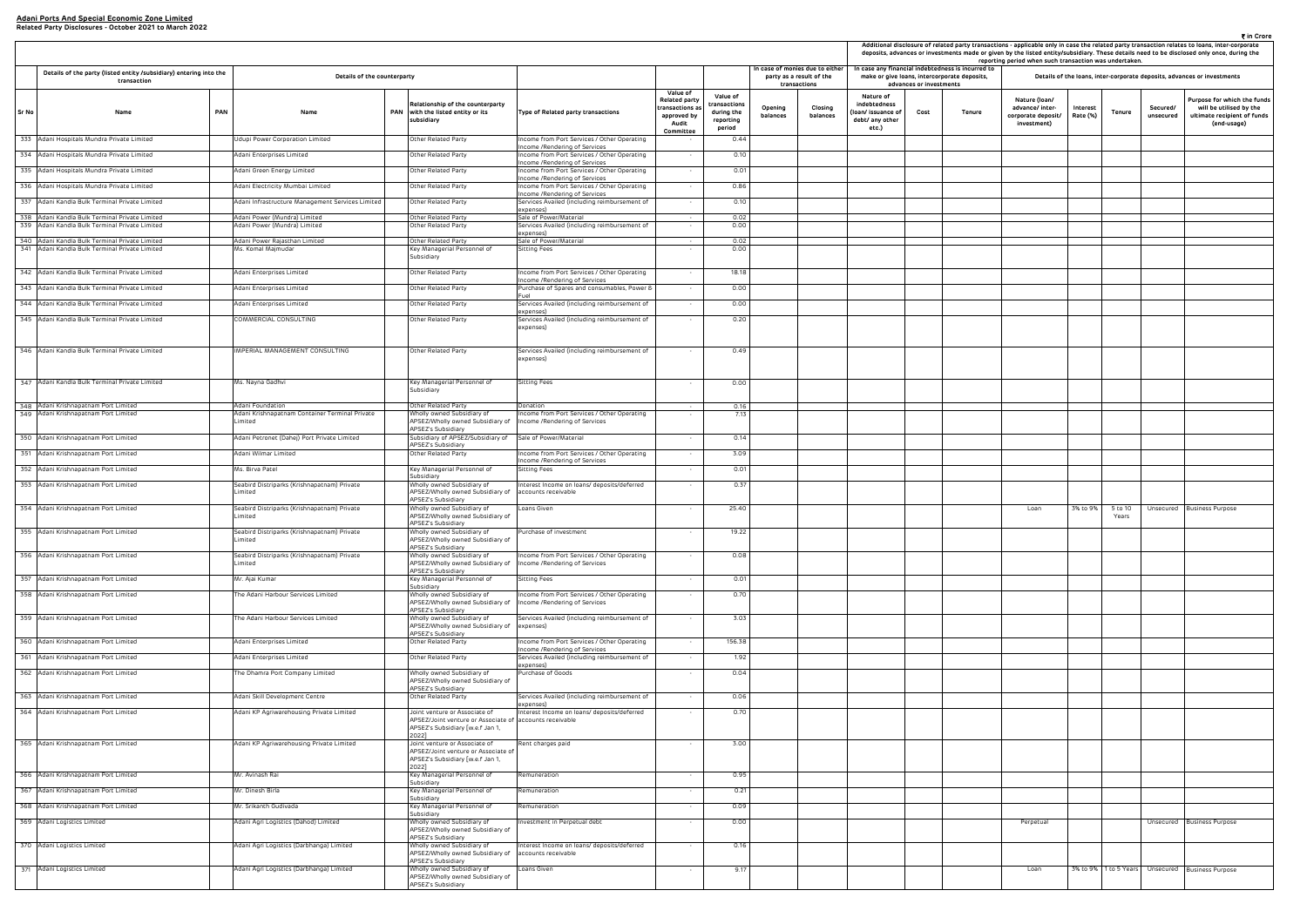|       | Related Party Disclosures • October 2021 to March 2022                            |                                                                    |                                                                                                                                                        |                                                                                                       |                                                                                                                                                          |                                                                            |                     |                                                                             |                         |                                                                                                   | reporting period when such transaction was undertaken.                |                      |                       |                       | ₹ in Crore<br>Additional disclosure of related party transactions - applicable only in case the related party transaction relates to loans, inter-corporate<br>deposits, advances or investments made or given by the listed entity/subsidiary. These details need to be disclosed only once, during the |
|-------|-----------------------------------------------------------------------------------|--------------------------------------------------------------------|--------------------------------------------------------------------------------------------------------------------------------------------------------|-------------------------------------------------------------------------------------------------------|----------------------------------------------------------------------------------------------------------------------------------------------------------|----------------------------------------------------------------------------|---------------------|-----------------------------------------------------------------------------|-------------------------|---------------------------------------------------------------------------------------------------|-----------------------------------------------------------------------|----------------------|-----------------------|-----------------------|----------------------------------------------------------------------------------------------------------------------------------------------------------------------------------------------------------------------------------------------------------------------------------------------------------|
|       | Details of the party (listed entity /subsidiary) entering into the<br>transaction | Details of the counterparty                                        |                                                                                                                                                        |                                                                                                       |                                                                                                                                                          | n case of monies due to either<br>party as a result of the<br>transactions |                     |                                                                             | advances or investments | In case any financial indebtedness is incurred to<br>make or give loans, intercorporate deposits, |                                                                       |                      |                       |                       | Details of the loans, inter-corporate deposits, advances or investments                                                                                                                                                                                                                                  |
| Sr No | <b>PAN</b><br>Name                                                                | Name                                                               | Relationship of the counterparty<br>PAN with the listed entity or its<br>subsidiary                                                                    | Type of Related party transactions                                                                    | Value of<br>Value of<br><b>Related party</b><br>ransactions<br>transactions as<br>during the<br>approved by<br>reporting<br>Audit<br>period<br>Committee | Opening<br>balances                                                        | Closing<br>balances | Nature of<br>indebtedness<br>(Ioan/ issuance of<br>debt/ any other<br>etc.) | Cost                    | Tenure                                                                                            | Nature (Ioan/<br>advance/ inter-<br>corporate deposit/<br>investment) | Interest<br>Rate (%) | <b>Tenure</b>         | Secured/<br>unsecured | Purpose for which the funds<br>will be utilised by the<br>ultimate recipient of funds<br>(end-usage)                                                                                                                                                                                                     |
|       | 372 Adani Logistics Limited                                                       | Adani Agri Logistics (Darbhanga) Limited                           | Wholly owned Subsidiary of<br>APSEZ/Wholly owned Subsidiary of                                                                                         | Loans Received back                                                                                   | 8.85                                                                                                                                                     |                                                                            |                     |                                                                             |                         |                                                                                                   | Loan                                                                  |                      | 3% to 9% 1 to 5 Years | Unsecured             | <b>Business Purpose</b>                                                                                                                                                                                                                                                                                  |
|       | 373 Adani Logistics Limited                                                       | Adani Agri Logistics (Darbhanga) Limited                           | APSEZ's Subsidiary<br>Wholly owned Subsidiary of<br>APSEZ/Wholly owned Subsidiary of                                                                   | nvestment in Perpetual debt                                                                           | 13.51                                                                                                                                                    |                                                                            |                     |                                                                             |                         |                                                                                                   | Perpetual                                                             |                      |                       |                       | Unsecured Business Purpose                                                                                                                                                                                                                                                                               |
|       | 374 Adani Logistics Limited                                                       | Adani Agri Logistics (Dhamora) Limited                             | APSEZ's Subsidiary<br>Wholly owned Subsidiary of<br>APSEZ/Wholly owned Subsidiary of                                                                   | Sale of Assets                                                                                        | 0.06                                                                                                                                                     |                                                                            |                     |                                                                             |                         |                                                                                                   |                                                                       |                      |                       |                       |                                                                                                                                                                                                                                                                                                          |
|       | 375 Adani Logistics Limited                                                       | Adani Agri Logistics (Samastipur) Limited                          | APSEZ's Subsidiary<br>Wholly owned Subsidiary of<br>APSEZ/Wholly owned Subsidiary of                                                                   | nterest Income on loans/deposits/deferred<br>accounts receivable                                      | 0.26                                                                                                                                                     |                                                                            |                     |                                                                             |                         |                                                                                                   |                                                                       |                      |                       |                       |                                                                                                                                                                                                                                                                                                          |
|       | 376 Adani Logistics Limited                                                       | Adani Agri Logistics (Samastipur) Limited                          | <b>APSEZ's Subsidiary</b><br>Wholly owned Subsidiary of<br>APSEZ/Wholly owned Subsidiary of                                                            | oans Given                                                                                            | 0.47                                                                                                                                                     |                                                                            |                     |                                                                             |                         |                                                                                                   | Loan                                                                  |                      | 3% to 9% 1 to 5 Years |                       | Unsecured Business Purpose                                                                                                                                                                                                                                                                               |
|       | 377 Adani Logistics Limited                                                       | Adani Agri Logistics (Samastipur) Limited                          | APSEZ's Subsidiary<br>Wholly owned Subsidiary of<br>APSEZ/Wholly owned Subsidiary of                                                                   | Loans Received back                                                                                   | 5.50                                                                                                                                                     |                                                                            |                     |                                                                             |                         |                                                                                                   | Loan                                                                  |                      | 3% to 9% 1 to 5 Years | Unsecured             | <b>Business Purpose</b>                                                                                                                                                                                                                                                                                  |
|       | 378 Adani Logistics Limited                                                       | Adani Agri Logistics (Samastipur) Limited                          | APSEZ's Subsidiary<br>Wholly owned Subsidiary of                                                                                                       | nvestment in Perpetual debt                                                                           | 15.38                                                                                                                                                    |                                                                            |                     |                                                                             |                         |                                                                                                   | Perpetual                                                             |                      |                       |                       | Unsecured Business Purpose                                                                                                                                                                                                                                                                               |
|       | 379 Adani Logistics Limited                                                       | Adani Agri Logistics Limited                                       | APSEZ/Wholly owned Subsidiary of<br>APSEZ's Subsidiary<br>Wholly owned Subsidiary of                                                                   | ncome from Port Services / Other Operating                                                            | 0.35<br>$\sim$                                                                                                                                           |                                                                            |                     |                                                                             |                         |                                                                                                   |                                                                       |                      |                       |                       |                                                                                                                                                                                                                                                                                                          |
|       |                                                                                   |                                                                    | APSEZ/Wholly owned Subsidiary of<br>APSEZ's Subsidiary                                                                                                 | Income /Rendering of Services                                                                         |                                                                                                                                                          |                                                                            |                     |                                                                             |                         |                                                                                                   |                                                                       |                      |                       |                       |                                                                                                                                                                                                                                                                                                          |
|       | 380 Adani Logistics Limited                                                       | Adani Agri Logistics Limited                                       | Wholly owned Subsidiary of<br>APSEZ/Wholly owned Subsidiary of<br>APSEZ's Subsidiary                                                                   | nterest Income on loans/deposits/deferred<br>accounts receivable                                      | 3.09                                                                                                                                                     |                                                                            |                     |                                                                             |                         |                                                                                                   |                                                                       |                      |                       |                       |                                                                                                                                                                                                                                                                                                          |
|       | 381 Adani Logistics Limited                                                       | Adani Agri Logistics Limited                                       | Wholly owned Subsidiary of<br>APSEZ/Wholly owned Subsidiary of<br>APSEZ's Subsidiary                                                                   | oans Given                                                                                            | 56.65                                                                                                                                                    |                                                                            |                     |                                                                             |                         |                                                                                                   | Loan                                                                  |                      | 3% to 9% 1 to 5 Years |                       | Unsecured Business Purpose                                                                                                                                                                                                                                                                               |
|       | 382 Adani Logistics Limited                                                       | Adani Agri Logistics Limited                                       | Wholly owned Subsidiary of<br>APSEZ/Wholly owned Subsidiary of                                                                                         | Loans Received back                                                                                   | 89.82                                                                                                                                                    |                                                                            |                     |                                                                             |                         |                                                                                                   | Loan                                                                  |                      | 3% to 9% 1 to 5 Years |                       | Unsecured Business Purpose                                                                                                                                                                                                                                                                               |
|       | 383 Adani Logistics Limited                                                       | Adani Agri Logistics Limited                                       | APSEZ's Subsidiary<br>Wholly owned Subsidiary of<br>APSEZ/Wholly owned Subsidiary of                                                                   | Rent charges paid                                                                                     | 0.08                                                                                                                                                     |                                                                            |                     |                                                                             |                         |                                                                                                   |                                                                       |                      |                       |                       |                                                                                                                                                                                                                                                                                                          |
|       | 384 Adani Logistics Limited                                                       | Adani Agri Logistics Limited                                       | APSEZ's Subsidiary<br>Wholly owned Subsidiary of<br>APSEZ/Wholly owned Subsidiary of                                                                   | Services Availed (including reimbursement of<br>expenses)                                             | 0.36                                                                                                                                                     |                                                                            |                     |                                                                             |                         |                                                                                                   |                                                                       |                      |                       |                       |                                                                                                                                                                                                                                                                                                          |
|       | 385 Adani Logistics Limited                                                       | Adani Agri Logistics Limited                                       | APSEZ's Subsidiary<br>Wholly owned Subsidiary of<br>APSEZ/Wholly owned Subsidiary of                                                                   | nvestment in Perpetual debt                                                                           | 34.98                                                                                                                                                    |                                                                            |                     |                                                                             |                         |                                                                                                   | Perpetual                                                             |                      |                       |                       | Unsecured Business Purpose                                                                                                                                                                                                                                                                               |
|       | 386 Adani Logistics Limited<br>387 Adani Logistics Limited                        | Adani Green Technology Limited<br>Adani Hazira Port Limited        | APSEZ's Subsidiary<br>Other Related Party<br>Wholly owned Subsidiary of<br>APSEZ/Wholly owned Subsidiary of                                            | Purchase of investment<br>ncome from Port Services / Other Operating<br>Income /Rendering of Services | 1.89<br>0.76                                                                                                                                             |                                                                            |                     |                                                                             |                         |                                                                                                   |                                                                       |                      |                       |                       |                                                                                                                                                                                                                                                                                                          |
|       | 388 Adani Logistics Limited                                                       | Adani Hazira Port Limited                                          | APSEZ's Subsidiary<br>Wholly owned Subsidiary of<br>APSEZ/Wholly owned Subsidiary of                                                                   | Services Availed (including reimbursement of<br>expenses)                                             | 4.59                                                                                                                                                     |                                                                            |                     |                                                                             |                         |                                                                                                   |                                                                       |                      |                       |                       |                                                                                                                                                                                                                                                                                                          |
|       | 389 Adani Logistics Limited                                                       | Adani Kandla Bulk Terminal Private Limited                         | APSEZ's Subsidiary<br>Wholly owned Subsidiary of                                                                                                       | Income from Port Services / Other Operating                                                           | 0.62                                                                                                                                                     |                                                                            |                     |                                                                             |                         |                                                                                                   |                                                                       |                      |                       |                       |                                                                                                                                                                                                                                                                                                          |
|       | 390 Adani Logistics Limited                                                       | Adani Kattupalli Port Limited                                      | APSEZ/Wholly owned Subsidiary of Income /Rendering of Services<br>APSEZ's Subsidiary<br>Wholly owned Subsidiary of<br>APSEZ/Wholly owned Subsidiary of | Income from Port Services / Other Operating<br>Income /Rendering of Services                          | 0.01                                                                                                                                                     |                                                                            |                     |                                                                             |                         |                                                                                                   |                                                                       |                      |                       |                       |                                                                                                                                                                                                                                                                                                          |
|       | 391 Adani Logistics Limited                                                       | Adani Logistics Services Private Limited                           | <b>APSEZ's Subsidiary</b>                                                                                                                              | Subsidiary of APSEZ/Subsidiary of   Income from Port Services / Other Operating                       | 6.71<br>$\sim$                                                                                                                                           |                                                                            |                     |                                                                             |                         |                                                                                                   |                                                                       |                      |                       |                       |                                                                                                                                                                                                                                                                                                          |
|       | 392 Adani Logistics Limited                                                       | Adani Logistics Services Private Limited                           | APSEZ's Subsidiary<br>Subsidiary of APSEZ/Subsidiary of                                                                                                | ncome /Rendering of Services<br>Services Availed (including reimbursement of                          | 2.84<br>$\sim$                                                                                                                                           |                                                                            |                     |                                                                             |                         |                                                                                                   |                                                                       |                      |                       |                       |                                                                                                                                                                                                                                                                                                          |
|       | 393 Adani Logistics Limited                                                       | Adani NYK Auto Logistics Solutions Private Limited                 | APSEZ's Subsidiary<br>Joint venture or Associate of<br>APSEZ/Joint venture or Associate of Income /Rendering of Services                               | expenses)<br>ncome from Port Services / Other Operating                                               | 0.27                                                                                                                                                     |                                                                            |                     |                                                                             |                         |                                                                                                   |                                                                       |                      |                       |                       |                                                                                                                                                                                                                                                                                                          |
|       | 394 Adani Logistics Limited                                                       | Adani NYK Auto Logistics Solutions Private Limited                 | APSEZ's Subsidiary<br>Joint venture or Associate of<br>APSEZ/Joint venture or Associate of accounts receivable                                         | Interest Income on loans/ deposits/deferred                                                           | 0.01                                                                                                                                                     |                                                                            |                     |                                                                             |                         |                                                                                                   |                                                                       |                      |                       |                       |                                                                                                                                                                                                                                                                                                          |
|       | 395 Adani Logistics Limited                                                       | Adani NYK Auto Logistics Solutions Private Limited                 | APSEZ's Subsidiary<br>Joint venture or Associate of<br>APSEZ/Joint venture or Associate of<br>APSEZ's Subsidiary                                       | Loans Given                                                                                           | 2.33                                                                                                                                                     |                                                                            |                     |                                                                             |                         |                                                                                                   | Loan                                                                  | 3% to 9%             | 5 to 10<br>Years      |                       | Unsecured Business Purpose                                                                                                                                                                                                                                                                               |
|       | 396 Adani Logistics Limited                                                       | Adani NYK Auto Logistics Solutions Private Limited                 | Joint venture or Associate of<br>APSEZ/Joint venture or Associate of<br>APSEZ's Subsidiary                                                             | Loans Received back                                                                                   | 1.80                                                                                                                                                     |                                                                            |                     |                                                                             |                         |                                                                                                   | Loan                                                                  | 3% to 9%             | 5 to 10<br>Years      |                       | Unsecured Business Purpose                                                                                                                                                                                                                                                                               |
|       | 397 Adani Logistics Limited                                                       | Adani Power (Mundra) Limited                                       | Other Related Party                                                                                                                                    | Services Availed (including reimbursement of<br>expenses)                                             | 0.00<br>$\sim$                                                                                                                                           |                                                                            |                     |                                                                             |                         |                                                                                                   |                                                                       |                      |                       |                       |                                                                                                                                                                                                                                                                                                          |
|       | 398 Adani Logistics Limited                                                       | Adani Power Limited                                                | Other Related Party                                                                                                                                    | ncome from Port Services / Other Operating<br>ncome /Rendering of Services                            | 0.55                                                                                                                                                     |                                                                            |                     |                                                                             |                         |                                                                                                   |                                                                       |                      |                       |                       |                                                                                                                                                                                                                                                                                                          |
|       | 399 Adani Logistics Limited<br>400 Adani Logistics Limited                        | Adani Power Maharashtra Limited<br>Adani Power Maharashtra Limited | Other Related Party<br>Other Related Party                                                                                                             | Advance / Deposit Taken<br>ncome from Port Services / Other Operating                                 | 0.77<br>2.80<br>$\sim$                                                                                                                                   |                                                                            |                     |                                                                             |                         |                                                                                                   |                                                                       |                      |                       |                       |                                                                                                                                                                                                                                                                                                          |
|       | 401 Adani Logistics Limited                                                       | Adani Power Rajasthan Limited                                      | Other Related Party                                                                                                                                    | Income /Rendering of Services<br>Advance / Deposit Taken                                              | 0.53<br>$\sim$                                                                                                                                           |                                                                            |                     |                                                                             |                         |                                                                                                   |                                                                       |                      |                       |                       |                                                                                                                                                                                                                                                                                                          |
|       | 402 Adani Logistics Limited                                                       | Adani Power Rajasthan Limited                                      | Other Related Party                                                                                                                                    | ncome from Port Services / Other Operating<br>ncome /Rendering of Services                            | 2.57<br>$\sim$                                                                                                                                           |                                                                            |                     |                                                                             |                         |                                                                                                   |                                                                       |                      |                       |                       |                                                                                                                                                                                                                                                                                                          |
|       | 403 Adani Logistics Limited                                                       | Adani Total Private Limited                                        | Joint venture or Associate of<br>APSEZ/Joint venture or Associate of<br>APSEZ's Subsidiary                                                             | nvestment in equity/preference shares                                                                 | 250.00<br>$\sim$                                                                                                                                         |                                                                            |                     |                                                                             |                         |                                                                                                   |                                                                       |                      |                       |                       |                                                                                                                                                                                                                                                                                                          |
|       | 404 Adani Logistics Limited<br>405 Adani Logistics Limited                        | Adani Wilmar Limited<br>Adani Wilmar Limited                       | Other Related Party<br>Other Related Party                                                                                                             | Advance / Deposit Taken<br>ncome from Port Services / Other Operating<br>ncome /Rendering of Services | 0.00<br>7.47<br>$\sim$                                                                                                                                   |                                                                            |                     |                                                                             |                         |                                                                                                   |                                                                       |                      |                       |                       |                                                                                                                                                                                                                                                                                                          |
|       | 406 Adani Logistics Limited                                                       | AYN Logistics Infra Private Limited                                | Wholly owned Subsidiary of<br>APSEZ/Wholly owned Subsidiary of<br>APSEZ's Subsidiary                                                                   | ivestment in Perpetual debt                                                                           | 0.05                                                                                                                                                     |                                                                            |                     |                                                                             |                         |                                                                                                   | Perpetual                                                             |                      |                       |                       | Unsecured Business Purpose                                                                                                                                                                                                                                                                               |
|       | 407 Adani Logistics Limited                                                       | Belvedere Golf and Country Club Private Limited                    | Other Related Party                                                                                                                                    | Services Availed (including reimbursement of<br>expenses)                                             | 0.02                                                                                                                                                     |                                                                            |                     |                                                                             |                         |                                                                                                   |                                                                       |                      |                       |                       |                                                                                                                                                                                                                                                                                                          |
|       | 408 Adani Logistics Limited                                                       | Blue Star Realtors Limited                                         | Wholly owned Subsidiary of<br>APSEZ/Wholly owned Subsidiary of<br>APSEZ's Subsidiary                                                                   | hvestment in Perpetual debt                                                                           | 89.80                                                                                                                                                    |                                                                            |                     |                                                                             |                         |                                                                                                   | Perpetual                                                             |                      |                       |                       | Unsecured Business Purpose                                                                                                                                                                                                                                                                               |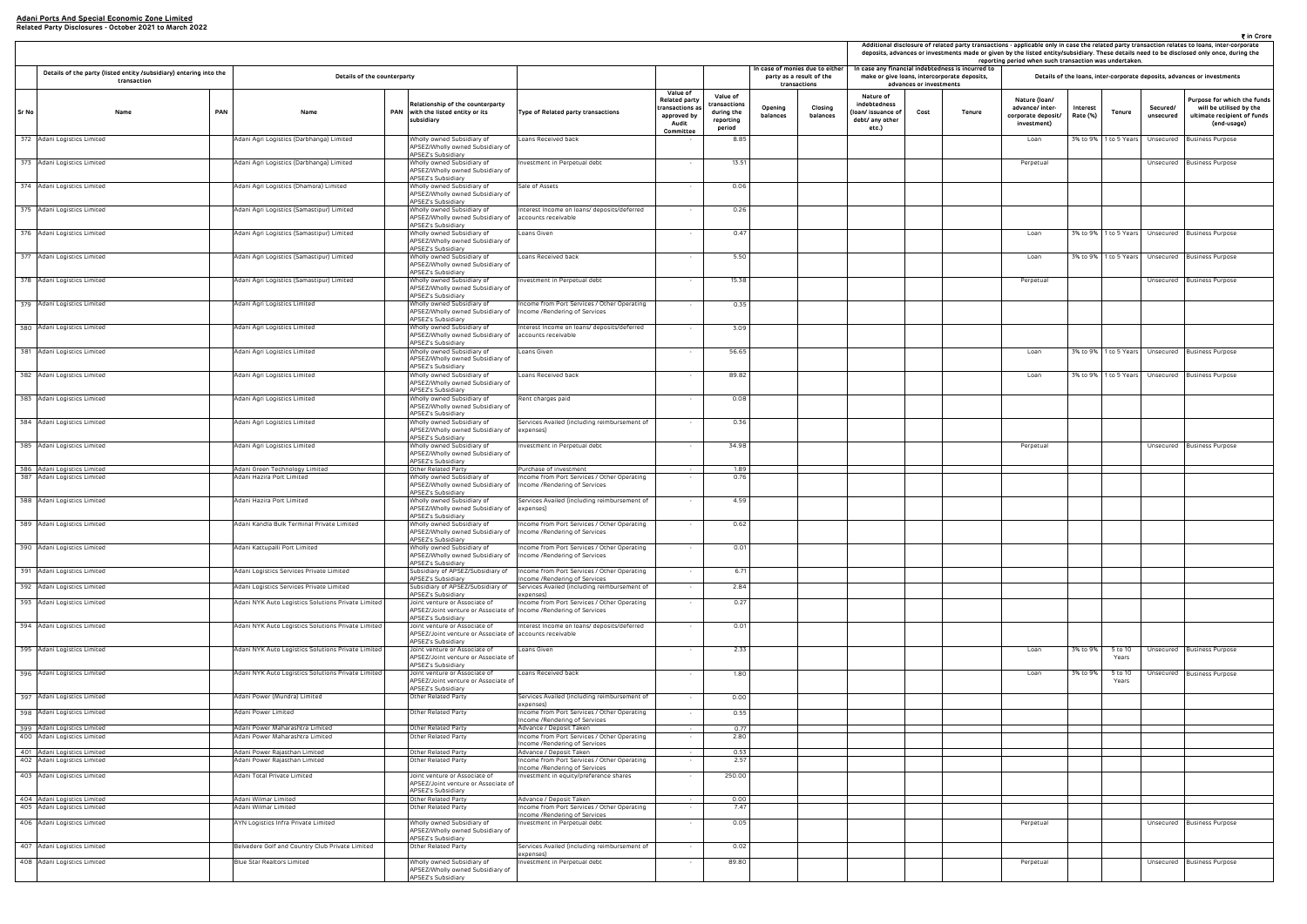|                                                                     |                         |                                                |                                                                       |                      |               |                       | ₹ in Crore                                                                                                                                                                                                                                                                                 |
|---------------------------------------------------------------------|-------------------------|------------------------------------------------|-----------------------------------------------------------------------|----------------------|---------------|-----------------------|--------------------------------------------------------------------------------------------------------------------------------------------------------------------------------------------------------------------------------------------------------------------------------------------|
|                                                                     |                         |                                                |                                                                       |                      |               |                       | Additional disclosure of related party transactions - applicable only in case the related party transaction relates to loans, inter-corporate<br>deposits, advances or investments made or given by the listed entity/subsidiary. These details need to be disclosed only once, during the |
|                                                                     |                         | case any financial indebtedness is incurred to | reporting period when such transaction was undertaken.                |                      |               |                       |                                                                                                                                                                                                                                                                                            |
|                                                                     | advances or investments | make or give Ioans, intercorporate deposits,   |                                                                       |                      |               |                       | Details of the loans, inter-corporate deposits, advances or investments                                                                                                                                                                                                                    |
| Nature of<br>debtedness<br>n/ issuance of<br>bt/ any other<br>etc.) | Cost                    | Tenure                                         | Nature (Ioan/<br>advance/ inter-<br>corporate deposit/<br>investment) | Interest<br>Rate (%) | <b>Tenure</b> | Secured/<br>unsecured | Purpose for which the funds<br>will be utilised by the<br>ultimate recipient of funds<br>(end-usage)                                                                                                                                                                                       |
|                                                                     |                         |                                                |                                                                       |                      |               |                       |                                                                                                                                                                                                                                                                                            |
|                                                                     |                         |                                                |                                                                       |                      |               |                       |                                                                                                                                                                                                                                                                                            |
|                                                                     |                         |                                                |                                                                       |                      |               |                       |                                                                                                                                                                                                                                                                                            |
|                                                                     |                         |                                                |                                                                       |                      |               |                       |                                                                                                                                                                                                                                                                                            |
|                                                                     |                         |                                                |                                                                       |                      |               |                       |                                                                                                                                                                                                                                                                                            |
|                                                                     |                         |                                                |                                                                       |                      |               |                       |                                                                                                                                                                                                                                                                                            |
|                                                                     |                         |                                                |                                                                       |                      |               |                       |                                                                                                                                                                                                                                                                                            |
|                                                                     |                         |                                                |                                                                       |                      |               |                       |                                                                                                                                                                                                                                                                                            |
|                                                                     |                         |                                                | Perpetual                                                             |                      |               | Unsecured             | <b>Business Purpose</b>                                                                                                                                                                                                                                                                    |
|                                                                     |                         |                                                | Perpetual                                                             |                      |               | Unsecured             | <b>Business Purpose</b>                                                                                                                                                                                                                                                                    |
|                                                                     |                         |                                                |                                                                       |                      |               |                       |                                                                                                                                                                                                                                                                                            |
|                                                                     |                         |                                                |                                                                       |                      |               |                       |                                                                                                                                                                                                                                                                                            |
|                                                                     |                         |                                                |                                                                       |                      |               |                       |                                                                                                                                                                                                                                                                                            |
|                                                                     |                         |                                                |                                                                       |                      |               |                       |                                                                                                                                                                                                                                                                                            |
|                                                                     |                         |                                                |                                                                       |                      |               |                       |                                                                                                                                                                                                                                                                                            |
|                                                                     |                         |                                                |                                                                       |                      |               |                       |                                                                                                                                                                                                                                                                                            |
|                                                                     |                         |                                                |                                                                       |                      |               |                       |                                                                                                                                                                                                                                                                                            |
|                                                                     |                         |                                                |                                                                       |                      |               |                       |                                                                                                                                                                                                                                                                                            |
|                                                                     |                         |                                                |                                                                       |                      |               |                       |                                                                                                                                                                                                                                                                                            |
|                                                                     |                         |                                                |                                                                       |                      |               |                       |                                                                                                                                                                                                                                                                                            |
|                                                                     |                         |                                                |                                                                       |                      |               |                       |                                                                                                                                                                                                                                                                                            |
|                                                                     |                         |                                                |                                                                       |                      |               |                       |                                                                                                                                                                                                                                                                                            |
|                                                                     |                         |                                                | Perpetual                                                             |                      |               | Unsecured             |                                                                                                                                                                                                                                                                                            |
|                                                                     |                         |                                                |                                                                       |                      |               |                       | <b>Business Purpose</b>                                                                                                                                                                                                                                                                    |
|                                                                     |                         |                                                |                                                                       |                      |               |                       |                                                                                                                                                                                                                                                                                            |
|                                                                     |                         |                                                |                                                                       |                      |               |                       |                                                                                                                                                                                                                                                                                            |
|                                                                     |                         |                                                |                                                                       |                      |               |                       |                                                                                                                                                                                                                                                                                            |
|                                                                     |                         |                                                |                                                                       |                      |               |                       |                                                                                                                                                                                                                                                                                            |
|                                                                     |                         |                                                |                                                                       |                      |               |                       |                                                                                                                                                                                                                                                                                            |
|                                                                     |                         |                                                | Loan                                                                  | 0.00%                | 1 to 5 Years  | Unsecured             | Loan given as per HR<br>employee policy                                                                                                                                                                                                                                                    |
|                                                                     |                         |                                                | Loan                                                                  | 0.00%                | 1 to 5 Years  | Unsecured             | Loan given as per HR<br>employee policy                                                                                                                                                                                                                                                    |
|                                                                     |                         |                                                |                                                                       |                      |               |                       |                                                                                                                                                                                                                                                                                            |
|                                                                     |                         |                                                |                                                                       |                      |               |                       |                                                                                                                                                                                                                                                                                            |
|                                                                     |                         |                                                |                                                                       |                      |               |                       |                                                                                                                                                                                                                                                                                            |
|                                                                     |                         |                                                |                                                                       |                      |               |                       |                                                                                                                                                                                                                                                                                            |
|                                                                     |                         |                                                |                                                                       |                      |               |                       |                                                                                                                                                                                                                                                                                            |
|                                                                     |                         |                                                |                                                                       |                      |               |                       |                                                                                                                                                                                                                                                                                            |
|                                                                     |                         |                                                |                                                                       |                      |               |                       |                                                                                                                                                                                                                                                                                            |
|                                                                     |                         |                                                |                                                                       |                      |               |                       |                                                                                                                                                                                                                                                                                            |
|                                                                     |                         |                                                |                                                                       |                      |               |                       |                                                                                                                                                                                                                                                                                            |
|                                                                     |                         |                                                |                                                                       |                      |               |                       |                                                                                                                                                                                                                                                                                            |
|                                                                     |                         |                                                |                                                                       |                      |               |                       |                                                                                                                                                                                                                                                                                            |
|                                                                     |                         |                                                |                                                                       |                      |               |                       |                                                                                                                                                                                                                                                                                            |
|                                                                     |                         |                                                |                                                                       |                      |               |                       |                                                                                                                                                                                                                                                                                            |
|                                                                     |                         |                                                |                                                                       |                      |               |                       |                                                                                                                                                                                                                                                                                            |

|                                                            | Details of the party (listed entity /subsidiary) entering into the<br>Details of the counterparty |     |                                                                          |  |                                                                                                              |                                                                             | In case of monies due to either                                                               | In case any financial indebtedness is incurred to            |                     |                                          | reporting period when such transaction was undertaken.                      |                         |               |                                                                       | deposits, advances or investments made or given by the listed entity/subsidiary. These details need to be disclosed only once, during |                    |                       |                                                                                    |
|------------------------------------------------------------|---------------------------------------------------------------------------------------------------|-----|--------------------------------------------------------------------------|--|--------------------------------------------------------------------------------------------------------------|-----------------------------------------------------------------------------|-----------------------------------------------------------------------------------------------|--------------------------------------------------------------|---------------------|------------------------------------------|-----------------------------------------------------------------------------|-------------------------|---------------|-----------------------------------------------------------------------|---------------------------------------------------------------------------------------------------------------------------------------|--------------------|-----------------------|------------------------------------------------------------------------------------|
|                                                            | transaction                                                                                       |     |                                                                          |  |                                                                                                              |                                                                             |                                                                                               |                                                              |                     | party as a result of the<br>transactions | make or give loans, intercorporate deposits,                                | advances or investments |               |                                                                       |                                                                                                                                       |                    |                       | Details of the loans, inter-corporate deposits, advances or investments            |
| Sr No<br>Name                                              |                                                                                                   | PAN | Name                                                                     |  | Relationship of the counterparty<br>PAN with the listed entity or its<br>subsidiary                          | Type of Related party transactions                                          | <b>Value of</b><br><b>Related party</b><br>ransactions a<br>approved by<br>Audit<br>Committee | Value of<br>ransactions<br>during the<br>reporting<br>period | Opening<br>balances | Closing<br>balances                      | Nature of<br>indebtedness<br>(Ioan/ issuance of<br>debt/ any other<br>etc.) | Cost                    | <b>Tenure</b> | Nature (Ioan/<br>advance/ inter-<br>corporate deposit/<br>investment) | Interest<br>Rate (%)                                                                                                                  | Tenure             | Secured/<br>unsecured | Purpose for which th<br>will be utilised by<br>ultimate recipient o<br>(end-usage) |
| 409 Adani Logistics Limited                                |                                                                                                   |     | Dighi Port Limited                                                       |  | Wholly owned Subsidiary of<br>APSEZ/Wholly owned Subsidiary of                                               | Services Availed (including reimbursement of<br>expenses)                   |                                                                                               | 0.11                                                         |                     |                                          |                                                                             |                         |               |                                                                       |                                                                                                                                       |                    |                       |                                                                                    |
| 410 Adani Logistics Limited                                |                                                                                                   |     | Marine Infrastructure Developer Private Limited                          |  | APSEZ's Subsidiary<br>Subsidiary of APSEZ/Subsidiary of                                                      | Rent charges paid                                                           |                                                                                               | 0.10                                                         |                     |                                          |                                                                             |                         |               |                                                                       |                                                                                                                                       |                    |                       |                                                                                    |
| 411 Adani Logistics Limited                                |                                                                                                   |     | Marine Infrastructure Developer Private Limited                          |  | APSEZ's Subsidiary<br>Subsidiary of APSEZ/Subsidiary of                                                      | Services Availed (including reimbursement of                                |                                                                                               | 0.33                                                         |                     |                                          |                                                                             |                         |               |                                                                       |                                                                                                                                       |                    |                       |                                                                                    |
| 412 Adani Logistics Limited                                |                                                                                                   |     | Mr. Piyush Gandhi                                                        |  | APSEZ's Subsidiary<br>Key Managerial Personnel of                                                            | expenses)<br>Remuneration                                                   |                                                                                               | 0.13                                                         |                     |                                          |                                                                             |                         |               |                                                                       |                                                                                                                                       |                    |                       |                                                                                    |
|                                                            |                                                                                                   |     |                                                                          |  | Subsidiary                                                                                                   |                                                                             |                                                                                               |                                                              |                     |                                          |                                                                             |                         |               |                                                                       |                                                                                                                                       |                    |                       |                                                                                    |
| 413 Adani Logistics Limited                                |                                                                                                   |     | Mr. Vikram Jaisinghani                                                   |  | Key Managerial Personnel of<br>Subsidiary                                                                    | Remuneration                                                                |                                                                                               | 1.08                                                         |                     |                                          |                                                                             |                         |               |                                                                       |                                                                                                                                       |                    |                       |                                                                                    |
| 414 Adani Logistics Limited                                |                                                                                                   |     | Ms. Komal Majmudar                                                       |  | Key Managerial Personnel of<br>Subsidiary                                                                    | Sitting Fees                                                                |                                                                                               | 0.01                                                         |                     |                                          |                                                                             |                         |               |                                                                       |                                                                                                                                       |                    |                       |                                                                                    |
| 415 Adani Logistics Limited                                |                                                                                                   |     | Mundra Solar PV Limited                                                  |  | Other Related Party                                                                                          | ncome from Port Services / Other Operating<br>ncome /Rendering of Services  |                                                                                               | 0.29                                                         |                     |                                          |                                                                             |                         |               |                                                                       |                                                                                                                                       |                    |                       |                                                                                    |
| 416 Adani Logistics Limited                                |                                                                                                   |     | Mundra Solar Technopark Private Limited                                  |  | Subsidiary of APSEZ/Subsidiary of<br>APSEZ's Subsidiary [w.e.f Mar 30,                                       | nvestment in Perpetual debt                                                 |                                                                                               | 898.00                                                       |                     |                                          |                                                                             |                         |               | Perpetual                                                             |                                                                                                                                       |                    |                       | Unsecured Business Purpose                                                         |
| 417 Adani Logistics Limited                                |                                                                                                   |     | Shankheshwar Buildwell Private Limited                                   |  | 2022]<br>Wholly owned Subsidiary of                                                                          | ivestment in Perpetual debt                                                 |                                                                                               | 19.88                                                        |                     |                                          |                                                                             |                         |               | Perpetual                                                             |                                                                                                                                       |                    | Unsecured             | <b>Business Purpose</b>                                                            |
| 418 Adani Logistics Limited                                |                                                                                                   |     | The Adani Harbour Services Limited                                       |  | APSEZ/Wholly owned Subsidiary of<br>APSEZ's Subsidiary<br>Wholly owned Subsidiary of                         | Advance / Deposit Received Back                                             |                                                                                               | 81.46                                                        |                     |                                          |                                                                             |                         |               |                                                                       |                                                                                                                                       |                    |                       |                                                                                    |
|                                                            |                                                                                                   |     |                                                                          |  | APSEZ/Wholly owned Subsidiary of<br>APSEZ's Subsidiary                                                       |                                                                             |                                                                                               |                                                              |                     |                                          |                                                                             |                         |               |                                                                       |                                                                                                                                       |                    |                       |                                                                                    |
| 419 Adani Logistics Limited                                |                                                                                                   |     | Adani Estate Management Private Limited                                  |  | Other Related Party                                                                                          | Services Availed (including reimbursement of<br>expenses)                   |                                                                                               | 0.00                                                         |                     |                                          |                                                                             |                         |               |                                                                       |                                                                                                                                       |                    |                       |                                                                                    |
| 420 Adani Logistics Limited<br>421 Adani Logistics Limited |                                                                                                   |     | Adani Enterprises Limited<br>Adani Enterprises Limited                   |  | Other Related Party<br>Other Related Party                                                                   | Advance / Deposit Taken<br>ncome from Port Services / Other Operating       |                                                                                               | 0.34<br>0.12                                                 |                     |                                          |                                                                             |                         |               |                                                                       |                                                                                                                                       |                    |                       |                                                                                    |
|                                                            |                                                                                                   |     |                                                                          |  |                                                                                                              | Income /Rendering of Services                                               |                                                                                               |                                                              |                     |                                          |                                                                             |                         |               |                                                                       |                                                                                                                                       |                    |                       |                                                                                    |
| 422 Adani Logistics Limited                                |                                                                                                   |     | Adani Enterprises Limited                                                |  | Other Related Party                                                                                          | Services Availed (including reimbursement of<br>expenses)                   |                                                                                               | 1.15                                                         |                     |                                          |                                                                             |                         |               |                                                                       |                                                                                                                                       |                    |                       |                                                                                    |
| 423 Adani Logistics Limited                                |                                                                                                   |     | Mundra LPG Terminal Pvt Limited                                          |  | Other Related Party                                                                                          | Services Availed (including reimbursement of<br>xpenses)                    |                                                                                               | 0.11                                                         |                     |                                          |                                                                             |                         |               |                                                                       |                                                                                                                                       |                    |                       |                                                                                    |
| 424 Adani Logistics Limited                                |                                                                                                   |     | MPSEZ Utilities Limited                                                  |  | Wholly owned Subsidiary of<br>APSEZ/Wholly owned Subsidiary of<br>APSEZ's Subsidiary [Up to Dec 15,<br>20211 | Advance / Deposit Given                                                     |                                                                                               | 0.00                                                         |                     |                                          |                                                                             |                         |               |                                                                       |                                                                                                                                       |                    |                       |                                                                                    |
| 425 Adani Logistics Limited                                |                                                                                                   |     | <b>MPSEZ Utilities Limited</b>                                           |  | Other Related Party [w.e.f Dec 16,<br>2021]                                                                  | Purchase of Goods                                                           |                                                                                               | 0.03                                                         |                     |                                          |                                                                             |                         |               |                                                                       |                                                                                                                                       |                    |                       |                                                                                    |
| 426 Adani Logistics Limited                                |                                                                                                   |     | MPSEZ Utilities Limited                                                  |  | Wholly owned Subsidiary of<br>APSEZ/Wholly owned Subsidiary of<br>APSEZ's Subsidiary [Up to Dec 15,<br>2021] | Purchase of Goods                                                           |                                                                                               | 0.04                                                         |                     |                                          |                                                                             |                         |               |                                                                       |                                                                                                                                       |                    |                       |                                                                                    |
| 427 Adani Logistics Limited<br>428 Adani Logistics Limited |                                                                                                   |     | Mumbai International Airport Limited<br>Adani Electricity Mumbai Limited |  | Other Related Party<br>Other Related Party                                                                   | Advance / Deposit Given<br>Purchase of Goods                                |                                                                                               | 0.05<br>0.02                                                 |                     |                                          |                                                                             |                         |               |                                                                       |                                                                                                                                       |                    |                       |                                                                                    |
| 429 Adani Logistics Services Private Limited               |                                                                                                   |     | Adani Bunkering Private Limited                                          |  | Other Related Party                                                                                          | ncome from Port Services / Other Operating                                  |                                                                                               | 0.04                                                         |                     |                                          |                                                                             |                         |               |                                                                       |                                                                                                                                       |                    |                       |                                                                                    |
| 430 Adani Logistics Services Private Limited               |                                                                                                   |     | Adani Forwarding Agent Private Limited                                   |  | Subsidiary of APSEZ/Subsidiary of<br>APSEZ's Subsidiary                                                      | Income /Rendering of Services<br>Investment in Perpetual debt               |                                                                                               | 0.00                                                         |                     |                                          |                                                                             |                         |               | Perpetual                                                             |                                                                                                                                       |                    |                       | Unsecured Business Purpose                                                         |
| 431 Adani Logistics Services Private Limited               |                                                                                                   |     | Adani Foundation                                                         |  | Other Related Party                                                                                          | Donation                                                                    | $\sim$                                                                                        | 0.27                                                         |                     |                                          |                                                                             |                         |               |                                                                       |                                                                                                                                       |                    |                       |                                                                                    |
| 432 Adani Logistics Services Private Limited               |                                                                                                   |     | Adani Murmugao Port Terminal Private Limited                             |  | Wholly owned Subsidiary of<br>APSEZ/Wholly owned Subsidiary of<br>APSEZ's Subsidiary                         | ncome from Port Services / Other Operating<br>Income /Rendering of Services |                                                                                               | 4.50                                                         |                     |                                          |                                                                             |                         |               |                                                                       |                                                                                                                                       |                    |                       |                                                                                    |
| 433 Adani Logistics Services Private Limited               |                                                                                                   |     | Adani Noble Private Limited                                              |  | Subsidiary of APSEZ/Subsidiary of<br>APSEZ's Subsidiary                                                      | Interest Expenses on Borrowings/ deposits                                   |                                                                                               | 0.07                                                         |                     |                                          |                                                                             |                         |               |                                                                       |                                                                                                                                       |                    |                       |                                                                                    |
| 434 Adani Logistics Services Private Limited               |                                                                                                   |     | Adani Noble Private Limited                                              |  | Subsidiary of APSEZ/Subsidiary of                                                                            | Sale of Investment                                                          | $\sim$                                                                                        | 0.70                                                         |                     |                                          |                                                                             |                         |               |                                                                       |                                                                                                                                       |                    |                       |                                                                                    |
| 435 Adani Logistics Services Private Limited               |                                                                                                   |     | Adani Wilmar Limited                                                     |  | APSEZ's Subsidiary<br>Other Related Party                                                                    | Income from Port Services / Other Operating                                 |                                                                                               | 0.05                                                         |                     |                                          |                                                                             |                         |               |                                                                       |                                                                                                                                       |                    |                       |                                                                                    |
| 436 Adani Logistics Services Private Limited               |                                                                                                   |     | Mr Jay Shah                                                              |  | Key Managerial Personnel of                                                                                  | ncome /Rendering of Services<br>Sitting Fees                                | $\sim$                                                                                        | 0.01                                                         |                     |                                          |                                                                             |                         |               |                                                                       |                                                                                                                                       |                    |                       |                                                                                    |
| 437 Adani Logistics Services Private Limited               |                                                                                                   |     | Mr Pawan Kumar Yadav                                                     |  | Subsidiary<br>Key Managerial Personnel of                                                                    | Loans Given                                                                 | $\sim$                                                                                        | 0.08                                                         |                     |                                          |                                                                             |                         |               | Loan                                                                  | 0.00%                                                                                                                                 | 1 to 5 Years       | Unsecured             | Loan given as per HR                                                               |
| 438 Adani Logistics Services Private Limited               |                                                                                                   |     | Mr Pawan Kumar Yadav                                                     |  | Subsidiary<br>Key Managerial Personnel of                                                                    | Loans Received back                                                         | $\sim$                                                                                        | 0.01                                                         |                     |                                          |                                                                             |                         |               | Loan                                                                  |                                                                                                                                       | 0.00% 1 to 5 Years |                       | mployee policy<br>Unsecured Loan given as per HR                                   |
| 439 Adani Logistics Services Private Limited               |                                                                                                   |     | Mr Pawan Kumar Yadav                                                     |  | Subsidiary<br>Key Managerial Personnel of                                                                    | Remuneration                                                                | $\sim$                                                                                        | 0.15                                                         |                     |                                          |                                                                             |                         |               |                                                                       |                                                                                                                                       |                    |                       | employee policy                                                                    |
| 440 Adani Logistics Services Private Limited               |                                                                                                   |     | Shanti Sagar International Dredging Limited                              |  | Subsidiary<br>Wholly owned Subsidiary of<br>APSEZ/Wholly owned Subsidiary of                                 | ncome from Port Services / Other Operating<br>Income /Rendering of Services | $\sim$                                                                                        | 0.01                                                         |                     |                                          |                                                                             |                         |               |                                                                       |                                                                                                                                       |                    |                       |                                                                                    |
| 441 Adani Logistics Services Private Limited               |                                                                                                   |     | Shanti Sagar International Dredging Limited                              |  | APSEZ's Subsidiary<br>Wholly owned Subsidiary of<br>APSEZ/Wholly owned Subsidiary of                         | Sales of Scrap and other Miscellaneous<br>Income                            |                                                                                               | 0.00                                                         |                     |                                          |                                                                             |                         |               |                                                                       |                                                                                                                                       |                    |                       |                                                                                    |
| 442 Adani Logistics Services Private Limited               |                                                                                                   |     | Ms. Maitri Mehta                                                         |  | APSEZ's Subsidiary<br>Key Managerial Personnel of                                                            | Sitting Fees                                                                | $\sim$                                                                                        | 0.01                                                         |                     |                                          |                                                                             |                         |               |                                                                       |                                                                                                                                       |                    |                       |                                                                                    |
| 443 Adani Logistics Services Private Limited               |                                                                                                   |     | Adani Enterprises Limited                                                |  | Subsidiary<br>Other Related Party                                                                            | ncome from Port Services / Other Operating                                  | $\sim$                                                                                        | 8.93                                                         |                     |                                          |                                                                             |                         |               |                                                                       |                                                                                                                                       |                    |                       |                                                                                    |
| 444 Adani Logistics Services Private Limited               |                                                                                                   |     | Adani Enterprises Limited                                                |  | Other Related Party                                                                                          | ncome /Rendering of Services<br>Sales of Scrap and other Miscellaneous      |                                                                                               | 0.02                                                         |                     |                                          |                                                                             |                         |               |                                                                       |                                                                                                                                       |                    |                       |                                                                                    |
| 445 Adani Logistics Services Private Limited               |                                                                                                   |     | Adani Enterprises Limited                                                |  | Other Related Party                                                                                          | ncome<br>Services Availed (including reimbursement of                       |                                                                                               | 0.27                                                         |                     |                                          |                                                                             |                         |               |                                                                       |                                                                                                                                       |                    |                       |                                                                                    |
| 446 Adani Mundra Port Holding Pte Limited                  |                                                                                                   |     | Adani Logistics International Pte Limited                                |  | Vholly owned Subsidiary of                                                                                   | expenses)<br>Services Availed (including reimbursement of                   |                                                                                               | 0.00                                                         |                     |                                          |                                                                             |                         |               |                                                                       |                                                                                                                                       |                    |                       |                                                                                    |
|                                                            |                                                                                                   |     |                                                                          |  | APSEZ/Wholly owned Subsidiary of<br>APSEZ's Subsidiary                                                       | expenses)                                                                   |                                                                                               |                                                              |                     |                                          |                                                                             |                         |               |                                                                       |                                                                                                                                       |                    |                       |                                                                                    |
| 447 Adani Murmugao Port Terminal Private Limited           |                                                                                                   |     | Adani Vizag Coal Terminal Private Limited                                |  | Wholly owned Subsidiary of<br>APSEZ/Wholly owned Subsidiary of<br>APSEZ's Subsidiary                         | Services Availed (including reimbursement of<br>expenses)                   |                                                                                               | 0.45                                                         |                     |                                          |                                                                             |                         |               |                                                                       |                                                                                                                                       |                    |                       |                                                                                    |
| 448 Adani Murmugao Port Terminal Private Limited           |                                                                                                   |     | Dr. Chitra Bhatnagar                                                     |  | Key Managerial Personnel of<br>Subsidiary                                                                    | Sitting Fees                                                                | $\sim$                                                                                        | 0.01                                                         |                     |                                          |                                                                             |                         |               |                                                                       |                                                                                                                                       |                    |                       |                                                                                    |
| 449 Adani Murmugao Port Terminal Private Limited           |                                                                                                   |     | Adani Enterprises Limited                                                |  | Other Related Party                                                                                          | ncome from Port Services / Other Operating                                  |                                                                                               | 11.29                                                        |                     |                                          |                                                                             |                         |               |                                                                       |                                                                                                                                       |                    |                       |                                                                                    |
| 450 Adani Petronet (Dahej) Port Private Limited            |                                                                                                   |     | Adani Cement Industries Limited                                          |  | Other Related Party                                                                                          | ncome /Rendering of Services<br>ncome from Port Services / Other Operating  | $\sim$ $-$                                                                                    | 2.78                                                         |                     |                                          |                                                                             |                         |               |                                                                       |                                                                                                                                       |                    |                       |                                                                                    |
| 451 Adani Petronet (Dahej) Port Private Limited            |                                                                                                   |     | Adani Foundation                                                         |  | Other Related Party                                                                                          | Income /Rendering of Services<br>Donation                                   |                                                                                               | 2.23                                                         |                     |                                          |                                                                             |                         |               |                                                                       |                                                                                                                                       |                    |                       |                                                                                    |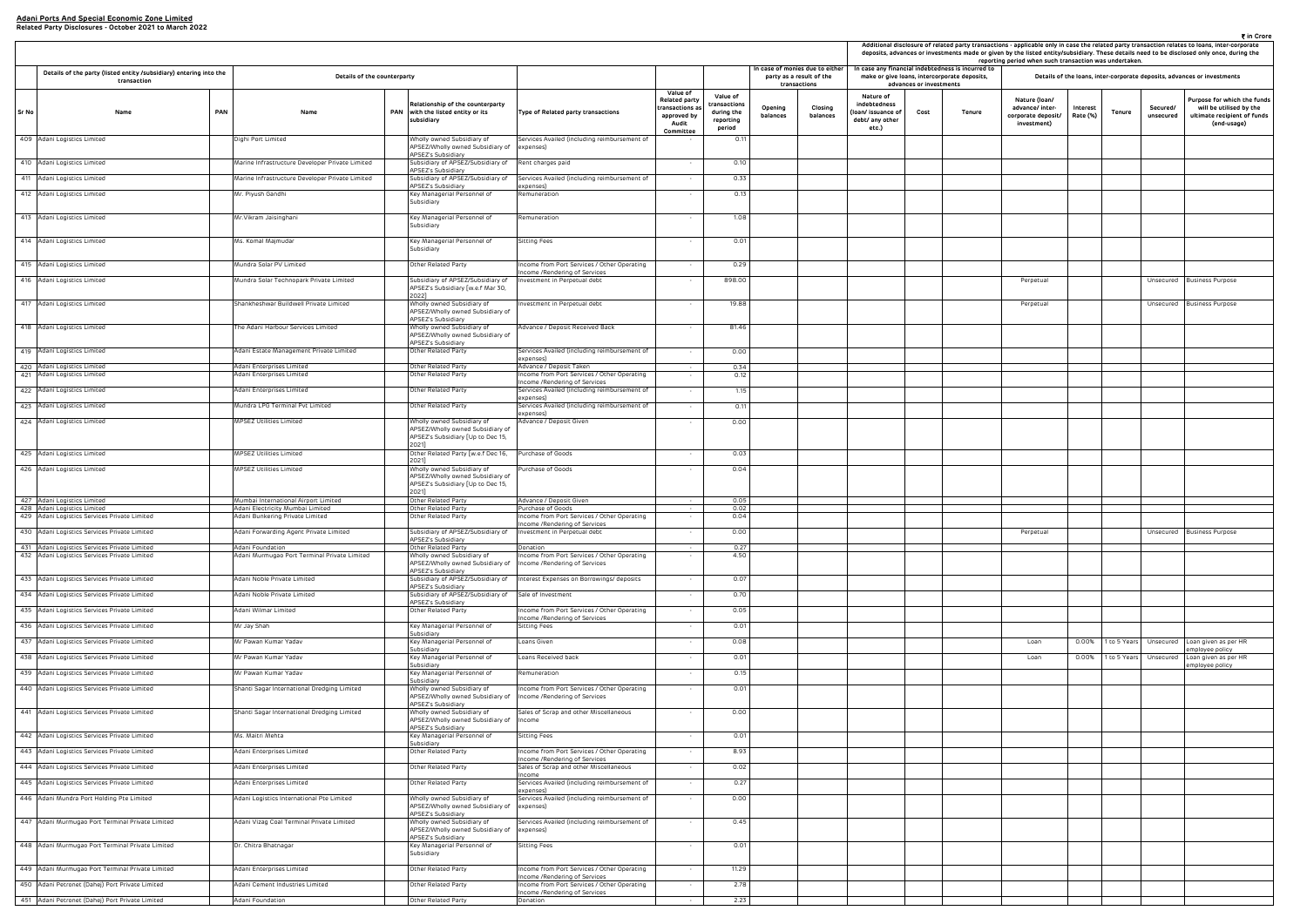|                                                                     |                         |                                                                                                | reporting period when such transaction was undertaken.                |                      |                  |                       | ₹ in Crore<br>Additional disclosure of related party transactions - applicable only in case the related party transaction relates to loans, inter-corporate<br>deposits, advances or investments made or given by the listed entity/subsidiary. These details need to be disclosed only once, during the |
|---------------------------------------------------------------------|-------------------------|------------------------------------------------------------------------------------------------|-----------------------------------------------------------------------|----------------------|------------------|-----------------------|----------------------------------------------------------------------------------------------------------------------------------------------------------------------------------------------------------------------------------------------------------------------------------------------------------|
|                                                                     | advances or investments | case any financial indebtedness is incurred to<br>make or give loans, intercorporate deposits, |                                                                       |                      |                  |                       | Details of the loans, inter-corporate deposits, advances or investments                                                                                                                                                                                                                                  |
| Nature of<br>debtedness<br>n/ issuance of<br>bt/ any other<br>etc.) | Cost                    | Tenure                                                                                         | Nature (Ioan/<br>advance/ inter-<br>corporate deposit/<br>investment) | Interest<br>Rate (%) | <b>Tenure</b>    | Secured/<br>unsecured | Purpose for which the funds<br>will be utilised by the<br>ultimate recipient of funds<br>(end-usage)                                                                                                                                                                                                     |
|                                                                     |                         |                                                                                                |                                                                       |                      |                  |                       |                                                                                                                                                                                                                                                                                                          |
|                                                                     |                         |                                                                                                |                                                                       |                      |                  |                       |                                                                                                                                                                                                                                                                                                          |
|                                                                     |                         |                                                                                                |                                                                       |                      |                  |                       |                                                                                                                                                                                                                                                                                                          |
|                                                                     |                         |                                                                                                |                                                                       |                      |                  |                       |                                                                                                                                                                                                                                                                                                          |
|                                                                     |                         |                                                                                                |                                                                       |                      |                  |                       |                                                                                                                                                                                                                                                                                                          |
|                                                                     |                         |                                                                                                |                                                                       |                      |                  |                       |                                                                                                                                                                                                                                                                                                          |
|                                                                     |                         |                                                                                                |                                                                       |                      |                  |                       |                                                                                                                                                                                                                                                                                                          |
|                                                                     |                         |                                                                                                |                                                                       |                      |                  |                       |                                                                                                                                                                                                                                                                                                          |
|                                                                     |                         |                                                                                                |                                                                       |                      |                  |                       |                                                                                                                                                                                                                                                                                                          |
|                                                                     |                         |                                                                                                |                                                                       |                      |                  |                       |                                                                                                                                                                                                                                                                                                          |
|                                                                     |                         |                                                                                                |                                                                       |                      |                  |                       |                                                                                                                                                                                                                                                                                                          |
|                                                                     |                         |                                                                                                |                                                                       |                      |                  |                       |                                                                                                                                                                                                                                                                                                          |
|                                                                     |                         |                                                                                                |                                                                       |                      |                  |                       |                                                                                                                                                                                                                                                                                                          |
|                                                                     |                         |                                                                                                |                                                                       |                      |                  |                       |                                                                                                                                                                                                                                                                                                          |
|                                                                     |                         |                                                                                                | Loan                                                                  | 3% to 9%             | 9 to 11<br>Years | Unsecured             | <b>Business Purpose</b>                                                                                                                                                                                                                                                                                  |
|                                                                     |                         |                                                                                                |                                                                       |                      |                  |                       |                                                                                                                                                                                                                                                                                                          |
|                                                                     |                         |                                                                                                |                                                                       |                      |                  |                       |                                                                                                                                                                                                                                                                                                          |
|                                                                     |                         |                                                                                                |                                                                       |                      |                  |                       |                                                                                                                                                                                                                                                                                                          |
|                                                                     |                         |                                                                                                |                                                                       |                      |                  |                       |                                                                                                                                                                                                                                                                                                          |
|                                                                     |                         |                                                                                                |                                                                       |                      |                  |                       |                                                                                                                                                                                                                                                                                                          |
|                                                                     |                         |                                                                                                |                                                                       |                      |                  |                       |                                                                                                                                                                                                                                                                                                          |
|                                                                     |                         |                                                                                                |                                                                       |                      |                  |                       |                                                                                                                                                                                                                                                                                                          |
|                                                                     |                         |                                                                                                |                                                                       |                      |                  |                       |                                                                                                                                                                                                                                                                                                          |
|                                                                     |                         |                                                                                                |                                                                       |                      |                  |                       |                                                                                                                                                                                                                                                                                                          |
|                                                                     |                         |                                                                                                |                                                                       |                      |                  |                       |                                                                                                                                                                                                                                                                                                          |
|                                                                     |                         |                                                                                                |                                                                       |                      |                  |                       |                                                                                                                                                                                                                                                                                                          |
|                                                                     |                         |                                                                                                |                                                                       |                      |                  |                       |                                                                                                                                                                                                                                                                                                          |
|                                                                     |                         |                                                                                                |                                                                       |                      |                  |                       |                                                                                                                                                                                                                                                                                                          |
|                                                                     |                         |                                                                                                |                                                                       |                      |                  |                       |                                                                                                                                                                                                                                                                                                          |
|                                                                     |                         |                                                                                                |                                                                       |                      |                  |                       |                                                                                                                                                                                                                                                                                                          |
|                                                                     |                         |                                                                                                |                                                                       |                      |                  |                       |                                                                                                                                                                                                                                                                                                          |
|                                                                     |                         |                                                                                                |                                                                       |                      |                  |                       |                                                                                                                                                                                                                                                                                                          |
|                                                                     |                         |                                                                                                |                                                                       |                      |                  |                       |                                                                                                                                                                                                                                                                                                          |
|                                                                     |                         |                                                                                                |                                                                       |                      |                  |                       |                                                                                                                                                                                                                                                                                                          |
|                                                                     |                         |                                                                                                |                                                                       |                      |                  |                       |                                                                                                                                                                                                                                                                                                          |
|                                                                     |                         |                                                                                                |                                                                       |                      |                  |                       |                                                                                                                                                                                                                                                                                                          |
|                                                                     |                         |                                                                                                |                                                                       |                      |                  |                       |                                                                                                                                                                                                                                                                                                          |
|                                                                     |                         |                                                                                                |                                                                       |                      |                  |                       |                                                                                                                                                                                                                                                                                                          |
|                                                                     |                         |                                                                                                |                                                                       |                      |                  |                       |                                                                                                                                                                                                                                                                                                          |
|                                                                     |                         |                                                                                                |                                                                       |                      |                  |                       |                                                                                                                                                                                                                                                                                                          |
|                                                                     |                         |                                                                                                |                                                                       |                      |                  |                       |                                                                                                                                                                                                                                                                                                          |
|                                                                     |                         |                                                                                                |                                                                       |                      |                  |                       |                                                                                                                                                                                                                                                                                                          |

|       |                                                                                   |     |                                                                 |                                                                                      |                                                                                           |                                                                                         |                                                               |                     |                                                                             |                                                                             |                         |                                                                                                   | Additional disclosure of related party transactions - applicable only in case the related party<br>deposits, advances or investments made or given by the listed entity/subsidiary. These detail<br>reporting period when such transaction was undertal |                                     |                  |
|-------|-----------------------------------------------------------------------------------|-----|-----------------------------------------------------------------|--------------------------------------------------------------------------------------|-------------------------------------------------------------------------------------------|-----------------------------------------------------------------------------------------|---------------------------------------------------------------|---------------------|-----------------------------------------------------------------------------|-----------------------------------------------------------------------------|-------------------------|---------------------------------------------------------------------------------------------------|---------------------------------------------------------------------------------------------------------------------------------------------------------------------------------------------------------------------------------------------------------|-------------------------------------|------------------|
|       | Details of the party (listed entity /subsidiary) entering into the<br>transaction |     | Details of the counterparty                                     |                                                                                      |                                                                                           |                                                                                         |                                                               |                     | In case of monies due to either<br>party as a result of the<br>transactions |                                                                             | advances or investments | In case any financial indebtedness is incurred to<br>make or give loans, intercorporate deposits, |                                                                                                                                                                                                                                                         | Details of the loans, inter-corpora |                  |
| Sr No | Name                                                                              | PAN | Name                                                            | Relationship of the counterparty<br>PAN with the listed entity or its<br>subsidiary  | Type of Related party transactions                                                        | Value of<br><b>Related party</b><br>ransactions as<br>approved by<br>Audit<br>Committee | Value of<br>transactions<br>during the<br>reporting<br>period | Opening<br>balances | Closing<br>balances                                                         | Nature of<br>indebtedness<br>(Ioan/ issuance of<br>debt/ any other<br>etc.) | Cost                    | <b>Tenure</b>                                                                                     | Nature (Ioan/<br>advance/ inter-<br>corporate deposit/<br>investment)                                                                                                                                                                                   | Interest<br>Rate (%)                | <b>Tenure</b>    |
|       | 452 Adani Petronet (Dahej) Port Private Limited                                   |     | Adani Infrastructure Management Services Limited                | Other Related Party                                                                  | Purchase of Goods                                                                         |                                                                                         | 0.00                                                          |                     |                                                                             |                                                                             |                         |                                                                                                   |                                                                                                                                                                                                                                                         |                                     |                  |
|       | 453 Adani Petronet (Dahej) Port Private Limited                                   |     | Adani Infrastructure Management Services Limited                | Other Related Party                                                                  | Services Availed (including reimbursement of<br>expenses)                                 |                                                                                         | 0.08                                                          |                     |                                                                             |                                                                             |                         |                                                                                                   |                                                                                                                                                                                                                                                         |                                     |                  |
|       | 454 Adani Petronet (Dahej) Port Private Limited                                   |     | Gangavaram Port Limited                                         | Joint venture or Associate of                                                        | Sales of Scrap and other Miscellaneous                                                    |                                                                                         | 0.01                                                          |                     |                                                                             |                                                                             |                         |                                                                                                   |                                                                                                                                                                                                                                                         |                                     |                  |
|       |                                                                                   |     |                                                                 | APSEZ/Joint venture or Associate of Income<br>APSEZ's Subsidiary                     |                                                                                           |                                                                                         |                                                               |                     |                                                                             |                                                                             |                         |                                                                                                   |                                                                                                                                                                                                                                                         |                                     |                  |
|       | 455 Adani Petronet (Dahej) Port Private Limited                                   |     | Mr. Sabyasachi Hajara                                           | Key Managerial Personnel of<br>Subsidiary                                            | Sitting Fees                                                                              |                                                                                         | 0.01                                                          |                     |                                                                             |                                                                             |                         |                                                                                                   |                                                                                                                                                                                                                                                         |                                     |                  |
|       | 456 Adani Petronet (Dahej) Port Private Limited                                   |     | Adani Enterprises Limited                                       | Other Related Party                                                                  | Income from Port Services / Other Operating<br>Income /Rendering of Services              | $\sim$                                                                                  | 37.70                                                         |                     |                                                                             |                                                                             |                         |                                                                                                   |                                                                                                                                                                                                                                                         |                                     |                  |
|       | 457 Adani Petronet (Dahej) Port Private Limited                                   |     | Adani Enterprises Limited                                       | Other Related Party                                                                  | Services Availed (including reimbursement of<br>expenses)                                 |                                                                                         | 0.41                                                          |                     |                                                                             |                                                                             |                         |                                                                                                   |                                                                                                                                                                                                                                                         |                                     |                  |
|       | 458 Adani Petronet (Dahej) Port Private Limited                                   |     | Ms. Nayna Gadhvi                                                | Key Managerial Personnel of<br>Subsidiary                                            | Sitting Fees                                                                              | $\sim$                                                                                  | 0.01                                                          |                     |                                                                             |                                                                             |                         |                                                                                                   |                                                                                                                                                                                                                                                         |                                     |                  |
|       | 459 Adani Petronet (Dahej) Port Private Limited                                   |     | Raigarh Energy Generation Limited                               | Other Related Party                                                                  | Purchase of Goods                                                                         |                                                                                         | 0.00                                                          |                     |                                                                             |                                                                             |                         |                                                                                                   |                                                                                                                                                                                                                                                         |                                     |                  |
|       | 460 Adani Vizag Coal Terminal Private Limited                                     |     | Ms. Shivna Majmudar                                             | Key Managerial Personnel of<br>Subsidiary                                            | Sitting Fees                                                                              | $\sim$                                                                                  | 0.00                                                          |                     |                                                                             |                                                                             |                         |                                                                                                   |                                                                                                                                                                                                                                                         |                                     |                  |
|       | 461 Adani Vizhinjam Port Private Limited                                          |     | Dr. Chitra Bhatnagar                                            | Key Managerial Personnel of<br>Subsidiary                                            | Sitting Fees                                                                              |                                                                                         | 0.01                                                          |                     |                                                                             |                                                                             |                         |                                                                                                   |                                                                                                                                                                                                                                                         |                                     |                  |
|       | 462 Adani Vizhinjam Port Private Limited                                          |     | Adani Enterprises Limited                                       | Other Related Party                                                                  | Services Availed (including reimbursement of                                              | $\sim$                                                                                  | 0.00                                                          |                     |                                                                             |                                                                             |                         |                                                                                                   |                                                                                                                                                                                                                                                         |                                     |                  |
|       | 463 Adani Vizhinjam Port Private Limited                                          |     | Mr. Rajesh Kumar Jha                                            | Key Managerial Personnel of                                                          | expenses)<br>Remuneration                                                                 |                                                                                         | 2.96                                                          |                     |                                                                             |                                                                             |                         |                                                                                                   |                                                                                                                                                                                                                                                         |                                     |                  |
|       | 464 Adani Vizhinjam Port Private Limited                                          |     | Adani Skill Development Centre                                  | Subsidiary<br>Other Related Party                                                    | Services Availed (including reimbursement of                                              |                                                                                         | 0.35                                                          |                     |                                                                             |                                                                             |                         |                                                                                                   |                                                                                                                                                                                                                                                         |                                     |                  |
|       | 465 Coastal International Terminals Pte Limited                                   |     | Adani Yangon International Terminal Company<br>Limited          | Wholly owned Subsidiary of<br>APSEZ/Wholly owned Subsidiary of                       | expenses)<br>Interest Income on loans/ deposits/deferred<br>accounts receivable           | $\sim$                                                                                  | 12.76                                                         |                     |                                                                             |                                                                             |                         |                                                                                                   |                                                                                                                                                                                                                                                         |                                     |                  |
| 466   | Coastal International Terminals Pte Limited                                       |     | Adani Yangon International Terminal Company<br>Limited          | APSEZ's Subsidiary<br>Wholly owned Subsidiary of<br>APSEZ/Wholly owned Subsidiary of | Loans Given                                                                               |                                                                                         | 176.88                                                        |                     |                                                                             |                                                                             |                         |                                                                                                   | Loan                                                                                                                                                                                                                                                    | 3% to 9%                            | 9 to 11<br>Years |
|       | 467 Coastal International Terminals Pte Limited                                   |     | Adani Logistics International Pte Limited                       | APSEZ's Subsidiary<br>Wholly owned Subsidiary of                                     | Services Availed (including reimbursement of                                              | $\sim$                                                                                  | 0.01                                                          |                     |                                                                             |                                                                             |                         |                                                                                                   |                                                                                                                                                                                                                                                         |                                     |                  |
|       | 468 Dighi Port Limited                                                            |     | Adani Enterprises Limited                                       | APSEZ/Wholly owned Subsidiary of<br>APSEZ's Subsidiary<br>Other Related Party        | expenses)<br>Income from Port Services / Other Operating                                  | $\sim$                                                                                  | 2.04                                                          |                     |                                                                             |                                                                             |                         |                                                                                                   |                                                                                                                                                                                                                                                         |                                     |                  |
|       | 469 Karnavati Aviation Private Limited                                            |     | Adani Airport Holdings Limited                                  | Other Related Party                                                                  | Income /Rendering of Services<br>Services Availed (including reimbursement of             | $\sim$                                                                                  | 0.02                                                          |                     |                                                                             |                                                                             |                         |                                                                                                   |                                                                                                                                                                                                                                                         |                                     |                  |
|       | 470 Karnavati Aviation Private Limited                                            |     | Adani Bunkering Private Limited                                 | Other Related Party                                                                  | expenses)<br>Income from Port Services / Other Operating                                  | $\sim$                                                                                  | 8.16                                                          |                     |                                                                             |                                                                             |                         |                                                                                                   |                                                                                                                                                                                                                                                         |                                     |                  |
|       | 471 Karnavati Aviation Private Limited                                            |     | Adani Cement Industries Limited                                 | Other Related Party                                                                  | Income /Rendering of Services<br>Income from Port Services / Other Operating              |                                                                                         |                                                               |                     |                                                                             |                                                                             |                         |                                                                                                   |                                                                                                                                                                                                                                                         |                                     |                  |
|       | 472 Karnavati Aviation Private Limited                                            |     | Belvedere Golf and Country Club Private Limited                 | Other Related Party                                                                  | Income /Rendering of Services<br>Services Availed (including reimbursement of             | $\sim$<br>$\sim$                                                                        | 0.02<br>0.02                                                  |                     |                                                                             |                                                                             |                         |                                                                                                   |                                                                                                                                                                                                                                                         |                                     |                  |
|       | 473 Karnavati Aviation Private Limited                                            |     |                                                                 |                                                                                      | expenses)<br>Services Availed (including reimbursement of                                 |                                                                                         | 0.01                                                          |                     |                                                                             |                                                                             |                         |                                                                                                   |                                                                                                                                                                                                                                                         |                                     |                  |
|       | 474 Karnavati Aviation Private Limited                                            |     | Jaipur International Airport Limited<br>Mundra Solar PV Limited | Other Related Party                                                                  | expenses)                                                                                 | $\sim$                                                                                  | 1.50                                                          |                     |                                                                             |                                                                             |                         |                                                                                                   |                                                                                                                                                                                                                                                         |                                     |                  |
|       |                                                                                   |     |                                                                 | Other Related Party                                                                  | Income from Port Services / Other Operating<br>Income /Rendering of Services              |                                                                                         |                                                               |                     |                                                                             |                                                                             |                         |                                                                                                   |                                                                                                                                                                                                                                                         |                                     |                  |
|       | 475 Karnavati Aviation Private Limited                                            |     | Stratatech Mineral Resources Private Limited                    | Other Related Party                                                                  | Income from Port Services / Other Operating<br>Income /Rendering of Services              |                                                                                         | 0.16                                                          |                     |                                                                             |                                                                             |                         |                                                                                                   |                                                                                                                                                                                                                                                         |                                     |                  |
|       | 476 Karnavati Aviation Private Limited                                            |     | Talabira (Odisha) Mining Private Limited                        | Other Related Party                                                                  | Income from Port Services / Other Operating<br>Income /Rendering of Services              | $\sim$                                                                                  | 0.24                                                          |                     |                                                                             |                                                                             |                         |                                                                                                   |                                                                                                                                                                                                                                                         |                                     |                  |
|       | 477 Karnavati Aviation Private Limited                                            |     | Adani Estate Management Private Limited                         | Other Related Party                                                                  | Income from Port Services / Other Operating<br>Income /Rendering of Services              | $\sim$                                                                                  | 1.50                                                          |                     |                                                                             |                                                                             |                         |                                                                                                   |                                                                                                                                                                                                                                                         |                                     |                  |
| 478   | Karnavati Aviation Private Limited                                                |     | Adani Enterprises Limited                                       | Other Related Party                                                                  | Income from Port Services / Other Operating<br>Income /Rendering of Services              | $\sim$                                                                                  | 0.93                                                          |                     |                                                                             |                                                                             |                         |                                                                                                   |                                                                                                                                                                                                                                                         |                                     |                  |
|       | 479 Karnavati Aviation Private Limited                                            |     | Ahmedabad International Airport Limited                         | Other Related Party                                                                  | Services Availed (including reimbursement of<br>expenses)                                 | $\sim$                                                                                  | 0.18                                                          |                     |                                                                             |                                                                             |                         |                                                                                                   |                                                                                                                                                                                                                                                         |                                     |                  |
|       | 480 Karnavati Aviation Private Limited                                            |     | Adani Tracks Management Services Private Limited                | Wholly owned Subsidiary of<br>APSEZ/Wholly owned Subsidiary of<br>APSEZ's Subsidiary | Income from Port Services / Other Operating<br>Income /Rendering of Services              | $\sim$                                                                                  | 0.19                                                          |                     |                                                                             |                                                                             |                         |                                                                                                   |                                                                                                                                                                                                                                                         |                                     |                  |
|       | 481 Karnavati Aviation Private Limited                                            |     | Adani Green Energy Limited                                      | Other Related Party                                                                  | Income from Port Services / Other Operating<br>Income /Rendering of Services              | $\sim$                                                                                  | 1.50                                                          |                     |                                                                             |                                                                             |                         |                                                                                                   |                                                                                                                                                                                                                                                         |                                     |                  |
|       | 482 Karnavati Aviation Private Limited                                            |     | Adani Electricity Mumbai Limited                                | Other Related Party                                                                  | Income from Port Services / Other Operating<br>Income /Rendering of Services              | $\sim$                                                                                  | 3.81                                                          |                     |                                                                             |                                                                             |                         |                                                                                                   |                                                                                                                                                                                                                                                         |                                     |                  |
|       | 483 Karnavati Aviation Private Limited                                            |     | Lucknow International Airport Limited                           | Other Related Party                                                                  | Services Availed (including reimbursement of<br>expenses)                                 | $\sim$                                                                                  | 0.00                                                          |                     |                                                                             |                                                                             |                         |                                                                                                   |                                                                                                                                                                                                                                                         |                                     |                  |
|       | 484 Karnavati Aviation Private Limited                                            |     | Gare Pelma III Collieries Limited                               | Other Related Party                                                                  | Income from Port Services / Other Operating<br>Income /Rendering of Services              | $\sim$                                                                                  | 0.06                                                          |                     |                                                                             |                                                                             |                         |                                                                                                   |                                                                                                                                                                                                                                                         |                                     |                  |
|       | 485 Karnavati Aviation Private Limited                                            |     | Bailadila Iron Ore Mining Private Limited                       | Other Related Party                                                                  | Income from Port Services / Other Operating<br>Income /Rendering of Services              | $\sim$                                                                                  | 0.12                                                          |                     |                                                                             |                                                                             |                         |                                                                                                   |                                                                                                                                                                                                                                                         |                                     |                  |
|       | 486 Karnavati Aviation Private Limited                                            |     | Kurmitar Iron Ore Mining Private Limited                        | Other Related Party                                                                  | Income from Port Services / Other Operating                                               | $\sim$                                                                                  | 0.07                                                          |                     |                                                                             |                                                                             |                         |                                                                                                   |                                                                                                                                                                                                                                                         |                                     |                  |
|       | 487 Karnavati Aviation Private Limited                                            |     | Gare Palma II Collieries Private Limited                        | Other Related Party                                                                  | Income /Rendering of Services<br>Income from Port Services / Other Operating              | $\sim$                                                                                  | 0.28                                                          |                     |                                                                             |                                                                             |                         |                                                                                                   |                                                                                                                                                                                                                                                         |                                     |                  |
|       | 488 Karnavati Aviation Private Limited                                            |     | Guwahati International Airport Limited                          | Other Related Party                                                                  | Income /Rendering of Services<br>Services Availed (including reimbursement of             | $\sim$                                                                                  | 0.00                                                          |                     |                                                                             |                                                                             |                         |                                                                                                   |                                                                                                                                                                                                                                                         |                                     |                  |
|       | 489 Karnavati Aviation Private Limited                                            |     | Mangaluru International Airport Limited                         | Other Related Party                                                                  | expenses)<br>Services Availed (including reimbursement of<br>expenses)                    | $\sim$                                                                                  | 0.00                                                          |                     |                                                                             |                                                                             |                         |                                                                                                   |                                                                                                                                                                                                                                                         |                                     |                  |
|       | 490 Karnavati Aviation Private Limited                                            |     | Mr. Ashutosh Verma                                              | Key Managerial Personnel of<br>Subsidiary                                            | Remuneration                                                                              | $\sim$                                                                                  | 0.07                                                          |                     |                                                                             |                                                                             |                         |                                                                                                   |                                                                                                                                                                                                                                                         |                                     |                  |
|       | 491 Karnavati Aviation Private Limited                                            |     | Mr. Nirav Bhatt                                                 | Key Managerial Personnel of<br>Subsidiary                                            | Remuneration                                                                              |                                                                                         | 0.59                                                          |                     |                                                                             |                                                                             |                         |                                                                                                   |                                                                                                                                                                                                                                                         |                                     |                  |
|       | 492 Karnavati Aviation Private Limited                                            |     | Mr. Sarojkumar Mohapatra                                        | Key Managerial Personnel of                                                          | Remuneration                                                                              |                                                                                         | 0.58                                                          |                     |                                                                             |                                                                             |                         |                                                                                                   |                                                                                                                                                                                                                                                         |                                     |                  |
|       | 493 Marine Infrastructure Developer Private Limited                               |     | Adani Ennore Container Terminal Private Limited                 | Subsidiary<br>Wholly owned Subsidiary of<br>APSEZ/Wholly owned Subsidiary of         | Income from Port Services / Other Operating<br>Income /Rendering of Services              |                                                                                         | 0.52                                                          |                     |                                                                             |                                                                             |                         |                                                                                                   |                                                                                                                                                                                                                                                         |                                     |                  |
|       | 494 Marine Infrastructure Developer Private Limited                               |     | Adani Institute for Education and Research                      | APSEZ's Subsidiary<br>Other Related Party                                            | Services Availed (including reimbursement of                                              |                                                                                         | 0.00                                                          |                     |                                                                             |                                                                             |                         |                                                                                                   |                                                                                                                                                                                                                                                         |                                     |                  |
|       | 495 Marine Infrastructure Developer Private Limited                               |     | Adani Kattupalli Port Limited                                   | Wholly owned Subsidiary of<br>APSEZ/Wholly owned Subsidiary of                       | expenses)<br>Income from Port Services / Other Operating<br>Income /Rendering of Services |                                                                                         | 1.50                                                          |                     |                                                                             |                                                                             |                         |                                                                                                   |                                                                                                                                                                                                                                                         |                                     |                  |
|       |                                                                                   |     |                                                                 | APSEZ's Subsidiary                                                                   |                                                                                           |                                                                                         |                                                               |                     |                                                                             |                                                                             |                         |                                                                                                   |                                                                                                                                                                                                                                                         |                                     |                  |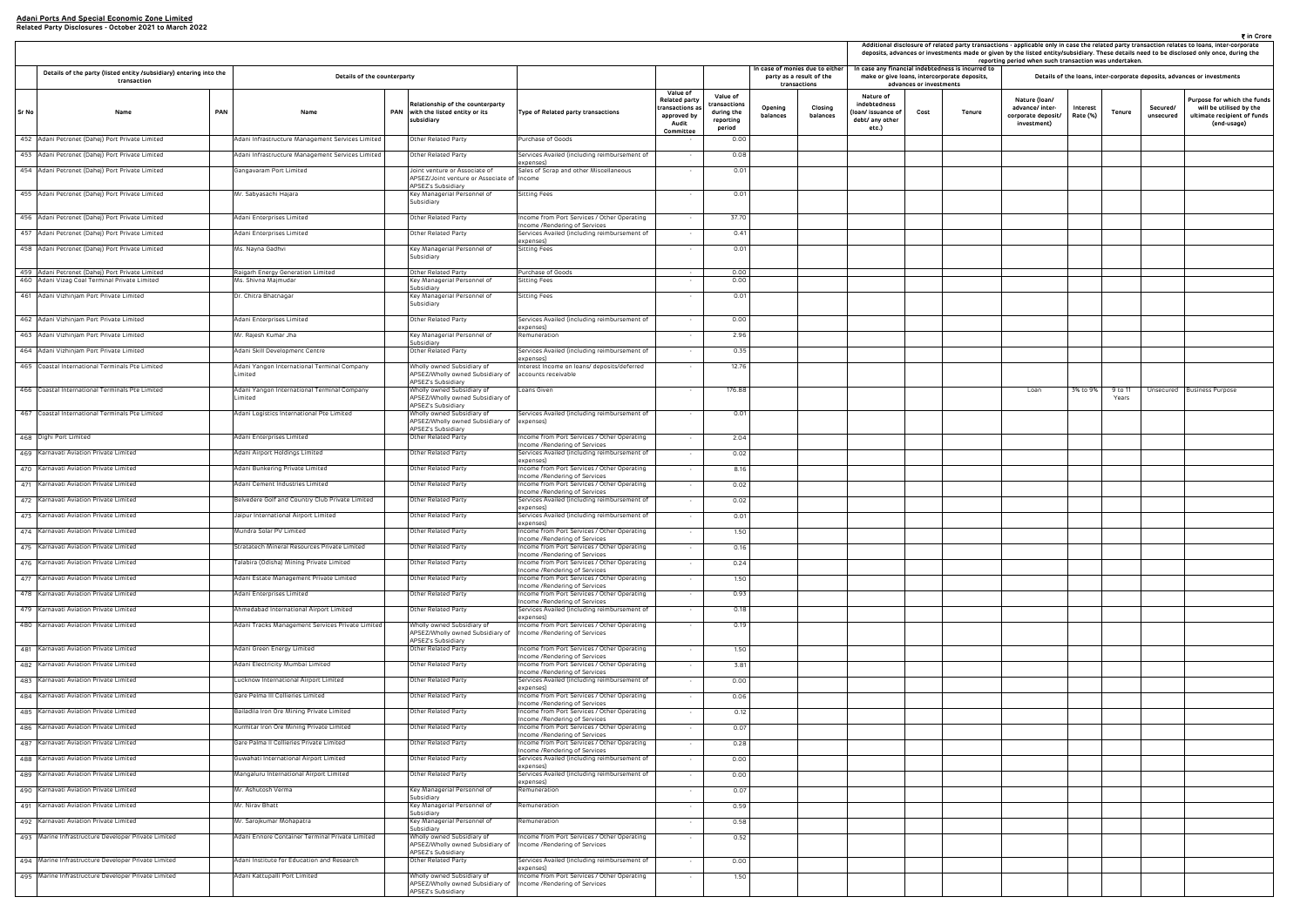|                                                                     | advances or investments | case any financial indebtedness is incurred to<br>make or give loans, intercorporate deposits, | reporting period when such transaction was undertaken.                |                      |              |                       | Details of the loans, inter-corporate deposits, advances or investments                              |
|---------------------------------------------------------------------|-------------------------|------------------------------------------------------------------------------------------------|-----------------------------------------------------------------------|----------------------|--------------|-----------------------|------------------------------------------------------------------------------------------------------|
| Nature of<br>debtedness<br>n/ issuance of<br>bt/ any other<br>etc.) | Cost                    | Tenure                                                                                         | Nature (Ioan/<br>advance/ inter-<br>corporate deposit/<br>investment) | Interest<br>Rate (%) | Tenure       | Secured/<br>unsecured | Purpose for which the funds<br>will be utilised by the<br>ultimate recipient of funds<br>(end-usage) |
|                                                                     |                         |                                                                                                |                                                                       |                      |              |                       |                                                                                                      |
|                                                                     |                         |                                                                                                |                                                                       |                      |              |                       |                                                                                                      |
|                                                                     |                         |                                                                                                |                                                                       |                      |              |                       |                                                                                                      |
|                                                                     |                         |                                                                                                |                                                                       |                      |              |                       |                                                                                                      |
|                                                                     |                         |                                                                                                |                                                                       |                      |              |                       |                                                                                                      |
|                                                                     |                         |                                                                                                |                                                                       |                      |              |                       |                                                                                                      |
|                                                                     |                         |                                                                                                |                                                                       |                      |              |                       |                                                                                                      |
|                                                                     |                         |                                                                                                |                                                                       |                      |              |                       |                                                                                                      |
|                                                                     |                         |                                                                                                | Loan                                                                  | 3% to 9%             | 1 to 5 Years | Unsecured             | <b>Business Purpose</b>                                                                              |
|                                                                     |                         |                                                                                                | Loan                                                                  | 3% to 9%             | 1 to 5 Years | Unsecured             | <b>Business Purpose</b>                                                                              |
|                                                                     |                         |                                                                                                |                                                                       |                      |              |                       |                                                                                                      |
|                                                                     |                         |                                                                                                |                                                                       |                      |              |                       |                                                                                                      |
|                                                                     |                         |                                                                                                |                                                                       |                      |              |                       |                                                                                                      |
|                                                                     |                         |                                                                                                |                                                                       |                      |              |                       |                                                                                                      |
|                                                                     |                         |                                                                                                |                                                                       |                      |              |                       |                                                                                                      |
|                                                                     |                         |                                                                                                |                                                                       |                      |              |                       |                                                                                                      |
|                                                                     |                         |                                                                                                |                                                                       |                      |              |                       |                                                                                                      |
|                                                                     |                         |                                                                                                |                                                                       |                      |              |                       |                                                                                                      |
|                                                                     |                         |                                                                                                |                                                                       |                      |              |                       |                                                                                                      |
|                                                                     |                         |                                                                                                |                                                                       |                      |              |                       |                                                                                                      |
|                                                                     |                         |                                                                                                |                                                                       |                      |              |                       |                                                                                                      |
|                                                                     |                         |                                                                                                |                                                                       |                      |              |                       |                                                                                                      |
|                                                                     |                         |                                                                                                |                                                                       |                      |              |                       |                                                                                                      |
|                                                                     |                         |                                                                                                |                                                                       |                      |              |                       |                                                                                                      |
|                                                                     |                         |                                                                                                |                                                                       |                      |              |                       |                                                                                                      |
|                                                                     |                         |                                                                                                |                                                                       |                      |              |                       |                                                                                                      |
|                                                                     |                         |                                                                                                |                                                                       |                      |              |                       |                                                                                                      |
|                                                                     |                         |                                                                                                |                                                                       |                      |              |                       |                                                                                                      |
|                                                                     |                         |                                                                                                |                                                                       |                      |              |                       |                                                                                                      |
|                                                                     |                         |                                                                                                |                                                                       |                      |              |                       |                                                                                                      |
|                                                                     |                         |                                                                                                | Loan                                                                  | 3% to 9%             | 1 to 5 Years | Unsecured             | Business Purpose                                                                                     |
|                                                                     |                         |                                                                                                | Loan                                                                  | 3% to 9%             | 1 to 5 Years | Unsecured             | <b>Business Purpose</b>                                                                              |
|                                                                     |                         |                                                                                                | Loan                                                                  |                      |              |                       | <b>Business Purpose</b>                                                                              |
|                                                                     |                         |                                                                                                | Perpetual                                                             |                      |              | Unsecured             |                                                                                                      |
|                                                                     |                         |                                                                                                |                                                                       |                      |              |                       | <b>Business Purpose</b>                                                                              |
|                                                                     |                         |                                                                                                |                                                                       |                      |              |                       |                                                                                                      |
|                                                                     |                         |                                                                                                |                                                                       |                      |              |                       |                                                                                                      |

|                                                                                   |                                                           |                                                                                                                          |                                                                              |                                                                                                |                                                               |                     | In case of monies due to either          |                                                                           |                         | In case any financial indebtedness is incurred to |                                                                       | Additional disclosure of related party transactions - applicable only in case the related party transaction relates to loans, inter-co<br>deposits, advances or investments made or given by the listed entity/subsidiary. These details need to be disclosed only once, du<br>reporting period when such transaction was undertaken. |                       |                                                                     |
|-----------------------------------------------------------------------------------|-----------------------------------------------------------|--------------------------------------------------------------------------------------------------------------------------|------------------------------------------------------------------------------|------------------------------------------------------------------------------------------------|---------------------------------------------------------------|---------------------|------------------------------------------|---------------------------------------------------------------------------|-------------------------|---------------------------------------------------|-----------------------------------------------------------------------|---------------------------------------------------------------------------------------------------------------------------------------------------------------------------------------------------------------------------------------------------------------------------------------------------------------------------------------|-----------------------|---------------------------------------------------------------------|
| Details of the party (listed entity /subsidiary) entering into the<br>transaction | Details of the counterparty                               |                                                                                                                          |                                                                              |                                                                                                |                                                               |                     | party as a result of the<br>transactions |                                                                           | advances or investments | make or give loans, intercorporate deposits,      |                                                                       | Details of the loans, inter-corporate deposits, advances or investmen                                                                                                                                                                                                                                                                 |                       |                                                                     |
| PAN<br>Sr No<br>Name                                                              | Name                                                      | Relationship of the counterparty<br>PAN with the listed entity or its<br>subsidiary                                      | Type of Related party transactions                                           | <b>Value of</b><br><b>Related party</b><br>transactions a<br>approved by<br>Audit<br>Committee | Value of<br>:ransactions<br>during the<br>reporting<br>period | Opening<br>balances | Closing<br>balances                      | Nature of<br>indebtedness<br>oan/ issuance of<br>debt/ any other<br>etc.) | Cost                    | Tenure                                            | Nature (Ioan/<br>advance/ inter-<br>corporate deposit/<br>investment) | Interest<br>Tenure<br>Rate (%)                                                                                                                                                                                                                                                                                                        | Secured/<br>unsecured | Purpose for whic<br>will be utilise<br>ultimate recipie<br>(end-usa |
| 496 Marine Infrastructure Developer Private Limited                               | Adani Vizag Coal Terminal Private Limited                 | Wholly owned Subsidiary of<br>APSEZ/Wholly owned Subsidiary of                                                           | Purchase of property/asset/land use rights                                   |                                                                                                | 0.00                                                          |                     |                                          |                                                                           |                         |                                                   |                                                                       |                                                                                                                                                                                                                                                                                                                                       |                       |                                                                     |
| 497 Marine Infrastructure Developer Private Limited                               | Jai Singh Khuarana                                        | APSEZ's Subsidiary<br>Key Managerial Personnel of                                                                        | Remuneration                                                                 |                                                                                                | 0.78                                                          |                     |                                          |                                                                           |                         |                                                   |                                                                       |                                                                                                                                                                                                                                                                                                                                       |                       |                                                                     |
| 498 Marine Infrastructure Developer Private Limited                               | Ms. Nayna Gadhvi                                          | Subsidiary<br>Key Managerial Personnel of                                                                                | Remuneration                                                                 | $\sim$                                                                                         | 0.01                                                          |                     |                                          |                                                                           |                         |                                                   |                                                                       |                                                                                                                                                                                                                                                                                                                                       |                       |                                                                     |
| 499 Marine Infrastructure Developer Private Limited                               | Mr. Ravi Kapoor                                           | Subsidiary<br>Key Managerial Personnel of                                                                                | Remuneration                                                                 | $\overline{\phantom{a}}$                                                                       | 0.01                                                          |                     |                                          |                                                                           |                         |                                                   |                                                                       |                                                                                                                                                                                                                                                                                                                                       |                       |                                                                     |
| 500 Marine Infrastructure Developer Private Limited                               | Mr. Shyamal Joshi                                         | Subsidiary<br>Key Managerial Personnel of                                                                                | Remuneration                                                                 | $\sim$                                                                                         | 0.01                                                          |                     |                                          |                                                                           |                         |                                                   |                                                                       |                                                                                                                                                                                                                                                                                                                                       |                       |                                                                     |
| 501 Marine Infrastructure Developer Private Limited                               | Mr. S Sundareshan                                         | Subsidiary<br>Key Managerial Personnel of                                                                                | Remuneration                                                                 | $\sim$                                                                                         | 0.01                                                          |                     |                                          |                                                                           |                         |                                                   |                                                                       |                                                                                                                                                                                                                                                                                                                                       |                       |                                                                     |
| 502 Marine Infrastructure Developer Private Limited                               | Shanti Sagar International Dredging Limited               | Subsidiary<br>Wholly owned Subsidiary of<br>APSEZ/Wholly owned Subsidiary of                                             | Purchase of property/asset/land use rights                                   | $\sim$                                                                                         | 3.00                                                          |                     |                                          |                                                                           |                         |                                                   |                                                                       |                                                                                                                                                                                                                                                                                                                                       |                       |                                                                     |
| 503 Marine Infrastructure Developer Private Limited                               | Adani Enterprises Limited                                 | APSEZ's Subsidiary<br>Other Related Party                                                                                | Services Availed (including reimbursement of                                 | $\sim$                                                                                         | 0.14                                                          |                     |                                          |                                                                           |                         |                                                   |                                                                       |                                                                                                                                                                                                                                                                                                                                       |                       |                                                                     |
| 504 Marine Infrastructure Developer Private Limited                               | Adani Skill Development Centre                            | Other Related Party                                                                                                      | expenses)<br>Services Availed (including reimbursement of                    | $\sim$                                                                                         | 0.09                                                          |                     |                                          |                                                                           |                         |                                                   |                                                                       |                                                                                                                                                                                                                                                                                                                                       |                       |                                                                     |
| 505 MPSEZ Utilities Ltd. (MPSEZ Utilities Pvt. Ltd.)                              | Adani Foundation                                          | Other Related Party                                                                                                      | expenses)<br>Donation                                                        | $\sim$                                                                                         | 0.29                                                          |                     |                                          |                                                                           |                         |                                                   |                                                                       |                                                                                                                                                                                                                                                                                                                                       |                       |                                                                     |
| 506   MPSEZ Utilities Ltd. (MPSEZ Utilities Pvt. Ltd.)                            | Adani Transmission Limited                                | Other Related Party                                                                                                      | Interest Income on loans/ deposits/deferred<br>accounts receivable           | $\sim$                                                                                         | 0.03                                                          |                     |                                          |                                                                           |                         |                                                   |                                                                       |                                                                                                                                                                                                                                                                                                                                       |                       |                                                                     |
| 507 MPSEZ Utilities Ltd. (MPSEZ Utilities Pvt. Ltd.)                              | Adani Transmission Limited                                | Other Related Party                                                                                                      | Loans Given                                                                  | $\sim$                                                                                         | 17.00                                                         |                     |                                          |                                                                           |                         |                                                   | Loan                                                                  | 3% to 9% 1 to 5 Years                                                                                                                                                                                                                                                                                                                 | Unsecured             | <b>Business Purpose</b>                                             |
| 508 MPSEZ Utilities Ltd. (MPSEZ Utilities Pvt. Ltd.)                              | Adani Transmission Limited                                | Other Related Party                                                                                                      | Loans Received back                                                          | $\sim$                                                                                         | 12.40                                                         |                     |                                          |                                                                           |                         |                                                   | Loan                                                                  | 3% to 9% 1 to 5 Years                                                                                                                                                                                                                                                                                                                 |                       | Unsecured Business Purpose                                          |
| 509 Mundra Crude Oil Terminal Private Limited                                     | Adani Bunkering Private Limited                           | Other Related Party                                                                                                      | Purchase of Spares and consumables, Power &                                  | $\sim$                                                                                         | 40.84                                                         |                     |                                          |                                                                           |                         |                                                   |                                                                       |                                                                                                                                                                                                                                                                                                                                       |                       |                                                                     |
| 510 Mundra SEZ Textile and Apparel Park Private Limited                           | MPSEZ Utilities Limited                                   | Other Related Party [w.e.f Dec 16,<br>2021]                                                                              | Rent Income                                                                  |                                                                                                | 0.02                                                          |                     |                                          |                                                                           |                         |                                                   |                                                                       |                                                                                                                                                                                                                                                                                                                                       |                       |                                                                     |
| 511 Mundra SEZ Textile and Apparel Park Private Limited                           | MPSEZ Utilities Limited                                   | Wholly owned Subsidiary of<br>APSEZ/Wholly owned Subsidiary of<br>APSEZ's Subsidiary [Up to Dec 15,<br>2021]             | Rent Income                                                                  |                                                                                                | 0.00                                                          |                     |                                          |                                                                           |                         |                                                   |                                                                       |                                                                                                                                                                                                                                                                                                                                       |                       |                                                                     |
| 512 Mundra SEZ Textile and Apparel Park Private Limited                           | MPSEZ Utilities Limited                                   | Other Related Party [w.e.f Dec 16,<br>2021]                                                                              | Services Availed (including reimbursement of                                 | $\sim$                                                                                         | 0.03                                                          |                     |                                          |                                                                           |                         |                                                   |                                                                       |                                                                                                                                                                                                                                                                                                                                       |                       |                                                                     |
| 513 Mundra SEZ Textile and Apparel Park Private Limited                           | MPSEZ Utilities Limited                                   | Wholly owned Subsidiary of<br>APSEZ/Wholly owned Subsidiary of expenses)<br>APSEZ's Subsidiary [Up to Dec 15,            | expenses)<br>Services Availed (including reimbursement of                    |                                                                                                | 0.03                                                          |                     |                                          |                                                                           |                         |                                                   |                                                                       |                                                                                                                                                                                                                                                                                                                                       |                       |                                                                     |
| 514 Shanti Sagar International Dredging Limited                                   | Adani Bunkering Private Limited                           | 2021]<br>Other Related Party                                                                                             | Purchase of Spares and consumables, Power 8                                  | $\overline{\phantom{a}}$                                                                       | 28.28                                                         |                     |                                          |                                                                           |                         |                                                   |                                                                       |                                                                                                                                                                                                                                                                                                                                       |                       |                                                                     |
| 515 Shanti Sagar International Dredging Limited                                   | Adani Yangon International Terminal Company<br>.imited    | Wholly owned Subsidiary of<br>APSEZ/Wholly owned Subsidiary of<br>APSEZ's Subsidiary                                     | Income from Port Services / Other Operating<br>Income /Rendering of Services | $\sim$                                                                                         | 1.81                                                          |                     |                                          |                                                                           |                         |                                                   |                                                                       |                                                                                                                                                                                                                                                                                                                                       |                       |                                                                     |
| 516 Shanti Sagar International Dredging Limited                                   | Dr. Chitra Bhatnagar                                      | Key Managerial Personnel of<br>Subsidiary                                                                                | Sitting Fees                                                                 |                                                                                                | 0.01                                                          |                     |                                          |                                                                           |                         |                                                   |                                                                       |                                                                                                                                                                                                                                                                                                                                       |                       |                                                                     |
| 517 Shanti Sagar International Dredging Limited                                   | Gangavaram Port Limited                                   | Joint venture or Associate of<br>APSEZ/Joint venture or Associate of Income /Rendering of Services<br>APSEZ's Subsidiary | Income from Port Services / Other Operating                                  | $\sim$                                                                                         | 6.50                                                          |                     |                                          |                                                                           |                         |                                                   |                                                                       |                                                                                                                                                                                                                                                                                                                                       |                       |                                                                     |
| 518 Shanti Sagar International Dredging Limited                                   | Mr. Ajay Nyati                                            | Key Managerial Personnel of<br>Subsidiary                                                                                | Remuneration                                                                 | $\sim$                                                                                         | 0.16                                                          |                     |                                          |                                                                           |                         |                                                   |                                                                       |                                                                                                                                                                                                                                                                                                                                       |                       |                                                                     |
| 519 Sulochana Pedestal Private Limited                                            | Ms. Komal Majmudar                                        | Key Managerial Personnel of<br>Subsidiary                                                                                | Sitting Fees                                                                 | $\sim$                                                                                         | 0.01                                                          |                     |                                          |                                                                           |                         |                                                   |                                                                       |                                                                                                                                                                                                                                                                                                                                       |                       |                                                                     |
| 520 The Adani Harbour Services Limited                                            | Adani Bunkering Private Limited                           | Other Related Party                                                                                                      | Income from Port Services / Other Operating<br>Income /Rendering of Services | $\sim$                                                                                         | 0.38                                                          |                     |                                          |                                                                           |                         |                                                   |                                                                       |                                                                                                                                                                                                                                                                                                                                       |                       |                                                                     |
| 521 The Adani Harbour Services Limited                                            | Adani Bunkering Private Limited                           | Other Related Party                                                                                                      | Purchase of Spares and consumables, Power &                                  | $\sim$                                                                                         | 13.85                                                         |                     |                                          |                                                                           |                         |                                                   |                                                                       |                                                                                                                                                                                                                                                                                                                                       |                       |                                                                     |
| 522 The Adani Harbour Services Limited                                            | Adani International Container Terminal Private<br>.imited | Joint venture or Associate of<br>APSEZ/Joint venture or Associate of Fuel<br>APSEZ's Subsidiary                          | Purchase of Spares and consumables, Power &                                  |                                                                                                | 0.00                                                          |                     |                                          |                                                                           |                         |                                                   |                                                                       |                                                                                                                                                                                                                                                                                                                                       |                       |                                                                     |
| 523 The Adani Harbour Services Limited                                            | Adani Petronet (Dahej) Port Private Limited               | Subsidiary of APSEZ/Subsidiary of<br>APSEZ's Subsidiary                                                                  | Management Support fees                                                      | $\sim$                                                                                         | 0.06                                                          |                     |                                          |                                                                           |                         |                                                   |                                                                       |                                                                                                                                                                                                                                                                                                                                       |                       |                                                                     |
| 524 The Adani Harbour Services Limited                                            | Adani Vizhinjam Port Private Limited                      | Wholly owned Subsidiary of<br>APSEZ/Wholly owned Subsidiary of                                                           | Rent charges paid                                                            | $\sim$                                                                                         | 5.82                                                          |                     |                                          |                                                                           |                         |                                                   |                                                                       |                                                                                                                                                                                                                                                                                                                                       |                       |                                                                     |
| 525 The Adani Harbour Services Limited                                            | Dighi Port Limited                                        | APSEZ's Subsidiary<br>Wholly owned Subsidiary of<br>APSEZ/Wholly owned Subsidiary of<br>APSEZ's Subsidiary               | Management Support fees                                                      | $\sim$                                                                                         | 0.04                                                          |                     |                                          |                                                                           |                         |                                                   |                                                                       |                                                                                                                                                                                                                                                                                                                                       |                       |                                                                     |
| 526 The Adani Harbour Services Limited                                            | Gangavaram Port Limited                                   | Joint venture or Associate of<br>APSEZ/Joint venture or Associate of Income /Rendering of Services<br>APSEZ's Subsidiary | Income from Port Services / Other Operating                                  | $\sim$                                                                                         | 9.17                                                          |                     |                                          |                                                                           |                         |                                                   |                                                                       |                                                                                                                                                                                                                                                                                                                                       |                       |                                                                     |
| 527 The Adani Harbour Services Limited                                            | Marine Infrastructure Developer Private Limited           | Subsidiary of APSEZ/Subsidiary of Management Support fees<br>APSEZ's Subsidiary                                          |                                                                              | $\sim$                                                                                         | 0.13                                                          |                     |                                          |                                                                           |                         |                                                   |                                                                       |                                                                                                                                                                                                                                                                                                                                       |                       |                                                                     |
| 528 The Adani Harbour Services Limited                                            | Adani Enterprises Limited                                 | Other Related Party                                                                                                      | Income from Port Services / Other Operating<br>Income /Rendering of Services |                                                                                                | 0.00                                                          |                     |                                          |                                                                           |                         |                                                   |                                                                       |                                                                                                                                                                                                                                                                                                                                       |                       |                                                                     |
| 529 The Adani Harbour Services Limited                                            | Adani Tracks Management Services Private Limited          | Wholly owned Subsidiary of<br>APSEZ/Wholly owned Subsidiary of accounts receivable<br>APSEZ's Subsidiary                 | Interest Income on loans/ deposits/deferred                                  | $\sim$                                                                                         | 0.51                                                          |                     |                                          |                                                                           |                         |                                                   |                                                                       |                                                                                                                                                                                                                                                                                                                                       |                       |                                                                     |
| 530 The Adani Harbour Services Limited                                            | Adani Tracks Management Services Private Limited          | Wholly owned Subsidiary of<br>APSEZ/Wholly owned Subsidiary of<br>APSEZ's Subsidiary                                     | Loans Given                                                                  | $\sim$                                                                                         | 25.00                                                         |                     |                                          |                                                                           |                         |                                                   | Loan                                                                  | 3% to 9%   1 to 5 Years   Unsecured   Business Purpose                                                                                                                                                                                                                                                                                |                       |                                                                     |
| 531 The Adani Harbour Services Limited                                            | Adani Tracks Management Services Private Limited          | Wholly owned Subsidiary of<br>APSEZ/Wholly owned Subsidiary of<br>APSEZ's Subsidiary                                     | Loans Received back                                                          | $\sim$                                                                                         | 25.00                                                         |                     |                                          |                                                                           |                         |                                                   | Loan                                                                  | 3% to 9%   1 to 5 Years   Unsecured   Business Purpose                                                                                                                                                                                                                                                                                |                       |                                                                     |
| 532 The Adani Harbour Services Limited                                            | Ms. Shivna Majmudar                                       | Key Managerial Personnel of<br>Subsidiary                                                                                | Sitting Fees                                                                 | $\sim$                                                                                         | 0.00                                                          |                     |                                          |                                                                           |                         |                                                   | Loan                                                                  |                                                                                                                                                                                                                                                                                                                                       |                       | <b>Business Purpose</b>                                             |
| 533 The Dhamra Port Company Limited<br>534 The Dhamra Port Company Limited        | Adani Foundation<br>Dhamra Infrastructure Private Limited | Other Related Party<br>Wholly owned Subsidiary of                                                                        | Donation<br>Investment in Perpetual debt                                     | $\sim$                                                                                         | 1.41<br>0.05                                                  |                     |                                          |                                                                           |                         |                                                   | Perpetual                                                             |                                                                                                                                                                                                                                                                                                                                       |                       | Unsecured Business Purpose                                          |
| 535 The Dhamra Port Company Limited                                               | Dhamra LNG Terminal Private Limited                       | APSEZ/Wholly owned Subsidiary of<br>APSEZ's Subsidiary<br>Joint venture or Associate of                                  | Lease & Infrastructure Usage Income/ Upfront                                 | $\sim$                                                                                         | 1.06                                                          |                     |                                          |                                                                           |                         |                                                   |                                                                       |                                                                                                                                                                                                                                                                                                                                       |                       |                                                                     |
|                                                                                   |                                                           | APSEZ/Joint venture or Associate of Premium (Includes Reversal)<br>APSEZ's Subsidiary                                    |                                                                              |                                                                                                |                                                               |                     |                                          |                                                                           |                         |                                                   |                                                                       |                                                                                                                                                                                                                                                                                                                                       |                       |                                                                     |
| 536 The Dhamra Port Company Limited                                               | Marine Infrastructure Developer Private Limited           | Subsidiary of APSEZ/Subsidiary of Sale of Assets<br>APSEZ's Subsidiary                                                   |                                                                              |                                                                                                | 0.00                                                          |                     |                                          |                                                                           |                         |                                                   |                                                                       |                                                                                                                                                                                                                                                                                                                                       |                       |                                                                     |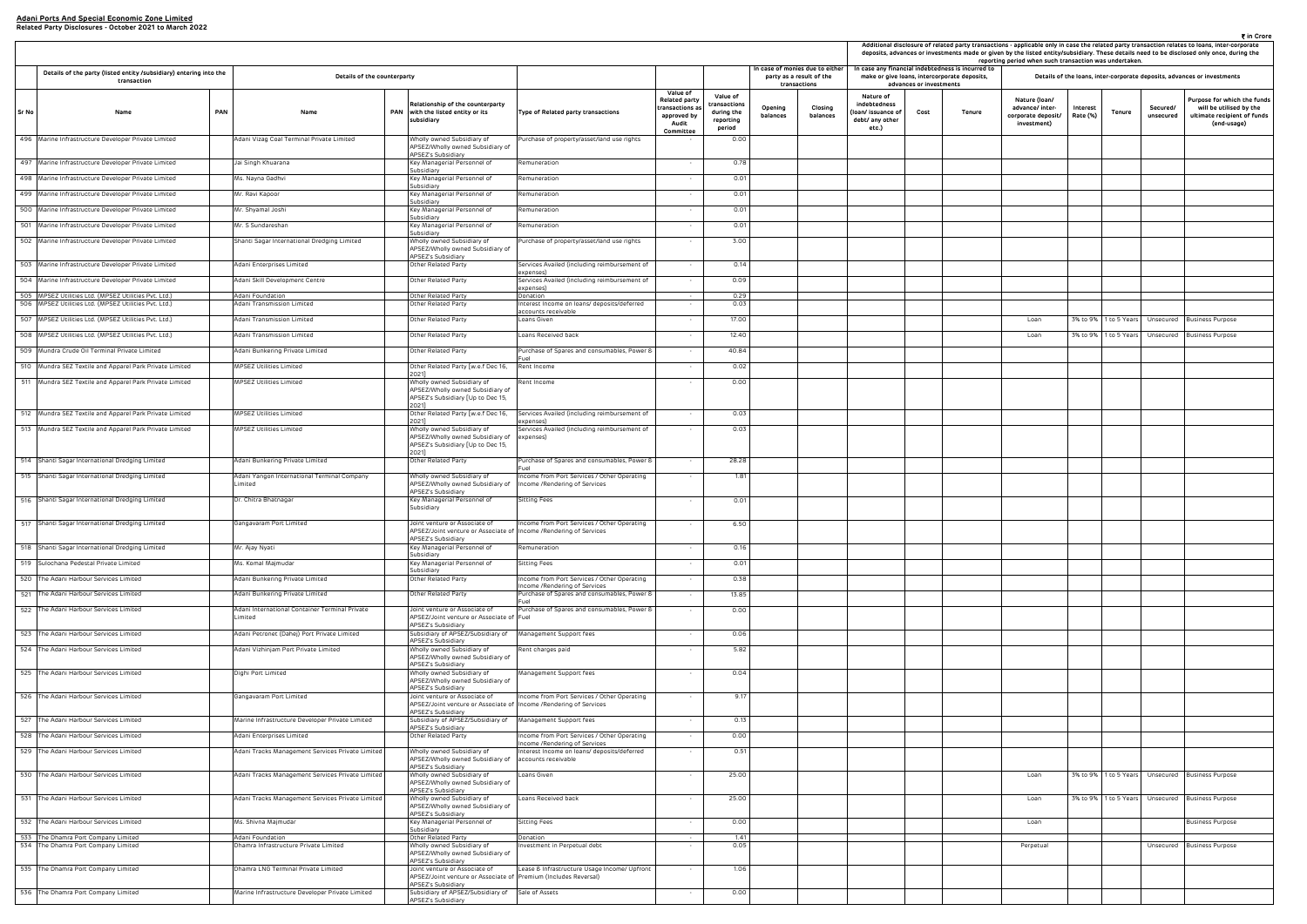| ₹ in Crore<br>Additional disclosure of related party transactions - applicable only in case the related party transaction relates to loans, inter-corporate<br>deposits, advances or investments made or given by the listed entity/subsidiary. These details need to be disclosed only once, during the<br>reporting period when such transaction was undertaken.<br>case any financial indebtedness is incurred to<br>make or give loans, intercorporate deposits,<br>Details of the loans, inter-corporate deposits, advances or investments |                         |        |                                                                       |                      |                  |                       |                                                                                                      |  |  |  |  |  |  |
|-------------------------------------------------------------------------------------------------------------------------------------------------------------------------------------------------------------------------------------------------------------------------------------------------------------------------------------------------------------------------------------------------------------------------------------------------------------------------------------------------------------------------------------------------|-------------------------|--------|-----------------------------------------------------------------------|----------------------|------------------|-----------------------|------------------------------------------------------------------------------------------------------|--|--|--|--|--|--|
|                                                                                                                                                                                                                                                                                                                                                                                                                                                                                                                                                 | advances or investments |        |                                                                       |                      |                  |                       |                                                                                                      |  |  |  |  |  |  |
| Nature of<br>debtedness<br>n/ issuance of<br>bt/ any other<br>etc.)                                                                                                                                                                                                                                                                                                                                                                                                                                                                             | Cost                    | Tenure | Nature (Ioan/<br>advance/ inter-<br>corporate deposit/<br>investment) | Interest<br>Rate (%) | <b>Tenure</b>    | Secured/<br>unsecured | Purpose for which the funds<br>will be utilised by the<br>ultimate recipient of funds<br>(end-usage) |  |  |  |  |  |  |
|                                                                                                                                                                                                                                                                                                                                                                                                                                                                                                                                                 |                         |        |                                                                       |                      |                  |                       |                                                                                                      |  |  |  |  |  |  |
|                                                                                                                                                                                                                                                                                                                                                                                                                                                                                                                                                 |                         |        |                                                                       |                      |                  |                       |                                                                                                      |  |  |  |  |  |  |
|                                                                                                                                                                                                                                                                                                                                                                                                                                                                                                                                                 |                         |        |                                                                       |                      |                  |                       |                                                                                                      |  |  |  |  |  |  |
|                                                                                                                                                                                                                                                                                                                                                                                                                                                                                                                                                 |                         |        |                                                                       |                      |                  |                       |                                                                                                      |  |  |  |  |  |  |
|                                                                                                                                                                                                                                                                                                                                                                                                                                                                                                                                                 |                         |        |                                                                       |                      |                  |                       |                                                                                                      |  |  |  |  |  |  |
|                                                                                                                                                                                                                                                                                                                                                                                                                                                                                                                                                 |                         |        |                                                                       |                      |                  |                       |                                                                                                      |  |  |  |  |  |  |
|                                                                                                                                                                                                                                                                                                                                                                                                                                                                                                                                                 |                         |        |                                                                       |                      |                  |                       |                                                                                                      |  |  |  |  |  |  |
|                                                                                                                                                                                                                                                                                                                                                                                                                                                                                                                                                 |                         |        |                                                                       |                      |                  |                       |                                                                                                      |  |  |  |  |  |  |
|                                                                                                                                                                                                                                                                                                                                                                                                                                                                                                                                                 |                         |        |                                                                       |                      |                  |                       |                                                                                                      |  |  |  |  |  |  |
|                                                                                                                                                                                                                                                                                                                                                                                                                                                                                                                                                 |                         |        |                                                                       |                      |                  |                       |                                                                                                      |  |  |  |  |  |  |
|                                                                                                                                                                                                                                                                                                                                                                                                                                                                                                                                                 |                         |        | Loan                                                                  | 3% to 9%             | 1 to 5 Years     | Unsecured             | <b>Business Purpose</b>                                                                              |  |  |  |  |  |  |
|                                                                                                                                                                                                                                                                                                                                                                                                                                                                                                                                                 |                         |        | Loan                                                                  | 3% to 9%             | 1 to 5 Years     | Unsecured             | <b>Business Purpose</b>                                                                              |  |  |  |  |  |  |
|                                                                                                                                                                                                                                                                                                                                                                                                                                                                                                                                                 |                         |        |                                                                       |                      |                  |                       |                                                                                                      |  |  |  |  |  |  |
|                                                                                                                                                                                                                                                                                                                                                                                                                                                                                                                                                 |                         |        |                                                                       |                      |                  |                       |                                                                                                      |  |  |  |  |  |  |
|                                                                                                                                                                                                                                                                                                                                                                                                                                                                                                                                                 |                         |        |                                                                       |                      |                  |                       |                                                                                                      |  |  |  |  |  |  |
|                                                                                                                                                                                                                                                                                                                                                                                                                                                                                                                                                 |                         |        |                                                                       |                      |                  |                       |                                                                                                      |  |  |  |  |  |  |
|                                                                                                                                                                                                                                                                                                                                                                                                                                                                                                                                                 |                         |        |                                                                       |                      |                  |                       |                                                                                                      |  |  |  |  |  |  |
|                                                                                                                                                                                                                                                                                                                                                                                                                                                                                                                                                 |                         |        |                                                                       |                      |                  |                       |                                                                                                      |  |  |  |  |  |  |
|                                                                                                                                                                                                                                                                                                                                                                                                                                                                                                                                                 |                         |        |                                                                       |                      |                  |                       |                                                                                                      |  |  |  |  |  |  |
|                                                                                                                                                                                                                                                                                                                                                                                                                                                                                                                                                 |                         |        |                                                                       |                      |                  |                       |                                                                                                      |  |  |  |  |  |  |
|                                                                                                                                                                                                                                                                                                                                                                                                                                                                                                                                                 |                         |        |                                                                       |                      |                  |                       |                                                                                                      |  |  |  |  |  |  |
|                                                                                                                                                                                                                                                                                                                                                                                                                                                                                                                                                 |                         |        |                                                                       |                      |                  |                       |                                                                                                      |  |  |  |  |  |  |
|                                                                                                                                                                                                                                                                                                                                                                                                                                                                                                                                                 |                         |        |                                                                       |                      |                  |                       |                                                                                                      |  |  |  |  |  |  |
|                                                                                                                                                                                                                                                                                                                                                                                                                                                                                                                                                 |                         |        |                                                                       |                      |                  |                       |                                                                                                      |  |  |  |  |  |  |
|                                                                                                                                                                                                                                                                                                                                                                                                                                                                                                                                                 |                         |        |                                                                       |                      |                  |                       |                                                                                                      |  |  |  |  |  |  |
|                                                                                                                                                                                                                                                                                                                                                                                                                                                                                                                                                 |                         |        |                                                                       |                      |                  |                       |                                                                                                      |  |  |  |  |  |  |
|                                                                                                                                                                                                                                                                                                                                                                                                                                                                                                                                                 |                         |        |                                                                       |                      |                  |                       |                                                                                                      |  |  |  |  |  |  |
|                                                                                                                                                                                                                                                                                                                                                                                                                                                                                                                                                 |                         |        |                                                                       |                      |                  |                       |                                                                                                      |  |  |  |  |  |  |
|                                                                                                                                                                                                                                                                                                                                                                                                                                                                                                                                                 |                         |        |                                                                       |                      |                  |                       |                                                                                                      |  |  |  |  |  |  |
|                                                                                                                                                                                                                                                                                                                                                                                                                                                                                                                                                 |                         |        |                                                                       |                      |                  |                       |                                                                                                      |  |  |  |  |  |  |
|                                                                                                                                                                                                                                                                                                                                                                                                                                                                                                                                                 |                         |        |                                                                       |                      |                  |                       |                                                                                                      |  |  |  |  |  |  |
|                                                                                                                                                                                                                                                                                                                                                                                                                                                                                                                                                 |                         |        |                                                                       |                      |                  |                       |                                                                                                      |  |  |  |  |  |  |
|                                                                                                                                                                                                                                                                                                                                                                                                                                                                                                                                                 |                         |        |                                                                       |                      |                  |                       |                                                                                                      |  |  |  |  |  |  |
|                                                                                                                                                                                                                                                                                                                                                                                                                                                                                                                                                 |                         |        |                                                                       |                      |                  |                       |                                                                                                      |  |  |  |  |  |  |
|                                                                                                                                                                                                                                                                                                                                                                                                                                                                                                                                                 |                         |        | Loan                                                                  | 3% to 9%             | 5 to 10<br>Years | Unsecured             | <b>Business Purpose</b>                                                                              |  |  |  |  |  |  |

| In case any financial indebtedness is incurred to<br>In case of monies due to either<br>Details of the party (listed entity /subsidiary) entering into the<br>Details of the counterparty<br>Details of the loans, inter-corporate deposits, advances or investmen<br>party as a result of the<br>make or give loans, intercorporate deposits,<br>transaction<br>transactions<br>advances or investments<br><b>Value of</b><br>Value of<br>Nature of<br>Nature (Ioan/<br><b>Related party</b><br>Relationship of the counterparty<br>transactions<br>indebtedness<br>Opening<br>Closing<br>advance/ inter-<br>Interest<br>Secured/<br>transactions a:<br><b>PAN</b><br>PAN with the listed entity or its<br>Sr No<br>Name<br>Name<br>Type of Related party transactions<br>during the<br>loan/ issuance of<br>Cost<br><b>Tenure</b><br>Tenure<br>Rate (%)<br>approved by<br>balances<br>balances<br>corporate deposit/<br>unsecured<br>subsidiary<br>debt/ any other<br>reporting<br>investment)<br>Audit<br>etc.)<br>period<br>Committee<br>537 The Dhamra Port Company Limited<br>Key Managerial Personnel of<br>0.19<br>Mr. Subash Sahoo<br>Remuneration<br>Subsidiary<br>0.01<br>Ms. Komal Majmudar<br>Key Managerial Personnel of<br>Sitting Fees<br>538 The Dhamra Port Company Limited<br>$\sim$<br>Subsidiary<br>539 The Dhamra Port Company Limited<br>Shanti Sagar International Dredging Limited<br>Wholly owned Subsidiary of<br>Services Availed (including reimbursement of<br>22.33<br>$\sim$<br>APSEZ/Wholly owned Subsidiary of expenses)<br>APSEZ's Subsidiary<br>540 The Dhamra Port Company Limited<br>The Adani Harbour Services Limited<br>Wholly owned Subsidiary of<br>Income from Port Services / Other Operating<br>0.12<br>APSEZ/Wholly owned Subsidiary of<br>Income /Rendering of Services<br>APSEZ's Subsidiary<br>Wholly owned Subsidiary of<br>18.13<br>541 The Dhamra Port Company Limited<br>Recovery of expenses (Reimbursement)<br>he Adani Harbour Services Limited<br>$\sim$<br>APSEZ/Wholly owned Subsidiary of<br>APSEZ's Subsidiary<br>Other Related Party<br>542 The Dhamra Port Company Limited<br>Adani Enterprises Limited<br>Income from Port Services / Other Operating<br>51.54<br>$\sim$<br>Income /Rendering of Services<br>Other Related Party<br>Services Availed (including reimbursement of<br>543 The Dhamra Port Company Limited<br>Adani Enterprises Limited<br>0.92<br>expenses)<br>544 Adani Tracks Management Services Private Limited<br>Other Related Party<br>Income from Port Services / Other Operating<br>0.42<br>Adani Bunkering Private Limited<br>$\sim$<br>Income /Rendering of Services<br>Wholly owned Subsidiary of<br>Services Availed (including reimbursement of<br>0.00<br>545 Adani Tracks Management Services Private Limited<br>Adani Hospitals Mundra Private Limited<br>APSEZ/Wholly owned Subsidiary of expenses)<br>APSEZ's Subsidiary<br>2.80<br>546 Adani Tracks Management Services Private Limited<br>Adani Logistics Limited<br>Wholly owned Subsidiary of<br>Income from Port Services / Other Operating<br>$\sim$<br>APSEZ/Wholly owned Subsidiary of<br>Income /Rendering of Services<br>APSEZ's Subsidiary<br>547 Adani Tracks Management Services Private Limited<br>Other Related Party<br>Adani Power (Mundra) Limited<br>Services Availed (including reimbursement of<br>0.00<br>$\sim$<br>expenses)<br>548 Adani Tracks Management Services Private Limited<br>Other Related Party<br>Adani Properties Private Limited<br>Interest Income on loans/ deposits/deferred<br>29.57<br>$\sim$<br>accounts receivable<br>549 Adani Tracks Management Services Private Limited<br>182.66<br>Adani Properties Private Limited<br>Other Related Party<br>Loans Given<br>3% to 9% 1 to 5 Years<br>Unsecured Business Purpose<br>Loan<br>$\sim$<br>550 Adani Tracks Management Services Private Limited<br>Other Related Party<br>857.86<br>3% to 9% 1 to 5 Years<br>Unsecured Business Purpose<br>Adani Properties Private Limited<br>Loans Received back<br>Loan<br>$\sim$<br>551 Adani Tracks Management Services Private Limited<br>Adani Rail Infra Private Limited<br>Other Related Party<br>25.15<br>Interest Expenses on Borrowings/ deposits<br>$\sim 10^{-11}$<br>552 Adani Tracks Management Services Private Limited<br>552.52<br>Adani Rail Infra Private Limited<br>Other Related Party<br>Loans Repaid<br>$\sim$<br>553 Adani Tracks Management Services Private Limited<br>Adani Wilmar Limited<br>Other Related Party<br>Income from Port Services / Other Operating<br>1.80<br>$\sim$<br>Income /Rendering of Services<br>554 Adani Tracks Management Services Private Limited<br>Mr. Akhil Kumar Jain<br>Key Managerial Personnel of<br>Remuneration<br>0.02<br>$\sim$<br>Subsidiary<br>555 Adani Tracks Management Services Private Limited<br>Raipur Energen Limited<br>Other Related Party<br>Income from Port Services / Other Operating<br>9.62<br>$\sim$<br>Income /Rendering of Services<br>556 Adani Tracks Management Services Private Limited<br>"alabira (Odisha) Mining Private Limited<br>Other Related Party<br>Services Availed (including reimbursement of<br>0.14<br>$\overline{\phantom{a}}$<br>expenses)<br>Services Availed (including reimbursement of<br>7.96<br>557 Adani Tracks Management Services Private Limited<br>Adani Enterprises Limited<br>Other Related Party<br>expenses)<br>558 Adani Tracks Management Services Private Limited<br>Other Related Party [w.e.f Dec 16,<br>Services Availed (including reimbursement of<br>0.21<br>MPSEZ Utilities Limited<br>2021]<br>expenses)<br>559 Adani Tracks Management Services Private Limited<br>Gare Pelma III Collieries Limited<br>Other Related Party<br>Services Availed (including reimbursement of<br>0.06<br>$\sim$<br>expenses)<br>560 Adani Ports And Special Economic Zone Limited<br>0.01<br>Adani Agri Fresh Limited<br>Other Related Party<br>Advances and Deposits from Customer/ Sale of<br>Assets<br>28.24<br>28.24<br>561 Adani Ports And Special Economic Zone Limited<br>Adani Agri Logistics (Darbhanga) Limited<br>Wholly owned Subsidiary of<br>Corporate Guarantee Given<br>APSEZ/Wholly owned Subsidiary of<br>APSEZ's Subsidiary<br>Wholly owned Subsidiary of<br>14.17<br>562 Adani Ports And Special Economic Zone Limited<br>Adani Agri Logistics (Dhamora) Limited<br>Corporate Guarantee Given<br>APSEZ/Wholly owned Subsidiary of<br>APSEZ's Subsidiary<br>10.20<br>563 Adani Ports And Special Economic Zone Limited<br>Wholly owned Subsidiary of<br>46.98<br>Adani Agri Logistics (Kannauj) Limited<br>Corporate Guarantee Given<br>APSEZ/Wholly owned Subsidiary of<br>APSEZ's Subsidiary<br>Wholly owned Subsidiary of<br>34.13<br>564 Adani Ports And Special Economic Zone Limited<br>Adani Agri Logistics (Katihar) Limited<br>Corporate Guarantee Given<br>28.45<br>APSEZ/Wholly owned Subsidiary of<br>APSEZ's Subsidiary<br>565 Adani Ports And Special Economic Zone Limited<br>Adani Agri Logistics (Panipat) Limited<br>Wholly owned Subsidiary of<br>38.70<br>38.70<br>Corporate Guarantee Given<br>APSEZ/Wholly owned Subsidiary of<br><b>APSEZ's Subsidiary</b><br>Wholly owned Subsidiary of<br>25.89<br>566 Adani Ports And Special Economic Zone Limited<br>Adani Agri Logistics (Samastipur) Limited<br>Corporate Guarantee Given<br>20.40<br>APSEZ/Wholly owned Subsidiary of<br>APSEZ's Subsidiary<br>Wholly owned Subsidiary of<br>567 Adani Ports And Special Economic Zone Limited<br>Adani Agri Logistics (Samastipur) Limited<br>Trade Payable (including provisions)<br>0.02<br>APSEZ/Wholly owned Subsidiary of<br>APSEZ's Subsidiary<br>568 Adani Ports And Special Economic Zone Limited<br>Wholly owned Subsidiary of<br>146.90<br>129.60<br>Adani Agri Logistics Limited<br>Corporate Guarantee Given<br>APSEZ/Wholly owned Subsidiary of<br>APSEZ's Subsidiary<br>Other Related Party<br>569 Adani Ports And Special Economic Zone Limited<br>Advances and Deposits from Customer/ Sale of<br>Adani Airport Holdings Limited<br>0.04<br>$\sim$<br>Assets<br>Other Related Party<br>570 Adani Ports And Special Economic Zone Limited<br>Adani Airport Holdings Limited<br>Other Financial & Non-Financial Assets<br>0.95<br>571 Adani Ports And Special Economic Zone Limited<br>Adani Airport Holdings Limited<br>Other Related Party<br>Trade Payable (including provisions)<br>3.30<br>4.06<br>572 Adani Ports And Special Economic Zone Limited<br>Other Related Party<br>0.87<br>Adani Airport Holdings Limited<br>Trade Receivable (net of bills discounted)<br>0.25<br>573 Adani Ports And Special Economic Zone Limited<br>Adani Bunkering Private Limited<br>Other Related Party<br>Advances and Deposits from Customer/ Sale of<br>Assets<br>574 Adani Ports And Special Economic Zone Limited<br>Other Related Party<br>Other Financial & Non-Financial Assets<br>Adani Bunkering Private Limited<br>292.81<br>0.01<br>575 Adani Ports And Special Economic Zone Limited<br>Adani Bunkering Private Limited<br>Other Related Party<br>Trade Receivable (net of bills discounted)<br>1.08<br>0.63<br>576 Adani Ports And Special Economic Zone Limited<br>Adani CMA Mundra Terminal Private Limited<br>Joint venture or Associate of<br>Advances and Deposits from Customer/ Sale of<br>0.07<br>0.07<br>APSEZ/Joint venture or Associate of Assets<br>APSEZ's Subsidiary<br>577 Adani Ports And Special Economic Zone Limited<br>Adani CMA Mundra Terminal Private Limited<br>Joint venture or Associate of<br>Corporate Guarantee Given<br>258.17<br>894.13<br>APSEZ/Joint venture or Associate of<br>APSEZ's Subsidiary<br>578 Adani Ports And Special Economic Zone Limited<br>Adani CMA Mundra Terminal Private Limited<br>Joint venture or Associate of<br>277.02<br>3% to 9%<br>Loans<br>271.31<br>5 to 10<br>Unsecured Business Purpose<br>Loan<br>Years |  |  |  |                                     |  |  |  |  |  | Additional disclosure of related party transactions - applicable only in case the related party transaction relates to loans, inter-co<br>deposits, advances or investments made or given by the listed entity/subsidiary. These details need to be disclosed only once, du<br>reporting period when such transaction was undertaken. |  |                                                                     |
|--------------------------------------------------------------------------------------------------------------------------------------------------------------------------------------------------------------------------------------------------------------------------------------------------------------------------------------------------------------------------------------------------------------------------------------------------------------------------------------------------------------------------------------------------------------------------------------------------------------------------------------------------------------------------------------------------------------------------------------------------------------------------------------------------------------------------------------------------------------------------------------------------------------------------------------------------------------------------------------------------------------------------------------------------------------------------------------------------------------------------------------------------------------------------------------------------------------------------------------------------------------------------------------------------------------------------------------------------------------------------------------------------------------------------------------------------------------------------------------------------------------------------------------------------------------------------------------------------------------------------------------------------------------------------------------------------------------------------------------------------------------------------------------------------------------------------------------------------------------------------------------------------------------------------------------------------------------------------------------------------------------------------------------------------------------------------------------------------------------------------------------------------------------------------------------------------------------------------------------------------------------------------------------------------------------------------------------------------------------------------------------------------------------------------------------------------------------------------------------------------------------------------------------------------------------------------------------------------------------------------------------------------------------------------------------------------------------------------------------------------------------------------------------------------------------------------------------------------------------------------------------------------------------------------------------------------------------------------------------------------------------------------------------------------------------------------------------------------------------------------------------------------------------------------------------------------------------------------------------------------------------------------------------------------------------------------------------------------------------------------------------------------------------------------------------------------------------------------------------------------------------------------------------------------------------------------------------------------------------------------------------------------------------------------------------------------------------------------------------------------------------------------------------------------------------------------------------------------------------------------------------------------------------------------------------------------------------------------------------------------------------------------------------------------------------------------------------------------------------------------------------------------------------------------------------------------------------------------------------------------------------------------------------------------------------------------------------------------------------------------------------------------------------------------------------------------------------------------------------------------------------------------------------------------------------------------------------------------------------------------------------------------------------------------------------------------------------------------------------------------------------------------------------------------------------------------------------------------------------------------------------------------------------------------------------------------------------------------------------------------------------------------------------------------------------------------------------------------------------------------------------------------------------------------------------------------------------------------------------------------------------------------------------------------------------------------------------------------------------------------------------------------------------------------------------------------------------------------------------------------------------------------------------------------------------------------------------------------------------------------------------------------------------------------------------------------------------------------------------------------------------------------------------------------------------------------------------------------------------------------------------------------------------------------------------------------------------------------------------------------------------------------------------------------------------------------------------------------------------------------------------------------------------------------------------------------------------------------------------------------------------------------------------------------------------------------------------------------------------------------------------------------------------------------------------------------------------------------------------------------------------------------------------------------------------------------------------------------------------------------------------------------------------------------------------------------------------------------------------------------------------------------------------------------------------------------------------------------------------------------------------------------------------------------------------------------------------------------------------------------------------------------------------------------------------------------------------------------------------------------------------------------------------------------------------------------------------------------------------------------------------------------------------------------------------------------------------------------------------------------------------------------------------------------------------------------------------------------------------------------------------------------------------------------------------------------------------------------------------------------------------------------------------------------------------------------------------------------------------------------------------------------------------------------------------------------------------------------------------------------------------------------------------------------------------------------------------------------------------------------------------------------------------------------------------------------------------------------------------------------------------------------------------------------------------------------------------------------------------------------------------------------------------------------------------------------------------------------------------------------------------------------------------------------------------------------------------------------------------------------------------------------------------------------------------------------------------------------------------------------------------------------------------------------------------------------------------------------------------------------------------------------------------------------------------------------------------------------------------------------------------------------------------------------------------------------------------------------------------------------------------------------------------------------------------------------------------------------------------------------------------------------------------------------------------------------------------------------------------------------------------------------------------------------------------------------------------------------------------------------------------------------------------------------------------------------------------------------------------------------------------------------------------------------------------------------------------------------------------------------------------------------------------------------------------------------------------------------------------------------------------------------------------------------------------------------------------------------------------------------------------------------------------------------------------|--|--|--|-------------------------------------|--|--|--|--|--|---------------------------------------------------------------------------------------------------------------------------------------------------------------------------------------------------------------------------------------------------------------------------------------------------------------------------------------|--|---------------------------------------------------------------------|
|                                                                                                                                                                                                                                                                                                                                                                                                                                                                                                                                                                                                                                                                                                                                                                                                                                                                                                                                                                                                                                                                                                                                                                                                                                                                                                                                                                                                                                                                                                                                                                                                                                                                                                                                                                                                                                                                                                                                                                                                                                                                                                                                                                                                                                                                                                                                                                                                                                                                                                                                                                                                                                                                                                                                                                                                                                                                                                                                                                                                                                                                                                                                                                                                                                                                                                                                                                                                                                                                                                                                                                                                                                                                                                                                                                                                                                                                                                                                                                                                                                                                                                                                                                                                                                                                                                                                                                                                                                                                                                                                                                                                                                                                                                                                                                                                                                                                                                                                                                                                                                                                                                                                                                                                                                                                                                                                                                                                                                                                                                                                                                                                                                                                                                                                                                                                                                                                                                                                                                                                                                                                                                                                                                                                                                                                                                                                                                                                                                                                                                                                                                                                                                                                                                                                                                                                                                                                                                                                                                                                                                                                                                                                                                                                                                                                                                                                                                                                                                                                                                                                                                                                                                                                                                                                                                                                                                                                                                                                                                                                                                                                                                                                                                                                                                                                                                                                                                                                                                                                                                                                                                                                                                                                                                                                                                                                                                                                                                                                                                                                                                                                                                                                                                                                                                                                                                                                                                                                                                                                                                                                                                                                                                                                                                                                                                                                                                                                                                                                      |  |  |  |                                     |  |  |  |  |  |                                                                                                                                                                                                                                                                                                                                       |  |                                                                     |
|                                                                                                                                                                                                                                                                                                                                                                                                                                                                                                                                                                                                                                                                                                                                                                                                                                                                                                                                                                                                                                                                                                                                                                                                                                                                                                                                                                                                                                                                                                                                                                                                                                                                                                                                                                                                                                                                                                                                                                                                                                                                                                                                                                                                                                                                                                                                                                                                                                                                                                                                                                                                                                                                                                                                                                                                                                                                                                                                                                                                                                                                                                                                                                                                                                                                                                                                                                                                                                                                                                                                                                                                                                                                                                                                                                                                                                                                                                                                                                                                                                                                                                                                                                                                                                                                                                                                                                                                                                                                                                                                                                                                                                                                                                                                                                                                                                                                                                                                                                                                                                                                                                                                                                                                                                                                                                                                                                                                                                                                                                                                                                                                                                                                                                                                                                                                                                                                                                                                                                                                                                                                                                                                                                                                                                                                                                                                                                                                                                                                                                                                                                                                                                                                                                                                                                                                                                                                                                                                                                                                                                                                                                                                                                                                                                                                                                                                                                                                                                                                                                                                                                                                                                                                                                                                                                                                                                                                                                                                                                                                                                                                                                                                                                                                                                                                                                                                                                                                                                                                                                                                                                                                                                                                                                                                                                                                                                                                                                                                                                                                                                                                                                                                                                                                                                                                                                                                                                                                                                                                                                                                                                                                                                                                                                                                                                                                                                                                                                                                      |  |  |  |                                     |  |  |  |  |  |                                                                                                                                                                                                                                                                                                                                       |  | Purpose for whit<br>will be utilise<br>ultimate recipie<br>(end-usa |
|                                                                                                                                                                                                                                                                                                                                                                                                                                                                                                                                                                                                                                                                                                                                                                                                                                                                                                                                                                                                                                                                                                                                                                                                                                                                                                                                                                                                                                                                                                                                                                                                                                                                                                                                                                                                                                                                                                                                                                                                                                                                                                                                                                                                                                                                                                                                                                                                                                                                                                                                                                                                                                                                                                                                                                                                                                                                                                                                                                                                                                                                                                                                                                                                                                                                                                                                                                                                                                                                                                                                                                                                                                                                                                                                                                                                                                                                                                                                                                                                                                                                                                                                                                                                                                                                                                                                                                                                                                                                                                                                                                                                                                                                                                                                                                                                                                                                                                                                                                                                                                                                                                                                                                                                                                                                                                                                                                                                                                                                                                                                                                                                                                                                                                                                                                                                                                                                                                                                                                                                                                                                                                                                                                                                                                                                                                                                                                                                                                                                                                                                                                                                                                                                                                                                                                                                                                                                                                                                                                                                                                                                                                                                                                                                                                                                                                                                                                                                                                                                                                                                                                                                                                                                                                                                                                                                                                                                                                                                                                                                                                                                                                                                                                                                                                                                                                                                                                                                                                                                                                                                                                                                                                                                                                                                                                                                                                                                                                                                                                                                                                                                                                                                                                                                                                                                                                                                                                                                                                                                                                                                                                                                                                                                                                                                                                                                                                                                                                                                      |  |  |  |                                     |  |  |  |  |  |                                                                                                                                                                                                                                                                                                                                       |  |                                                                     |
|                                                                                                                                                                                                                                                                                                                                                                                                                                                                                                                                                                                                                                                                                                                                                                                                                                                                                                                                                                                                                                                                                                                                                                                                                                                                                                                                                                                                                                                                                                                                                                                                                                                                                                                                                                                                                                                                                                                                                                                                                                                                                                                                                                                                                                                                                                                                                                                                                                                                                                                                                                                                                                                                                                                                                                                                                                                                                                                                                                                                                                                                                                                                                                                                                                                                                                                                                                                                                                                                                                                                                                                                                                                                                                                                                                                                                                                                                                                                                                                                                                                                                                                                                                                                                                                                                                                                                                                                                                                                                                                                                                                                                                                                                                                                                                                                                                                                                                                                                                                                                                                                                                                                                                                                                                                                                                                                                                                                                                                                                                                                                                                                                                                                                                                                                                                                                                                                                                                                                                                                                                                                                                                                                                                                                                                                                                                                                                                                                                                                                                                                                                                                                                                                                                                                                                                                                                                                                                                                                                                                                                                                                                                                                                                                                                                                                                                                                                                                                                                                                                                                                                                                                                                                                                                                                                                                                                                                                                                                                                                                                                                                                                                                                                                                                                                                                                                                                                                                                                                                                                                                                                                                                                                                                                                                                                                                                                                                                                                                                                                                                                                                                                                                                                                                                                                                                                                                                                                                                                                                                                                                                                                                                                                                                                                                                                                                                                                                                                                                      |  |  |  |                                     |  |  |  |  |  |                                                                                                                                                                                                                                                                                                                                       |  |                                                                     |
|                                                                                                                                                                                                                                                                                                                                                                                                                                                                                                                                                                                                                                                                                                                                                                                                                                                                                                                                                                                                                                                                                                                                                                                                                                                                                                                                                                                                                                                                                                                                                                                                                                                                                                                                                                                                                                                                                                                                                                                                                                                                                                                                                                                                                                                                                                                                                                                                                                                                                                                                                                                                                                                                                                                                                                                                                                                                                                                                                                                                                                                                                                                                                                                                                                                                                                                                                                                                                                                                                                                                                                                                                                                                                                                                                                                                                                                                                                                                                                                                                                                                                                                                                                                                                                                                                                                                                                                                                                                                                                                                                                                                                                                                                                                                                                                                                                                                                                                                                                                                                                                                                                                                                                                                                                                                                                                                                                                                                                                                                                                                                                                                                                                                                                                                                                                                                                                                                                                                                                                                                                                                                                                                                                                                                                                                                                                                                                                                                                                                                                                                                                                                                                                                                                                                                                                                                                                                                                                                                                                                                                                                                                                                                                                                                                                                                                                                                                                                                                                                                                                                                                                                                                                                                                                                                                                                                                                                                                                                                                                                                                                                                                                                                                                                                                                                                                                                                                                                                                                                                                                                                                                                                                                                                                                                                                                                                                                                                                                                                                                                                                                                                                                                                                                                                                                                                                                                                                                                                                                                                                                                                                                                                                                                                                                                                                                                                                                                                                                                      |  |  |  |                                     |  |  |  |  |  |                                                                                                                                                                                                                                                                                                                                       |  |                                                                     |
|                                                                                                                                                                                                                                                                                                                                                                                                                                                                                                                                                                                                                                                                                                                                                                                                                                                                                                                                                                                                                                                                                                                                                                                                                                                                                                                                                                                                                                                                                                                                                                                                                                                                                                                                                                                                                                                                                                                                                                                                                                                                                                                                                                                                                                                                                                                                                                                                                                                                                                                                                                                                                                                                                                                                                                                                                                                                                                                                                                                                                                                                                                                                                                                                                                                                                                                                                                                                                                                                                                                                                                                                                                                                                                                                                                                                                                                                                                                                                                                                                                                                                                                                                                                                                                                                                                                                                                                                                                                                                                                                                                                                                                                                                                                                                                                                                                                                                                                                                                                                                                                                                                                                                                                                                                                                                                                                                                                                                                                                                                                                                                                                                                                                                                                                                                                                                                                                                                                                                                                                                                                                                                                                                                                                                                                                                                                                                                                                                                                                                                                                                                                                                                                                                                                                                                                                                                                                                                                                                                                                                                                                                                                                                                                                                                                                                                                                                                                                                                                                                                                                                                                                                                                                                                                                                                                                                                                                                                                                                                                                                                                                                                                                                                                                                                                                                                                                                                                                                                                                                                                                                                                                                                                                                                                                                                                                                                                                                                                                                                                                                                                                                                                                                                                                                                                                                                                                                                                                                                                                                                                                                                                                                                                                                                                                                                                                                                                                                                                                      |  |  |  |                                     |  |  |  |  |  |                                                                                                                                                                                                                                                                                                                                       |  |                                                                     |
|                                                                                                                                                                                                                                                                                                                                                                                                                                                                                                                                                                                                                                                                                                                                                                                                                                                                                                                                                                                                                                                                                                                                                                                                                                                                                                                                                                                                                                                                                                                                                                                                                                                                                                                                                                                                                                                                                                                                                                                                                                                                                                                                                                                                                                                                                                                                                                                                                                                                                                                                                                                                                                                                                                                                                                                                                                                                                                                                                                                                                                                                                                                                                                                                                                                                                                                                                                                                                                                                                                                                                                                                                                                                                                                                                                                                                                                                                                                                                                                                                                                                                                                                                                                                                                                                                                                                                                                                                                                                                                                                                                                                                                                                                                                                                                                                                                                                                                                                                                                                                                                                                                                                                                                                                                                                                                                                                                                                                                                                                                                                                                                                                                                                                                                                                                                                                                                                                                                                                                                                                                                                                                                                                                                                                                                                                                                                                                                                                                                                                                                                                                                                                                                                                                                                                                                                                                                                                                                                                                                                                                                                                                                                                                                                                                                                                                                                                                                                                                                                                                                                                                                                                                                                                                                                                                                                                                                                                                                                                                                                                                                                                                                                                                                                                                                                                                                                                                                                                                                                                                                                                                                                                                                                                                                                                                                                                                                                                                                                                                                                                                                                                                                                                                                                                                                                                                                                                                                                                                                                                                                                                                                                                                                                                                                                                                                                                                                                                                                                      |  |  |  |                                     |  |  |  |  |  |                                                                                                                                                                                                                                                                                                                                       |  |                                                                     |
|                                                                                                                                                                                                                                                                                                                                                                                                                                                                                                                                                                                                                                                                                                                                                                                                                                                                                                                                                                                                                                                                                                                                                                                                                                                                                                                                                                                                                                                                                                                                                                                                                                                                                                                                                                                                                                                                                                                                                                                                                                                                                                                                                                                                                                                                                                                                                                                                                                                                                                                                                                                                                                                                                                                                                                                                                                                                                                                                                                                                                                                                                                                                                                                                                                                                                                                                                                                                                                                                                                                                                                                                                                                                                                                                                                                                                                                                                                                                                                                                                                                                                                                                                                                                                                                                                                                                                                                                                                                                                                                                                                                                                                                                                                                                                                                                                                                                                                                                                                                                                                                                                                                                                                                                                                                                                                                                                                                                                                                                                                                                                                                                                                                                                                                                                                                                                                                                                                                                                                                                                                                                                                                                                                                                                                                                                                                                                                                                                                                                                                                                                                                                                                                                                                                                                                                                                                                                                                                                                                                                                                                                                                                                                                                                                                                                                                                                                                                                                                                                                                                                                                                                                                                                                                                                                                                                                                                                                                                                                                                                                                                                                                                                                                                                                                                                                                                                                                                                                                                                                                                                                                                                                                                                                                                                                                                                                                                                                                                                                                                                                                                                                                                                                                                                                                                                                                                                                                                                                                                                                                                                                                                                                                                                                                                                                                                                                                                                                                                                      |  |  |  |                                     |  |  |  |  |  |                                                                                                                                                                                                                                                                                                                                       |  |                                                                     |
|                                                                                                                                                                                                                                                                                                                                                                                                                                                                                                                                                                                                                                                                                                                                                                                                                                                                                                                                                                                                                                                                                                                                                                                                                                                                                                                                                                                                                                                                                                                                                                                                                                                                                                                                                                                                                                                                                                                                                                                                                                                                                                                                                                                                                                                                                                                                                                                                                                                                                                                                                                                                                                                                                                                                                                                                                                                                                                                                                                                                                                                                                                                                                                                                                                                                                                                                                                                                                                                                                                                                                                                                                                                                                                                                                                                                                                                                                                                                                                                                                                                                                                                                                                                                                                                                                                                                                                                                                                                                                                                                                                                                                                                                                                                                                                                                                                                                                                                                                                                                                                                                                                                                                                                                                                                                                                                                                                                                                                                                                                                                                                                                                                                                                                                                                                                                                                                                                                                                                                                                                                                                                                                                                                                                                                                                                                                                                                                                                                                                                                                                                                                                                                                                                                                                                                                                                                                                                                                                                                                                                                                                                                                                                                                                                                                                                                                                                                                                                                                                                                                                                                                                                                                                                                                                                                                                                                                                                                                                                                                                                                                                                                                                                                                                                                                                                                                                                                                                                                                                                                                                                                                                                                                                                                                                                                                                                                                                                                                                                                                                                                                                                                                                                                                                                                                                                                                                                                                                                                                                                                                                                                                                                                                                                                                                                                                                                                                                                                                                      |  |  |  |                                     |  |  |  |  |  |                                                                                                                                                                                                                                                                                                                                       |  |                                                                     |
|                                                                                                                                                                                                                                                                                                                                                                                                                                                                                                                                                                                                                                                                                                                                                                                                                                                                                                                                                                                                                                                                                                                                                                                                                                                                                                                                                                                                                                                                                                                                                                                                                                                                                                                                                                                                                                                                                                                                                                                                                                                                                                                                                                                                                                                                                                                                                                                                                                                                                                                                                                                                                                                                                                                                                                                                                                                                                                                                                                                                                                                                                                                                                                                                                                                                                                                                                                                                                                                                                                                                                                                                                                                                                                                                                                                                                                                                                                                                                                                                                                                                                                                                                                                                                                                                                                                                                                                                                                                                                                                                                                                                                                                                                                                                                                                                                                                                                                                                                                                                                                                                                                                                                                                                                                                                                                                                                                                                                                                                                                                                                                                                                                                                                                                                                                                                                                                                                                                                                                                                                                                                                                                                                                                                                                                                                                                                                                                                                                                                                                                                                                                                                                                                                                                                                                                                                                                                                                                                                                                                                                                                                                                                                                                                                                                                                                                                                                                                                                                                                                                                                                                                                                                                                                                                                                                                                                                                                                                                                                                                                                                                                                                                                                                                                                                                                                                                                                                                                                                                                                                                                                                                                                                                                                                                                                                                                                                                                                                                                                                                                                                                                                                                                                                                                                                                                                                                                                                                                                                                                                                                                                                                                                                                                                                                                                                                                                                                                                                                      |  |  |  |                                     |  |  |  |  |  |                                                                                                                                                                                                                                                                                                                                       |  |                                                                     |
|                                                                                                                                                                                                                                                                                                                                                                                                                                                                                                                                                                                                                                                                                                                                                                                                                                                                                                                                                                                                                                                                                                                                                                                                                                                                                                                                                                                                                                                                                                                                                                                                                                                                                                                                                                                                                                                                                                                                                                                                                                                                                                                                                                                                                                                                                                                                                                                                                                                                                                                                                                                                                                                                                                                                                                                                                                                                                                                                                                                                                                                                                                                                                                                                                                                                                                                                                                                                                                                                                                                                                                                                                                                                                                                                                                                                                                                                                                                                                                                                                                                                                                                                                                                                                                                                                                                                                                                                                                                                                                                                                                                                                                                                                                                                                                                                                                                                                                                                                                                                                                                                                                                                                                                                                                                                                                                                                                                                                                                                                                                                                                                                                                                                                                                                                                                                                                                                                                                                                                                                                                                                                                                                                                                                                                                                                                                                                                                                                                                                                                                                                                                                                                                                                                                                                                                                                                                                                                                                                                                                                                                                                                                                                                                                                                                                                                                                                                                                                                                                                                                                                                                                                                                                                                                                                                                                                                                                                                                                                                                                                                                                                                                                                                                                                                                                                                                                                                                                                                                                                                                                                                                                                                                                                                                                                                                                                                                                                                                                                                                                                                                                                                                                                                                                                                                                                                                                                                                                                                                                                                                                                                                                                                                                                                                                                                                                                                                                                                                                      |  |  |  |                                     |  |  |  |  |  |                                                                                                                                                                                                                                                                                                                                       |  |                                                                     |
|                                                                                                                                                                                                                                                                                                                                                                                                                                                                                                                                                                                                                                                                                                                                                                                                                                                                                                                                                                                                                                                                                                                                                                                                                                                                                                                                                                                                                                                                                                                                                                                                                                                                                                                                                                                                                                                                                                                                                                                                                                                                                                                                                                                                                                                                                                                                                                                                                                                                                                                                                                                                                                                                                                                                                                                                                                                                                                                                                                                                                                                                                                                                                                                                                                                                                                                                                                                                                                                                                                                                                                                                                                                                                                                                                                                                                                                                                                                                                                                                                                                                                                                                                                                                                                                                                                                                                                                                                                                                                                                                                                                                                                                                                                                                                                                                                                                                                                                                                                                                                                                                                                                                                                                                                                                                                                                                                                                                                                                                                                                                                                                                                                                                                                                                                                                                                                                                                                                                                                                                                                                                                                                                                                                                                                                                                                                                                                                                                                                                                                                                                                                                                                                                                                                                                                                                                                                                                                                                                                                                                                                                                                                                                                                                                                                                                                                                                                                                                                                                                                                                                                                                                                                                                                                                                                                                                                                                                                                                                                                                                                                                                                                                                                                                                                                                                                                                                                                                                                                                                                                                                                                                                                                                                                                                                                                                                                                                                                                                                                                                                                                                                                                                                                                                                                                                                                                                                                                                                                                                                                                                                                                                                                                                                                                                                                                                                                                                                                                                      |  |  |  |                                     |  |  |  |  |  |                                                                                                                                                                                                                                                                                                                                       |  |                                                                     |
|                                                                                                                                                                                                                                                                                                                                                                                                                                                                                                                                                                                                                                                                                                                                                                                                                                                                                                                                                                                                                                                                                                                                                                                                                                                                                                                                                                                                                                                                                                                                                                                                                                                                                                                                                                                                                                                                                                                                                                                                                                                                                                                                                                                                                                                                                                                                                                                                                                                                                                                                                                                                                                                                                                                                                                                                                                                                                                                                                                                                                                                                                                                                                                                                                                                                                                                                                                                                                                                                                                                                                                                                                                                                                                                                                                                                                                                                                                                                                                                                                                                                                                                                                                                                                                                                                                                                                                                                                                                                                                                                                                                                                                                                                                                                                                                                                                                                                                                                                                                                                                                                                                                                                                                                                                                                                                                                                                                                                                                                                                                                                                                                                                                                                                                                                                                                                                                                                                                                                                                                                                                                                                                                                                                                                                                                                                                                                                                                                                                                                                                                                                                                                                                                                                                                                                                                                                                                                                                                                                                                                                                                                                                                                                                                                                                                                                                                                                                                                                                                                                                                                                                                                                                                                                                                                                                                                                                                                                                                                                                                                                                                                                                                                                                                                                                                                                                                                                                                                                                                                                                                                                                                                                                                                                                                                                                                                                                                                                                                                                                                                                                                                                                                                                                                                                                                                                                                                                                                                                                                                                                                                                                                                                                                                                                                                                                                                                                                                                                                      |  |  |  |                                     |  |  |  |  |  |                                                                                                                                                                                                                                                                                                                                       |  |                                                                     |
|                                                                                                                                                                                                                                                                                                                                                                                                                                                                                                                                                                                                                                                                                                                                                                                                                                                                                                                                                                                                                                                                                                                                                                                                                                                                                                                                                                                                                                                                                                                                                                                                                                                                                                                                                                                                                                                                                                                                                                                                                                                                                                                                                                                                                                                                                                                                                                                                                                                                                                                                                                                                                                                                                                                                                                                                                                                                                                                                                                                                                                                                                                                                                                                                                                                                                                                                                                                                                                                                                                                                                                                                                                                                                                                                                                                                                                                                                                                                                                                                                                                                                                                                                                                                                                                                                                                                                                                                                                                                                                                                                                                                                                                                                                                                                                                                                                                                                                                                                                                                                                                                                                                                                                                                                                                                                                                                                                                                                                                                                                                                                                                                                                                                                                                                                                                                                                                                                                                                                                                                                                                                                                                                                                                                                                                                                                                                                                                                                                                                                                                                                                                                                                                                                                                                                                                                                                                                                                                                                                                                                                                                                                                                                                                                                                                                                                                                                                                                                                                                                                                                                                                                                                                                                                                                                                                                                                                                                                                                                                                                                                                                                                                                                                                                                                                                                                                                                                                                                                                                                                                                                                                                                                                                                                                                                                                                                                                                                                                                                                                                                                                                                                                                                                                                                                                                                                                                                                                                                                                                                                                                                                                                                                                                                                                                                                                                                                                                                                                                      |  |  |  |                                     |  |  |  |  |  |                                                                                                                                                                                                                                                                                                                                       |  |                                                                     |
|                                                                                                                                                                                                                                                                                                                                                                                                                                                                                                                                                                                                                                                                                                                                                                                                                                                                                                                                                                                                                                                                                                                                                                                                                                                                                                                                                                                                                                                                                                                                                                                                                                                                                                                                                                                                                                                                                                                                                                                                                                                                                                                                                                                                                                                                                                                                                                                                                                                                                                                                                                                                                                                                                                                                                                                                                                                                                                                                                                                                                                                                                                                                                                                                                                                                                                                                                                                                                                                                                                                                                                                                                                                                                                                                                                                                                                                                                                                                                                                                                                                                                                                                                                                                                                                                                                                                                                                                                                                                                                                                                                                                                                                                                                                                                                                                                                                                                                                                                                                                                                                                                                                                                                                                                                                                                                                                                                                                                                                                                                                                                                                                                                                                                                                                                                                                                                                                                                                                                                                                                                                                                                                                                                                                                                                                                                                                                                                                                                                                                                                                                                                                                                                                                                                                                                                                                                                                                                                                                                                                                                                                                                                                                                                                                                                                                                                                                                                                                                                                                                                                                                                                                                                                                                                                                                                                                                                                                                                                                                                                                                                                                                                                                                                                                                                                                                                                                                                                                                                                                                                                                                                                                                                                                                                                                                                                                                                                                                                                                                                                                                                                                                                                                                                                                                                                                                                                                                                                                                                                                                                                                                                                                                                                                                                                                                                                                                                                                                                                      |  |  |  |                                     |  |  |  |  |  |                                                                                                                                                                                                                                                                                                                                       |  |                                                                     |
|                                                                                                                                                                                                                                                                                                                                                                                                                                                                                                                                                                                                                                                                                                                                                                                                                                                                                                                                                                                                                                                                                                                                                                                                                                                                                                                                                                                                                                                                                                                                                                                                                                                                                                                                                                                                                                                                                                                                                                                                                                                                                                                                                                                                                                                                                                                                                                                                                                                                                                                                                                                                                                                                                                                                                                                                                                                                                                                                                                                                                                                                                                                                                                                                                                                                                                                                                                                                                                                                                                                                                                                                                                                                                                                                                                                                                                                                                                                                                                                                                                                                                                                                                                                                                                                                                                                                                                                                                                                                                                                                                                                                                                                                                                                                                                                                                                                                                                                                                                                                                                                                                                                                                                                                                                                                                                                                                                                                                                                                                                                                                                                                                                                                                                                                                                                                                                                                                                                                                                                                                                                                                                                                                                                                                                                                                                                                                                                                                                                                                                                                                                                                                                                                                                                                                                                                                                                                                                                                                                                                                                                                                                                                                                                                                                                                                                                                                                                                                                                                                                                                                                                                                                                                                                                                                                                                                                                                                                                                                                                                                                                                                                                                                                                                                                                                                                                                                                                                                                                                                                                                                                                                                                                                                                                                                                                                                                                                                                                                                                                                                                                                                                                                                                                                                                                                                                                                                                                                                                                                                                                                                                                                                                                                                                                                                                                                                                                                                                                                      |  |  |  |                                     |  |  |  |  |  |                                                                                                                                                                                                                                                                                                                                       |  |                                                                     |
|                                                                                                                                                                                                                                                                                                                                                                                                                                                                                                                                                                                                                                                                                                                                                                                                                                                                                                                                                                                                                                                                                                                                                                                                                                                                                                                                                                                                                                                                                                                                                                                                                                                                                                                                                                                                                                                                                                                                                                                                                                                                                                                                                                                                                                                                                                                                                                                                                                                                                                                                                                                                                                                                                                                                                                                                                                                                                                                                                                                                                                                                                                                                                                                                                                                                                                                                                                                                                                                                                                                                                                                                                                                                                                                                                                                                                                                                                                                                                                                                                                                                                                                                                                                                                                                                                                                                                                                                                                                                                                                                                                                                                                                                                                                                                                                                                                                                                                                                                                                                                                                                                                                                                                                                                                                                                                                                                                                                                                                                                                                                                                                                                                                                                                                                                                                                                                                                                                                                                                                                                                                                                                                                                                                                                                                                                                                                                                                                                                                                                                                                                                                                                                                                                                                                                                                                                                                                                                                                                                                                                                                                                                                                                                                                                                                                                                                                                                                                                                                                                                                                                                                                                                                                                                                                                                                                                                                                                                                                                                                                                                                                                                                                                                                                                                                                                                                                                                                                                                                                                                                                                                                                                                                                                                                                                                                                                                                                                                                                                                                                                                                                                                                                                                                                                                                                                                                                                                                                                                                                                                                                                                                                                                                                                                                                                                                                                                                                                                                                      |  |  |  |                                     |  |  |  |  |  |                                                                                                                                                                                                                                                                                                                                       |  |                                                                     |
|                                                                                                                                                                                                                                                                                                                                                                                                                                                                                                                                                                                                                                                                                                                                                                                                                                                                                                                                                                                                                                                                                                                                                                                                                                                                                                                                                                                                                                                                                                                                                                                                                                                                                                                                                                                                                                                                                                                                                                                                                                                                                                                                                                                                                                                                                                                                                                                                                                                                                                                                                                                                                                                                                                                                                                                                                                                                                                                                                                                                                                                                                                                                                                                                                                                                                                                                                                                                                                                                                                                                                                                                                                                                                                                                                                                                                                                                                                                                                                                                                                                                                                                                                                                                                                                                                                                                                                                                                                                                                                                                                                                                                                                                                                                                                                                                                                                                                                                                                                                                                                                                                                                                                                                                                                                                                                                                                                                                                                                                                                                                                                                                                                                                                                                                                                                                                                                                                                                                                                                                                                                                                                                                                                                                                                                                                                                                                                                                                                                                                                                                                                                                                                                                                                                                                                                                                                                                                                                                                                                                                                                                                                                                                                                                                                                                                                                                                                                                                                                                                                                                                                                                                                                                                                                                                                                                                                                                                                                                                                                                                                                                                                                                                                                                                                                                                                                                                                                                                                                                                                                                                                                                                                                                                                                                                                                                                                                                                                                                                                                                                                                                                                                                                                                                                                                                                                                                                                                                                                                                                                                                                                                                                                                                                                                                                                                                                                                                                                                                      |  |  |  |                                     |  |  |  |  |  |                                                                                                                                                                                                                                                                                                                                       |  |                                                                     |
|                                                                                                                                                                                                                                                                                                                                                                                                                                                                                                                                                                                                                                                                                                                                                                                                                                                                                                                                                                                                                                                                                                                                                                                                                                                                                                                                                                                                                                                                                                                                                                                                                                                                                                                                                                                                                                                                                                                                                                                                                                                                                                                                                                                                                                                                                                                                                                                                                                                                                                                                                                                                                                                                                                                                                                                                                                                                                                                                                                                                                                                                                                                                                                                                                                                                                                                                                                                                                                                                                                                                                                                                                                                                                                                                                                                                                                                                                                                                                                                                                                                                                                                                                                                                                                                                                                                                                                                                                                                                                                                                                                                                                                                                                                                                                                                                                                                                                                                                                                                                                                                                                                                                                                                                                                                                                                                                                                                                                                                                                                                                                                                                                                                                                                                                                                                                                                                                                                                                                                                                                                                                                                                                                                                                                                                                                                                                                                                                                                                                                                                                                                                                                                                                                                                                                                                                                                                                                                                                                                                                                                                                                                                                                                                                                                                                                                                                                                                                                                                                                                                                                                                                                                                                                                                                                                                                                                                                                                                                                                                                                                                                                                                                                                                                                                                                                                                                                                                                                                                                                                                                                                                                                                                                                                                                                                                                                                                                                                                                                                                                                                                                                                                                                                                                                                                                                                                                                                                                                                                                                                                                                                                                                                                                                                                                                                                                                                                                                                                                      |  |  |  |                                     |  |  |  |  |  |                                                                                                                                                                                                                                                                                                                                       |  |                                                                     |
|                                                                                                                                                                                                                                                                                                                                                                                                                                                                                                                                                                                                                                                                                                                                                                                                                                                                                                                                                                                                                                                                                                                                                                                                                                                                                                                                                                                                                                                                                                                                                                                                                                                                                                                                                                                                                                                                                                                                                                                                                                                                                                                                                                                                                                                                                                                                                                                                                                                                                                                                                                                                                                                                                                                                                                                                                                                                                                                                                                                                                                                                                                                                                                                                                                                                                                                                                                                                                                                                                                                                                                                                                                                                                                                                                                                                                                                                                                                                                                                                                                                                                                                                                                                                                                                                                                                                                                                                                                                                                                                                                                                                                                                                                                                                                                                                                                                                                                                                                                                                                                                                                                                                                                                                                                                                                                                                                                                                                                                                                                                                                                                                                                                                                                                                                                                                                                                                                                                                                                                                                                                                                                                                                                                                                                                                                                                                                                                                                                                                                                                                                                                                                                                                                                                                                                                                                                                                                                                                                                                                                                                                                                                                                                                                                                                                                                                                                                                                                                                                                                                                                                                                                                                                                                                                                                                                                                                                                                                                                                                                                                                                                                                                                                                                                                                                                                                                                                                                                                                                                                                                                                                                                                                                                                                                                                                                                                                                                                                                                                                                                                                                                                                                                                                                                                                                                                                                                                                                                                                                                                                                                                                                                                                                                                                                                                                                                                                                                                                                      |  |  |  |                                     |  |  |  |  |  |                                                                                                                                                                                                                                                                                                                                       |  |                                                                     |
|                                                                                                                                                                                                                                                                                                                                                                                                                                                                                                                                                                                                                                                                                                                                                                                                                                                                                                                                                                                                                                                                                                                                                                                                                                                                                                                                                                                                                                                                                                                                                                                                                                                                                                                                                                                                                                                                                                                                                                                                                                                                                                                                                                                                                                                                                                                                                                                                                                                                                                                                                                                                                                                                                                                                                                                                                                                                                                                                                                                                                                                                                                                                                                                                                                                                                                                                                                                                                                                                                                                                                                                                                                                                                                                                                                                                                                                                                                                                                                                                                                                                                                                                                                                                                                                                                                                                                                                                                                                                                                                                                                                                                                                                                                                                                                                                                                                                                                                                                                                                                                                                                                                                                                                                                                                                                                                                                                                                                                                                                                                                                                                                                                                                                                                                                                                                                                                                                                                                                                                                                                                                                                                                                                                                                                                                                                                                                                                                                                                                                                                                                                                                                                                                                                                                                                                                                                                                                                                                                                                                                                                                                                                                                                                                                                                                                                                                                                                                                                                                                                                                                                                                                                                                                                                                                                                                                                                                                                                                                                                                                                                                                                                                                                                                                                                                                                                                                                                                                                                                                                                                                                                                                                                                                                                                                                                                                                                                                                                                                                                                                                                                                                                                                                                                                                                                                                                                                                                                                                                                                                                                                                                                                                                                                                                                                                                                                                                                                                                                      |  |  |  |                                     |  |  |  |  |  |                                                                                                                                                                                                                                                                                                                                       |  |                                                                     |
|                                                                                                                                                                                                                                                                                                                                                                                                                                                                                                                                                                                                                                                                                                                                                                                                                                                                                                                                                                                                                                                                                                                                                                                                                                                                                                                                                                                                                                                                                                                                                                                                                                                                                                                                                                                                                                                                                                                                                                                                                                                                                                                                                                                                                                                                                                                                                                                                                                                                                                                                                                                                                                                                                                                                                                                                                                                                                                                                                                                                                                                                                                                                                                                                                                                                                                                                                                                                                                                                                                                                                                                                                                                                                                                                                                                                                                                                                                                                                                                                                                                                                                                                                                                                                                                                                                                                                                                                                                                                                                                                                                                                                                                                                                                                                                                                                                                                                                                                                                                                                                                                                                                                                                                                                                                                                                                                                                                                                                                                                                                                                                                                                                                                                                                                                                                                                                                                                                                                                                                                                                                                                                                                                                                                                                                                                                                                                                                                                                                                                                                                                                                                                                                                                                                                                                                                                                                                                                                                                                                                                                                                                                                                                                                                                                                                                                                                                                                                                                                                                                                                                                                                                                                                                                                                                                                                                                                                                                                                                                                                                                                                                                                                                                                                                                                                                                                                                                                                                                                                                                                                                                                                                                                                                                                                                                                                                                                                                                                                                                                                                                                                                                                                                                                                                                                                                                                                                                                                                                                                                                                                                                                                                                                                                                                                                                                                                                                                                                                                      |  |  |  |                                     |  |  |  |  |  |                                                                                                                                                                                                                                                                                                                                       |  |                                                                     |
|                                                                                                                                                                                                                                                                                                                                                                                                                                                                                                                                                                                                                                                                                                                                                                                                                                                                                                                                                                                                                                                                                                                                                                                                                                                                                                                                                                                                                                                                                                                                                                                                                                                                                                                                                                                                                                                                                                                                                                                                                                                                                                                                                                                                                                                                                                                                                                                                                                                                                                                                                                                                                                                                                                                                                                                                                                                                                                                                                                                                                                                                                                                                                                                                                                                                                                                                                                                                                                                                                                                                                                                                                                                                                                                                                                                                                                                                                                                                                                                                                                                                                                                                                                                                                                                                                                                                                                                                                                                                                                                                                                                                                                                                                                                                                                                                                                                                                                                                                                                                                                                                                                                                                                                                                                                                                                                                                                                                                                                                                                                                                                                                                                                                                                                                                                                                                                                                                                                                                                                                                                                                                                                                                                                                                                                                                                                                                                                                                                                                                                                                                                                                                                                                                                                                                                                                                                                                                                                                                                                                                                                                                                                                                                                                                                                                                                                                                                                                                                                                                                                                                                                                                                                                                                                                                                                                                                                                                                                                                                                                                                                                                                                                                                                                                                                                                                                                                                                                                                                                                                                                                                                                                                                                                                                                                                                                                                                                                                                                                                                                                                                                                                                                                                                                                                                                                                                                                                                                                                                                                                                                                                                                                                                                                                                                                                                                                                                                                                                                      |  |  |  |                                     |  |  |  |  |  |                                                                                                                                                                                                                                                                                                                                       |  |                                                                     |
|                                                                                                                                                                                                                                                                                                                                                                                                                                                                                                                                                                                                                                                                                                                                                                                                                                                                                                                                                                                                                                                                                                                                                                                                                                                                                                                                                                                                                                                                                                                                                                                                                                                                                                                                                                                                                                                                                                                                                                                                                                                                                                                                                                                                                                                                                                                                                                                                                                                                                                                                                                                                                                                                                                                                                                                                                                                                                                                                                                                                                                                                                                                                                                                                                                                                                                                                                                                                                                                                                                                                                                                                                                                                                                                                                                                                                                                                                                                                                                                                                                                                                                                                                                                                                                                                                                                                                                                                                                                                                                                                                                                                                                                                                                                                                                                                                                                                                                                                                                                                                                                                                                                                                                                                                                                                                                                                                                                                                                                                                                                                                                                                                                                                                                                                                                                                                                                                                                                                                                                                                                                                                                                                                                                                                                                                                                                                                                                                                                                                                                                                                                                                                                                                                                                                                                                                                                                                                                                                                                                                                                                                                                                                                                                                                                                                                                                                                                                                                                                                                                                                                                                                                                                                                                                                                                                                                                                                                                                                                                                                                                                                                                                                                                                                                                                                                                                                                                                                                                                                                                                                                                                                                                                                                                                                                                                                                                                                                                                                                                                                                                                                                                                                                                                                                                                                                                                                                                                                                                                                                                                                                                                                                                                                                                                                                                                                                                                                                                                                      |  |  |  |                                     |  |  |  |  |  |                                                                                                                                                                                                                                                                                                                                       |  |                                                                     |
|                                                                                                                                                                                                                                                                                                                                                                                                                                                                                                                                                                                                                                                                                                                                                                                                                                                                                                                                                                                                                                                                                                                                                                                                                                                                                                                                                                                                                                                                                                                                                                                                                                                                                                                                                                                                                                                                                                                                                                                                                                                                                                                                                                                                                                                                                                                                                                                                                                                                                                                                                                                                                                                                                                                                                                                                                                                                                                                                                                                                                                                                                                                                                                                                                                                                                                                                                                                                                                                                                                                                                                                                                                                                                                                                                                                                                                                                                                                                                                                                                                                                                                                                                                                                                                                                                                                                                                                                                                                                                                                                                                                                                                                                                                                                                                                                                                                                                                                                                                                                                                                                                                                                                                                                                                                                                                                                                                                                                                                                                                                                                                                                                                                                                                                                                                                                                                                                                                                                                                                                                                                                                                                                                                                                                                                                                                                                                                                                                                                                                                                                                                                                                                                                                                                                                                                                                                                                                                                                                                                                                                                                                                                                                                                                                                                                                                                                                                                                                                                                                                                                                                                                                                                                                                                                                                                                                                                                                                                                                                                                                                                                                                                                                                                                                                                                                                                                                                                                                                                                                                                                                                                                                                                                                                                                                                                                                                                                                                                                                                                                                                                                                                                                                                                                                                                                                                                                                                                                                                                                                                                                                                                                                                                                                                                                                                                                                                                                                                                                      |  |  |  |                                     |  |  |  |  |  |                                                                                                                                                                                                                                                                                                                                       |  |                                                                     |
|                                                                                                                                                                                                                                                                                                                                                                                                                                                                                                                                                                                                                                                                                                                                                                                                                                                                                                                                                                                                                                                                                                                                                                                                                                                                                                                                                                                                                                                                                                                                                                                                                                                                                                                                                                                                                                                                                                                                                                                                                                                                                                                                                                                                                                                                                                                                                                                                                                                                                                                                                                                                                                                                                                                                                                                                                                                                                                                                                                                                                                                                                                                                                                                                                                                                                                                                                                                                                                                                                                                                                                                                                                                                                                                                                                                                                                                                                                                                                                                                                                                                                                                                                                                                                                                                                                                                                                                                                                                                                                                                                                                                                                                                                                                                                                                                                                                                                                                                                                                                                                                                                                                                                                                                                                                                                                                                                                                                                                                                                                                                                                                                                                                                                                                                                                                                                                                                                                                                                                                                                                                                                                                                                                                                                                                                                                                                                                                                                                                                                                                                                                                                                                                                                                                                                                                                                                                                                                                                                                                                                                                                                                                                                                                                                                                                                                                                                                                                                                                                                                                                                                                                                                                                                                                                                                                                                                                                                                                                                                                                                                                                                                                                                                                                                                                                                                                                                                                                                                                                                                                                                                                                                                                                                                                                                                                                                                                                                                                                                                                                                                                                                                                                                                                                                                                                                                                                                                                                                                                                                                                                                                                                                                                                                                                                                                                                                                                                                                                                      |  |  |  |                                     |  |  |  |  |  |                                                                                                                                                                                                                                                                                                                                       |  |                                                                     |
|                                                                                                                                                                                                                                                                                                                                                                                                                                                                                                                                                                                                                                                                                                                                                                                                                                                                                                                                                                                                                                                                                                                                                                                                                                                                                                                                                                                                                                                                                                                                                                                                                                                                                                                                                                                                                                                                                                                                                                                                                                                                                                                                                                                                                                                                                                                                                                                                                                                                                                                                                                                                                                                                                                                                                                                                                                                                                                                                                                                                                                                                                                                                                                                                                                                                                                                                                                                                                                                                                                                                                                                                                                                                                                                                                                                                                                                                                                                                                                                                                                                                                                                                                                                                                                                                                                                                                                                                                                                                                                                                                                                                                                                                                                                                                                                                                                                                                                                                                                                                                                                                                                                                                                                                                                                                                                                                                                                                                                                                                                                                                                                                                                                                                                                                                                                                                                                                                                                                                                                                                                                                                                                                                                                                                                                                                                                                                                                                                                                                                                                                                                                                                                                                                                                                                                                                                                                                                                                                                                                                                                                                                                                                                                                                                                                                                                                                                                                                                                                                                                                                                                                                                                                                                                                                                                                                                                                                                                                                                                                                                                                                                                                                                                                                                                                                                                                                                                                                                                                                                                                                                                                                                                                                                                                                                                                                                                                                                                                                                                                                                                                                                                                                                                                                                                                                                                                                                                                                                                                                                                                                                                                                                                                                                                                                                                                                                                                                                                                                      |  |  |  |                                     |  |  |  |  |  |                                                                                                                                                                                                                                                                                                                                       |  |                                                                     |
|                                                                                                                                                                                                                                                                                                                                                                                                                                                                                                                                                                                                                                                                                                                                                                                                                                                                                                                                                                                                                                                                                                                                                                                                                                                                                                                                                                                                                                                                                                                                                                                                                                                                                                                                                                                                                                                                                                                                                                                                                                                                                                                                                                                                                                                                                                                                                                                                                                                                                                                                                                                                                                                                                                                                                                                                                                                                                                                                                                                                                                                                                                                                                                                                                                                                                                                                                                                                                                                                                                                                                                                                                                                                                                                                                                                                                                                                                                                                                                                                                                                                                                                                                                                                                                                                                                                                                                                                                                                                                                                                                                                                                                                                                                                                                                                                                                                                                                                                                                                                                                                                                                                                                                                                                                                                                                                                                                                                                                                                                                                                                                                                                                                                                                                                                                                                                                                                                                                                                                                                                                                                                                                                                                                                                                                                                                                                                                                                                                                                                                                                                                                                                                                                                                                                                                                                                                                                                                                                                                                                                                                                                                                                                                                                                                                                                                                                                                                                                                                                                                                                                                                                                                                                                                                                                                                                                                                                                                                                                                                                                                                                                                                                                                                                                                                                                                                                                                                                                                                                                                                                                                                                                                                                                                                                                                                                                                                                                                                                                                                                                                                                                                                                                                                                                                                                                                                                                                                                                                                                                                                                                                                                                                                                                                                                                                                                                                                                                                                                      |  |  |  |                                     |  |  |  |  |  |                                                                                                                                                                                                                                                                                                                                       |  |                                                                     |
|                                                                                                                                                                                                                                                                                                                                                                                                                                                                                                                                                                                                                                                                                                                                                                                                                                                                                                                                                                                                                                                                                                                                                                                                                                                                                                                                                                                                                                                                                                                                                                                                                                                                                                                                                                                                                                                                                                                                                                                                                                                                                                                                                                                                                                                                                                                                                                                                                                                                                                                                                                                                                                                                                                                                                                                                                                                                                                                                                                                                                                                                                                                                                                                                                                                                                                                                                                                                                                                                                                                                                                                                                                                                                                                                                                                                                                                                                                                                                                                                                                                                                                                                                                                                                                                                                                                                                                                                                                                                                                                                                                                                                                                                                                                                                                                                                                                                                                                                                                                                                                                                                                                                                                                                                                                                                                                                                                                                                                                                                                                                                                                                                                                                                                                                                                                                                                                                                                                                                                                                                                                                                                                                                                                                                                                                                                                                                                                                                                                                                                                                                                                                                                                                                                                                                                                                                                                                                                                                                                                                                                                                                                                                                                                                                                                                                                                                                                                                                                                                                                                                                                                                                                                                                                                                                                                                                                                                                                                                                                                                                                                                                                                                                                                                                                                                                                                                                                                                                                                                                                                                                                                                                                                                                                                                                                                                                                                                                                                                                                                                                                                                                                                                                                                                                                                                                                                                                                                                                                                                                                                                                                                                                                                                                                                                                                                                                                                                                                                                      |  |  |  |                                     |  |  |  |  |  |                                                                                                                                                                                                                                                                                                                                       |  |                                                                     |
|                                                                                                                                                                                                                                                                                                                                                                                                                                                                                                                                                                                                                                                                                                                                                                                                                                                                                                                                                                                                                                                                                                                                                                                                                                                                                                                                                                                                                                                                                                                                                                                                                                                                                                                                                                                                                                                                                                                                                                                                                                                                                                                                                                                                                                                                                                                                                                                                                                                                                                                                                                                                                                                                                                                                                                                                                                                                                                                                                                                                                                                                                                                                                                                                                                                                                                                                                                                                                                                                                                                                                                                                                                                                                                                                                                                                                                                                                                                                                                                                                                                                                                                                                                                                                                                                                                                                                                                                                                                                                                                                                                                                                                                                                                                                                                                                                                                                                                                                                                                                                                                                                                                                                                                                                                                                                                                                                                                                                                                                                                                                                                                                                                                                                                                                                                                                                                                                                                                                                                                                                                                                                                                                                                                                                                                                                                                                                                                                                                                                                                                                                                                                                                                                                                                                                                                                                                                                                                                                                                                                                                                                                                                                                                                                                                                                                                                                                                                                                                                                                                                                                                                                                                                                                                                                                                                                                                                                                                                                                                                                                                                                                                                                                                                                                                                                                                                                                                                                                                                                                                                                                                                                                                                                                                                                                                                                                                                                                                                                                                                                                                                                                                                                                                                                                                                                                                                                                                                                                                                                                                                                                                                                                                                                                                                                                                                                                                                                                                                                      |  |  |  |                                     |  |  |  |  |  |                                                                                                                                                                                                                                                                                                                                       |  |                                                                     |
|                                                                                                                                                                                                                                                                                                                                                                                                                                                                                                                                                                                                                                                                                                                                                                                                                                                                                                                                                                                                                                                                                                                                                                                                                                                                                                                                                                                                                                                                                                                                                                                                                                                                                                                                                                                                                                                                                                                                                                                                                                                                                                                                                                                                                                                                                                                                                                                                                                                                                                                                                                                                                                                                                                                                                                                                                                                                                                                                                                                                                                                                                                                                                                                                                                                                                                                                                                                                                                                                                                                                                                                                                                                                                                                                                                                                                                                                                                                                                                                                                                                                                                                                                                                                                                                                                                                                                                                                                                                                                                                                                                                                                                                                                                                                                                                                                                                                                                                                                                                                                                                                                                                                                                                                                                                                                                                                                                                                                                                                                                                                                                                                                                                                                                                                                                                                                                                                                                                                                                                                                                                                                                                                                                                                                                                                                                                                                                                                                                                                                                                                                                                                                                                                                                                                                                                                                                                                                                                                                                                                                                                                                                                                                                                                                                                                                                                                                                                                                                                                                                                                                                                                                                                                                                                                                                                                                                                                                                                                                                                                                                                                                                                                                                                                                                                                                                                                                                                                                                                                                                                                                                                                                                                                                                                                                                                                                                                                                                                                                                                                                                                                                                                                                                                                                                                                                                                                                                                                                                                                                                                                                                                                                                                                                                                                                                                                                                                                                                                                      |  |  |  |                                     |  |  |  |  |  |                                                                                                                                                                                                                                                                                                                                       |  |                                                                     |
|                                                                                                                                                                                                                                                                                                                                                                                                                                                                                                                                                                                                                                                                                                                                                                                                                                                                                                                                                                                                                                                                                                                                                                                                                                                                                                                                                                                                                                                                                                                                                                                                                                                                                                                                                                                                                                                                                                                                                                                                                                                                                                                                                                                                                                                                                                                                                                                                                                                                                                                                                                                                                                                                                                                                                                                                                                                                                                                                                                                                                                                                                                                                                                                                                                                                                                                                                                                                                                                                                                                                                                                                                                                                                                                                                                                                                                                                                                                                                                                                                                                                                                                                                                                                                                                                                                                                                                                                                                                                                                                                                                                                                                                                                                                                                                                                                                                                                                                                                                                                                                                                                                                                                                                                                                                                                                                                                                                                                                                                                                                                                                                                                                                                                                                                                                                                                                                                                                                                                                                                                                                                                                                                                                                                                                                                                                                                                                                                                                                                                                                                                                                                                                                                                                                                                                                                                                                                                                                                                                                                                                                                                                                                                                                                                                                                                                                                                                                                                                                                                                                                                                                                                                                                                                                                                                                                                                                                                                                                                                                                                                                                                                                                                                                                                                                                                                                                                                                                                                                                                                                                                                                                                                                                                                                                                                                                                                                                                                                                                                                                                                                                                                                                                                                                                                                                                                                                                                                                                                                                                                                                                                                                                                                                                                                                                                                                                                                                                                                                      |  |  |  |                                     |  |  |  |  |  |                                                                                                                                                                                                                                                                                                                                       |  |                                                                     |
|                                                                                                                                                                                                                                                                                                                                                                                                                                                                                                                                                                                                                                                                                                                                                                                                                                                                                                                                                                                                                                                                                                                                                                                                                                                                                                                                                                                                                                                                                                                                                                                                                                                                                                                                                                                                                                                                                                                                                                                                                                                                                                                                                                                                                                                                                                                                                                                                                                                                                                                                                                                                                                                                                                                                                                                                                                                                                                                                                                                                                                                                                                                                                                                                                                                                                                                                                                                                                                                                                                                                                                                                                                                                                                                                                                                                                                                                                                                                                                                                                                                                                                                                                                                                                                                                                                                                                                                                                                                                                                                                                                                                                                                                                                                                                                                                                                                                                                                                                                                                                                                                                                                                                                                                                                                                                                                                                                                                                                                                                                                                                                                                                                                                                                                                                                                                                                                                                                                                                                                                                                                                                                                                                                                                                                                                                                                                                                                                                                                                                                                                                                                                                                                                                                                                                                                                                                                                                                                                                                                                                                                                                                                                                                                                                                                                                                                                                                                                                                                                                                                                                                                                                                                                                                                                                                                                                                                                                                                                                                                                                                                                                                                                                                                                                                                                                                                                                                                                                                                                                                                                                                                                                                                                                                                                                                                                                                                                                                                                                                                                                                                                                                                                                                                                                                                                                                                                                                                                                                                                                                                                                                                                                                                                                                                                                                                                                                                                                                                                      |  |  |  |                                     |  |  |  |  |  |                                                                                                                                                                                                                                                                                                                                       |  |                                                                     |
|                                                                                                                                                                                                                                                                                                                                                                                                                                                                                                                                                                                                                                                                                                                                                                                                                                                                                                                                                                                                                                                                                                                                                                                                                                                                                                                                                                                                                                                                                                                                                                                                                                                                                                                                                                                                                                                                                                                                                                                                                                                                                                                                                                                                                                                                                                                                                                                                                                                                                                                                                                                                                                                                                                                                                                                                                                                                                                                                                                                                                                                                                                                                                                                                                                                                                                                                                                                                                                                                                                                                                                                                                                                                                                                                                                                                                                                                                                                                                                                                                                                                                                                                                                                                                                                                                                                                                                                                                                                                                                                                                                                                                                                                                                                                                                                                                                                                                                                                                                                                                                                                                                                                                                                                                                                                                                                                                                                                                                                                                                                                                                                                                                                                                                                                                                                                                                                                                                                                                                                                                                                                                                                                                                                                                                                                                                                                                                                                                                                                                                                                                                                                                                                                                                                                                                                                                                                                                                                                                                                                                                                                                                                                                                                                                                                                                                                                                                                                                                                                                                                                                                                                                                                                                                                                                                                                                                                                                                                                                                                                                                                                                                                                                                                                                                                                                                                                                                                                                                                                                                                                                                                                                                                                                                                                                                                                                                                                                                                                                                                                                                                                                                                                                                                                                                                                                                                                                                                                                                                                                                                                                                                                                                                                                                                                                                                                                                                                                                                                      |  |  |  |                                     |  |  |  |  |  |                                                                                                                                                                                                                                                                                                                                       |  |                                                                     |
|                                                                                                                                                                                                                                                                                                                                                                                                                                                                                                                                                                                                                                                                                                                                                                                                                                                                                                                                                                                                                                                                                                                                                                                                                                                                                                                                                                                                                                                                                                                                                                                                                                                                                                                                                                                                                                                                                                                                                                                                                                                                                                                                                                                                                                                                                                                                                                                                                                                                                                                                                                                                                                                                                                                                                                                                                                                                                                                                                                                                                                                                                                                                                                                                                                                                                                                                                                                                                                                                                                                                                                                                                                                                                                                                                                                                                                                                                                                                                                                                                                                                                                                                                                                                                                                                                                                                                                                                                                                                                                                                                                                                                                                                                                                                                                                                                                                                                                                                                                                                                                                                                                                                                                                                                                                                                                                                                                                                                                                                                                                                                                                                                                                                                                                                                                                                                                                                                                                                                                                                                                                                                                                                                                                                                                                                                                                                                                                                                                                                                                                                                                                                                                                                                                                                                                                                                                                                                                                                                                                                                                                                                                                                                                                                                                                                                                                                                                                                                                                                                                                                                                                                                                                                                                                                                                                                                                                                                                                                                                                                                                                                                                                                                                                                                                                                                                                                                                                                                                                                                                                                                                                                                                                                                                                                                                                                                                                                                                                                                                                                                                                                                                                                                                                                                                                                                                                                                                                                                                                                                                                                                                                                                                                                                                                                                                                                                                                                                                                                      |  |  |  |                                     |  |  |  |  |  |                                                                                                                                                                                                                                                                                                                                       |  |                                                                     |
|                                                                                                                                                                                                                                                                                                                                                                                                                                                                                                                                                                                                                                                                                                                                                                                                                                                                                                                                                                                                                                                                                                                                                                                                                                                                                                                                                                                                                                                                                                                                                                                                                                                                                                                                                                                                                                                                                                                                                                                                                                                                                                                                                                                                                                                                                                                                                                                                                                                                                                                                                                                                                                                                                                                                                                                                                                                                                                                                                                                                                                                                                                                                                                                                                                                                                                                                                                                                                                                                                                                                                                                                                                                                                                                                                                                                                                                                                                                                                                                                                                                                                                                                                                                                                                                                                                                                                                                                                                                                                                                                                                                                                                                                                                                                                                                                                                                                                                                                                                                                                                                                                                                                                                                                                                                                                                                                                                                                                                                                                                                                                                                                                                                                                                                                                                                                                                                                                                                                                                                                                                                                                                                                                                                                                                                                                                                                                                                                                                                                                                                                                                                                                                                                                                                                                                                                                                                                                                                                                                                                                                                                                                                                                                                                                                                                                                                                                                                                                                                                                                                                                                                                                                                                                                                                                                                                                                                                                                                                                                                                                                                                                                                                                                                                                                                                                                                                                                                                                                                                                                                                                                                                                                                                                                                                                                                                                                                                                                                                                                                                                                                                                                                                                                                                                                                                                                                                                                                                                                                                                                                                                                                                                                                                                                                                                                                                                                                                                                                                      |  |  |  |                                     |  |  |  |  |  |                                                                                                                                                                                                                                                                                                                                       |  |                                                                     |
|                                                                                                                                                                                                                                                                                                                                                                                                                                                                                                                                                                                                                                                                                                                                                                                                                                                                                                                                                                                                                                                                                                                                                                                                                                                                                                                                                                                                                                                                                                                                                                                                                                                                                                                                                                                                                                                                                                                                                                                                                                                                                                                                                                                                                                                                                                                                                                                                                                                                                                                                                                                                                                                                                                                                                                                                                                                                                                                                                                                                                                                                                                                                                                                                                                                                                                                                                                                                                                                                                                                                                                                                                                                                                                                                                                                                                                                                                                                                                                                                                                                                                                                                                                                                                                                                                                                                                                                                                                                                                                                                                                                                                                                                                                                                                                                                                                                                                                                                                                                                                                                                                                                                                                                                                                                                                                                                                                                                                                                                                                                                                                                                                                                                                                                                                                                                                                                                                                                                                                                                                                                                                                                                                                                                                                                                                                                                                                                                                                                                                                                                                                                                                                                                                                                                                                                                                                                                                                                                                                                                                                                                                                                                                                                                                                                                                                                                                                                                                                                                                                                                                                                                                                                                                                                                                                                                                                                                                                                                                                                                                                                                                                                                                                                                                                                                                                                                                                                                                                                                                                                                                                                                                                                                                                                                                                                                                                                                                                                                                                                                                                                                                                                                                                                                                                                                                                                                                                                                                                                                                                                                                                                                                                                                                                                                                                                                                                                                                                                                      |  |  |  |                                     |  |  |  |  |  |                                                                                                                                                                                                                                                                                                                                       |  |                                                                     |
|                                                                                                                                                                                                                                                                                                                                                                                                                                                                                                                                                                                                                                                                                                                                                                                                                                                                                                                                                                                                                                                                                                                                                                                                                                                                                                                                                                                                                                                                                                                                                                                                                                                                                                                                                                                                                                                                                                                                                                                                                                                                                                                                                                                                                                                                                                                                                                                                                                                                                                                                                                                                                                                                                                                                                                                                                                                                                                                                                                                                                                                                                                                                                                                                                                                                                                                                                                                                                                                                                                                                                                                                                                                                                                                                                                                                                                                                                                                                                                                                                                                                                                                                                                                                                                                                                                                                                                                                                                                                                                                                                                                                                                                                                                                                                                                                                                                                                                                                                                                                                                                                                                                                                                                                                                                                                                                                                                                                                                                                                                                                                                                                                                                                                                                                                                                                                                                                                                                                                                                                                                                                                                                                                                                                                                                                                                                                                                                                                                                                                                                                                                                                                                                                                                                                                                                                                                                                                                                                                                                                                                                                                                                                                                                                                                                                                                                                                                                                                                                                                                                                                                                                                                                                                                                                                                                                                                                                                                                                                                                                                                                                                                                                                                                                                                                                                                                                                                                                                                                                                                                                                                                                                                                                                                                                                                                                                                                                                                                                                                                                                                                                                                                                                                                                                                                                                                                                                                                                                                                                                                                                                                                                                                                                                                                                                                                                                                                                                                                                      |  |  |  |                                     |  |  |  |  |  |                                                                                                                                                                                                                                                                                                                                       |  |                                                                     |
|                                                                                                                                                                                                                                                                                                                                                                                                                                                                                                                                                                                                                                                                                                                                                                                                                                                                                                                                                                                                                                                                                                                                                                                                                                                                                                                                                                                                                                                                                                                                                                                                                                                                                                                                                                                                                                                                                                                                                                                                                                                                                                                                                                                                                                                                                                                                                                                                                                                                                                                                                                                                                                                                                                                                                                                                                                                                                                                                                                                                                                                                                                                                                                                                                                                                                                                                                                                                                                                                                                                                                                                                                                                                                                                                                                                                                                                                                                                                                                                                                                                                                                                                                                                                                                                                                                                                                                                                                                                                                                                                                                                                                                                                                                                                                                                                                                                                                                                                                                                                                                                                                                                                                                                                                                                                                                                                                                                                                                                                                                                                                                                                                                                                                                                                                                                                                                                                                                                                                                                                                                                                                                                                                                                                                                                                                                                                                                                                                                                                                                                                                                                                                                                                                                                                                                                                                                                                                                                                                                                                                                                                                                                                                                                                                                                                                                                                                                                                                                                                                                                                                                                                                                                                                                                                                                                                                                                                                                                                                                                                                                                                                                                                                                                                                                                                                                                                                                                                                                                                                                                                                                                                                                                                                                                                                                                                                                                                                                                                                                                                                                                                                                                                                                                                                                                                                                                                                                                                                                                                                                                                                                                                                                                                                                                                                                                                                                                                                                                                      |  |  |  |                                     |  |  |  |  |  |                                                                                                                                                                                                                                                                                                                                       |  |                                                                     |
|                                                                                                                                                                                                                                                                                                                                                                                                                                                                                                                                                                                                                                                                                                                                                                                                                                                                                                                                                                                                                                                                                                                                                                                                                                                                                                                                                                                                                                                                                                                                                                                                                                                                                                                                                                                                                                                                                                                                                                                                                                                                                                                                                                                                                                                                                                                                                                                                                                                                                                                                                                                                                                                                                                                                                                                                                                                                                                                                                                                                                                                                                                                                                                                                                                                                                                                                                                                                                                                                                                                                                                                                                                                                                                                                                                                                                                                                                                                                                                                                                                                                                                                                                                                                                                                                                                                                                                                                                                                                                                                                                                                                                                                                                                                                                                                                                                                                                                                                                                                                                                                                                                                                                                                                                                                                                                                                                                                                                                                                                                                                                                                                                                                                                                                                                                                                                                                                                                                                                                                                                                                                                                                                                                                                                                                                                                                                                                                                                                                                                                                                                                                                                                                                                                                                                                                                                                                                                                                                                                                                                                                                                                                                                                                                                                                                                                                                                                                                                                                                                                                                                                                                                                                                                                                                                                                                                                                                                                                                                                                                                                                                                                                                                                                                                                                                                                                                                                                                                                                                                                                                                                                                                                                                                                                                                                                                                                                                                                                                                                                                                                                                                                                                                                                                                                                                                                                                                                                                                                                                                                                                                                                                                                                                                                                                                                                                                                                                                                                                      |  |  |  |                                     |  |  |  |  |  |                                                                                                                                                                                                                                                                                                                                       |  |                                                                     |
|                                                                                                                                                                                                                                                                                                                                                                                                                                                                                                                                                                                                                                                                                                                                                                                                                                                                                                                                                                                                                                                                                                                                                                                                                                                                                                                                                                                                                                                                                                                                                                                                                                                                                                                                                                                                                                                                                                                                                                                                                                                                                                                                                                                                                                                                                                                                                                                                                                                                                                                                                                                                                                                                                                                                                                                                                                                                                                                                                                                                                                                                                                                                                                                                                                                                                                                                                                                                                                                                                                                                                                                                                                                                                                                                                                                                                                                                                                                                                                                                                                                                                                                                                                                                                                                                                                                                                                                                                                                                                                                                                                                                                                                                                                                                                                                                                                                                                                                                                                                                                                                                                                                                                                                                                                                                                                                                                                                                                                                                                                                                                                                                                                                                                                                                                                                                                                                                                                                                                                                                                                                                                                                                                                                                                                                                                                                                                                                                                                                                                                                                                                                                                                                                                                                                                                                                                                                                                                                                                                                                                                                                                                                                                                                                                                                                                                                                                                                                                                                                                                                                                                                                                                                                                                                                                                                                                                                                                                                                                                                                                                                                                                                                                                                                                                                                                                                                                                                                                                                                                                                                                                                                                                                                                                                                                                                                                                                                                                                                                                                                                                                                                                                                                                                                                                                                                                                                                                                                                                                                                                                                                                                                                                                                                                                                                                                                                                                                                                                                      |  |  |  |                                     |  |  |  |  |  |                                                                                                                                                                                                                                                                                                                                       |  |                                                                     |
|                                                                                                                                                                                                                                                                                                                                                                                                                                                                                                                                                                                                                                                                                                                                                                                                                                                                                                                                                                                                                                                                                                                                                                                                                                                                                                                                                                                                                                                                                                                                                                                                                                                                                                                                                                                                                                                                                                                                                                                                                                                                                                                                                                                                                                                                                                                                                                                                                                                                                                                                                                                                                                                                                                                                                                                                                                                                                                                                                                                                                                                                                                                                                                                                                                                                                                                                                                                                                                                                                                                                                                                                                                                                                                                                                                                                                                                                                                                                                                                                                                                                                                                                                                                                                                                                                                                                                                                                                                                                                                                                                                                                                                                                                                                                                                                                                                                                                                                                                                                                                                                                                                                                                                                                                                                                                                                                                                                                                                                                                                                                                                                                                                                                                                                                                                                                                                                                                                                                                                                                                                                                                                                                                                                                                                                                                                                                                                                                                                                                                                                                                                                                                                                                                                                                                                                                                                                                                                                                                                                                                                                                                                                                                                                                                                                                                                                                                                                                                                                                                                                                                                                                                                                                                                                                                                                                                                                                                                                                                                                                                                                                                                                                                                                                                                                                                                                                                                                                                                                                                                                                                                                                                                                                                                                                                                                                                                                                                                                                                                                                                                                                                                                                                                                                                                                                                                                                                                                                                                                                                                                                                                                                                                                                                                                                                                                                                                                                                                                                      |  |  |  |                                     |  |  |  |  |  |                                                                                                                                                                                                                                                                                                                                       |  |                                                                     |
| APSEZ's Subsidiary                                                                                                                                                                                                                                                                                                                                                                                                                                                                                                                                                                                                                                                                                                                                                                                                                                                                                                                                                                                                                                                                                                                                                                                                                                                                                                                                                                                                                                                                                                                                                                                                                                                                                                                                                                                                                                                                                                                                                                                                                                                                                                                                                                                                                                                                                                                                                                                                                                                                                                                                                                                                                                                                                                                                                                                                                                                                                                                                                                                                                                                                                                                                                                                                                                                                                                                                                                                                                                                                                                                                                                                                                                                                                                                                                                                                                                                                                                                                                                                                                                                                                                                                                                                                                                                                                                                                                                                                                                                                                                                                                                                                                                                                                                                                                                                                                                                                                                                                                                                                                                                                                                                                                                                                                                                                                                                                                                                                                                                                                                                                                                                                                                                                                                                                                                                                                                                                                                                                                                                                                                                                                                                                                                                                                                                                                                                                                                                                                                                                                                                                                                                                                                                                                                                                                                                                                                                                                                                                                                                                                                                                                                                                                                                                                                                                                                                                                                                                                                                                                                                                                                                                                                                                                                                                                                                                                                                                                                                                                                                                                                                                                                                                                                                                                                                                                                                                                                                                                                                                                                                                                                                                                                                                                                                                                                                                                                                                                                                                                                                                                                                                                                                                                                                                                                                                                                                                                                                                                                                                                                                                                                                                                                                                                                                                                                                                                                                                                                                   |  |  |  | APSEZ/Joint venture or Associate of |  |  |  |  |  |                                                                                                                                                                                                                                                                                                                                       |  |                                                                     |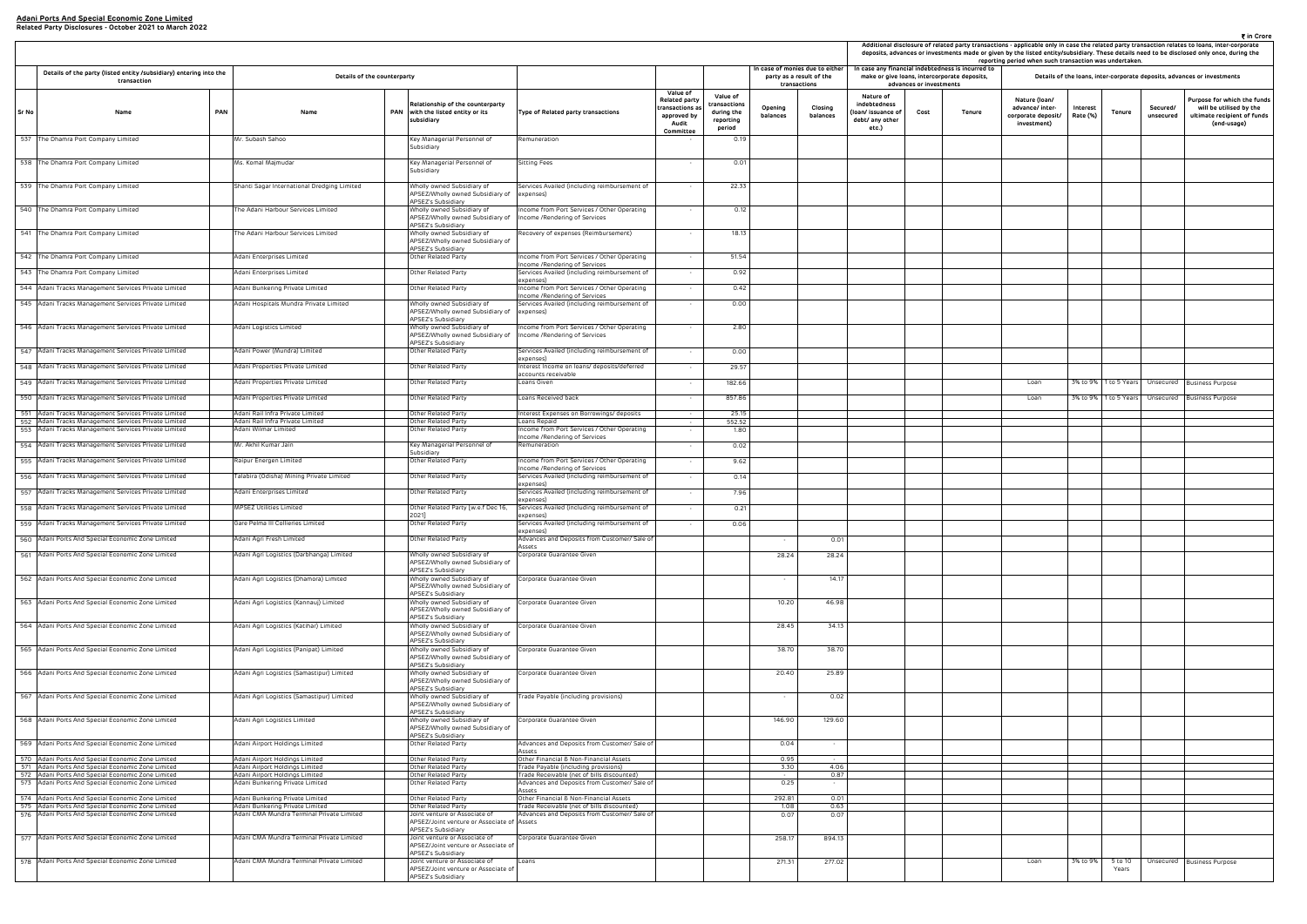| ₹ in Crore<br>Additional disclosure of related party transactions - applicable only in case the related party transaction relates to loans, inter-corporate<br>deposits, advances or investments made or given by the listed entity/subsidiary. These details need to be disclosed only once, during the<br>reporting period when such transaction was undertaken.<br>case any financial indebtedness is incurred to |                                 |                                              |                                                                       |                      |                  |                       |                                                                                                      |  |  |  |  |  |  |
|----------------------------------------------------------------------------------------------------------------------------------------------------------------------------------------------------------------------------------------------------------------------------------------------------------------------------------------------------------------------------------------------------------------------|---------------------------------|----------------------------------------------|-----------------------------------------------------------------------|----------------------|------------------|-----------------------|------------------------------------------------------------------------------------------------------|--|--|--|--|--|--|
|                                                                                                                                                                                                                                                                                                                                                                                                                      |                                 | make or give loans, intercorporate deposits, |                                                                       |                      |                  |                       | Details of the loans, inter-corporate deposits, advances or investments                              |  |  |  |  |  |  |
| Nature of<br>debtedness<br>n/ issuance of<br>bt/ any other<br>etc.)                                                                                                                                                                                                                                                                                                                                                  | advances or investments<br>Cost | Tenure                                       | Nature (Ioan/<br>advance/ inter-<br>corporate deposit/<br>investment) | Interest<br>Rate (%) | Tenure           | Secured/<br>unsecured | Purpose for which the funds<br>will be utilised by the<br>ultimate recipient of funds<br>(end-usage) |  |  |  |  |  |  |
|                                                                                                                                                                                                                                                                                                                                                                                                                      |                                 |                                              |                                                                       |                      |                  |                       |                                                                                                      |  |  |  |  |  |  |
|                                                                                                                                                                                                                                                                                                                                                                                                                      |                                 |                                              |                                                                       |                      |                  |                       |                                                                                                      |  |  |  |  |  |  |
|                                                                                                                                                                                                                                                                                                                                                                                                                      |                                 |                                              | Loan                                                                  | 3% to 9%             | 5 to 16          | Unsecured             | <b>Business Purpose</b>                                                                              |  |  |  |  |  |  |
|                                                                                                                                                                                                                                                                                                                                                                                                                      |                                 |                                              |                                                                       |                      | Years            |                       |                                                                                                      |  |  |  |  |  |  |
|                                                                                                                                                                                                                                                                                                                                                                                                                      |                                 |                                              |                                                                       |                      |                  |                       |                                                                                                      |  |  |  |  |  |  |
|                                                                                                                                                                                                                                                                                                                                                                                                                      |                                 |                                              |                                                                       |                      |                  |                       |                                                                                                      |  |  |  |  |  |  |
|                                                                                                                                                                                                                                                                                                                                                                                                                      |                                 |                                              | Loan                                                                  | 3% to 9%             | 5 to 10<br>Years | Unsecured             | <b>Business Purpose</b>                                                                              |  |  |  |  |  |  |
|                                                                                                                                                                                                                                                                                                                                                                                                                      |                                 |                                              |                                                                       |                      |                  |                       |                                                                                                      |  |  |  |  |  |  |
|                                                                                                                                                                                                                                                                                                                                                                                                                      |                                 |                                              |                                                                       |                      |                  |                       |                                                                                                      |  |  |  |  |  |  |
|                                                                                                                                                                                                                                                                                                                                                                                                                      |                                 |                                              |                                                                       |                      |                  |                       |                                                                                                      |  |  |  |  |  |  |
|                                                                                                                                                                                                                                                                                                                                                                                                                      |                                 |                                              | Loan                                                                  | 0.00%                | 5 to 10          | Unsecured             | <b>Business Purpose</b>                                                                              |  |  |  |  |  |  |
|                                                                                                                                                                                                                                                                                                                                                                                                                      |                                 |                                              |                                                                       |                      | Years            |                       |                                                                                                      |  |  |  |  |  |  |
|                                                                                                                                                                                                                                                                                                                                                                                                                      |                                 |                                              |                                                                       |                      |                  |                       |                                                                                                      |  |  |  |  |  |  |
|                                                                                                                                                                                                                                                                                                                                                                                                                      |                                 |                                              |                                                                       |                      |                  |                       |                                                                                                      |  |  |  |  |  |  |
|                                                                                                                                                                                                                                                                                                                                                                                                                      |                                 |                                              |                                                                       |                      |                  |                       |                                                                                                      |  |  |  |  |  |  |
|                                                                                                                                                                                                                                                                                                                                                                                                                      |                                 |                                              |                                                                       |                      |                  |                       |                                                                                                      |  |  |  |  |  |  |
|                                                                                                                                                                                                                                                                                                                                                                                                                      |                                 |                                              |                                                                       |                      |                  |                       |                                                                                                      |  |  |  |  |  |  |
|                                                                                                                                                                                                                                                                                                                                                                                                                      |                                 |                                              | Loan                                                                  | 3% to 9%             | 5 to 10<br>Years | Unsecured             | <b>Business Purpose</b>                                                                              |  |  |  |  |  |  |
|                                                                                                                                                                                                                                                                                                                                                                                                                      |                                 |                                              |                                                                       |                      |                  |                       |                                                                                                      |  |  |  |  |  |  |
|                                                                                                                                                                                                                                                                                                                                                                                                                      |                                 |                                              |                                                                       |                      |                  |                       |                                                                                                      |  |  |  |  |  |  |
|                                                                                                                                                                                                                                                                                                                                                                                                                      |                                 |                                              | Loan                                                                  | 3% to 9%             | 1 to 5 Years     | Unsecured             | <b>Business Purpose</b>                                                                              |  |  |  |  |  |  |
|                                                                                                                                                                                                                                                                                                                                                                                                                      |                                 |                                              |                                                                       |                      |                  |                       |                                                                                                      |  |  |  |  |  |  |
|                                                                                                                                                                                                                                                                                                                                                                                                                      |                                 |                                              | Loan                                                                  | 3% to 9%             | 5 to 10<br>Years | Unsecured             | <b>Business Purpose</b>                                                                              |  |  |  |  |  |  |
|                                                                                                                                                                                                                                                                                                                                                                                                                      |                                 |                                              |                                                                       |                      |                  |                       |                                                                                                      |  |  |  |  |  |  |
|                                                                                                                                                                                                                                                                                                                                                                                                                      |                                 |                                              |                                                                       |                      |                  |                       |                                                                                                      |  |  |  |  |  |  |
|                                                                                                                                                                                                                                                                                                                                                                                                                      |                                 |                                              |                                                                       |                      |                  |                       |                                                                                                      |  |  |  |  |  |  |
|                                                                                                                                                                                                                                                                                                                                                                                                                      |                                 |                                              |                                                                       |                      |                  |                       |                                                                                                      |  |  |  |  |  |  |
|                                                                                                                                                                                                                                                                                                                                                                                                                      |                                 |                                              |                                                                       |                      |                  |                       |                                                                                                      |  |  |  |  |  |  |
|                                                                                                                                                                                                                                                                                                                                                                                                                      |                                 |                                              |                                                                       |                      |                  |                       |                                                                                                      |  |  |  |  |  |  |

|       |                                                                                   |                                                           |                                                                                                   |                                              |                                                                                                |                                                              |                     |                                                                            |                                                                            |                         |                                                                                                   | Additional disclosure of related party transactions - applicable only in case the related party transaction relates to loans, inter-co<br>deposits, advances or investments made or given by the listed entity/subsidiary. These details need to be disclosed only once, du<br>reporting period when such transaction was undertaken. |                      |                       |                       |                                                                       |
|-------|-----------------------------------------------------------------------------------|-----------------------------------------------------------|---------------------------------------------------------------------------------------------------|----------------------------------------------|------------------------------------------------------------------------------------------------|--------------------------------------------------------------|---------------------|----------------------------------------------------------------------------|----------------------------------------------------------------------------|-------------------------|---------------------------------------------------------------------------------------------------|---------------------------------------------------------------------------------------------------------------------------------------------------------------------------------------------------------------------------------------------------------------------------------------------------------------------------------------|----------------------|-----------------------|-----------------------|-----------------------------------------------------------------------|
|       | Details of the party (listed entity /subsidiary) entering into the<br>transaction | Details of the counterparty                               |                                                                                                   |                                              |                                                                                                |                                                              |                     | n case of monies due to either<br>party as a result of the<br>transactions |                                                                            | advances or investments | In case any financial indebtedness is incurred to<br>make or give loans, intercorporate deposits, |                                                                                                                                                                                                                                                                                                                                       |                      |                       |                       | Details of the loans, inter-corporate deposits, advances or investmen |
| Sr No | Name                                                                              | <b>PAN</b><br>Name                                        | Relationship of the counterparty<br>PAN with the listed entity or its<br>subsidiary               | Type of Related party transactions           | <b>Value of</b><br><b>Related party</b><br>transactions a<br>approved by<br>Audit<br>Committee | Value of<br>ransactions<br>during the<br>reporting<br>period | Opening<br>balances | Closing<br>balances                                                        | Nature of<br>indebtedness<br>loan/ issuance of<br>debt/ any other<br>etc.) | Cost                    | Tenure                                                                                            | Nature (Ioan/<br>advance/ inter-<br>corporate deposit/<br>investment)                                                                                                                                                                                                                                                                 | Interest<br>Rate (%) | Tenure                | Secured/<br>unsecured | Purpose for whic<br>will be utilise<br>ultimate recipie<br>(end-usa   |
|       | 579 Adani Ports And Special Economic Zone Limited                                 | Adani CMA Mundra Terminal Private Limited                 | Joint venture or Associate of<br>APSEZ/Joint venture or Associate of<br>APSEZ's Subsidiary        | Other Financial & Non-Financial Assets       |                                                                                                |                                                              | 65.29               | 51.46                                                                      |                                                                            |                         |                                                                                                   |                                                                                                                                                                                                                                                                                                                                       |                      |                       |                       |                                                                       |
|       | 580 Adani Ports And Special Economic Zone Limited                                 | Adani CMA Mundra Terminal Private Limited                 | Joint venture or Associate of<br>APSEZ/Joint venture or Associate of<br>APSEZ's Subsidiary        | Trade Payable (including provisions)         |                                                                                                |                                                              |                     | 0.40                                                                       |                                                                            |                         |                                                                                                   |                                                                                                                                                                                                                                                                                                                                       |                      |                       |                       |                                                                       |
|       | 581 Adani Ports And Special Economic Zone Limited                                 | Adani CMA Mundra Terminal Private Limited                 | Joint venture or Associate of<br>APSEZ/Joint venture or Associate of<br>APSEZ's Subsidiary        | Trade Receivable (net of bills discounted)   |                                                                                                |                                                              | 15.84               | 19.22                                                                      |                                                                            |                         |                                                                                                   |                                                                                                                                                                                                                                                                                                                                       |                      |                       |                       |                                                                       |
|       | 582 Adani Ports And Special Economic Zone Limited                                 | Adani Ennore Container Terminal Private Limited           | Wholly owned Subsidiary of<br>APSEZ/Wholly owned Subsidiary of<br><b>APSEZ's Subsidiary</b>       | Loans                                        |                                                                                                |                                                              | 362.07              | 344.01                                                                     |                                                                            |                         |                                                                                                   | Loan                                                                                                                                                                                                                                                                                                                                  | 3% to 9%             | 5 to 16<br>Years      |                       | Unsecured Business Purpose                                            |
|       | 583 Adani Ports And Special Economic Zone Limited                                 | Adani Ennore Container Terminal Private Limited           | Wholly owned Subsidiary of<br>APSEZ/Wholly owned Subsidiary of<br>APSEZ's Subsidiary              | Other Financial & Non-Financial Assets       |                                                                                                |                                                              | 6.31                | 15.10                                                                      |                                                                            |                         |                                                                                                   |                                                                                                                                                                                                                                                                                                                                       |                      |                       |                       |                                                                       |
|       | 584 Adani Ports And Special Economic Zone Limited                                 | Adani Hazira Port Limited                                 | Wholly owned Subsidiary of<br>APSEZ/Wholly owned Subsidiary of<br>APSEZ's Subsidiary              | Borrowings                                   |                                                                                                |                                                              | 375.25              | 1,371.30                                                                   |                                                                            |                         |                                                                                                   |                                                                                                                                                                                                                                                                                                                                       |                      |                       |                       |                                                                       |
|       | 585 Adani Ports And Special Economic Zone Limited                                 | Adani Hazira Port Limited                                 | Wholly owned Subsidiary of<br>APSEZ/Wholly owned Subsidiary of<br>APSEZ's Subsidiary              | Corporate Guarantee Given                    |                                                                                                |                                                              | 552.41              | 450.00                                                                     |                                                                            |                         |                                                                                                   |                                                                                                                                                                                                                                                                                                                                       |                      |                       |                       |                                                                       |
|       | 586 Adani Ports And Special Economic Zone Limited                                 | Adani Hazira Port Limited                                 | Wholly owned Subsidiary of<br>APSEZ/Wholly owned Subsidiary of<br>APSEZ's Subsidiary              | Loans                                        |                                                                                                |                                                              | 1,300.00            | 1,300.00                                                                   |                                                                            |                         |                                                                                                   | Loan                                                                                                                                                                                                                                                                                                                                  | 3% to 9%             | 5 to 10<br>Years      |                       | Unsecured Business Purpose                                            |
|       | 587 Adani Ports And Special Economic Zone Limited                                 | Adani Hazira Port Limited                                 | Wholly owned Subsidiary of<br>APSEZ/Wholly owned Subsidiary of<br>APSEZ's Subsidiary              | Other Financial & Non-Financial Assets       |                                                                                                |                                                              | 22.15               | 0.18                                                                       |                                                                            |                         |                                                                                                   |                                                                                                                                                                                                                                                                                                                                       |                      |                       |                       |                                                                       |
|       | 588 Adani Ports And Special Economic Zone Limited                                 | Adani Hazira Port Limited                                 | Wholly owned Subsidiary of<br>APSEZ/Wholly owned Subsidiary of<br><b>APSEZ's Subsidiary</b>       | Other Financial & Non-Financial Liabilities  |                                                                                                |                                                              | 5.57                | 0.51                                                                       |                                                                            |                         |                                                                                                   |                                                                                                                                                                                                                                                                                                                                       |                      |                       |                       |                                                                       |
|       | 589 Adani Ports And Special Economic Zone Limited                                 | Adani Hazira Port Limited                                 | Wholly owned Subsidiary of<br>APSEZ/Wholly owned Subsidiary of<br>APSEZ's Subsidiary              | "rade Payable (including provisions)         |                                                                                                |                                                              | 0.08                | 0.42                                                                       |                                                                            |                         |                                                                                                   |                                                                                                                                                                                                                                                                                                                                       |                      |                       |                       |                                                                       |
|       | 590 Adani Ports And Special Economic Zone Limited                                 | Adani Hazira Port Limited                                 | Wholly owned Subsidiary of<br>APSEZ/Wholly owned Subsidiary of<br>APSEZ's Subsidiary              | rade Receivable (net of bills discounted)    |                                                                                                |                                                              | 3.05                | 3.02                                                                       |                                                                            |                         |                                                                                                   |                                                                                                                                                                                                                                                                                                                                       |                      |                       |                       |                                                                       |
|       | 591 Adani Ports And Special Economic Zone Limited                                 | Adani Hospitals Mundra Private Limited                    | Wholly owned Subsidiary of<br>APSEZ/Wholly owned Subsidiary of<br><b>APSEZ's Subsidiary</b>       | Loans                                        |                                                                                                |                                                              | 13.20               | 5.07                                                                       |                                                                            |                         |                                                                                                   | Loan                                                                                                                                                                                                                                                                                                                                  | 0.00%                | 5 to 10<br>Years      |                       | Unsecured Business Purpose                                            |
|       | 592 Adani Ports And Special Economic Zone Limited                                 | Adani Hospitals Mundra Private Limited                    | Wholly owned Subsidiary of<br>APSEZ/Wholly owned Subsidiary of<br>APSEZ's Subsidiary              | Other Financial & Non-Financial Assets       |                                                                                                |                                                              |                     | 0.08                                                                       |                                                                            |                         |                                                                                                   |                                                                                                                                                                                                                                                                                                                                       |                      |                       |                       |                                                                       |
|       | 593 Adani Ports And Special Economic Zone Limited                                 | Adani Hospitals Mundra Private Limited                    | Wholly owned Subsidiary of<br>APSEZ/Wholly owned Subsidiary of<br>APSEZ's Subsidiary              | Trade Payable (including provisions)         |                                                                                                |                                                              | 3.08                | 0.02                                                                       |                                                                            |                         |                                                                                                   |                                                                                                                                                                                                                                                                                                                                       |                      |                       |                       |                                                                       |
|       | 594 Adani Ports And Special Economic Zone Limited                                 | Adani Hospitals Mundra Private Limited                    | Wholly owned Subsidiary of<br>APSEZ/Wholly owned Subsidiary of<br><b>APSEZ's Subsidiary</b>       | Trade Receivable (net of bills discounted)   |                                                                                                |                                                              | 0.23                | 0.07                                                                       |                                                                            |                         |                                                                                                   |                                                                                                                                                                                                                                                                                                                                       |                      |                       |                       |                                                                       |
|       | 595 Adani Ports And Special Economic Zone Limited                                 | Adani Infra (India) Limited                               | Other Related Party                                                                               | Other Financial & Non-Financial Assets       |                                                                                                |                                                              | 1.16                |                                                                            |                                                                            |                         |                                                                                                   |                                                                                                                                                                                                                                                                                                                                       |                      |                       |                       |                                                                       |
|       | 596 Adani Ports And Special Economic Zone Limited                                 | Adani Infra (India) Limited                               | Other Related Party                                                                               | Trade Receivable (net of bills discounted)   |                                                                                                |                                                              | 0.33                | 2.81                                                                       |                                                                            |                         |                                                                                                   |                                                                                                                                                                                                                                                                                                                                       |                      |                       |                       |                                                                       |
|       | 597 Adani Ports And Special Economic Zone Limited                                 | dani Infrastructure and Developers Private<br>.imited     | Jther Related Party                                                                               | rade Payable (including provisions)          |                                                                                                |                                                              | 0.26                | 0.26                                                                       |                                                                            |                         |                                                                                                   |                                                                                                                                                                                                                                                                                                                                       |                      |                       |                       |                                                                       |
|       | 598 Adani Ports And Special Economic Zone Limited                                 | Adani Infrastructure Management Services Limited          | Other Related Party                                                                               | Advances and Deposits from Customer/ Sale of |                                                                                                |                                                              | 0.23                | 0.23                                                                       |                                                                            |                         |                                                                                                   |                                                                                                                                                                                                                                                                                                                                       |                      |                       |                       |                                                                       |
|       |                                                                                   |                                                           |                                                                                                   | Assets                                       |                                                                                                |                                                              |                     |                                                                            |                                                                            |                         |                                                                                                   |                                                                                                                                                                                                                                                                                                                                       |                      |                       |                       |                                                                       |
|       | 599 Adani Ports And Special Economic Zone Limited                                 | Adani International Container Terminal Private<br>Limited | Joint venture or Associate of<br>APSEZ/Joint venture or Associate of Assets<br>APSEZ's Subsidiary | Advances and Deposits from Customer/ Sale of |                                                                                                |                                                              | 0.21                | 0.20                                                                       |                                                                            |                         |                                                                                                   |                                                                                                                                                                                                                                                                                                                                       |                      |                       |                       |                                                                       |
|       | 600 Adani Ports And Special Economic Zone Limited                                 | Adani International Container Terminal Private<br>.imited | Joint venture or Associate of<br>APSEZ/Joint venture or Associate of<br>APSEZ's Subsidiary        | Loans                                        |                                                                                                |                                                              | 365.78              | 260.83                                                                     |                                                                            |                         |                                                                                                   | Loan                                                                                                                                                                                                                                                                                                                                  | 3% to 9%             | 5 to 10<br>Years      |                       | Unsecured Business Purpose                                            |
|       | 601 Adani Ports And Special Economic Zone Limited                                 | Adani International Container Terminal Private<br>Limited | Joint venture or Associate of<br>APSEZ/Joint venture or Associate of<br>APSEZ's Subsidiary        | Other Financial & Non-Financial Assets       |                                                                                                |                                                              | 41.44               | 8.98                                                                       |                                                                            |                         |                                                                                                   |                                                                                                                                                                                                                                                                                                                                       |                      |                       |                       |                                                                       |
|       | 602 Adani Ports And Special Economic Zone Limited                                 | Adani International Container Terminal Private<br>Limited | Joint venture or Associate of<br>APSEZ/Joint venture or Associate of<br>APSEZ's Subsidiary        | Trade Payable (including provisions)         |                                                                                                |                                                              |                     | 0.48                                                                       |                                                                            |                         |                                                                                                   |                                                                                                                                                                                                                                                                                                                                       |                      |                       |                       |                                                                       |
|       | 603 Adani Ports And Special Economic Zone Limited                                 | Adani International Container Terminal Private<br>Limited | Joint venture or Associate of<br>APSEZ/Joint venture or Associate of<br>APSEZ's Subsidiary        | rade Receivable (net of bills discounted)    |                                                                                                |                                                              | 5.97                | 45.52                                                                      |                                                                            |                         |                                                                                                   |                                                                                                                                                                                                                                                                                                                                       |                      |                       |                       |                                                                       |
|       | 604 Adani Ports And Special Economic Zone Limited                                 | Adani International Ports Holdings Pte Limited            | Wholly owned Subsidiary of<br>APSEZ/Wholly owned Subsidiary of<br>PSEZ's Subsidiary               | Loans                                        |                                                                                                |                                                              |                     | 116.49                                                                     |                                                                            |                         |                                                                                                   | Loan                                                                                                                                                                                                                                                                                                                                  |                      | 3% to 9% 1 to 5 Years |                       | Unsecured Business Purpose                                            |
|       | 605 Adani Ports And Special Economic Zone Limited                                 | Adani International Ports Holdings Pte Limited            | Wholly owned Subsidiary of<br>APSEZ/Wholly owned Subsidiary of<br>APSEZ's Subsidiary              | Other Financial & Non-Financial Assets       |                                                                                                |                                                              |                     | 0.34                                                                       |                                                                            |                         |                                                                                                   |                                                                                                                                                                                                                                                                                                                                       |                      |                       |                       |                                                                       |
|       | 606 Adani Ports And Special Economic Zone Limited                                 | Adani Kandla Bulk Terminal Private Limited                | Wholly owned Subsidiary of<br>APSEZ/Wholly owned Subsidiary of<br>APSEZ's Subsidiary              | Loans                                        |                                                                                                |                                                              | 811.87              | 676.83                                                                     |                                                                            |                         |                                                                                                   | Loan                                                                                                                                                                                                                                                                                                                                  | 3% to 9%             | 5 to 10<br>Years      |                       | Unsecured Business Purpose                                            |
|       | 607 Adani Ports And Special Economic Zone Limited                                 | Adani Kandla Bulk Terminal Private Limited                | Wholly owned Subsidiary of<br>APSEZ/Wholly owned Subsidiary of<br>APSEZ's Subsidiary              | Other Financial & Non-Financial Assets       |                                                                                                |                                                              | 71.28               | $\sim$                                                                     |                                                                            |                         |                                                                                                   |                                                                                                                                                                                                                                                                                                                                       |                      |                       |                       |                                                                       |
|       | 608 Adani Ports And Special Economic Zone Limited                                 | Adani Kandla Bulk Terminal Private Limited                | Vholly owned Subsidiary of<br>APSEZ/Wholly owned Subsidiary of<br>APSEZ's Subsidiary              | Trade Payable (including provisions)         |                                                                                                |                                                              | 0.92                | 2.36                                                                       |                                                                            |                         |                                                                                                   |                                                                                                                                                                                                                                                                                                                                       |                      |                       |                       |                                                                       |
|       | 609 Adani Ports And Special Economic Zone Limited                                 | Adani Kattupalli Port Limited                             | Wholly owned Subsidiary of<br>APSEZ/Wholly owned Subsidiary of<br>APSEZ's Subsidiary              | Borrowings                                   |                                                                                                |                                                              | 2.71                | 3.24                                                                       |                                                                            |                         |                                                                                                   |                                                                                                                                                                                                                                                                                                                                       |                      |                       |                       |                                                                       |
|       | 610 Adani Ports And Special Economic Zone Limited                                 | Adani Kattupalli Port Limited                             | Wholly owned Subsidiary of<br>APSEZ/Wholly owned Subsidiary of<br>APSEZ's Subsidiary              | Other Financial & Non-Financial Liabilities  |                                                                                                |                                                              | 0.01                | 0.08                                                                       |                                                                            |                         |                                                                                                   |                                                                                                                                                                                                                                                                                                                                       |                      |                       |                       |                                                                       |
|       | 611 Adani Ports And Special Economic Zone Limited                                 | Adani Krishnapatnam Container Terminal Private            | Wholly owned Subsidiary of                                                                        | Other Financial & Non-Financial Assets       |                                                                                                |                                                              |                     | 0.01                                                                       |                                                                            |                         |                                                                                                   |                                                                                                                                                                                                                                                                                                                                       |                      |                       |                       |                                                                       |
|       |                                                                                   | .imited                                                   | APSEZ/Wholly owned Subsidiary of<br>APSEZ's Subsidiary                                            |                                              |                                                                                                |                                                              |                     |                                                                            |                                                                            |                         |                                                                                                   |                                                                                                                                                                                                                                                                                                                                       |                      |                       |                       |                                                                       |
|       | 612 Adani Ports And Special Economic Zone Limited                                 | Adani Logistics Limited                                   | Wholly owned Subsidiary of<br>APSEZ/Wholly owned Subsidiary of Assets                             | Advances and Deposits from Customer/ Sale of |                                                                                                |                                                              | 0.10                |                                                                            |                                                                            |                         |                                                                                                   |                                                                                                                                                                                                                                                                                                                                       |                      |                       |                       |                                                                       |
|       |                                                                                   |                                                           | APSEZ's Subsidiary                                                                                |                                              |                                                                                                |                                                              |                     |                                                                            |                                                                            |                         |                                                                                                   |                                                                                                                                                                                                                                                                                                                                       |                      |                       |                       |                                                                       |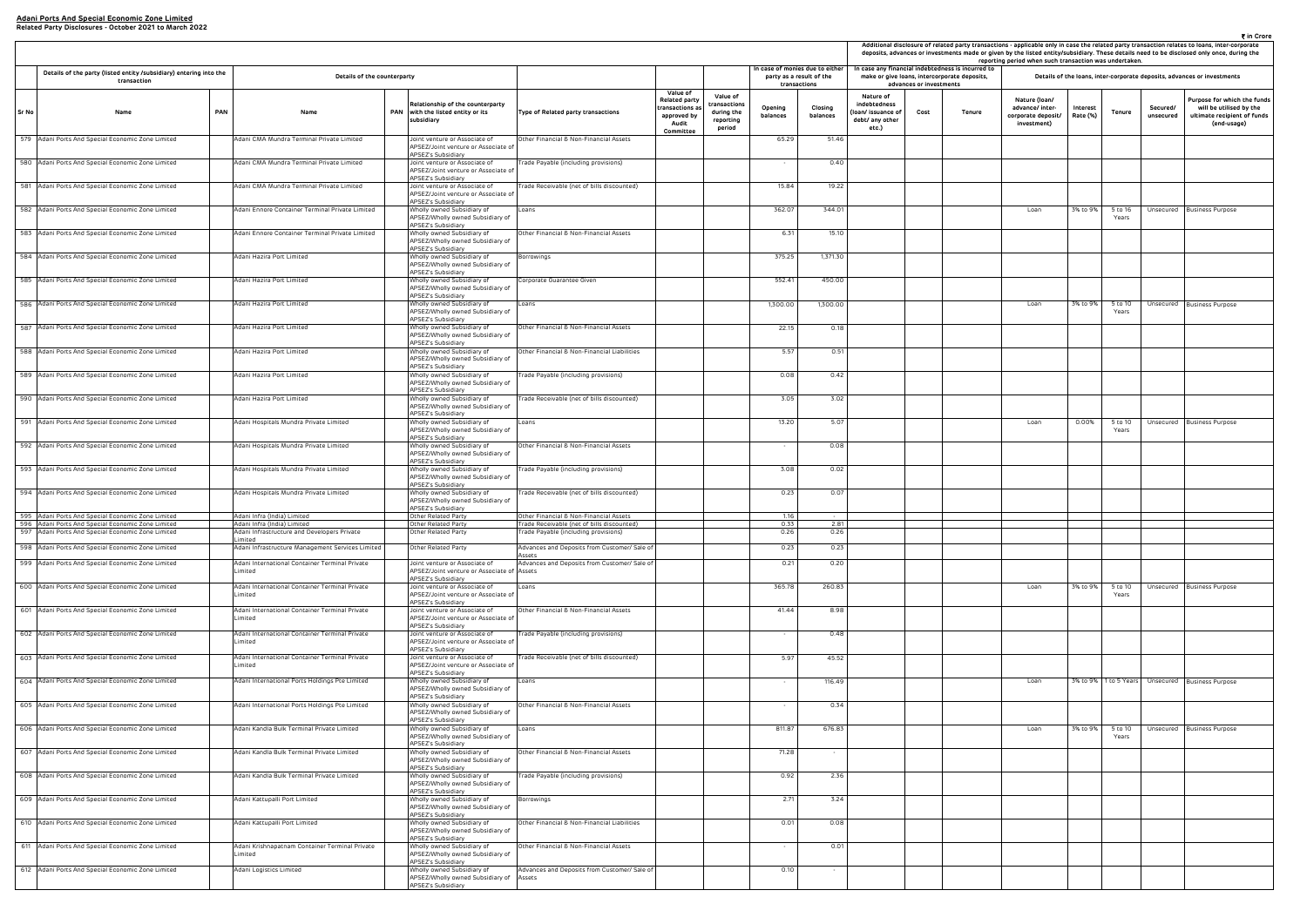| ₹ in Crore<br>Additional disclosure of related party transactions - applicable only in case the related party transaction relates to loans, inter-corporate<br>deposits, advances or investments made or given by the listed entity/subsidiary. These details need to be disclosed only once, during the<br>reporting period when such transaction was undertaken.<br>case any financial indebtedness is incurred to |                         |                                              |                                                                       |                      |                        |                       |                                                                                                      |  |  |  |  |  |  |
|----------------------------------------------------------------------------------------------------------------------------------------------------------------------------------------------------------------------------------------------------------------------------------------------------------------------------------------------------------------------------------------------------------------------|-------------------------|----------------------------------------------|-----------------------------------------------------------------------|----------------------|------------------------|-----------------------|------------------------------------------------------------------------------------------------------|--|--|--|--|--|--|
|                                                                                                                                                                                                                                                                                                                                                                                                                      | advances or investments | make or give Ioans, intercorporate deposits, |                                                                       |                      |                        |                       | Details of the loans, inter-corporate deposits, advances or investments                              |  |  |  |  |  |  |
| Nature of<br>debtedness<br>n/ issuance of<br>bt/ any other<br>etc.)                                                                                                                                                                                                                                                                                                                                                  | Cost                    | Tenure                                       | Nature (Ioan/<br>advance/ inter-<br>corporate deposit/<br>investment) | Interest<br>Rate (%) | Tenure                 | Secured/<br>unsecured | Purpose for which the funds<br>will be utilised by the<br>ultimate recipient of funds<br>(end-usage) |  |  |  |  |  |  |
|                                                                                                                                                                                                                                                                                                                                                                                                                      |                         |                                              | Loan                                                                  | 3% to 9%             | 1 to 5 Years           | Unsecured             | <b>Business Purpose</b>                                                                              |  |  |  |  |  |  |
|                                                                                                                                                                                                                                                                                                                                                                                                                      |                         |                                              |                                                                       |                      |                        |                       |                                                                                                      |  |  |  |  |  |  |
|                                                                                                                                                                                                                                                                                                                                                                                                                      |                         |                                              |                                                                       |                      |                        |                       |                                                                                                      |  |  |  |  |  |  |
|                                                                                                                                                                                                                                                                                                                                                                                                                      |                         |                                              |                                                                       |                      |                        |                       |                                                                                                      |  |  |  |  |  |  |
|                                                                                                                                                                                                                                                                                                                                                                                                                      |                         |                                              |                                                                       |                      |                        |                       |                                                                                                      |  |  |  |  |  |  |
|                                                                                                                                                                                                                                                                                                                                                                                                                      |                         |                                              |                                                                       |                      |                        |                       |                                                                                                      |  |  |  |  |  |  |
|                                                                                                                                                                                                                                                                                                                                                                                                                      |                         |                                              |                                                                       |                      |                        |                       |                                                                                                      |  |  |  |  |  |  |
|                                                                                                                                                                                                                                                                                                                                                                                                                      |                         |                                              |                                                                       |                      |                        |                       |                                                                                                      |  |  |  |  |  |  |
|                                                                                                                                                                                                                                                                                                                                                                                                                      |                         |                                              |                                                                       |                      |                        |                       |                                                                                                      |  |  |  |  |  |  |
|                                                                                                                                                                                                                                                                                                                                                                                                                      |                         |                                              |                                                                       |                      |                        |                       |                                                                                                      |  |  |  |  |  |  |
|                                                                                                                                                                                                                                                                                                                                                                                                                      |                         |                                              |                                                                       |                      |                        |                       |                                                                                                      |  |  |  |  |  |  |
|                                                                                                                                                                                                                                                                                                                                                                                                                      |                         |                                              | Loan                                                                  |                      | 3% to 9% 7 to 11 Years | Unsecured             | <b>Business Purpose</b>                                                                              |  |  |  |  |  |  |
|                                                                                                                                                                                                                                                                                                                                                                                                                      |                         |                                              |                                                                       |                      |                        |                       |                                                                                                      |  |  |  |  |  |  |
|                                                                                                                                                                                                                                                                                                                                                                                                                      |                         |                                              |                                                                       |                      |                        |                       |                                                                                                      |  |  |  |  |  |  |
|                                                                                                                                                                                                                                                                                                                                                                                                                      |                         |                                              |                                                                       |                      |                        |                       |                                                                                                      |  |  |  |  |  |  |
|                                                                                                                                                                                                                                                                                                                                                                                                                      |                         |                                              |                                                                       |                      |                        |                       |                                                                                                      |  |  |  |  |  |  |
|                                                                                                                                                                                                                                                                                                                                                                                                                      |                         |                                              |                                                                       |                      |                        |                       |                                                                                                      |  |  |  |  |  |  |
|                                                                                                                                                                                                                                                                                                                                                                                                                      |                         |                                              |                                                                       |                      |                        |                       |                                                                                                      |  |  |  |  |  |  |
|                                                                                                                                                                                                                                                                                                                                                                                                                      |                         |                                              |                                                                       |                      |                        |                       |                                                                                                      |  |  |  |  |  |  |
|                                                                                                                                                                                                                                                                                                                                                                                                                      |                         |                                              |                                                                       |                      |                        |                       |                                                                                                      |  |  |  |  |  |  |
|                                                                                                                                                                                                                                                                                                                                                                                                                      |                         |                                              |                                                                       |                      |                        |                       |                                                                                                      |  |  |  |  |  |  |
|                                                                                                                                                                                                                                                                                                                                                                                                                      |                         |                                              |                                                                       |                      |                        |                       |                                                                                                      |  |  |  |  |  |  |
|                                                                                                                                                                                                                                                                                                                                                                                                                      |                         |                                              |                                                                       |                      |                        |                       |                                                                                                      |  |  |  |  |  |  |
|                                                                                                                                                                                                                                                                                                                                                                                                                      |                         |                                              |                                                                       |                      |                        |                       |                                                                                                      |  |  |  |  |  |  |
|                                                                                                                                                                                                                                                                                                                                                                                                                      |                         |                                              |                                                                       |                      |                        |                       |                                                                                                      |  |  |  |  |  |  |
|                                                                                                                                                                                                                                                                                                                                                                                                                      |                         |                                              |                                                                       |                      |                        |                       |                                                                                                      |  |  |  |  |  |  |
|                                                                                                                                                                                                                                                                                                                                                                                                                      |                         |                                              |                                                                       |                      |                        |                       |                                                                                                      |  |  |  |  |  |  |
|                                                                                                                                                                                                                                                                                                                                                                                                                      |                         |                                              |                                                                       |                      |                        |                       |                                                                                                      |  |  |  |  |  |  |
|                                                                                                                                                                                                                                                                                                                                                                                                                      |                         |                                              |                                                                       |                      |                        |                       |                                                                                                      |  |  |  |  |  |  |
|                                                                                                                                                                                                                                                                                                                                                                                                                      |                         |                                              |                                                                       |                      |                        |                       |                                                                                                      |  |  |  |  |  |  |
|                                                                                                                                                                                                                                                                                                                                                                                                                      |                         |                                              |                                                                       |                      |                        |                       |                                                                                                      |  |  |  |  |  |  |
|                                                                                                                                                                                                                                                                                                                                                                                                                      |                         |                                              |                                                                       |                      |                        |                       |                                                                                                      |  |  |  |  |  |  |
|                                                                                                                                                                                                                                                                                                                                                                                                                      |                         |                                              | Loan                                                                  | 0.00%                | 10 to 15<br>Years      | Unsecured             | Business Purpose                                                                                     |  |  |  |  |  |  |
|                                                                                                                                                                                                                                                                                                                                                                                                                      |                         |                                              |                                                                       |                      |                        |                       |                                                                                                      |  |  |  |  |  |  |

|       |                                                                                                        |            |                                                                      |     |                                                                                                   |                                                                                            |                                                                                         |                                                               | reporting period when such transaction was undertaken.                      |                     | Additional disclosure of related party transactions - applicable only in case the related party transaction relates to loans, inter-co<br>deposits, advances or investments made or given by the listed entity/subsidiary. These details need to be disclosed only once, du |                         |                                                                                                   |                                                                       |                                |                                                                                              |
|-------|--------------------------------------------------------------------------------------------------------|------------|----------------------------------------------------------------------|-----|---------------------------------------------------------------------------------------------------|--------------------------------------------------------------------------------------------|-----------------------------------------------------------------------------------------|---------------------------------------------------------------|-----------------------------------------------------------------------------|---------------------|-----------------------------------------------------------------------------------------------------------------------------------------------------------------------------------------------------------------------------------------------------------------------------|-------------------------|---------------------------------------------------------------------------------------------------|-----------------------------------------------------------------------|--------------------------------|----------------------------------------------------------------------------------------------|
|       | Details of the party (listed entity /subsidiary) entering into the<br>transaction                      |            | Details of the counterparty                                          |     |                                                                                                   |                                                                                            |                                                                                         |                                                               | In case of monies due to either<br>party as a result of the<br>transactions |                     |                                                                                                                                                                                                                                                                             | advances or investments | In case any financial indebtedness is incurred to<br>make or give loans, intercorporate deposits, |                                                                       |                                | Details of the loans, inter-corporate deposits, advances or investmen                        |
| Sr No | Name                                                                                                   | <b>PAN</b> | Name                                                                 | PAN | Relationship of the counterparty<br>with the listed entity or its<br>subsidiary                   | Type of Related party transactions                                                         | Value of<br><b>Related party</b><br>ransactions a:<br>approved by<br>Audit<br>Committee | Value of<br>transactions<br>during the<br>reporting<br>period | Opening<br>balances                                                         | Closing<br>balances | Nature of<br>indebtedness<br>loan/ issuance of<br>debt/ any other<br>etc.)                                                                                                                                                                                                  | Cost                    | Tenure                                                                                            | Nature (Ioan/<br>advance/ inter-<br>corporate deposit/<br>investment) | Interest<br>Tenure<br>Rate (%) | Purpose for whic<br>will be utilise<br>Secured/<br>ultimate recipie<br>unsecured<br>(end-usa |
|       | 613 Adani Ports And Special Economic Zone Limited                                                      |            | Adani Logistics Limited                                              |     | Wholly owned Subsidiary of<br>APSEZ/Wholly owned Subsidiary of<br><b>APSEZ's Subsidiary</b>       | Loans                                                                                      |                                                                                         |                                                               | 13.50                                                                       | 135.93              |                                                                                                                                                                                                                                                                             |                         |                                                                                                   | Loan                                                                  | 1 to 5 Years<br>3% to 9%       | <b>Business Purpose</b><br>Unsecured                                                         |
|       | 614 Adani Ports And Special Economic Zone Limited                                                      |            | Adani Logistics Limited                                              |     | Wholly owned Subsidiary of<br>APSEZ/Wholly owned Subsidiary of<br>APSEZ's Subsidiary              | Other Financial & Non-Financial Assets                                                     |                                                                                         |                                                               | 3.96                                                                        | 0.49                |                                                                                                                                                                                                                                                                             |                         |                                                                                                   |                                                                       |                                |                                                                                              |
|       | 615 Adani Ports And Special Economic Zone Limited                                                      |            | Adani Logistics Limited                                              |     | Wholly owned Subsidiary of<br>APSEZ/Wholly owned Subsidiary of<br><b>APSEZ's Subsidiary</b>       | Other Financial & Non-Financial Liabilities                                                |                                                                                         |                                                               | 0.01                                                                        | 2.09                |                                                                                                                                                                                                                                                                             |                         |                                                                                                   |                                                                       |                                |                                                                                              |
|       | 616 Adani Ports And Special Economic Zone Limited                                                      |            | Adani Logistics Limited                                              |     | Wholly owned Subsidiary of<br>APSEZ/Wholly owned Subsidiary of                                    | [rade Payable (including provisions)                                                       |                                                                                         |                                                               | 0.68                                                                        | 0.01                |                                                                                                                                                                                                                                                                             |                         |                                                                                                   |                                                                       |                                |                                                                                              |
|       | 617 Adani Ports And Special Economic Zone Limited                                                      |            | Adani Logistics Limited                                              |     | APSEZ's Subsidiary<br>Wholly owned Subsidiary of<br>APSEZ/Wholly owned Subsidiary of              | [rade Receivable (net of bills discounted)                                                 |                                                                                         |                                                               | 9.84                                                                        | 6.72                |                                                                                                                                                                                                                                                                             |                         |                                                                                                   |                                                                       |                                |                                                                                              |
|       | 618 Adani Ports And Special Economic Zone Limited                                                      |            | Adani Logistics Services Private Limited                             |     | APSEZ's Subsidiary<br>Subsidiary of APSEZ/Subsidiary of Borrowings<br><b>APSEZ's Subsidiary</b>   |                                                                                            |                                                                                         |                                                               | 67.25                                                                       | 98.80               |                                                                                                                                                                                                                                                                             |                         |                                                                                                   |                                                                       |                                |                                                                                              |
|       | 619 Adani Ports And Special Economic Zone Limited                                                      |            | Adani Logistics Services Private Limited                             |     | Subsidiary of APSEZ/Subsidiary of<br><b>APSEZ's Subsidiary</b>                                    | Other Financial & Non-Financial Liabilities                                                |                                                                                         |                                                               | 1.16                                                                        | 1.53                |                                                                                                                                                                                                                                                                             |                         |                                                                                                   |                                                                       |                                |                                                                                              |
|       | 620 Adani Ports And Special Economic Zone Limited                                                      |            | Adani Logistics Services Private Limited                             |     | subsidiary of APSEZ/Subsidiary of                                                                 | Trade Payable (including provisions)                                                       |                                                                                         |                                                               | 1.27                                                                        | 3.79                |                                                                                                                                                                                                                                                                             |                         |                                                                                                   |                                                                       |                                |                                                                                              |
|       | 621 Adani Ports And Special Economic Zone Limited                                                      |            | Adani Mundra SEZ Infrastructure Private Limited                      |     | APSEZ's Subsidiary<br>Other Related Party                                                         | Advances and Deposits from Customer/ Sale of                                               |                                                                                         |                                                               | 1.15                                                                        | 1.15                |                                                                                                                                                                                                                                                                             |                         |                                                                                                   |                                                                       |                                |                                                                                              |
|       | 622 Adani Ports And Special Economic Zone Limited                                                      |            | Adani Mundra SEZ Infrastructure Private Limited                      |     | Other Related Party                                                                               | Assets<br>Capital Advances                                                                 |                                                                                         |                                                               | 13.19                                                                       | 13.19               |                                                                                                                                                                                                                                                                             |                         |                                                                                                   |                                                                       |                                |                                                                                              |
|       | 623 Adani Ports And Special Economic Zone Limited                                                      |            | Adani Mundra SEZ Infrastructure Private Limited                      |     | Other Related Party                                                                               | Other Financial & Non-Financial Assets                                                     |                                                                                         |                                                               | 19.75                                                                       | 19.75               |                                                                                                                                                                                                                                                                             |                         |                                                                                                   |                                                                       |                                |                                                                                              |
|       |                                                                                                        |            |                                                                      |     |                                                                                                   |                                                                                            |                                                                                         |                                                               |                                                                             |                     |                                                                                                                                                                                                                                                                             |                         |                                                                                                   |                                                                       |                                |                                                                                              |
|       | 624 Adani Ports And Special Economic Zone Limited                                                      |            | Adani Mundra SEZ Infrastructure Private Limited                      |     | Other Related Party                                                                               | Other Financial & Non-Financial Liabilities                                                |                                                                                         |                                                               | $\sim$                                                                      | 12.06               |                                                                                                                                                                                                                                                                             |                         |                                                                                                   |                                                                       |                                |                                                                                              |
|       | 625 Adani Ports And Special Economic Zone Limited                                                      |            | Adani Mundra SEZ Infrastructure Private Limited                      |     | Other Related Party                                                                               | Trade Payable (including provisions)                                                       |                                                                                         |                                                               | 0.98                                                                        | $\sim$              |                                                                                                                                                                                                                                                                             |                         |                                                                                                   |                                                                       |                                |                                                                                              |
|       | 626 Adani Ports And Special Economic Zone Limited                                                      |            | Adani Murmugao Port Terminal Private Limited                         |     | Wholly owned Subsidiary of<br>APSEZ/Wholly owned Subsidiary of<br>APSEZ's Subsidiary              | Loans                                                                                      |                                                                                         |                                                               | 428.74                                                                      | 427.53              |                                                                                                                                                                                                                                                                             |                         |                                                                                                   | Loan                                                                  |                                | 3% to 9% 7 to 11 Years Unsecured Business Purpose                                            |
|       | 627 Adani Ports And Special Economic Zone Limited                                                      |            | Adani Murmugao Port Terminal Private Limited                         |     | Wholly owned Subsidiary of<br>APSEZ/Wholly owned Subsidiary of<br><b>APSEZ's Subsidiary</b>       | Other Financial & Non-Financial Assets                                                     |                                                                                         |                                                               | 14.44                                                                       | 29.87               |                                                                                                                                                                                                                                                                             |                         |                                                                                                   |                                                                       |                                |                                                                                              |
|       | 628 Adani Ports And Special Economic Zone Limited                                                      |            | Adani Murmugao Port Terminal Private Limited                         |     | Wholly owned Subsidiary of<br>APSEZ/Wholly owned Subsidiary of<br>APSEZ's Subsidiary              | Other Financial & Non-Financial Liabilities                                                |                                                                                         |                                                               |                                                                             | 5.30                |                                                                                                                                                                                                                                                                             |                         |                                                                                                   |                                                                       |                                |                                                                                              |
|       | 629 Adani Ports And Special Economic Zone Limited                                                      |            | Adani Murmugao Port Terminal Private Limited                         |     | Wholly owned Subsidiary of<br>APSEZ/Wholly owned Subsidiary of<br>APSEZ's Subsidiary              | Trade Payable (including provisions)                                                       |                                                                                         |                                                               | 0.05                                                                        | 0.05                |                                                                                                                                                                                                                                                                             |                         |                                                                                                   |                                                                       |                                |                                                                                              |
|       | 630 Adani Ports And Special Economic Zone Limited                                                      |            | Adani NYK Auto Logistics Solutions Private Limited                   |     | Joint venture or Associate of<br>APSEZ/Joint venture or Associate of<br>APSEZ's Subsidiary        | Other Financial & Non-Financial Assets                                                     |                                                                                         |                                                               |                                                                             | 0.33                |                                                                                                                                                                                                                                                                             |                         |                                                                                                   |                                                                       |                                |                                                                                              |
|       | 631 Adani Ports And Special Economic Zone Limited                                                      |            | Adani Petronet (Dahej) Port Private Limited                          |     | Subsidiary of APSEZ/Subsidiary of<br>APSEZ's Subsidiary                                           | Other Financial & Non-Financial Assets                                                     |                                                                                         |                                                               | 0.01                                                                        | 0.11                |                                                                                                                                                                                                                                                                             |                         |                                                                                                   |                                                                       |                                |                                                                                              |
|       | 632 Adani Ports And Special Economic Zone Limited                                                      |            | Adani Power (Mundra) Limited                                         |     | Other Related Party                                                                               | Advances and Deposits from Customer/ Sale of                                               |                                                                                         |                                                               | 0.16                                                                        | 0.16                |                                                                                                                                                                                                                                                                             |                         |                                                                                                   |                                                                       |                                |                                                                                              |
|       | 633 Adani Ports And Special Economic Zone Limited                                                      |            | Adani Power (Mundra) Limited                                         |     | Other Related Party                                                                               | Assets<br>Other Financial & Non-Financial Assets                                           |                                                                                         |                                                               | 104.12                                                                      | 112.20              |                                                                                                                                                                                                                                                                             |                         |                                                                                                   |                                                                       |                                |                                                                                              |
|       | 634 Adani Ports And Special Economic Zone Limited<br>635 Adani Ports And Special Economic Zone Limited |            | Adani Power (Mundra) Limited<br>Adani Power (Mundra) Limited         |     | Other Related Party<br>Other Related Party                                                        | rade Payable (including provisions)<br>rade Receivable (net of bills discounted)           |                                                                                         |                                                               | 22.34<br>287.11                                                             | 32.68<br>225.84     |                                                                                                                                                                                                                                                                             |                         |                                                                                                   |                                                                       |                                |                                                                                              |
|       | 636 Adani Ports And Special Economic Zone Limited                                                      |            | Adani Power Limited                                                  |     | Other Related Party                                                                               | Other Financial & Non-Financial Assets                                                     |                                                                                         |                                                               | 0.35                                                                        |                     |                                                                                                                                                                                                                                                                             |                         |                                                                                                   |                                                                       |                                |                                                                                              |
|       | 637 Adani Ports And Special Economic Zone Limited<br>638 Adani Ports And Special Economic Zone Limited |            | Adani Power Limited<br>Adani Power Maharashtra Limited               |     | Other Related Party<br>Other Related Party                                                        | [rade Receivable (net of bills discounted)<br>Other Financial & Non-Financial Assets       |                                                                                         |                                                               | $\sim 10^{-1}$<br>0.74                                                      | 0.19<br>$\sim$      |                                                                                                                                                                                                                                                                             |                         |                                                                                                   |                                                                       |                                |                                                                                              |
|       | 639 Adani Ports And Special Economic Zone Limited                                                      |            | Adani Power Maharashtra Limited                                      |     | Other Related Party                                                                               | 'rade Receivable (net of bills discounted)                                                 |                                                                                         |                                                               |                                                                             | 1.58                |                                                                                                                                                                                                                                                                             |                         |                                                                                                   |                                                                       |                                |                                                                                              |
|       | 640 Adani Ports And Special Economic Zone Limited                                                      |            | Adani Power Rajasthan Limited                                        |     | Other Related Party                                                                               | Advances and Deposits from Customer/ Sale of<br>Assets                                     |                                                                                         |                                                               | 0.04                                                                        | 0.04                |                                                                                                                                                                                                                                                                             |                         |                                                                                                   |                                                                       |                                |                                                                                              |
|       | 641 Adani Ports And Special Economic Zone Limited<br>642 Adani Ports And Special Economic Zone Limited |            | Adani Power Raiasthan Limited<br>Adani Power Rajasthan Limited       |     | Other Related Party<br>Other Related Party                                                        | Other Financial & Non-Financial Assets<br>Trade Receivable (net of bills discounted)       |                                                                                         |                                                               | 1.05<br>0.01                                                                | 0.71<br>0.18        |                                                                                                                                                                                                                                                                             |                         |                                                                                                   |                                                                       |                                |                                                                                              |
|       | 643 Adani Ports And Special Economic Zone Limited                                                      |            | Adani Properties Private Limited                                     |     | Other Related Party                                                                               | Advances and Deposits from Customer/ Sale of                                               |                                                                                         |                                                               | 0.06                                                                        | 0.06                |                                                                                                                                                                                                                                                                             |                         |                                                                                                   |                                                                       |                                |                                                                                              |
|       | 644 Adani Ports And Special Economic Zone Limited                                                      |            | Adani Properties Private Limited                                     |     | Other Related Party                                                                               | Assets<br>Other Financial & Non-Financial Assets                                           |                                                                                         |                                                               | 146.13                                                                      | 135.98              |                                                                                                                                                                                                                                                                             |                         |                                                                                                   |                                                                       |                                |                                                                                              |
|       | 645 Adani Ports And Special Economic Zone Limited<br>646 Adani Ports And Special Economic Zone Limited |            | Adani Properties Private Limited<br>Adani Properties Private Limited |     | Other Related Party<br>Other Related Party                                                        | rade Payable (including provisions)<br>Trade Receivable (net of bills discounted)          |                                                                                         |                                                               | 4.85<br>$\sim$                                                              | 0.96<br>0.08        |                                                                                                                                                                                                                                                                             |                         |                                                                                                   |                                                                       |                                |                                                                                              |
|       | 647 Adani Ports And Special Economic Zone Limited                                                      |            | Adani Rail Infra Private Limited                                     |     | Other Related Party                                                                               | <b>Borrowings</b>                                                                          |                                                                                         |                                                               | 279.81                                                                      | $\sim$              |                                                                                                                                                                                                                                                                             |                         |                                                                                                   |                                                                       |                                |                                                                                              |
|       | 648 Adani Ports And Special Economic Zone Limited<br>649 Adani Ports And Special Economic Zone Limited |            | Adani Renewable Energy (KA) Limited<br>Adani Road Transport Limited  |     | Other Related Party<br>Other Related Party                                                        | 'rade Receivable (net of bills discounted)<br>Advances and Deposits from Customer/ Sale of |                                                                                         |                                                               | 0.46<br>0.24                                                                | 0.46<br>0.24        |                                                                                                                                                                                                                                                                             |                         |                                                                                                   |                                                                       |                                |                                                                                              |
|       |                                                                                                        |            |                                                                      |     |                                                                                                   | Assets<br>Other Financial & Non-Financial Assets                                           |                                                                                         |                                                               |                                                                             |                     |                                                                                                                                                                                                                                                                             |                         |                                                                                                   |                                                                       |                                |                                                                                              |
|       | 650 Adani Ports And Special Economic Zone Limited<br>651 Adani Ports And Special Economic Zone Limited |            | Adani Road Transport Limited<br>Adani Road Transport Limited         |     | Other Related Party<br>Other Related Party                                                        | 'rade Receivable (net of bills discounted)                                                 |                                                                                         |                                                               | 0.80<br>0.24                                                                | 1.95                |                                                                                                                                                                                                                                                                             |                         |                                                                                                   |                                                                       |                                |                                                                                              |
|       | 652 Adani Ports And Special Economic Zone Limited                                                      |            | Adani Total Gas Limited                                              |     | Other Related Party                                                                               | Advances and Deposits from Customer/ Sale of<br>Assets                                     |                                                                                         |                                                               | 0.43                                                                        | 0.43                |                                                                                                                                                                                                                                                                             |                         |                                                                                                   |                                                                       |                                |                                                                                              |
|       | 653 Adani Ports And Special Economic Zone Limited<br>654 Adani Ports And Special Economic Zone Limited |            | Adani Total Gas Limited<br>Adani Total Gas Limited                   |     | Other Related Party<br>Other Related Party                                                        | Other Financial & Non-Financial Assets<br>[rade Payable (including provisions)             |                                                                                         |                                                               | 1.20<br>0.12                                                                | 0.11<br>0.06        |                                                                                                                                                                                                                                                                             |                         |                                                                                                   |                                                                       |                                |                                                                                              |
|       | 655 Adani Ports And Special Economic Zone Limited                                                      |            | Adani Total Gas Limited                                              |     | Other Related Party                                                                               | [rade Receivable (net of bills discounted)                                                 |                                                                                         |                                                               |                                                                             | 0.58                |                                                                                                                                                                                                                                                                             |                         |                                                                                                   |                                                                       |                                |                                                                                              |
|       | 656 Adani Ports And Special Economic Zone Limited                                                      |            | Adani Total Private Limited                                          |     | Joint venture or Associate of<br>APSEZ/Joint venture or Associate of Assets<br>APSEZ's Subsidiary | Advances and Deposits from Customer/ Sale of                                               |                                                                                         |                                                               | 0.27                                                                        | 0.27                |                                                                                                                                                                                                                                                                             |                         |                                                                                                   |                                                                       |                                |                                                                                              |
|       | 657 Adani Ports And Special Economic Zone Limited                                                      |            | Adani Total Private Limited                                          |     | Joint venture or Associate of<br>APSEZ/Joint venture or Associate of<br>APSEZ's Subsidiary        | Other Financial & Non-Financial Assets                                                     |                                                                                         |                                                               | 0.21                                                                        | $\sim$              |                                                                                                                                                                                                                                                                             |                         |                                                                                                   |                                                                       |                                |                                                                                              |
|       | 658 Adani Ports And Special Economic Zone Limited                                                      |            | Adani Total Private Limited                                          |     | Joint venture or Associate of<br>APSEZ/Joint venture or Associate of<br>APSEZ's Subsidiary        | Trade Payable (including provisions)                                                       |                                                                                         |                                                               | 0.05                                                                        | 0.05                |                                                                                                                                                                                                                                                                             |                         |                                                                                                   |                                                                       |                                |                                                                                              |
|       | 659 Adani Ports And Special Economic Zone Limited                                                      |            | Adani Total Private Limited                                          |     | Joint venture or Associate of<br>APSEZ/Joint venture or Associate of<br>APSEZ's Subsidiary        | [rade Receivable (net of bills discounted)                                                 |                                                                                         |                                                               | 0.04                                                                        | 1.37                |                                                                                                                                                                                                                                                                             |                         |                                                                                                   |                                                                       |                                |                                                                                              |
|       | 660 Adani Ports And Special Economic Zone Limited                                                      |            | Adani Township & Real Estate Company Private<br>imited               |     | Other Related Party                                                                               | Frade Payable (including provisions)                                                       |                                                                                         |                                                               | $\sim$                                                                      | 1.45                |                                                                                                                                                                                                                                                                             |                         |                                                                                                   |                                                                       |                                |                                                                                              |
|       | 661 Adani Ports And Special Economic Zone Limited                                                      |            | Adani Vizag Coal Terminal Private Limited                            |     | Wholly owned Subsidiary of<br>APSEZ/Wholly owned Subsidiary of<br>PSEZ's Subsidiary               | Loans                                                                                      |                                                                                         |                                                               | 225.88                                                                      | 84.82               |                                                                                                                                                                                                                                                                             |                         |                                                                                                   | Loan                                                                  | 0.00%<br>10 to 15<br>Years     | Unsecured Business Purpose                                                                   |
|       | 662 Adani Ports And Special Economic Zone Limited                                                      |            | Adani Vizag Coal Terminal Private Limited                            |     | Wholly owned Subsidiary of<br>APSEZ/Wholly owned Subsidiary of<br>APSEZ's Subsidiary              | Other Financial & Non-Financial Assets                                                     |                                                                                         |                                                               | 0.01                                                                        | 0.01                |                                                                                                                                                                                                                                                                             |                         |                                                                                                   |                                                                       |                                |                                                                                              |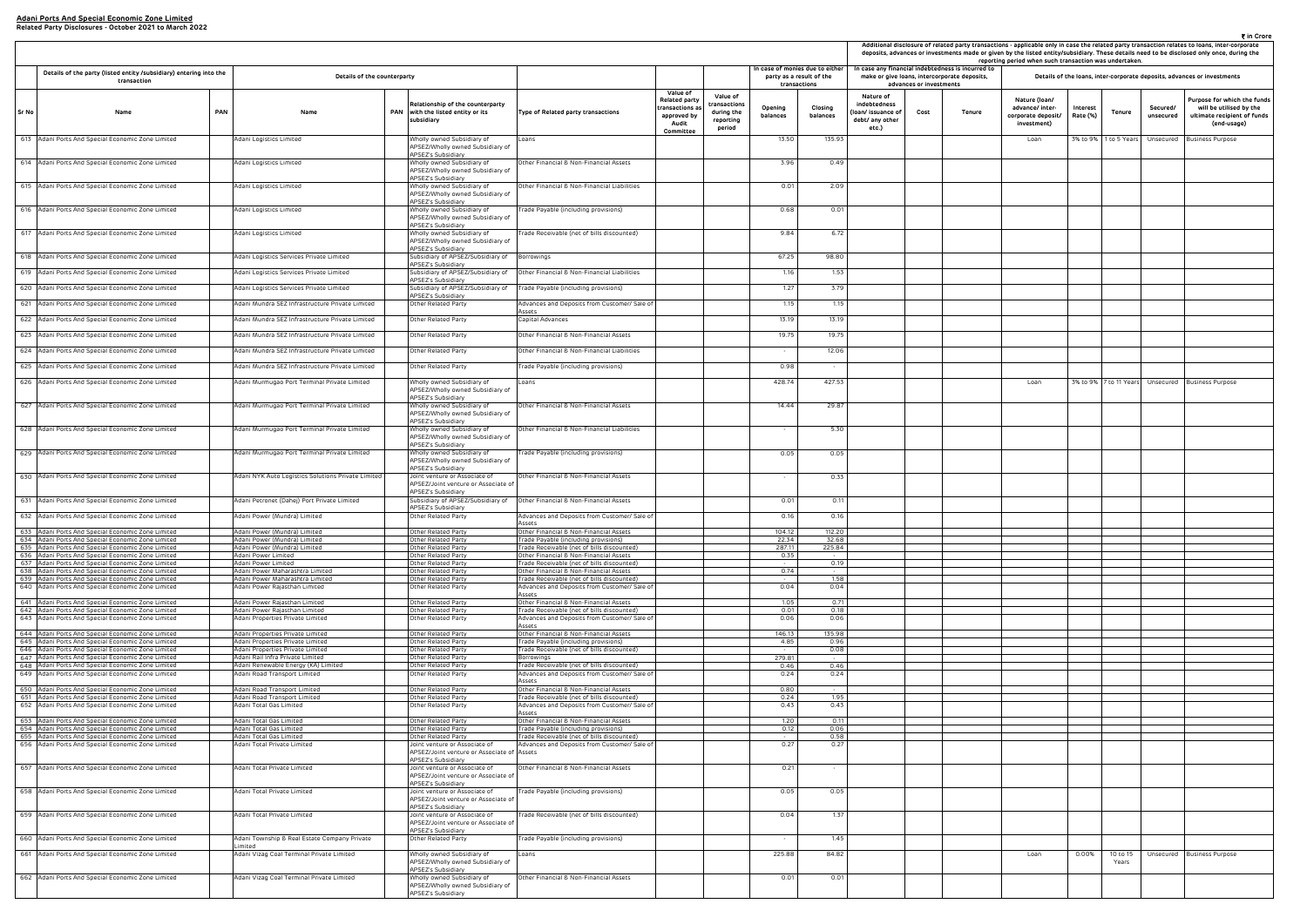| ₹ in Crore<br>Additional disclosure of related party transactions - applicable only in case the related party transaction relates to loans, inter-corporate<br>deposits, advances or investments made or given by the listed entity/subsidiary. These details need to be disclosed only once, during the<br>reporting period when such transaction was undertaken.<br>case any financial indebtedness is incurred to |                         |                                              |                                                                       |                      |                                       |                        |                                                                                                      |  |  |  |  |  |  |
|----------------------------------------------------------------------------------------------------------------------------------------------------------------------------------------------------------------------------------------------------------------------------------------------------------------------------------------------------------------------------------------------------------------------|-------------------------|----------------------------------------------|-----------------------------------------------------------------------|----------------------|---------------------------------------|------------------------|------------------------------------------------------------------------------------------------------|--|--|--|--|--|--|
|                                                                                                                                                                                                                                                                                                                                                                                                                      | advances or investments | make or give Ioans, intercorporate deposits, |                                                                       |                      |                                       |                        | Details of the loans, inter-corporate deposits, advances or investments                              |  |  |  |  |  |  |
| Nature of<br>debtedness<br>n/ issuance of<br>bt/ any other<br>etc.)                                                                                                                                                                                                                                                                                                                                                  | Cost                    | Tenure                                       | Nature (Ioan/<br>advance/ inter-<br>corporate deposit/<br>investment) | Interest<br>Rate (%) | Tenure                                | Secured/<br>unsecured  | Purpose for which the funds<br>will be utilised by the<br>ultimate recipient of funds<br>(end-usage) |  |  |  |  |  |  |
|                                                                                                                                                                                                                                                                                                                                                                                                                      |                         |                                              | Loan                                                                  | 3% to 9%             | 15 to 20<br>Years                     | Unsecured              | <b>Business Purpose</b>                                                                              |  |  |  |  |  |  |
|                                                                                                                                                                                                                                                                                                                                                                                                                      |                         |                                              |                                                                       |                      |                                       |                        |                                                                                                      |  |  |  |  |  |  |
|                                                                                                                                                                                                                                                                                                                                                                                                                      |                         |                                              | Loan                                                                  | 3% to 9%             | 5 to 10<br>Years                      | Unsecured              | <b>Business Purpose</b>                                                                              |  |  |  |  |  |  |
|                                                                                                                                                                                                                                                                                                                                                                                                                      |                         |                                              |                                                                       |                      |                                       |                        |                                                                                                      |  |  |  |  |  |  |
|                                                                                                                                                                                                                                                                                                                                                                                                                      |                         |                                              |                                                                       |                      |                                       |                        |                                                                                                      |  |  |  |  |  |  |
|                                                                                                                                                                                                                                                                                                                                                                                                                      |                         |                                              |                                                                       |                      |                                       |                        |                                                                                                      |  |  |  |  |  |  |
|                                                                                                                                                                                                                                                                                                                                                                                                                      |                         |                                              |                                                                       |                      |                                       |                        |                                                                                                      |  |  |  |  |  |  |
|                                                                                                                                                                                                                                                                                                                                                                                                                      |                         |                                              |                                                                       |                      |                                       |                        |                                                                                                      |  |  |  |  |  |  |
|                                                                                                                                                                                                                                                                                                                                                                                                                      |                         |                                              | Loan<br>Loan                                                          | 0.00%<br>0.00%       | 10 to 15<br>Years<br>5 to 10<br>Years | Unsecured<br>Unsecured | Business Purpose<br><b>Business Purpose</b>                                                          |  |  |  |  |  |  |
|                                                                                                                                                                                                                                                                                                                                                                                                                      |                         |                                              |                                                                       |                      |                                       |                        |                                                                                                      |  |  |  |  |  |  |
|                                                                                                                                                                                                                                                                                                                                                                                                                      |                         |                                              | Loan                                                                  | 0.00%                | 5 to 10<br>Years                      | Unsecured              | <b>Business Purpose</b>                                                                              |  |  |  |  |  |  |
|                                                                                                                                                                                                                                                                                                                                                                                                                      |                         |                                              |                                                                       |                      |                                       |                        |                                                                                                      |  |  |  |  |  |  |
|                                                                                                                                                                                                                                                                                                                                                                                                                      |                         |                                              |                                                                       |                      |                                       |                        |                                                                                                      |  |  |  |  |  |  |
|                                                                                                                                                                                                                                                                                                                                                                                                                      |                         |                                              |                                                                       |                      |                                       |                        |                                                                                                      |  |  |  |  |  |  |
|                                                                                                                                                                                                                                                                                                                                                                                                                      |                         |                                              | Loan                                                                  | 3% to 9%             | 1 to 5 Years                          | Unsecured              | <b>Business Purpose</b>                                                                              |  |  |  |  |  |  |
|                                                                                                                                                                                                                                                                                                                                                                                                                      |                         |                                              | Loan                                                                  | 0.00%                | 1 to 5 Years                          | Unsecured              | <b>Business Purpose</b>                                                                              |  |  |  |  |  |  |
|                                                                                                                                                                                                                                                                                                                                                                                                                      |                         |                                              |                                                                       |                      |                                       |                        |                                                                                                      |  |  |  |  |  |  |
|                                                                                                                                                                                                                                                                                                                                                                                                                      |                         |                                              | Loan                                                                  | 3% to 9%             | 5 to 10<br>Years                      | Unsecured              | <b>Business Purpose</b>                                                                              |  |  |  |  |  |  |
|                                                                                                                                                                                                                                                                                                                                                                                                                      |                         |                                              |                                                                       |                      |                                       |                        |                                                                                                      |  |  |  |  |  |  |

|                                                                                                        |                                                                                          |                                                                                             |                                                                                      |                                                                                    |                                                               |                     |                                                                             |                                                                           |                         |                                                                                                   | Additional disclosure of related party transactions - applicable only in case the related party transaction relates to loans, inter-co<br>deposits, advances or investments made or given by the listed entity/subsidiary. These details need to be disclosed only once, du<br>reporting period when such transaction was undertaken. |                      |                       |                       |                                                                       |
|--------------------------------------------------------------------------------------------------------|------------------------------------------------------------------------------------------|---------------------------------------------------------------------------------------------|--------------------------------------------------------------------------------------|------------------------------------------------------------------------------------|---------------------------------------------------------------|---------------------|-----------------------------------------------------------------------------|---------------------------------------------------------------------------|-------------------------|---------------------------------------------------------------------------------------------------|---------------------------------------------------------------------------------------------------------------------------------------------------------------------------------------------------------------------------------------------------------------------------------------------------------------------------------------|----------------------|-----------------------|-----------------------|-----------------------------------------------------------------------|
| Details of the party (listed entity /subsidiary) entering into the<br>transaction                      | Details of the counterparty                                                              |                                                                                             |                                                                                      |                                                                                    |                                                               |                     | In case of monies due to either<br>party as a result of the<br>transactions |                                                                           | advances or investments | In case any financial indebtedness is incurred to<br>make or give loans, intercorporate deposits, |                                                                                                                                                                                                                                                                                                                                       |                      |                       |                       | Details of the loans, inter-corporate deposits, advances or investmen |
| <b>PAN</b><br>Sr No<br>Name                                                                            | Name                                                                                     | Relationship of the counterparty<br>PAN with the listed entity or its<br>subsidiary         | Type of Related party transactions                                                   | <b>Value of</b><br><b>Related party</b><br>transactions a:<br>approved by<br>Audit | Value of<br>:ransactions<br>during the<br>reporting<br>period | Opening<br>balances | Closing<br>balances                                                         | Nature of<br>indebtedness<br>oan/ issuance of<br>debt/ any other<br>etc.) | Cost                    | Tenure                                                                                            | Nature (Ioan/<br>advance/ inter-<br>corporate deposit/<br>investment)                                                                                                                                                                                                                                                                 | Interest<br>Rate (%) | Tenure                | Secured/<br>unsecured | Purpose for whic<br>will be utilise<br>ultimate recipie<br>(end-usa   |
| 663 Adani Ports And Special Economic Zone Limited                                                      | Adani Vizhinjam Port Private Limited                                                     | Wholly owned Subsidiary of<br>APSEZ/Wholly owned Subsidiary of                              | Corporate Guarantee Given                                                            | Committee                                                                          |                                                               | 618.85              |                                                                             |                                                                           |                         |                                                                                                   |                                                                                                                                                                                                                                                                                                                                       |                      |                       |                       |                                                                       |
| 664 Adani Ports And Special Economic Zone Limited                                                      | Adani Vizhinjam Port Private Limited                                                     | APSEZ's Subsidiary<br>Wholly owned Subsidiary of<br>APSEZ/Wholly owned Subsidiary of        | Loans                                                                                |                                                                                    |                                                               | 1,003.59            | $\sim$                                                                      |                                                                           |                         |                                                                                                   | Loan                                                                                                                                                                                                                                                                                                                                  | 3% to 9%             | 15 to 20<br>Years     | Unsecured             | <b>Business Purpose</b>                                               |
| 665 Adani Ports And Special Economic Zone Limited                                                      | Adani Vizhinjam Port Private Limited                                                     | APSEZ's Subsidiary<br>Wholly owned Subsidiary of<br>APSEZ/Wholly owned Subsidiary of        | Other Financial & Non-Financial Assets                                               |                                                                                    |                                                               | 301.92              | 0.09                                                                        |                                                                           |                         |                                                                                                   |                                                                                                                                                                                                                                                                                                                                       |                      |                       |                       |                                                                       |
| 666 Adani Ports And Special Economic Zone Limited                                                      | Adani Vizhinjam Port Private Limited                                                     | APSEZ's Subsidiary<br>Wholly owned Subsidiary of<br>APSEZ/Wholly owned Subsidiary of        | Trade Payable (including provisions)                                                 |                                                                                    |                                                               | 1.39                |                                                                             |                                                                           |                         |                                                                                                   |                                                                                                                                                                                                                                                                                                                                       |                      |                       |                       |                                                                       |
| 667 Adani Ports And Special Economic Zone Limited                                                      | Adani Vizhinjam Port Private Limited                                                     | APSEZ's Subsidiary<br>Wholly owned Subsidiary of<br>APSEZ/Wholly owned Subsidiary of        | Trade Receivable (net of bills discounted)                                           |                                                                                    |                                                               | 2.08                | 1.09                                                                        |                                                                           |                         |                                                                                                   |                                                                                                                                                                                                                                                                                                                                       |                      |                       |                       |                                                                       |
| 668 Adani Ports And Special Economic Zone Limited                                                      | Adani Warehousing Services Private Limited                                               | APSEZ's Subsidiary<br>Wholly owned Subsidiary of<br>APSEZ/Wholly owned Subsidiary of        | Loans                                                                                |                                                                                    |                                                               | 8.98                | 12.73                                                                       |                                                                           |                         |                                                                                                   | Loan                                                                                                                                                                                                                                                                                                                                  | 3% to 9%             | 5 to 10<br>Years      |                       | Unsecured Business Purpose                                            |
| 669 Adani Ports And Special Economic Zone Limited                                                      | Adani Warehousing Services Private Limited                                               | APSEZ's Subsidiary<br>Wholly owned Subsidiary of                                            | Other Financial & Non-Financial Assets                                               |                                                                                    |                                                               | 0.04                | $\sim$                                                                      |                                                                           |                         |                                                                                                   |                                                                                                                                                                                                                                                                                                                                       |                      |                       |                       |                                                                       |
|                                                                                                        |                                                                                          | APSEZ/Wholly owned Subsidiary of<br>APSEZ's Subsidiary                                      |                                                                                      |                                                                                    |                                                               |                     |                                                                             |                                                                           |                         |                                                                                                   |                                                                                                                                                                                                                                                                                                                                       |                      |                       |                       |                                                                       |
| 670 Adani Ports And Special Economic Zone Limited                                                      | Adani Warehousing Services Private Limited                                               | Wholly owned Subsidiary of<br>APSEZ/Wholly owned Subsidiary of<br>APSEZ's Subsidiary        | Other Financial & Non-Financial Liabilities                                          |                                                                                    |                                                               | 0.00                |                                                                             |                                                                           |                         |                                                                                                   |                                                                                                                                                                                                                                                                                                                                       |                      |                       |                       |                                                                       |
| 671 Adani Ports And Special Economic Zone Limited                                                      | Adani Warehousing Services Private Limited                                               | Wholly owned Subsidiary of<br>APSEZ/Wholly owned Subsidiary of<br>APSEZ's Subsidiary        | Trade Receivable (net of bills discounted)                                           |                                                                                    |                                                               | 1.80                | 1.49                                                                        |                                                                           |                         |                                                                                                   |                                                                                                                                                                                                                                                                                                                                       |                      |                       |                       |                                                                       |
| 672 Adani Ports And Special Economic Zone Limited                                                      | Adani Wilmar Limited                                                                     | Other Related Party                                                                         | Advances and Deposits from Customer/ Sale of<br>Assets                               |                                                                                    |                                                               | 3.02                | 1.88                                                                        |                                                                           |                         |                                                                                                   |                                                                                                                                                                                                                                                                                                                                       |                      |                       |                       |                                                                       |
| 673 Adani Ports And Special Economic Zone Limited<br>674 Adani Ports And Special Economic Zone Limited | Adani Wilmar Limited<br>Adani Wilmar Limited                                             | Other Related Party<br>Other Related Party                                                  | Other Financial & Non-Financial Assets<br>Trade Receivable (net of bills discounted) |                                                                                    |                                                               | 0.01<br>4.30        | 0.01<br>1.02                                                                |                                                                           |                         |                                                                                                   |                                                                                                                                                                                                                                                                                                                                       |                      |                       |                       |                                                                       |
| 675 Adani Ports And Special Economic Zone Limited                                                      | Adani Yangon International Terminal Company<br>Limited                                   | Wholly owned Subsidiary of<br>APSEZ/Wholly owned Subsidiary of<br>APSEZ's Subsidiary        | Other Financial & Non-Financial Assets                                               |                                                                                    |                                                               | $\sim$              | 52.84                                                                       |                                                                           |                         |                                                                                                   |                                                                                                                                                                                                                                                                                                                                       |                      |                       |                       |                                                                       |
| 676 Adani Ports And Special Economic Zone Limited                                                      | Adinath Polyfills Private Limited                                                        | Wholly owned Subsidiary of<br>APSEZ/Wholly owned Subsidiary of<br>APSEZ's Subsidiary        | Other Financial & Non-Financial Assets                                               |                                                                                    |                                                               | 0.01                | 0.01                                                                        |                                                                           |                         |                                                                                                   |                                                                                                                                                                                                                                                                                                                                       |                      |                       |                       |                                                                       |
| 677 Adani Ports And Special Economic Zone Limited                                                      | Belvedere Golf and Country Club Private Limited                                          | Other Related Party                                                                         | Trade Payable (including provisions)                                                 |                                                                                    |                                                               |                     | 0.03                                                                        |                                                                           |                         |                                                                                                   |                                                                                                                                                                                                                                                                                                                                       |                      |                       |                       |                                                                       |
| 678 Adani Ports And Special Economic Zone Limited<br>679 Adani Ports And Special Economic Zone Limited | Delhi Golf Link Properties Private Limited<br>Delhi Golf Link Properties Private Limited | Other Related Party<br>Other Related Party                                                  | Other Financial & Non-Financial Assets<br>Trade Payable (including provisions)       |                                                                                    |                                                               | 100.00<br>0.06      | 100.00                                                                      |                                                                           |                         |                                                                                                   |                                                                                                                                                                                                                                                                                                                                       |                      |                       |                       |                                                                       |
| 680 Adani Ports And Special Economic Zone Limited                                                      | Dhamra LNG Terminal Private Limited                                                      | Joint venture or Associate of<br>APSEZ/Joint venture or Associate of<br>APSEZ's Subsidiary  | Corporate Guarantee Given                                                            |                                                                                    |                                                               | 1,719.99            | 2,058.42                                                                    |                                                                           |                         |                                                                                                   |                                                                                                                                                                                                                                                                                                                                       |                      |                       |                       |                                                                       |
| 681 Adani Ports And Special Economic Zone Limited                                                      | Dholera Infrastructure Private Limited                                                   | Other Related Party                                                                         | Loans                                                                                |                                                                                    |                                                               | 0.11                | 0.11                                                                        |                                                                           |                         |                                                                                                   | Loan                                                                                                                                                                                                                                                                                                                                  | 0.00%                | 10 to 15              |                       | Unsecured Business Purpose                                            |
| 682 Adani Ports And Special Economic Zone Limited                                                      | Dholera Port and Special Economic Zone Limited                                           | Subsidiary of APSEZ/Subsidiary of                                                           | Loans                                                                                |                                                                                    |                                                               | 0.11                | 0.11                                                                        |                                                                           |                         |                                                                                                   | Loan                                                                                                                                                                                                                                                                                                                                  | 0.00%                | Years<br>5 to 10      |                       | Unsecured Business Purpose                                            |
| 683 Adani Ports And Special Economic Zone Limited                                                      | Dighi Port Limited                                                                       | APSEZ's Subsidiary<br>Wholly owned Subsidiary of<br>APSEZ/Wholly owned Subsidiary of        | Other Financial & Non-Financial Assets                                               |                                                                                    |                                                               |                     | 0.15                                                                        |                                                                           |                         |                                                                                                   |                                                                                                                                                                                                                                                                                                                                       |                      | Years                 |                       |                                                                       |
| 684 Adani Ports And Special Economic Zone Limited                                                      | Dighi Port Limited                                                                       | <b>APSE7's Subsidiary</b><br>Wholly owned Subsidiary of<br>APSEZ/Wholly owned Subsidiary of | Trade Payable (including provisions)                                                 |                                                                                    |                                                               | 0.35                | 0.35                                                                        |                                                                           |                         |                                                                                                   |                                                                                                                                                                                                                                                                                                                                       |                      |                       |                       |                                                                       |
| 685 Adani Ports And Special Economic Zone Limited                                                      | Jaipur International Airport Limited                                                     | APSEZ's Subsidiary<br>Other Related Party                                                   | Other Financial & Non-Financial Assets                                               |                                                                                    |                                                               | 0.02                | 0.02                                                                        |                                                                           |                         |                                                                                                   |                                                                                                                                                                                                                                                                                                                                       |                      |                       |                       |                                                                       |
| 686 Adani Ports And Special Economic Zone Limited<br>687 Adani Ports And Special Economic Zone Limited | Jaipur International Airport Limited<br>Karnavati Aviation Private Limited               | Other Related Party                                                                         | Trade Payable (including provisions)                                                 |                                                                                    |                                                               | 54.46               | 0.02<br>36.80                                                               |                                                                           |                         |                                                                                                   | Loan                                                                                                                                                                                                                                                                                                                                  | $0.00\%$             | 5 to 10               |                       |                                                                       |
|                                                                                                        |                                                                                          | Wholly owned Subsidiary of<br>APSEZ/Wholly owned Subsidiary of<br>APSEZ's Subsidiary        | Loans                                                                                |                                                                                    |                                                               |                     |                                                                             |                                                                           |                         |                                                                                                   |                                                                                                                                                                                                                                                                                                                                       |                      | Years                 |                       | Unsecured Business Purpose                                            |
| 688 Adani Ports And Special Economic Zone Limited                                                      | Karnavati Aviation Private Limited                                                       | Wholly owned Subsidiary of<br>APSEZ/Wholly owned Subsidiary of<br>APSEZ's Subsidiary        | Trade Payable (including provisions)                                                 |                                                                                    |                                                               | 3.33                | 18.34                                                                       |                                                                           |                         |                                                                                                   |                                                                                                                                                                                                                                                                                                                                       |                      |                       |                       |                                                                       |
| 689 Adani Ports And Special Economic Zone Limited                                                      | Madurai Infrastructure Private Limited                                                   | Wholly owned Subsidiary of<br>APSEZ/Wholly owned Subsidiary of<br>APSEZ's Subsidiary        | Borrowings                                                                           |                                                                                    |                                                               | 0.33                | 0.24                                                                        |                                                                           |                         |                                                                                                   |                                                                                                                                                                                                                                                                                                                                       |                      |                       |                       |                                                                       |
| 690 Adani Ports And Special Economic Zone Limited                                                      | Madurai Infrastructure Private Limited                                                   | Wholly owned Subsidiary of<br>APSEZ/Wholly owned Subsidiary of<br>APSEZ's Subsidiary        | Other Financial & Non-Financial Liabilities                                          |                                                                                    |                                                               | 0.01                | $\sim$                                                                      |                                                                           |                         |                                                                                                   |                                                                                                                                                                                                                                                                                                                                       |                      |                       |                       |                                                                       |
| 691 Adani Ports And Special Economic Zone Limited                                                      | Maharashtra Eastern Grid Power Transmission<br>Company Limited                           | Other Related Party                                                                         | Advances and Deposits from Customer/ Sale of<br>Assets                               |                                                                                    |                                                               | 0.57                | 0.57                                                                        |                                                                           |                         |                                                                                                   |                                                                                                                                                                                                                                                                                                                                       |                      |                       |                       |                                                                       |
| 692 Adani Ports And Special Economic Zone Limited                                                      | Maharashtra Eastern Grid Power Transmission<br>Company Limited                           | Other Related Party                                                                         | Other Financial & Non-Financial Assets                                               |                                                                                    |                                                               | 1.61                | $\sim$                                                                      |                                                                           |                         |                                                                                                   |                                                                                                                                                                                                                                                                                                                                       |                      |                       |                       |                                                                       |
| 693 Adani Ports And Special Economic Zone Limited                                                      | Maharashtra Eastern Grid Power Transmission                                              | Other Related Party                                                                         | Trade Payable (including provisions)                                                 |                                                                                    |                                                               | 0.03                | 0.03                                                                        |                                                                           |                         |                                                                                                   |                                                                                                                                                                                                                                                                                                                                       |                      |                       |                       |                                                                       |
| 694 Adani Ports And Special Economic Zone Limited                                                      | Company Limited<br>Maharashtra Eastern Grid Power Transmission                           | Other Related Party                                                                         | Trade Receivable (net of bills discounted)                                           |                                                                                    |                                                               | 0.79                | 3.59                                                                        |                                                                           |                         |                                                                                                   |                                                                                                                                                                                                                                                                                                                                       |                      |                       |                       |                                                                       |
| 695 Adani Ports And Special Economic Zone Limited                                                      | Company Limited<br>Marine Infrastructure Developer Private Limited                       | Subsidiary of APSEZ/Subsidiary of                                                           | Loans                                                                                |                                                                                    |                                                               | 193.50              | 189.55                                                                      |                                                                           |                         |                                                                                                   | Loan                                                                                                                                                                                                                                                                                                                                  |                      | 3% to 9% 1 to 5 Years |                       | Unsecured Business Purpose                                            |
| 696 Adani Ports And Special Economic Zone Limited                                                      | Marine Infrastructure Developer Private Limited                                          | APSEZ's Subsidiary<br>Subsidiary of APSEZ/Subsidiary of                                     | Other Financial & Non-Financial Assets                                               |                                                                                    |                                                               | 3.10                | 7.42                                                                        |                                                                           |                         |                                                                                                   |                                                                                                                                                                                                                                                                                                                                       |                      |                       |                       |                                                                       |
| 697 Adani Ports And Special Economic Zone Limited                                                      | Marine Infrastructure Developer Private Limited                                          | APSEZ's Subsidiary<br>Subsidiary of APSEZ/Subsidiary of                                     | Trade Payable (including provisions)                                                 |                                                                                    |                                                               | 0.12                | 0.02                                                                        |                                                                           |                         |                                                                                                   |                                                                                                                                                                                                                                                                                                                                       |                      |                       |                       |                                                                       |
| 698 Adani Ports And Special Economic Zone Limited                                                      | Mundra International Airport Private Limited                                             | APSEZ's Subsidiary<br>Wholly owned Subsidiary of<br>APSEZ/Wholly owned Subsidiary of        | Loans                                                                                |                                                                                    |                                                               | 1.47                | 2.59                                                                        |                                                                           |                         |                                                                                                   | Loan                                                                                                                                                                                                                                                                                                                                  |                      |                       |                       | 0.00% 1 to 5 Years Unsecured Business Purpose                         |
| 699 Adani Ports And Special Economic Zone Limited                                                      | Mundra International Airport Private Limited                                             | APSEZ's Subsidiary<br>Wholly owned Subsidiary of<br>APSEZ/Wholly owned Subsidiary of        | Trade Payable (including provisions)                                                 |                                                                                    |                                                               | 0.78                | 1.84                                                                        |                                                                           |                         |                                                                                                   |                                                                                                                                                                                                                                                                                                                                       |                      |                       |                       |                                                                       |
|                                                                                                        |                                                                                          | APSEZ's Subsidiary                                                                          |                                                                                      |                                                                                    |                                                               |                     |                                                                             |                                                                           |                         |                                                                                                   |                                                                                                                                                                                                                                                                                                                                       |                      |                       |                       |                                                                       |
| 700 Adani Ports And Special Economic Zone Limited<br>701 Adani Ports And Special Economic Zone Limited | Mundra Petrochem Limited<br>Mundra SEZ Textile and Apparel Park Private                  | Other Related Party<br>Subsidiary of APSEZ/Subsidiary of Loans                              | Trade Receivable (net of bills discounted)                                           |                                                                                    |                                                               | 7.14                | 0.05<br>7.11                                                                |                                                                           |                         |                                                                                                   | Loan                                                                                                                                                                                                                                                                                                                                  | 3% to 9%             | 5 to 10               |                       | Unsecured Business Purpose                                            |
| 702 Adani Ports And Special Economic Zone Limited                                                      | imited<br>Mundra SEZ Textile and Apparel Park Private                                    | APSEZ's Subsidiary<br>Subsidiary of APSEZ/Subsidiary of                                     | Other Financial & Non-Financial Assets                                               |                                                                                    |                                                               | 0.22                | 0.46                                                                        |                                                                           |                         |                                                                                                   |                                                                                                                                                                                                                                                                                                                                       |                      | Years                 |                       |                                                                       |
| 703 Adani Ports And Special Economic Zone Limited                                                      | imited<br>Mundra SEZ Textile and Apparel Park Private                                    | APSEZ's Subsidiary<br>Subsidiary of APSEZ/Subsidiary of                                     | Trade Payable (including provisions)                                                 |                                                                                    |                                                               |                     | 0.12                                                                        |                                                                           |                         |                                                                                                   |                                                                                                                                                                                                                                                                                                                                       |                      |                       |                       |                                                                       |
| 704 Adani Ports And Special Economic Zone Limited                                                      | .imited<br>Mundra Solar PV Limited                                                       | APSEZ's Subsidiary<br>Other Related Party                                                   | Advances and Deposits from Customer/ Sale of                                         |                                                                                    |                                                               | 0.06                | 0.92                                                                        |                                                                           |                         |                                                                                                   |                                                                                                                                                                                                                                                                                                                                       |                      |                       |                       |                                                                       |
|                                                                                                        |                                                                                          |                                                                                             | Assets                                                                               |                                                                                    |                                                               |                     |                                                                             |                                                                           |                         |                                                                                                   |                                                                                                                                                                                                                                                                                                                                       |                      |                       |                       |                                                                       |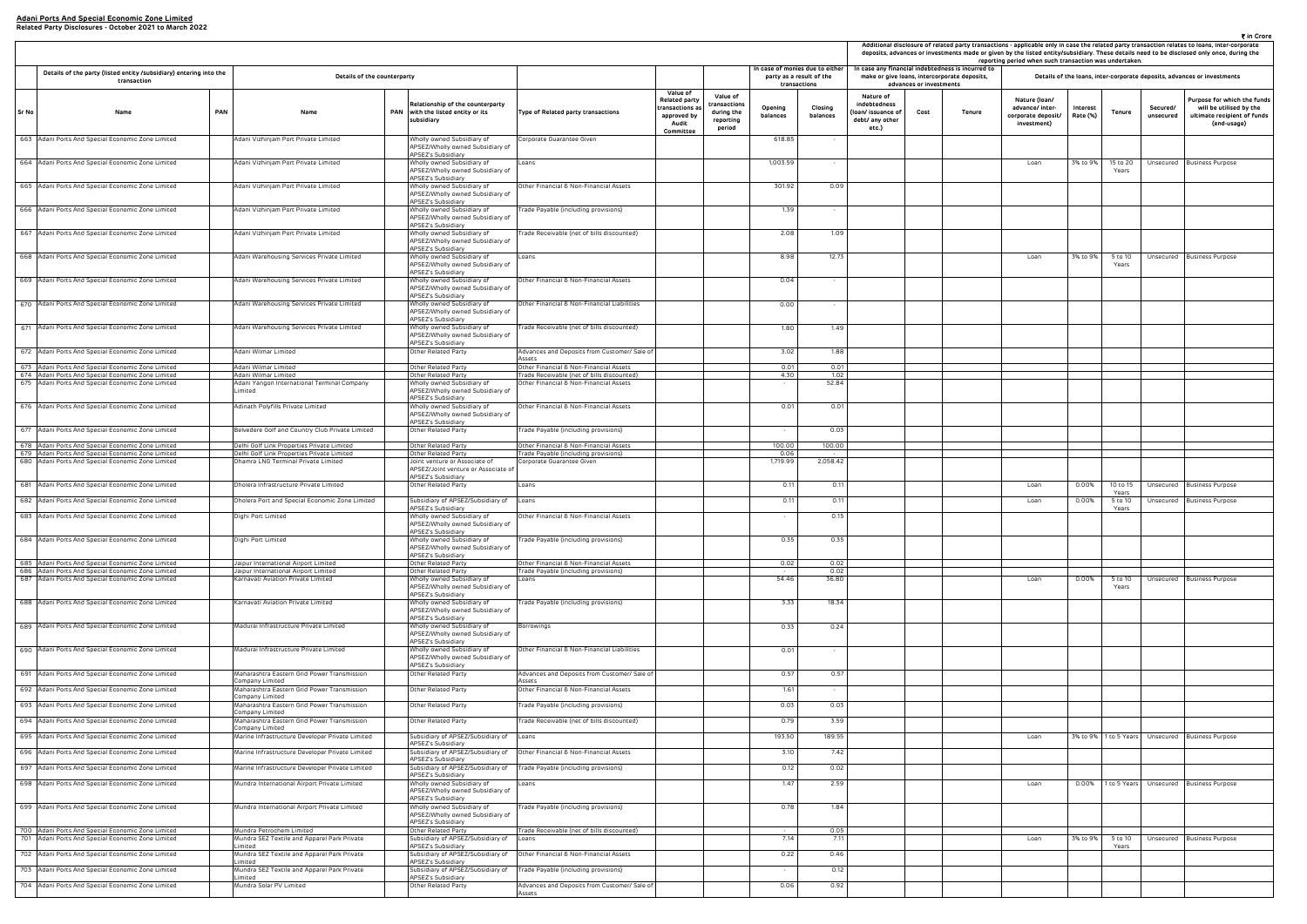|                                                                     | Additional disclosure of related party transactions - applicable only in case the related party transaction relates to loans, inter-corporate<br>deposits, advances or investments made or given by the listed entity/subsidiary. These details need to be disclosed only once, during the<br>reporting period when such transaction was undertaken.<br>case any financial indebtedness is incurred to<br>make or give loans, intercorporate deposits,<br>Details of the loans, inter-corporate deposits, advances or investments |        |                                                                       |                      |                       |                       |                                                                                                      |  |  |  |  |  |  |  |
|---------------------------------------------------------------------|-----------------------------------------------------------------------------------------------------------------------------------------------------------------------------------------------------------------------------------------------------------------------------------------------------------------------------------------------------------------------------------------------------------------------------------------------------------------------------------------------------------------------------------|--------|-----------------------------------------------------------------------|----------------------|-----------------------|-----------------------|------------------------------------------------------------------------------------------------------|--|--|--|--|--|--|--|
|                                                                     | advances or investments                                                                                                                                                                                                                                                                                                                                                                                                                                                                                                           |        |                                                                       |                      |                       |                       |                                                                                                      |  |  |  |  |  |  |  |
| Nature of<br>debtedness<br>n/ issuance of<br>bt/ any other<br>etc.) | Cost                                                                                                                                                                                                                                                                                                                                                                                                                                                                                                                              | Tenure | Nature (Ioan/<br>advance/ inter-<br>corporate deposit/<br>investment) | Interest<br>Rate (%) | Tenure                | Secured/<br>unsecured | Purpose for which the funds<br>will be utilised by the<br>ultimate recipient of funds<br>(end-usage) |  |  |  |  |  |  |  |
|                                                                     |                                                                                                                                                                                                                                                                                                                                                                                                                                                                                                                                   |        |                                                                       |                      |                       |                       |                                                                                                      |  |  |  |  |  |  |  |
|                                                                     |                                                                                                                                                                                                                                                                                                                                                                                                                                                                                                                                   |        |                                                                       |                      |                       |                       |                                                                                                      |  |  |  |  |  |  |  |
|                                                                     |                                                                                                                                                                                                                                                                                                                                                                                                                                                                                                                                   |        |                                                                       |                      |                       |                       |                                                                                                      |  |  |  |  |  |  |  |
|                                                                     |                                                                                                                                                                                                                                                                                                                                                                                                                                                                                                                                   |        |                                                                       |                      |                       |                       |                                                                                                      |  |  |  |  |  |  |  |
|                                                                     |                                                                                                                                                                                                                                                                                                                                                                                                                                                                                                                                   |        |                                                                       |                      |                       |                       |                                                                                                      |  |  |  |  |  |  |  |
|                                                                     |                                                                                                                                                                                                                                                                                                                                                                                                                                                                                                                                   |        |                                                                       |                      |                       |                       |                                                                                                      |  |  |  |  |  |  |  |
|                                                                     |                                                                                                                                                                                                                                                                                                                                                                                                                                                                                                                                   |        |                                                                       |                      |                       |                       |                                                                                                      |  |  |  |  |  |  |  |
|                                                                     |                                                                                                                                                                                                                                                                                                                                                                                                                                                                                                                                   |        |                                                                       |                      |                       |                       |                                                                                                      |  |  |  |  |  |  |  |
|                                                                     |                                                                                                                                                                                                                                                                                                                                                                                                                                                                                                                                   |        |                                                                       |                      |                       |                       |                                                                                                      |  |  |  |  |  |  |  |
|                                                                     |                                                                                                                                                                                                                                                                                                                                                                                                                                                                                                                                   |        |                                                                       |                      |                       |                       |                                                                                                      |  |  |  |  |  |  |  |
|                                                                     |                                                                                                                                                                                                                                                                                                                                                                                                                                                                                                                                   |        |                                                                       |                      |                       |                       |                                                                                                      |  |  |  |  |  |  |  |
|                                                                     |                                                                                                                                                                                                                                                                                                                                                                                                                                                                                                                                   |        |                                                                       |                      |                       |                       |                                                                                                      |  |  |  |  |  |  |  |
|                                                                     |                                                                                                                                                                                                                                                                                                                                                                                                                                                                                                                                   |        |                                                                       |                      |                       |                       |                                                                                                      |  |  |  |  |  |  |  |
|                                                                     |                                                                                                                                                                                                                                                                                                                                                                                                                                                                                                                                   |        |                                                                       |                      |                       |                       |                                                                                                      |  |  |  |  |  |  |  |
|                                                                     |                                                                                                                                                                                                                                                                                                                                                                                                                                                                                                                                   |        |                                                                       |                      |                       |                       |                                                                                                      |  |  |  |  |  |  |  |
|                                                                     |                                                                                                                                                                                                                                                                                                                                                                                                                                                                                                                                   |        | Loan                                                                  | 3% to 9%             | 5 to 10<br>Years      | Unsecured             | <b>Business Purpose</b>                                                                              |  |  |  |  |  |  |  |
|                                                                     |                                                                                                                                                                                                                                                                                                                                                                                                                                                                                                                                   |        |                                                                       |                      |                       |                       |                                                                                                      |  |  |  |  |  |  |  |
|                                                                     |                                                                                                                                                                                                                                                                                                                                                                                                                                                                                                                                   |        |                                                                       |                      |                       |                       |                                                                                                      |  |  |  |  |  |  |  |
|                                                                     |                                                                                                                                                                                                                                                                                                                                                                                                                                                                                                                                   |        |                                                                       |                      |                       |                       |                                                                                                      |  |  |  |  |  |  |  |
|                                                                     |                                                                                                                                                                                                                                                                                                                                                                                                                                                                                                                                   |        |                                                                       |                      |                       |                       |                                                                                                      |  |  |  |  |  |  |  |
|                                                                     |                                                                                                                                                                                                                                                                                                                                                                                                                                                                                                                                   |        |                                                                       |                      |                       |                       |                                                                                                      |  |  |  |  |  |  |  |
|                                                                     |                                                                                                                                                                                                                                                                                                                                                                                                                                                                                                                                   |        |                                                                       |                      |                       |                       |                                                                                                      |  |  |  |  |  |  |  |
|                                                                     |                                                                                                                                                                                                                                                                                                                                                                                                                                                                                                                                   |        |                                                                       |                      |                       |                       |                                                                                                      |  |  |  |  |  |  |  |
|                                                                     |                                                                                                                                                                                                                                                                                                                                                                                                                                                                                                                                   |        |                                                                       |                      |                       |                       |                                                                                                      |  |  |  |  |  |  |  |
|                                                                     |                                                                                                                                                                                                                                                                                                                                                                                                                                                                                                                                   |        |                                                                       |                      |                       |                       |                                                                                                      |  |  |  |  |  |  |  |
|                                                                     |                                                                                                                                                                                                                                                                                                                                                                                                                                                                                                                                   |        |                                                                       |                      |                       |                       |                                                                                                      |  |  |  |  |  |  |  |
|                                                                     |                                                                                                                                                                                                                                                                                                                                                                                                                                                                                                                                   |        |                                                                       |                      |                       |                       |                                                                                                      |  |  |  |  |  |  |  |
|                                                                     |                                                                                                                                                                                                                                                                                                                                                                                                                                                                                                                                   |        |                                                                       |                      |                       |                       |                                                                                                      |  |  |  |  |  |  |  |
|                                                                     |                                                                                                                                                                                                                                                                                                                                                                                                                                                                                                                                   |        |                                                                       |                      |                       |                       |                                                                                                      |  |  |  |  |  |  |  |
|                                                                     |                                                                                                                                                                                                                                                                                                                                                                                                                                                                                                                                   |        | Loan                                                                  | 3% to 9%             | 3 to 10<br>Years      | Unsecured             | <b>Business Purpose</b>                                                                              |  |  |  |  |  |  |  |
|                                                                     |                                                                                                                                                                                                                                                                                                                                                                                                                                                                                                                                   |        |                                                                       |                      |                       |                       |                                                                                                      |  |  |  |  |  |  |  |
|                                                                     |                                                                                                                                                                                                                                                                                                                                                                                                                                                                                                                                   |        |                                                                       |                      |                       |                       |                                                                                                      |  |  |  |  |  |  |  |
|                                                                     |                                                                                                                                                                                                                                                                                                                                                                                                                                                                                                                                   |        |                                                                       |                      |                       |                       |                                                                                                      |  |  |  |  |  |  |  |
|                                                                     |                                                                                                                                                                                                                                                                                                                                                                                                                                                                                                                                   |        | Loan                                                                  |                      | 3% to 9% 1 to 5 Years | Unsecured             | <b>Business Purpose</b>                                                                              |  |  |  |  |  |  |  |
|                                                                     |                                                                                                                                                                                                                                                                                                                                                                                                                                                                                                                                   |        |                                                                       |                      |                       |                       |                                                                                                      |  |  |  |  |  |  |  |
|                                                                     |                                                                                                                                                                                                                                                                                                                                                                                                                                                                                                                                   |        |                                                                       |                      |                       |                       |                                                                                                      |  |  |  |  |  |  |  |
|                                                                     |                                                                                                                                                                                                                                                                                                                                                                                                                                                                                                                                   |        |                                                                       |                      |                       |                       |                                                                                                      |  |  |  |  |  |  |  |
|                                                                     |                                                                                                                                                                                                                                                                                                                                                                                                                                                                                                                                   |        |                                                                       |                      |                       |                       |                                                                                                      |  |  |  |  |  |  |  |

|       |                                                                                                        |            |                                                                                   |                                                                                                            |                                                                                            |                                                                                         |                                                               |                     |                                                                             |                                                                            |                         |                                                                                                   | Additional disclosure of related party transactions - applicable only in case the related party transaction relates to loans, inter-co<br>deposits, advances or investments made or given by the listed entity/subsidiary. These details need to be disclosed only once, du<br>reporting period when such transaction was undertaken. |                      |                  |                       |                                                                       |
|-------|--------------------------------------------------------------------------------------------------------|------------|-----------------------------------------------------------------------------------|------------------------------------------------------------------------------------------------------------|--------------------------------------------------------------------------------------------|-----------------------------------------------------------------------------------------|---------------------------------------------------------------|---------------------|-----------------------------------------------------------------------------|----------------------------------------------------------------------------|-------------------------|---------------------------------------------------------------------------------------------------|---------------------------------------------------------------------------------------------------------------------------------------------------------------------------------------------------------------------------------------------------------------------------------------------------------------------------------------|----------------------|------------------|-----------------------|-----------------------------------------------------------------------|
|       | Details of the party (listed entity /subsidiary) entering into the<br>transaction                      |            | Details of the counterparty                                                       |                                                                                                            |                                                                                            |                                                                                         |                                                               |                     | In case of monies due to either<br>party as a result of the<br>transactions |                                                                            | advances or investments | In case any financial indebtedness is incurred to<br>make or give loans, intercorporate deposits, |                                                                                                                                                                                                                                                                                                                                       |                      |                  |                       | Details of the loans, inter-corporate deposits, advances or investmen |
| Sr No | Name                                                                                                   | <b>PAN</b> | Name                                                                              | Relationship of the counterparty<br>PAN with the listed entity or its<br>subsidiary                        | Type of Related party transactions                                                         | Value of<br><b>Related party</b><br>transactions a<br>approved by<br>Audit<br>Committee | Value of<br>:ransactions<br>during the<br>reporting<br>period | Opening<br>balances | Closing<br>balances                                                         | Nature of<br>indebtedness<br>loan/ issuance of<br>debt/ any other<br>etc.) | Cost                    | Tenure                                                                                            | Nature (Ioan/<br>advance/ inter-<br>corporate deposit/<br>investment)                                                                                                                                                                                                                                                                 | Interest<br>Rate (%) | Tenure           | Secured/<br>unsecured | Purpose for whit<br>will be utilise<br>ultimate recipie<br>(end-usa   |
|       | 705 Adani Ports And Special Economic Zone Limited<br>706 Adani Ports And Special Economic Zone Limited |            | Mundra Solar PV Limited<br>Mundra Solar PV Limited                                | Other Related Party<br>Other Related Party                                                                 | Other Financial & Non-Financial Assets<br>Other Financial & Non-Financial Liabilities      |                                                                                         |                                                               | 1.17<br>1.54        | 0.37                                                                        |                                                                            |                         |                                                                                                   |                                                                                                                                                                                                                                                                                                                                       |                      |                  |                       |                                                                       |
|       | 707 Adani Ports And Special Economic Zone Limited                                                      |            | Mundra Solar PV Limited                                                           | Other Related Party                                                                                        | Trade Payable (including provisions)                                                       |                                                                                         |                                                               |                     | 0.02                                                                        |                                                                            |                         |                                                                                                   |                                                                                                                                                                                                                                                                                                                                       |                      |                  |                       |                                                                       |
|       | 708 Adani Ports And Special Economic Zone Limited<br>709 Adani Ports And Special Economic Zone Limited |            | Mundra Solar PV Limited<br>Mundra Solar Technopark Private Limited                | Other Related Party<br>Subsidiary of APSEZ/Subsidiary of<br>APSEZ's Subsidiary [w.e.f Mar 30,<br>2022]     | Trade Receivable (net of bills discounted)<br>Trade Receivable (net of bills discounted)   |                                                                                         |                                                               | 9.72<br>$\sim$      | 6.02<br>149.95                                                              |                                                                            |                         |                                                                                                   |                                                                                                                                                                                                                                                                                                                                       |                      |                  |                       |                                                                       |
|       | 710 Adani Ports And Special Economic Zone Limited                                                      |            | Mundra Solar Technopark Private Limited                                           | Other Related Party [Up to Mar 29,                                                                         | Trade Receivable (net of bills discounted)                                                 |                                                                                         |                                                               | 149.46              | $\sim$                                                                      |                                                                            |                         |                                                                                                   |                                                                                                                                                                                                                                                                                                                                       |                      |                  |                       |                                                                       |
|       | 711 Adani Ports And Special Economic Zone Limited                                                      |            | Raipur Energen Limited                                                            | 20221<br>Other Related Party                                                                               | Other Financial & Non-Financial Assets                                                     |                                                                                         |                                                               | 0.12                | $\sim$                                                                      |                                                                            |                         |                                                                                                   |                                                                                                                                                                                                                                                                                                                                       |                      |                  |                       |                                                                       |
|       | 712 Adani Ports And Special Economic Zone Limited                                                      |            | Raipur Energen Limited                                                            | Other Related Party                                                                                        | Trade Receivable (net of bills discounted)                                                 |                                                                                         |                                                               | 330.74              | 0.07                                                                        |                                                                            |                         |                                                                                                   |                                                                                                                                                                                                                                                                                                                                       |                      |                  |                       |                                                                       |
|       | 713 Adani Ports And Special Economic Zone Limited                                                      |            | Shanti Sagar International Dredging Limited                                       | Wholly owned Subsidiary of<br>APSEZ/Wholly owned Subsidiary of<br><b>APSEZ's Subsidiary</b>                | Borrowings                                                                                 |                                                                                         |                                                               |                     | 229.55                                                                      |                                                                            |                         |                                                                                                   |                                                                                                                                                                                                                                                                                                                                       |                      |                  |                       |                                                                       |
|       | 714 Adani Ports And Special Economic Zone Limited                                                      |            | Shanti Sagar International Dredging Limited                                       | Wholly owned Subsidiary of<br>APSEZ/Wholly owned Subsidiary of<br>APSEZ's Subsidiary                       | Corporate Guarantee Given                                                                  |                                                                                         |                                                               | 541.05              | 488.73                                                                      |                                                                            |                         |                                                                                                   |                                                                                                                                                                                                                                                                                                                                       |                      |                  |                       |                                                                       |
|       | 715 Adani Ports And Special Economic Zone Limited                                                      |            | Shanti Sagar International Dredging Limited                                       | Wholly owned Subsidiary of<br>APSEZ/Wholly owned Subsidiary of<br>APSEZ's Subsidiary                       | Other Financial & Non-Financial Assets                                                     |                                                                                         |                                                               | 10.27               | 0.89                                                                        |                                                                            |                         |                                                                                                   |                                                                                                                                                                                                                                                                                                                                       |                      |                  |                       |                                                                       |
|       | 716 Adani Ports And Special Economic Zone Limited                                                      |            | Shanti Sagar International Dredging Limited                                       | Wholly owned Subsidiary of<br>APSEZ/Wholly owned Subsidiary of                                             | Other Financial & Non-Financial Liabilities                                                |                                                                                         |                                                               | 0.27                | 10.83                                                                       |                                                                            |                         |                                                                                                   |                                                                                                                                                                                                                                                                                                                                       |                      |                  |                       |                                                                       |
|       | 717 Adani Ports And Special Economic Zone Limited                                                      |            | Shanti Sagar International Dredging Limited                                       | APSEZ's Subsidiary<br>Wholly owned Subsidiary of                                                           | Trade Payable (including provisions)                                                       |                                                                                         |                                                               | 27.18               | 40.01                                                                       |                                                                            |                         |                                                                                                   |                                                                                                                                                                                                                                                                                                                                       |                      |                  |                       |                                                                       |
|       |                                                                                                        |            |                                                                                   | APSEZ/Wholly owned Subsidiary of<br>APSEZ's Subsidiary                                                     |                                                                                            |                                                                                         |                                                               |                     |                                                                             |                                                                            |                         |                                                                                                   |                                                                                                                                                                                                                                                                                                                                       |                      |                  |                       |                                                                       |
|       | 718 Adani Ports And Special Economic Zone Limited                                                      |            | Shanti Sagar International Dredging Limited                                       | Wholly owned Subsidiary of<br>APSEZ/Wholly owned Subsidiary of<br><b>APSEZ's Subsidiary</b>                | Trade Receivable (net of bills discounted)                                                 |                                                                                         |                                                               | 0.04                | 12.38                                                                       |                                                                            |                         |                                                                                                   |                                                                                                                                                                                                                                                                                                                                       |                      |                  |                       |                                                                       |
|       | 719 Adani Ports And Special Economic Zone Limited                                                      |            | Shantigram Utility Services Private Limited                                       | Other Related Party                                                                                        | Other Financial & Non-Financial Assets                                                     |                                                                                         |                                                               | 9.57<br>0.01        | 9.57                                                                        |                                                                            |                         |                                                                                                   |                                                                                                                                                                                                                                                                                                                                       |                      |                  |                       |                                                                       |
|       | 720 Adani Ports And Special Economic Zone Limited<br>721 Adani Ports And Special Economic Zone Limited |            | Shantigram Utility Services Private Limited<br>The Adani Harbour Services Limited | Other Related Party<br>Wholly owned Subsidiary of                                                          | Trade Payable (including provisions)<br>Corporate Guarantee Given                          |                                                                                         |                                                               | 163.97              | 295.97                                                                      |                                                                            |                         |                                                                                                   |                                                                                                                                                                                                                                                                                                                                       |                      |                  |                       |                                                                       |
|       |                                                                                                        |            |                                                                                   | APSEZ/Wholly owned Subsidiary of                                                                           |                                                                                            |                                                                                         |                                                               |                     |                                                                             |                                                                            |                         |                                                                                                   |                                                                                                                                                                                                                                                                                                                                       |                      |                  |                       |                                                                       |
|       | 722 Adani Ports And Special Economic Zone Limited                                                      |            | The Adani Harbour Services Limited                                                | APSEZ's Subsidiary<br>Wholly owned Subsidiary of<br>APSEZ/Wholly owned Subsidiary of                       | Loans                                                                                      |                                                                                         |                                                               | 686.89              | 45.78                                                                       |                                                                            |                         |                                                                                                   | Loan                                                                                                                                                                                                                                                                                                                                  | 3% to 9%             | 5 to 10<br>Years |                       | Unsecured Business Purpose                                            |
|       | 723 Adani Ports And Special Economic Zone Limited                                                      |            | The Adani Harbour Services Limited                                                | APSEZ's Subsidiary<br>Wholly owned Subsidiary of<br>APSEZ/Wholly owned Subsidiary of<br>APSEZ's Subsidiary | Other Financial & Non-Financial Assets                                                     |                                                                                         |                                                               | 7.16                | 15.52                                                                       |                                                                            |                         |                                                                                                   |                                                                                                                                                                                                                                                                                                                                       |                      |                  |                       |                                                                       |
|       | 724 Adani Ports And Special Economic Zone Limited                                                      |            | The Adani Harbour Services Limited                                                | Wholly owned Subsidiary of<br>APSEZ/Wholly owned Subsidiary of                                             | Trade Payable (including provisions)                                                       |                                                                                         |                                                               | 0.20                | 1.40                                                                        |                                                                            |                         |                                                                                                   |                                                                                                                                                                                                                                                                                                                                       |                      |                  |                       |                                                                       |
|       | 725 Adani Ports And Special Economic Zone Limited                                                      |            | The Adani Harbour Services Limited                                                | APSEZ's Subsidiary<br>Wholly owned Subsidiary of<br>APSEZ/Wholly owned Subsidiary of                       | Trade Receivable (net of bills discounted)                                                 |                                                                                         |                                                               | 0.07                | 0.06                                                                        |                                                                            |                         |                                                                                                   |                                                                                                                                                                                                                                                                                                                                       |                      |                  |                       |                                                                       |
|       | 726 Adani Ports And Special Economic Zone Limited                                                      |            | TRV (Kerala) International Airport Private Limited                                | APSEZ's Subsidiary<br>Other Related Party                                                                  | Trade Payable (including provisions)                                                       |                                                                                         |                                                               |                     | 0.04                                                                        |                                                                            |                         |                                                                                                   |                                                                                                                                                                                                                                                                                                                                       |                      |                  |                       |                                                                       |
|       | 727 Adani Ports And Special Economic Zone Limited                                                      |            | Udupi Power Corporation Limited                                                   | Other Related Party                                                                                        | Other Financial & Non-Financial Assets                                                     |                                                                                         |                                                               | 0.22                | $\sim$                                                                      |                                                                            |                         |                                                                                                   |                                                                                                                                                                                                                                                                                                                                       |                      |                  |                       |                                                                       |
|       | 728 Adani Ports And Special Economic Zone Limited                                                      |            | Udupi Power Corporation Limited                                                   | Other Related Party                                                                                        | Trade Receivable (net of bills discounted)                                                 |                                                                                         |                                                               | $\sim$<br>0.02      | 0.12                                                                        |                                                                            |                         |                                                                                                   |                                                                                                                                                                                                                                                                                                                                       |                      |                  |                       |                                                                       |
|       | 729 Adani Ports And Special Economic Zone Limited                                                      |            | Vishakha Renewables Private Limited                                               | Other Related Party                                                                                        | Advances and Deposits from Customer/ Sale of<br>Assets                                     |                                                                                         |                                                               |                     |                                                                             |                                                                            |                         |                                                                                                   |                                                                                                                                                                                                                                                                                                                                       |                      |                  |                       |                                                                       |
|       | 730 Adani Ports And Special Economic Zone Limited<br>731 Adani Ports And Special Economic Zone Limited |            | Vishakha Renewables Private Limited<br>Vishakha Solar Films Private Limited       | Other Related Party<br>Other Related Party                                                                 | Trade Receivable (net of bills discounted)<br>Advances and Deposits from Customer/ Sale of |                                                                                         |                                                               | 0.03<br>0.00        | $\sim$ $\sim$<br>$\sim$                                                     |                                                                            |                         |                                                                                                   |                                                                                                                                                                                                                                                                                                                                       |                      |                  |                       |                                                                       |
|       |                                                                                                        |            |                                                                                   |                                                                                                            | Assets                                                                                     |                                                                                         |                                                               |                     |                                                                             |                                                                            |                         |                                                                                                   |                                                                                                                                                                                                                                                                                                                                       |                      |                  |                       |                                                                       |
|       | 732 Adani Ports And Special Economic Zone Limited<br>733 Adani Ports And Special Economic Zone Limited |            | Adani Estate Management Private Limited                                           | Other Related Party<br>Wholly owned Subsidiary of                                                          | Other Financial & Non-Financial Assets                                                     |                                                                                         |                                                               | 67.71<br>0.08       | 67.71                                                                       |                                                                            |                         |                                                                                                   |                                                                                                                                                                                                                                                                                                                                       |                      |                  |                       |                                                                       |
|       |                                                                                                        |            | Adani Bangladesh Ports Private Limited                                            | APSEZ/Wholly owned Subsidiary of<br>APSEZ's Subsidiary                                                     | Trade Payable (including provisions)                                                       |                                                                                         |                                                               |                     |                                                                             |                                                                            |                         |                                                                                                   |                                                                                                                                                                                                                                                                                                                                       |                      |                  |                       |                                                                       |
|       | 734 Adani Ports And Special Economic Zone Limited                                                      |            | Adani Enterprises Limited                                                         | Other Related Party                                                                                        | Advances and Deposits from Customer/ Sale of<br>Assets                                     |                                                                                         |                                                               | 2.84                | 1.85                                                                        |                                                                            |                         |                                                                                                   |                                                                                                                                                                                                                                                                                                                                       |                      |                  |                       |                                                                       |
|       | 735 Adani Ports And Special Economic Zone Limited                                                      |            | Adani Enterprises Limited                                                         | Other Related Party                                                                                        | Other Financial & Non-Financial Assets                                                     |                                                                                         |                                                               | 9.61                | $\sim$                                                                      |                                                                            |                         |                                                                                                   |                                                                                                                                                                                                                                                                                                                                       |                      |                  |                       |                                                                       |
|       | 736 Adani Ports And Special Economic Zone Limited<br>737 Adani Ports And Special Economic Zone Limited |            | Adani Enterprises Limited<br>Adani Enterprises Limited                            | Other Related Party<br>Other Related Party                                                                 | Trade Payable (including provisions)<br>Trade Receivable (net of bills discounted)         |                                                                                         |                                                               | 12.40<br>17.33      | 9.02<br>26.05                                                               |                                                                            |                         |                                                                                                   |                                                                                                                                                                                                                                                                                                                                       |                      |                  |                       |                                                                       |
|       | 738 Adani Ports And Special Economic Zone Limited                                                      |            | Ahmedabad International Airport Limited                                           | Other Related Party                                                                                        | Trade Payable (including provisions)                                                       |                                                                                         |                                                               | 0.32                | 0.01                                                                        |                                                                            |                         |                                                                                                   |                                                                                                                                                                                                                                                                                                                                       |                      |                  |                       |                                                                       |
|       | 739 Adani Ports And Special Economic Zone Limited                                                      |            | Adani Krishnapatnam Port Limited                                                  | Wholly owned Subsidiary of<br>APSEZ/Wholly owned Subsidiary of<br>APSEZ's Subsidiary                       | Corporate Guarantee Given                                                                  |                                                                                         |                                                               | $\sim$              | 490.00                                                                      |                                                                            |                         |                                                                                                   |                                                                                                                                                                                                                                                                                                                                       |                      |                  |                       |                                                                       |
|       | 740 Adani Ports And Special Economic Zone Limited                                                      |            | Adani Krishnapatnam Port Limited                                                  | Wholly owned Subsidiary of<br>APSEZ/Wholly owned Subsidiary of<br>APSEZ's Subsidiary                       | Loans                                                                                      |                                                                                         |                                                               | 6,743.30            | 5,928.83                                                                    |                                                                            |                         |                                                                                                   | Loan                                                                                                                                                                                                                                                                                                                                  | 3% to 9%             | 3 to 10<br>Years |                       | Unsecured Business Purpose                                            |
|       | 741 Adani Ports And Special Economic Zone Limited                                                      |            | Adani Krishnapatnam Port Limited                                                  | Wholly owned Subsidiary of<br>APSEZ/Wholly owned Subsidiary of<br>APSEZ's Subsidiary                       | Other Financial & Non-Financial Assets                                                     |                                                                                         |                                                               | 79.32               | 308.96                                                                      |                                                                            |                         |                                                                                                   |                                                                                                                                                                                                                                                                                                                                       |                      |                  |                       |                                                                       |
|       | 742 Adani Ports And Special Economic Zone Limited                                                      |            | Adani Krishnapatnam Port Limited                                                  | Wholly owned Subsidiary of<br>APSEZ/Wholly owned Subsidiary of<br>APSEZ's Subsidiary                       | Trade Payable (including provisions)                                                       |                                                                                         |                                                               | 0.44                | 0.29                                                                        |                                                                            |                         |                                                                                                   |                                                                                                                                                                                                                                                                                                                                       |                      |                  |                       |                                                                       |
|       | 743 Adani Ports And Special Economic Zone Limited                                                      |            | Adani Krishnapatnam Port Limited                                                  | Wholly owned Subsidiary of<br>APSEZ/Wholly owned Subsidiary of<br>APSEZ's Subsidiary                       | Trade Receivable (net of bills discounted)                                                 |                                                                                         |                                                               | 2.71                | 5.25                                                                        |                                                                            |                         |                                                                                                   |                                                                                                                                                                                                                                                                                                                                       |                      |                  |                       |                                                                       |
|       | 744 Adani Ports And Special Economic Zone Limited                                                      |            | Adani Tracks Management Services Private Limited                                  | Wholly owned Subsidiary of<br>APSEZ/Wholly owned Subsidiary of<br>APSEZ's Subsidiary                       | Loans                                                                                      |                                                                                         |                                                               | $\sim$              | 628.96                                                                      |                                                                            |                         |                                                                                                   | Loan                                                                                                                                                                                                                                                                                                                                  |                      |                  |                       | 3% to 9%   1 to 5 Years   Unsecured   Business Purpose                |
|       | 745 Adani Ports And Special Economic Zone Limited                                                      |            | Adani Tracks Management Services Private Limited                                  | Wholly owned Subsidiary of<br>APSEZ/Wholly owned Subsidiary of<br>APSEZ's Subsidiary                       | Other Financial & Non-Financial Liabilities                                                |                                                                                         |                                                               |                     | 259.45                                                                      |                                                                            |                         |                                                                                                   |                                                                                                                                                                                                                                                                                                                                       |                      |                  |                       |                                                                       |
|       | 746 Adani Ports And Special Economic Zone Limited                                                      |            | The Dhamra Port Company Limited                                                   | Wholly owned Subsidiary of<br>APSEZ/Wholly owned Subsidiary of<br>APSEZ's Subsidiary                       | Borrowings                                                                                 |                                                                                         |                                                               | 624.61              | 668.39                                                                      |                                                                            |                         |                                                                                                   |                                                                                                                                                                                                                                                                                                                                       |                      |                  |                       |                                                                       |
|       | 747 Adani Ports And Special Economic Zone Limited                                                      |            | The Dhamra Port Company Limited                                                   | Wholly owned Subsidiary of<br>APSEZ/Wholly owned Subsidiary of                                             | Corporate Guarantee Given                                                                  |                                                                                         |                                                               | 256.19              | 226.09                                                                      |                                                                            |                         |                                                                                                   |                                                                                                                                                                                                                                                                                                                                       |                      |                  |                       |                                                                       |
|       | 748 Adani Ports And Special Economic Zone Limited                                                      |            | The Dhamra Port Company Limited                                                   | APSEZ's Subsidiary<br>Wholly owned Subsidiary of<br>APSEZ/Wholly owned Subsidiary of                       | Other Financial & Non-Financial Assets                                                     |                                                                                         |                                                               | 0.76                | 0.77                                                                        |                                                                            |                         |                                                                                                   |                                                                                                                                                                                                                                                                                                                                       |                      |                  |                       |                                                                       |
|       |                                                                                                        |            |                                                                                   | APSEZ's Subsidiary                                                                                         |                                                                                            |                                                                                         |                                                               |                     |                                                                             |                                                                            |                         |                                                                                                   |                                                                                                                                                                                                                                                                                                                                       |                      |                  |                       |                                                                       |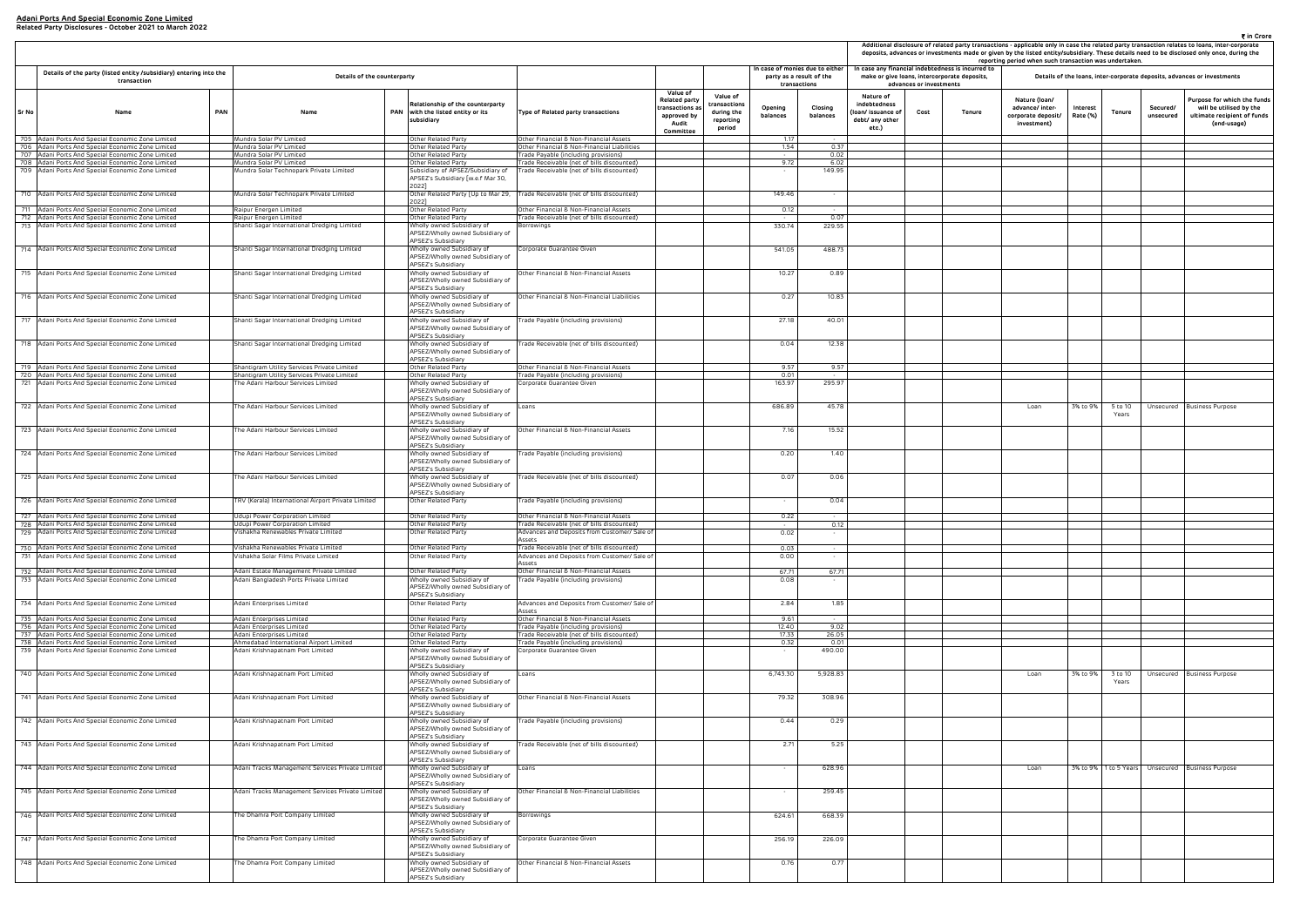|                                                                     | advances or investments | case any financial indebtedness is incurred to<br>make or give loans, intercorporate deposits, | reporting period when such transaction was undertaken.                |                      |                  |                       | Details of the loans, inter-corporate deposits, advances or investments                              |
|---------------------------------------------------------------------|-------------------------|------------------------------------------------------------------------------------------------|-----------------------------------------------------------------------|----------------------|------------------|-----------------------|------------------------------------------------------------------------------------------------------|
| Nature of<br>debtedness<br>n/ issuance of<br>bt/ any other<br>etc.) | Cost                    | Tenure                                                                                         | Nature (Ioan/<br>advance/ inter-<br>corporate deposit/<br>investment) | Interest<br>Rate (%) | Tenure           | Secured/<br>unsecured | Purpose for which the funds<br>will be utilised by the<br>ultimate recipient of funds<br>(end-usage) |
|                                                                     |                         |                                                                                                |                                                                       |                      |                  |                       |                                                                                                      |
|                                                                     |                         |                                                                                                |                                                                       |                      |                  |                       |                                                                                                      |
|                                                                     |                         |                                                                                                |                                                                       |                      |                  |                       |                                                                                                      |
|                                                                     |                         |                                                                                                |                                                                       |                      |                  |                       |                                                                                                      |
|                                                                     |                         |                                                                                                |                                                                       |                      |                  |                       |                                                                                                      |
|                                                                     |                         |                                                                                                |                                                                       |                      |                  |                       |                                                                                                      |
|                                                                     |                         |                                                                                                |                                                                       |                      |                  |                       |                                                                                                      |
|                                                                     |                         |                                                                                                |                                                                       |                      |                  |                       |                                                                                                      |
|                                                                     |                         |                                                                                                |                                                                       |                      |                  |                       |                                                                                                      |
|                                                                     |                         |                                                                                                |                                                                       |                      |                  |                       |                                                                                                      |
|                                                                     |                         |                                                                                                |                                                                       |                      |                  |                       |                                                                                                      |
|                                                                     |                         |                                                                                                |                                                                       |                      |                  |                       |                                                                                                      |
|                                                                     |                         |                                                                                                |                                                                       |                      |                  |                       |                                                                                                      |
|                                                                     |                         |                                                                                                |                                                                       |                      |                  |                       |                                                                                                      |
|                                                                     |                         |                                                                                                |                                                                       |                      |                  |                       |                                                                                                      |
|                                                                     |                         |                                                                                                |                                                                       |                      |                  |                       |                                                                                                      |
|                                                                     |                         |                                                                                                |                                                                       |                      |                  |                       |                                                                                                      |
|                                                                     |                         |                                                                                                |                                                                       |                      |                  |                       |                                                                                                      |
|                                                                     |                         |                                                                                                | Loan                                                                  | 3% to 9%             | 9 to 13<br>Years | Unsecured             | <b>Business Purpose</b>                                                                              |
|                                                                     |                         |                                                                                                | Loan                                                                  | 3% to 9%             | 1 to 5 Years     | Unsecured             | <b>Business Purpose</b>                                                                              |
|                                                                     |                         |                                                                                                |                                                                       |                      |                  |                       |                                                                                                      |
|                                                                     |                         |                                                                                                |                                                                       |                      |                  |                       |                                                                                                      |
|                                                                     |                         |                                                                                                |                                                                       |                      |                  |                       |                                                                                                      |
|                                                                     |                         |                                                                                                |                                                                       |                      |                  |                       |                                                                                                      |
|                                                                     |                         |                                                                                                | Loan                                                                  | 3% to 9%             | 5 to 10          | Unsecured             | <b>Business Purpose</b>                                                                              |
|                                                                     |                         |                                                                                                |                                                                       |                      | Years            |                       |                                                                                                      |
|                                                                     |                         |                                                                                                |                                                                       |                      |                  |                       |                                                                                                      |
|                                                                     |                         |                                                                                                |                                                                       |                      |                  |                       |                                                                                                      |
|                                                                     |                         |                                                                                                |                                                                       |                      |                  |                       |                                                                                                      |
|                                                                     |                         |                                                                                                |                                                                       |                      |                  |                       | <b>Business Purpose</b>                                                                              |
|                                                                     |                         |                                                                                                | Loan                                                                  | 0.00%                | 1 to 5 Years     | Unsecured             |                                                                                                      |
|                                                                     |                         |                                                                                                |                                                                       |                      |                  |                       |                                                                                                      |
|                                                                     |                         |                                                                                                |                                                                       |                      |                  |                       |                                                                                                      |
|                                                                     |                         |                                                                                                |                                                                       |                      |                  |                       |                                                                                                      |

|       |                                                                                                        |     |                                                                                     |            |                                                                                                                       |                                                                                           |                                                                                  |                                                               |                                                             |                     |                                                                            |                                 |                                                                                                   | Additional disclosure of related party transactions - applicable only in case the related party transaction relates to loans, inter-co<br>deposits, advances or investments made or given by the listed entity/subsidiary. These details need to be disclosed only once, du<br>reporting period when such transaction was undertaken. |                                                                       |                       |                                                                     |
|-------|--------------------------------------------------------------------------------------------------------|-----|-------------------------------------------------------------------------------------|------------|-----------------------------------------------------------------------------------------------------------------------|-------------------------------------------------------------------------------------------|----------------------------------------------------------------------------------|---------------------------------------------------------------|-------------------------------------------------------------|---------------------|----------------------------------------------------------------------------|---------------------------------|---------------------------------------------------------------------------------------------------|---------------------------------------------------------------------------------------------------------------------------------------------------------------------------------------------------------------------------------------------------------------------------------------------------------------------------------------|-----------------------------------------------------------------------|-----------------------|---------------------------------------------------------------------|
|       | Details of the party (listed entity /subsidiary) entering into the<br>transaction                      |     | Details of the counterparty                                                         |            |                                                                                                                       |                                                                                           |                                                                                  |                                                               | In case of monies due to either<br>party as a result of the |                     |                                                                            |                                 | In case any financial indebtedness is incurred to<br>make or give loans, intercorporate deposits, |                                                                                                                                                                                                                                                                                                                                       | Details of the loans, inter-corporate deposits, advances or investmen |                       |                                                                     |
| Sr No | Name                                                                                                   | PAN | Name                                                                                | <b>PAN</b> | Relationship of the counterparty<br>with the listed entity or its<br>subsidiary                                       | Type of Related party transactions                                                        | Value of<br>Related party<br>ransactions a:<br>approved by<br>Audit<br>Committee | Value of<br>transactions<br>during the<br>reporting<br>period | transactions<br>Opening<br>balances                         | Closing<br>balances | Nature of<br>indebtedness<br>loan/ issuance of<br>debt/ any other<br>etc.) | advances or investments<br>Cost | Tenure                                                                                            | Nature (Ioan/<br>advance/ inter-<br>corporate deposit/<br>investment)                                                                                                                                                                                                                                                                 | Interest<br>Tenure<br>Rate (%)                                        | Secured/<br>unsecured | Purpose for whit<br>will be utilise<br>ultimate recipie<br>(end-usa |
|       | 749 Adani Ports And Special Economic Zone Limited                                                      |     | The Dhamra Port Company Limited                                                     |            | Wholly owned Subsidiary of<br>APSEZ/Wholly owned Subsidiary of                                                        | Other Financial & Non-Financial Liabilities                                               |                                                                                  |                                                               | 9.86                                                        | 11.20               |                                                                            |                                 |                                                                                                   |                                                                                                                                                                                                                                                                                                                                       |                                                                       |                       |                                                                     |
|       | 750 Adani Ports And Special Economic Zone Limited                                                      |     | The Dhamra Port Company Limited                                                     |            | APSEZ's Subsidiary<br>Wholly owned Subsidiary of<br>APSEZ/Wholly owned Subsidiary of                                  | [rade Payable (including provisions)                                                      |                                                                                  |                                                               | 0.78                                                        | 0.01                |                                                                            |                                 |                                                                                                   |                                                                                                                                                                                                                                                                                                                                       |                                                                       |                       |                                                                     |
|       | 751 Adani Ports And Special Economic Zone Limited                                                      |     | he Dhamra Port Company Limited                                                      |            | <b>APSEZ's Subsidiary</b><br>Wholly owned Subsidiary of<br>APSEZ/Wholly owned Subsidiary of<br>APSEZ's Subsidiary     | [rade Receivable (net of bills discounted)                                                |                                                                                  |                                                               | 0.01                                                        |                     |                                                                            |                                 |                                                                                                   |                                                                                                                                                                                                                                                                                                                                       |                                                                       |                       |                                                                     |
|       | 752 Adani Ports And Special Economic Zone Limited                                                      |     | Adani Green Energy Limited                                                          |            | Other Related Party                                                                                                   | Other Financial & Non-Financial Assets                                                    |                                                                                  |                                                               | 4.10                                                        | 0.53                |                                                                            |                                 |                                                                                                   |                                                                                                                                                                                                                                                                                                                                       |                                                                       |                       |                                                                     |
|       | 753 Adani Ports And Special Economic Zone Limited                                                      |     | Adani Green Energy Limited                                                          |            | Other Related Party                                                                                                   | Trade Payable (including provisions)                                                      |                                                                                  |                                                               | 0.14                                                        | 0.03                |                                                                            |                                 |                                                                                                   |                                                                                                                                                                                                                                                                                                                                       |                                                                       |                       |                                                                     |
|       | 754 Adani Ports And Special Economic Zone Limited<br>755 Adani Ports And Special Economic Zone Limited |     | Adani Green Energy Limited<br>Mundra LPG Terminal Pvt Limited                       |            | Other Related Party<br>Other Related Party                                                                            | rade Receivable (net of bills discounted)<br>Other Financial & Non-Financial Assets       |                                                                                  |                                                               | 11.85<br>$\sim 100$                                         | 2.27<br>0.80        |                                                                            |                                 |                                                                                                   |                                                                                                                                                                                                                                                                                                                                       |                                                                       |                       |                                                                     |
|       | 756 Adani Ports And Special Economic Zone Limited                                                      |     | Mundra LPG Terminal Pvt Limited                                                     |            | Other Related Party                                                                                                   | Other Financial & Non-Financial Liabilities                                               |                                                                                  |                                                               | 0.02                                                        | $\sim$ $-$          |                                                                            |                                 |                                                                                                   |                                                                                                                                                                                                                                                                                                                                       |                                                                       |                       |                                                                     |
| 757   | Adani Ports And Special Economic Zone Limited                                                          |     | Mundra LPG Terminal Pvt Limited<br>Mundra LPG Terminal Pvt Limited                  |            | Other Related Party                                                                                                   | rade Payable (including provisions)                                                       |                                                                                  |                                                               | 1.74                                                        | 0.02<br>41.86       |                                                                            |                                 |                                                                                                   |                                                                                                                                                                                                                                                                                                                                       |                                                                       |                       |                                                                     |
|       | 758 Adani Ports And Special Economic Zone Limited<br>759 Adani Ports And Special Economic Zone Limited |     | MPSEZ Utilities Limited                                                             |            | Other Related Party<br>Wholly owned Subsidiary of                                                                     | Trade Receivable (net of bills discounted)<br>Advances and Deposits from Customer/ Sale o |                                                                                  |                                                               | 0.01                                                        |                     |                                                                            |                                 |                                                                                                   |                                                                                                                                                                                                                                                                                                                                       |                                                                       |                       |                                                                     |
|       |                                                                                                        |     |                                                                                     |            | APSEZ/Wholly owned Subsidiary of<br>APSEZ's Subsidiary [Up to Dec 15,<br>2021]                                        | Assets                                                                                    |                                                                                  |                                                               |                                                             |                     |                                                                            |                                 |                                                                                                   |                                                                                                                                                                                                                                                                                                                                       |                                                                       |                       |                                                                     |
|       | 760 Adani Ports And Special Economic Zone Limited                                                      |     | MPSEZ Utilities Limited                                                             |            | Wholly owned Subsidiary of<br>APSEZ/Wholly owned Subsidiary of<br>APSEZ's Subsidiary [Up to Dec 15,<br>2021]          | orrowings?                                                                                |                                                                                  |                                                               | 90.17                                                       |                     |                                                                            |                                 |                                                                                                   |                                                                                                                                                                                                                                                                                                                                       |                                                                       |                       |                                                                     |
|       | 761 Adani Ports And Special Economic Zone Limited                                                      |     | MPSEZ Utilities Limited                                                             |            | Other Related Party [w.e.f Dec 16,<br>2021]                                                                           | Other Financial & Non-Financial Assets                                                    |                                                                                  |                                                               |                                                             | 0.91                |                                                                            |                                 |                                                                                                   |                                                                                                                                                                                                                                                                                                                                       |                                                                       |                       |                                                                     |
|       | 762 Adani Ports And Special Economic Zone Limited                                                      |     | MPSEZ Utilities Limited                                                             |            | Wholly owned Subsidiary of<br>APSEZ/Wholly owned Subsidiary of<br>APSEZ's Subsidiary [Up to Dec 15,<br>2021]          | Other Financial & Non-Financial Assets                                                    |                                                                                  |                                                               | 0.51                                                        |                     |                                                                            |                                 |                                                                                                   |                                                                                                                                                                                                                                                                                                                                       |                                                                       |                       |                                                                     |
|       | 763 Adani Ports And Special Economic Zone Limited                                                      |     | MPSEZ Utilities Limited                                                             |            | Other Related Party [w.e.f Dec 16,<br>2021]                                                                           | Other Financial & Non-Financial Liabilities                                               |                                                                                  |                                                               |                                                             | 0.01                |                                                                            |                                 |                                                                                                   |                                                                                                                                                                                                                                                                                                                                       |                                                                       |                       |                                                                     |
|       | 764 Adani Ports And Special Economic Zone Limited                                                      |     | MPSEZ Utilities Limited                                                             |            | Wholly owned Subsidiary of<br>APSEZ/Wholly owned Subsidiary of<br>APSEZ's Subsidiary [Up to Dec 15,<br>2021]          | Other Financial & Non-Financial Liabilities                                               |                                                                                  |                                                               | 1.46                                                        |                     |                                                                            |                                 |                                                                                                   |                                                                                                                                                                                                                                                                                                                                       |                                                                       |                       |                                                                     |
|       | 765 Adani Ports And Special Economic Zone Limited                                                      |     | MPSEZ Utilities Limited                                                             |            | Other Related Party [w.e.f Dec 16,                                                                                    | rade Payable (including provisions)                                                       |                                                                                  |                                                               |                                                             | 7.27                |                                                                            |                                 |                                                                                                   |                                                                                                                                                                                                                                                                                                                                       |                                                                       |                       |                                                                     |
|       | 766 Adani Ports And Special Economic Zone Limited                                                      |     | MPSEZ Utilities Limited                                                             |            | 2021]<br>Wholly owned Subsidiary of<br>APSEZ/Wholly owned Subsidiary of<br>APSEZ's Subsidiary [Up to Dec 15,<br>2021] | Trade Payable (including provisions)                                                      |                                                                                  |                                                               | 4.30                                                        |                     |                                                                            |                                 |                                                                                                   |                                                                                                                                                                                                                                                                                                                                       |                                                                       |                       |                                                                     |
|       | 767 Adani Ports And Special Economic Zone Limited                                                      |     | MPSEZ Utilities Limited                                                             |            | Other Related Party [w.e.f Dec 16,                                                                                    | Trade Receivable (net of bills discounted)                                                |                                                                                  |                                                               |                                                             | 0.58                |                                                                            |                                 |                                                                                                   |                                                                                                                                                                                                                                                                                                                                       |                                                                       |                       |                                                                     |
|       | 768 Adani Ports And Special Economic Zone Limited                                                      |     | MPSEZ Utilities Limited                                                             |            | 2021]<br>Wholly owned Subsidiary of<br>APSEZ/Wholly owned Subsidiary of<br>APSEZ's Subsidiary [Up to Dec 15,<br>2021] | rade Receivable (net of bills discounted)                                                 |                                                                                  |                                                               | 0.19                                                        | $\sim$              |                                                                            |                                 |                                                                                                   |                                                                                                                                                                                                                                                                                                                                       |                                                                       |                       |                                                                     |
|       | 769 Adani Ports And Special Economic Zone Limited                                                      |     | Raigarh Energy Generation Limited                                                   |            | Other Related Party                                                                                                   | Other Financial & Non-Financial Assets                                                    |                                                                                  |                                                               | 0.06                                                        | $\sim$ $-$          |                                                                            |                                 |                                                                                                   |                                                                                                                                                                                                                                                                                                                                       |                                                                       |                       |                                                                     |
|       | 770 Adani Ports And Special Economic Zone Limited<br>771 Adani Ports And Special Economic zone Limited |     | Raigarh Energy Generation Limited                                                   |            | Other Related Party                                                                                                   | Trade Receivable (net of bills discounted)                                                |                                                                                  |                                                               | $\sim 10^{-11}$<br>0.00                                     | 0.03                |                                                                            |                                 |                                                                                                   |                                                                                                                                                                                                                                                                                                                                       |                                                                       |                       |                                                                     |
|       | 772 Adani Ports And Special Economic Zone Limited                                                      |     | voani Skiil Development Centre<br>Adani Electricity Mumbai Limited                  |            | лспег кетасео нагсу<br>Other Related Party                                                                            | ade Receivable (net or bills discounted).<br>rade Payable (including provisions)          |                                                                                  |                                                               | 0.02                                                        | 0.01                |                                                                            |                                 |                                                                                                   |                                                                                                                                                                                                                                                                                                                                       |                                                                       |                       |                                                                     |
|       | 773 Adani Ports And Special Economic Zone Limited                                                      |     | ucknow International Airport Limited                                                |            | Other Related Party                                                                                                   | Other Financial & Non-Financial Assets                                                    |                                                                                  |                                                               | 0.00                                                        |                     |                                                                            |                                 |                                                                                                   |                                                                                                                                                                                                                                                                                                                                       |                                                                       |                       |                                                                     |
|       | 774 Adani Ports And Special Economic Zone Limited<br>775 Adani Ports And Special Economic Zone Limited |     | ucknow International Airport Limited<br>Coastal International Terminals Pte Limited |            | Other Related Party<br>Wholly owned Subsidiary of                                                                     | Frade Payable (including provisions)                                                      |                                                                                  |                                                               | 0.10<br>1,236.81                                            | 0.05<br>1,444.75    |                                                                            |                                 |                                                                                                   | Loan                                                                                                                                                                                                                                                                                                                                  | 3% to 9%<br>9 to 13                                                   |                       | Unsecured Business Purpose                                          |
|       | 776 Adani Ports And Special Economic Zone Limited                                                      |     | Coastal International Terminals Pte Limited                                         |            | APSEZ/Wholly owned Subsidiary of<br>APSEZ's Subsidiary<br>Wholly owned Subsidiary of                                  | Other Financial & Non-Financial Assets                                                    |                                                                                  |                                                               | 17.56                                                       | 38.10               |                                                                            |                                 |                                                                                                   |                                                                                                                                                                                                                                                                                                                                       | Years                                                                 |                       |                                                                     |
|       |                                                                                                        |     |                                                                                     |            | APSEZ/Wholly owned Subsidiary of<br>APSEZ's Subsidiary                                                                |                                                                                           |                                                                                  |                                                               |                                                             |                     |                                                                            |                                 |                                                                                                   |                                                                                                                                                                                                                                                                                                                                       |                                                                       |                       |                                                                     |
|       | 777 Adani Ports And Special Economic Zone Limited                                                      |     | Adani Mundra Port Holding Pte Limited                                               |            | Wholly owned Subsidiary of<br>APSEZ/Wholly owned Subsidiary of<br>APSEZ's Subsidiary                                  | Loans                                                                                     |                                                                                  |                                                               | 4.93                                                        | 5.03                |                                                                            |                                 |                                                                                                   | Loan                                                                                                                                                                                                                                                                                                                                  |                                                                       |                       | 3% to 9%   1 to 5 Years   Unsecured   Business Purpose              |
|       | 778 Adani Ports And Special Economic Zone Limited                                                      |     | Adani Mundra Port Holding Pte Limited                                               |            | Wholly owned Subsidiary of<br>APSEZ/Wholly owned Subsidiary of<br>APSEZ's Subsidiary                                  | Other Financial & Non-Financial Assets                                                    |                                                                                  |                                                               | 2.18                                                        | 2.33                |                                                                            |                                 |                                                                                                   |                                                                                                                                                                                                                                                                                                                                       |                                                                       |                       |                                                                     |
|       | 779 Adani Ports And Special Economic Zone Limited                                                      |     | colombo West International Terminal (Private)<br>imited                             |            | Subsidiary of APSEZ/Subsidiary of<br>APSEZ's Subsidiary                                                               | Other Financial & Non-Financial Assets                                                    |                                                                                  |                                                               |                                                             | 3.75                |                                                                            |                                 |                                                                                                   |                                                                                                                                                                                                                                                                                                                                       |                                                                       |                       |                                                                     |
|       | 780 Adani Ports And Special Economic Zone Limited                                                      |     | Kutch Copper Limited                                                                |            | Other Related Party                                                                                                   | Advances and Deposits from Customer/ Sale of<br>Assets                                    |                                                                                  |                                                               | $\sim$                                                      | 0.30                |                                                                            |                                 |                                                                                                   |                                                                                                                                                                                                                                                                                                                                       |                                                                       |                       |                                                                     |
|       | 781 Adani Ports And Special Economic Zone Limited                                                      |     | Kutch Copper Limited                                                                |            | Other Related Party                                                                                                   | [rade Receivable (net of bills discounted)                                                |                                                                                  |                                                               |                                                             | 4.15                |                                                                            |                                 |                                                                                                   |                                                                                                                                                                                                                                                                                                                                       |                                                                       |                       |                                                                     |
|       | 782 Adani Ports And Special Economic Zone Limited                                                      |     | Jash Energy Private Limited                                                         |            | Other Related Party                                                                                                   | Advances and Deposits from Customer/ Sale of<br>Assets                                    |                                                                                  |                                                               | $\sim$                                                      | 0.06                |                                                                            |                                 |                                                                                                   |                                                                                                                                                                                                                                                                                                                                       |                                                                       |                       |                                                                     |
|       | 783 Adani Ports And Special Economic Zone Limited<br>784 Adani Ports And Special Economic Zone Limited |     | Jash Energy Private Limited<br>Mundra Crude Oil Terminal Private Limited            |            | Other Related Party<br>Wholly owned Subsidiary of<br>APSEZ/Wholly owned Subsidiary of<br>APSEZ's Subsidiary           | Trade Receivable (net of bills discounted)<br>Loans                                       |                                                                                  |                                                               | 160.00                                                      | 0.03<br>160.00      |                                                                            |                                 |                                                                                                   | Loan                                                                                                                                                                                                                                                                                                                                  | 3% to 9%<br>5 to 10<br>Years                                          |                       | Unsecured Business Purpose                                          |
|       | 785 Adani Ports And Special Economic Zone Limited                                                      |     | Mundra Crude Oil Terminal Private Limited                                           |            | Wholly owned Subsidiary of<br>APSEZ/Wholly owned Subsidiary of<br>APSEZ's Subsidiary                                  | Other Financial & Non-Financial Assets                                                    |                                                                                  |                                                               | 1.54                                                        | 17.55               |                                                                            |                                 |                                                                                                   |                                                                                                                                                                                                                                                                                                                                       |                                                                       |                       |                                                                     |
|       | 786 Adani Ports And Special Economic Zone Limited                                                      |     | Sunanda Agri-Trade Private Limited                                                  |            | Other Related Party                                                                                                   | Other Financial & Non-Financial Assets                                                    |                                                                                  |                                                               | 18.00                                                       | 18.00               |                                                                            |                                 |                                                                                                   |                                                                                                                                                                                                                                                                                                                                       |                                                                       |                       |                                                                     |
|       | 787 Adani Ports And Special Economic Zone Limited<br>788 Adani Ports And Special Economic Zone Limited |     | Sunanda Agri-Trade Private Limited<br>Mundra WindTech Limited                       |            | Other Related Party<br>Other Related Party                                                                            | Trade Payable (including provisions)<br>'rade Receivable (net of bills discounted)        |                                                                                  |                                                               | 0.01<br>$\sim 10^{-1}$                                      | 0.01<br>0.13        |                                                                            |                                 |                                                                                                   |                                                                                                                                                                                                                                                                                                                                       |                                                                       |                       |                                                                     |
|       | 789 Adani Ports And Special Economic Zone Limited                                                      |     | Adani Global FZE, Dubai.                                                            |            | Other Related Party                                                                                                   | rade Receivable (net of bills discounted)                                                 |                                                                                  |                                                               | 0.01                                                        | 0.01                |                                                                            |                                 |                                                                                                   |                                                                                                                                                                                                                                                                                                                                       |                                                                       |                       |                                                                     |
|       | 790 Adani Ports And Special Economic Zone Limited                                                      |     | AdaniConnex Private Limited                                                         |            | Other Related Party                                                                                                   | rade Payable (including provisions)                                                       |                                                                                  |                                                               | $\sim$ $-$<br>$\sim$                                        | 0.03                |                                                                            |                                 |                                                                                                   |                                                                                                                                                                                                                                                                                                                                       |                                                                       |                       |                                                                     |
|       | 791 Adani Ports And Special Economic Zone Limited<br>792 Adani Ports And Special Economic Zone Limited |     | Navi Mumbai International Airport Limited<br>Abbot Point Operations Pty Limited     |            | Other Related Party<br>Wholly owned Subsidiary of<br>APSEZ/Wholly owned Subsidiary of<br>APSEZ's Subsidiary           | Trade Payable (including provisions)<br>Loans                                             |                                                                                  |                                                               | 50.78                                                       | 0.02<br>45.39       |                                                                            |                                 |                                                                                                   | Loan                                                                                                                                                                                                                                                                                                                                  |                                                                       |                       | 0.00% 1 to 5 Years Unsecured Business Purpose                       |
|       | 793 Abbot Point Operations Pty Limited                                                                 |     | Bowen Rail Company Pty Limited                                                      |            | Other Related Party [w.e.f July 15,<br>2021]                                                                          | Trade Receivable (net of bills discounted)                                                |                                                                                  |                                                               | 0.68                                                        | 1.24                |                                                                            |                                 |                                                                                                   |                                                                                                                                                                                                                                                                                                                                       |                                                                       |                       |                                                                     |
|       | 794 Adani Agri Logistics (Dewas) Limited                                                               |     | Adani Agri Logistics (MP) Limited                                                   |            | Wholly owned Subsidiary of<br>APSEZ/Wholly owned Subsidiary of<br>APSEZ's Subsidiary                                  | Trade Payable (including provisions)                                                      |                                                                                  |                                                               |                                                             | 0.01                |                                                                            |                                 |                                                                                                   |                                                                                                                                                                                                                                                                                                                                       |                                                                       |                       |                                                                     |
|       | 795 Adani Agri Logistics (Dewas) Limited                                                               |     | Adani Agri Logistics (MP) Limited                                                   |            | Wholly owned Subsidiary of<br>APSEZ/Wholly owned Subsidiary of<br>APSEZ's Subsidiary                                  | [rade Receivable (net of bills discounted)                                                |                                                                                  |                                                               | $\sim$                                                      | 0.01                |                                                                            |                                 |                                                                                                   |                                                                                                                                                                                                                                                                                                                                       |                                                                       |                       |                                                                     |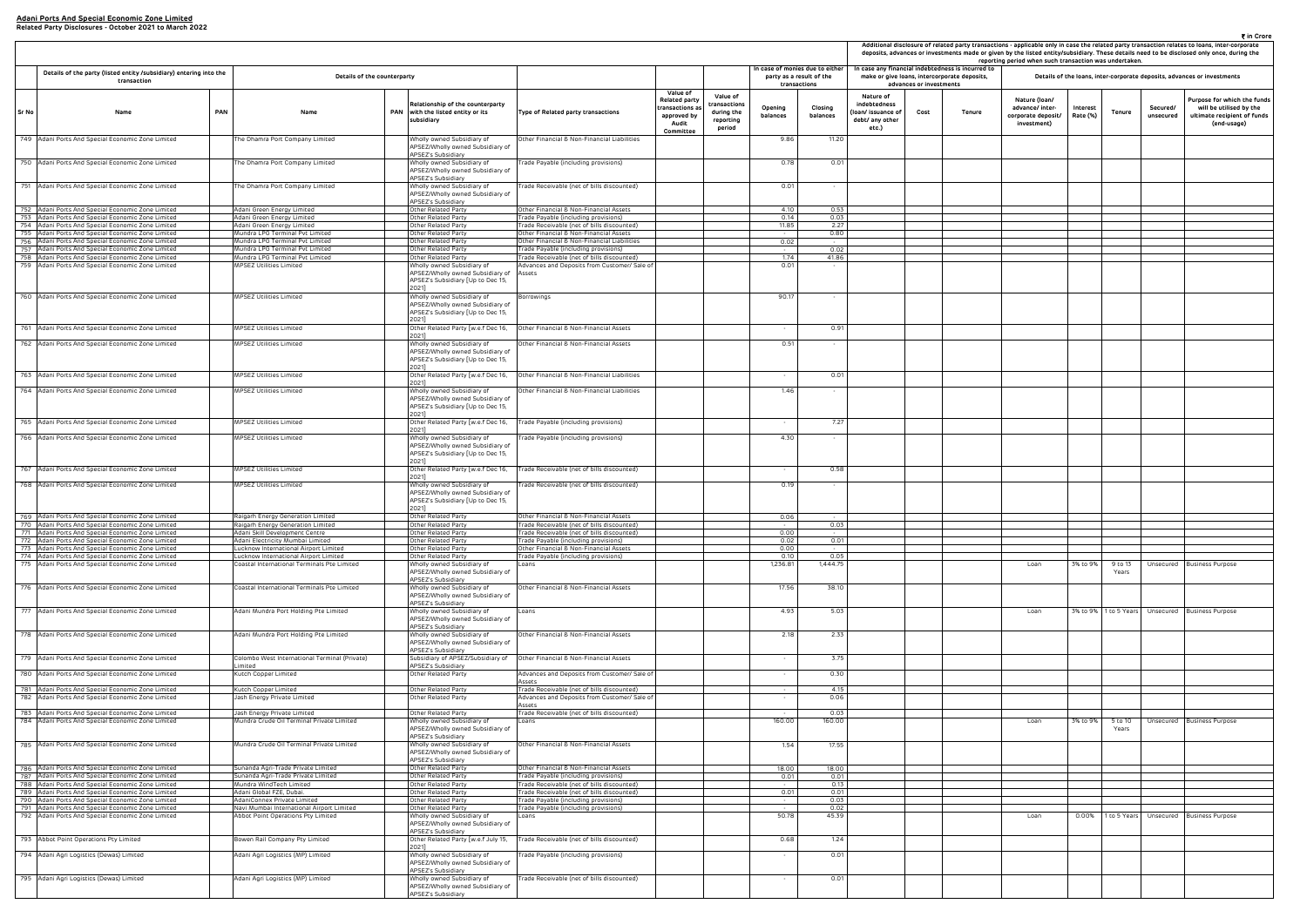|                                                                     | ₹ in Crore<br>Additional disclosure of related party transactions - applicable only in case the related party transaction relates to loans, inter-corporate<br>deposits, advances or investments made or given by the listed entity/subsidiary. These details need to be disclosed only once, during the<br>reporting period when such transaction was undertaken.<br>case any financial indebtedness is incurred to |                                              |                                                                       |                      |                       |                       |                                                                                                      |  |  |  |  |  |  |
|---------------------------------------------------------------------|----------------------------------------------------------------------------------------------------------------------------------------------------------------------------------------------------------------------------------------------------------------------------------------------------------------------------------------------------------------------------------------------------------------------|----------------------------------------------|-----------------------------------------------------------------------|----------------------|-----------------------|-----------------------|------------------------------------------------------------------------------------------------------|--|--|--|--|--|--|
|                                                                     | advances or investments                                                                                                                                                                                                                                                                                                                                                                                              | make or give Ioans, intercorporate deposits, |                                                                       |                      |                       |                       | Details of the loans, inter-corporate deposits, advances or investments                              |  |  |  |  |  |  |
| Nature of<br>debtedness<br>n/ issuance of<br>bt/ any other<br>etc.) | Cost                                                                                                                                                                                                                                                                                                                                                                                                                 | Tenure                                       | Nature (Ioan/<br>advance/ inter-<br>corporate deposit/<br>investment) | Interest<br>Rate (%) | <b>Tenure</b>         | Secured/<br>unsecured | Purpose for which the funds<br>will be utilised by the<br>ultimate recipient of funds<br>(end-usage) |  |  |  |  |  |  |
|                                                                     |                                                                                                                                                                                                                                                                                                                                                                                                                      |                                              |                                                                       |                      |                       |                       |                                                                                                      |  |  |  |  |  |  |
|                                                                     |                                                                                                                                                                                                                                                                                                                                                                                                                      |                                              |                                                                       |                      |                       |                       |                                                                                                      |  |  |  |  |  |  |
|                                                                     |                                                                                                                                                                                                                                                                                                                                                                                                                      |                                              |                                                                       |                      |                       |                       |                                                                                                      |  |  |  |  |  |  |
|                                                                     |                                                                                                                                                                                                                                                                                                                                                                                                                      |                                              |                                                                       |                      |                       |                       |                                                                                                      |  |  |  |  |  |  |
|                                                                     |                                                                                                                                                                                                                                                                                                                                                                                                                      |                                              |                                                                       |                      |                       |                       |                                                                                                      |  |  |  |  |  |  |
|                                                                     |                                                                                                                                                                                                                                                                                                                                                                                                                      |                                              |                                                                       |                      |                       |                       |                                                                                                      |  |  |  |  |  |  |
|                                                                     |                                                                                                                                                                                                                                                                                                                                                                                                                      |                                              |                                                                       |                      |                       |                       |                                                                                                      |  |  |  |  |  |  |
|                                                                     |                                                                                                                                                                                                                                                                                                                                                                                                                      |                                              | Loan                                                                  | 3% to 9%             | 1 to 5 Years          | Unsecured             | <b>Business Purpose</b>                                                                              |  |  |  |  |  |  |
|                                                                     |                                                                                                                                                                                                                                                                                                                                                                                                                      |                                              |                                                                       |                      |                       |                       |                                                                                                      |  |  |  |  |  |  |
|                                                                     |                                                                                                                                                                                                                                                                                                                                                                                                                      |                                              |                                                                       |                      |                       |                       |                                                                                                      |  |  |  |  |  |  |
|                                                                     |                                                                                                                                                                                                                                                                                                                                                                                                                      |                                              | Loan                                                                  | 3% to 9%             | 1 to 5 Years          | Unsecured             | <b>Business Purpose</b>                                                                              |  |  |  |  |  |  |
|                                                                     |                                                                                                                                                                                                                                                                                                                                                                                                                      |                                              |                                                                       |                      |                       |                       |                                                                                                      |  |  |  |  |  |  |
|                                                                     |                                                                                                                                                                                                                                                                                                                                                                                                                      |                                              | Loan                                                                  | 3% to 9%             | 1 to 5 Years          | Unsecured             | <b>Business Purpose</b>                                                                              |  |  |  |  |  |  |
|                                                                     |                                                                                                                                                                                                                                                                                                                                                                                                                      |                                              |                                                                       |                      |                       |                       |                                                                                                      |  |  |  |  |  |  |
|                                                                     |                                                                                                                                                                                                                                                                                                                                                                                                                      |                                              | Loan                                                                  | 3% to 9%             | 1 to 5 Years          | Unsecured             | <b>Business Purpose</b>                                                                              |  |  |  |  |  |  |
|                                                                     |                                                                                                                                                                                                                                                                                                                                                                                                                      |                                              |                                                                       |                      |                       |                       |                                                                                                      |  |  |  |  |  |  |
|                                                                     |                                                                                                                                                                                                                                                                                                                                                                                                                      |                                              | Loan                                                                  | 3% to 9%             | 1 to 5 Years          | Unsecured             | <b>Business Purpose</b>                                                                              |  |  |  |  |  |  |
|                                                                     |                                                                                                                                                                                                                                                                                                                                                                                                                      |                                              |                                                                       |                      |                       |                       |                                                                                                      |  |  |  |  |  |  |
|                                                                     |                                                                                                                                                                                                                                                                                                                                                                                                                      |                                              |                                                                       |                      |                       |                       |                                                                                                      |  |  |  |  |  |  |
|                                                                     |                                                                                                                                                                                                                                                                                                                                                                                                                      |                                              | Loan                                                                  |                      | 3% to 9% 1 to 5 Years | Unsecured             | <b>Business Purpose</b>                                                                              |  |  |  |  |  |  |
|                                                                     |                                                                                                                                                                                                                                                                                                                                                                                                                      |                                              |                                                                       |                      |                       |                       |                                                                                                      |  |  |  |  |  |  |
|                                                                     |                                                                                                                                                                                                                                                                                                                                                                                                                      |                                              | Loan                                                                  | 3% to 9%             | 1 to 5 Years          | Unsecured             | <b>Business Purpose</b>                                                                              |  |  |  |  |  |  |
|                                                                     |                                                                                                                                                                                                                                                                                                                                                                                                                      |                                              |                                                                       |                      |                       |                       |                                                                                                      |  |  |  |  |  |  |
|                                                                     |                                                                                                                                                                                                                                                                                                                                                                                                                      |                                              |                                                                       |                      |                       |                       |                                                                                                      |  |  |  |  |  |  |
|                                                                     |                                                                                                                                                                                                                                                                                                                                                                                                                      |                                              |                                                                       |                      |                       |                       |                                                                                                      |  |  |  |  |  |  |
|                                                                     |                                                                                                                                                                                                                                                                                                                                                                                                                      |                                              |                                                                       |                      |                       |                       |                                                                                                      |  |  |  |  |  |  |
|                                                                     |                                                                                                                                                                                                                                                                                                                                                                                                                      |                                              | Loan                                                                  | 3% to 9%             | 1 to 5 Years          | Unsecured             | <b>Business Purpose</b>                                                                              |  |  |  |  |  |  |
|                                                                     |                                                                                                                                                                                                                                                                                                                                                                                                                      |                                              |                                                                       |                      |                       |                       |                                                                                                      |  |  |  |  |  |  |
|                                                                     |                                                                                                                                                                                                                                                                                                                                                                                                                      |                                              |                                                                       |                      |                       |                       |                                                                                                      |  |  |  |  |  |  |
|                                                                     |                                                                                                                                                                                                                                                                                                                                                                                                                      |                                              | Loan                                                                  |                      | 3% to 9% 1 to 5 Years | Unsecured             | <b>Business Purpose</b>                                                                              |  |  |  |  |  |  |
|                                                                     |                                                                                                                                                                                                                                                                                                                                                                                                                      |                                              |                                                                       |                      |                       |                       |                                                                                                      |  |  |  |  |  |  |
|                                                                     |                                                                                                                                                                                                                                                                                                                                                                                                                      |                                              |                                                                       |                      |                       |                       |                                                                                                      |  |  |  |  |  |  |

|       |                                                                                   |            |                                                         |                                                                                                            |                                             |                                                                                         |                                                               |                     |                                                                             |                                                                           | Additional disclosure of related party transactions - applicable only in case the related party transaction relates to loans, inter-co<br>deposits, advances or investments made or given by the listed entity/subsidiary. These details need to be disclosed only once, du<br>reporting period when such transaction was undertaken. |                                                                                                   |                                                                       |                                                                       |                       |                                                                    |
|-------|-----------------------------------------------------------------------------------|------------|---------------------------------------------------------|------------------------------------------------------------------------------------------------------------|---------------------------------------------|-----------------------------------------------------------------------------------------|---------------------------------------------------------------|---------------------|-----------------------------------------------------------------------------|---------------------------------------------------------------------------|---------------------------------------------------------------------------------------------------------------------------------------------------------------------------------------------------------------------------------------------------------------------------------------------------------------------------------------|---------------------------------------------------------------------------------------------------|-----------------------------------------------------------------------|-----------------------------------------------------------------------|-----------------------|--------------------------------------------------------------------|
|       | Details of the party (listed entity /subsidiary) entering into the<br>transaction |            | Details of the counterparty                             |                                                                                                            |                                             |                                                                                         |                                                               |                     | In case of monies due to either<br>party as a result of the<br>transactions |                                                                           | advances or investments                                                                                                                                                                                                                                                                                                               | In case any financial indebtedness is incurred to<br>make or give loans, intercorporate deposits, |                                                                       | Details of the loans, inter-corporate deposits, advances or investmen |                       |                                                                    |
| Sr No | Name                                                                              | <b>PAN</b> | Name                                                    | Relationship of the counterparty<br>PAN with the listed entity or its<br>subsidiary                        | Type of Related party transactions          | Value of<br><b>Related party</b><br>ransactions a:<br>approved by<br>Audit<br>Committee | Value of<br>:ransactions<br>during the<br>reporting<br>period | Opening<br>balances | Closing<br>balances                                                         | Nature of<br>indebtedness<br>oan/ issuance of<br>debt/ any other<br>etc.) | Cost                                                                                                                                                                                                                                                                                                                                  | Tenure                                                                                            | Nature (Ioan/<br>advance/ inter-<br>corporate deposit/<br>investment) | Interest<br>Tenure<br>Rate (%)                                        | Secured/<br>unsecured | Purpose for whi<br>will be utilise<br>ultimate recipie<br>(end-usa |
|       | 796 Adani Agri Logistics (Katihar) Limited                                        |            | Adani Agri Logistics (Darbhanga) Limited                | Wholly owned Subsidiary of<br>APSEZ/Wholly owned Subsidiary of<br>APSEZ's Subsidiary                       | Trade Payable (including provisions)        |                                                                                         |                                                               |                     | 0.02                                                                        |                                                                           |                                                                                                                                                                                                                                                                                                                                       |                                                                                                   |                                                                       |                                                                       |                       |                                                                    |
|       | 797 Adani Agri Logistics (Katihar) Limited                                        |            | Adani Agri Logistics (Samastipur) Limited               | Wholly owned Subsidiary of<br>APSEZ/Wholly owned Subsidiary of<br>APSEZ's Subsidiary                       | Trade Payable (including provisions)        |                                                                                         |                                                               |                     | 0.04                                                                        |                                                                           |                                                                                                                                                                                                                                                                                                                                       |                                                                                                   |                                                                       |                                                                       |                       |                                                                    |
|       | 798 Adani Agri Logistics (MP) Limited                                             |            | Adani Ports And Special Economic Zone Limited           | Wholly owned Subsidiary of<br>APSEZ/Wholly owned Subsidiary of<br>APSEZ's Subsidiary                       | Other Financial & Non-Financial Assets      |                                                                                         |                                                               |                     | 0.00                                                                        |                                                                           |                                                                                                                                                                                                                                                                                                                                       |                                                                                                   |                                                                       |                                                                       |                       |                                                                    |
|       | 799 Adani Agri Logistics (MP) Limited                                             |            | Adani Ports And Special Economic Zone Limited           | Wholly owned Subsidiary of<br>APSEZ/Wholly owned Subsidiary of<br>APSEZ's Subsidiary                       | Trade Payable (including provisions)        |                                                                                         |                                                               | 0.00                |                                                                             |                                                                           |                                                                                                                                                                                                                                                                                                                                       |                                                                                                   |                                                                       |                                                                       |                       |                                                                    |
|       | 800 Adani Agri Logistics (Panipat) Limited                                        |            | Adani Agri Logistics (Moga) Limited                     | Wholly owned Subsidiary of<br>APSEZ/Wholly owned Subsidiary of<br>APSEZ's Subsidiary                       | Other Financial & Non-Financial Assets      |                                                                                         |                                                               | $\sim$              | 0.49                                                                        |                                                                           |                                                                                                                                                                                                                                                                                                                                       |                                                                                                   |                                                                       |                                                                       |                       |                                                                    |
|       | 801 Adani Agri Logistics (Panipat) Limited                                        |            | Adani Township & Real Estate Company Private<br>.imited | Other Related Party                                                                                        | Trade Receivable (net of bills discounted)  |                                                                                         |                                                               | 0.04                | $\sim$                                                                      |                                                                           |                                                                                                                                                                                                                                                                                                                                       |                                                                                                   |                                                                       |                                                                       |                       |                                                                    |
|       | 802 Adani Agri Logistics Limited                                                  |            | Adani Agri Logistics (Barnala) Limited                  | Wholly owned Subsidiary of<br>APSEZ/Wholly owned Subsidiary of<br>APSEZ's Subsidiary                       | Other Financial & Non-Financial Assets      |                                                                                         |                                                               | $\sim$              | 0.00                                                                        |                                                                           |                                                                                                                                                                                                                                                                                                                                       |                                                                                                   |                                                                       |                                                                       |                       |                                                                    |
|       | 803 Adani Agri Logistics Limited                                                  |            | Adani Agri Logistics (Bathinda) Limited                 | Wholly owned Subsidiary of<br>APSEZ/Wholly owned Subsidiary of<br>APSEZ's Subsidiary                       | Other Financial & Non-Financial Assets      |                                                                                         |                                                               |                     | 0.00                                                                        |                                                                           |                                                                                                                                                                                                                                                                                                                                       |                                                                                                   |                                                                       |                                                                       |                       |                                                                    |
|       | 804 Adani Agri Logistics Limited                                                  |            | Adani Agri Logistics (Dewas) Limited                    | Wholly owned Subsidiary of<br>APSEZ/Wholly owned Subsidiary of<br>APSEZ's Subsidiary                       | Loans                                       |                                                                                         |                                                               | 7.82                | 7.21                                                                        |                                                                           |                                                                                                                                                                                                                                                                                                                                       |                                                                                                   | Loan                                                                  | 3% to 9% 1 to 5 Years                                                 |                       | Unsecured Business Purpose                                         |
|       | 805 Adani Agri Logistics Limited                                                  |            | Adani Agri Logistics (Dewas) Limited                    | Wholly owned Subsidiary of<br>APSEZ/Wholly owned Subsidiary of<br>APSEZ's Subsidiary                       | Other Financial & Non-Financial Liabilities |                                                                                         |                                                               | 0.34                | $\sim$                                                                      |                                                                           |                                                                                                                                                                                                                                                                                                                                       |                                                                                                   |                                                                       |                                                                       |                       |                                                                    |
|       | 806 Adani Agri Logistics Limited                                                  |            | Adani Agri Logistics (Dhamora) Limited                  | Wholly owned Subsidiary of<br>APSEZ/Wholly owned Subsidiary of<br>APSEZ's Subsidiary                       | Loans                                       |                                                                                         |                                                               |                     | 9.06                                                                        |                                                                           |                                                                                                                                                                                                                                                                                                                                       |                                                                                                   | Loan                                                                  | 3% to 9% 1 to 5 Years                                                 |                       | Unsecured Business Purpose                                         |
|       | 807 Adani Agri Logistics Limited                                                  |            | Adani Agri Logistics (Dhamora) Limited                  | Wholly owned Subsidiary of<br>APSEZ/Wholly owned Subsidiary of<br>APSEZ's Subsidiary                       | Other Financial & Non-Financial Assets      |                                                                                         |                                                               |                     | 0.03                                                                        |                                                                           |                                                                                                                                                                                                                                                                                                                                       |                                                                                                   |                                                                       |                                                                       |                       |                                                                    |
|       | 808 Adani Agri Logistics Limited                                                  |            | Adani Agri Logistics (Harda) Limited                    | Wholly owned Subsidiary of<br>APSEZ/Wholly owned Subsidiary of<br>APSEZ's Subsidiary                       | Loans                                       |                                                                                         |                                                               | 10.63               | 10.12                                                                       |                                                                           |                                                                                                                                                                                                                                                                                                                                       |                                                                                                   | Loan                                                                  | 3% to 9% 1 to 5 Years Unsecured Business Purpose                      |                       |                                                                    |
|       | 809 Adani Agri Logistics Limited                                                  |            | Adani Agri Logistics (Harda) Limited                    | Wholly owned Subsidiary of<br>APSEZ/Wholly owned Subsidiary of<br>APSEZ's Subsidiary                       | Other Financial & Non-Financial Liabilities |                                                                                         |                                                               | 0.45                | $\sim$                                                                      |                                                                           |                                                                                                                                                                                                                                                                                                                                       |                                                                                                   |                                                                       |                                                                       |                       |                                                                    |
|       | 810 Adani Agri Logistics Limited                                                  |            | Adani Agri Logistics (Hoshangabad) Limited              | Wholly owned Subsidiary of<br>APSEZ/Wholly owned Subsidiary of                                             | Loans                                       |                                                                                         |                                                               | 10.79               | 10.30                                                                       |                                                                           |                                                                                                                                                                                                                                                                                                                                       |                                                                                                   | Loan                                                                  | 3% to 9%   1 to 5 Years   Unsecured   Business Purpose                |                       |                                                                    |
|       | 811 Adani Agri Logistics Limited                                                  |            | Adani Agri Logistics (Hoshangabad) Limited              | APSEZ's Subsidiary<br>Wholly owned Subsidiary of<br>APSEZ/Wholly owned Subsidiary of                       | Other Financial & Non-Financial Liabilities |                                                                                         |                                                               | 0.46                | $\sim$                                                                      |                                                                           |                                                                                                                                                                                                                                                                                                                                       |                                                                                                   |                                                                       |                                                                       |                       |                                                                    |
|       | 812 Adani Agri Logistics Limited                                                  |            | Adani Agri Logistics (Kannauj) Limited                  | APSEZ's Subsidiary<br>Wholly owned Subsidiary of<br>APSEZ/Wholly owned Subsidiary of                       | Loans                                       |                                                                                         |                                                               | 16.45               | 2.22                                                                        |                                                                           |                                                                                                                                                                                                                                                                                                                                       |                                                                                                   | Loan                                                                  | 3% to 9%   1 to 5 Years   Unsecured   Business Purpose                |                       |                                                                    |
|       | 813 Adani Agri Logistics Limited                                                  |            | Adani Agri Logistics (Kannauj) Limited                  | APSEZ's Subsidiary<br>Wholly owned Subsidiary of<br>APSEZ/Wholly owned Subsidiary of                       | Other Financial & Non-Financial Assets      |                                                                                         |                                                               |                     | 0.03                                                                        |                                                                           |                                                                                                                                                                                                                                                                                                                                       |                                                                                                   |                                                                       |                                                                       |                       |                                                                    |
|       | 814 Adani Agri Logistics Limited                                                  |            | Adani Agri Logistics (Kannauj) Limited                  | APSEZ's Subsidiary<br>Wholly owned Subsidiary of<br>APSEZ/Wholly owned Subsidiary of                       | Other Financial & Non-Financial Liabilities |                                                                                         |                                                               | 0.48                | $\sim$                                                                      |                                                                           |                                                                                                                                                                                                                                                                                                                                       |                                                                                                   |                                                                       |                                                                       |                       |                                                                    |
|       | 815 Adani Agri Logistics Limited                                                  |            | Adani Agri Logistics (Katihar) Limited                  | APSEZ's Subsidiary<br>Wholly owned Subsidiary of<br>APSEZ/Wholly owned Subsidiary of                       | Loans                                       |                                                                                         |                                                               | 13.50               | 8.29                                                                        |                                                                           |                                                                                                                                                                                                                                                                                                                                       |                                                                                                   | Loan                                                                  | 3% to 9%   1 to 5 Years   Unsecured   Business Purpose                |                       |                                                                    |
|       | 816 Adani Agri Logistics Limited                                                  |            | Adani Agri Logistics (Katihar) Limited                  | APSEZ's Subsidiary<br>Wholly owned Subsidiary of<br>APSEZ/Wholly owned Subsidiary of                       | Other Financial & Non-Financial Liabilities |                                                                                         |                                                               | 0.78                | $\sim$                                                                      |                                                                           |                                                                                                                                                                                                                                                                                                                                       |                                                                                                   |                                                                       |                                                                       |                       |                                                                    |
|       | 817 Adani Agri Logistics Limited                                                  |            | Adani Agri Logistics (Kotkapura) Limited                | APSEZ's Subsidiary<br>Wholly owned Subsidiary of<br>APSEZ/Wholly owned Subsidiary of                       | Loans                                       |                                                                                         |                                                               | 17.89               | 13.47                                                                       |                                                                           |                                                                                                                                                                                                                                                                                                                                       |                                                                                                   | Loan                                                                  | 3% to 9% 1 to 5 Years                                                 |                       | Unsecured Business Purpose                                         |
|       | 818 Adani Agri Logistics Limited                                                  |            | Adani Agri Logistics (Kotkapura) Limited                | APSEZ's Subsidiary<br>Wholly owned Subsidiary of<br>APSEZ/Wholly owned Subsidiary of                       | Other Financial & Non-Financial Assets      |                                                                                         |                                                               | $\sim$              | 0.03                                                                        |                                                                           |                                                                                                                                                                                                                                                                                                                                       |                                                                                                   |                                                                       |                                                                       |                       |                                                                    |
|       | 819 Adani Agri Logistics Limited                                                  |            | Adani Agri Logistics (Kotkapura) Limited                | APSEZ's Subsidiary<br>Wholly owned Subsidiary of<br>APSEZ/Wholly owned Subsidiary of<br>APSEZ's Subsidiary | Other Financial & Non-Financial Liabilities |                                                                                         |                                                               | 0.71                |                                                                             |                                                                           |                                                                                                                                                                                                                                                                                                                                       |                                                                                                   |                                                                       |                                                                       |                       |                                                                    |
|       | 820 Adani Agri Logistics Limited                                                  |            | Adani Agri Logistics (Mansa) Limited                    | Wholly owned Subsidiary of<br>APSEZ/Wholly owned Subsidiary of                                             | Other Financial & Non-Financial Assets      |                                                                                         |                                                               |                     | 0.00                                                                        |                                                                           |                                                                                                                                                                                                                                                                                                                                       |                                                                                                   |                                                                       |                                                                       |                       |                                                                    |
|       | 821 Adani Agri Logistics Limited                                                  |            | Adani Agri Logistics (Moga) Limited                     | APSEZ's Subsidiary<br>Wholly owned Subsidiary of<br>APSEZ/Wholly owned Subsidiary of                       | Other Financial & Non-Financial Assets      |                                                                                         |                                                               | $\sim$              | 0.00                                                                        |                                                                           |                                                                                                                                                                                                                                                                                                                                       |                                                                                                   |                                                                       |                                                                       |                       |                                                                    |
|       | 822 Adani Agri Logistics Limited                                                  |            | Adani Agri Logistics (MP) Limited                       | APSEZ's Subsidiary<br>Wholly owned Subsidiary of<br>APSEZ/Wholly owned Subsidiary of                       | Loans                                       |                                                                                         |                                                               | 12.27               | 11.88                                                                       |                                                                           |                                                                                                                                                                                                                                                                                                                                       |                                                                                                   | Loan                                                                  | 3% to 9%   1 to 5 Years   Unsecured   Business Purpose                |                       |                                                                    |
|       | 823 Adani Agri Logistics Limited                                                  |            | Adani Agri Logistics (MP) Limited                       | APSEZ's Subsidiary<br>Wholly owned Subsidiary of<br>APSEZ/Wholly owned Subsidiary of                       | Other Financial & Non-Financial Liabilities |                                                                                         |                                                               | 0.52                | $\sim$                                                                      |                                                                           |                                                                                                                                                                                                                                                                                                                                       |                                                                                                   |                                                                       |                                                                       |                       |                                                                    |
|       | 824 Adani Agri Logistics Limited                                                  |            | Adani Agri Logistics (Nakodar) Limited                  | APSEZ's Subsidiary<br>Wholly owned Subsidiary of<br>APSEZ/Wholly owned Subsidiary of                       | Other Financial & Non-Financial Assets      |                                                                                         |                                                               |                     | 0.00                                                                        |                                                                           |                                                                                                                                                                                                                                                                                                                                       |                                                                                                   |                                                                       |                                                                       |                       |                                                                    |
|       | 825 Adani Agri Logistics Limited                                                  |            | Adani Agri Logistics (Panipat) Limited                  | APSEZ's Subsidiary<br>Wholly owned Subsidiary of<br>APSEZ/Wholly owned Subsidiary of                       | Loans                                       |                                                                                         |                                                               |                     | 0.64                                                                        |                                                                           |                                                                                                                                                                                                                                                                                                                                       |                                                                                                   | Loan                                                                  | 3% to 9%   1 to 5 Years                                               |                       | Unsecured Business Purpose                                         |
|       | 826 Adani Agri Logistics Limited                                                  |            | Adani Agri Logistics (Panipat) Limited                  | APSEZ's Subsidiary<br>Wholly owned Subsidiary of<br>APSEZ/Wholly owned Subsidiary of                       | Trade Payable (including provisions)        |                                                                                         |                                                               | $\sim$              | 0.03                                                                        |                                                                           |                                                                                                                                                                                                                                                                                                                                       |                                                                                                   |                                                                       |                                                                       |                       |                                                                    |
|       | 827 Adani Agri Logistics Limited                                                  |            | Adani Agri Logistics (Panipat) Limited                  | APSEZ's Subsidiary<br>Wholly owned Subsidiary of<br>APSEZ/Wholly owned Subsidiary of                       | Trade Receivable (net of bills discounted)  |                                                                                         |                                                               | 0.35                |                                                                             |                                                                           |                                                                                                                                                                                                                                                                                                                                       |                                                                                                   |                                                                       |                                                                       |                       |                                                                    |
|       |                                                                                   |            |                                                         | APSEZ's Subsidiary                                                                                         |                                             |                                                                                         |                                                               |                     |                                                                             |                                                                           |                                                                                                                                                                                                                                                                                                                                       |                                                                                                   |                                                                       |                                                                       |                       |                                                                    |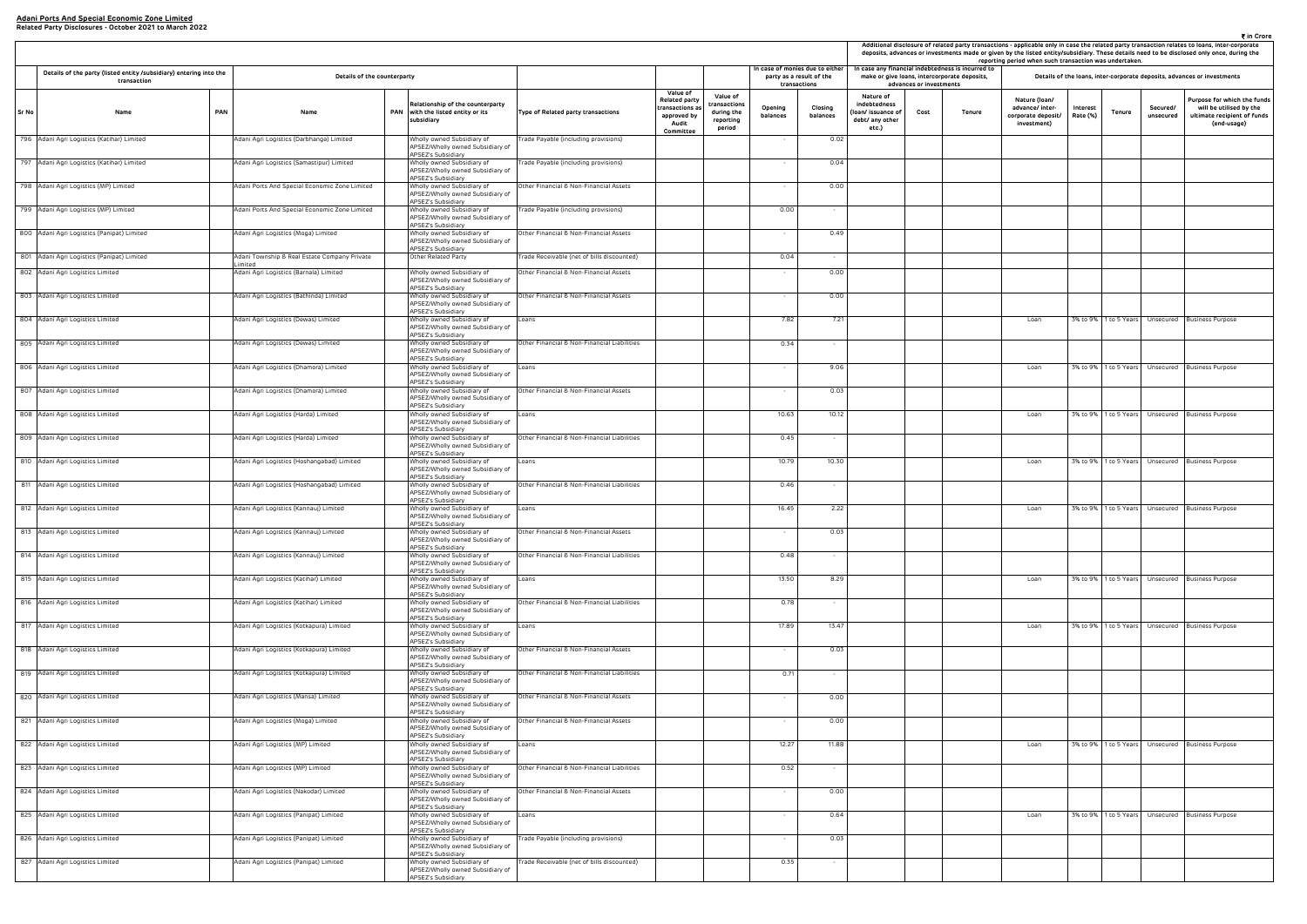| ₹ in Crore<br>Additional disclosure of related party transactions - applicable only in case the related party transaction relates to loans, inter-corporate<br>deposits, advances or investments made or given by the listed entity/subsidiary. These details need to be disclosed only once, during the |                         |                                                                                                |                                                                       |                      |                       |                       |                                                                                                      |  |  |  |  |  |
|----------------------------------------------------------------------------------------------------------------------------------------------------------------------------------------------------------------------------------------------------------------------------------------------------------|-------------------------|------------------------------------------------------------------------------------------------|-----------------------------------------------------------------------|----------------------|-----------------------|-----------------------|------------------------------------------------------------------------------------------------------|--|--|--|--|--|
|                                                                                                                                                                                                                                                                                                          |                         |                                                                                                | reporting period when such transaction was undertaken.                |                      |                       |                       |                                                                                                      |  |  |  |  |  |
|                                                                                                                                                                                                                                                                                                          | advances or investments | case any financial indebtedness is incurred to<br>make or give loans, intercorporate deposits, |                                                                       |                      |                       |                       | Details of the loans, inter-corporate deposits, advances or investments                              |  |  |  |  |  |
| Nature of<br>debtedness<br>n/ issuance of<br>bt/ any other<br>etc.)                                                                                                                                                                                                                                      | Cost                    | Tenure                                                                                         | Nature (Ioan/<br>advance/ inter-<br>corporate deposit/<br>investment) | Interest<br>Rate (%) | <b>Tenure</b>         | Secured/<br>unsecured | Purpose for which the funds<br>will be utilised by the<br>ultimate recipient of funds<br>(end-usage) |  |  |  |  |  |
|                                                                                                                                                                                                                                                                                                          |                         |                                                                                                | Loan                                                                  | 3% to 9%             | 1 to 5 Years          | Unsecured             | <b>Business Purpose</b>                                                                              |  |  |  |  |  |
|                                                                                                                                                                                                                                                                                                          |                         |                                                                                                |                                                                       |                      |                       |                       |                                                                                                      |  |  |  |  |  |
|                                                                                                                                                                                                                                                                                                          |                         |                                                                                                | Loan                                                                  | 3% to 9%             | 1 to 5 Years          | Unsecured             | <b>Business Purpose</b>                                                                              |  |  |  |  |  |
|                                                                                                                                                                                                                                                                                                          |                         |                                                                                                |                                                                       |                      |                       |                       |                                                                                                      |  |  |  |  |  |
|                                                                                                                                                                                                                                                                                                          |                         |                                                                                                |                                                                       |                      |                       |                       |                                                                                                      |  |  |  |  |  |
|                                                                                                                                                                                                                                                                                                          |                         |                                                                                                |                                                                       |                      |                       |                       |                                                                                                      |  |  |  |  |  |
|                                                                                                                                                                                                                                                                                                          |                         |                                                                                                |                                                                       |                      |                       |                       |                                                                                                      |  |  |  |  |  |
|                                                                                                                                                                                                                                                                                                          |                         |                                                                                                |                                                                       |                      |                       |                       |                                                                                                      |  |  |  |  |  |
|                                                                                                                                                                                                                                                                                                          |                         |                                                                                                |                                                                       |                      |                       |                       |                                                                                                      |  |  |  |  |  |
|                                                                                                                                                                                                                                                                                                          |                         |                                                                                                |                                                                       |                      |                       |                       |                                                                                                      |  |  |  |  |  |
|                                                                                                                                                                                                                                                                                                          |                         |                                                                                                | Loan                                                                  | 3% to 9%             | 1 to 5 Years          | Unsecured             | <b>Business Purpose</b>                                                                              |  |  |  |  |  |
|                                                                                                                                                                                                                                                                                                          |                         |                                                                                                |                                                                       |                      |                       |                       |                                                                                                      |  |  |  |  |  |
|                                                                                                                                                                                                                                                                                                          |                         |                                                                                                |                                                                       |                      |                       |                       |                                                                                                      |  |  |  |  |  |
|                                                                                                                                                                                                                                                                                                          |                         |                                                                                                |                                                                       |                      |                       |                       |                                                                                                      |  |  |  |  |  |
|                                                                                                                                                                                                                                                                                                          |                         |                                                                                                |                                                                       |                      |                       |                       |                                                                                                      |  |  |  |  |  |
|                                                                                                                                                                                                                                                                                                          |                         |                                                                                                |                                                                       |                      |                       |                       |                                                                                                      |  |  |  |  |  |
|                                                                                                                                                                                                                                                                                                          |                         |                                                                                                | Loan                                                                  |                      | 3% to 9% 1 to 5 Years | Unsecured             | <b>Business Purpose</b>                                                                              |  |  |  |  |  |
|                                                                                                                                                                                                                                                                                                          |                         |                                                                                                |                                                                       |                      |                       |                       |                                                                                                      |  |  |  |  |  |
|                                                                                                                                                                                                                                                                                                          |                         |                                                                                                |                                                                       |                      |                       |                       |                                                                                                      |  |  |  |  |  |
|                                                                                                                                                                                                                                                                                                          |                         |                                                                                                |                                                                       |                      |                       |                       |                                                                                                      |  |  |  |  |  |
|                                                                                                                                                                                                                                                                                                          |                         |                                                                                                |                                                                       |                      |                       |                       |                                                                                                      |  |  |  |  |  |

|       |                                                                                         |            |                                                                         |                                                                                                             |                                                                                      |                                                                                         |                                                               |                                                                             |                     |                                                                            |                         | Additional disclosure of related party transactions - applicable only in case the related party transaction relates to loans, inter-co<br>deposits, advances or investments made or given by the listed entity/subsidiary. These details need to be disclosed only once, du<br>reporting period when such transaction was undertaken. |                                                                       |                                                                       |                       |                                                                     |
|-------|-----------------------------------------------------------------------------------------|------------|-------------------------------------------------------------------------|-------------------------------------------------------------------------------------------------------------|--------------------------------------------------------------------------------------|-----------------------------------------------------------------------------------------|---------------------------------------------------------------|-----------------------------------------------------------------------------|---------------------|----------------------------------------------------------------------------|-------------------------|---------------------------------------------------------------------------------------------------------------------------------------------------------------------------------------------------------------------------------------------------------------------------------------------------------------------------------------|-----------------------------------------------------------------------|-----------------------------------------------------------------------|-----------------------|---------------------------------------------------------------------|
|       | Details of the party (listed entity /subsidiary) entering into the<br>transaction       |            | Details of the counterparty                                             |                                                                                                             |                                                                                      |                                                                                         |                                                               | In case of monies due to either<br>party as a result of the<br>transactions |                     |                                                                            | advances or investments | In case any financial indebtedness is incurred to<br>make or give loans, intercorporate deposits,                                                                                                                                                                                                                                     |                                                                       | Details of the loans, inter-corporate deposits, advances or investmen |                       |                                                                     |
| Sr No | Name                                                                                    | <b>PAN</b> | Name                                                                    | Relationship of the counterparty<br>PAN with the listed entity or its<br>subsidiary                         | Type of Related party transactions                                                   | Value of<br><b>Related party</b><br>ransactions a:<br>approved by<br>Audit<br>Committee | Value of<br>transactions<br>during the<br>reporting<br>period | Opening<br>balances                                                         | Closing<br>balances | Nature of<br>indebtedness<br>loan/ issuance of<br>debt/ any other<br>etc.) | Cost                    | Tenure                                                                                                                                                                                                                                                                                                                                | Nature (Ioan/<br>advance/ inter-<br>corporate deposit/<br>investment) | Interest<br>Tenure<br>Rate (%)                                        | Secured/<br>unsecured | Purpose for whit<br>will be utilise<br>ultimate recipie<br>(end-usa |
|       | 828 Adani Agri Logistics Limited                                                        |            | Adani Agri Logistics (Raman) Limited                                    | Wholly owned Subsidiary of<br>APSEZ/Wholly owned Subsidiary of<br>APSEZ's Subsidiary                        | Other Financial & Non-Financial Assets                                               |                                                                                         |                                                               |                                                                             | 0.00                |                                                                            |                         |                                                                                                                                                                                                                                                                                                                                       |                                                                       |                                                                       |                       |                                                                     |
|       | 829 Adani Agri Logistics Limited                                                        |            | Adani Agri Logistics (Satna) Limited                                    | Wholly owned Subsidiary of<br>APSEZ/Wholly owned Subsidiary of<br><b>APSEZ's Subsidiary</b>                 | Loans                                                                                |                                                                                         |                                                               | 10.25                                                                       | 9.81                |                                                                            |                         |                                                                                                                                                                                                                                                                                                                                       | Loan                                                                  | 3% to 9% 1 to 5 Years                                                 |                       | Unsecured Business Purpose                                          |
|       | 830 Adani Agri Logistics Limited                                                        |            | Adani Agri Logistics (Satna) Limited                                    | Wholly owned Subsidiary of<br>APSEZ/Wholly owned Subsidiary of<br>APSEZ's Subsidiary                        | Other Financial & Non-Financial Liabilities                                          |                                                                                         |                                                               | 0.44                                                                        | $\sim$              |                                                                            |                         |                                                                                                                                                                                                                                                                                                                                       |                                                                       |                                                                       |                       |                                                                     |
|       | 831 Adani Agri Logistics Limited                                                        |            | Adani Agri Logistics (Satna) Limited                                    | Wholly owned Subsidiary of<br>APSEZ/Wholly owned Subsidiary of<br>APSEZ's Subsidiary                        | [rade Payable (including provisions)                                                 |                                                                                         |                                                               |                                                                             | 0.01                |                                                                            |                         |                                                                                                                                                                                                                                                                                                                                       |                                                                       |                                                                       |                       |                                                                     |
|       | 832 Adani Agri Logistics Limited                                                        |            | Adani Agri Logistics (Ujjain) Limited                                   | Wholly owned Subsidiary of<br>APSEZ/Wholly owned Subsidiary of<br>APSEZ's Subsidiary                        | Loans                                                                                |                                                                                         |                                                               | 5.26                                                                        | 4.56                |                                                                            |                         |                                                                                                                                                                                                                                                                                                                                       | Loan                                                                  | 3% to 9%   1 to 5 Years   Unsecured   Business Purpose                |                       |                                                                     |
|       | 833 Adani Agri Logistics Limited                                                        |            | Adani Agri Logistics (Ujjain) Limited                                   | Wholly owned Subsidiary of<br>APSEZ/Wholly owned Subsidiary of<br>APSEZ's Subsidiary                        | Other Financial & Non-Financial Liabilities                                          |                                                                                         |                                                               | 0.24                                                                        | $\sim$              |                                                                            |                         |                                                                                                                                                                                                                                                                                                                                       |                                                                       |                                                                       |                       |                                                                     |
|       | 834 Adani Agri Logistics Limited                                                        |            | Marine Infrastructure Developer Private Limited                         | Subsidiary of APSEZ/Subsidiary of                                                                           | Trade Payable (including provisions)                                                 |                                                                                         |                                                               | $\sim$                                                                      | 0.00                |                                                                            |                         |                                                                                                                                                                                                                                                                                                                                       |                                                                       |                                                                       |                       |                                                                     |
|       | 835 Adani Agri Logistics Limited                                                        |            | Adani Enterprises Limited                                               | APSEZ's Subsidiary<br>Other Related Party                                                                   | Other Financial & Non-Financial Assets                                               |                                                                                         |                                                               | $\sim$                                                                      | 0.00                |                                                                            |                         |                                                                                                                                                                                                                                                                                                                                       |                                                                       |                                                                       |                       |                                                                     |
|       | 836 Adani Agri Logistics Limited<br>837 Adani Ennore Container Terminal Private Limited |            | Adani Enterprises Limited<br>Adani CMA Mundra Terminal Private Limited  | Other Related Party<br>Joint venture or Associate of                                                        | Trade Receivable (net of bills discounted)<br>Other Financial & Non-Financial Assets |                                                                                         |                                                               | 0.00<br>0.04                                                                | $\sim$              |                                                                            |                         |                                                                                                                                                                                                                                                                                                                                       |                                                                       |                                                                       |                       |                                                                     |
|       |                                                                                         |            |                                                                         | APSEZ/Joint venture or Associate of<br>APSEZ's Subsidiary                                                   |                                                                                      |                                                                                         |                                                               |                                                                             |                     |                                                                            |                         |                                                                                                                                                                                                                                                                                                                                       |                                                                       |                                                                       |                       |                                                                     |
|       | 838 Adani Ennore Container Terminal Private Limited                                     |            | Adani Vizag Coal Terminal Private Limited                               | Wholly owned Subsidiary of<br>APSEZ/Wholly owned Subsidiary of<br><b>APSEZ's Subsidiary</b>                 | Trade Payable (including provisions)                                                 |                                                                                         |                                                               | 0.08                                                                        | $\sim$              |                                                                            |                         |                                                                                                                                                                                                                                                                                                                                       |                                                                       |                                                                       |                       |                                                                     |
|       | 839 Adani Ennore Container Terminal Private Limited                                     |            | Adani Krishnapatnam Port Limited                                        | Wholly owned Subsidiary of<br>APSEZ/Wholly owned Subsidiary of<br>APSEZ's Subsidiary                        | Other Financial & Non-Financial Assets                                               |                                                                                         |                                                               | $\sim$                                                                      | 0.00                |                                                                            |                         |                                                                                                                                                                                                                                                                                                                                       |                                                                       |                                                                       |                       |                                                                     |
|       | 840 Adani Hazira Port Limited                                                           |            | Adani CMA Mundra Terminal Private Limited                               | Joint venture or Associate of<br>APSEZ/Joint venture or Associate of<br>APSEZ's Subsidiary                  | Other Financial & Non-Financial Assets                                               |                                                                                         |                                                               | 0.07                                                                        | 0.08                |                                                                            |                         |                                                                                                                                                                                                                                                                                                                                       |                                                                       |                                                                       |                       |                                                                     |
|       | 841 Adani Hazira Port Limited                                                           |            | Adani CMA Mundra Terminal Private Limited                               | Joint venture or Associate of<br>APSEZ/Joint venture or Associate of<br>APSEZ's Subsidiary                  | [rade Payable (including provisions)                                                 |                                                                                         |                                                               | 0.06                                                                        | 0.07                |                                                                            |                         |                                                                                                                                                                                                                                                                                                                                       |                                                                       |                                                                       |                       |                                                                     |
|       | 842 Adani Hazira Port Limited                                                           |            | Adani CMA Mundra Terminal Private Limited                               | Joint venture or Associate of<br>APSEZ/Joint venture or Associate of<br>APSEZ's Subsidiary                  | Trade Receivable (net of bills discounted)                                           |                                                                                         |                                                               | $\sim$                                                                      | 0.01                |                                                                            |                         |                                                                                                                                                                                                                                                                                                                                       |                                                                       |                                                                       |                       |                                                                     |
|       | 843 Adani Hazira Port Limited                                                           |            | Adani Infrastructure Management Services Limited                        | Other Related Party                                                                                         | Trade Payable (including provisions)                                                 |                                                                                         |                                                               | 0.01                                                                        | 0.01                |                                                                            |                         |                                                                                                                                                                                                                                                                                                                                       |                                                                       |                                                                       |                       |                                                                     |
|       | 844 Adani Hazira Port Limited                                                           |            | Adani International Container Terminal Private<br>.imited               | Joint venture or Associate of<br>APSEZ/Joint venture or Associate of<br>APSEZ's Subsidiary                  | Other Financial & Non-Financial Assets                                               |                                                                                         |                                                               |                                                                             | 0.04                |                                                                            |                         |                                                                                                                                                                                                                                                                                                                                       |                                                                       |                                                                       |                       |                                                                     |
|       | 845 Adani Hazira Port Limited                                                           |            | Adani International Container Terminal Private<br>.imited               | Joint venture or Associate of<br>APSEZ/Joint venture or Associate of<br><b>APSEZ's Subsidiary</b>           | Trade Payable (including provisions)                                                 |                                                                                         |                                                               | 0.04                                                                        |                     |                                                                            |                         |                                                                                                                                                                                                                                                                                                                                       |                                                                       |                                                                       |                       |                                                                     |
|       | 846 Adani Hazira Port Limited                                                           |            | Adani Kandla Bulk Terminal Private Limited                              | Wholly owned Subsidiary of<br>APSEZ/Wholly owned Subsidiary of<br>APSEZ's Subsidiary                        | Loans                                                                                |                                                                                         |                                                               | 200.00                                                                      | 200.00              |                                                                            |                         |                                                                                                                                                                                                                                                                                                                                       | Loan                                                                  | 3% to 9% 1 to 5 Years Unsecured Business Purpose                      |                       |                                                                     |
|       | 847 Adani Hazira Port Limited                                                           |            | Adani Kandla Bulk Terminal Private Limited                              | Wholly owned Subsidiary of<br>APSEZ/Wholly owned Subsidiary of<br>APSEZ's Subsidiary                        | Other Financial & Non-Financial Assets                                               |                                                                                         |                                                               | 6.77                                                                        | 13.56               |                                                                            |                         |                                                                                                                                                                                                                                                                                                                                       |                                                                       |                                                                       |                       |                                                                     |
|       | 848 Adani Hazira Port Limited                                                           |            | Adani Kandla Bulk Terminal Private Limited                              | Wholly owned Subsidiary of<br>APSEZ/Wholly owned Subsidiary of<br><b>APSEZ's Subsidiary</b>                 | Frade Payable (including provisions)                                                 |                                                                                         |                                                               | 0.06                                                                        | $\sim$              |                                                                            |                         |                                                                                                                                                                                                                                                                                                                                       |                                                                       |                                                                       |                       |                                                                     |
|       | 849 Adani Hazira Port Limited                                                           |            | Adani Kandla Bulk Terminal Private Limited                              | Wholly owned Subsidiary of<br>APSEZ/Wholly owned Subsidiary of<br>APSEZ's Subsidiary                        | [rade Receivable (net of bills discounted)                                           |                                                                                         |                                                               | 0.06                                                                        | 0.05                |                                                                            |                         |                                                                                                                                                                                                                                                                                                                                       |                                                                       |                                                                       |                       |                                                                     |
|       | 850 Adani Hazira Port Limited                                                           |            | Adani Murmugao Port Terminal Private Limited                            | Wholly owned Subsidiary of<br>APSEZ/Wholly owned Subsidiary of<br>APSEZ's Subsidiary                        | Trade Receivable (net of bills discounted)                                           |                                                                                         |                                                               | 0.03                                                                        | 0.16                |                                                                            |                         |                                                                                                                                                                                                                                                                                                                                       |                                                                       |                                                                       |                       |                                                                     |
|       | 851 Adani Hazira Port Limited                                                           |            | Adani Petronet (Dahej) Port Private Limited                             | Subsidiary of APSEZ/Subsidiary of<br>APSEZ's Subsidiary                                                     | Other Financial & Non-Financial Assets                                               |                                                                                         |                                                               | 0.03                                                                        | 0.03                |                                                                            |                         |                                                                                                                                                                                                                                                                                                                                       |                                                                       |                                                                       |                       |                                                                     |
|       | 852 Adani Hazira Port Limited                                                           |            | Adani Petronet (Dahej) Port Private Limited                             | Subsidiary of APSEZ/Subsidiary of<br>APSEZ's Subsidiary                                                     | Trade Payable (including provisions)                                                 |                                                                                         |                                                               | 0.01                                                                        | 0.15                |                                                                            |                         |                                                                                                                                                                                                                                                                                                                                       |                                                                       |                                                                       |                       |                                                                     |
|       | 853 Adani Hazira Port Limited                                                           |            | Adani Petronet (Dahej) Port Private Limited                             | Subsidiary of APSEZ/Subsidiary of                                                                           | Trade Receivable (net of bills discounted)                                           |                                                                                         |                                                               | 0.03                                                                        | 0.03                |                                                                            |                         |                                                                                                                                                                                                                                                                                                                                       |                                                                       |                                                                       |                       |                                                                     |
|       | 854 Adani Hazira Port Limited                                                           |            | Adani Power (Mundra) Limited                                            | APSEZ's Subsidiary<br>Other Related Party                                                                   | Frade Payable (including provisions)                                                 |                                                                                         |                                                               | $\sim$                                                                      | 0.00                |                                                                            |                         |                                                                                                                                                                                                                                                                                                                                       |                                                                       |                                                                       |                       |                                                                     |
|       | 855 Adani Hazira Port Limited<br>856 Adani Hazira Port Limited                          |            | Adani Wilmar Limited<br>Belvedere Golf and Country Club Private Limited | Other Related Party<br>Other Related Party                                                                  | Trade Receivable (net of bills discounted)<br>Trade Payable (including provisions)   |                                                                                         |                                                               | 0.37                                                                        | $\sim$<br>0.00      |                                                                            |                         |                                                                                                                                                                                                                                                                                                                                       |                                                                       |                                                                       |                       |                                                                     |
|       | 857 Adani Hazira Port Limited                                                           |            | Dighi Port Limited                                                      | Wholly owned Subsidiary of<br>APSEZ/Wholly owned Subsidiary of<br>APSEZ's Subsidiary                        | rade Payable (including provisions)                                                  |                                                                                         |                                                               | 0.26                                                                        | 0.26                |                                                                            |                         |                                                                                                                                                                                                                                                                                                                                       |                                                                       |                                                                       |                       |                                                                     |
|       | 858 Adani Hazira Port Limited                                                           |            | Hazira Infrastructure Limited                                           | Wholly owned Subsidiary of<br>APSEZ/Wholly owned Subsidiary of<br>APSEZ's Subsidiary                        | Loans                                                                                |                                                                                         |                                                               | 729.81                                                                      | 732.60              |                                                                            |                         |                                                                                                                                                                                                                                                                                                                                       | Loan                                                                  | 3% to 9% 1 to 5 Years                                                 |                       | Unsecured Business Purpose                                          |
|       | 859 Adani Hazira Port Limited                                                           |            | Hazira Infrastructure Limited                                           | Wholly owned Subsidiary of<br>APSEZ/Wholly owned Subsidiary of<br>APSEZ's Subsidiary                        | Other Financial & Non-Financial Assets                                               |                                                                                         |                                                               | 23.71                                                                       | 47.84               |                                                                            |                         |                                                                                                                                                                                                                                                                                                                                       |                                                                       |                                                                       |                       |                                                                     |
|       | 860 Adani Hazira Port Limited                                                           |            | Marine Infrastructure Developer Private Limited                         | Subsidiary of APSEZ/Subsidiary of<br>APSEZ's Subsidiary                                                     | Trade Payable (including provisions)                                                 |                                                                                         |                                                               | 0.05                                                                        | 0.05                |                                                                            |                         |                                                                                                                                                                                                                                                                                                                                       |                                                                       |                                                                       |                       |                                                                     |
|       | 861 Adani Hazira Port Limited<br>862 Adani Hazira Port Limited                          |            | Raipur Energen Limited<br>Shanti Sagar International Dredging Limited   | Other Related Party<br>Wholly owned Subsidiary of                                                           | Frade Receivable (net of bills discounted)<br>Frade Payable (including provisions)   |                                                                                         |                                                               | 0.00<br>5.70                                                                | 6.08                |                                                                            |                         |                                                                                                                                                                                                                                                                                                                                       |                                                                       |                                                                       |                       |                                                                     |
|       |                                                                                         |            |                                                                         | APSEZ/Wholly owned Subsidiary of<br>APSEZ's Subsidiary                                                      |                                                                                      |                                                                                         |                                                               |                                                                             |                     |                                                                            |                         |                                                                                                                                                                                                                                                                                                                                       |                                                                       |                                                                       |                       |                                                                     |
|       | 863 Adani Hazira Port Limited<br>864 Adani Hazira Port Limited                          |            | he Adani Harbour Services Limited<br>Adani Enterprises Limited          | Wholly owned Subsidiary of<br>APSEZ/Wholly owned Subsidiary of<br>APSEZ's Subsidiary<br>Other Related Party | Frade Receivable (net of bills discounted)<br>Other Financial & Non-Financial Assets |                                                                                         |                                                               | 0.02<br>0.17                                                                | 0.02<br>$\sim$      |                                                                            |                         |                                                                                                                                                                                                                                                                                                                                       |                                                                       |                                                                       |                       |                                                                     |
|       | 865 Adani Hazira Port Limited                                                           |            | Adani Enterprises Limited                                               | Other Related Party                                                                                         | rade Payable (including provisions)                                                  |                                                                                         |                                                               | 0.00                                                                        | 1.55                |                                                                            |                         |                                                                                                                                                                                                                                                                                                                                       |                                                                       |                                                                       |                       |                                                                     |
|       | 866 Adani Hazira Port Limited<br>867 Adani Hazira Port Limited                          |            | Adani Enterprises Limited<br>Ahmedabad International Airport Limited    | Other Related Party<br>Other Related Party                                                                  | Frade Receivable (net of bills discounted)<br>Trade Payable (including provisions)   |                                                                                         |                                                               | 43.24<br>0.01                                                               | 13.85<br>0.01       |                                                                            |                         |                                                                                                                                                                                                                                                                                                                                       |                                                                       |                                                                       |                       |                                                                     |
|       |                                                                                         |            |                                                                         |                                                                                                             |                                                                                      |                                                                                         |                                                               |                                                                             |                     |                                                                            |                         |                                                                                                                                                                                                                                                                                                                                       |                                                                       |                                                                       |                       |                                                                     |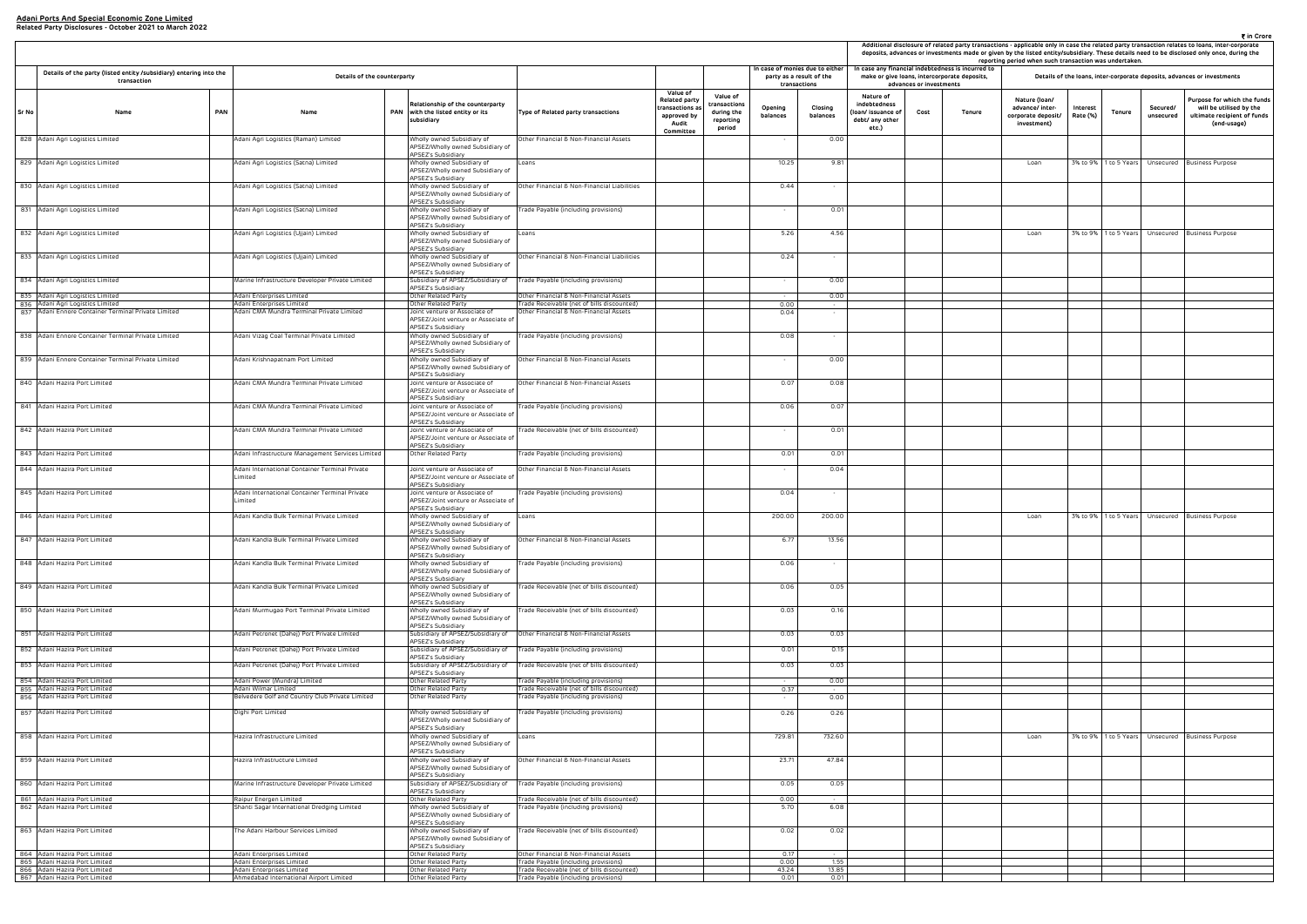|                                                                     |                         |                                                                                                | reporting period when such transaction was undertaken.                |                      |                             |                       | ₹ in Crore<br>Additional disclosure of related party transactions - applicable only in case the related party transaction relates to loans, inter-corporate<br>deposits, advances or investments made or given by the listed entity/subsidiary. These details need to be disclosed only once, during the |
|---------------------------------------------------------------------|-------------------------|------------------------------------------------------------------------------------------------|-----------------------------------------------------------------------|----------------------|-----------------------------|-----------------------|----------------------------------------------------------------------------------------------------------------------------------------------------------------------------------------------------------------------------------------------------------------------------------------------------------|
|                                                                     | advances or investments | case any financial indebtedness is incurred to<br>make or give loans, intercorporate deposits, |                                                                       |                      |                             |                       | Details of the loans, inter-corporate deposits, advances or investments                                                                                                                                                                                                                                  |
| Nature of<br>debtedness<br>n/ issuance of<br>bt/ any other<br>etc.) | Cost                    | Tenure                                                                                         | Nature (Ioan/<br>advance/ inter-<br>corporate deposit/<br>investment) | Interest<br>Rate (%) | Tenure                      | Secured/<br>unsecured | Purpose for which the funds<br>will be utilised by the<br>ultimate recipient of funds<br>(end-usage)                                                                                                                                                                                                     |
|                                                                     |                         |                                                                                                |                                                                       |                      |                             |                       |                                                                                                                                                                                                                                                                                                          |
|                                                                     |                         |                                                                                                |                                                                       |                      |                             |                       |                                                                                                                                                                                                                                                                                                          |
|                                                                     |                         |                                                                                                |                                                                       |                      |                             |                       |                                                                                                                                                                                                                                                                                                          |
|                                                                     |                         |                                                                                                |                                                                       |                      |                             |                       |                                                                                                                                                                                                                                                                                                          |
|                                                                     |                         |                                                                                                |                                                                       |                      |                             |                       |                                                                                                                                                                                                                                                                                                          |
|                                                                     |                         |                                                                                                |                                                                       |                      |                             |                       |                                                                                                                                                                                                                                                                                                          |
|                                                                     |                         |                                                                                                |                                                                       |                      |                             |                       |                                                                                                                                                                                                                                                                                                          |
|                                                                     |                         |                                                                                                |                                                                       |                      |                             |                       |                                                                                                                                                                                                                                                                                                          |
|                                                                     |                         |                                                                                                |                                                                       |                      |                             |                       |                                                                                                                                                                                                                                                                                                          |
|                                                                     |                         |                                                                                                |                                                                       |                      |                             |                       |                                                                                                                                                                                                                                                                                                          |
|                                                                     |                         |                                                                                                |                                                                       |                      |                             |                       |                                                                                                                                                                                                                                                                                                          |
|                                                                     |                         |                                                                                                |                                                                       |                      |                             |                       |                                                                                                                                                                                                                                                                                                          |
|                                                                     |                         |                                                                                                |                                                                       |                      |                             |                       |                                                                                                                                                                                                                                                                                                          |
|                                                                     |                         |                                                                                                |                                                                       |                      |                             |                       |                                                                                                                                                                                                                                                                                                          |
|                                                                     |                         |                                                                                                |                                                                       |                      |                             |                       |                                                                                                                                                                                                                                                                                                          |
|                                                                     |                         |                                                                                                |                                                                       |                      |                             |                       |                                                                                                                                                                                                                                                                                                          |
|                                                                     |                         |                                                                                                |                                                                       |                      |                             |                       |                                                                                                                                                                                                                                                                                                          |
|                                                                     |                         |                                                                                                |                                                                       |                      |                             |                       |                                                                                                                                                                                                                                                                                                          |
|                                                                     |                         |                                                                                                |                                                                       |                      |                             |                       |                                                                                                                                                                                                                                                                                                          |
|                                                                     |                         |                                                                                                |                                                                       |                      |                             |                       |                                                                                                                                                                                                                                                                                                          |
|                                                                     |                         |                                                                                                |                                                                       |                      |                             |                       |                                                                                                                                                                                                                                                                                                          |
|                                                                     |                         |                                                                                                |                                                                       |                      |                             |                       |                                                                                                                                                                                                                                                                                                          |
|                                                                     |                         |                                                                                                |                                                                       |                      |                             |                       |                                                                                                                                                                                                                                                                                                          |
|                                                                     |                         |                                                                                                |                                                                       |                      |                             |                       |                                                                                                                                                                                                                                                                                                          |
|                                                                     |                         |                                                                                                |                                                                       |                      |                             |                       |                                                                                                                                                                                                                                                                                                          |
|                                                                     |                         |                                                                                                |                                                                       |                      |                             |                       |                                                                                                                                                                                                                                                                                                          |
|                                                                     |                         |                                                                                                |                                                                       |                      |                             |                       |                                                                                                                                                                                                                                                                                                          |
|                                                                     |                         |                                                                                                |                                                                       |                      |                             |                       |                                                                                                                                                                                                                                                                                                          |
|                                                                     |                         |                                                                                                |                                                                       |                      |                             |                       |                                                                                                                                                                                                                                                                                                          |
|                                                                     |                         |                                                                                                |                                                                       |                      |                             |                       |                                                                                                                                                                                                                                                                                                          |
|                                                                     |                         |                                                                                                | Loan                                                                  | 3% to 9%             | 5 <sub>to</sub> 10<br>Years | Unsecured             | <b>Business Purpose</b>                                                                                                                                                                                                                                                                                  |
|                                                                     |                         |                                                                                                |                                                                       |                      |                             |                       |                                                                                                                                                                                                                                                                                                          |
|                                                                     |                         |                                                                                                |                                                                       |                      |                             |                       |                                                                                                                                                                                                                                                                                                          |
|                                                                     |                         |                                                                                                |                                                                       |                      |                             |                       |                                                                                                                                                                                                                                                                                                          |

|            |                                                                                                          |            |                                                                                                              |                                                                                                             |                                                                                           |                                                                                                 |                                                               |                     |                                                                             |                                                                            |                         |                                                                                                   | Additional disclosure of related party transactions - applicable only in case the related party<br>deposits, advances or investments made or given by the listed entity/subsidiary. These detail<br>reporting period when such transaction was undertal |                                     |                  |
|------------|----------------------------------------------------------------------------------------------------------|------------|--------------------------------------------------------------------------------------------------------------|-------------------------------------------------------------------------------------------------------------|-------------------------------------------------------------------------------------------|-------------------------------------------------------------------------------------------------|---------------------------------------------------------------|---------------------|-----------------------------------------------------------------------------|----------------------------------------------------------------------------|-------------------------|---------------------------------------------------------------------------------------------------|---------------------------------------------------------------------------------------------------------------------------------------------------------------------------------------------------------------------------------------------------------|-------------------------------------|------------------|
|            | Details of the party (listed entity /subsidiary) entering into the<br>transaction                        |            | Details of the counterparty                                                                                  |                                                                                                             |                                                                                           |                                                                                                 |                                                               |                     | In case of monies due to either<br>party as a result of the<br>transactions |                                                                            | advances or investments | In case any financial indebtedness is incurred to<br>make or give loans, intercorporate deposits, |                                                                                                                                                                                                                                                         | Details of the loans, inter-corpora |                  |
| Sr No      | Name                                                                                                     | <b>PAN</b> | Name                                                                                                         | Relationship of the counterparty<br>with the listed entity or its<br>PAN<br>subsidiary                      | Type of Related party transactions                                                        | <b>Value of</b><br><b>Related party</b><br>ransactions as:<br>approved by<br>Audit<br>Committee | Value of<br>transactions<br>during the<br>reporting<br>period | Opening<br>balances | Closing<br>balances                                                         | Nature of<br>indebtedness<br>loan/ issuance of<br>debt/ any other<br>etc.) | Cost                    | <b>Tenure</b>                                                                                     | Nature (Ioan/<br>advance/ inter-<br>corporate deposit/<br>investment)                                                                                                                                                                                   | Interest<br>Rate (%)                | <b>Tenure</b>    |
|            | 868 Adani Hazira Port Limited                                                                            |            | Adani Krishnapatnam Port Limited                                                                             | Wholly owned Subsidiary of<br>APSEZ/Wholly owned Subsidiary of<br>APSEZ's Subsidiary                        | Other Financial & Non-Financial Assets                                                    |                                                                                                 |                                                               |                     | 0.04                                                                        |                                                                            |                         |                                                                                                   |                                                                                                                                                                                                                                                         |                                     |                  |
|            | 869 Adani Hazira Port Limited                                                                            |            | Adani Krishnapatnam Port Limited                                                                             | Wholly owned Subsidiary of<br>APSEZ/Wholly owned Subsidiary of<br><b>APSEZ's Subsidiary</b>                 | Trade Receivable (net of bills discounted)                                                |                                                                                                 |                                                               | 0.13                | 0.12                                                                        |                                                                            |                         |                                                                                                   |                                                                                                                                                                                                                                                         |                                     |                  |
|            | 870 Adani Hazira Port Limited                                                                            |            | The Dhamra Port Company Limited                                                                              | Wholly owned Subsidiary of<br>APSEZ/Wholly owned Subsidiary of                                              | "rade Payable (including provisions)                                                      |                                                                                                 |                                                               | 0.05                | 0.02                                                                        |                                                                            |                         |                                                                                                   |                                                                                                                                                                                                                                                         |                                     |                  |
|            | 871 Adani Hazira Port Limited                                                                            |            | The Dhamra Port Company Limited                                                                              | APSEZ's Subsidiary<br>Wholly owned Subsidiary of<br>APSEZ/Wholly owned Subsidiary of                        | Trade Receivable (net of bills discounted)                                                |                                                                                                 |                                                               | 0.06                | 0.05                                                                        |                                                                            |                         |                                                                                                   |                                                                                                                                                                                                                                                         |                                     |                  |
|            | 872 Adani Hazira Port Limited                                                                            |            | MPSEZ Utilities Limited                                                                                      | APSEZ's Subsidiary<br>Other Related Party [w.e.f Dec 16,<br>2021]                                           | Other Financial & Non-Financial Assets                                                    |                                                                                                 |                                                               | $\sim$              | 0.03                                                                        |                                                                            |                         |                                                                                                   |                                                                                                                                                                                                                                                         |                                     |                  |
|            | 873 Adani Hospitals Mundra Private Limited                                                               |            | Adani Airport Holdings Limited                                                                               | Other Related Party                                                                                         | Trade Receivable (net of bills discounted)                                                |                                                                                                 |                                                               | 0.41                |                                                                             |                                                                            |                         |                                                                                                   |                                                                                                                                                                                                                                                         |                                     |                  |
|            | 874 Adani Hospitals Mundra Private Limited                                                               |            | Adani Capital Private Limited<br>Adani Foundation                                                            | Other Related Party                                                                                         | Trade Receivable (net of bills discounted)<br>Trade Receivable (net of bills discounted)  |                                                                                                 |                                                               | 0.07                | 0.10                                                                        |                                                                            |                         |                                                                                                   |                                                                                                                                                                                                                                                         |                                     |                  |
|            | 875 Adani Hospitals Mundra Private Limited<br>876 Adani Hospitals Mundra Private Limited                 |            | Adani Institute for Education and Research                                                                   | Other Related Party<br>Other Related Party                                                                  | Trade Receivable (net of bills discounted)                                                |                                                                                                 |                                                               | 0.25<br>0.02        | 0.00<br>$\sim$                                                              |                                                                            |                         |                                                                                                   |                                                                                                                                                                                                                                                         |                                     |                  |
| 877        | Adani Hospitals Mundra Private Limited                                                                   |            | Adani Kandla Bulk Terminal Private Limited                                                                   | Wholly owned Subsidiary of<br>APSEZ/Wholly owned Subsidiary of<br>APSEZ's Subsidiary                        | Trade Receivable (net of bills discounted)                                                |                                                                                                 |                                                               |                     | 0.01                                                                        |                                                                            |                         |                                                                                                   |                                                                                                                                                                                                                                                         |                                     |                  |
| 878        | Adani Hospitals Mundra Private Limited                                                                   |            | Adani Power (Mundra) Limited                                                                                 | Other Related Party                                                                                         | Trade Payable (including provisions)                                                      |                                                                                                 |                                                               | 0.00                | 0.00                                                                        |                                                                            |                         |                                                                                                   |                                                                                                                                                                                                                                                         |                                     |                  |
| 880        | 879 Adani Hospitals Mundra Private Limited                                                               |            | Adani Power (Mundra) Limited                                                                                 | Other Related Party                                                                                         | Trade Receivable (net of bills discounted)<br>Trade Receivable (net of bills discounted)  |                                                                                                 |                                                               | 0.14<br>0.04        | 0.07                                                                        |                                                                            |                         |                                                                                                   |                                                                                                                                                                                                                                                         |                                     |                  |
| 881        | Adani Hospitals Mundra Private Limited<br>Adani Hospitals Mundra Private Limited                         |            | Adani Total Gas Limited<br>Adani Township & Real Estate Company Private                                      | Other Related Party<br>Other Related Party                                                                  | Trade Receivable (net of bills discounted)                                                |                                                                                                 |                                                               | 0.03                | $\sim$                                                                      |                                                                            |                         |                                                                                                   |                                                                                                                                                                                                                                                         |                                     |                  |
| 882        | Adani Hospitals Mundra Private Limited                                                                   |            | _imited<br>Adani Wilmar Limited                                                                              | Other Related Party                                                                                         | Trade Receivable (net of bills discounted)                                                |                                                                                                 |                                                               | 0.46                | 0.44                                                                        |                                                                            |                         |                                                                                                   |                                                                                                                                                                                                                                                         |                                     |                  |
| 884        | 883 Adani Hospitals Mundra Private Limited<br>Adani Hospitals Mundra Private Limited                     |            | Gujarat Adani Institute of Medical Science<br>Maharashtra Eastern Grid Power Transmission<br>Company Limited | Other Related Party<br>Other Related Party                                                                  | Trade Receivable (net of bills discounted)<br>"rade Receivable (net of bills discounted)  |                                                                                                 |                                                               | 0.11<br>0.04        | 0.00<br>$\sim$                                                              |                                                                            |                         |                                                                                                   |                                                                                                                                                                                                                                                         |                                     |                  |
| 885        | Adani Hospitals Mundra Private Limited                                                                   |            | Mundra Petrochem Limited                                                                                     | Other Related Party                                                                                         | Trade Receivable (net of bills discounted)                                                |                                                                                                 |                                                               | $\sim$              | 0.00                                                                        |                                                                            |                         |                                                                                                   |                                                                                                                                                                                                                                                         |                                     |                  |
| 886        | Adani Hospitals Mundra Private Limited                                                                   |            | Mundra Solar Energy Limited                                                                                  | Other Related Party                                                                                         | Trade Receivable (net of bills discounted)                                                |                                                                                                 |                                                               | $\sim$              | 0.01                                                                        |                                                                            |                         |                                                                                                   |                                                                                                                                                                                                                                                         |                                     |                  |
| 887<br>888 | Adani Hospitals Mundra Private Limited<br>Adani Hospitals Mundra Private Limited                         |            | Mundra Solar PV Limited<br>Mundra Solar Technopark Private Limited                                           | Other Related Party<br>Subsidiary of APSEZ/Subsidiary of<br>APSEZ's Subsidiary [w.e.f Mar 30,<br>2022]      | Trade Receivable (net of bills discounted)<br>"rade Receivable (net of bills discounted)  |                                                                                                 |                                                               | 0.30                | 0.02<br>0.07                                                                |                                                                            |                         |                                                                                                   |                                                                                                                                                                                                                                                         |                                     |                  |
|            | 889 Adani Hospitals Mundra Private Limited                                                               |            | Mundra Solar Technopark Private Limited                                                                      | Other Related Party [Up to Mar 29,                                                                          | Trade Receivable (net of bills discounted)                                                |                                                                                                 |                                                               | 0.13                | $\sim$                                                                      |                                                                            |                         |                                                                                                   |                                                                                                                                                                                                                                                         |                                     |                  |
|            | 890 Adani Hospitals Mundra Private Limited                                                               |            | Shanti Sagar International Dredging Limited                                                                  | 2022]<br>Wholly owned Subsidiary of<br>APSEZ/Wholly owned Subsidiary of                                     | "rade Receivable (net of bills discounted)                                                |                                                                                                 |                                                               |                     | 0.00                                                                        |                                                                            |                         |                                                                                                   |                                                                                                                                                                                                                                                         |                                     |                  |
| 891        | Adani Hospitals Mundra Private Limited                                                                   |            | Jdupi Power Corporation Limited                                                                              | APSEZ's Subsidiary<br>Other Related Party                                                                   | Trade Receivable (net of bills discounted)                                                |                                                                                                 |                                                               | 0.66                |                                                                             |                                                                            |                         |                                                                                                   |                                                                                                                                                                                                                                                         |                                     |                  |
| 892        | Adani Hospitals Mundra Private Limited                                                                   |            | Adani Enterprises Limited                                                                                    | Other Related Party                                                                                         | Trade Receivable (net of bills discounted)                                                |                                                                                                 |                                                               | 0.37                |                                                                             |                                                                            |                         |                                                                                                   |                                                                                                                                                                                                                                                         |                                     |                  |
| 893<br>894 | Adani Hospitals Mundra Private Limited<br>Adani Kandla Bulk Terminal Private Limited                     |            | Adani Green Energy Limited<br>Adani Infrastructure Management Services Limited                               | Other Related Party<br>Other Related Party                                                                  | rade Receivable (net of bills discounted)<br>"rade Payable (including provisions)         |                                                                                                 |                                                               | 0.06                | $\sim$<br>0.02                                                              |                                                                            |                         |                                                                                                   |                                                                                                                                                                                                                                                         |                                     |                  |
|            | 895 Adani Kandla Bulk Terminal Private Limited                                                           |            | Adani International Container Terminal Private<br>Limited                                                    | Joint venture or Associate of<br>APSEZ/Joint venture or Associate of                                        | Other Financial & Non-Financial Assets                                                    |                                                                                                 |                                                               |                     | 0.02                                                                        |                                                                            |                         |                                                                                                   |                                                                                                                                                                                                                                                         |                                     |                  |
|            |                                                                                                          |            |                                                                                                              | APSEZ's Subsidiary                                                                                          |                                                                                           |                                                                                                 |                                                               |                     |                                                                             |                                                                            |                         |                                                                                                   |                                                                                                                                                                                                                                                         |                                     |                  |
|            | 896 Adani Kandla Bulk Terminal Private Limited<br>897 Adani Kandla Bulk Terminal Private Limited         |            | Adani Power (Mundra) Limited<br>Adani Power (Mundra) Limited                                                 | Other Related Party<br>Other Related Party                                                                  | Trade Payable (including provisions)<br>Trade Receivable (net of bills discounted)        |                                                                                                 |                                                               |                     | 0.00<br>0.03                                                                |                                                                            |                         |                                                                                                   |                                                                                                                                                                                                                                                         |                                     |                  |
|            | 898 Adani Kandla Bulk Terminal Private Limited                                                           |            | Adani Enterprises Limited                                                                                    | Other Related Party                                                                                         | Other Financial & Non-Financial Liabilities                                               |                                                                                                 |                                                               |                     | 1.07                                                                        |                                                                            |                         |                                                                                                   |                                                                                                                                                                                                                                                         |                                     |                  |
|            | 899 Adani Kandla Bulk Terminal Private Limited<br>900 Adani Kandla Bulk Terminal Private Limited         |            | Adani Enterprises Limited                                                                                    | Other Related Party                                                                                         | <b>Trade Payable (including provisions)</b><br>Trade Receivable (net of bills discounted) |                                                                                                 |                                                               | 0.00                | 0.04<br>5.09                                                                |                                                                            |                         |                                                                                                   |                                                                                                                                                                                                                                                         |                                     |                  |
|            | 901 Adani Kandla Bulk Terminal Private Limited                                                           |            | Adani Enterprises Limited<br>Ahmedabad International Airport Limited                                         | Other Related Party<br>Other Related Party                                                                  | Trade Payable (including provisions)                                                      |                                                                                                 |                                                               | 3.52<br>$\sim$      | 0.04                                                                        |                                                                            |                         |                                                                                                   |                                                                                                                                                                                                                                                         |                                     |                  |
|            | 902 Adani Kandla Bulk Terminal Private Limited                                                           |            | Adani Green Energy Limited                                                                                   | Other Related Party                                                                                         | Trade Payable (including provisions)                                                      |                                                                                                 |                                                               | $\sim$              | 0.09                                                                        |                                                                            |                         |                                                                                                   |                                                                                                                                                                                                                                                         |                                     |                  |
| 903        | Adani Kandla Bulk Terminal Private Limited<br>904 Adani Krishnapatnam Container Terminal Private Limited |            | Mundra LPG Terminal Pvt Limited<br>Adani Hazira Port Limited                                                 | Other Related Party<br>Wholly owned Subsidiary of<br>APSEZ/Wholly owned Subsidiary of<br>APSEZ's Subsidiary | Other Financial & Non-Financial Assets<br>rade Payable (including provisions)             |                                                                                                 |                                                               | $\sim$              | 0.05<br>0.04                                                                |                                                                            |                         |                                                                                                   |                                                                                                                                                                                                                                                         |                                     |                  |
|            | 905 Adani Krishnapatnam Port Limited                                                                     |            | Adani CMA Mundra Terminal Private Limited                                                                    | Joint venture or Associate of<br>APSEZ/Joint venture or Associate of<br>APSEZ's Subsidiary                  | Other Financial & Non-Financial Assets                                                    |                                                                                                 |                                                               | $\sim$              | 0.21                                                                        |                                                                            |                         |                                                                                                   |                                                                                                                                                                                                                                                         |                                     |                  |
|            | 906 Adani Krishnapatnam Port Limited                                                                     |            | Adani Infrastructure Management Services Limited                                                             | Other Related Party                                                                                         | Other Financial & Non-Financial Assets                                                    |                                                                                                 |                                                               | $\sim$              | 0.03                                                                        |                                                                            |                         |                                                                                                   |                                                                                                                                                                                                                                                         |                                     |                  |
|            | 907 Adani Krishnapatnam Port Limited                                                                     |            | Adani Krishnapatnam Container Terminal Private<br>Limited                                                    | Wholly owned Subsidiary of<br>APSEZ/Wholly owned Subsidiary of                                              | Advances and Deposits from Customer/ Sale of<br>Assets                                    |                                                                                                 |                                                               | 9.13                | 1.39                                                                        |                                                                            |                         |                                                                                                   |                                                                                                                                                                                                                                                         |                                     |                  |
|            | 908 Adani Krishnapatnam Port Limited                                                                     |            | Adani Krishnapatnam Container Terminal Private<br>_imited                                                    | APSEZ's Subsidiary<br>Wholly owned Subsidiary of<br>APSEZ/Wholly owned Subsidiary of<br>APSEZ's Subsidiary  | Other Financial & Non-Financial Assets                                                    |                                                                                                 |                                                               | $\sim$              | 0.47                                                                        |                                                                            |                         |                                                                                                   |                                                                                                                                                                                                                                                         |                                     |                  |
|            | 909 Adani Krishnapatnam Port Limited                                                                     |            | Adani Krishnapatnam Container Terminal Private<br>Limited                                                    | Wholly owned Subsidiary of<br>APSEZ/Wholly owned Subsidiary of<br>APSEZ's Subsidiary                        | rade Payable (including provisions)                                                       |                                                                                                 |                                                               |                     | 11.53                                                                       |                                                                            |                         |                                                                                                   |                                                                                                                                                                                                                                                         |                                     |                  |
|            | 910 Adani Krishnapatnam Port Limited                                                                     |            | Adani Krishnapatnam Container Terminal Private<br>Limited                                                    | Wholly owned Subsidiary of<br>APSEZ/Wholly owned Subsidiary of<br><b>APSEZ's Subsidiary</b>                 | "rade Receivable (net of bills discounted)                                                |                                                                                                 |                                                               | 0.71                |                                                                             |                                                                            |                         |                                                                                                   |                                                                                                                                                                                                                                                         |                                     |                  |
|            | 911 Adani Krishnapatnam Port Limited                                                                     |            | Adani Petronet (Dahej) Port Private Limited                                                                  | Subsidiary of APSEZ/Subsidiary of<br>APSEZ's Subsidiary                                                     | Trade Receivable (net of bills discounted)                                                |                                                                                                 |                                                               |                     | 0.16                                                                        |                                                                            |                         |                                                                                                   |                                                                                                                                                                                                                                                         |                                     |                  |
|            | 912 Adani Krishnapatnam Port Limited<br>913 Adani Krishnapatnam Port Limited                             |            | Adani Power Maharashtra Limited<br>Adani Vizag Coal Terminal Private Limited                                 | Other Related Party<br>Wholly owned Subsidiary of<br>APSEZ/Wholly owned Subsidiary of<br>APSEZ's Subsidiary | Other Financial & Non-Financial Assets<br>Other Financial & Non-Financial Assets          |                                                                                                 |                                                               | $\sim$<br>$\sim$    | 0.26<br>0.02                                                                |                                                                            |                         |                                                                                                   |                                                                                                                                                                                                                                                         |                                     |                  |
|            | 914 Adani Krishnapatnam Port Limited                                                                     |            | Adani Wilmar Limited                                                                                         | Other Related Party                                                                                         | Advances and Deposits from Customer/ Sale of                                              |                                                                                                 |                                                               | 5.23                | 5.21                                                                        |                                                                            |                         |                                                                                                   |                                                                                                                                                                                                                                                         |                                     |                  |
|            | 915 Adani Krishnapatnam Port Limited                                                                     |            | Adani Wilmar Limited                                                                                         | Other Related Party                                                                                         | Assets<br>Trade Receivable (net of bills discounted)                                      |                                                                                                 |                                                               | 1.22                | 0.48                                                                        |                                                                            |                         |                                                                                                   |                                                                                                                                                                                                                                                         |                                     |                  |
|            | 916 Adani Krishnapatnam Port Limited                                                                     |            | Seabird Distriparks (Krishnapatnam) Private                                                                  | Wholly owned Subsidiary of                                                                                  | Loans                                                                                     |                                                                                                 |                                                               |                     | 25.40                                                                       |                                                                            |                         |                                                                                                   | Loan                                                                                                                                                                                                                                                    |                                     | 3% to 9% 5 to 10 |
|            | 917 Adani Krishnapatnam Port Limited                                                                     |            | Limited<br>Seabird Distriparks (Krishnapatnam) Private                                                       | APSEZ/Wholly owned Subsidiary of<br>APSEZ's Subsidiary<br>Wholly owned Subsidiary of                        | Other Financial & Non-Financial Assets                                                    |                                                                                                 |                                                               | $\sim$              | 0.33                                                                        |                                                                            |                         |                                                                                                   |                                                                                                                                                                                                                                                         |                                     | Years            |
|            | 918 Adani Krishnapatnam Port Limited                                                                     |            | Limited<br>Seabird Distriparks (Krishnapatnam) Private                                                       | APSEZ/Wholly owned Subsidiary of<br>APSEZ's Subsidiary<br>Wholly owned Subsidiary of                        | rade Receivable (net of bills discounted)                                                 |                                                                                                 |                                                               |                     | 0.32                                                                        |                                                                            |                         |                                                                                                   |                                                                                                                                                                                                                                                         |                                     |                  |
|            |                                                                                                          |            | Limited                                                                                                      | APSEZ/Wholly owned Subsidiary of<br><b>APSEZ's Subsidiary</b>                                               |                                                                                           |                                                                                                 |                                                               |                     |                                                                             |                                                                            |                         |                                                                                                   |                                                                                                                                                                                                                                                         |                                     |                  |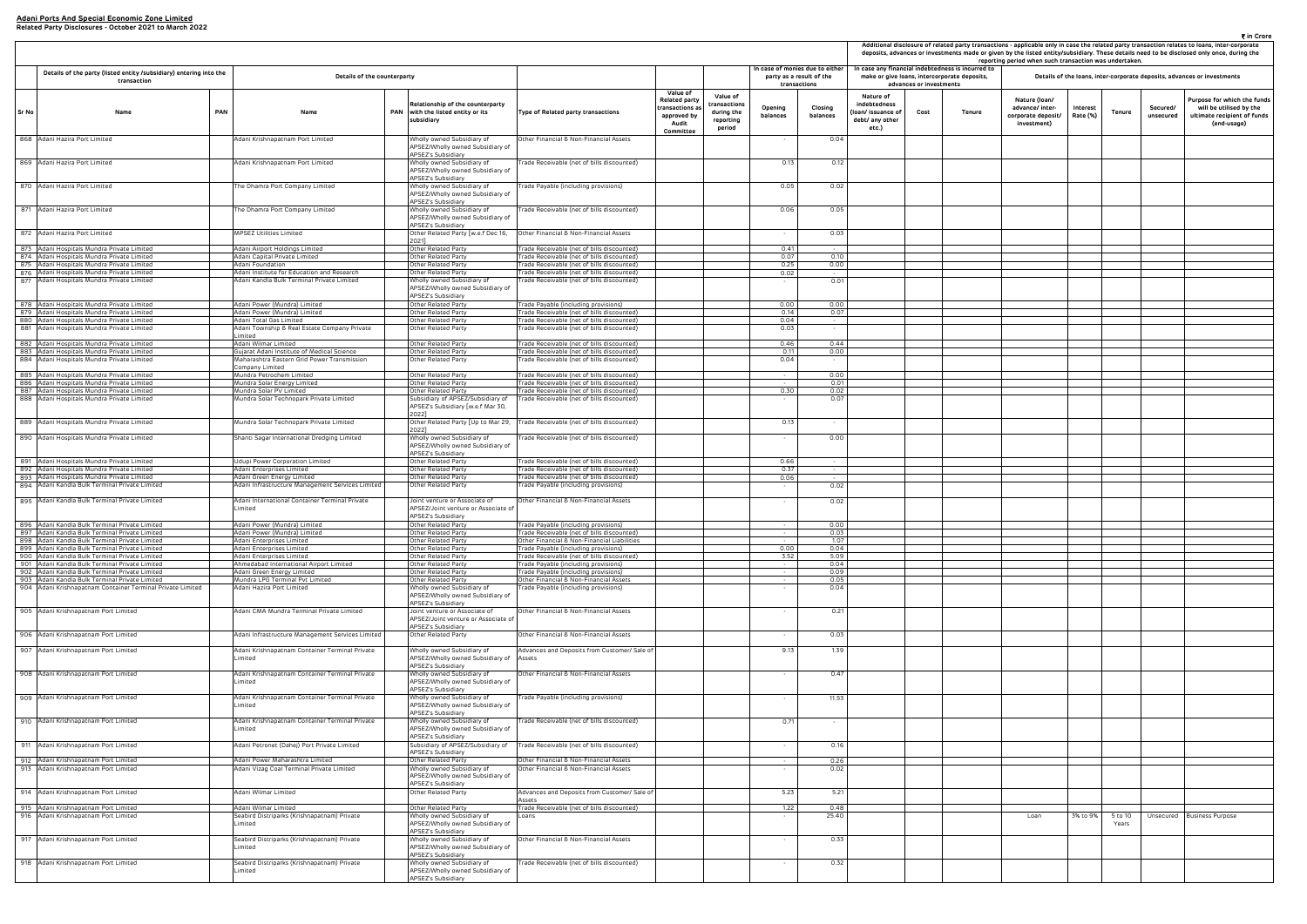|                                                                     |                         |                                                                                                | reporting period when such transaction was undertaken.                |                      |                       |                       | Additional disclosure of related party transactions - applicable only in case the related party transaction relates to loans, inter-corporate<br>deposits, advances or investments made or given by the listed entity/subsidiary. These details need to be disclosed only once, during the |
|---------------------------------------------------------------------|-------------------------|------------------------------------------------------------------------------------------------|-----------------------------------------------------------------------|----------------------|-----------------------|-----------------------|--------------------------------------------------------------------------------------------------------------------------------------------------------------------------------------------------------------------------------------------------------------------------------------------|
|                                                                     | advances or investments | case any financial indebtedness is incurred to<br>make or give Ioans, intercorporate deposits, |                                                                       |                      |                       |                       | Details of the loans, inter-corporate deposits, advances or investments                                                                                                                                                                                                                    |
| Nature of<br>debtedness<br>n/ issuance of<br>bt/ any other<br>etc.) | Cost                    | Tenure                                                                                         | Nature (Ioan/<br>advance/ inter-<br>corporate deposit/<br>investment) | Interest<br>Rate (%) | Tenure                | Secured/<br>unsecured | Purpose for which the funds<br>will be utilised by the<br>ultimate recipient of funds<br>(end-usage)                                                                                                                                                                                       |
|                                                                     |                         |                                                                                                |                                                                       |                      |                       |                       |                                                                                                                                                                                                                                                                                            |
|                                                                     |                         |                                                                                                |                                                                       |                      |                       |                       |                                                                                                                                                                                                                                                                                            |
|                                                                     |                         |                                                                                                |                                                                       |                      |                       |                       |                                                                                                                                                                                                                                                                                            |
|                                                                     |                         |                                                                                                |                                                                       |                      |                       |                       |                                                                                                                                                                                                                                                                                            |
|                                                                     |                         |                                                                                                |                                                                       |                      |                       |                       |                                                                                                                                                                                                                                                                                            |
|                                                                     |                         |                                                                                                |                                                                       |                      |                       |                       |                                                                                                                                                                                                                                                                                            |
|                                                                     |                         |                                                                                                | Loan                                                                  | 3% to 9%             | 10 to 15<br>Years     | Unsecured             | <b>Business Purpose</b>                                                                                                                                                                                                                                                                    |
|                                                                     |                         |                                                                                                | Loan                                                                  | 3% to 9%             | 10 to 15<br>Years     | Unsecured             | Business Purpose                                                                                                                                                                                                                                                                           |
|                                                                     |                         |                                                                                                |                                                                       |                      |                       |                       |                                                                                                                                                                                                                                                                                            |
|                                                                     |                         |                                                                                                |                                                                       |                      |                       |                       |                                                                                                                                                                                                                                                                                            |
|                                                                     |                         |                                                                                                |                                                                       |                      |                       |                       |                                                                                                                                                                                                                                                                                            |
|                                                                     |                         |                                                                                                |                                                                       |                      |                       |                       |                                                                                                                                                                                                                                                                                            |
|                                                                     |                         |                                                                                                |                                                                       |                      |                       |                       |                                                                                                                                                                                                                                                                                            |
|                                                                     |                         |                                                                                                |                                                                       |                      |                       |                       |                                                                                                                                                                                                                                                                                            |
|                                                                     |                         |                                                                                                |                                                                       |                      |                       |                       |                                                                                                                                                                                                                                                                                            |
|                                                                     |                         |                                                                                                |                                                                       |                      |                       |                       |                                                                                                                                                                                                                                                                                            |
|                                                                     |                         |                                                                                                | Loan                                                                  |                      | 3% to 9% 1 to 5 Years |                       | Unsecured Business Purpose                                                                                                                                                                                                                                                                 |
|                                                                     |                         |                                                                                                |                                                                       |                      |                       |                       |                                                                                                                                                                                                                                                                                            |
|                                                                     |                         |                                                                                                |                                                                       |                      |                       |                       |                                                                                                                                                                                                                                                                                            |
|                                                                     |                         |                                                                                                |                                                                       |                      |                       |                       |                                                                                                                                                                                                                                                                                            |
|                                                                     |                         |                                                                                                |                                                                       |                      |                       |                       |                                                                                                                                                                                                                                                                                            |
|                                                                     |                         |                                                                                                |                                                                       |                      |                       |                       |                                                                                                                                                                                                                                                                                            |
|                                                                     |                         |                                                                                                |                                                                       |                      |                       |                       |                                                                                                                                                                                                                                                                                            |
|                                                                     |                         |                                                                                                |                                                                       |                      |                       |                       |                                                                                                                                                                                                                                                                                            |
|                                                                     |                         |                                                                                                |                                                                       |                      |                       |                       |                                                                                                                                                                                                                                                                                            |
|                                                                     |                         |                                                                                                | Loan                                                                  |                      | 3% to 9% 1 to 5 Years |                       | Unsecured Business Purpose                                                                                                                                                                                                                                                                 |
|                                                                     |                         |                                                                                                |                                                                       |                      |                       |                       |                                                                                                                                                                                                                                                                                            |
|                                                                     |                         |                                                                                                |                                                                       |                      |                       |                       |                                                                                                                                                                                                                                                                                            |
|                                                                     |                         |                                                                                                |                                                                       |                      |                       |                       |                                                                                                                                                                                                                                                                                            |
|                                                                     |                         |                                                                                                |                                                                       |                      |                       |                       |                                                                                                                                                                                                                                                                                            |

|       | In case of monies due to either                                                       |     |                                                                                  |     |                                                                                                                    |                                                                                      |                                                                                  |                                                               |                                          | Additional disclosure of related party transactions - applicable only in case the related party transaction relates to loans, inter-co<br>deposits, advances or investments made or given by the listed entity/subsidiary. These details need to be disclosed only once, du<br>reporting period when such transaction was undertaken. |                                                                            |                         |                                                                                                   |                                                                       |                      |                   |                       |                                                                       |
|-------|---------------------------------------------------------------------------------------|-----|----------------------------------------------------------------------------------|-----|--------------------------------------------------------------------------------------------------------------------|--------------------------------------------------------------------------------------|----------------------------------------------------------------------------------|---------------------------------------------------------------|------------------------------------------|---------------------------------------------------------------------------------------------------------------------------------------------------------------------------------------------------------------------------------------------------------------------------------------------------------------------------------------|----------------------------------------------------------------------------|-------------------------|---------------------------------------------------------------------------------------------------|-----------------------------------------------------------------------|----------------------|-------------------|-----------------------|-----------------------------------------------------------------------|
|       | Details of the party (listed entity /subsidiary) entering into the<br>transaction     |     | Details of the counterparty                                                      |     |                                                                                                                    |                                                                                      |                                                                                  |                                                               | party as a result of the<br>transactions |                                                                                                                                                                                                                                                                                                                                       |                                                                            | advances or investments | In case any financial indebtedness is incurred to<br>make or give loans, intercorporate deposits, |                                                                       |                      |                   |                       | Details of the loans, inter-corporate deposits, advances or investmen |
| Sr No | Name                                                                                  | PAN | Name                                                                             | PAN | Relationship of the counterparty<br>with the listed entity or its<br>subsidiary                                    | Type of Related party transactions                                                   | Value of<br>Related party<br>ransactions a:<br>approved by<br>Audit<br>Committee | Value of<br>transactions<br>during the<br>reporting<br>period | Opening<br>balances                      | Closing<br>balances                                                                                                                                                                                                                                                                                                                   | Nature of<br>indebtedness<br>loan/ issuance of<br>debt/ any other<br>etc.) | Cost                    | Tenure                                                                                            | Nature (Ioan/<br>advance/ inter-<br>corporate deposit/<br>investment) | Interest<br>Rate (%) | Tenure            | Secured/<br>unsecured | Purpose for whit<br>will be utilise<br>ultimate recipie<br>(end-usa   |
|       | 919 Adani Krishnapatnam Port Limited                                                  |     | he Adani Harbour Services Limited                                                |     | Wholly owned Subsidiary of<br>APSEZ/Wholly owned Subsidiary of Assets<br>APSEZ's Subsidiary                        | Advances and Deposits from Customer/ Sale of                                         |                                                                                  |                                                               |                                          | 0.07                                                                                                                                                                                                                                                                                                                                  |                                                                            |                         |                                                                                                   |                                                                       |                      |                   |                       |                                                                       |
|       | 920 Adani Krishnapatnam Port Limited                                                  |     | The Adani Harbour Services Limited                                               |     | Wholly owned Subsidiary of<br>APSEZ/Wholly owned Subsidiary of<br>APSEZ's Subsidiary                               | Other Financial & Non-Financial Assets                                               |                                                                                  |                                                               |                                          | 1.07                                                                                                                                                                                                                                                                                                                                  |                                                                            |                         |                                                                                                   |                                                                       |                      |                   |                       |                                                                       |
|       | 921 Adani Krishnapatnam Port Limited                                                  |     | he Adani Harbour Services Limited                                                |     | Wholly owned Subsidiary of<br>APSEZ/Wholly owned Subsidiary of<br>APSEZ's Subsidiary                               | [rade Receivable (net of bills discounted)                                           |                                                                                  |                                                               | 0.65                                     |                                                                                                                                                                                                                                                                                                                                       |                                                                            |                         |                                                                                                   |                                                                       |                      |                   |                       |                                                                       |
|       | 922 Adani Krishnapatnam Port Limited                                                  |     | Adani Enterprises Limited                                                        |     | Other Related Party                                                                                                | Other Financial & Non-Financial Assets                                               |                                                                                  |                                                               | 0.08                                     | 12.90                                                                                                                                                                                                                                                                                                                                 |                                                                            |                         |                                                                                                   |                                                                       |                      |                   |                       |                                                                       |
|       | 923 Adani Krishnapatnam Port Limited<br>924 Adani Krishnapatnam Port Limited          |     | Adani Enterprises Limited<br>Adani Enterprises Limited                           |     | Other Related Party<br>Other Related Party                                                                         | Other Financial & Non-Financial Liabilities<br>rade Payable (including provisions)   |                                                                                  |                                                               | $\sim$<br>0.89                           | 0.70<br>0.60                                                                                                                                                                                                                                                                                                                          |                                                                            |                         |                                                                                                   |                                                                       |                      |                   |                       |                                                                       |
|       | 925 Adani Krishnapatnam Port Limited                                                  |     | Adani Enterprises Limited                                                        |     | Other Related Party                                                                                                | rade Receivable (net of bills discounted)                                            |                                                                                  |                                                               | 9.57                                     | 37.00                                                                                                                                                                                                                                                                                                                                 |                                                                            |                         |                                                                                                   |                                                                       |                      |                   |                       |                                                                       |
|       | 926 Adani Krishnapatnam Port Limited<br>927 Adani Krishnapatnam Port Limited          |     | Ahmedabad International Airport Limited<br>The Dhamra Port Company Limited       |     | Other Related Party<br>Wholly owned Subsidiary of<br>APSEZ/Wholly owned Subsidiary of<br>APSEZ's Subsidiary        | Trade Payable (including provisions)<br>Other Financial & Non-Financial Assets       |                                                                                  |                                                               | $\sim 10^{-1}$                           | 0.23<br>0.01                                                                                                                                                                                                                                                                                                                          |                                                                            |                         |                                                                                                   |                                                                       |                      |                   |                       |                                                                       |
|       | 928 Adani Krishnapatnam Port Limited                                                  |     | Adani Green Energy Limited                                                       |     | Other Related Party                                                                                                | Other Financial & Non-Financial Assets                                               |                                                                                  |                                                               | $\sim$                                   | 0.01                                                                                                                                                                                                                                                                                                                                  |                                                                            |                         |                                                                                                   |                                                                       |                      |                   |                       |                                                                       |
|       | 929 Adani Krishnapatnam Port Limited                                                  |     | Adani KP Agriwarehousing Private Limited                                         |     | Joint venture or Associate of<br>APSEZ/Joint venture or Associate of<br>APSEZ's Subsidiary [w.e.f Jan 1,<br>2022]  | Loans                                                                                |                                                                                  |                                                               | $\sim$                                   | 7.80                                                                                                                                                                                                                                                                                                                                  |                                                                            |                         |                                                                                                   | Loan                                                                  | 3% to 9%             | 10 to 15<br>Years |                       | Unsecured Business Purpose                                            |
|       | 930 Adani Krishnapatnam Port Limited                                                  |     | Adani KP Agriwarehousing Private Limited                                         |     | Subsidiary of APSEZ/Subsidiary of Loans<br>APSEZ's Subsidiary [Up to Dec 31,<br>2021]                              |                                                                                      |                                                                                  |                                                               | 7.80                                     | $\sim$                                                                                                                                                                                                                                                                                                                                |                                                                            |                         |                                                                                                   | Loan                                                                  | 3% to 9%             | 10 to 15<br>Years |                       | Unsecured Business Purpose                                            |
|       | 931 Adani Krishnapatnam Port Limited                                                  |     | Adani KP Agriwarehousing Private Limited                                         |     | Subsidiary of APSEZ/Subsidiary of<br>APSEZ's Subsidiary [Up to Dec 31,<br>20211                                    | Other Financial & Non-Financial Assets                                               |                                                                                  |                                                               | 0.46                                     |                                                                                                                                                                                                                                                                                                                                       |                                                                            |                         |                                                                                                   |                                                                       |                      |                   |                       |                                                                       |
|       | 932 Adani Krishnapatnam Port Limited                                                  |     | Adani KP Agriwarehousing Private Limited                                         |     | Joint venture or Associate of<br>APSEZ/Joint venture or Associate of<br>APSEZ's Subsidiary [w.e.f Jan 1,<br>2022]  | [rade Payable (including provisions)                                                 |                                                                                  |                                                               |                                          | 0.31                                                                                                                                                                                                                                                                                                                                  |                                                                            |                         |                                                                                                   |                                                                       |                      |                   |                       |                                                                       |
|       | 933 Adani Krishnapatnam Port Limited                                                  |     | Adani KP Agriwarehousing Private Limited                                         |     | Joint venture or Associate of<br>APSEZ/Joint venture or Associate of<br>APSEZ's Subsidiary [w.e.f Jan 1,<br>2022]  | Trade Receivable (net of bills discounted)                                           |                                                                                  |                                                               | $\sim$                                   | 1.05                                                                                                                                                                                                                                                                                                                                  |                                                                            |                         |                                                                                                   |                                                                       |                      |                   |                       |                                                                       |
|       | 934 Adani Krishnapatnam Port Limited                                                  |     | Adani KP Agriwarehousing Private Limited                                         |     | Joint venture or Associate of<br>APSEZ/Joint venture or Associate of<br>APSEZ's Subsidiary [w.e.f Jan 1,<br>20221  | Advances to Supplier/ for Purchase of Assets                                         |                                                                                  |                                                               |                                          | 1.30                                                                                                                                                                                                                                                                                                                                  |                                                                            |                         |                                                                                                   |                                                                       |                      |                   |                       |                                                                       |
|       | 935 Adani Krishnapatnam Port Limited                                                  |     | Adani KP Agriwarehousing Private Limited                                         |     | Subsidiary of APSEZ/Subsidiary of<br>APSEZ's Subsidiary [Up to Dec 31,<br>2021]                                    | Trade Receivable (net of bills discounted)                                           |                                                                                  |                                                               | 1.12                                     | $\sim$                                                                                                                                                                                                                                                                                                                                |                                                                            |                         |                                                                                                   |                                                                       |                      |                   |                       |                                                                       |
|       | 936 Adani Krishnapatnam Port Limited                                                  |     | Gangavaram Port Limited                                                          |     | Joint venture or Associate of<br>APSEZ/Joint venture or Associate of<br><b>APSEZ's Subsidiary</b>                  | Trade Receivable (net of bills discounted)                                           |                                                                                  |                                                               | $\sim$                                   | 0.05                                                                                                                                                                                                                                                                                                                                  |                                                                            |                         |                                                                                                   |                                                                       |                      |                   |                       |                                                                       |
|       | 937 Adani Krishnapatnam Port Limited<br>938 Adani Logistics International Pte Limited |     | Thar Power Transmission Service Limited<br>Adani Logistics Limited               |     | Other Related Party<br>Wholly owned Subsidiary of<br>APSEZ/Wholly owned Subsidiary of<br>APSEZ's Subsidiary        | Trade Payable (including provisions)<br>Trade Receivable (net of bills discounted)   |                                                                                  |                                                               | 0.03                                     | 0.01                                                                                                                                                                                                                                                                                                                                  |                                                                            |                         |                                                                                                   |                                                                       |                      |                   |                       |                                                                       |
|       | 939 Adani Logistics International Pte Limited                                         |     | Adani Mundra Port Pte Limited                                                    |     | vnolly owned Subsidiary of<br>APSEZ/Wholly owned Subsidiary of<br>APSEZ's Subsidiary                               | Trade Payable (including provisions)                                                 |                                                                                  |                                                               |                                          | 0.00                                                                                                                                                                                                                                                                                                                                  |                                                                            |                         |                                                                                                   |                                                                       |                      |                   |                       |                                                                       |
|       | 940 Adani Logistics Limited                                                           |     | Adani Agri Logistics (Darbhanga) Limited                                         |     | Wholly owned Subsidiary of<br>APSEZ/Wholly owned Subsidiary of<br>APSEZ's Subsidiary                               | Loans                                                                                |                                                                                  |                                                               | 4.07                                     | 4.39                                                                                                                                                                                                                                                                                                                                  |                                                                            |                         |                                                                                                   | Loan                                                                  |                      |                   |                       | 3% to 9%   1 to 5 Years   Unsecured   Business Purpose                |
|       | 941 Adani Logistics Limited                                                           |     | Adani Agri Logistics (Darbhanga) Limited                                         |     | Wholly owned Subsidiary of<br>APSEZ/Wholly owned Subsidiary of<br>APSEZ's Subsidiary                               | Other Financial & Non-Financial Assets                                               |                                                                                  |                                                               | 0.13                                     |                                                                                                                                                                                                                                                                                                                                       |                                                                            |                         |                                                                                                   |                                                                       |                      |                   |                       |                                                                       |
|       | 942 Adani Logistics Limited                                                           |     | Adani Agri Logistics (Darbhanga) Limited                                         |     | Wholly owned Subsidiary of<br>APSEZ/Wholly owned Subsidiary of<br>PSEZ's Subsidiary                                | Frade Payable (including provisions)                                                 |                                                                                  |                                                               | 0.00                                     | $\sim$                                                                                                                                                                                                                                                                                                                                |                                                                            |                         |                                                                                                   |                                                                       |                      |                   |                       |                                                                       |
|       | 943 Adani Logistics Limited                                                           |     | Adani Agri Logistics (Dhamora) Limited                                           |     | Wholly owned Subsidiary of<br>APSEZ/Wholly owned Subsidiary of<br>APSEZ's Subsidiary                               | rade Payable (including provisions)                                                  |                                                                                  |                                                               | 0.00                                     | $\sim$                                                                                                                                                                                                                                                                                                                                |                                                                            |                         |                                                                                                   |                                                                       |                      |                   |                       |                                                                       |
|       | 944 Adani Logistics Limited                                                           |     | Adani Agri Logistics (Dhamora) Limited                                           |     | Wholly owned Subsidiary of<br>APSEZ/Wholly owned Subsidiary of<br>APSEZ's Subsidiary                               | [rade Receivable (net of bills discounted)                                           |                                                                                  |                                                               |                                          | 0.07                                                                                                                                                                                                                                                                                                                                  |                                                                            |                         |                                                                                                   |                                                                       |                      |                   |                       |                                                                       |
|       | 945 Adani Logistics Limited                                                           |     | Adani Agri Logistics (Kannauj) Limited                                           |     | Wholly owned Subsidiary of<br>APSEZ/Wholly owned Subsidiary of<br>APSEZ's Subsidiary<br>Wholly owned Subsidiary of | Trade Payable (including provisions)                                                 |                                                                                  |                                                               | 0.00                                     | $\sim$                                                                                                                                                                                                                                                                                                                                |                                                                            |                         |                                                                                                   |                                                                       |                      |                   |                       |                                                                       |
|       | 946 Adani Logistics Limited<br>947 Adani Logistics Limited                            |     | Adani Agri Logistics (Katihar) Limited<br>Adani Agri Logistics (Katihar) Limited |     | APSEZ/Wholly owned Subsidiary of<br>APSEZ's Subsidiary<br>Wholly owned Subsidiary of                               | Advances to Supplier/ for Purchase of Assets<br>Trade Payable (including provisions) |                                                                                  |                                                               | 0.01                                     | 0.01<br>$\sim$                                                                                                                                                                                                                                                                                                                        |                                                                            |                         |                                                                                                   |                                                                       |                      |                   |                       |                                                                       |
|       | 948 Adani Logistics Limited                                                           |     | Adani Agri Logistics (Panipat) Limited                                           |     | APSEZ/Wholly owned Subsidiary of<br><b>APSEZ's Subsidiary</b><br>Wholly owned Subsidiary of                        | Advances to Supplier/ for Purchase of Assets                                         |                                                                                  |                                                               | $\sim$                                   | 0.00                                                                                                                                                                                                                                                                                                                                  |                                                                            |                         |                                                                                                   |                                                                       |                      |                   |                       |                                                                       |
|       | 949 Adani Logistics Limited                                                           |     | Adani Agri Logistics (Panipat) Limited                                           |     | APSEZ/Wholly owned Subsidiary of<br>APSEZ's Subsidiary<br>Wholly owned Subsidiary of                               | [rade Payable (including provisions)                                                 |                                                                                  |                                                               | 0.00                                     | $\sim$                                                                                                                                                                                                                                                                                                                                |                                                                            |                         |                                                                                                   |                                                                       |                      |                   |                       |                                                                       |
|       | 950 Adani Logistics Limited                                                           |     | Adani Agri Logistics (Samastipur) Limited                                        |     | APSEZ/Wholly owned Subsidiary of<br><b>APSEZ's Subsidiary</b><br>Wholly owned Subsidiary of                        | Loans                                                                                |                                                                                  |                                                               | 9.59                                     | 4.55                                                                                                                                                                                                                                                                                                                                  |                                                                            |                         |                                                                                                   | Loan                                                                  |                      |                   |                       | 3% to 9%   1 to 5 Years   Unsecured   Business Purpose                |
|       | 951 Adani Logistics Limited                                                           |     | Adani Agri Logistics (Samastipur) Limited                                        |     | APSEZ/Wholly owned Subsidiary of<br>APSEZ's Subsidiary<br>Wholly owned Subsidiary of                               | Other Financial & Non-Financial Assets                                               |                                                                                  |                                                               | 0.23                                     | $\sim$                                                                                                                                                                                                                                                                                                                                |                                                                            |                         |                                                                                                   |                                                                       |                      |                   |                       |                                                                       |
|       | 952 Adani Logistics Limited                                                           |     | Adani Agri Logistics (Samastipur) Limited                                        |     | APSEZ/Wholly owned Subsidiary of<br>APSEZ's Subsidiary<br>Wholly owned Subsidiary of                               | Frade Payable (including provisions)                                                 |                                                                                  |                                                               | 0.06                                     | 0.07                                                                                                                                                                                                                                                                                                                                  |                                                                            |                         |                                                                                                   |                                                                       |                      |                   |                       |                                                                       |
|       | 953 Adani Logistics Limited                                                           |     | Adani Agri Logistics Limited                                                     |     | APSEZ/Wholly owned Subsidiary of<br>APSEZ's Subsidiary<br>Wholly owned Subsidiary of                               | Advances and Deposits from Customer/ Sale of                                         |                                                                                  |                                                               | 0.00                                     |                                                                                                                                                                                                                                                                                                                                       |                                                                            |                         |                                                                                                   |                                                                       |                      |                   |                       |                                                                       |
|       |                                                                                       |     |                                                                                  |     | APSEZ/Wholly owned Subsidiary of Assets<br>APSEZ's Subsidiary                                                      |                                                                                      |                                                                                  |                                                               |                                          |                                                                                                                                                                                                                                                                                                                                       |                                                                            |                         |                                                                                                   |                                                                       |                      |                   |                       |                                                                       |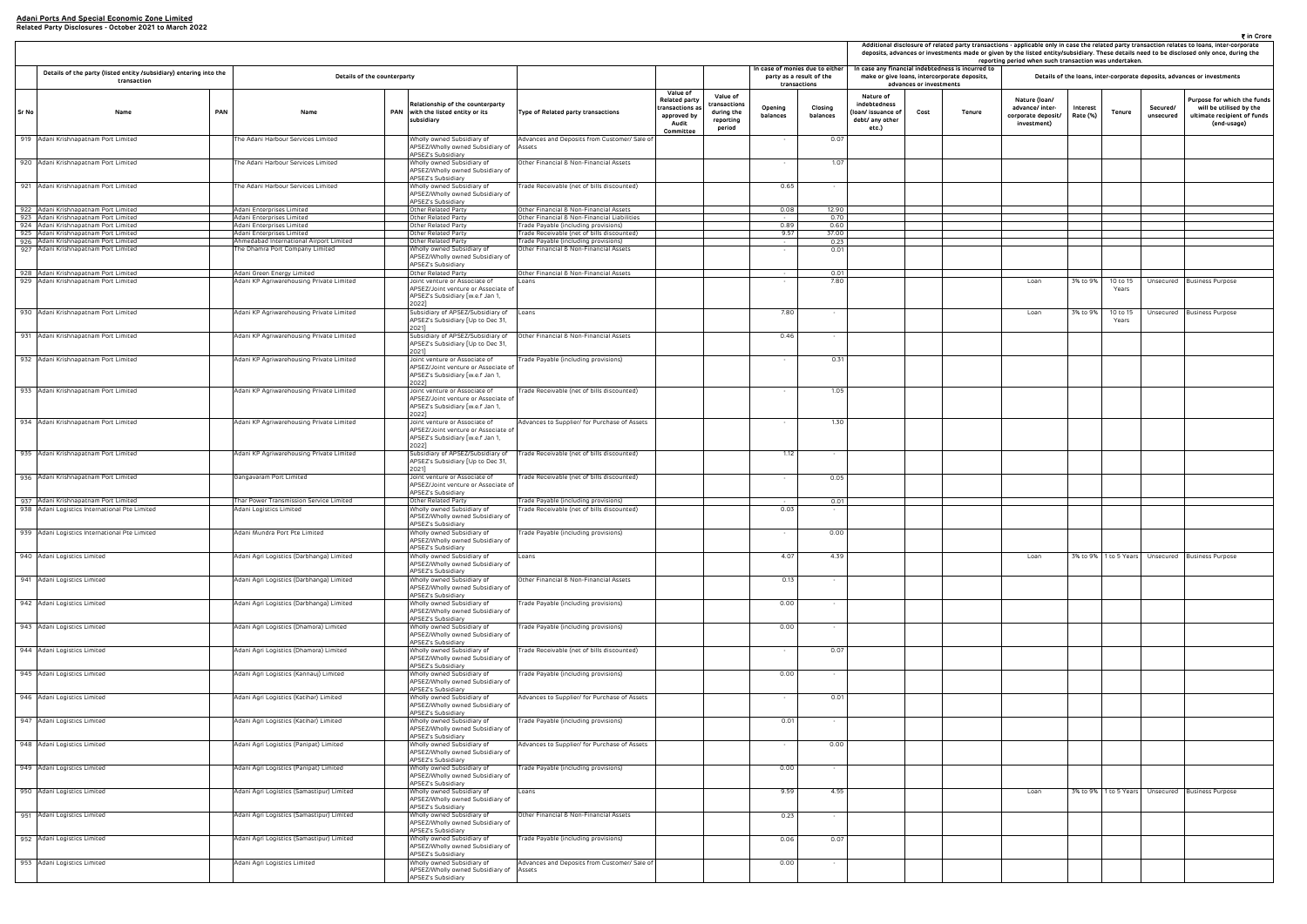| Additional disclosure of related party transactions - applicable only in case the related party transaction relates to loans, inter-corporate<br>deposits, advances or investments made or given by the listed entity/subsidiary. These details need to be disclosed only once, during the<br>reporting period when such transaction was undertaken.<br>case any financial indebtedness is incurred to<br>make or give loans, intercorporate deposits,<br>Details of the loans, inter-corporate deposits, advances or investments |                         |        |                                                                       |                      |              |                       |                                                                                                      |  |  |  |  |  |  |
|-----------------------------------------------------------------------------------------------------------------------------------------------------------------------------------------------------------------------------------------------------------------------------------------------------------------------------------------------------------------------------------------------------------------------------------------------------------------------------------------------------------------------------------|-------------------------|--------|-----------------------------------------------------------------------|----------------------|--------------|-----------------------|------------------------------------------------------------------------------------------------------|--|--|--|--|--|--|
|                                                                                                                                                                                                                                                                                                                                                                                                                                                                                                                                   | advances or investments |        |                                                                       |                      |              |                       |                                                                                                      |  |  |  |  |  |  |
| Nature of<br>debtedness<br>n/ issuance of<br>bt/ any other<br>etc.)                                                                                                                                                                                                                                                                                                                                                                                                                                                               | Cost                    | Tenure | Nature (Ioan/<br>advance/ inter-<br>corporate deposit/<br>investment) | Interest<br>Rate (%) | Tenure       | Secured/<br>unsecured | Purpose for which the funds<br>will be utilised by the<br>ultimate recipient of funds<br>(end-usage) |  |  |  |  |  |  |
|                                                                                                                                                                                                                                                                                                                                                                                                                                                                                                                                   |                         |        | Loan                                                                  | 3% to 9%             | 1 to 5 Years | Unsecured             | <b>Business Purpose</b>                                                                              |  |  |  |  |  |  |
|                                                                                                                                                                                                                                                                                                                                                                                                                                                                                                                                   |                         |        |                                                                       |                      |              |                       |                                                                                                      |  |  |  |  |  |  |
|                                                                                                                                                                                                                                                                                                                                                                                                                                                                                                                                   |                         |        |                                                                       |                      |              |                       |                                                                                                      |  |  |  |  |  |  |
|                                                                                                                                                                                                                                                                                                                                                                                                                                                                                                                                   |                         |        |                                                                       |                      |              |                       |                                                                                                      |  |  |  |  |  |  |
|                                                                                                                                                                                                                                                                                                                                                                                                                                                                                                                                   |                         |        |                                                                       |                      |              |                       |                                                                                                      |  |  |  |  |  |  |
|                                                                                                                                                                                                                                                                                                                                                                                                                                                                                                                                   |                         |        |                                                                       |                      |              |                       |                                                                                                      |  |  |  |  |  |  |
|                                                                                                                                                                                                                                                                                                                                                                                                                                                                                                                                   |                         |        |                                                                       |                      |              |                       |                                                                                                      |  |  |  |  |  |  |
|                                                                                                                                                                                                                                                                                                                                                                                                                                                                                                                                   |                         |        |                                                                       |                      |              |                       |                                                                                                      |  |  |  |  |  |  |
|                                                                                                                                                                                                                                                                                                                                                                                                                                                                                                                                   |                         |        |                                                                       |                      |              |                       |                                                                                                      |  |  |  |  |  |  |
|                                                                                                                                                                                                                                                                                                                                                                                                                                                                                                                                   |                         |        |                                                                       |                      |              |                       |                                                                                                      |  |  |  |  |  |  |
|                                                                                                                                                                                                                                                                                                                                                                                                                                                                                                                                   |                         |        |                                                                       |                      |              |                       |                                                                                                      |  |  |  |  |  |  |
|                                                                                                                                                                                                                                                                                                                                                                                                                                                                                                                                   |                         |        | Loan                                                                  | 3% to 9%             | 5 to 10      | Unsecured             | <b>Business Purpose</b>                                                                              |  |  |  |  |  |  |
|                                                                                                                                                                                                                                                                                                                                                                                                                                                                                                                                   |                         |        |                                                                       |                      | Years        |                       |                                                                                                      |  |  |  |  |  |  |
|                                                                                                                                                                                                                                                                                                                                                                                                                                                                                                                                   |                         |        |                                                                       |                      |              |                       |                                                                                                      |  |  |  |  |  |  |
|                                                                                                                                                                                                                                                                                                                                                                                                                                                                                                                                   |                         |        |                                                                       |                      |              |                       |                                                                                                      |  |  |  |  |  |  |
|                                                                                                                                                                                                                                                                                                                                                                                                                                                                                                                                   |                         |        |                                                                       |                      |              |                       |                                                                                                      |  |  |  |  |  |  |
|                                                                                                                                                                                                                                                                                                                                                                                                                                                                                                                                   |                         |        |                                                                       |                      |              |                       |                                                                                                      |  |  |  |  |  |  |
|                                                                                                                                                                                                                                                                                                                                                                                                                                                                                                                                   |                         |        |                                                                       |                      |              |                       |                                                                                                      |  |  |  |  |  |  |
|                                                                                                                                                                                                                                                                                                                                                                                                                                                                                                                                   |                         |        |                                                                       |                      |              |                       |                                                                                                      |  |  |  |  |  |  |
|                                                                                                                                                                                                                                                                                                                                                                                                                                                                                                                                   |                         |        |                                                                       |                      |              |                       |                                                                                                      |  |  |  |  |  |  |
|                                                                                                                                                                                                                                                                                                                                                                                                                                                                                                                                   |                         |        |                                                                       |                      |              |                       |                                                                                                      |  |  |  |  |  |  |
|                                                                                                                                                                                                                                                                                                                                                                                                                                                                                                                                   |                         |        |                                                                       |                      |              |                       |                                                                                                      |  |  |  |  |  |  |
|                                                                                                                                                                                                                                                                                                                                                                                                                                                                                                                                   |                         |        |                                                                       |                      |              |                       |                                                                                                      |  |  |  |  |  |  |
|                                                                                                                                                                                                                                                                                                                                                                                                                                                                                                                                   |                         |        |                                                                       |                      |              |                       |                                                                                                      |  |  |  |  |  |  |
|                                                                                                                                                                                                                                                                                                                                                                                                                                                                                                                                   |                         |        |                                                                       |                      |              |                       |                                                                                                      |  |  |  |  |  |  |
|                                                                                                                                                                                                                                                                                                                                                                                                                                                                                                                                   |                         |        |                                                                       |                      |              |                       |                                                                                                      |  |  |  |  |  |  |
|                                                                                                                                                                                                                                                                                                                                                                                                                                                                                                                                   |                         |        |                                                                       |                      |              |                       |                                                                                                      |  |  |  |  |  |  |
|                                                                                                                                                                                                                                                                                                                                                                                                                                                                                                                                   |                         |        |                                                                       |                      |              |                       |                                                                                                      |  |  |  |  |  |  |
|                                                                                                                                                                                                                                                                                                                                                                                                                                                                                                                                   |                         |        |                                                                       |                      |              |                       |                                                                                                      |  |  |  |  |  |  |

|       |                                                                                   |                                                                               |                                                                                                   |                                                                                           |                                                                                  |                                                               |                                          |                                |                                                                            |                         |                                                                                                   | Additional disclosure of related party transactions - applicable only in case the related party transaction relates to loans, inter-co<br>deposits, advances or investments made or given by the listed entity/subsidiary. These details need to be disclosed only once, du<br>reporting period when such transaction was undertaken. |                      |                       |                       |                                                                       |
|-------|-----------------------------------------------------------------------------------|-------------------------------------------------------------------------------|---------------------------------------------------------------------------------------------------|-------------------------------------------------------------------------------------------|----------------------------------------------------------------------------------|---------------------------------------------------------------|------------------------------------------|--------------------------------|----------------------------------------------------------------------------|-------------------------|---------------------------------------------------------------------------------------------------|---------------------------------------------------------------------------------------------------------------------------------------------------------------------------------------------------------------------------------------------------------------------------------------------------------------------------------------|----------------------|-----------------------|-----------------------|-----------------------------------------------------------------------|
|       | Details of the party (listed entity /subsidiary) entering into the<br>transaction | Details of the counterparty                                                   |                                                                                                   |                                                                                           |                                                                                  |                                                               | party as a result of the<br>transactions | n case of monies due to either |                                                                            | advances or investments | In case any financial indebtedness is incurred to<br>make or give loans, intercorporate deposits, |                                                                                                                                                                                                                                                                                                                                       |                      |                       |                       | Details of the loans, inter-corporate deposits, advances or investmen |
| Sr No | Name                                                                              | PAN<br>Name                                                                   | Relationship of the counterparty<br>PAN with the listed entity or its<br>subsidiary               | Type of Related party transactions                                                        | Value of<br>Related party<br>ransactions a:<br>approved by<br>Audit<br>Committee | Value of<br>ransactions:<br>during the<br>reporting<br>period | Opening<br>balances                      | Closing<br>balances            | Nature of<br>indebtedness<br>loan/ issuance of<br>debt/ any other<br>etc.) | Cost                    | <b>Tenure</b>                                                                                     | Nature (Ioan/<br>advance/ inter-<br>corporate deposit/<br>investment)                                                                                                                                                                                                                                                                 | Interest<br>Rate (%) | Tenure                | Secured/<br>unsecured | Purpose for whic<br>will be utilise<br>ultimate recipie<br>(end-usa   |
|       | 954 Adani Logistics Limited                                                       | Adani Agri Logistics Limited                                                  | Wholly owned Subsidiary of<br>APSEZ/Wholly owned Subsidiary of<br>APSEZ's Subsidiary              | Advances to Supplier/ for Purchase of Assets                                              |                                                                                  |                                                               |                                          | 0.06                           |                                                                            |                         |                                                                                                   |                                                                                                                                                                                                                                                                                                                                       |                      |                       |                       |                                                                       |
|       | 955 Adani Logistics Limited                                                       | Adani Agri Logistics Limited                                                  | Wholly owned Subsidiary of<br>APSEZ/Wholly owned Subsidiary of<br>APSEZ's Subsidiary              | Loans                                                                                     |                                                                                  |                                                               | 85.12                                    | 51.95                          |                                                                            |                         |                                                                                                   | Loan                                                                                                                                                                                                                                                                                                                                  |                      | 3% to 9% 1 to 5 Years |                       | Unsecured Business Purpose                                            |
|       | 956 Adani Logistics Limited                                                       | Adani Agri Logistics Limited                                                  | Wholly owned Subsidiary of<br>APSEZ/Wholly owned Subsidiary of                                    | Other Financial & Non-Financial Assets                                                    |                                                                                  |                                                               | 1.46                                     | 0.27                           |                                                                            |                         |                                                                                                   |                                                                                                                                                                                                                                                                                                                                       |                      |                       |                       |                                                                       |
|       | 957 Adani Logistics Limited                                                       | Adani Agri Logistics Limited                                                  | APSEZ's Subsidiary<br>Wholly owned Subsidiary of<br>APSEZ/Wholly owned Subsidiary of              | rade Payable (including provisions)                                                       |                                                                                  |                                                               | 0.03                                     | 0.29                           |                                                                            |                         |                                                                                                   |                                                                                                                                                                                                                                                                                                                                       |                      |                       |                       |                                                                       |
|       | 958 Adani Logistics Limited                                                       | Adani Agri Logistics Limited                                                  | APSEZ's Subsidiary<br>Wholly owned Subsidiary of<br>APSEZ/Wholly owned Subsidiary of              | rade Receivable (net of bills discounted)                                                 |                                                                                  |                                                               | 0.16                                     | 0.22                           |                                                                            |                         |                                                                                                   |                                                                                                                                                                                                                                                                                                                                       |                      |                       |                       |                                                                       |
|       | 959 Adani Logistics Limited                                                       | Adani Ennore Container Terminal Private Limited                               | APSEZ's Subsidiary<br>Wholly owned Subsidiary of<br>APSEZ/Wholly owned Subsidiary of              | Advances to Supplier/ for Purchase of Assets                                              |                                                                                  |                                                               | 0.04                                     |                                |                                                                            |                         |                                                                                                   |                                                                                                                                                                                                                                                                                                                                       |                      |                       |                       |                                                                       |
|       | 960 Adani Logistics Limited                                                       | Adani Hazira Port Limited                                                     | APSEZ's Subsidiary<br>Wholly owned Subsidiary of<br>APSEZ/Wholly owned Subsidiary of              | Advances to Supplier/ for Purchase of Assets                                              |                                                                                  |                                                               |                                          | 0.00                           |                                                                            |                         |                                                                                                   |                                                                                                                                                                                                                                                                                                                                       |                      |                       |                       |                                                                       |
|       | 961 Adani Logistics Limited                                                       | Adani Hazira Port Limited                                                     | APSEZ's Subsidiary<br>Wholly owned Subsidiary of<br>APSEZ/Wholly owned Subsidiary of              | Trade Payable (including provisions)                                                      |                                                                                  |                                                               | 3.00                                     | 1.97                           |                                                                            |                         |                                                                                                   |                                                                                                                                                                                                                                                                                                                                       |                      |                       |                       |                                                                       |
|       | 962 Adani Logistics Limited                                                       | Adani Hazira Port Limited                                                     | APSEZ's Subsidiary<br>Wholly owned Subsidiary of<br>APSEZ/Wholly owned Subsidiary of              | rade Receivable (net of bills discounted)                                                 |                                                                                  |                                                               | 0.02                                     | 0.02                           |                                                                            |                         |                                                                                                   |                                                                                                                                                                                                                                                                                                                                       |                      |                       |                       |                                                                       |
|       | 963 Adani Logistics Limited                                                       | Adani Institute for Education and Research                                    | APSEZ's Subsidiary<br>Other Related Party                                                         | Advances to Supplier/ for Purchase of Assets                                              |                                                                                  |                                                               | 0.00                                     | 0.00                           |                                                                            |                         |                                                                                                   |                                                                                                                                                                                                                                                                                                                                       |                      |                       |                       |                                                                       |
|       | 964 Adani Logistics Limited                                                       | Adani Kandla Bulk Terminal Private Limited                                    | Wholly owned Subsidiary of<br>APSEZ/Wholly owned Subsidiary of                                    | Advances and Deposits from Customer/ Sale of<br>Assets                                    |                                                                                  |                                                               | 0.02                                     | 0.02                           |                                                                            |                         |                                                                                                   |                                                                                                                                                                                                                                                                                                                                       |                      |                       |                       |                                                                       |
|       | 965 Adani Logistics Limited                                                       | Adani Kandla Bulk Terminal Private Limited                                    | <b>APSEZ's Subsidiary</b><br>Wholly owned Subsidiary of<br>APSEZ/Wholly owned Subsidiary of       | Frade Receivable (net of bills discounted)                                                |                                                                                  |                                                               | 2.47                                     | $\sim$                         |                                                                            |                         |                                                                                                   |                                                                                                                                                                                                                                                                                                                                       |                      |                       |                       |                                                                       |
|       | 966 Adani Logistics Limited                                                       | Adani Logistics Services Private Limited                                      | APSEZ's Subsidiary<br>Subsidiary of APSEZ/Subsidiary of                                           | Advances and Deposits from Customer/ Sale of                                              |                                                                                  |                                                               | 0.01                                     | $\sim$                         |                                                                            |                         |                                                                                                   |                                                                                                                                                                                                                                                                                                                                       |                      |                       |                       |                                                                       |
|       | 967 Adani Logistics Limited                                                       | Adani Logistics Services Private Limited                                      | <b>APSEZ's Subsidiary</b><br>Subsidiary of APSEZ/Subsidiary of                                    | Assets<br>Other Financial & Non-Financial Assets                                          |                                                                                  |                                                               | 1.09                                     | $\sim$                         |                                                                            |                         |                                                                                                   |                                                                                                                                                                                                                                                                                                                                       |                      |                       |                       |                                                                       |
|       | 968 Adani Logistics Limited                                                       | Adani Logistics Services Private Limited                                      | <b>APSEZ's Subsidiary</b><br>Subsidiary of APSEZ/Subsidiary of                                    | Trade Payable (including provisions)                                                      |                                                                                  |                                                               | 0.72                                     | 0.56                           |                                                                            |                         |                                                                                                   |                                                                                                                                                                                                                                                                                                                                       |                      |                       |                       |                                                                       |
|       | 969 Adani Logistics Limited                                                       | Adani Logistics Services Private Limited                                      | APSEZ's Subsidiary<br>Subsidiary of APSEZ/Subsidiary of                                           | [rade Receivable (net of bills discounted)                                                |                                                                                  |                                                               | 1.48                                     | 1.29                           |                                                                            |                         |                                                                                                   |                                                                                                                                                                                                                                                                                                                                       |                      |                       |                       |                                                                       |
|       | 970 Adani Logistics Limited                                                       | Adani NYK Auto Logistics Solutions Private Limited                            | APSEZ's Subsidiary<br>Joint venture or Associate of<br>APSEZ/Joint venture or Associate of        | Loans                                                                                     |                                                                                  |                                                               |                                          | 0.53                           |                                                                            |                         |                                                                                                   | Loan                                                                                                                                                                                                                                                                                                                                  | 3% to 9%             | 5 to 10<br>Years      |                       | Unsecured Business Purpose                                            |
|       | 971 Adani Logistics Limited                                                       | Adani NYK Auto Logistics Solutions Private Limited                            | <b>APSEZ's Subsidiary</b><br>Joint venture or Associate of<br>APSEZ/Joint venture or Associate of | Trade Receivable (net of bills discounted)                                                |                                                                                  |                                                               | 0.71                                     | 0.59                           |                                                                            |                         |                                                                                                   |                                                                                                                                                                                                                                                                                                                                       |                      |                       |                       |                                                                       |
|       | 972 Adani Logistics Limited                                                       | Adani Power (Mundra) Limited                                                  | APSEZ's Subsidiary<br>Other Related Party                                                         | Trade Payable (including provisions)                                                      |                                                                                  |                                                               | 0.00                                     | 0.00                           |                                                                            |                         |                                                                                                   |                                                                                                                                                                                                                                                                                                                                       |                      |                       |                       |                                                                       |
|       | 973   Adani Logistics Limited<br>974 Adani Logistics Limited                      | Adanı Power Limited<br>Adani Power Limited                                    | )ther Related Party<br>Other Related Party                                                        | )ther Financial & Non-Financial Liabilities<br>Trade Receivable (net of bills discounted) |                                                                                  |                                                               | 81.54<br>$\sim 10^{-11}$                 | 0.64                           |                                                                            |                         |                                                                                                   |                                                                                                                                                                                                                                                                                                                                       |                      |                       |                       |                                                                       |
|       | 975 Adani Logistics Limited                                                       | Adani Power Maharashtra Limited                                               | Other Related Party                                                                               | Other Financial & Non-Financial Assets                                                    |                                                                                  |                                                               | 1.25                                     | 0.67                           |                                                                            |                         |                                                                                                   |                                                                                                                                                                                                                                                                                                                                       |                      |                       |                       |                                                                       |
|       | 976 Adani Logistics Limited<br>977 Adani Logistics Limited                        | Adani Power Maharashtra Limited<br>Adani Power Maharashtra Limited            | Other Related Party<br>Other Related Party                                                        | Other Financial & Non-Financial Liabilities<br>rade Receivable (net of bills discounted)  |                                                                                  |                                                               | $\sim$                                   | 0.77<br>1.31                   |                                                                            |                         |                                                                                                   |                                                                                                                                                                                                                                                                                                                                       |                      |                       |                       |                                                                       |
|       | 978 Adani Logistics Limited                                                       | Adani Power Rajasthan Limited                                                 | Other Related Party                                                                               | Other Financial & Non-Financial Assets                                                    |                                                                                  |                                                               | 0.66                                     | 0.39                           |                                                                            |                         |                                                                                                   |                                                                                                                                                                                                                                                                                                                                       |                      |                       |                       |                                                                       |
|       | 979 Adani Logistics Limited                                                       | Adani Power Rajasthan Limited                                                 | Other Related Party                                                                               | Other Financial & Non-Financial Liabilities                                               |                                                                                  |                                                               | $\sim$                                   | 0.53                           |                                                                            |                         |                                                                                                   |                                                                                                                                                                                                                                                                                                                                       |                      |                       |                       |                                                                       |
|       | 980 Adani Logistics Limited<br>981 Adani Logistics Limited                        | Adani Power Rajasthan Limited<br>Adani Township & Real Estate Company Private | Other Related Party<br>Other Related Party                                                        | rade Receivable (net of bills discounted)<br>Advances to Supplier/ for Purchase of Assets |                                                                                  |                                                               | $\sim$<br>$\sim$                         | 1.53<br>0.03                   |                                                                            |                         |                                                                                                   |                                                                                                                                                                                                                                                                                                                                       |                      |                       |                       |                                                                       |
|       | 982 Adani Logistics Limited                                                       | imited<br>Adani Township & Real Estate Company Private                        | Other Related Party                                                                               | Other Financial & Non-Financial Liabilities                                               |                                                                                  |                                                               | 0.03                                     | $\sim$                         |                                                                            |                         |                                                                                                   |                                                                                                                                                                                                                                                                                                                                       |                      |                       |                       |                                                                       |
|       |                                                                                   | imited                                                                        |                                                                                                   |                                                                                           |                                                                                  |                                                               |                                          |                                |                                                                            |                         |                                                                                                   |                                                                                                                                                                                                                                                                                                                                       |                      |                       |                       |                                                                       |
|       | 983 Adani Logistics Limited<br>984 Adani Logistics Limited                        | Adani Wilmar Limited<br>Adani Wilmar Limited                                  | Other Related Party<br>Other Related Party                                                        | Other Financial & Non-Financial Liabilities<br>Frade Receivable (net of bills discounted) |                                                                                  |                                                               | 0.74                                     | 0.00<br>0.69                   |                                                                            |                         |                                                                                                   |                                                                                                                                                                                                                                                                                                                                       |                      |                       |                       |                                                                       |
|       | 985 Adani Logistics Limited                                                       | Belvedere Golf and Country Club Private Limited                               | Other Related Party                                                                               | rade Payable (including provisions)                                                       |                                                                                  |                                                               | 0.02                                     | $\sim$                         |                                                                            |                         |                                                                                                   |                                                                                                                                                                                                                                                                                                                                       |                      |                       |                       |                                                                       |
|       | 986 Adani Logistics Limited                                                       | Gangavaram Port Limited                                                       | Joint venture or Associate of<br>APSEZ/Joint venture or Associate of<br>APSEZ's Subsidiary        | Advances to Supplier/ for Purchase of Assets                                              |                                                                                  |                                                               |                                          | 0.19                           |                                                                            |                         |                                                                                                   |                                                                                                                                                                                                                                                                                                                                       |                      |                       |                       |                                                                       |
|       | 987 Adani Logistics Limited                                                       | Gangavaram Port Limited                                                       | Joint venture or Associate of<br>APSEZ/Joint venture or Associate of<br>APSEZ's Subsidiary        | Other Financial & Non-Financial Liabilities                                               |                                                                                  |                                                               |                                          | 0.02                           |                                                                            |                         |                                                                                                   |                                                                                                                                                                                                                                                                                                                                       |                      |                       |                       |                                                                       |
|       | 988 Adani Logistics Limited                                                       | Gangavaram Port Limited                                                       | Joint venture or Associate of<br>APSEZ/Joint venture or Associate of<br>APSEZ's Subsidiary        | [rade Payable (including provisions)                                                      |                                                                                  |                                                               | 0.16                                     |                                |                                                                            |                         |                                                                                                   |                                                                                                                                                                                                                                                                                                                                       |                      |                       |                       |                                                                       |
|       | 989 Adani Logistics Limited                                                       | Marine Infrastructure Developer Private Limited                               | Subsidiary of APSEZ/Subsidiary of<br>APSEZ's Subsidiary                                           | Trade Payable (including provisions)                                                      |                                                                                  |                                                               | 0.05                                     | 0.04                           |                                                                            |                         |                                                                                                   |                                                                                                                                                                                                                                                                                                                                       |                      |                       |                       |                                                                       |
|       | 990 Adani Logistics Limited                                                       | Aundra Solar PV Limited                                                       | Other Related Party<br>Other Related Party                                                        | Advances to Supplier/ for Purchase of Assets                                              |                                                                                  |                                                               | 0.00<br>0.01                             | 0.00<br>0.05                   |                                                                            |                         |                                                                                                   |                                                                                                                                                                                                                                                                                                                                       |                      |                       |                       |                                                                       |
|       | 991 Adani Logistics Limited<br>992 Adani Logistics Limited                        | Mundra Solar PV Limited<br>The Adani Harbour Services Limited                 | Wholly owned Subsidiary of<br>APSEZ/Wholly owned Subsidiary of                                    | Trade Receivable (net of bills discounted)<br>Other Financial & Non-Financial Assets      |                                                                                  |                                                               | 150.00                                   | 68.54                          |                                                                            |                         |                                                                                                   |                                                                                                                                                                                                                                                                                                                                       |                      |                       |                       |                                                                       |
|       | 993 Adani Logistics Limited                                                       | Adani Estate Management Private Limited                                       | APSEZ's Subsidiary<br>Other Related Party                                                         | Trade Payable (including provisions)                                                      |                                                                                  |                                                               | $\sim$                                   | 0.00                           |                                                                            |                         |                                                                                                   |                                                                                                                                                                                                                                                                                                                                       |                      |                       |                       |                                                                       |
|       | 994 Adani Logistics Limited                                                       | Adani Enterprises Limited                                                     | Other Related Party                                                                               | Other Financial & Non-Financial Liabilities                                               |                                                                                  |                                                               | $\sim$                                   | 0.34                           |                                                                            |                         |                                                                                                   |                                                                                                                                                                                                                                                                                                                                       |                      |                       |                       |                                                                       |
|       | 995 Adani Logistics Limited<br>996 Adani Logistics Limited                        | Adani Enterprises Limited<br>Adani Enterprises Limited                        | Other Related Party<br>Other Related Party                                                        | rade Payable (including provisions)<br>rade Receivable (net of bills discounted)          |                                                                                  |                                                               | 1.86<br>7.65                             | 0.17<br>0.75                   |                                                                            |                         |                                                                                                   |                                                                                                                                                                                                                                                                                                                                       |                      |                       |                       |                                                                       |
|       | 997 Adani Logistics Limited                                                       | Ahmedabad International Airport Limited                                       | Other Related Party                                                                               | rade Payable (including provisions)                                                       |                                                                                  |                                                               | 0.28                                     | 0.01                           |                                                                            |                         |                                                                                                   |                                                                                                                                                                                                                                                                                                                                       |                      |                       |                       |                                                                       |
|       | 998 Adani Logistics Limited                                                       | The Dhamra Port Company Limited                                               | Wholly owned Subsidiary of<br>APSEZ/Wholly owned Subsidiary of<br>APSEZ's Subsidiary              | Frade Payable (including provisions)                                                      |                                                                                  |                                                               | 0.93                                     | 0.65                           |                                                                            |                         |                                                                                                   |                                                                                                                                                                                                                                                                                                                                       |                      |                       |                       |                                                                       |
|       | 999 Adani Logistics Limited                                                       | Adani Green Energy Limited                                                    | Other Related Party                                                                               | Advances and Deposits from Customer/ Sale of<br>Assets                                    |                                                                                  |                                                               | $\sim$                                   | 0.01                           |                                                                            |                         |                                                                                                   |                                                                                                                                                                                                                                                                                                                                       |                      |                       |                       |                                                                       |
|       | 1000 Adani Logistics Limited                                                      | MPSEZ Utilities Limited                                                       | Other Related Party [w.e.f Dec 16,<br>2021]                                                       | Advances to Supplier/ for Purchase of Assets                                              |                                                                                  |                                                               | $\sim$                                   | 0.01                           |                                                                            |                         |                                                                                                   |                                                                                                                                                                                                                                                                                                                                       |                      |                       |                       |                                                                       |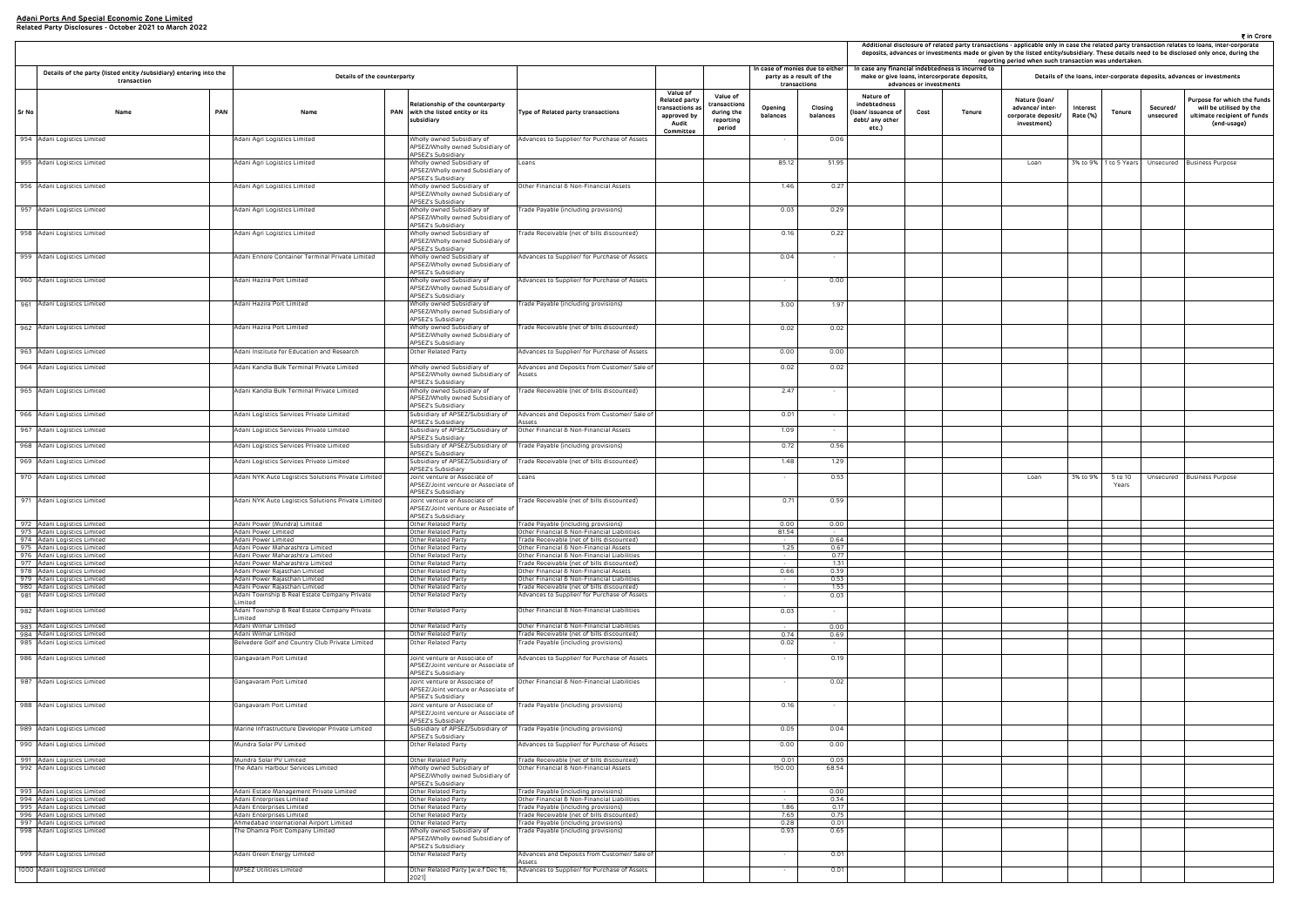| deposits, advances or investments made or given by the listed entity/subsidiary. These details need to be disclosed only once, during the<br>reporting period when such transaction was undertaken.<br>case any financial indebtedness is incurred to<br>make or give loans, intercorporate deposits,<br>Details of the loans, inter-corporate deposits, advances or investments |                                 |        |                                                                      |                      |               |                       |                                                                                                      |  |  |  |  |  |
|----------------------------------------------------------------------------------------------------------------------------------------------------------------------------------------------------------------------------------------------------------------------------------------------------------------------------------------------------------------------------------|---------------------------------|--------|----------------------------------------------------------------------|----------------------|---------------|-----------------------|------------------------------------------------------------------------------------------------------|--|--|--|--|--|
| Nature of<br>debtedness<br>n/ issuance of<br>bt/ any other                                                                                                                                                                                                                                                                                                                       | advances or investments<br>Cost | Tenure | Nature (Ioan/<br>advance/inter-<br>corporate deposit/<br>investment) | Interest<br>Rate (%) | <b>Tenure</b> | Secured/<br>unsecured | Purpose for which the funds<br>will be utilised by the<br>ultimate recipient of funds<br>(end-usage) |  |  |  |  |  |
| etc.)                                                                                                                                                                                                                                                                                                                                                                            |                                 |        |                                                                      |                      |               |                       |                                                                                                      |  |  |  |  |  |
|                                                                                                                                                                                                                                                                                                                                                                                  |                                 |        |                                                                      |                      |               |                       |                                                                                                      |  |  |  |  |  |
|                                                                                                                                                                                                                                                                                                                                                                                  |                                 |        |                                                                      |                      |               |                       |                                                                                                      |  |  |  |  |  |
|                                                                                                                                                                                                                                                                                                                                                                                  |                                 |        |                                                                      |                      |               |                       |                                                                                                      |  |  |  |  |  |
|                                                                                                                                                                                                                                                                                                                                                                                  |                                 |        |                                                                      |                      |               |                       |                                                                                                      |  |  |  |  |  |
|                                                                                                                                                                                                                                                                                                                                                                                  |                                 |        |                                                                      |                      |               |                       |                                                                                                      |  |  |  |  |  |
|                                                                                                                                                                                                                                                                                                                                                                                  |                                 |        |                                                                      |                      |               |                       |                                                                                                      |  |  |  |  |  |
|                                                                                                                                                                                                                                                                                                                                                                                  |                                 |        |                                                                      |                      |               |                       |                                                                                                      |  |  |  |  |  |
|                                                                                                                                                                                                                                                                                                                                                                                  |                                 |        |                                                                      |                      |               |                       |                                                                                                      |  |  |  |  |  |
|                                                                                                                                                                                                                                                                                                                                                                                  |                                 |        |                                                                      |                      |               |                       |                                                                                                      |  |  |  |  |  |
|                                                                                                                                                                                                                                                                                                                                                                                  |                                 |        |                                                                      |                      |               |                       |                                                                                                      |  |  |  |  |  |
|                                                                                                                                                                                                                                                                                                                                                                                  |                                 |        |                                                                      |                      |               |                       |                                                                                                      |  |  |  |  |  |
|                                                                                                                                                                                                                                                                                                                                                                                  |                                 |        | Loan                                                                 | 0.00%                | 1 to 5 Years  | Unsecured             | Loan given as per HR<br>employee policy                                                              |  |  |  |  |  |
|                                                                                                                                                                                                                                                                                                                                                                                  |                                 |        |                                                                      |                      |               |                       |                                                                                                      |  |  |  |  |  |
|                                                                                                                                                                                                                                                                                                                                                                                  |                                 |        |                                                                      |                      |               |                       |                                                                                                      |  |  |  |  |  |
|                                                                                                                                                                                                                                                                                                                                                                                  |                                 |        |                                                                      |                      |               |                       |                                                                                                      |  |  |  |  |  |
|                                                                                                                                                                                                                                                                                                                                                                                  |                                 |        |                                                                      |                      |               |                       |                                                                                                      |  |  |  |  |  |
|                                                                                                                                                                                                                                                                                                                                                                                  |                                 |        |                                                                      |                      |               |                       |                                                                                                      |  |  |  |  |  |
|                                                                                                                                                                                                                                                                                                                                                                                  |                                 |        |                                                                      |                      |               |                       |                                                                                                      |  |  |  |  |  |
|                                                                                                                                                                                                                                                                                                                                                                                  |                                 |        |                                                                      |                      |               |                       |                                                                                                      |  |  |  |  |  |
|                                                                                                                                                                                                                                                                                                                                                                                  |                                 |        |                                                                      |                      |               |                       |                                                                                                      |  |  |  |  |  |
|                                                                                                                                                                                                                                                                                                                                                                                  |                                 |        |                                                                      |                      |               |                       |                                                                                                      |  |  |  |  |  |
|                                                                                                                                                                                                                                                                                                                                                                                  |                                 |        |                                                                      |                      |               |                       |                                                                                                      |  |  |  |  |  |
|                                                                                                                                                                                                                                                                                                                                                                                  |                                 |        |                                                                      |                      |               |                       |                                                                                                      |  |  |  |  |  |
|                                                                                                                                                                                                                                                                                                                                                                                  |                                 |        |                                                                      |                      |               |                       |                                                                                                      |  |  |  |  |  |
|                                                                                                                                                                                                                                                                                                                                                                                  |                                 |        |                                                                      |                      |               |                       |                                                                                                      |  |  |  |  |  |
|                                                                                                                                                                                                                                                                                                                                                                                  |                                 |        |                                                                      |                      |               |                       |                                                                                                      |  |  |  |  |  |
|                                                                                                                                                                                                                                                                                                                                                                                  |                                 |        |                                                                      |                      |               |                       |                                                                                                      |  |  |  |  |  |
|                                                                                                                                                                                                                                                                                                                                                                                  |                                 |        |                                                                      |                      |               |                       |                                                                                                      |  |  |  |  |  |
|                                                                                                                                                                                                                                                                                                                                                                                  |                                 |        |                                                                      |                      |               |                       |                                                                                                      |  |  |  |  |  |
|                                                                                                                                                                                                                                                                                                                                                                                  |                                 |        |                                                                      |                      |               |                       |                                                                                                      |  |  |  |  |  |
|                                                                                                                                                                                                                                                                                                                                                                                  |                                 |        |                                                                      |                      |               |                       |                                                                                                      |  |  |  |  |  |
|                                                                                                                                                                                                                                                                                                                                                                                  |                                 |        |                                                                      |                      |               |                       |                                                                                                      |  |  |  |  |  |
|                                                                                                                                                                                                                                                                                                                                                                                  |                                 |        |                                                                      |                      |               |                       |                                                                                                      |  |  |  |  |  |

|       |                                                                                                        |                                                                                     |                                                                                                              |                                                                                                       |                                                                                                                                                  |                         |                                                                            | Additional disclosure of related party transactions - applicable only in case the related party transaction relates to loans, inter-corpo<br>deposits, advances or investments made or given by the listed entity/subsidiary. These details need to be disclosed only once, during<br>reporting period when such transaction was undertaken. |                                                                                                                              |                                                                       |                      |              |                                                                         |                                                                                    |  |
|-------|--------------------------------------------------------------------------------------------------------|-------------------------------------------------------------------------------------|--------------------------------------------------------------------------------------------------------------|-------------------------------------------------------------------------------------------------------|--------------------------------------------------------------------------------------------------------------------------------------------------|-------------------------|----------------------------------------------------------------------------|----------------------------------------------------------------------------------------------------------------------------------------------------------------------------------------------------------------------------------------------------------------------------------------------------------------------------------------------|------------------------------------------------------------------------------------------------------------------------------|-----------------------------------------------------------------------|----------------------|--------------|-------------------------------------------------------------------------|------------------------------------------------------------------------------------|--|
|       | Details of the party (listed entity /subsidiary) entering into the<br>transaction                      | Details of the counterparty                                                         |                                                                                                              |                                                                                                       |                                                                                                                                                  |                         | n case of monies due to either<br>party as a result of the<br>transactions |                                                                                                                                                                                                                                                                                                                                              | In case any financial indebtedness is incurred to<br>make or give loans, intercorporate deposits,<br>advances or investments |                                                                       |                      |              | Details of the loans, inter-corporate deposits, advances or investments |                                                                                    |  |
| Sr No | Name                                                                                                   | <b>PAN</b><br>Name                                                                  | Relationship of the counterparty<br>PAN with the listed entity or its<br>subsidiary                          | Type of Related party transactions                                                                    | Value of<br>Value of<br>Related party<br>ransactions<br>ransactions as<br>during the<br>approved by<br>reporting<br>Audit<br>period<br>Committee | Opening<br>balances     | Closing<br>balances                                                        | Nature of<br>indebtedness<br>(Ioan/ issuance of<br>debt/ any other<br>etc.)                                                                                                                                                                                                                                                                  | Cost<br><b>Tenure</b>                                                                                                        | Nature (Ioan/<br>advance/ inter-<br>corporate deposit/<br>investment) | Interest<br>Rate (%) | Tenure       | Secured/<br>unsecured                                                   | Purpose for which th<br>will be utilised by<br>ultimate recipient o<br>(end-usage) |  |
|       | 1001 Adani Logistics Limited                                                                           | MPSEZ Utilities Limited                                                             | Wholly owned Subsidiary of<br>APSEZ/Wholly owned Subsidiary of<br>APSEZ's Subsidiary [Up to Dec 15,<br>2021] | Advances to Supplier/ for Purchase of Assets                                                          |                                                                                                                                                  | 0.01                    |                                                                            |                                                                                                                                                                                                                                                                                                                                              |                                                                                                                              |                                                                       |                      |              |                                                                         |                                                                                    |  |
|       | 1002 Adani Logistics Limited                                                                           | MPSEZ Utilities Limited                                                             | Other Related Party [w.e.f Dec 16,<br>2021]                                                                  | Other Financial & Non-Financial Assets                                                                |                                                                                                                                                  |                         | 0.02                                                                       |                                                                                                                                                                                                                                                                                                                                              |                                                                                                                              |                                                                       |                      |              |                                                                         |                                                                                    |  |
|       | 1003 Adani Logistics Limited                                                                           | MPSEZ Utilities Limited                                                             | Wholly owned Subsidiary of<br>APSEZ/Wholly owned Subsidiary of<br>APSEZ's Subsidiary [Up to Dec 15,          | Other Financial & Non-Financial Assets                                                                |                                                                                                                                                  | 0.02                    |                                                                            |                                                                                                                                                                                                                                                                                                                                              |                                                                                                                              |                                                                       |                      |              |                                                                         |                                                                                    |  |
|       | 1004 Adani Logistics Limited                                                                           | Mumbai International Airport Limited                                                | 2021]<br>Other Related Party                                                                                 | Other Financial & Non-Financial Assets                                                                |                                                                                                                                                  |                         | 0.05                                                                       |                                                                                                                                                                                                                                                                                                                                              |                                                                                                                              |                                                                       |                      |              |                                                                         |                                                                                    |  |
|       | 1005 Adani Logistics Limited<br>1006 Adani Logistics Limited                                           | Adani Electricity Mumbai Limited<br>Lucknow International Airport Limited           | Other Related Party<br>Other Related Party                                                                   | Trade Payable (including provisions)<br>Trade Payable (including provisions)                          |                                                                                                                                                  | 0.05                    | 0.00<br>0.05                                                               |                                                                                                                                                                                                                                                                                                                                              |                                                                                                                              |                                                                       |                      |              |                                                                         |                                                                                    |  |
|       | 1007 Adani Logistics Limited                                                                           | Adani Brahma Synergy Private Limited                                                | Other Related Party                                                                                          | Advances to Supplier/ for Purchase of Assets                                                          |                                                                                                                                                  |                         | 0.02                                                                       |                                                                                                                                                                                                                                                                                                                                              |                                                                                                                              |                                                                       |                      |              |                                                                         |                                                                                    |  |
|       | 1008 Adani Logistics Limited<br>1009 Adani Logistics Limited                                           | Adani Brahma Synergy Private Limited<br>Wardha Solar (Maharashtra) Private Limited  | Other Related Party<br>Other Related Party                                                                   | Other Financial & Non-Financial Liabilities<br>Advances and Deposits from Customer/ Sale of<br>Assets |                                                                                                                                                  | 0.02<br>0.00            | 0.00                                                                       |                                                                                                                                                                                                                                                                                                                                              |                                                                                                                              |                                                                       |                      |              |                                                                         |                                                                                    |  |
|       | 1010 Adani Logistics Services Private Limited<br>1011 Adani Logistics Services Private Limited         | Adani Bunkering Private Limited<br>Adani Logistics Infrastructure Private Limited   | Other Related Party<br>Subsidiary of APSEZ/Subsidiary of                                                     | Trade Receivable (net of bills discounted)<br>Trade Payable (including provisions)                    |                                                                                                                                                  | 0.01                    | 0.01<br>0.00                                                               |                                                                                                                                                                                                                                                                                                                                              |                                                                                                                              |                                                                       |                      |              |                                                                         |                                                                                    |  |
|       | 1012 Adani Logistics Services Private Limited                                                          | Adani Murmugao Port Terminal Private Limited                                        | APSEZ's Subsidiary<br>Wholly owned Subsidiary of<br>APSEZ/Wholly owned Subsidiary of                         | rade Receivable (net of bills discounted)                                                             |                                                                                                                                                  | 4.50                    |                                                                            |                                                                                                                                                                                                                                                                                                                                              |                                                                                                                              |                                                                       |                      |              |                                                                         |                                                                                    |  |
|       | 1013 Adani Logistics Services Private Limited                                                          | Adani Noble Private Limited                                                         | <b>APSEZ's Subsidiary</b><br>Subsidiary of APSEZ/Subsidiary of                                               | Other Financial & Non-Financial Assets                                                                |                                                                                                                                                  | 0.30                    |                                                                            |                                                                                                                                                                                                                                                                                                                                              |                                                                                                                              |                                                                       |                      |              |                                                                         |                                                                                    |  |
|       | 1014 Adani Logistics Services Private Limited                                                          | Adani Noble Private Limited                                                         | APSEZ's Subsidiary<br>Subsidiary of APSEZ/Subsidiary of                                                      | Trade Payable (including provisions)                                                                  |                                                                                                                                                  |                         | 0.04                                                                       |                                                                                                                                                                                                                                                                                                                                              |                                                                                                                              |                                                                       |                      |              |                                                                         |                                                                                    |  |
|       | 1015 Adani Logistics Services Private Limited                                                          | Adani Wilmar Limited                                                                | APSEZ's Subsidiary<br>Other Related Party                                                                    | Trade Receivable (net of bills discounted)                                                            |                                                                                                                                                  | 0.31                    | 0.01                                                                       |                                                                                                                                                                                                                                                                                                                                              |                                                                                                                              |                                                                       |                      |              |                                                                         |                                                                                    |  |
|       | 1016 Adani Logistics Services Private Limited                                                          | Dighi Port Limited                                                                  | Wholly owned Subsidiary of<br>APSEZ/Wholly owned Subsidiary of                                               | Advances and Deposits from Customer/ Sale of<br>Assets                                                |                                                                                                                                                  |                         | 0.04                                                                       |                                                                                                                                                                                                                                                                                                                                              |                                                                                                                              |                                                                       |                      |              |                                                                         |                                                                                    |  |
|       | 1017 Adani Logistics Services Private Limited                                                          | Dighi Port Limited                                                                  | APSEZ's Subsidiary<br>Wholly owned Subsidiary of<br>APSEZ/Wholly owned Subsidiary of                         | rade Receivable (net of bills discounted)                                                             |                                                                                                                                                  | 0.15                    |                                                                            |                                                                                                                                                                                                                                                                                                                                              |                                                                                                                              |                                                                       |                      |              |                                                                         |                                                                                    |  |
|       | 1018 Adani Logistics Services Private Limited                                                          | Mr Pawan Kumar Yadav                                                                | APSEZ's Subsidiary<br>Key Managerial Personnel of                                                            | Loans                                                                                                 |                                                                                                                                                  |                         | 0.06                                                                       |                                                                                                                                                                                                                                                                                                                                              |                                                                                                                              | Loan                                                                  | 0.00%                | 1 to 5 Years |                                                                         | Unsecured Loan given as per HR                                                     |  |
|       | 1019 Adani Logistics Services Private Limited                                                          | Shanti Sagar International Dredging Limited                                         | Subsidiarv<br>Wholly owned Subsidiary of<br>APSEZ/Wholly owned Subsidiary of                                 | rade Receivable (net of bills discounted)                                                             |                                                                                                                                                  | 0.02                    | 0.00                                                                       |                                                                                                                                                                                                                                                                                                                                              |                                                                                                                              |                                                                       |                      |              |                                                                         | mployee policy                                                                     |  |
| 1020  | Adani Logistics Services Private Limited                                                               | Adani Enterprises Limited                                                           | APSEZ's Subsidiary<br>Other Related Party                                                                    | Trade Payable (including provisions)                                                                  |                                                                                                                                                  |                         | 0.14                                                                       |                                                                                                                                                                                                                                                                                                                                              |                                                                                                                              |                                                                       |                      |              |                                                                         |                                                                                    |  |
| 1021  | Adani Logistics Services Private Limited<br>1022 Adani Mundra Port Holding Pte Limited                 | Adani Enterprises Limited<br>Adani International Ports Holdings Pte Limited         | Other Related Party<br>Wholly owned Subsidiary of                                                            | Trade Receivable (net of bills discounted)<br>rade Payable (including provisions)                     |                                                                                                                                                  | 7.99<br>0.02            | 5.68                                                                       |                                                                                                                                                                                                                                                                                                                                              |                                                                                                                              |                                                                       |                      |              |                                                                         |                                                                                    |  |
|       | 1023 Adani Mundra Port Holding Pte Limited                                                             | Coastal International Terminals Pte Limited                                         | APSEZ/Wholly owned Subsidiary of<br>APSEZ's Subsidiary<br>Wholly owned Subsidiary of                         | rade Payable (including provisions)                                                                   |                                                                                                                                                  | 0.02                    |                                                                            |                                                                                                                                                                                                                                                                                                                                              |                                                                                                                              |                                                                       |                      |              |                                                                         |                                                                                    |  |
|       |                                                                                                        |                                                                                     | APSEZ/Wholly owned Subsidiary of<br>APSEZ's Subsidiary                                                       |                                                                                                       |                                                                                                                                                  |                         |                                                                            |                                                                                                                                                                                                                                                                                                                                              |                                                                                                                              |                                                                       |                      |              |                                                                         |                                                                                    |  |
|       | 1024 Adani Mundra Port Holding Pte Limited                                                             | Coastal International Terminals Pte Limited                                         | Wholly owned Subsidiary of<br>APSEZ/Wholly owned Subsidiary of<br>APSEZ's Subsidiary                         | rade payables and provisions                                                                          |                                                                                                                                                  |                         | 0.01                                                                       |                                                                                                                                                                                                                                                                                                                                              |                                                                                                                              |                                                                       |                      |              |                                                                         |                                                                                    |  |
|       | 1025 Adani Mundra Port Holding Pte Limited                                                             | Adani Mundra Port Pte Limited                                                       | Wholly owned Subsidiary of<br>APSEZ/Wholly owned Subsidiary of<br>APSEZ's Subsidiary                         | rade Payable (including provisions)                                                                   |                                                                                                                                                  | 0.01                    |                                                                            |                                                                                                                                                                                                                                                                                                                                              |                                                                                                                              |                                                                       |                      |              |                                                                         |                                                                                    |  |
|       | 1026 Adani Mundra Port Holding Pte Limited                                                             | Adani Mundra Port Pte Limited                                                       | Wholly owned Subsidiary of<br>APSEZ/Wholly owned Subsidiary of<br>APSEZ's Subsidiary                         | rade payables and provisions                                                                          |                                                                                                                                                  |                         | 0.06                                                                       |                                                                                                                                                                                                                                                                                                                                              |                                                                                                                              |                                                                       |                      |              |                                                                         |                                                                                    |  |
|       | 1027 Adani Mundra Port Holding Pte Limited                                                             | Adani Abbot Port Pte Limited                                                        | Wholly owned Subsidiary of<br>APSEZ/Wholly owned Subsidiary of<br>APSEZ's Subsidiary                         | Trade Payable (including provisions)                                                                  |                                                                                                                                                  | 0.01                    |                                                                            |                                                                                                                                                                                                                                                                                                                                              |                                                                                                                              |                                                                       |                      |              |                                                                         |                                                                                    |  |
|       | 1028 Adani Mundra Port Holding Pte Limited                                                             | Adani Abbot Port Pte Limited                                                        | Wholly owned Subsidiary of<br>APSEZ/Wholly owned Subsidiary of<br>APSEZ's Subsidiary                         | rade payables and provisions                                                                          |                                                                                                                                                  |                         | 0.04                                                                       |                                                                                                                                                                                                                                                                                                                                              |                                                                                                                              |                                                                       |                      |              |                                                                         |                                                                                    |  |
|       | 1029 Adani Mundra Port Holding Pte Limited                                                             | Adani Logistics International Pte Limited                                           | Wholly owned Subsidiary of<br>APSEZ/Wholly owned Subsidiary of<br>APSEZ's Subsidiary                         | rade Payable (including provisions)                                                                   |                                                                                                                                                  | 0.00                    |                                                                            |                                                                                                                                                                                                                                                                                                                                              |                                                                                                                              |                                                                       |                      |              |                                                                         |                                                                                    |  |
|       | 1030 Adani Murmugao Port Terminal Private Limited                                                      | Adani International Container Terminal Private<br>Limited                           | Joint venture or Associate of<br>APSEZ/Joint venture or Associate of<br>APSEZ's Subsidiary                   | rade Payable (including provisions)                                                                   |                                                                                                                                                  |                         | 0.05                                                                       |                                                                                                                                                                                                                                                                                                                                              |                                                                                                                              |                                                                       |                      |              |                                                                         |                                                                                    |  |
|       | 1031 Adani Murmugao Port Terminal Private Limited                                                      | Adani Vizag Coal Terminal Private Limited                                           | Wholly owned Subsidiary of<br>APSEZ/Wholly owned Subsidiary of<br>APSEZ's Subsidiary                         | 'rade Receivable (net of bills discounted)                                                            |                                                                                                                                                  |                         | 0.00                                                                       |                                                                                                                                                                                                                                                                                                                                              |                                                                                                                              |                                                                       |                      |              |                                                                         |                                                                                    |  |
|       | 1032 Adani Murmugao Port Terminal Private Limited                                                      | Adani Vizhinjam Port Private Limited                                                | Wholly owned Subsidiary of<br>APSEZ/Wholly owned Subsidiary of<br>APSEZ's Subsidiary                         | rade Payable (including provisions)                                                                   |                                                                                                                                                  |                         | 0.02                                                                       |                                                                                                                                                                                                                                                                                                                                              |                                                                                                                              |                                                                       |                      |              |                                                                         |                                                                                    |  |
|       | 1033 Adani Murmugao Port Terminal Private Limited                                                      | Dighi Port Limited                                                                  | Wholly owned Subsidiary of<br>APSEZ/Wholly owned Subsidiary of                                               | rade Payable (including provisions)                                                                   |                                                                                                                                                  | 0.04                    | 0.04                                                                       |                                                                                                                                                                                                                                                                                                                                              |                                                                                                                              |                                                                       |                      |              |                                                                         |                                                                                    |  |
|       | 1034 Adani Murmugao Port Terminal Private Limited                                                      | Dighi Port Limited                                                                  | APSEZ's Subsidiary<br>Wholly owned Subsidiary of<br>APSEZ/Wholly owned Subsidiary of<br>APSEZ's Subsidiary   | rade Receivable (net of bills discounted)                                                             |                                                                                                                                                  | 0.02                    | $\sim$                                                                     |                                                                                                                                                                                                                                                                                                                                              |                                                                                                                              |                                                                       |                      |              |                                                                         |                                                                                    |  |
|       | 1035 Adani Murmugao Port Terminal Private Limited                                                      | Adani Enterprises Limited                                                           | Other Related Party                                                                                          | Other Financial & Non-Financial Assets                                                                |                                                                                                                                                  |                         | 0.04                                                                       |                                                                                                                                                                                                                                                                                                                                              |                                                                                                                              |                                                                       |                      |              |                                                                         |                                                                                    |  |
|       | 1036 Adani Murmugao Port Terminal Private Limited<br>1037 Adani Murmugao Port Terminal Private Limited | Adani Enterprises Limited<br>Adani Green Energy Limited                             | Other Related Party<br>Other Related Party                                                                   | Trade Receivable (net of bills discounted)<br>Trade Payable (including provisions)                    |                                                                                                                                                  | 4.43<br>0.03            | 5.68<br>0.03                                                               |                                                                                                                                                                                                                                                                                                                                              |                                                                                                                              |                                                                       |                      |              |                                                                         |                                                                                    |  |
|       | 1038 Adani Petronet (Dahej) Port Private Limited                                                       | Adani Cement Industries Limited                                                     | Other Related Party                                                                                          | Advances and Deposits from Customer/ Sale of<br>Assets                                                |                                                                                                                                                  | 1.80                    |                                                                            |                                                                                                                                                                                                                                                                                                                                              |                                                                                                                              |                                                                       |                      |              |                                                                         |                                                                                    |  |
|       | 1039 Adani Petronet (Dahej) Port Private Limited                                                       | Adani Cement Industries Limited                                                     | Other Related Party                                                                                          | Other Financial & Non-Financial Assets                                                                |                                                                                                                                                  |                         | 0.10                                                                       |                                                                                                                                                                                                                                                                                                                                              |                                                                                                                              |                                                                       |                      |              |                                                                         |                                                                                    |  |
|       | 1040 Adani Petronet (Dahej) Port Private Limited<br>1041 Adani Petronet (Dahej) Port Private Limited   | Adani Cement Industries Limited<br>Adani Infrastructure Management Services Limited | Other Related Party<br>Other Related Party                                                                   | Trade Receivable (net of bills discounted)<br>Trade Payable (including provisions)                    |                                                                                                                                                  | <b>Contract</b><br>0.03 | 0.00<br>0.01                                                               |                                                                                                                                                                                                                                                                                                                                              |                                                                                                                              |                                                                       |                      |              |                                                                         |                                                                                    |  |
|       | 1042 Adani Petronet (Dahej) Port Private Limited                                                       | Adani International Container Terminal Private<br>Limited                           | Joint venture or Associate of<br>APSEZ/Joint venture or Associate of                                         | Other Financial & Non-Financial Assets                                                                |                                                                                                                                                  |                         | 0.30                                                                       |                                                                                                                                                                                                                                                                                                                                              |                                                                                                                              |                                                                       |                      |              |                                                                         |                                                                                    |  |
|       | 1043 Adani Petronet (Dahej) Port Private Limited                                                       | Adani Power Maharashtra Limited                                                     | APSEZ's Subsidiary<br>Other Related Party                                                                    | Other Financial & Non-Financial Assets                                                                |                                                                                                                                                  |                         | 0.06                                                                       |                                                                                                                                                                                                                                                                                                                                              |                                                                                                                              |                                                                       |                      |              |                                                                         |                                                                                    |  |
|       | 1044 Adani Petronet (Dahej) Port Private Limited                                                       | Dighi Port Limited                                                                  | Wholly owned Subsidiary of<br>APSEZ/Wholly owned Subsidiary of<br>APSEZ's Subsidiary                         | rade Payable (including provisions)                                                                   |                                                                                                                                                  | 0.04                    | 0.04                                                                       |                                                                                                                                                                                                                                                                                                                                              |                                                                                                                              |                                                                       |                      |              |                                                                         |                                                                                    |  |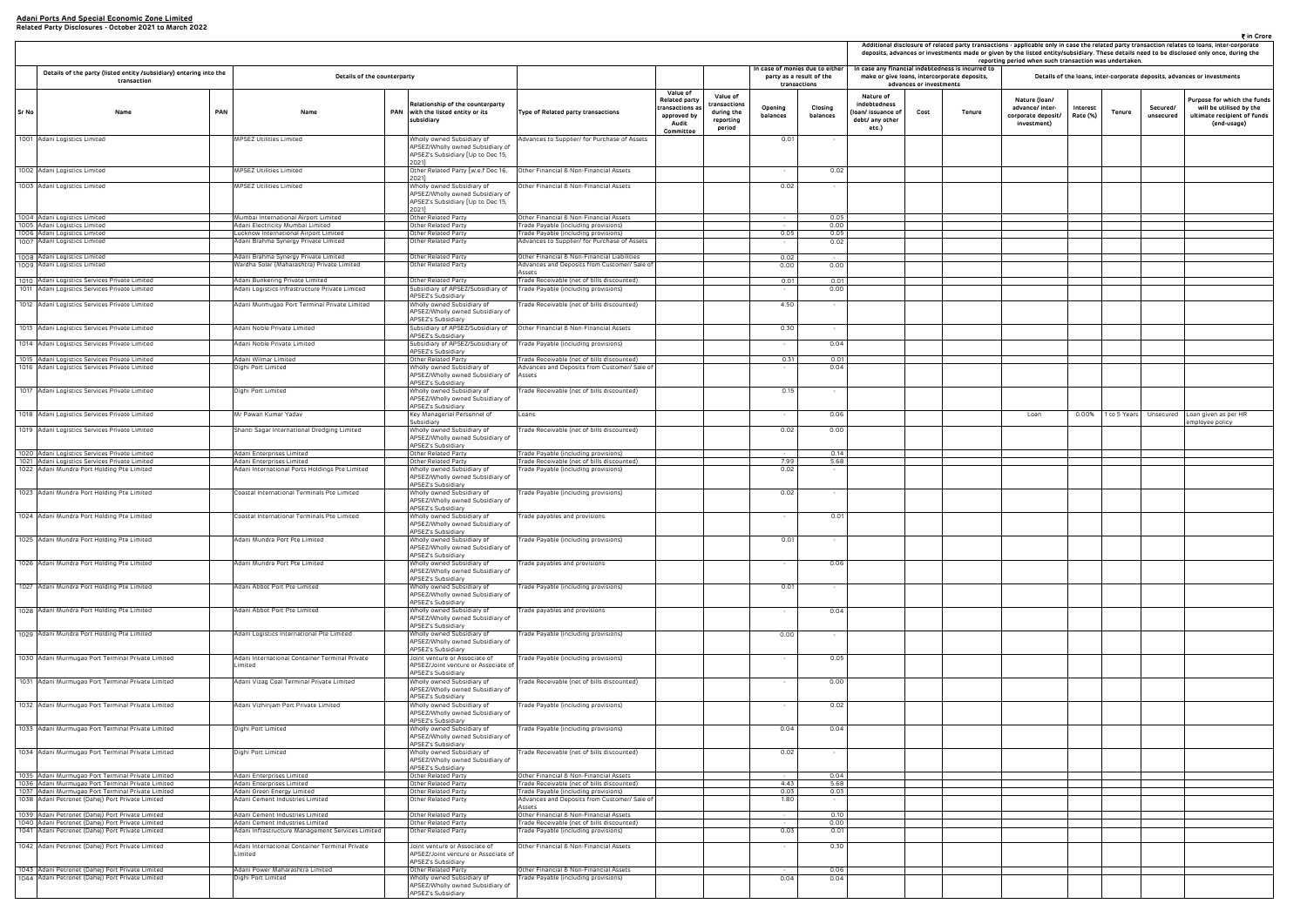|                                                                     | ₹ in Crore<br>Additional disclosure of related party transactions - applicable only in case the related party transaction relates to loans, inter-corporate<br>deposits, advances or investments made or given by the listed entity/subsidiary. These details need to be disclosed only once, during the<br>reporting period when such transaction was undertaken.<br>case any financial indebtedness is incurred to<br>make or give loans, intercorporate deposits,<br>Details of the loans, inter-corporate deposits, advances or investments |        |                                                                       |                      |                  |                       |                                                                                                      |  |  |  |  |  |  |  |
|---------------------------------------------------------------------|-------------------------------------------------------------------------------------------------------------------------------------------------------------------------------------------------------------------------------------------------------------------------------------------------------------------------------------------------------------------------------------------------------------------------------------------------------------------------------------------------------------------------------------------------|--------|-----------------------------------------------------------------------|----------------------|------------------|-----------------------|------------------------------------------------------------------------------------------------------|--|--|--|--|--|--|--|
|                                                                     | advances or investments                                                                                                                                                                                                                                                                                                                                                                                                                                                                                                                         |        |                                                                       |                      |                  |                       |                                                                                                      |  |  |  |  |  |  |  |
| Nature of<br>debtedness<br>n/ issuance of<br>bt/ any other<br>etc.) | Cost                                                                                                                                                                                                                                                                                                                                                                                                                                                                                                                                            | Tenure | Nature (Ioan/<br>advance/ inter-<br>corporate deposit/<br>investment) | Interest<br>Rate (%) | <b>Tenure</b>    | Secured/<br>unsecured | Purpose for which the funds<br>will be utilised by the<br>ultimate recipient of funds<br>(end-usage) |  |  |  |  |  |  |  |
|                                                                     |                                                                                                                                                                                                                                                                                                                                                                                                                                                                                                                                                 |        |                                                                       |                      |                  |                       |                                                                                                      |  |  |  |  |  |  |  |
|                                                                     |                                                                                                                                                                                                                                                                                                                                                                                                                                                                                                                                                 |        |                                                                       |                      |                  |                       |                                                                                                      |  |  |  |  |  |  |  |
|                                                                     |                                                                                                                                                                                                                                                                                                                                                                                                                                                                                                                                                 |        |                                                                       |                      |                  |                       |                                                                                                      |  |  |  |  |  |  |  |
|                                                                     |                                                                                                                                                                                                                                                                                                                                                                                                                                                                                                                                                 |        |                                                                       |                      |                  |                       |                                                                                                      |  |  |  |  |  |  |  |
|                                                                     |                                                                                                                                                                                                                                                                                                                                                                                                                                                                                                                                                 |        |                                                                       |                      |                  |                       |                                                                                                      |  |  |  |  |  |  |  |
|                                                                     |                                                                                                                                                                                                                                                                                                                                                                                                                                                                                                                                                 |        |                                                                       |                      |                  |                       |                                                                                                      |  |  |  |  |  |  |  |
|                                                                     |                                                                                                                                                                                                                                                                                                                                                                                                                                                                                                                                                 |        |                                                                       |                      |                  |                       |                                                                                                      |  |  |  |  |  |  |  |
|                                                                     |                                                                                                                                                                                                                                                                                                                                                                                                                                                                                                                                                 |        | Loan                                                                  | 3% to 9%             | 9 to 11<br>Years | Unsecured             | <b>Business Purpose</b>                                                                              |  |  |  |  |  |  |  |
|                                                                     |                                                                                                                                                                                                                                                                                                                                                                                                                                                                                                                                                 |        |                                                                       |                      |                  |                       |                                                                                                      |  |  |  |  |  |  |  |
|                                                                     |                                                                                                                                                                                                                                                                                                                                                                                                                                                                                                                                                 |        |                                                                       |                      |                  |                       |                                                                                                      |  |  |  |  |  |  |  |
|                                                                     |                                                                                                                                                                                                                                                                                                                                                                                                                                                                                                                                                 |        |                                                                       |                      |                  |                       |                                                                                                      |  |  |  |  |  |  |  |
|                                                                     |                                                                                                                                                                                                                                                                                                                                                                                                                                                                                                                                                 |        |                                                                       |                      |                  |                       |                                                                                                      |  |  |  |  |  |  |  |
|                                                                     |                                                                                                                                                                                                                                                                                                                                                                                                                                                                                                                                                 |        |                                                                       |                      |                  |                       |                                                                                                      |  |  |  |  |  |  |  |
|                                                                     |                                                                                                                                                                                                                                                                                                                                                                                                                                                                                                                                                 |        |                                                                       |                      |                  |                       |                                                                                                      |  |  |  |  |  |  |  |
|                                                                     |                                                                                                                                                                                                                                                                                                                                                                                                                                                                                                                                                 |        |                                                                       |                      |                  |                       |                                                                                                      |  |  |  |  |  |  |  |
|                                                                     |                                                                                                                                                                                                                                                                                                                                                                                                                                                                                                                                                 |        |                                                                       |                      |                  |                       |                                                                                                      |  |  |  |  |  |  |  |
|                                                                     |                                                                                                                                                                                                                                                                                                                                                                                                                                                                                                                                                 |        |                                                                       |                      |                  |                       |                                                                                                      |  |  |  |  |  |  |  |
|                                                                     |                                                                                                                                                                                                                                                                                                                                                                                                                                                                                                                                                 |        |                                                                       |                      |                  |                       |                                                                                                      |  |  |  |  |  |  |  |
|                                                                     |                                                                                                                                                                                                                                                                                                                                                                                                                                                                                                                                                 |        |                                                                       |                      |                  |                       |                                                                                                      |  |  |  |  |  |  |  |
|                                                                     |                                                                                                                                                                                                                                                                                                                                                                                                                                                                                                                                                 |        |                                                                       |                      |                  |                       |                                                                                                      |  |  |  |  |  |  |  |
|                                                                     |                                                                                                                                                                                                                                                                                                                                                                                                                                                                                                                                                 |        |                                                                       |                      |                  |                       |                                                                                                      |  |  |  |  |  |  |  |
|                                                                     |                                                                                                                                                                                                                                                                                                                                                                                                                                                                                                                                                 |        |                                                                       |                      |                  |                       |                                                                                                      |  |  |  |  |  |  |  |
|                                                                     |                                                                                                                                                                                                                                                                                                                                                                                                                                                                                                                                                 |        |                                                                       |                      |                  |                       |                                                                                                      |  |  |  |  |  |  |  |
|                                                                     |                                                                                                                                                                                                                                                                                                                                                                                                                                                                                                                                                 |        |                                                                       |                      |                  |                       |                                                                                                      |  |  |  |  |  |  |  |
|                                                                     |                                                                                                                                                                                                                                                                                                                                                                                                                                                                                                                                                 |        |                                                                       |                      |                  |                       |                                                                                                      |  |  |  |  |  |  |  |
|                                                                     |                                                                                                                                                                                                                                                                                                                                                                                                                                                                                                                                                 |        |                                                                       |                      |                  |                       |                                                                                                      |  |  |  |  |  |  |  |
|                                                                     |                                                                                                                                                                                                                                                                                                                                                                                                                                                                                                                                                 |        |                                                                       |                      |                  |                       |                                                                                                      |  |  |  |  |  |  |  |
|                                                                     |                                                                                                                                                                                                                                                                                                                                                                                                                                                                                                                                                 |        |                                                                       |                      |                  |                       |                                                                                                      |  |  |  |  |  |  |  |
|                                                                     |                                                                                                                                                                                                                                                                                                                                                                                                                                                                                                                                                 |        |                                                                       |                      |                  |                       |                                                                                                      |  |  |  |  |  |  |  |
|                                                                     |                                                                                                                                                                                                                                                                                                                                                                                                                                                                                                                                                 |        |                                                                       |                      |                  |                       |                                                                                                      |  |  |  |  |  |  |  |
|                                                                     |                                                                                                                                                                                                                                                                                                                                                                                                                                                                                                                                                 |        |                                                                       |                      |                  |                       |                                                                                                      |  |  |  |  |  |  |  |
|                                                                     |                                                                                                                                                                                                                                                                                                                                                                                                                                                                                                                                                 |        |                                                                       |                      |                  |                       |                                                                                                      |  |  |  |  |  |  |  |
|                                                                     |                                                                                                                                                                                                                                                                                                                                                                                                                                                                                                                                                 |        |                                                                       |                      |                  |                       |                                                                                                      |  |  |  |  |  |  |  |
|                                                                     |                                                                                                                                                                                                                                                                                                                                                                                                                                                                                                                                                 |        |                                                                       |                      |                  |                       |                                                                                                      |  |  |  |  |  |  |  |
|                                                                     |                                                                                                                                                                                                                                                                                                                                                                                                                                                                                                                                                 |        |                                                                       |                      |                  |                       |                                                                                                      |  |  |  |  |  |  |  |
|                                                                     |                                                                                                                                                                                                                                                                                                                                                                                                                                                                                                                                                 |        |                                                                       |                      |                  |                       |                                                                                                      |  |  |  |  |  |  |  |
|                                                                     |                                                                                                                                                                                                                                                                                                                                                                                                                                                                                                                                                 |        |                                                                       |                      |                  |                       |                                                                                                      |  |  |  |  |  |  |  |
|                                                                     |                                                                                                                                                                                                                                                                                                                                                                                                                                                                                                                                                 |        |                                                                       |                      |                  |                       |                                                                                                      |  |  |  |  |  |  |  |
|                                                                     |                                                                                                                                                                                                                                                                                                                                                                                                                                                                                                                                                 |        |                                                                       |                      |                  |                       |                                                                                                      |  |  |  |  |  |  |  |
|                                                                     |                                                                                                                                                                                                                                                                                                                                                                                                                                                                                                                                                 |        |                                                                       |                      |                  |                       |                                                                                                      |  |  |  |  |  |  |  |
|                                                                     |                                                                                                                                                                                                                                                                                                                                                                                                                                                                                                                                                 |        |                                                                       |                      |                  |                       |                                                                                                      |  |  |  |  |  |  |  |

|              |                                                                                            |     |                                                                                              |                                                                                                                   |                                                                                          |                                                                                  |                                                               |                                                                             |                     |                                                                           |                                                                                                                              |               | Additional disclosure of related party transactions - applicable only in case the related party<br>deposits, advances or investments made or given by the listed entity/subsidiary. These detail<br>reporting period when such transaction was undertal |                                     |         |
|--------------|--------------------------------------------------------------------------------------------|-----|----------------------------------------------------------------------------------------------|-------------------------------------------------------------------------------------------------------------------|------------------------------------------------------------------------------------------|----------------------------------------------------------------------------------|---------------------------------------------------------------|-----------------------------------------------------------------------------|---------------------|---------------------------------------------------------------------------|------------------------------------------------------------------------------------------------------------------------------|---------------|---------------------------------------------------------------------------------------------------------------------------------------------------------------------------------------------------------------------------------------------------------|-------------------------------------|---------|
|              | Details of the party (listed entity /subsidiary) entering into the<br>transaction          |     | Details of the counterparty                                                                  |                                                                                                                   |                                                                                          |                                                                                  |                                                               | In case of monies due to either<br>party as a result of the<br>transactions |                     |                                                                           | In case any financial indebtedness is incurred to<br>make or give loans, intercorporate deposits,<br>advances or investments |               |                                                                                                                                                                                                                                                         | Details of the loans, inter-corpora |         |
| Sr No        | Name                                                                                       | PAN | Name                                                                                         | Relationship of the counterparty<br>with the listed entity or its<br><b>PAN</b><br>subsidiary                     | Type of Related party transactions                                                       | Value of<br>Related party<br>ransactions as<br>approved by<br>Audit<br>Committee | Value of<br>transactions<br>during the<br>reporting<br>period | Opening<br>balances                                                         | Closing<br>balances | Nature of<br>indebtedness<br>oan/ issuance of<br>debt/ any other<br>etc.) | Cost                                                                                                                         | <b>Tenure</b> | Nature (Ioan/<br>advance/ inter-<br>corporate deposit/<br>investment)                                                                                                                                                                                   | Interest<br>Rate (%)                | Tenure  |
|              | 1045 Adani Petronet (Dahej) Port Private Limited                                           |     | Gangavaram Port Limited                                                                      | Joint venture or Associate of<br>APSEZ/Joint venture or Associate of                                              | Trade Receivable (net of bills discounted)                                               |                                                                                  |                                                               | 0.14                                                                        | 0.14                |                                                                           |                                                                                                                              |               |                                                                                                                                                                                                                                                         |                                     |         |
|              | 1046 Adani Petronet (Dahej) Port Private Limited                                           |     | Jaipur International Airport Limited                                                         | APSEZ's Subsidiary<br>Other Related Party                                                                         | Trade Payable (including provisions)                                                     |                                                                                  |                                                               |                                                                             | 0.00                |                                                                           |                                                                                                                              |               |                                                                                                                                                                                                                                                         |                                     |         |
| 1047         | Adani Petronet (Dahej) Port Private Limited                                                |     | Adani Enterprises Limited                                                                    | Other Related Party                                                                                               | Trade Payable (including provisions)                                                     |                                                                                  |                                                               | 0.2C                                                                        | 0.23                |                                                                           |                                                                                                                              |               |                                                                                                                                                                                                                                                         |                                     |         |
|              | 1048 Adani Petronet (Dahej) Port Private Limited                                           |     | Adani Enterprises Limited                                                                    | Other Related Party                                                                                               | Trade Receivable (net of bills discounted)                                               |                                                                                  |                                                               | 14.33                                                                       | 5.65                |                                                                           |                                                                                                                              |               |                                                                                                                                                                                                                                                         |                                     |         |
| 1049<br>1050 | Adani Petronet (Dahej) Port Private Limited<br>Adani Petronet (Dahej) Port Private Limited |     | Ahmedabad International Airport Limited<br>Mumbai International Airport Limited              | Other Related Party<br>Other Related Party                                                                        | Trade Payable (including provisions)                                                     |                                                                                  |                                                               | 0.33                                                                        | $\sim$<br>0.33      |                                                                           |                                                                                                                              |               |                                                                                                                                                                                                                                                         |                                     |         |
| 1051         | Adani Vizhinjam Port Private Limited                                                       |     | Mundra Synenergy Limited                                                                     | Other Related Party                                                                                               | Trade Payable (including provisions)<br>Other Financial & Non-Financial Assets           |                                                                                  |                                                               | 0.62                                                                        |                     |                                                                           |                                                                                                                              |               |                                                                                                                                                                                                                                                         |                                     |         |
| 1052         | Adani Vizhinjam Port Private Limited                                                       |     | Udupi Power Corporation Limited                                                              | Other Related Party                                                                                               | Other Financial & Non-Financial Assets                                                   |                                                                                  |                                                               | 0.04                                                                        |                     |                                                                           |                                                                                                                              |               |                                                                                                                                                                                                                                                         |                                     |         |
| 1053         | Adani Vizhinjam Port Private Limited<br>1054 Adani Vizhinjam Port Private Limited          |     | Raigarh Energy Generation Limited<br>Adani Skill Development Centre                          | Other Related Party<br>Other Related Party                                                                        | Trade Payable (including provisions)                                                     |                                                                                  |                                                               | 0.04<br>$\sim$                                                              | $\sim$<br>0.03      |                                                                           |                                                                                                                              |               |                                                                                                                                                                                                                                                         |                                     |         |
| 1055         | Adani Warehousing Services Private Limited                                                 |     | Mundra Solar PV Limited                                                                      | Other Related Party                                                                                               | Trade Payable (including provisions)<br>Trade Receivable (net of bills discounted)       |                                                                                  |                                                               | 0.10                                                                        |                     |                                                                           |                                                                                                                              |               |                                                                                                                                                                                                                                                         |                                     |         |
| 1056         | Adani Warehousing Services Private Limited                                                 |     | Vishakha Renewables Private Limited                                                          | Other Related Party                                                                                               | Trade Receivable (net of bills discounted)                                               |                                                                                  |                                                               | 0.01                                                                        | 0.01                |                                                                           |                                                                                                                              |               |                                                                                                                                                                                                                                                         |                                     |         |
| 1057<br>1058 | Adani Warehousing Services Private Limited<br>Coastal International Terminals Pte Limited  |     | Vishakha Solar Films Private Limited<br>Adani Yangon International Terminal Company          | Other Related Party                                                                                               | Trade Receivable (net of bills discounted)                                               |                                                                                  |                                                               | 0.01<br>613.57                                                              | 0.00<br>806.87      |                                                                           |                                                                                                                              |               | Loan                                                                                                                                                                                                                                                    | 3% to 9%                            | 9 to 11 |
|              |                                                                                            |     | Limited                                                                                      | Wholly owned Subsidiary of<br>APSEZ/Wholly owned Subsidiary of<br>APSEZ's Subsidiary                              | Loans                                                                                    |                                                                                  |                                                               |                                                                             |                     |                                                                           |                                                                                                                              |               |                                                                                                                                                                                                                                                         |                                     | Years   |
|              | 1059 Coastal International Terminals Pte Limited                                           |     | Adani Yangon International Terminal Company<br>Limited                                       | Wholly owned Subsidiary of<br>APSEZ/Wholly owned Subsidiary of<br>APSEZ's Subsidiary                              | Other Financial & Non-Financial Assets                                                   |                                                                                  |                                                               | 29.33                                                                       | 42.89               |                                                                           |                                                                                                                              |               |                                                                                                                                                                                                                                                         |                                     |         |
|              | 1060 Coastal International Terminals Pte Limited                                           |     | Adani Mundra Port Pte Limited                                                                | Wholly owned Subsidiary of<br>APSEZ/Wholly owned Subsidiary of<br>APSEZ's Subsidiary                              | rade Payable (including provisions)                                                      |                                                                                  |                                                               | 0.06                                                                        | 0.06                |                                                                           |                                                                                                                              |               |                                                                                                                                                                                                                                                         |                                     |         |
|              | 1061 Coastal International Terminals Pte Limited                                           |     | Adani Abbot Port Pte Limited                                                                 | Wholly owned Subsidiary of<br>APSEZ/Wholly owned Subsidiary of<br>APSEZ's Subsidiary                              | "rade Payable (including provisions)                                                     |                                                                                  |                                                               | 0.05                                                                        | 0.05                |                                                                           |                                                                                                                              |               |                                                                                                                                                                                                                                                         |                                     |         |
|              | 1062 Coastal International Terminals Pte Limited                                           |     | Adani Logistics International Pte Limited                                                    | Wholly owned Subsidiary of<br>APSEZ/Wholly owned Subsidiary of<br>APSEZ's Subsidiary                              | "rade Payable (including provisions)                                                     |                                                                                  |                                                               | 0.03                                                                        |                     |                                                                           |                                                                                                                              |               |                                                                                                                                                                                                                                                         |                                     |         |
|              | 1063 Dighi Port Limited                                                                    |     | Adani Estates Private Limited                                                                | Other Related Party                                                                                               | Other Financial & Non-Financial Assets                                                   |                                                                                  |                                                               | $\sim$                                                                      | 0.04                |                                                                           |                                                                                                                              |               |                                                                                                                                                                                                                                                         |                                     |         |
|              | 1064 Dighi Port Limited<br>1065 Dighi Port Limited                                         |     | Adani Estates Private Limited<br>Adani International Container Terminal Private<br>Limited   | Other Related Party<br>Joint venture or Associate of<br>APSEZ/Joint venture or Associate of<br>APSEZ's Subsidiary | Trade Payable (including provisions)<br>Other Financial & Non-Financial Assets           |                                                                                  |                                                               | 0.02                                                                        | 0.03<br>0.02        |                                                                           |                                                                                                                              |               |                                                                                                                                                                                                                                                         |                                     |         |
|              | 1066 Dighi Port Limited                                                                    |     | Adani Estate Management Private Limited                                                      | Other Related Party                                                                                               | Other Financial & Non-Financial Assets                                                   |                                                                                  |                                                               | 0.04                                                                        |                     |                                                                           |                                                                                                                              |               |                                                                                                                                                                                                                                                         |                                     |         |
|              | 1067 Dighi Port Limited                                                                    |     | Adani Enterprises Limited                                                                    | Other Related Party                                                                                               | Trade Receivable (net of bills discounted)                                               |                                                                                  |                                                               | 0.48                                                                        | 0.25                |                                                                           |                                                                                                                              |               |                                                                                                                                                                                                                                                         |                                     |         |
| 1068         | Dighi Port Limited<br>1069 Karnavati Aviation Private Limited                              |     | Adani Green Energy Limited<br>Adani Airport Holdings Limited                                 | Other Related Party<br>Other Related Party                                                                        | Other Financial & Non-Financial Assets<br>Trade Payable (including provisions)           |                                                                                  |                                                               | $\sim$                                                                      | 0.17<br>0.02        |                                                                           |                                                                                                                              |               |                                                                                                                                                                                                                                                         |                                     |         |
| 1070         | Karnavati Aviation Private Limited                                                         |     | Adani Bunkering Private Limited                                                              | Other Related Party                                                                                               | Trade Receivable (net of bills discounted)                                               |                                                                                  |                                                               |                                                                             | 8.00                |                                                                           |                                                                                                                              |               |                                                                                                                                                                                                                                                         |                                     |         |
| 1071         | Karnavati Aviation Private Limited                                                         |     | Adani Cement Industries Limited                                                              | Other Related Party                                                                                               | Other Financial & Non-Financial Assets                                                   |                                                                                  |                                                               | 0.00                                                                        |                     |                                                                           |                                                                                                                              |               |                                                                                                                                                                                                                                                         |                                     |         |
| 1072<br>1073 | Karnavati Aviation Private Limited<br>Karnavati Aviation Private Limited                   |     | Adani Cement Industries Limited<br>Adani Estates Private Limited                             | Other Related Party<br>Other Related Party                                                                        | Trade Receivable (net of bills discounted)<br>Trade Receivable (net of bills discounted) |                                                                                  |                                                               | 0.00<br>1.77                                                                | 0.00<br>1.31        |                                                                           |                                                                                                                              |               |                                                                                                                                                                                                                                                         |                                     |         |
|              | 1074 Karnavati Aviation Private Limited                                                    |     | Adani Infrastructure Management Services Limited                                             | Other Related Party                                                                                               | Trade Payable (including provisions)                                                     |                                                                                  |                                                               | 0.00                                                                        | $\sim$              |                                                                           |                                                                                                                              |               |                                                                                                                                                                                                                                                         |                                     |         |
| 1076         | 1075 Karnavati Aviation Private Limited<br>Karnavati Aviation Private Limited              |     | Adani Power (Mundra) Limited<br>Mundra Solar PV Limited                                      | Other Related Party<br>Other Related Party                                                                        | Trade Receivable (net of bills discounted)<br>Other Financial & Non-Financial Assets     |                                                                                  |                                                               | 6.93<br>0.25                                                                |                     |                                                                           |                                                                                                                              |               |                                                                                                                                                                                                                                                         |                                     |         |
| 1077         | Karnavati Aviation Private Limited                                                         |     | Mundra Solar PV Limited                                                                      | Other Related Party                                                                                               | Trade Receivable (net of bills discounted)                                               |                                                                                  |                                                               | 3.34                                                                        | 0.54                |                                                                           |                                                                                                                              |               |                                                                                                                                                                                                                                                         |                                     |         |
| 1078<br>1079 | Karnavati Aviation Private Limited<br>Karnavati Aviation Private Limited                   |     | Stratatech Mineral Resources Private Limited<br>Stratatech Mineral Resources Private Limited | Other Related Party<br>Other Related Party                                                                        | Other Financial & Non-Financial Assets<br>Trade Receivable (net of bills discounted)     |                                                                                  |                                                               | 0.02<br>0.02                                                                | $\sim$<br>0.02      |                                                                           |                                                                                                                              |               |                                                                                                                                                                                                                                                         |                                     |         |
|              | 080 Karnavati Aviation Private Limited                                                     |     | Talabira (Odisha) Mining Private Limited                                                     | ither Related Party                                                                                               | Other Financial & Non-Financial Assets                                                   |                                                                                  |                                                               | U.U4                                                                        |                     |                                                                           |                                                                                                                              |               |                                                                                                                                                                                                                                                         |                                     |         |
| 1081         | Karnavati Aviation Private Limited                                                         |     | Talabira (Odisha) Mining Private Limited                                                     | Other Related Party                                                                                               | Trade Receivable (net of bills discounted)                                               |                                                                                  |                                                               | 0.05                                                                        | 0.06                |                                                                           |                                                                                                                              |               |                                                                                                                                                                                                                                                         |                                     |         |
| 1082         | Karnavati Aviation Private Limited<br>1083 Karnavati Aviation Private Limited              |     | Adani Estate Management Private Limited<br>Adani Estate Management Private Limited           | Other Related Party<br>Other Related Party                                                                        | Other Financial & Non-Financial Assets<br>Trade Receivable (net of bills discounted)     |                                                                                  |                                                               | 0.25<br>7.94                                                                | 7.44                |                                                                           |                                                                                                                              |               |                                                                                                                                                                                                                                                         |                                     |         |
|              | 1084 Karnavati Aviation Private Limited                                                    |     | Adani Enterprises Limited                                                                    | Other Related Party                                                                                               | Other Financial & Non-Financial Assets                                                   |                                                                                  |                                                               | 0.15                                                                        |                     |                                                                           |                                                                                                                              |               |                                                                                                                                                                                                                                                         |                                     |         |
| 1085         | Karnavati Aviation Private Limited                                                         |     | Adani Enterprises Limited                                                                    | Other Related Party                                                                                               | Trade Payable (including provisions)                                                     |                                                                                  |                                                               | 0.01                                                                        | 0.01                |                                                                           |                                                                                                                              |               |                                                                                                                                                                                                                                                         |                                     |         |
| 1087         | 1086 Karnavati Aviation Private Limited<br>Karnavati Aviation Private Limited              |     | Adani Enterprises Limited<br>Ahmedabad International Airport Limited                         | Other Related Party<br>Other Related Party                                                                        | Trade Receivable (net of bills discounted)<br>Trade Payable (including provisions)       |                                                                                  |                                                               | 0.19<br>0.03                                                                | 0.32<br>0.00        |                                                                           |                                                                                                                              |               |                                                                                                                                                                                                                                                         |                                     |         |
| 1088         | Karnavati Aviation Private Limited                                                         |     | Adani Tracks Management Services Private Limited                                             | Wholly owned Subsidiary of<br>APSEZ/Wholly owned Subsidiary of<br>APSEZ's Subsidiary                              | Other Financial & Non-Financial Assets                                                   |                                                                                  |                                                               | 0.03                                                                        |                     |                                                                           |                                                                                                                              |               |                                                                                                                                                                                                                                                         |                                     |         |
|              | 1089 Karnavati Aviation Private Limited                                                    |     | Adani Tracks Management Services Private Limited                                             | Wholly owned Subsidiary of<br>APSEZ/Wholly owned Subsidiary of<br>APSEZ's Subsidiary                              | 'rade Receivable (net of bills discounted)                                               |                                                                                  |                                                               | 0.04                                                                        | 0.08                |                                                                           |                                                                                                                              |               |                                                                                                                                                                                                                                                         |                                     |         |
| 1090         | Karnavati Aviation Private Limited                                                         |     | Adani Green Energy Limited                                                                   | Other Related Party                                                                                               | Other Financial & Non-Financial Assets                                                   |                                                                                  |                                                               | 0.25                                                                        |                     |                                                                           |                                                                                                                              |               |                                                                                                                                                                                                                                                         |                                     |         |
|              | 1091 Karnavati Aviation Private Limited                                                    |     | Adani Green Energy Limited                                                                   | Other Related Party                                                                                               | Trade Receivable (net of bills discounted)                                               |                                                                                  |                                                               | 7.11                                                                        | 0.88                |                                                                           |                                                                                                                              |               |                                                                                                                                                                                                                                                         |                                     |         |
| 1092         | Karnavati Aviation Private Limited<br>1093 Karnavati Aviation Private Limited              |     | Mumbai International Airport Limited<br>Mumbai International Airport Limited                 | Other Related Party<br>Other Related Party                                                                        | Other Financial & Non-Financial Assets<br>Trade Payable (including provisions)           |                                                                                  |                                                               |                                                                             | 0.15<br>0.00        |                                                                           |                                                                                                                              |               |                                                                                                                                                                                                                                                         |                                     |         |
|              | 1094 Karnavati Aviation Private Limited                                                    |     | Adani Electricity Mumbai Limited                                                             | Other Related Party                                                                                               | Other Financial & Non-Financial Assets                                                   |                                                                                  |                                                               | 0.64                                                                        | $\sim$              |                                                                           |                                                                                                                              |               |                                                                                                                                                                                                                                                         |                                     |         |
| 1095         | Karnavati Aviation Private Limited                                                         |     | Adani Electricity Mumbai Limited                                                             | Other Related Party                                                                                               | Trade Receivable (net of bills discounted)                                               |                                                                                  |                                                               | 0.75                                                                        | 3.00                |                                                                           |                                                                                                                              |               |                                                                                                                                                                                                                                                         |                                     |         |
| 1096         | Karnavati Aviation Private Limited<br>1097 Karnavati Aviation Private Limited              |     | Gare Pelma III Collieries Limited<br>Gare Pelma III Collieries Limited                       | Other Related Party<br>Other Related Party                                                                        | Other Financial & Non-Financial Assets<br>Trade Receivable (net of bills discounted)     |                                                                                  |                                                               | 0.01<br>0.01                                                                | 0.01                |                                                                           |                                                                                                                              |               |                                                                                                                                                                                                                                                         |                                     |         |
| 1098         | Karnavati Aviation Private Limited                                                         |     | Bailadila Iron Ore Mining Private Limited                                                    | Other Related Party                                                                                               | Other Financial & Non-Financial Assets                                                   |                                                                                  |                                                               | 0.02                                                                        |                     |                                                                           |                                                                                                                              |               |                                                                                                                                                                                                                                                         |                                     |         |
|              | 1099 Karnavati Aviation Private Limited                                                    |     | Bailadila Iron Ore Mining Private Limited                                                    | Other Related Party                                                                                               | Trade Receivable (net of bills discounted)                                               |                                                                                  |                                                               | 0.02                                                                        | 0.05                |                                                                           |                                                                                                                              |               |                                                                                                                                                                                                                                                         |                                     |         |
| 1100<br>1101 | Karnavati Aviation Private Limited<br>Karnavati Aviation Private Limited                   |     | Kurmitar Iron Ore Mining Private Limited<br>Kurmitar Iron Ore Mining Private Limited         | Other Related Party<br>Other Related Party                                                                        | Other Financial & Non-Financial Assets<br>Trade Receivable (net of bills discounted)     |                                                                                  |                                                               | 0.01<br>0.01                                                                | 0.03                |                                                                           |                                                                                                                              |               |                                                                                                                                                                                                                                                         |                                     |         |
|              | 1102 Karnavati Aviation Private Limited                                                    |     | Gare Palma II Collieries Private Limited                                                     | Other Related Party                                                                                               | Other Financial & Non-Financial Assets                                                   |                                                                                  |                                                               | 0.05                                                                        | $\sim$              |                                                                           |                                                                                                                              |               |                                                                                                                                                                                                                                                         |                                     |         |
| 1103         | Karnavati Aviation Private Limited                                                         |     | Gare Palma II Collieries Private Limited                                                     | Other Related Party                                                                                               | Trade Receivable (net of bills discounted)                                               |                                                                                  |                                                               | 0.05                                                                        | 0.06                |                                                                           |                                                                                                                              |               |                                                                                                                                                                                                                                                         |                                     |         |
|              | 1104 Marine Infrastructure Developer Private Limited                                       |     | Adani International Container Terminal Private<br>Limited                                    | Joint venture or Associate of<br>APSEZ/Joint venture or Associate of<br>APSEZ's Subsidiary                        | Trade Payable (including provisions)                                                     |                                                                                  |                                                               |                                                                             | 0.16                |                                                                           |                                                                                                                              |               |                                                                                                                                                                                                                                                         |                                     |         |
|              | 1105 Marine Infrastructure Developer Private Limited                                       |     | Adani Kattupalli Port Limited                                                                | Wholly owned Subsidiary of<br>APSEZ/Wholly owned Subsidiary of<br>APSEZ's Subsidiary                              | Other Financial & Non-Financial Assets                                                   |                                                                                  |                                                               | 0.38                                                                        |                     |                                                                           |                                                                                                                              |               |                                                                                                                                                                                                                                                         |                                     |         |
|              | 1106 Marine Infrastructure Developer Private Limited                                       |     | Adani Kattupalli Port Limited                                                                | Wholly owned Subsidiary of<br>APSEZ/Wholly owned Subsidiary of<br>APSEZ's Subsidiary                              | "rade Receivable (net of bills discounted)                                               |                                                                                  |                                                               | 0.30                                                                        | 0.29                |                                                                           |                                                                                                                              |               |                                                                                                                                                                                                                                                         |                                     |         |
|              | 1107 Marine Infrastructure Developer Private Limited                                       |     | Adani Murmugao Port Terminal Private Limited                                                 | Wholly owned Subsidiary of<br>APSEZ/Wholly owned Subsidiary of<br>APSEZ's Subsidiary                              | Other Financial & Non-Financial Assets                                                   |                                                                                  |                                                               | 0.05                                                                        | 0.05                |                                                                           |                                                                                                                              |               |                                                                                                                                                                                                                                                         |                                     |         |
|              | 1108 Marine Infrastructure Developer Private Limited                                       |     | Adani Vizag Coal Terminal Private Limited                                                    | Wholly owned Subsidiary of<br>APSEZ/Wholly owned Subsidiary of<br>APSEZ's Subsidiary                              | Other Financial & Non-Financial Assets                                                   |                                                                                  |                                                               |                                                                             | 0.03                |                                                                           |                                                                                                                              |               |                                                                                                                                                                                                                                                         |                                     |         |
|              | 1109 Marine Infrastructure Developer Private Limited                                       |     | Dhamra LNG Terminal Private Limited                                                          | Joint venture or Associate of<br>APSEZ/Joint venture or Associate of<br>APSEZ's Subsidiary                        | Other Financial & Non-Financial Assets                                                   |                                                                                  |                                                               | 0.01                                                                        | 0.01                |                                                                           |                                                                                                                              |               |                                                                                                                                                                                                                                                         |                                     |         |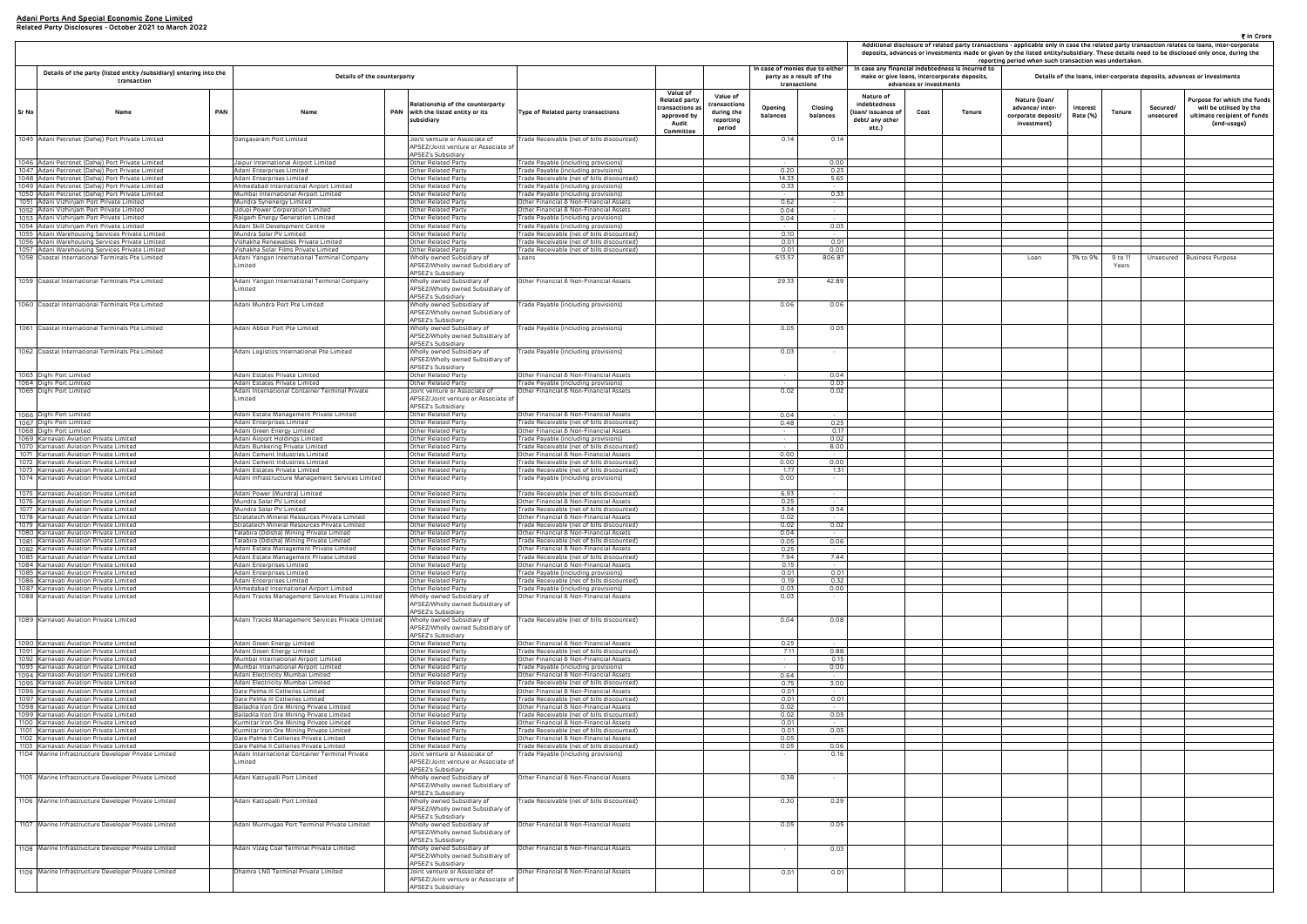|                                                                     |                         |                                                                                                | reporting period when such transaction was undertaken.                |                      |        |                       | ₹ in Crore<br>Additional disclosure of related party transactions - applicable only in case the related party transaction relates to loans, inter-corporate<br>deposits, advances or investments made or given by the listed entity/subsidiary. These details need to be disclosed only once, during the |
|---------------------------------------------------------------------|-------------------------|------------------------------------------------------------------------------------------------|-----------------------------------------------------------------------|----------------------|--------|-----------------------|----------------------------------------------------------------------------------------------------------------------------------------------------------------------------------------------------------------------------------------------------------------------------------------------------------|
|                                                                     | advances or investments | case any financial indebtedness is incurred to<br>make or give loans, intercorporate deposits, |                                                                       |                      |        |                       | Details of the loans, inter-corporate deposits, advances or investments                                                                                                                                                                                                                                  |
| Nature of<br>debtedness<br>n/ issuance of<br>bt/ any other<br>etc.) | Tenure<br>Cost          |                                                                                                | Nature (Ioan/<br>advance/ inter-<br>corporate deposit/<br>investment) | Interest<br>Rate (%) | Tenure | Secured/<br>unsecured | Purpose for which the funds<br>will be utilised by the<br>ultimate recipient of funds<br>(end-usage)                                                                                                                                                                                                     |
|                                                                     |                         |                                                                                                |                                                                       |                      |        |                       |                                                                                                                                                                                                                                                                                                          |
|                                                                     |                         |                                                                                                |                                                                       |                      |        |                       |                                                                                                                                                                                                                                                                                                          |
|                                                                     |                         |                                                                                                |                                                                       |                      |        |                       |                                                                                                                                                                                                                                                                                                          |
|                                                                     |                         |                                                                                                |                                                                       |                      |        |                       |                                                                                                                                                                                                                                                                                                          |
|                                                                     |                         |                                                                                                |                                                                       |                      |        |                       |                                                                                                                                                                                                                                                                                                          |
|                                                                     |                         |                                                                                                |                                                                       |                      |        |                       |                                                                                                                                                                                                                                                                                                          |
|                                                                     |                         |                                                                                                |                                                                       |                      |        |                       |                                                                                                                                                                                                                                                                                                          |
|                                                                     |                         |                                                                                                |                                                                       |                      |        |                       |                                                                                                                                                                                                                                                                                                          |
|                                                                     |                         |                                                                                                |                                                                       |                      |        |                       |                                                                                                                                                                                                                                                                                                          |
|                                                                     |                         |                                                                                                |                                                                       |                      |        |                       |                                                                                                                                                                                                                                                                                                          |
|                                                                     |                         |                                                                                                |                                                                       |                      |        |                       |                                                                                                                                                                                                                                                                                                          |
|                                                                     |                         |                                                                                                |                                                                       |                      |        |                       |                                                                                                                                                                                                                                                                                                          |
|                                                                     |                         |                                                                                                |                                                                       |                      |        |                       |                                                                                                                                                                                                                                                                                                          |
|                                                                     |                         |                                                                                                |                                                                       |                      |        |                       |                                                                                                                                                                                                                                                                                                          |
|                                                                     |                         |                                                                                                |                                                                       |                      |        |                       |                                                                                                                                                                                                                                                                                                          |
|                                                                     |                         |                                                                                                |                                                                       |                      |        |                       |                                                                                                                                                                                                                                                                                                          |
|                                                                     |                         |                                                                                                |                                                                       |                      |        |                       |                                                                                                                                                                                                                                                                                                          |
|                                                                     |                         |                                                                                                |                                                                       |                      |        |                       |                                                                                                                                                                                                                                                                                                          |
|                                                                     |                         |                                                                                                |                                                                       |                      |        |                       |                                                                                                                                                                                                                                                                                                          |
|                                                                     |                         |                                                                                                |                                                                       |                      |        |                       |                                                                                                                                                                                                                                                                                                          |
|                                                                     |                         |                                                                                                |                                                                       |                      |        |                       |                                                                                                                                                                                                                                                                                                          |
|                                                                     |                         |                                                                                                |                                                                       |                      |        |                       |                                                                                                                                                                                                                                                                                                          |
|                                                                     |                         |                                                                                                |                                                                       |                      |        |                       |                                                                                                                                                                                                                                                                                                          |
|                                                                     |                         |                                                                                                |                                                                       |                      |        |                       |                                                                                                                                                                                                                                                                                                          |
|                                                                     |                         |                                                                                                |                                                                       |                      |        |                       |                                                                                                                                                                                                                                                                                                          |
|                                                                     |                         |                                                                                                |                                                                       |                      |        |                       |                                                                                                                                                                                                                                                                                                          |
|                                                                     |                         |                                                                                                |                                                                       |                      |        |                       |                                                                                                                                                                                                                                                                                                          |
|                                                                     |                         |                                                                                                |                                                                       |                      |        |                       |                                                                                                                                                                                                                                                                                                          |
|                                                                     |                         |                                                                                                |                                                                       |                      |        |                       |                                                                                                                                                                                                                                                                                                          |
|                                                                     |                         |                                                                                                |                                                                       |                      |        |                       |                                                                                                                                                                                                                                                                                                          |
|                                                                     |                         |                                                                                                |                                                                       |                      |        |                       |                                                                                                                                                                                                                                                                                                          |
|                                                                     |                         |                                                                                                |                                                                       |                      |        |                       |                                                                                                                                                                                                                                                                                                          |
|                                                                     |                         |                                                                                                |                                                                       |                      |        |                       |                                                                                                                                                                                                                                                                                                          |

|       |                                                                                              |     |                                                                              |                                                                                                                       |                                                                                      |                                                                 |                                                   |                          |                                 |                                                                         |      | Additional disclosure of related party transacl<br>deposits, advances or investments made or giv |  |  |
|-------|----------------------------------------------------------------------------------------------|-----|------------------------------------------------------------------------------|-----------------------------------------------------------------------------------------------------------------------|--------------------------------------------------------------------------------------|-----------------------------------------------------------------|---------------------------------------------------|--------------------------|---------------------------------|-------------------------------------------------------------------------|------|--------------------------------------------------------------------------------------------------|--|--|
|       |                                                                                              |     |                                                                              |                                                                                                                       |                                                                                      |                                                                 |                                                   |                          | In case of monies due to either | In case any financial indebtedness is incurred to                       |      | report                                                                                           |  |  |
|       | Details of the party (listed entity /subsidiary) entering into the<br>transaction            |     | Details of the counterparty                                                  |                                                                                                                       |                                                                                      |                                                                 |                                                   |                          | party as a result of the        | make or give loans, intercorporate deposits,<br>advances or investments |      |                                                                                                  |  |  |
|       |                                                                                              |     |                                                                              |                                                                                                                       |                                                                                      | Value of                                                        | Value of                                          |                          | transactions                    | Nature of                                                               |      |                                                                                                  |  |  |
| Sr No | Name                                                                                         | PAN | <b>PAN</b><br>Name                                                           | Relationship of the counterparty<br>with the listed entity or its<br>subsidiary                                       | Type of Related party transactions                                                   | <b>Related party</b><br>ransactions as:<br>approved by<br>Audit | transactions<br>during the<br>reporting<br>period | Opening<br>balances      | Closing<br>balances             | indebtedness<br>(loan/issuance of<br>debt/ any other<br>etc.)           | Cost | <b>Tenure</b>                                                                                    |  |  |
|       | 1110 Marine Infrastructure Developer Private Limited                                         |     | Shanti Sagar International Dredging Limited                                  | Wholly owned Subsidiary of<br>APSEZ/Wholly owned Subsidiary of                                                        | Other Financial & Non-Financial Liabilities                                          | Committee                                                       |                                                   |                          | 3.53                            |                                                                         |      |                                                                                                  |  |  |
|       | 1111 Marine Infrastructure Developer Private Limited                                         |     | Adani Enterprises Limited                                                    | APSEZ's Subsidiary<br>Other Related Party                                                                             | Other Financial & Non-Financial Assets                                               |                                                                 |                                                   | $\sim$                   | 0.00                            |                                                                         |      |                                                                                                  |  |  |
|       | 1112 Marine Infrastructure Developer Private Limited                                         |     | Adani Enterprises Limited                                                    | Other Related Party                                                                                                   | Trade Payable (including provisions)                                                 |                                                                 |                                                   | $\overline{\phantom{a}}$ | 0.02                            |                                                                         |      |                                                                                                  |  |  |
|       | 1113 Marine Infrastructure Developer Private Limited                                         |     | Adani Krishnapatnam Port Limited                                             | Wholly owned Subsidiary of<br>APSEZ/Wholly owned Subsidiary of                                                        | Trade Payable (including provisions)                                                 |                                                                 |                                                   |                          | 0.00                            |                                                                         |      |                                                                                                  |  |  |
|       | 1114   MPSEZ Utilities Ltd. (MPSEZ Utilities Pvt. Ltd.)                                      |     | Adani Mundra SEZ Infrastructure Private Limited                              | APSEZ's Subsidiary<br>Other Related Party                                                                             | Capital Advances                                                                     |                                                                 |                                                   | 13.80                    | $\sim$                          |                                                                         |      |                                                                                                  |  |  |
|       | 1115 Mundra SEZ Textile and Apparel Park Private Limited                                     |     | <b>MPSEZ Utilities Limited</b>                                               | Other Related Party [w.e.f Dec 16,                                                                                    | Other Financial & Non-Financial Assets                                               |                                                                 |                                                   |                          | 0.02                            |                                                                         |      |                                                                                                  |  |  |
|       | 1116 Mundra SEZ Textile and Apparel Park Private Limited                                     |     | MPSEZ Utilities Limited                                                      | 2021]<br>Wholly owned Subsidiary of<br>APSEZ/Wholly owned Subsidiary of<br>APSEZ's Subsidiary [Up to Dec 15,<br>2021] | Other Financial & Non-Financial Assets                                               |                                                                 |                                                   | 0.04                     | $\sim$                          |                                                                         |      |                                                                                                  |  |  |
|       | 1117 Mundra SEZ Textile and Apparel Park Private Limited                                     |     | MPSEZ Utilities Limited                                                      | Other Related Party [w.e.f Dec 16,                                                                                    | Trade Payable (including provisions)                                                 |                                                                 |                                                   |                          | 0.01                            |                                                                         |      |                                                                                                  |  |  |
|       | 1118 Mundra SEZ Textile and Apparel Park Private Limited                                     |     | <b>MPSEZ Utilities Limited</b>                                               | 2021]<br>Wholly owned Subsidiary of<br>APSEZ/Wholly owned Subsidiary of<br>APSEZ's Subsidiary [Up to Dec 15,          | Trade Payable (including provisions)                                                 |                                                                 |                                                   | 0.01                     |                                 |                                                                         |      |                                                                                                  |  |  |
|       | 1119 Mundra SEZ Textile and Apparel Park Private Limited                                     |     | MPSEZ Utilities Limited                                                      | 2021]<br>Other Related Party [w.e.f Dec 16,<br>2021]                                                                  | Trade Receivable (net of bills discounted)                                           |                                                                 |                                                   | $\sim$                   | 0.01                            |                                                                         |      |                                                                                                  |  |  |
|       | 1120 Mundra Solar Technopark Private Limited                                                 |     | Mundra Solar Energy Limited                                                  | Other Related Party                                                                                                   | Other Financial & Non-Financial Assets                                               |                                                                 |                                                   |                          | 0.69                            |                                                                         |      |                                                                                                  |  |  |
|       | 1121 Mundra Solar Technopark Private Limited<br>1122 Mundra Solar Technopark Private Limited |     | Mundra Solar Energy Limited<br>Mundra Solar PV Limited                       | Other Related Party<br>Other Related Party                                                                            | Trade Receivable (net of bills discounted)<br>Other Financial & Non-Financial Assets |                                                                 |                                                   | $\sim$                   | 0.97<br>2.22                    |                                                                         |      |                                                                                                  |  |  |
|       | 1123 Mundra Solar Technopark Private Limited                                                 |     | Mundra Solar PV Limited                                                      | Other Related Party                                                                                                   | Trade Payable (including provisions)                                                 |                                                                 |                                                   |                          | 0.20                            |                                                                         |      |                                                                                                  |  |  |
|       | 1124 Mundra Solar Technopark Private Limited<br>1125 Mundra Solar Technopark Private Limited |     | Mundra Solar PV Limited<br>Vishakha Glass Private Limited                    | Other Related Party<br>Other Related Party                                                                            | Trade Receivable (net of bills discounted)<br>Other Financial & Non-Financial Assets |                                                                 |                                                   |                          | 0.10<br>1.74                    |                                                                         |      |                                                                                                  |  |  |
|       |                                                                                              |     |                                                                              |                                                                                                                       |                                                                                      |                                                                 |                                                   |                          |                                 |                                                                         |      |                                                                                                  |  |  |
|       | 1126 Mundra Solar Technopark Private Limited                                                 |     | Vishakha Glass Private Limited                                               | Other Related Party                                                                                                   | Trade Receivable (net of bills discounted)                                           |                                                                 |                                                   |                          | 47.64                           |                                                                         |      |                                                                                                  |  |  |
|       | 1127 Mundra Solar Technopark Private Limited                                                 |     | Vishakha Metals Private Limited                                              | Other Related Party                                                                                                   | Other Financial & Non-Financial Assets                                               |                                                                 |                                                   |                          | 0.30                            |                                                                         |      |                                                                                                  |  |  |
|       | 1128 Mundra Solar Technopark Private Limited                                                 |     | Vishakha Metals Private Limited                                              | Other Related Party                                                                                                   | Trade Receivable (net of bills discounted)                                           |                                                                 |                                                   |                          | 0.30                            |                                                                         |      |                                                                                                  |  |  |
|       | 1129 Mundra Solar Technopark Private Limited<br>1130 Mundra Solar Technopark Private Limited |     | Vishakha Renewables Private Limited<br>Vishakha Renewables Private Limited   | Other Related Party<br>Other Related Party                                                                            | Other Financial & Non-Financial Assets<br>Trade Receivable (net of bills discounted) |                                                                 |                                                   |                          | 0.18<br>0.16                    |                                                                         |      |                                                                                                  |  |  |
|       | 1131 Mundra Solar Technopark Private Limited                                                 |     | Vishakha Solar Films Private Limited                                         | Other Related Party                                                                                                   | Other Financial & Non-Financial Assets                                               |                                                                 |                                                   | $\sim$                   | 0.05                            |                                                                         |      |                                                                                                  |  |  |
| 1132  | Mundra Solar Technopark Private Limited                                                      |     | Vishakha Solar Films Private Limited                                         | Other Related Party                                                                                                   | Trade Receivable (net of bills discounted)                                           |                                                                 |                                                   | $\sim$                   | 0.04                            |                                                                         |      |                                                                                                  |  |  |
| 1133  | Mundra Solar Technopark Private Limited                                                      |     | <b>MPSEZ Utilities Limited</b>                                               | Other Related Party [w.e.f Dec 16,<br>2021]                                                                           | Other Financial & Non-Financial Assets                                               |                                                                 |                                                   |                          | 0.21                            |                                                                         |      |                                                                                                  |  |  |
|       | 1134 Mundra Solar Technopark Private Limited                                                 |     | MPSEZ Utilities Limited                                                      | Other Related Party [w.e.f Dec 16,<br>2021]                                                                           | Trade Payable (including provisions)                                                 |                                                                 |                                                   |                          | 0.16                            |                                                                         |      |                                                                                                  |  |  |
|       | 1135 Shanti Sagar International Dredging Limited                                             |     | Adani Bunkering Private Limited                                              | Other Related Party                                                                                                   | Trade Payable (including provisions)                                                 |                                                                 |                                                   | 1.30                     | 8.76                            |                                                                         |      |                                                                                                  |  |  |
|       | 1136 Shanti Sagar International Dredging Limited                                             |     | xoani Yangon international Terminal Company<br>_imited                       | /holly owned Subsidiary of<br>APSEZ/Wholly owned Subsidiary of<br>APSEZ's Subsidiary                                  | Ither Financial & Non-Financial Assets                                               |                                                                 |                                                   |                          | 1.Z I                           |                                                                         |      |                                                                                                  |  |  |
|       | 1137 Shanti Sagar International Dredging Limited                                             |     | Adani Yangon International Terminal Company<br>_imited                       | Wholly owned Subsidiary of<br>APSEZ/Wholly owned Subsidiary of<br>APSEZ's Subsidiary                                  | Trade Receivable (net of bills discounted)                                           |                                                                 |                                                   | 2.38                     | 3.03                            |                                                                         |      |                                                                                                  |  |  |
|       | 1138 The Adani Harbour Services Limited                                                      |     | Adani Bunkering Private Limited                                              | Other Related Party                                                                                                   | Trade Receivable (net of bills discounted)                                           |                                                                 |                                                   | 0.04                     | 0.08                            |                                                                         |      |                                                                                                  |  |  |
|       | 1139 The Adani Harbour Services Limited                                                      |     | Adani Vizhinjam Port Private Limited                                         | Vholly owned Subsidiary of<br>APSEZ/Wholly owned Subsidiary of<br>APSEZ's Subsidiary                                  | Trade Payable (including provisions)                                                 |                                                                 |                                                   | 1.09                     | 0.80                            |                                                                         |      |                                                                                                  |  |  |
|       | 1140 The Adani Harbour Services Limited                                                      |     | Dighi Port Limited                                                           | Wholly owned Subsidiary of<br>APSEZ/Wholly owned Subsidiary of<br>APSEZ's Subsidiary                                  | Trade Payable (including provisions)                                                 |                                                                 |                                                   | 0.01                     | 0.02                            |                                                                         |      |                                                                                                  |  |  |
|       | 1141 The Adani Harbour Services Limited                                                      |     | Gangavaram Port Limited                                                      | Joint venture or Associate of<br>APSEZ/Joint venture or Associate of<br>APSEZ's Subsidiary                            | rade Receivable (net of bills discounted)                                            |                                                                 |                                                   | 1.78                     | 1.84                            |                                                                         |      |                                                                                                  |  |  |
|       | 1142 The Adani Harbour Services Limited                                                      |     | Marine Infrastructure Developer Private Limited                              | Subsidiary of APSEZ/Subsidiary of<br>APSEZ's Subsidiary                                                               | Trade Payable (including provisions)                                                 |                                                                 |                                                   | 0.02                     | $\sim$                          |                                                                         |      |                                                                                                  |  |  |
|       | 1143 The Adani Harbour Services Limited<br>1144 The Dhamra Port Company Limited              |     | Adani Enterprises Limited<br>Adani Ennore Container Terminal Private Limited | Other Related Party<br>Wholly owned Subsidiary of<br>APSEZ/Wholly owned Subsidiary of<br>APSEZ's Subsidiary           | Trade Receivable (net of bills discounted)<br>Other Financial & Non-Financial Assets |                                                                 |                                                   | 0.17<br>0.04             | 0.12<br>0.04                    |                                                                         |      |                                                                                                  |  |  |
|       | 1145 The Dhamra Port Company Limited                                                         |     | Adani Murmugao Port Terminal Private Limited                                 | Wholly owned Subsidiary of<br>APSEZ/Wholly owned Subsidiary of<br>APSEZ's Subsidiary                                  | Other Financial & Non-Financial Liabilities                                          |                                                                 |                                                   |                          | 0.01                            |                                                                         |      |                                                                                                  |  |  |
|       | 1146 The Dhamra Port Company Limited                                                         |     | Adani Murmugao Port Terminal Private Limited                                 | Vholly owned Subsidiary of<br>APSEZ/Wholly owned Subsidiary of<br><b>APSEZ's Subsidiary</b>                           | Trade Payable (including provisions)                                                 |                                                                 |                                                   | 0.01                     |                                 |                                                                         |      |                                                                                                  |  |  |
|       | 1147 The Dhamra Port Company Limited                                                         |     | Adani Petronet (Dahej) Port Private Limited                                  | Subsidiary of APSEZ/Subsidiary of<br><b>APSEZ's Subsidiary</b>                                                        | Other Financial & Non-Financial Assets                                               |                                                                 |                                                   |                          | 0.01                            |                                                                         |      |                                                                                                  |  |  |
|       | 1148 The Dhamra Port Company Limited                                                         |     | Adani Petronet (Dahej) Port Private Limited                                  | Subsidiary of APSEZ/Subsidiary of<br><b>APSEZ's Subsidiary</b>                                                        | Trade Payable (including provisions)                                                 |                                                                 |                                                   | 0.01                     |                                 |                                                                         |      |                                                                                                  |  |  |
|       | 1149 The Dhamra Port Company Limited                                                         |     | Adani Vizhinjam Port Private Limited                                         | Wholly owned Subsidiary of<br>APSEZ/Wholly owned Subsidiary of<br>APSEZ's Subsidiary                                  | Other Financial & Non-Financial Assets                                               |                                                                 |                                                   |                          | 0.01                            |                                                                         |      |                                                                                                  |  |  |
|       | 1150 The Dhamra Port Company Limited                                                         |     | Dhamra LNG Terminal Private Limited                                          | Joint venture or Associate of<br>APSEZ/Joint venture or Associate of<br><b>APSEZ's Subsidiary</b>                     | Other Financial & Non-Financial Assets                                               |                                                                 |                                                   | 20.28                    | 21.87                           |                                                                         |      |                                                                                                  |  |  |
|       | 1151 The Dhamra Port Company Limited                                                         |     | Dhamra LNG Terminal Private Limited                                          | Joint venture or Associate of<br>APSEZ/Joint venture or Associate of                                                  | Other Financial & Non-Financial Liabilities                                          |                                                                 |                                                   |                          | 12.00                           |                                                                         |      |                                                                                                  |  |  |
|       | 1152 The Dhamra Port Company Limited                                                         |     | Dhamra LNG Terminal Private Limited                                          | APSEZ's Subsidiary<br>Joint venture or Associate of<br>APSEZ/Joint venture or Associate of<br>APSEZ's Subsidiary      | Trade Receivable (net of bills discounted)                                           |                                                                 |                                                   | 25.00                    | 25.00                           |                                                                         |      |                                                                                                  |  |  |
|       | 1153 The Dhamra Port Company Limited                                                         |     | Marine Infrastructure Developer Private Limited                              | Subsidiary of APSEZ/Subsidiary of<br>APSEZ's Subsidiary                                                               | Trade Payable (including provisions)                                                 |                                                                 |                                                   | 0.49                     | $\sim$                          |                                                                         |      |                                                                                                  |  |  |